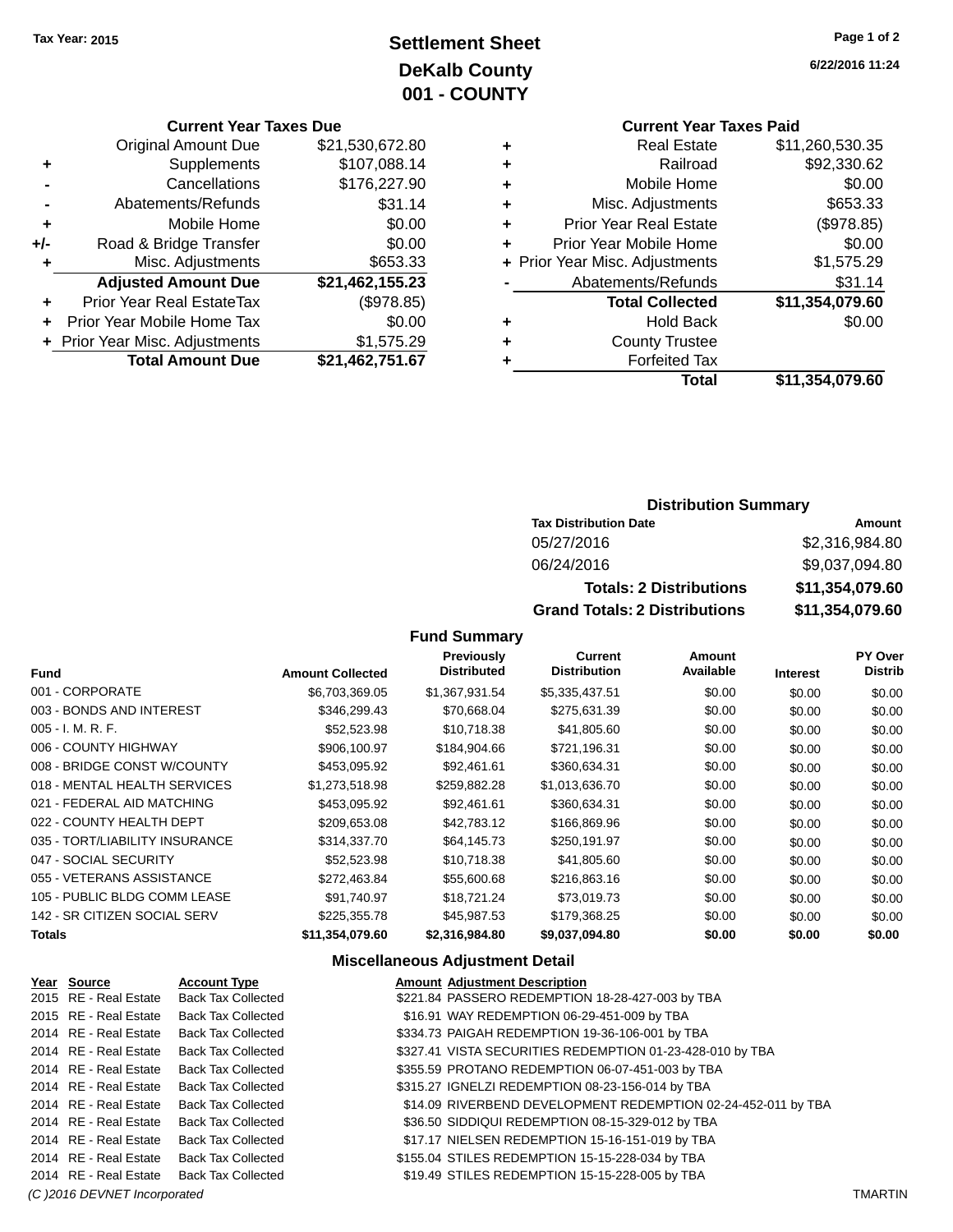### **Settlement Sheet Tax Year: 2015 Page 2 of 2 DeKalb County**

### **Miscellaneous Adjustment Detail Year** Source **Account Type Account Adjustment Description** 2015 RE - Real Estate Back Tax Collected \$6.57 WAY REDEMPTION 06-29-451-024 by TBA 2015 RE - Real Estate Back Tax Collected \$39.50 OBERHELMAN REDEMPTION 09-25-478-001 by TBA 2015 RE - Real Estate Back Tax Collected \$21.80 OBERHELMAN REDEMPTION 09-25-451-001 by TBA 2015 RE - Real Estate Back Tax Collected \$207.16 MCCORD REDEMPTION 14-15-351-002 by TBA 2015 RE - Real Estate Back Tax Collected \$139.55 JOHNSON REDEMPTION 02-22-307-013 by TBA **Totals \$2,228.62 16 entries Year Source Account Type Amount Adjustment Description**

**Totals \$31.14 3 entries**

**Abatement Detail**

2015 RE - Real Estate RE Abatement \$5.01 PTAB INTEREST REFUND 19-26-280-004 by TBA 2015 RE - Real Estate RE Abatement \$25.48 PTAB INTEREST REFUND 03-29-152-012 by TBA 2015 RE - Real Estate RE Abatement \$0.65 PTAB INTEREST REFUND 08-15-426-004 by TBA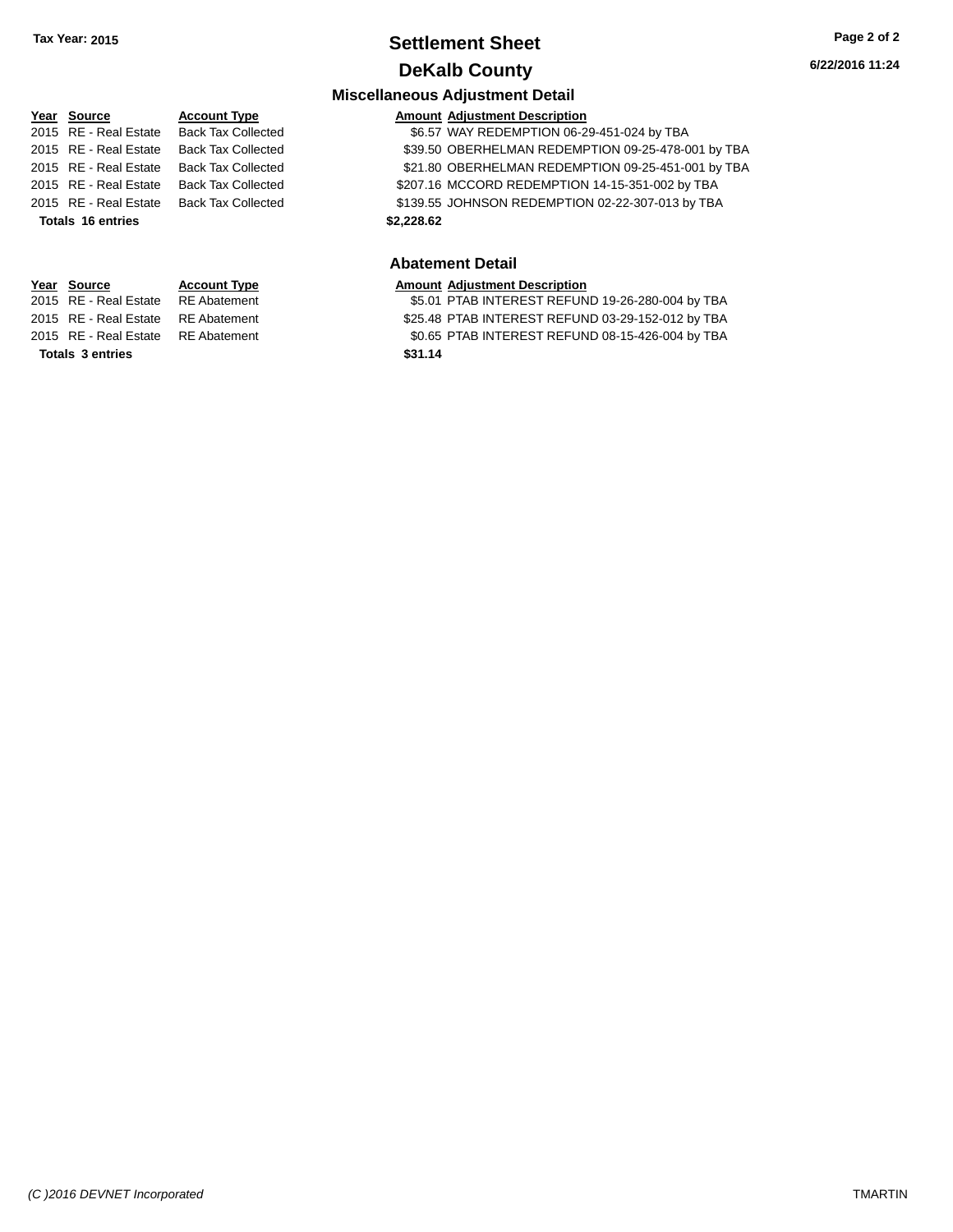### **Settlement Sheet Tax Year: 2015 Page 1 of 2 DeKalb County 002 - FOREST PRESERVE**

**6/22/2016 11:24**

#### **Current Year Taxes Paid**

| <b>Current Year Taxes Due</b>  |                |
|--------------------------------|----------------|
| <b>Original Amount Due</b>     | \$1,485,401.71 |
| Supplements                    | \$10,777.27    |
| Cancellations                  | \$12,157.98    |
| Abatements/Refunds             | \$2.15         |
| Mobile Home                    | \$0.00         |
| Road & Bridge Transfer         | \$0.00         |
| Misc. Adjustments              | \$45.07        |
| <b>Adjusted Amount Due</b>     | \$1,484,063.92 |
| Prior Year Real EstateTax      | (\$76.17)      |
| Prior Year Mobile Home Tax     | \$0.00         |
| + Prior Year Misc. Adjustments | \$110.57       |
| <b>Total Amount Due</b>        | \$1,484,098.32 |
|                                |                |

| ٠ | <b>Real Estate</b>             | \$779,674.90 |
|---|--------------------------------|--------------|
| ٠ | Railroad                       | \$6,370.00   |
| ٠ | Mobile Home                    | \$0.00       |
| ٠ | Misc. Adjustments              | \$45.07      |
| ٠ | <b>Prior Year Real Estate</b>  | (\$76.17)    |
| ÷ | Prior Year Mobile Home         | \$0.00       |
|   | + Prior Year Misc. Adjustments | \$110.57     |
|   | Abatements/Refunds             | \$2.15       |
|   | <b>Total Collected</b>         | \$786,122.22 |
| ٠ | <b>Hold Back</b>               | \$0.00       |
| ٠ | <b>County Trustee</b>          |              |
| ٠ | <b>Forfeited Tax</b>           |              |
|   | Total                          | \$786,122.22 |
|   |                                |              |

### **Distribution Summary Tax Distribution Date Amount** 05/27/2016 \$160,304.94 06/24/2016 \$625,817.28 **Totals: 2 Distributions \$786,122.22 Grand Totals: 2 Distributions \$786,122.22**

#### **Fund Summary**

| <b>Fund</b>                                         | <b>Amount Collected</b> | <b>Previously</b><br><b>Distributed</b> | Current<br><b>Distribution</b> | Amount<br>Available | <b>Interest</b> | <b>PY Over</b><br><b>Distrib</b> |
|-----------------------------------------------------|-------------------------|-----------------------------------------|--------------------------------|---------------------|-----------------|----------------------------------|
| 001 - CORPORATE                                     | \$550,470.29            | \$112,251.14                            | \$438,219.15                   | \$0.00              | \$0.00          | \$0.00                           |
| $005 - I. M. R. F.$                                 | \$23,869.02             | \$4,867,33                              | \$19,001.69                    | \$0.00              | \$0.00          | \$0.00                           |
| 035 - TORT JUDGEMENTS/LIABILITY<br><b>INSURANCE</b> | \$195,839.55            | \$39.935.32                             | \$155,904.23                   | \$0.00              | \$0.00          | \$0.00                           |
| 047 - SOCIAL SECURITY                               | \$15,943.36             | \$3.251.15                              | \$12.692.21                    | \$0.00              | \$0.00          | \$0.00                           |
| <b>Totals</b>                                       | \$786.122.22            | \$160,304.94                            | \$625,817,28                   | \$0.00              | \$0.00          | \$0.00                           |

#### **Miscellaneous Adjustment Detail**

| Year Source              | <b>Account Type</b>       |          | <b>Amount Adjustment Description</b>                         |
|--------------------------|---------------------------|----------|--------------------------------------------------------------|
| 2015 RE - Real Estate    | <b>Back Tax Collected</b> |          | \$15.30 PASSERO REDEMPTION 18-28-427-003 by TBA              |
| 2015 RE - Real Estate    | <b>Back Tax Collected</b> |          | \$1.17 WAY REDEMPTION 06-29-451-009 by TBA                   |
| 2014 RE - Real Estate    | <b>Back Tax Collected</b> |          | \$23.49 PAIGAH REDEMPTION 19-36-106-001 by TBA               |
| 2014 RE - Real Estate    | <b>Back Tax Collected</b> |          | \$22.98 VISTA SECURITIES REDEMPTION 01-23-428-010 by TBA     |
| 2014 RE - Real Estate    | <b>Back Tax Collected</b> |          | \$24.96 PROTANO REDEMPTION 06-07-451-003 by TBA              |
| 2014 RE - Real Estate    | <b>Back Tax Collected</b> |          | \$22.13 IGNELZI REDEMPTION 08-23-156-014 by TBA              |
| 2014 RE - Real Estate    | <b>Back Tax Collected</b> |          | \$0.99 RIVERBEND DEVELOPMENT REDEMPTION 02-24-452-011 by TBA |
| 2014 RE - Real Estate    | <b>Back Tax Collected</b> |          | \$2.56 SIDDIQUI REDEMPTION 08-15-329-012 by TBA              |
| 2014 RE - Real Estate    | <b>Back Tax Collected</b> |          | \$1.21 NIELSEN REDEMPTION 15-16-151-019 by TBA               |
| 2014 RE - Real Estate    | <b>Back Tax Collected</b> |          | \$10.88 STILES REDEMPTION 15-15-228-034 by TBA               |
| 2014 RE - Real Estate    | <b>Back Tax Collected</b> |          | \$1.37 STILES REDEMPTION 15-15-228-005 by TBA                |
| 2015 RE - Real Estate    | <b>Back Tax Collected</b> |          | \$0.45 WAY REDEMPTION 06-29-451-024 by TBA                   |
| 2015 RE - Real Estate    | <b>Back Tax Collected</b> |          | \$2.73 OBERHELMAN REDEMPTION 09-25-478-001 by TBA            |
| 2015 RE - Real Estate    | <b>Back Tax Collected</b> |          | \$1.50 OBERHELMAN REDEMPTION 09-25-451-001 by TBA            |
| 2015 RE - Real Estate    | <b>Back Tax Collected</b> |          | \$14.29 MCCORD REDEMPTION 14-15-351-002 by TBA               |
| 2015 RE - Real Estate    | <b>Back Tax Collected</b> |          | \$9.63 JOHNSON REDEMPTION 02-22-307-013 by TBA               |
| <b>Totals 16 entries</b> |                           | \$155.64 |                                                              |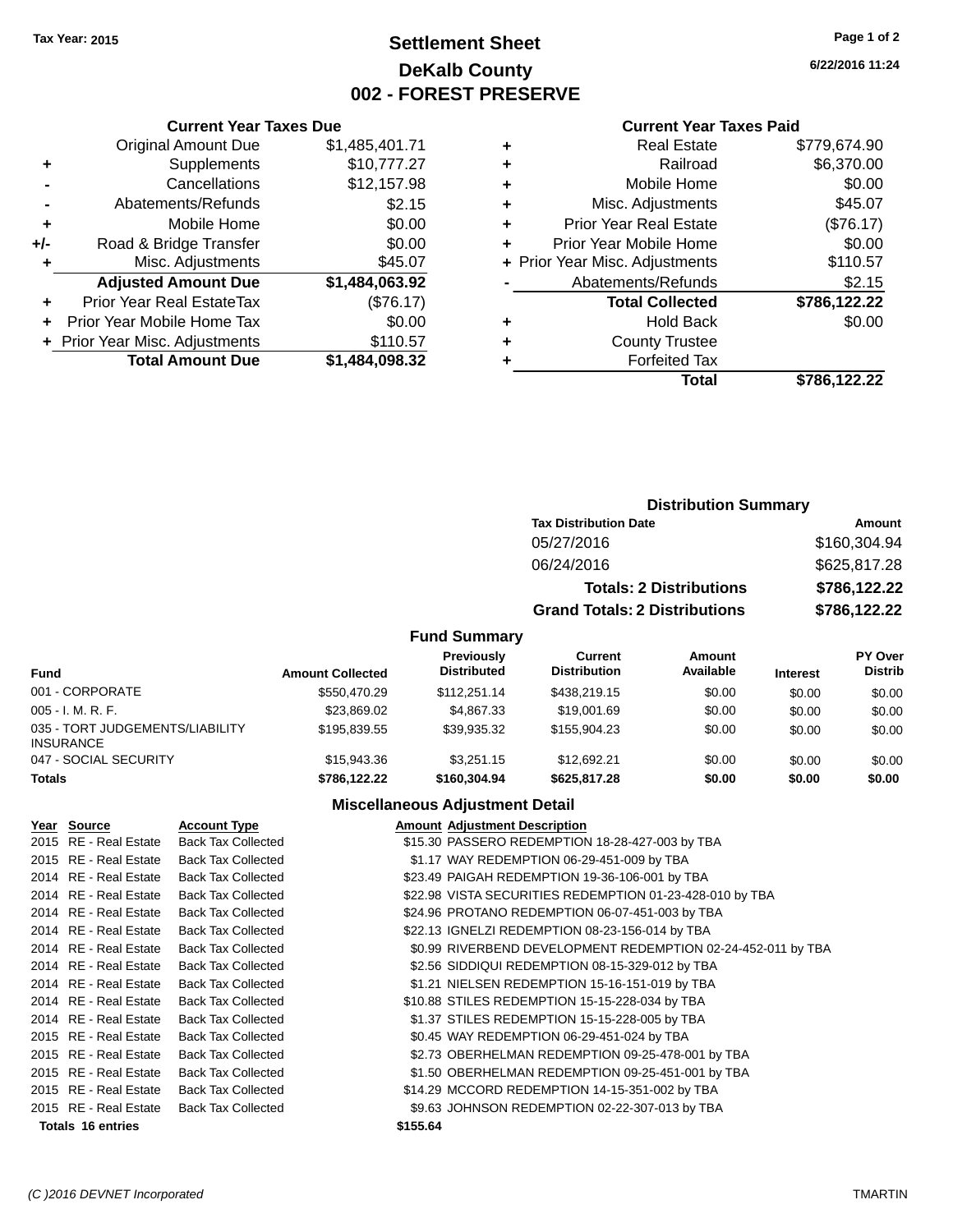## **Settlement Sheet Tax Year: 2015 Page 2 of 2 DeKalb County**

### **Abatement Detail**

\$0.35 PTAB INTEREST REFUND 19-26-280-004 by TBA 2015 RE - Real Estate RE Abatement \$1.76 PTAB INTEREST REFUND 03-29-152-012 by TBA 2015 RE - Real Estate RE Abatement \$0.04 PTAB INTEREST REFUND 08-15-426-004 by TBA

# **Year Source Account Type Amount Adjustment Description**<br>2015 RE - Real Estate RE Abatement \$0.35 PTAB INTEREST REFUN

**Totals \$2.15 3 entries**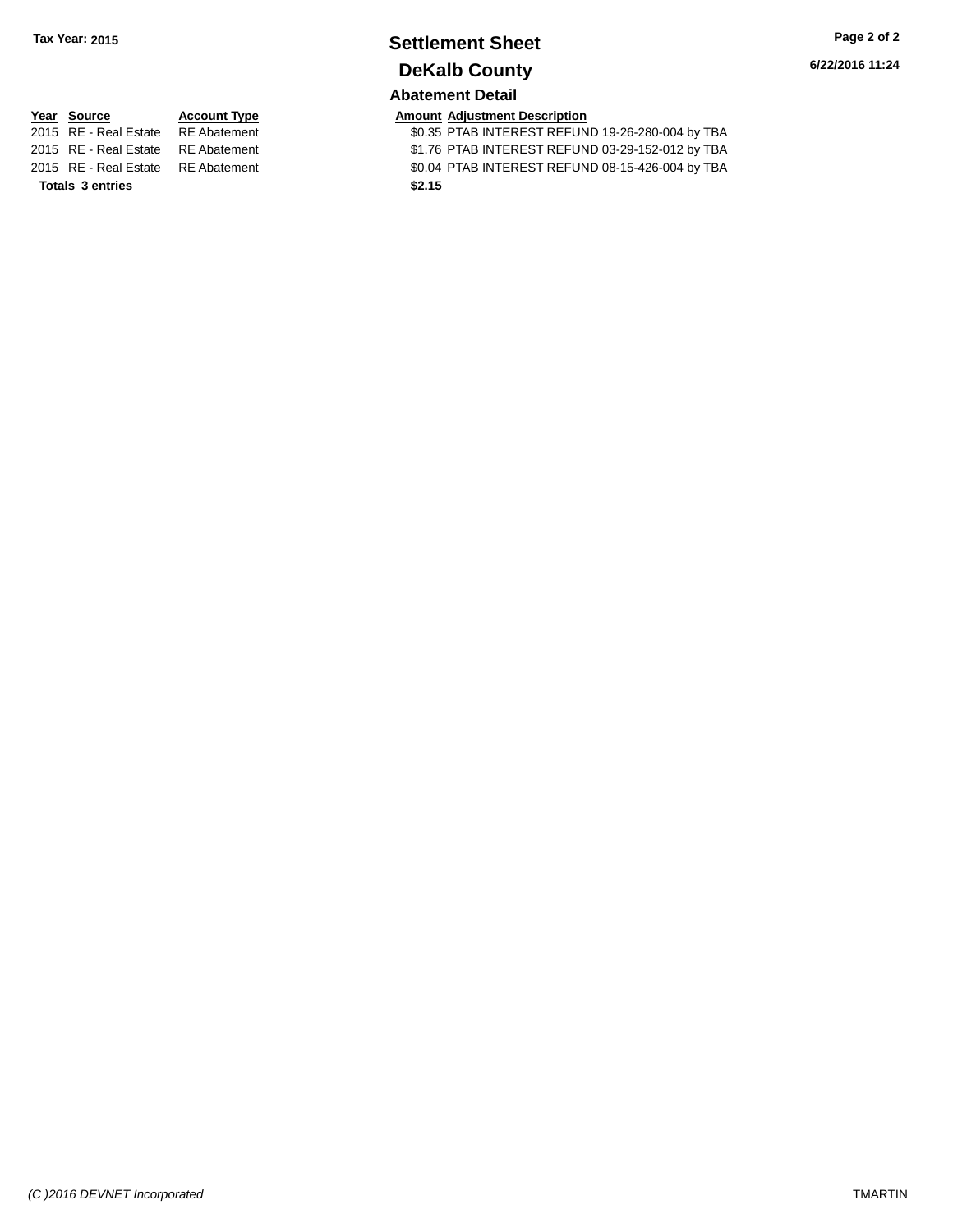### **Settlement Sheet Tax Year: 2015 Page 1 of 1 DeKalb County 003 - AFTON TOWNSHIP**

**6/22/2016 11:24**

|                | <b>Current Year Taxes Due</b> |             |  |  |  |
|----------------|-------------------------------|-------------|--|--|--|
|                | <b>Original Amount Due</b>    | \$75,097.32 |  |  |  |
|                | Supplements                   | \$0.00      |  |  |  |
| $\blacksquare$ | Cancellations                 | \$0.00      |  |  |  |
|                | Abatements/Refunds            | \$0.00      |  |  |  |
| ٠              | Mobile Home                   | \$0.00      |  |  |  |
| +/-            | Road & Bridge Transfer        | \$0.00      |  |  |  |
| ÷              | Misc. Adjustments             | \$0.00      |  |  |  |

**Adjusted Amount Due \$75,097.32**

**Total Amount Due \$75,097.32**

**+** Prior Year Real EstateTax \$0.00 **+** Prior Year Mobile Home Tax \$0.00 **+ Prior Year Misc. Adjustments**  $$0.00$ 

### **Current Year Taxes Paid**

|   | <b>Real Estate</b>             | \$41,205.12 |
|---|--------------------------------|-------------|
| ٠ | Railroad                       | \$919.61    |
| ٠ | Mobile Home                    | \$0.00      |
| ٠ | Misc. Adjustments              | \$0.00      |
| ٠ | <b>Prior Year Real Estate</b>  | \$0.00      |
| ٠ | Prior Year Mobile Home         | \$0.00      |
|   | + Prior Year Misc. Adjustments | \$0.00      |
|   | Abatements/Refunds             | \$0.00      |
|   | <b>Total Collected</b>         | \$42,124.73 |
| ٠ | Hold Back                      | \$0.00      |
| ٠ | <b>County Trustee</b>          |             |
| ٠ | <b>Forfeited Tax</b>           |             |
|   | Total                          | \$42,124.73 |
|   |                                |             |

**Distribution Summary**

|                                                     |                         |                                         | <b>Tax Distribution Date</b>         |                                |                 | Amount                    |
|-----------------------------------------------------|-------------------------|-----------------------------------------|--------------------------------------|--------------------------------|-----------------|---------------------------|
|                                                     |                         |                                         | 05/27/2016                           |                                |                 | \$11,469.48               |
|                                                     |                         |                                         | 06/24/2016                           |                                | \$30,655.25     |                           |
|                                                     |                         |                                         |                                      | <b>Totals: 2 Distributions</b> |                 | \$42,124.73               |
|                                                     |                         |                                         | <b>Grand Totals: 2 Distributions</b> |                                |                 | \$42,124.73               |
|                                                     |                         | <b>Fund Summary</b>                     |                                      |                                |                 |                           |
| <b>Fund</b>                                         | <b>Amount Collected</b> | <b>Previously</b><br><b>Distributed</b> | Current<br><b>Distribution</b>       | Amount<br>Available            | <b>Interest</b> | PY Over<br><b>Distrib</b> |
| 001 - CORPORATE                                     | \$32,615.44             | \$8,880.35                              | \$23,735.09                          | \$0.00                         | \$0.00          | \$0.00                    |
| 005 - I. M. R. F.                                   | \$3,646.11              | \$992.74                                | \$2,653.37                           | \$0.00                         | \$0.00          | \$0.00                    |
| 027 - AUDIT                                         | \$421.25                | \$114.69                                | \$306.56                             | \$0.00                         | \$0.00          | \$0.00                    |
| 035 - TORT JUDGEMENTS/LIABILITY<br><b>INSURANCE</b> | \$1,682.97              | \$458.23                                | \$1,224.74                           | \$0.00                         | \$0.00          | \$0.00                    |
| 047 - SOCIAL SECURITY                               | \$3,365.94              | \$916.46                                | \$2,449.48                           | \$0.00                         | \$0.00          | \$0.00                    |

054 - GENERAL ASSISTANCE \$393.02 \$107.01 \$286.01 \$0.00 \$0.00 \$0.00 **Totals \$42,124.73 \$11,469.48 \$30,655.25 \$0.00 \$0.00 \$0.00**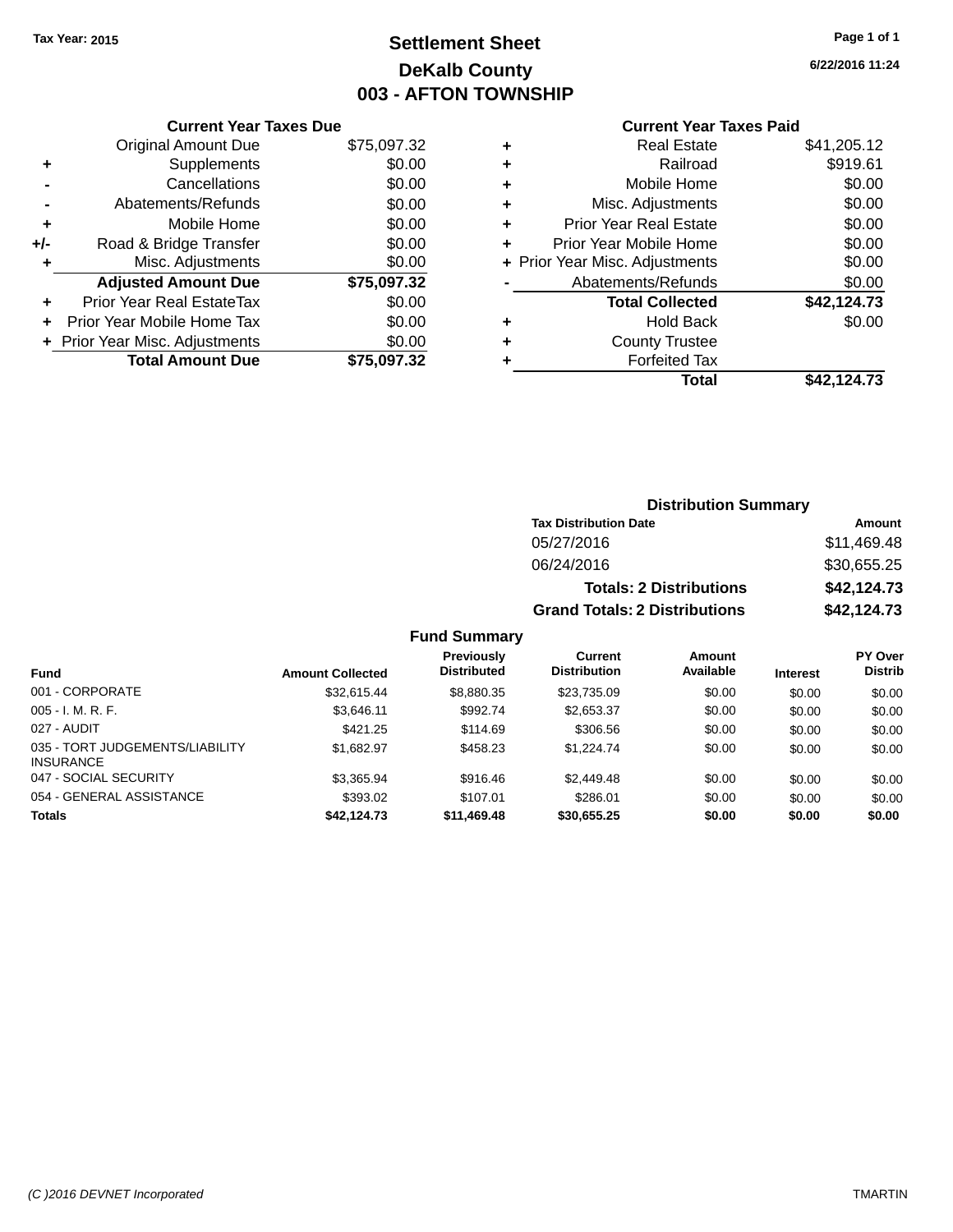### **Settlement Sheet Tax Year: 2015 Page 1 of 1 DeKalb County 004 - AFTON ROAD & BRIDGE**

**6/22/2016 11:24**

#### **Current Year Taxes Paid**

|     | <b>Original Amount Due</b>     | \$310,929.67 |
|-----|--------------------------------|--------------|
| ٠   | Supplements                    | \$0.00       |
|     | Cancellations                  | \$0.00       |
|     | Abatements/Refunds             | \$0.00       |
| ٠   | Mobile Home                    | \$0.00       |
| +/- | Road & Bridge Transfer         | (\$8,691.32) |
| ٠   | Misc. Adjustments              | \$0.00       |
|     | <b>Adjusted Amount Due</b>     | \$302,238.35 |
| ÷   | Prior Year Real EstateTax      | \$0.00       |
| ÷   | Prior Year Mobile Home Tax     | \$0.00       |
|     | + Prior Year Misc. Adjustments | \$0.00       |
|     | <b>Total Amount Due</b>        | \$302,238.35 |
|     |                                |              |

**Current Year Taxes Due**

|   | <b>Real Estate</b>             | \$161,912.39 |
|---|--------------------------------|--------------|
| ٠ | Railroad                       | \$3,807.48   |
| ٠ | Mobile Home                    | \$0.00       |
| ٠ | Misc. Adjustments              | \$0.00       |
| ٠ | <b>Prior Year Real Estate</b>  | \$0.00       |
| ٠ | Prior Year Mobile Home         | \$0.00       |
|   | + Prior Year Misc. Adjustments | \$0.00       |
|   | Abatements/Refunds             | \$0.00       |
|   | <b>Total Collected</b>         | \$165,719.87 |
| ٠ | <b>Hold Back</b>               | \$0.00       |
| ٠ | <b>County Trustee</b>          |              |
|   | <b>Forfeited Tax</b>           |              |
|   | Total                          | \$165,719.87 |
|   |                                |              |

**Grand Totals: 2 Distributions \$165,719.87**

| <b>Road and Bridge Summary</b> |             |               | <b>Distribution Summary</b>    |              |  |
|--------------------------------|-------------|---------------|--------------------------------|--------------|--|
| Municipality                   | Amt. Due    | Amt. Distrib. | <b>Tax Distribution Date</b>   | Amount       |  |
| CITY OF DEKALB                 | \$15,452.14 | \$8.691.32    | 05/27/2016                     | \$45,068.26  |  |
| <b>Totals</b>                  | \$15,452.14 | \$8.691.32    | 06/24/2016                     | \$120,651.61 |  |
|                                |             |               | <b>Totals: 2 Distributions</b> | \$165,719.87 |  |

**Fund Summary Fund Interest Amount Collected Distributed PY Over Distrib Amount Available Current Distribution Previously** 007 - ROAD AND BRIDGE 60.00 \$97,209.41 \$26,414.71 \$70,794.70 \$0.00 \$0.00 \$0.00 \$0.00 008 - BRIDGE CONST W/COUNTY  $$8,408.89$   $$2,289.51$   $$6,119.38$   $$0.00$   $$0.00$   $$0.00$ 009 - PERMANENT ROAD \$45,069.59 \$12,271.24 \$32,798.35 \$0.00 \$0.00 \$0.00 010 - EQUIPMENT AND BUILDING \$15,031.98 \$4,092.80 \$10,939.18 \$0.00 \$0.00 \$0.00 **Totals \$165,719.87 \$45,068.26 \$120,651.61 \$0.00 \$0.00 \$0.00**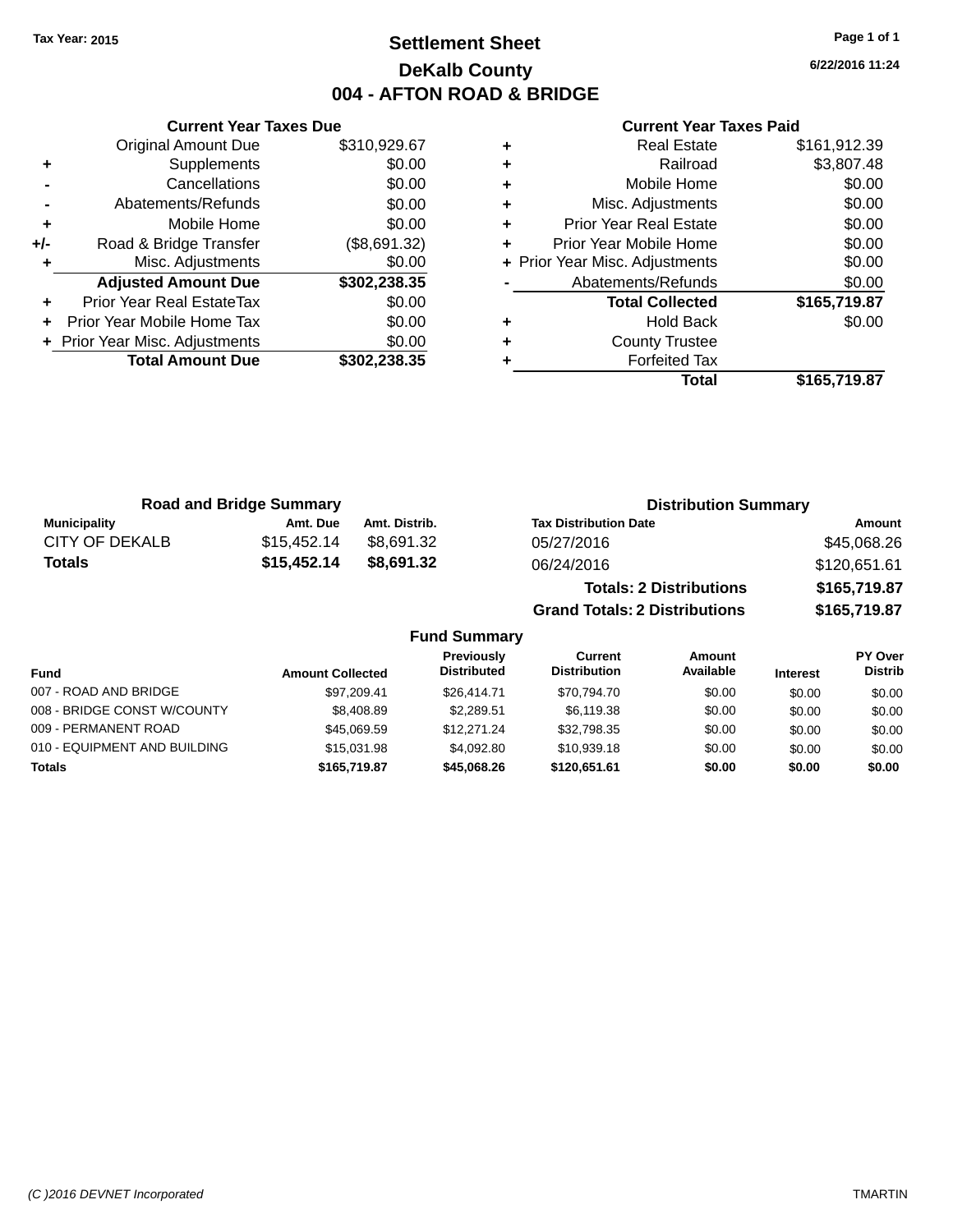### **Settlement Sheet Tax Year: 2015 Page 1 of 1 DeKalb County 005 - CLINTON TOWNSHIP**

**6/22/2016 11:24**

| <b>Current Year Taxes Due</b>  |             |  |  |  |
|--------------------------------|-------------|--|--|--|
| <b>Original Amount Due</b>     | \$96,667.43 |  |  |  |
| Supplements                    | \$336.02    |  |  |  |
| Cancellations                  | \$402.23    |  |  |  |
| Abatements/Refunds             | \$0.00      |  |  |  |
| Mobile Home                    | \$0.00      |  |  |  |
| Road & Bridge Transfer         | \$0.00      |  |  |  |
| Misc. Adjustments              | \$35.67     |  |  |  |
| <b>Adjusted Amount Due</b>     | \$96,636.89 |  |  |  |
| Prior Year Real EstateTax      | \$0.00      |  |  |  |
| Prior Year Mobile Home Tax     | \$0.00      |  |  |  |
| + Prior Year Misc. Adjustments | \$0.00      |  |  |  |
| <b>Total Amount Due</b>        | \$96,636.89 |  |  |  |
|                                |             |  |  |  |

### **Current Year Taxes Paid**

|   | <b>Real Estate</b>             | \$52,438.96 |
|---|--------------------------------|-------------|
| ٠ | Railroad                       | \$1,100.96  |
| ٠ | Mobile Home                    | \$0.00      |
| ٠ | Misc. Adjustments              | \$35.67     |
| ٠ | <b>Prior Year Real Estate</b>  | \$0.00      |
| ٠ | Prior Year Mobile Home         | \$0.00      |
|   | + Prior Year Misc. Adjustments | \$0.00      |
|   | Abatements/Refunds             | \$0.00      |
|   | <b>Total Collected</b>         | \$53,575.59 |
| ٠ | <b>Hold Back</b>               | \$0.00      |
| ٠ | <b>County Trustee</b>          |             |
|   | <b>Forfeited Tax</b>           |             |
|   | Total                          | \$53,575.59 |
|   |                                |             |

### **Distribution Summary Tax Distribution Date Amount** 05/27/2016 \$13,984.47 06/24/2016 \$39,591.12 **Totals: 2 Distributions \$53,575.59 Grand Totals: 2 Distributions \$53,575.59**

#### **Fund Summary**

| <b>Fund</b>                                         | <b>Amount Collected</b> | Previously<br><b>Distributed</b> | Current<br><b>Distribution</b> | Amount<br>Available | <b>Interest</b> | PY Over<br><b>Distrib</b> |
|-----------------------------------------------------|-------------------------|----------------------------------|--------------------------------|---------------------|-----------------|---------------------------|
| 001 - CORPORATE                                     | \$45,197.02             | \$11,797.46                      | \$33,399.56                    | \$0.00              | \$0.00          | \$0.00                    |
| $005 - I. M. R. F.$                                 | \$30.21                 | \$7.89                           | \$22.32                        | \$0.00              | \$0.00          | \$0.00                    |
| 027 - AUDIT                                         | \$30.21                 | \$7.89                           | \$22.32                        | \$0.00              | \$0.00          | \$0.00                    |
| 035 - TORT JUDGEMENTS/LIABILITY<br><b>INSURANCE</b> | \$1,663.63              | \$434.25                         | \$1,229.38                     | \$0.00              | \$0.00          | \$0.00                    |
| 047 - SOCIAL SECURITY                               | \$3,327,26              | \$868.49                         | \$2.458.77                     | \$0.00              | \$0.00          | \$0.00                    |
| 054 - GENERAL ASSISTANCE                            | \$3,327,26              | \$868.49                         | \$2.458.77                     | \$0.00              | \$0.00          | \$0.00                    |
| <b>Totals</b>                                       | \$53,575.59             | \$13.984.47                      | \$39.591.12                    | \$0.00              | \$0.00          | \$0.00                    |

#### **Miscellaneous Adjustment Detail**

**Totals \$35.67 1 entries**

**Year Source Account Type**<br>
2015 RE - Real Estate Back Tax Collected **Amount Adjustment Description**<br>
\$35.67 MCCORD REDEMPTION \$35.67 MCCORD REDEMPTION 14-15-351-002 by TBA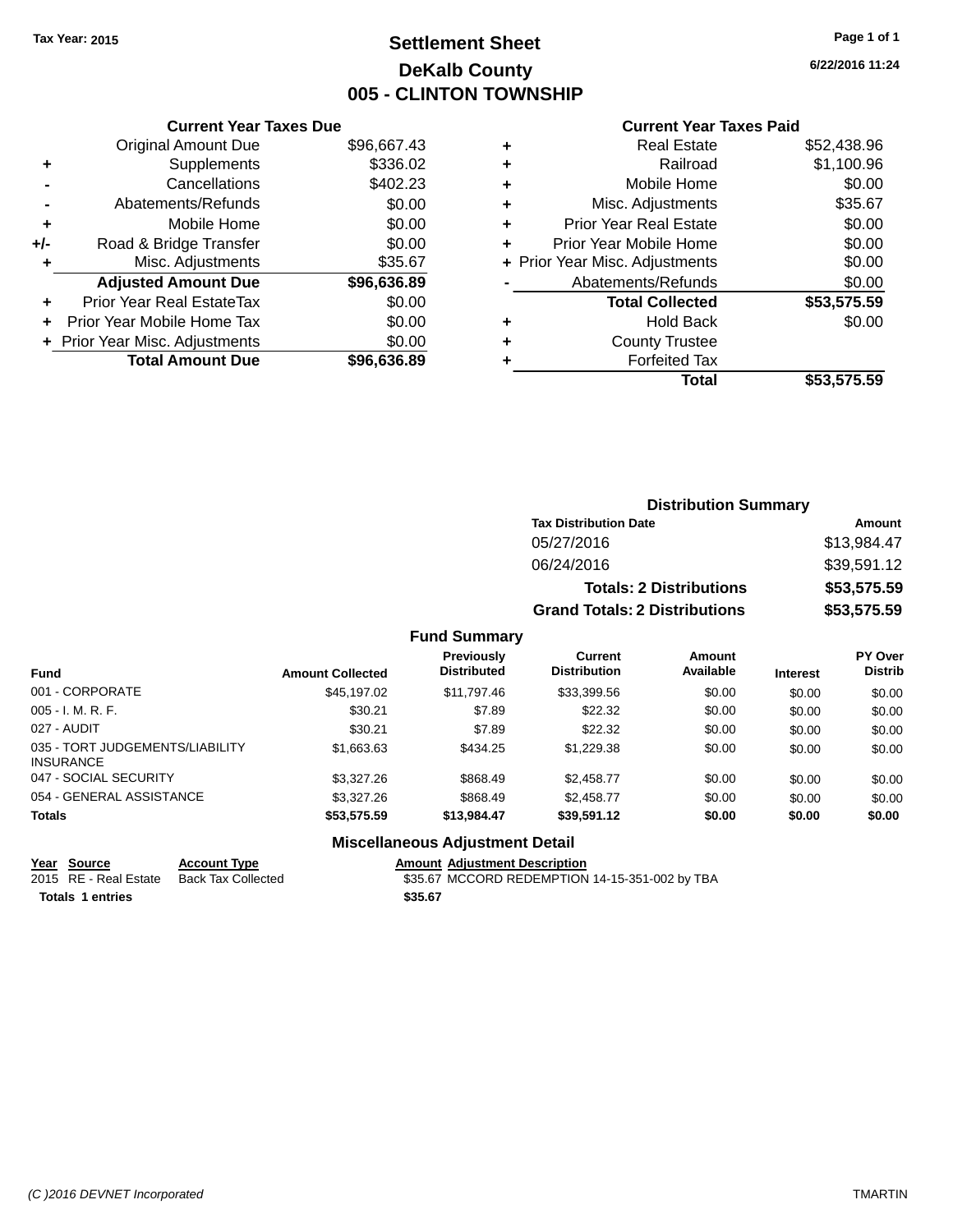### **Settlement Sheet Tax Year: 2015 Page 1 of 1 DeKalb County 006 - CLINTON TWP LIBRARY**

**6/22/2016 11:24**

|     | <b>Current Year Taxes Due</b>  |             |  |  |  |
|-----|--------------------------------|-------------|--|--|--|
|     | <b>Original Amount Due</b>     | \$89,851.31 |  |  |  |
| ٠   | Supplements                    | \$312.31    |  |  |  |
|     | Cancellations                  | \$373.87    |  |  |  |
|     | Abatements/Refunds             | \$0.00      |  |  |  |
| ٠   | Mobile Home                    | \$0.00      |  |  |  |
| +/- | Road & Bridge Transfer         | \$0.00      |  |  |  |
|     | Misc. Adjustments              | \$33.15     |  |  |  |
|     | <b>Adjusted Amount Due</b>     | \$89,822.90 |  |  |  |
| ÷   | Prior Year Real EstateTax      | \$0.00      |  |  |  |
| ÷   | Prior Year Mobile Home Tax     | \$0.00      |  |  |  |
|     | + Prior Year Misc. Adjustments | \$0.00      |  |  |  |
|     | <b>Total Amount Due</b>        | \$89,822,90 |  |  |  |

| ٠ | <b>Real Estate</b>             | \$48,740.32 |
|---|--------------------------------|-------------|
| ٠ | Railroad                       | \$1,023.34  |
| ٠ | Mobile Home                    | \$0.00      |
| ٠ | Misc. Adjustments              | \$33.15     |
| ٠ | <b>Prior Year Real Estate</b>  | \$0.00      |
| ٠ | Prior Year Mobile Home         | \$0.00      |
|   | + Prior Year Misc. Adjustments | \$0.00      |
|   | Abatements/Refunds             | \$0.00      |
|   | <b>Total Collected</b>         | \$49,796.81 |
| ٠ | <b>Hold Back</b>               | \$0.00      |
| ٠ | <b>County Trustee</b>          |             |
| ٠ | <b>Forfeited Tax</b>           |             |
|   | Total                          | \$49,796.81 |
|   |                                |             |

|                                                                 |                                                  |                                                 | <b>Distribution Summary</b>                    |                                |                            |                           |
|-----------------------------------------------------------------|--------------------------------------------------|-------------------------------------------------|------------------------------------------------|--------------------------------|----------------------------|---------------------------|
|                                                                 |                                                  |                                                 | <b>Tax Distribution Date</b>                   |                                | Amount                     |                           |
|                                                                 |                                                  |                                                 | 05/27/2016                                     |                                | \$12,998.45                |                           |
|                                                                 |                                                  |                                                 | 06/24/2016                                     |                                | \$36,798.36                |                           |
|                                                                 |                                                  |                                                 |                                                | <b>Totals: 2 Distributions</b> | \$49,796.81<br>\$49,796.81 |                           |
|                                                                 |                                                  |                                                 | <b>Grand Totals: 2 Distributions</b>           |                                |                            |                           |
|                                                                 |                                                  | <b>Fund Summary</b>                             |                                                |                                |                            |                           |
| <b>Fund</b>                                                     | <b>Amount Collected</b>                          | <b>Previously</b><br><b>Distributed</b>         | <b>Current</b><br><b>Distribution</b>          | Amount<br>Available            | <b>Interest</b>            | PY Over<br><b>Distrib</b> |
| 016 - LIBRARY                                                   | \$49,796.81                                      | \$12,998.45                                     | \$36,798.36                                    | \$0.00                         | \$0.00                     | \$0.00                    |
| Totals                                                          | \$49,796.81                                      | \$12,998.45                                     | \$36,798.36                                    | \$0.00                         | \$0.00                     | \$0.00                    |
|                                                                 |                                                  | <b>Miscellaneous Adjustment Detail</b>          |                                                |                                |                            |                           |
| Year Source<br>2015 RE - Real Estate<br><b>Totals 1 entries</b> | <b>Account Type</b><br><b>Back Tax Collected</b> | <b>Amount Adjustment Description</b><br>\$33.15 | \$33.15 MCCORD REDEMPTION 14-15-351-002 by TBA |                                |                            |                           |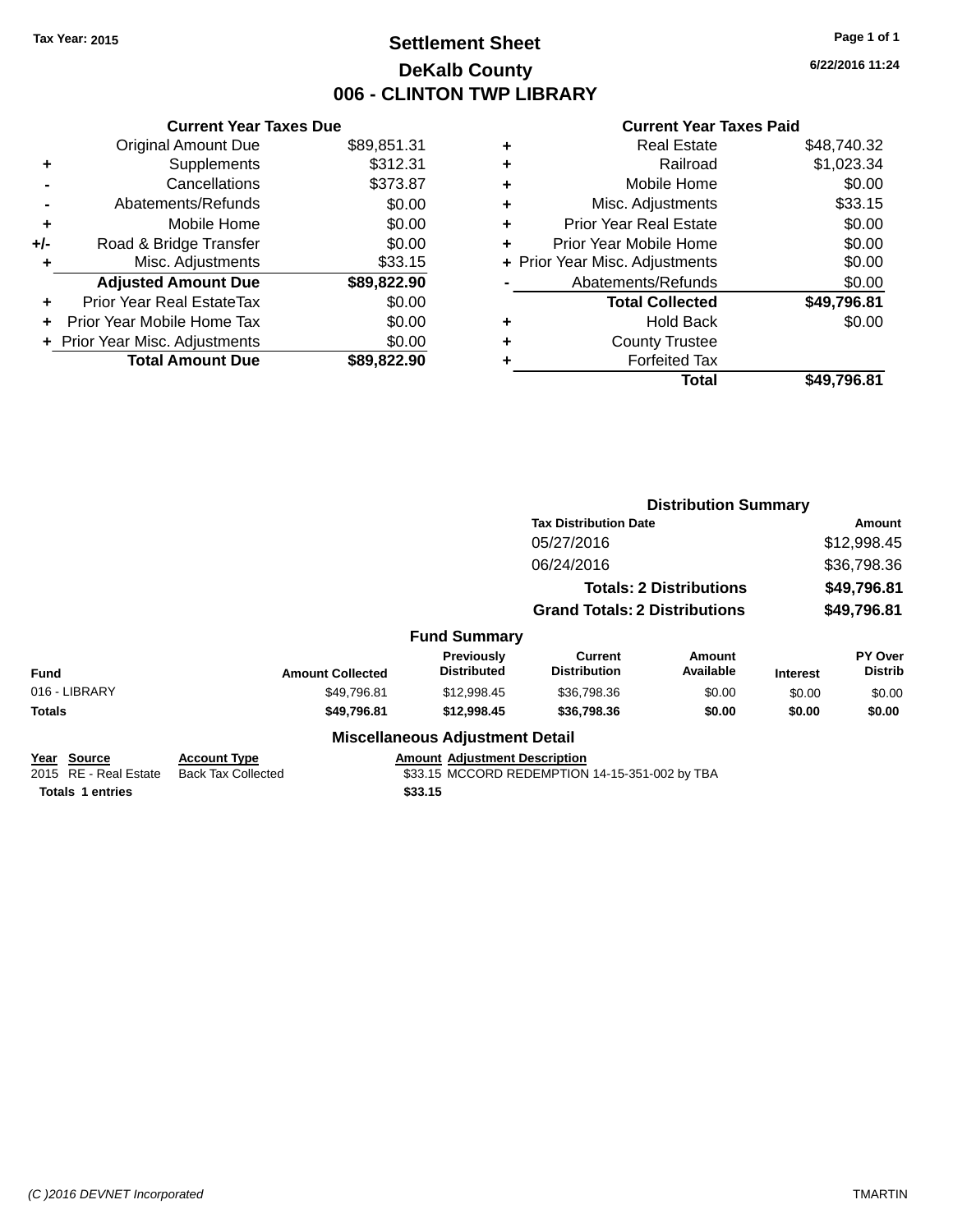### **Settlement Sheet Tax Year: 2015 Page 1 of 1 DeKalb County 007 - CLINTON TWP CEMETERY**

**6/22/2016 11:24**

|     | <b>Current Year Taxes Due</b>  |             |  |  |  |
|-----|--------------------------------|-------------|--|--|--|
|     | <b>Original Amount Due</b>     | \$22,051.76 |  |  |  |
| ٠   | Supplements                    | \$76.65     |  |  |  |
|     | Cancellations                  | \$91.76     |  |  |  |
|     | Abatements/Refunds             | \$0.00      |  |  |  |
| ٠   | Mobile Home                    | \$0.00      |  |  |  |
| +/- | Road & Bridge Transfer         | \$0.00      |  |  |  |
|     | Misc. Adjustments              | \$8.14      |  |  |  |
|     | <b>Adjusted Amount Due</b>     | \$22,044.79 |  |  |  |
| ÷   | Prior Year Real EstateTax      | \$0.00      |  |  |  |
| ٠   | Prior Year Mobile Home Tax     | \$0.00      |  |  |  |
|     | + Prior Year Misc. Adjustments | \$0.00      |  |  |  |
|     | <b>Total Amount Due</b>        | \$22.044.79 |  |  |  |

| ٠ | <b>Real Estate</b>             | \$11,962.57 |
|---|--------------------------------|-------------|
| ٠ | Railroad                       | \$251.16    |
| ٠ | Mobile Home                    | \$0.00      |
| ٠ | Misc. Adjustments              | \$8.14      |
| ٠ | <b>Prior Year Real Estate</b>  | \$0.00      |
| ٠ | Prior Year Mobile Home         | \$0.00      |
|   | + Prior Year Misc. Adjustments | \$0.00      |
|   | Abatements/Refunds             | \$0.00      |
|   | <b>Total Collected</b>         | \$12,221.87 |
| ٠ | <b>Hold Back</b>               | \$0.00      |
| ٠ | <b>County Trustee</b>          |             |
| ٠ | <b>Forfeited Tax</b>           |             |
|   | Total                          | \$12,221.87 |

|                                                                 |                                                  |                                                | <b>Distribution Summary</b>                   |                                |                 |                           |
|-----------------------------------------------------------------|--------------------------------------------------|------------------------------------------------|-----------------------------------------------|--------------------------------|-----------------|---------------------------|
|                                                                 |                                                  |                                                | <b>Tax Distribution Date</b>                  |                                | Amount          |                           |
|                                                                 |                                                  |                                                | 05/27/2016                                    |                                |                 | \$3,190.12                |
|                                                                 |                                                  |                                                | 06/24/2016                                    |                                |                 | \$9,031.75                |
|                                                                 |                                                  |                                                |                                               | <b>Totals: 2 Distributions</b> |                 | \$12,221.87               |
|                                                                 |                                                  |                                                | <b>Grand Totals: 2 Distributions</b>          |                                | \$12,221.87     |                           |
|                                                                 |                                                  | <b>Fund Summary</b>                            |                                               |                                |                 |                           |
| <b>Fund</b>                                                     | <b>Amount Collected</b>                          | <b>Previously</b><br><b>Distributed</b>        | <b>Current</b><br><b>Distribution</b>         | Amount<br>Available            | <b>Interest</b> | PY Over<br><b>Distrib</b> |
| 017 - CEMETERY                                                  | \$12,221.87                                      | \$3,190.12                                     | \$9,031.75                                    | \$0.00                         | \$0.00          | \$0.00                    |
| Totals                                                          | \$12,221.87                                      | \$3,190.12                                     | \$9,031.75                                    | \$0.00                         | \$0.00          | \$0.00                    |
|                                                                 |                                                  | <b>Miscellaneous Adjustment Detail</b>         |                                               |                                |                 |                           |
| Year Source<br>2015 RE - Real Estate<br><b>Totals 1 entries</b> | <b>Account Type</b><br><b>Back Tax Collected</b> | <b>Amount Adjustment Description</b><br>\$8.14 | \$8.14 MCCORD REDEMPTION 14-15-351-002 by TBA |                                |                 |                           |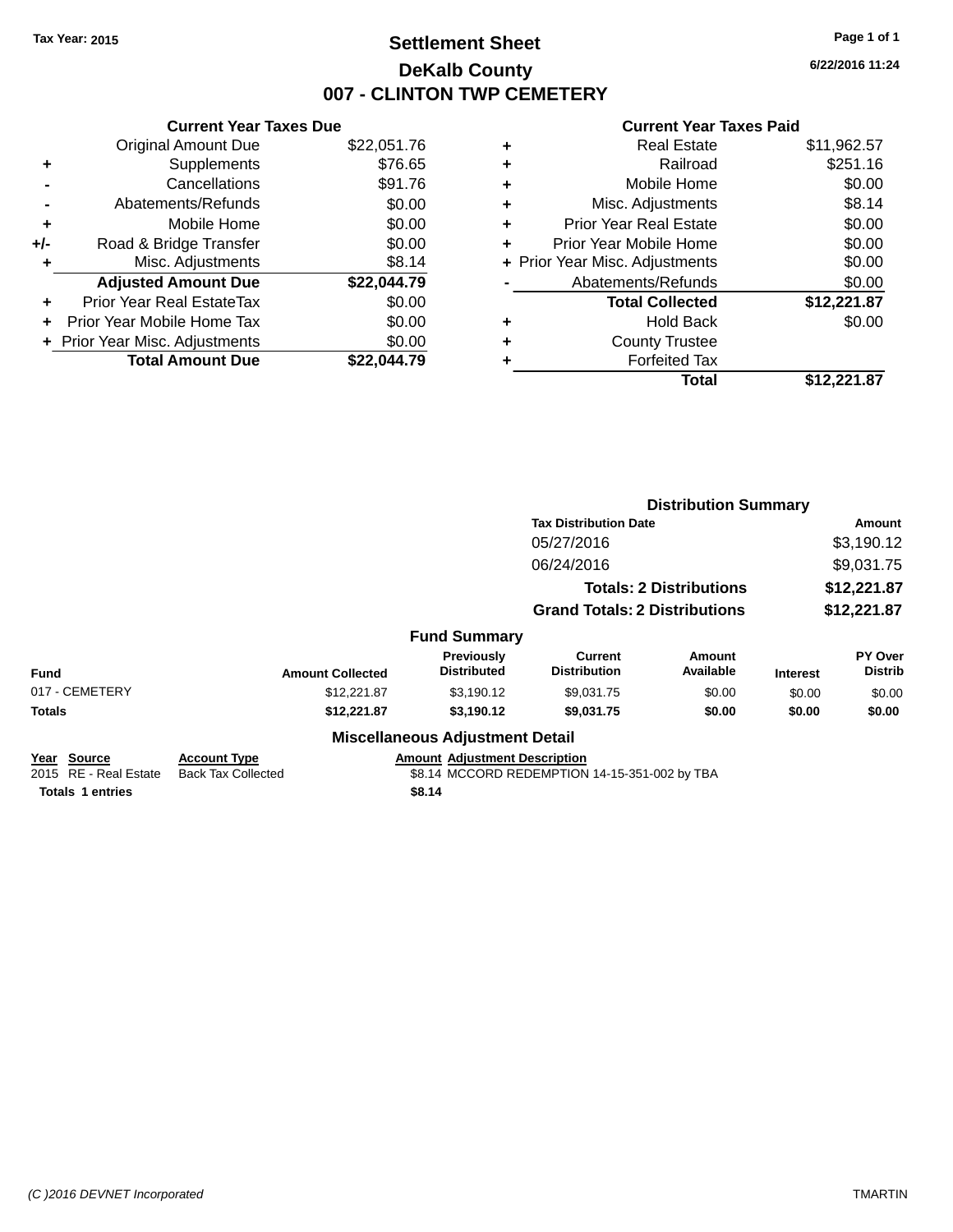### **Settlement Sheet Tax Year: 2015 Page 1 of 1 DeKalb County 008 - CLINTON COMM BLDG**

**6/22/2016 11:24**

|     | <b>Current Year Taxes Due</b>            |            |  |  |  |  |  |
|-----|------------------------------------------|------------|--|--|--|--|--|
|     | <b>Original Amount Due</b><br>\$9,300.05 |            |  |  |  |  |  |
| ٠   | Supplements                              | \$32.34    |  |  |  |  |  |
|     | Cancellations                            | \$38.70    |  |  |  |  |  |
|     | Abatements/Refunds                       | \$0.00     |  |  |  |  |  |
| ٠   | \$0.00<br>Mobile Home                    |            |  |  |  |  |  |
| +/- | \$0.00<br>Road & Bridge Transfer         |            |  |  |  |  |  |
| ٠   | \$3.43<br>Misc. Adjustments              |            |  |  |  |  |  |
|     | <b>Adjusted Amount Due</b>               | \$9,297.12 |  |  |  |  |  |
| ÷   | Prior Year Real EstateTax                | \$0.00     |  |  |  |  |  |
| ÷   | Prior Year Mobile Home Tax               | \$0.00     |  |  |  |  |  |
|     | + Prior Year Misc. Adjustments           | \$0.00     |  |  |  |  |  |
|     | <b>Total Amount Due</b>                  | \$9,297.12 |  |  |  |  |  |

| ٠ | <b>Real Estate</b>             | \$5,045.18 |
|---|--------------------------------|------------|
| ٠ | Railroad                       | \$105.93   |
| ٠ | Mobile Home                    | \$0.00     |
| ٠ | Misc. Adjustments              | \$3.43     |
| ٠ | <b>Prior Year Real Estate</b>  | \$0.00     |
| ٠ | Prior Year Mobile Home         | \$0.00     |
|   | + Prior Year Misc. Adjustments | \$0.00     |
|   | Abatements/Refunds             | \$0.00     |
|   | <b>Total Collected</b>         | \$5,154.54 |
| ٠ | <b>Hold Back</b>               | \$0.00     |
| ٠ | <b>County Trustee</b>          |            |
| ٠ | <b>Forfeited Tax</b>           |            |
|   | Total                          | \$5,154.54 |
|   |                                |            |

|                                                                 |                                                  |                                                |                                               | <b>Distribution Summary</b>    |                 |                                  |  |
|-----------------------------------------------------------------|--------------------------------------------------|------------------------------------------------|-----------------------------------------------|--------------------------------|-----------------|----------------------------------|--|
|                                                                 |                                                  |                                                | <b>Tax Distribution Date</b>                  |                                |                 | Amount                           |  |
|                                                                 |                                                  |                                                | 05/27/2016                                    |                                |                 | \$1,345.44                       |  |
|                                                                 |                                                  |                                                | 06/24/2016                                    |                                |                 | \$3,809.10                       |  |
|                                                                 |                                                  |                                                |                                               | <b>Totals: 2 Distributions</b> | \$5,154.54      |                                  |  |
|                                                                 |                                                  |                                                | <b>Grand Totals: 2 Distributions</b>          |                                |                 | \$5,154.54                       |  |
|                                                                 |                                                  | <b>Fund Summary</b>                            |                                               |                                |                 |                                  |  |
| <b>Fund</b>                                                     | <b>Amount Collected</b>                          | <b>Previously</b><br><b>Distributed</b>        | <b>Current</b><br><b>Distribution</b>         | <b>Amount</b><br>Available     | <b>Interest</b> | <b>PY Over</b><br><b>Distrib</b> |  |
| 001 - CORPORATE                                                 | \$5,154.54                                       | \$1,345.44                                     | \$3,809.10                                    | \$0.00                         | \$0.00          | \$0.00                           |  |
| Totals                                                          | \$5,154.54                                       | \$1,345.44                                     | \$3,809.10                                    | \$0.00                         | \$0.00          | \$0.00                           |  |
|                                                                 |                                                  | <b>Miscellaneous Adjustment Detail</b>         |                                               |                                |                 |                                  |  |
| Year Source<br>2015 RE - Real Estate<br><b>Totals 1 entries</b> | <b>Account Type</b><br><b>Back Tax Collected</b> | <b>Amount Adjustment Description</b><br>\$3.43 | \$3.43 MCCORD REDEMPTION 14-15-351-002 by TBA |                                |                 |                                  |  |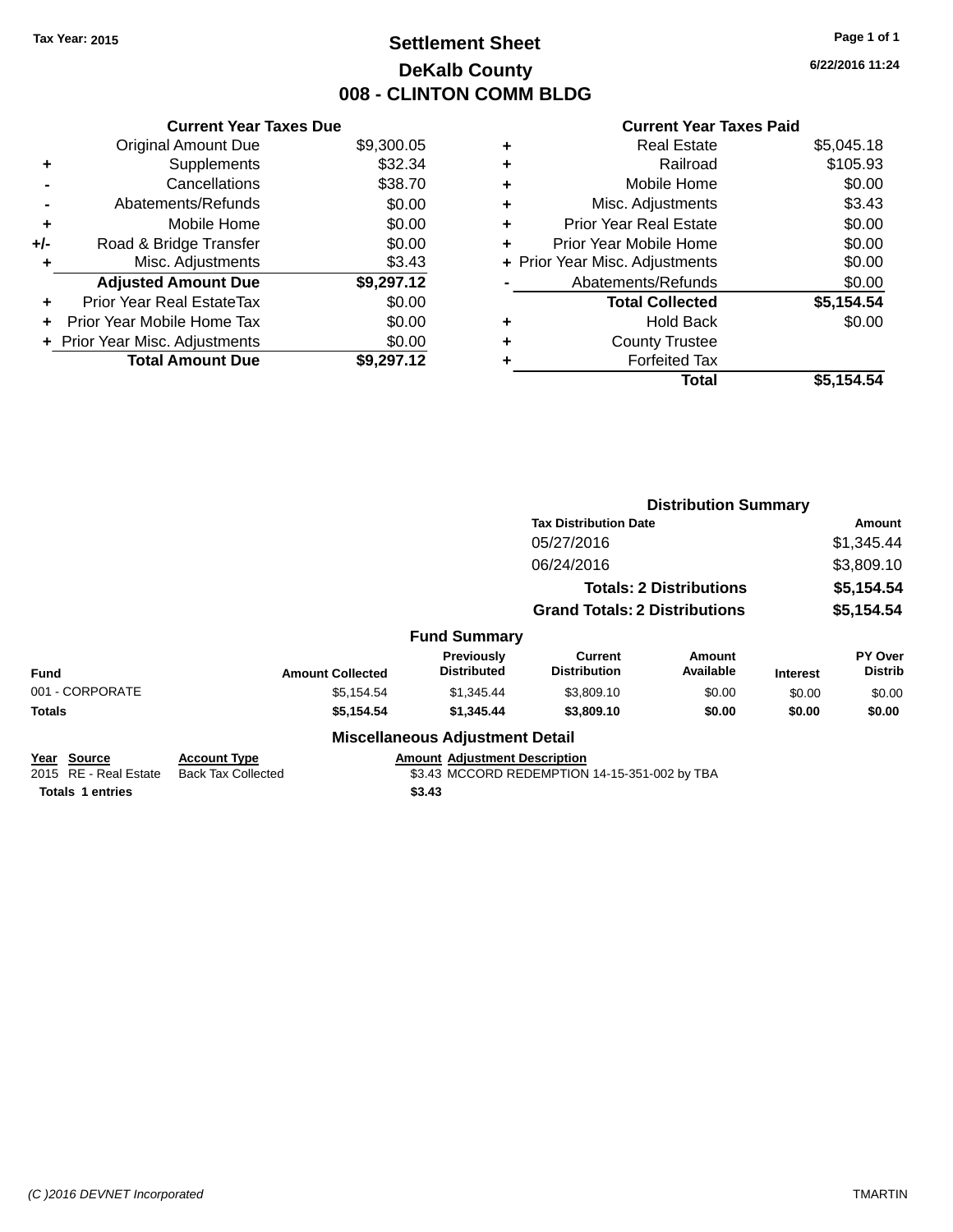### **Settlement Sheet Tax Year: 2015 Page 1 of 1 DeKalb County 009 - CLINTON ROAD & BRIDGE**

**6/22/2016 11:24**

#### **Current Year Taxes Paid**

|     | <b>Current Year Taxes Due</b>  |               |  |  |  |  |
|-----|--------------------------------|---------------|--|--|--|--|
|     | <b>Original Amount Due</b>     | \$251,007.73  |  |  |  |  |
| ٠   | Supplements                    | \$747.84      |  |  |  |  |
|     | Cancellations                  | \$909.53      |  |  |  |  |
|     | Abatements/Refunds             | \$0.00        |  |  |  |  |
| ٠   | Mobile Home                    | \$0.00        |  |  |  |  |
| +/- | Road & Bridge Transfer         | (\$17,721.95) |  |  |  |  |
|     | Misc. Adjustments              | \$92.61       |  |  |  |  |
|     | <b>Adjusted Amount Due</b>     | \$233,216.70  |  |  |  |  |
| ٠   | Prior Year Real EstateTax      | \$0.00        |  |  |  |  |
|     | Prior Year Mobile Home Tax     | \$0.00        |  |  |  |  |
|     | + Prior Year Misc. Adjustments | \$0.00        |  |  |  |  |
|     | <b>Total Amount Due</b>        | \$233.216.70  |  |  |  |  |
|     |                                |               |  |  |  |  |

| <b>Real Estate</b>             | \$118,565.07 |
|--------------------------------|--------------|
| Railroad                       | \$2,733.94   |
| Mobile Home                    | \$0.00       |
| Misc. Adjustments              | \$92.61      |
| <b>Prior Year Real Estate</b>  | \$0.00       |
| Prior Year Mobile Home         | \$0.00       |
| + Prior Year Misc. Adjustments | \$0.00       |
| Abatements/Refunds             | \$0.00       |
| <b>Total Collected</b>         | \$121,391.62 |
| <b>Hold Back</b>               | \$0.00       |
| <b>County Trustee</b>          |              |
| <b>Forfeited Tax</b>           |              |
| Total                          | \$121,391.62 |
|                                |              |

| <b>Road and Bridge Summary</b> |               | <b>Distribution Summary</b>          |                     |  |
|--------------------------------|---------------|--------------------------------------|---------------------|--|
| Amt. Due                       | Amt. Distrib. | <b>Tax Distribution Date</b>         | Amount              |  |
| \$31,918.27                    | \$17,721.95   | 05/27/2016                           | \$31,622.52         |  |
| \$31,918.27                    | \$17,721.95   | 06/24/2016                           | \$89,769.10         |  |
|                                |               | <b>Totals: 2 Distributions</b>       | \$121,391.62        |  |
|                                |               | <b>Grand Totals: 2 Distributions</b> | \$121,391.62        |  |
|                                |               |                                      |                     |  |
|                                |               |                                      | <b>Fund Summary</b> |  |

| Fund                                   | <b>Amount Collected</b> | Previously<br><b>Distributed</b> | Current<br><b>Distribution</b> | Amount<br>Available | <b>Interest</b> | PY Over<br><b>Distrib</b> |
|----------------------------------------|-------------------------|----------------------------------|--------------------------------|---------------------|-----------------|---------------------------|
| 007 - ROAD AND BRIDGE                  | \$47.123.47             | \$12,236.64                      | \$34,886.83                    | \$0.00              | \$0.00          | \$0.00                    |
| 009 - PERMANENT ROAD                   | \$47,663.09             | \$12,441.28                      | \$35.221.81                    | \$0.00              | \$0.00          | \$0.00                    |
| 010 - EQUIPMENT AND BUILDING           | \$22,724.21             | \$5.931.60                       | \$16,792.61                    | \$0.00              | \$0.00          | \$0.00                    |
| 035 - TORT JUDGEMENTS/LIABILITY<br>INS | \$3,880.85              | \$1.013.00                       | \$2,867.85                     | \$0.00              | \$0.00          | \$0.00                    |
| <b>Totals</b>                          | \$121,391.62            | \$31.622.52                      | \$89.769.10                    | \$0.00              | \$0.00          | \$0.00                    |
|                                        |                         |                                  |                                |                     |                 |                           |

### **Miscellaneous Adjustment Detail**

**Year Source Account Type Amount Adjustment Description**

2015 RE - Real Estate Back Tax Collected **\$92.61 MCCORD REDEMPTION 14-15-351-002 by TBA Totals \$92.61 1 entries**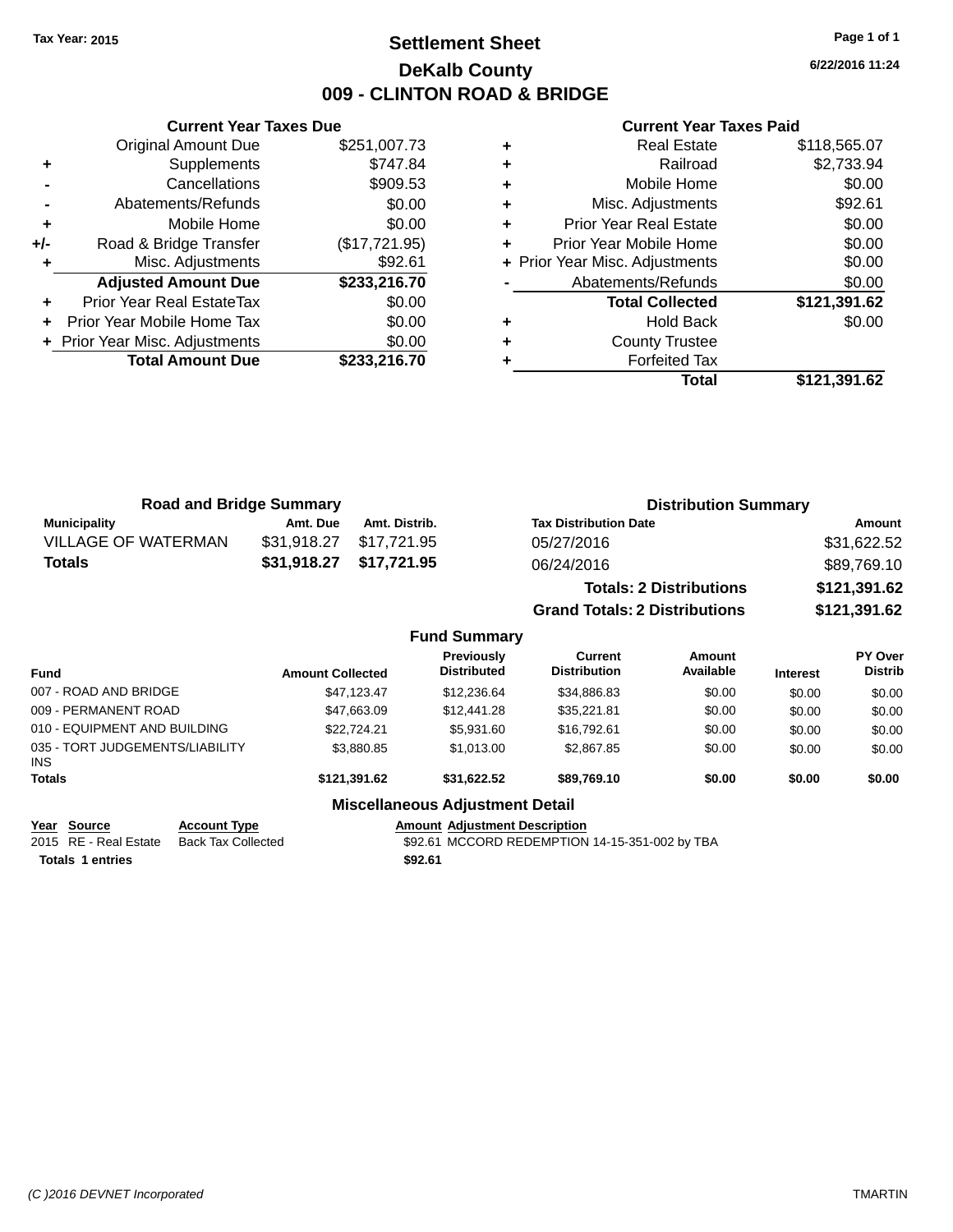### **Settlement Sheet Tax Year: 2015 Page 1 of 1 DeKalb County 010 - CORTLAND TOWNSHIP**

**6/22/2016 11:24**

#### **Current Year Taxes Paid**

| <b>Current Year Taxes Due</b>              |                                                   |  |  |  |  |  |
|--------------------------------------------|---------------------------------------------------|--|--|--|--|--|
| <b>Original Amount Due</b><br>\$256,634.92 |                                                   |  |  |  |  |  |
| \$787.78<br>Supplements<br>٠               |                                                   |  |  |  |  |  |
| Cancellations                              | \$949.53                                          |  |  |  |  |  |
| Abatements/Refunds                         | \$0.00                                            |  |  |  |  |  |
| Mobile Home                                | \$0.00                                            |  |  |  |  |  |
| \$0.00<br>$+/-$                            |                                                   |  |  |  |  |  |
| \$6.16<br>Misc. Adjustments                |                                                   |  |  |  |  |  |
| <b>Adjusted Amount Due</b>                 | \$256,479.33                                      |  |  |  |  |  |
| Prior Year Real EstateTax                  | (\$0.88)                                          |  |  |  |  |  |
| Prior Year Mobile Home Tax                 | \$0.00                                            |  |  |  |  |  |
| \$0.00<br>Prior Year Misc. Adjustments     |                                                   |  |  |  |  |  |
|                                            | \$256.478.45                                      |  |  |  |  |  |
|                                            | Road & Bridge Transfer<br><b>Total Amount Due</b> |  |  |  |  |  |

| ٠ | <b>Real Estate</b>             | \$132,242.93 |
|---|--------------------------------|--------------|
| ٠ | Railroad                       | \$999.80     |
| ٠ | Mobile Home                    | \$0.00       |
| ٠ | Misc. Adjustments              | \$6.16       |
| ٠ | <b>Prior Year Real Estate</b>  | (\$0.88)     |
| ٠ | Prior Year Mobile Home         | \$0.00       |
|   | + Prior Year Misc. Adjustments | \$0.00       |
|   | Abatements/Refunds             | \$0.00       |
|   | <b>Total Collected</b>         | \$133,248.01 |
| ٠ | <b>Hold Back</b>               | \$0.00       |
| ٠ | <b>County Trustee</b>          |              |
| ٠ | <b>Forfeited Tax</b>           |              |
|   | Total                          | \$133,248.01 |
|   |                                |              |

| <b>Distribution Summary</b>          |              |  |  |  |
|--------------------------------------|--------------|--|--|--|
| <b>Tax Distribution Date</b>         | Amount       |  |  |  |
| 05/27/2016                           | \$26,568.87  |  |  |  |
| 06/24/2016                           | \$106,679.14 |  |  |  |
| <b>Totals: 2 Distributions</b>       | \$133,248.01 |  |  |  |
| <b>Grand Totals: 2 Distributions</b> | \$133,248.01 |  |  |  |

### **Fund Summary**

| <b>Fund</b>                             | <b>Amount Collected</b> | <b>Previously</b><br><b>Distributed</b> | Current<br><b>Distribution</b> | Amount<br>Available | <b>Interest</b> | <b>PY Over</b><br><b>Distrib</b> |
|-----------------------------------------|-------------------------|-----------------------------------------|--------------------------------|---------------------|-----------------|----------------------------------|
| 001 - CORPORATE                         | \$106,943.51            | \$21,323.90                             | \$85,619.61                    | \$0.00              | \$0.00          | \$0.00                           |
| $005 - I. M. R. F.$                     | \$8,103.60              | \$1,615.81                              | \$6,487.79                     | \$0.00              | \$0.00          | \$0.00                           |
| 027 - AUDIT                             | \$1.661.48              | \$331.29                                | \$1,330.19                     | \$0.00              | \$0.00          | \$0.00                           |
| 035 - TORT JUDGEMENTS/LIABILITY<br>INS. | \$6,227.75              | \$1,241.78                              | \$4.985.97                     | \$0.00              | \$0.00          | \$0.00                           |
| 047 - SOCIAL SECURITY                   | \$5.198.68              | \$1,036.59                              | \$4.162.09                     | \$0.00              | \$0.00          | \$0.00                           |
| 054 - GENERAL ASSISTANCE                | \$5,112.99              | \$1,019.50                              | \$4,093.49                     | \$0.00              | \$0.00          | \$0.00                           |
| <b>Totals</b>                           | \$133,248.01            | \$26,568.87                             | \$106,679.14                   | \$0.00              | \$0.00          | \$0.00                           |

### **Miscellaneous Adjustment Detail**

| Year Source           | <b>Account Type</b> | <b>Amount Adiustment Description</b>              |
|-----------------------|---------------------|---------------------------------------------------|
| 2015 RE - Real Estate | Back Tax Collected  | \$3.97 OBERHELMAN REDEMPTION 09-25-478-001 by TBA |
| 2015 RE - Real Estate | Back Tax Collected  | \$2.19 OBERHELMAN REDEMPTION 09-25-451-001 by TBA |
| Totals 2 entries      |                     | \$6.16                                            |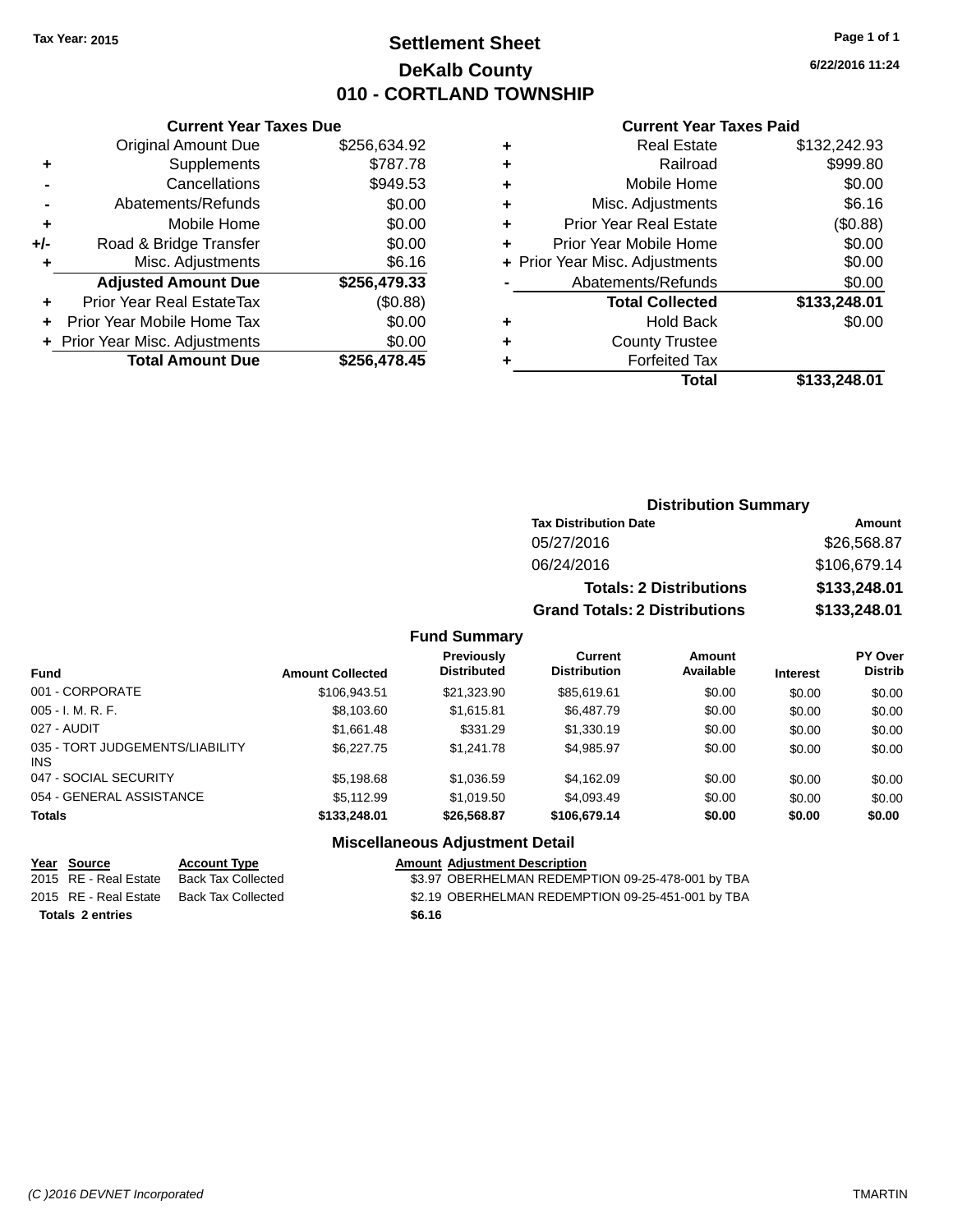### **Settlement Sheet Tax Year: 2015 Page 1 of 1 DeKalb County 011 - CORTLAND ROAD & BRIDGE**

**Current Year Taxes Due** Original Amount Due \$465,580.32 **+** Supplements \$1,291.26 **-** Cancellations \$1,557.70 **-** Abatements/Refunds \$0.00 **+** Mobile Home \$0.00 **+/-** Road & Bridge Transfer (\$22,991.56) **+** Misc. Adjustments \$11.19 **Adjusted Amount Due \$442,333.51 +** Prior Year Real EstateTax (\$1.44) **+** Prior Year Mobile Home Tax \$0.00 **+ Prior Year Misc. Adjustments**  $$0.00$ **Total Amount Due \$442,332.07**

#### **Current Year Taxes Paid**

|   | <b>Real Estate</b>             | \$216,941.10 |
|---|--------------------------------|--------------|
| ٠ | Railroad                       | \$1,793.45   |
| ٠ | Mobile Home                    | \$0.00       |
| ٠ | Misc. Adjustments              | \$11.19      |
| ٠ | <b>Prior Year Real Estate</b>  | (\$1.44)     |
|   | Prior Year Mobile Home         | \$0.00       |
|   | + Prior Year Misc. Adjustments | \$0.00       |
|   | Abatements/Refunds             | \$0.00       |
|   | <b>Total Collected</b>         | \$218,744.30 |
| ٠ | <b>Hold Back</b>               | \$0.00       |
|   | <b>County Trustee</b>          |              |
|   | <b>Forfeited Tax</b>           |              |
|   | Total                          | \$218,744.30 |
|   |                                |              |

| <b>Road and Bridge Summary</b> |             |               | <b>Distribution Summary</b>          |              |  |  |
|--------------------------------|-------------|---------------|--------------------------------------|--------------|--|--|
| Municipality                   | Amt. Due    | Amt. Distrib. | <b>Tax Distribution Date</b>         | Amount       |  |  |
| TOWN OF CORTLAND               | \$13,463.31 | \$6.995.85    | 05/27/2016                           | \$43,585.59  |  |  |
| CITY OF DEKALB                 | \$952.65    | \$495.09      | 06/24/2016                           | \$175,158.71 |  |  |
| <b>VILLAGE OF MAPLE PARK</b>   | \$3,038.95  | \$1.579.29    | <b>Totals: 2 Distributions</b>       | \$218,744.30 |  |  |
| CITY OF SYCAMORE               | \$26,788.05 | \$13,921.33   | <b>Grand Totals: 2 Distributions</b> | \$218,744.30 |  |  |
| <b>Totals</b>                  | \$44,242.96 | \$22,991.56   |                                      |              |  |  |

|                                         |                         | <b>Fund Summary</b>                     |                                |                     |                 |                           |
|-----------------------------------------|-------------------------|-----------------------------------------|--------------------------------|---------------------|-----------------|---------------------------|
| <b>Fund</b>                             | <b>Amount Collected</b> | <b>Previously</b><br><b>Distributed</b> | Current<br><b>Distribution</b> | Amount<br>Available | <b>Interest</b> | PY Over<br><b>Distrib</b> |
| 005 - I. M. R. F.                       | \$3,794.53              | \$756.61                                | \$3,037.92                     | \$0.00              | \$0.00          | \$0.00                    |
| 007 - ROAD AND BRIDGE                   | \$28.931.37             | \$5.738.15                              | \$23.193.22                    | \$0.00              | \$0.00          | \$0.00                    |
| 009 - PERMANENT ROAD                    | \$150,634.80            | \$30.035.58                             | \$120,599.22                   | \$0.00              | \$0.00          | \$0.00                    |
| 010 - EQUIPMENT AND BUILDING            | \$23,238,80             | \$4,633,66                              | \$18,605.14                    | \$0.00              | \$0.00          | \$0.00                    |
| 027 - AUDIT                             | \$1,565.00              | \$312.05                                | \$1,252.95                     | \$0.00              | \$0.00          | \$0.00                    |
| 035 - TORT JUDGEMENTS/LIABILITY<br>INS. | \$8.275.11              | \$1.650.01                              | \$6.625.10                     | \$0.00              | \$0.00          | \$0.00                    |
| 047 - SOCIAL SECURITY                   | \$2,304.69              | \$459.53                                | \$1,845.16                     | \$0.00              | \$0.00          | \$0.00                    |
| <b>Totals</b>                           | \$218,744.30            | \$43,585.59                             | \$175,158.71                   | \$0.00              | \$0.00          | \$0.00                    |
|                                         |                         | Miccallangous Adiustmant Datail         |                                |                     |                 |                           |

#### **Miscellaneous Adjustment Detail**

| Year Source             | <b>Account Type</b> |         | <b>Amount Adiustment Description</b>              |
|-------------------------|---------------------|---------|---------------------------------------------------|
| 2015 RE - Real Estate   | Back Tax Collected  |         | \$7.21 OBERHELMAN REDEMPTION 09-25-478-001 by TBA |
| 2015 RE - Real Estate   | Back Tax Collected  |         | \$3.98 OBERHELMAN REDEMPTION 09-25-451-001 by TBA |
| <b>Totals 2 entries</b> |                     | \$11.19 |                                                   |

**6/22/2016 11:24**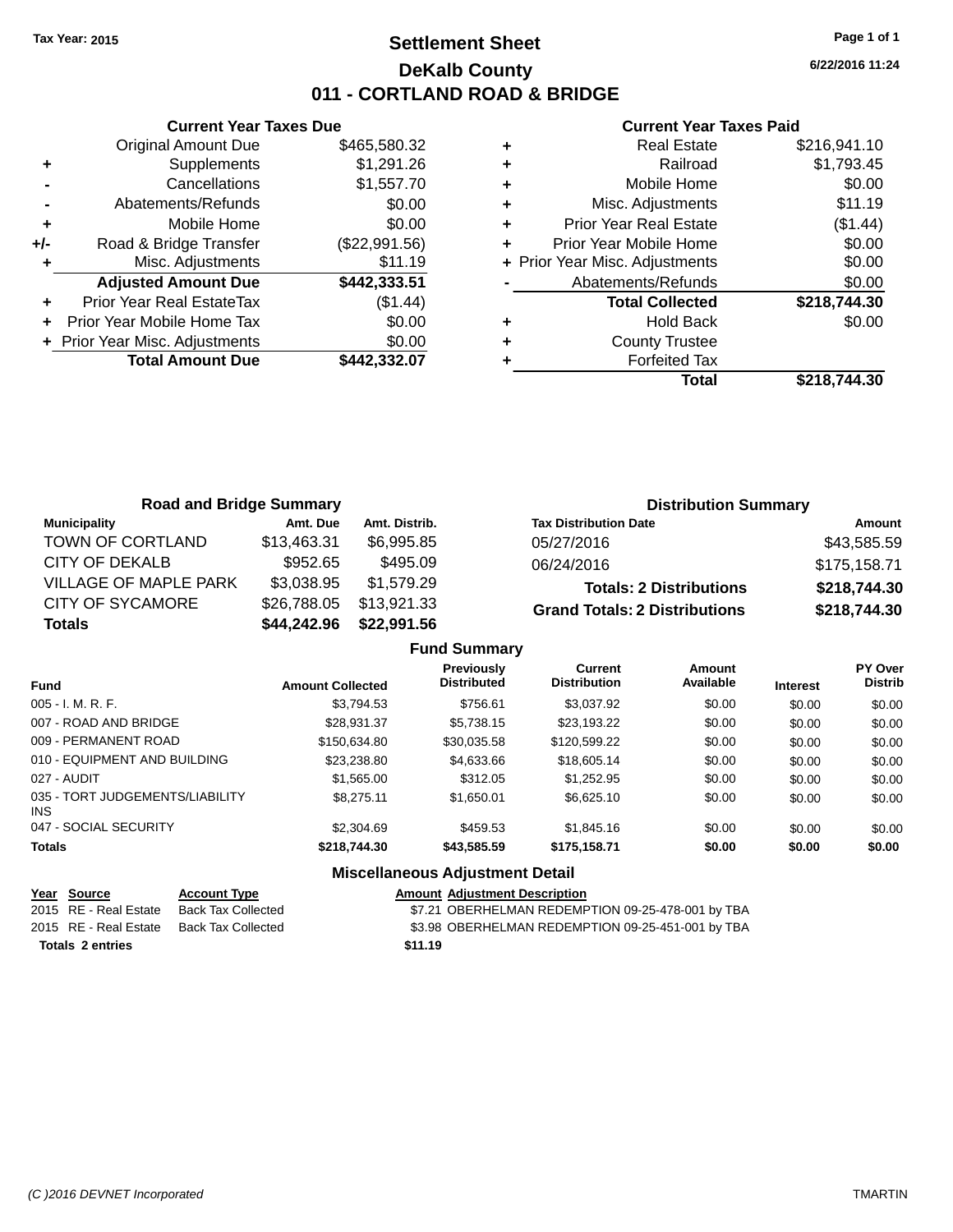### **Settlement Sheet Tax Year: 2015 Page 1 of 1 DeKalb County 012 - DEKALB TOWNSHIP**

**6/22/2016 11:24**

#### **Current Year Taxes Paid**

|     | <b>Original Amount Due</b>     | \$948,031.97 |
|-----|--------------------------------|--------------|
| ٠   | Supplements                    | \$8,942.67   |
|     | Cancellations                  | \$16,327.74  |
|     | Abatements/Refunds             | \$0.09       |
| ٠   | Mobile Home                    | \$0.00       |
| +/- | Road & Bridge Transfer         | \$0.00       |
| ٠   | Misc. Adjustments              | \$0.00       |
|     | <b>Adjusted Amount Due</b>     | \$940,646.81 |
|     | Prior Year Real EstateTax      | (\$245.32)   |
|     | Prior Year Mobile Home Tax     | \$0.00       |
|     | + Prior Year Misc. Adjustments | \$50.65      |
|     | <b>Total Amount Due</b>        | \$940,452.14 |
|     |                                |              |

**Current Year Taxes Due**

| <b>Real Estate</b>            | \$479.088.72                   |
|-------------------------------|--------------------------------|
| Railroad                      | \$2,492.45                     |
| Mobile Home                   | \$0.00                         |
| Misc. Adjustments             | \$0.00                         |
| <b>Prior Year Real Estate</b> | (\$245.32)                     |
| Prior Year Mobile Home        | \$0.00                         |
|                               | \$50.65                        |
| Abatements/Refunds            | \$0.09                         |
| <b>Total Collected</b>        | \$481,386.41                   |
| <b>Hold Back</b>              | \$0.00                         |
| <b>County Trustee</b>         |                                |
| <b>Forfeited Tax</b>          |                                |
| Total                         | \$481,386.41                   |
|                               | + Prior Year Misc. Adjustments |

|                                                                                                                                                                                               |  |                         |                                        | <b>Distribution Summary</b>          |                            |                 |                                  |  |
|-----------------------------------------------------------------------------------------------------------------------------------------------------------------------------------------------|--|-------------------------|----------------------------------------|--------------------------------------|----------------------------|-----------------|----------------------------------|--|
|                                                                                                                                                                                               |  |                         |                                        | <b>Tax Distribution Date</b>         |                            | Amount          |                                  |  |
|                                                                                                                                                                                               |  |                         |                                        | 05/27/2016                           |                            | \$88,749.69     |                                  |  |
|                                                                                                                                                                                               |  |                         |                                        | 06/24/2016                           |                            | \$392,636.72    |                                  |  |
|                                                                                                                                                                                               |  |                         |                                        | <b>Totals: 2 Distributions</b>       |                            |                 | \$481,386.41                     |  |
|                                                                                                                                                                                               |  |                         |                                        | <b>Grand Totals: 2 Distributions</b> |                            |                 | \$481,386.41                     |  |
|                                                                                                                                                                                               |  |                         | <b>Fund Summary</b>                    |                                      |                            |                 |                                  |  |
| <b>Fund</b>                                                                                                                                                                                   |  | <b>Amount Collected</b> | Previously<br><b>Distributed</b>       | Current<br><b>Distribution</b>       | <b>Amount</b><br>Available | <b>Interest</b> | <b>PY Over</b><br><b>Distrib</b> |  |
| 001 - CORPORATE                                                                                                                                                                               |  | \$367,857.68            | \$67.819.23                            | \$300,038.45                         | \$0.00                     | \$0.00          | \$0.00                           |  |
| 054 - GENERAL ASSISTANCE                                                                                                                                                                      |  | \$113,528.73            | \$20,930.46                            | \$92,598.27                          | \$0.00                     | \$0.00          | \$0.00                           |  |
| <b>Totals</b>                                                                                                                                                                                 |  | \$481,386.41            | \$88,749.69                            | \$392,636.72                         | \$0.00                     | \$0.00          | \$0.00                           |  |
|                                                                                                                                                                                               |  |                         | <b>Miscellaneous Adjustment Detail</b> |                                      |                            |                 |                                  |  |
| <b>Amount Adjustment Description</b><br><b>Source</b><br>Year<br><b>Account Type</b><br>2014 RE - Real Estate<br><b>Back Tax Collected</b><br>\$45.39 IGNELZI REDEMPTION 08-23-156-014 by TBA |  |                         |                                        |                                      |                            |                 |                                  |  |

2014 RE - Real Estate Back Tax Collected \$5.26 SIDDIQUI REDEMPTION 08-15-329-012 by TBA **Totals \$50.65 2 entries**

**Totals 1 entries** \$0.09

**Abatement Detail**

**Year** Source **Account Type Account Adjustment Description** 

2015 RE - Real Estate RE Abatement \$0.09 PTAB INTEREST REFUND 08-15-426-004 by TBA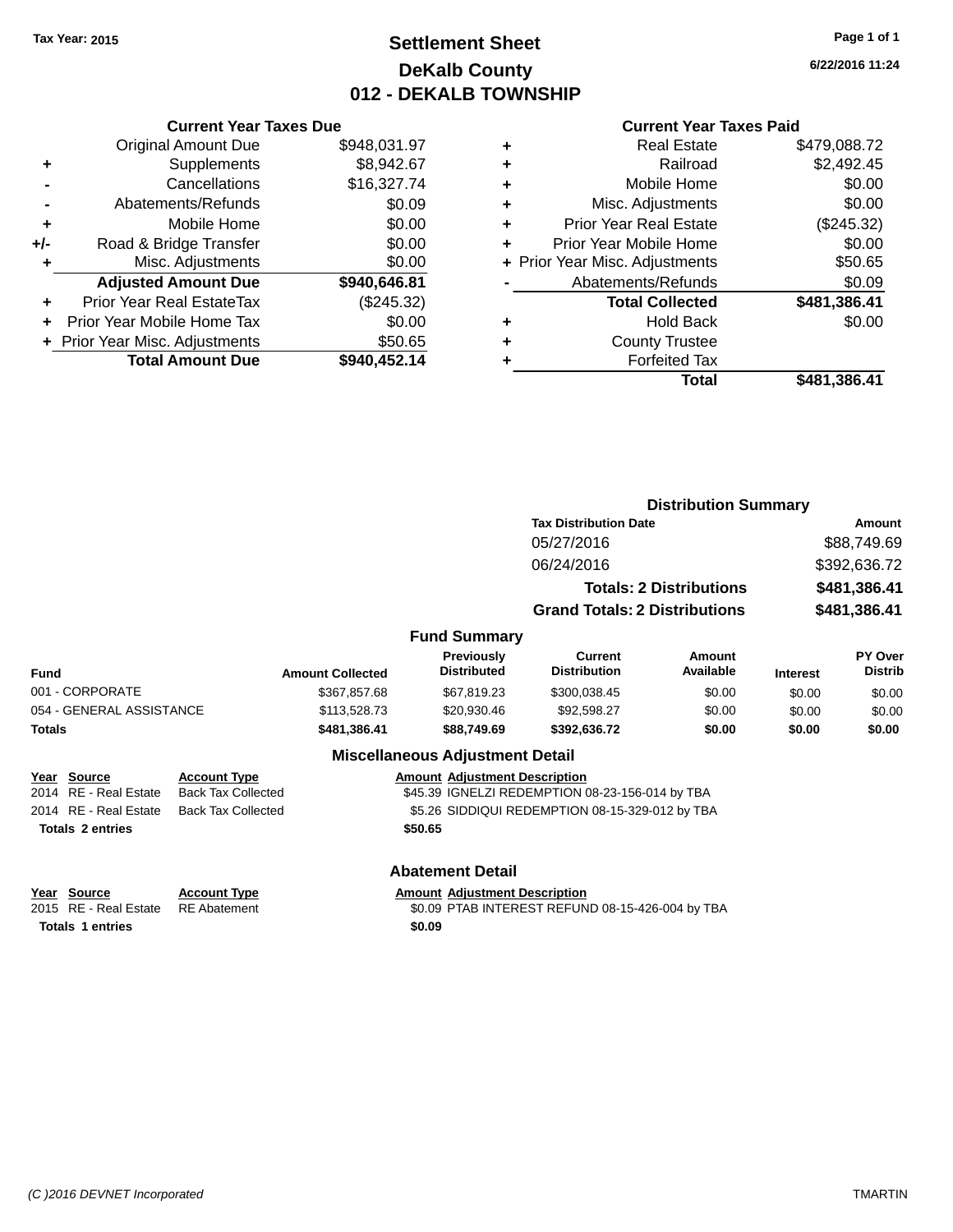### **Settlement Sheet Tax Year: 2015 Page 1 of 1 DeKalb County 013 - DEKALB ROAD & BRIDGE**

**6/22/2016 11:24**

#### **Current Year Taxes Paid**

|     | <b>Current Year Taxes Due</b>  |                |  |  |  |  |  |
|-----|--------------------------------|----------------|--|--|--|--|--|
|     | <b>Original Amount Due</b>     | \$1,111,137.24 |  |  |  |  |  |
| ٠   | Supplements                    | \$16,404.18    |  |  |  |  |  |
|     | Cancellations                  | \$16,774.11    |  |  |  |  |  |
|     | Abatements/Refunds             | \$0.10         |  |  |  |  |  |
| ٠   | Mobile Home                    | \$0.00         |  |  |  |  |  |
| +/- | Road & Bridge Transfer         | (\$70,074.98)  |  |  |  |  |  |
| ٠   | Misc. Adjustments              | \$0.00         |  |  |  |  |  |
|     | <b>Adjusted Amount Due</b>     | \$1,040,692.23 |  |  |  |  |  |
| ٠   | Prior Year Real EstateTax      | (\$257.24)     |  |  |  |  |  |
|     | Prior Year Mobile Home Tax     | \$0.00         |  |  |  |  |  |
|     | + Prior Year Misc. Adjustments | \$59.36        |  |  |  |  |  |
|     | <b>Total Amount Due</b>        | \$1,040,494.35 |  |  |  |  |  |
|     |                                |                |  |  |  |  |  |

|   | <b>Real Estate</b>             | \$495,795.04 |
|---|--------------------------------|--------------|
| ÷ | Railroad                       | \$2,652.81   |
| ÷ | Mobile Home                    | \$0.00       |
| ٠ | Misc. Adjustments              | \$0.00       |
| ٠ | <b>Prior Year Real Estate</b>  | (\$257.24)   |
|   | Prior Year Mobile Home         | \$0.00       |
|   | + Prior Year Misc. Adjustments | \$59.36      |
|   | Abatements/Refunds             | \$0.10       |
|   | <b>Total Collected</b>         | \$498,249.87 |
| ٠ | <b>Hold Back</b>               | \$0.00       |
| ٠ | <b>County Trustee</b>          |              |
|   | <b>Forfeited Tax</b>           |              |
|   | Total                          | \$498,249.87 |
|   |                                |              |

|                         | <b>Road and Bridge Summary</b> |               | <b>Distribution Summary</b>          |              |  |  |
|-------------------------|--------------------------------|---------------|--------------------------------------|--------------|--|--|
| <b>Municipality</b>     | Amt. Due                       | Amt. Distrib. | <b>Tax Distribution Date</b>         | Amount       |  |  |
| <b>CITY OF DEKALB</b>   | \$127,001.25                   | \$64,998.02   | 05/27/2016                           | \$91,178.16  |  |  |
| <b>CITY OF SYCAMORE</b> | \$9,918.99                     | \$5,076.96    | 06/24/2016                           | \$407,071.71 |  |  |
| <b>Totals</b>           | \$136,920.24                   | \$70,074.98   | <b>Totals: 2 Distributions</b>       | \$498,249.87 |  |  |
|                         |                                |               | <b>Grand Totals: 2 Distributions</b> | \$498,249.87 |  |  |

#### **Fund Summary**

| <b>Fund</b>                  | <b>Amount Collected</b> | <b>Previously</b><br><b>Distributed</b> | Current<br><b>Distribution</b> | Amount<br>Available | <b>Interest</b> | <b>PY Over</b><br><b>Distrib</b> |
|------------------------------|-------------------------|-----------------------------------------|--------------------------------|---------------------|-----------------|----------------------------------|
| 007 - ROAD AND BRIDGE        | \$77.668.44             | \$14.198.82                             | \$63,469.62                    | \$0.00              | \$0.00          | \$0.00                           |
| 009 - PERMANENT ROAD         | \$363,322,70            | \$66,499,23                             | \$296.823.47                   | \$0.00              | \$0.00          | \$0.00                           |
| 010 - EQUIPMENT AND BUILDING | \$57,258.73             | \$10.480.11                             | \$46,778,62                    | \$0.00              | \$0.00          | \$0.00                           |
| <b>Totals</b>                | \$498,249.87            | \$91.178.16                             | \$407.071.71                   | \$0.00              | \$0.00          | \$0.00                           |

### **Miscellaneous Adjustment Detail**

| <u>Year Source</u>      | <b>Account Type</b>       |         | <b>Amount Adjustment Description</b>            |
|-------------------------|---------------------------|---------|-------------------------------------------------|
| 2014 RE - Real Estate   | <b>Back Tax Collected</b> |         | \$53.20 IGNELZI REDEMPTION 08-23-156-014 by TBA |
| 2014 RE - Real Estate   | Back Tax Collected        |         | \$6.16 SIDDIQUI REDEMPTION 08-15-329-012 by TBA |
| <b>Totals 2 entries</b> |                           | \$59.36 |                                                 |

### **Abatement Detail**

| Year Source                        | <b>Account Type</b> | <b>Amount Adiustment Description</b>             |
|------------------------------------|---------------------|--------------------------------------------------|
| 2015 RE - Real Estate RE Abatement |                     | \$0.11 PTAB INTEREST REFUND 08-15-426-004 by TBA |
| <b>Totals 1 entries</b>            |                     | \$0.11                                           |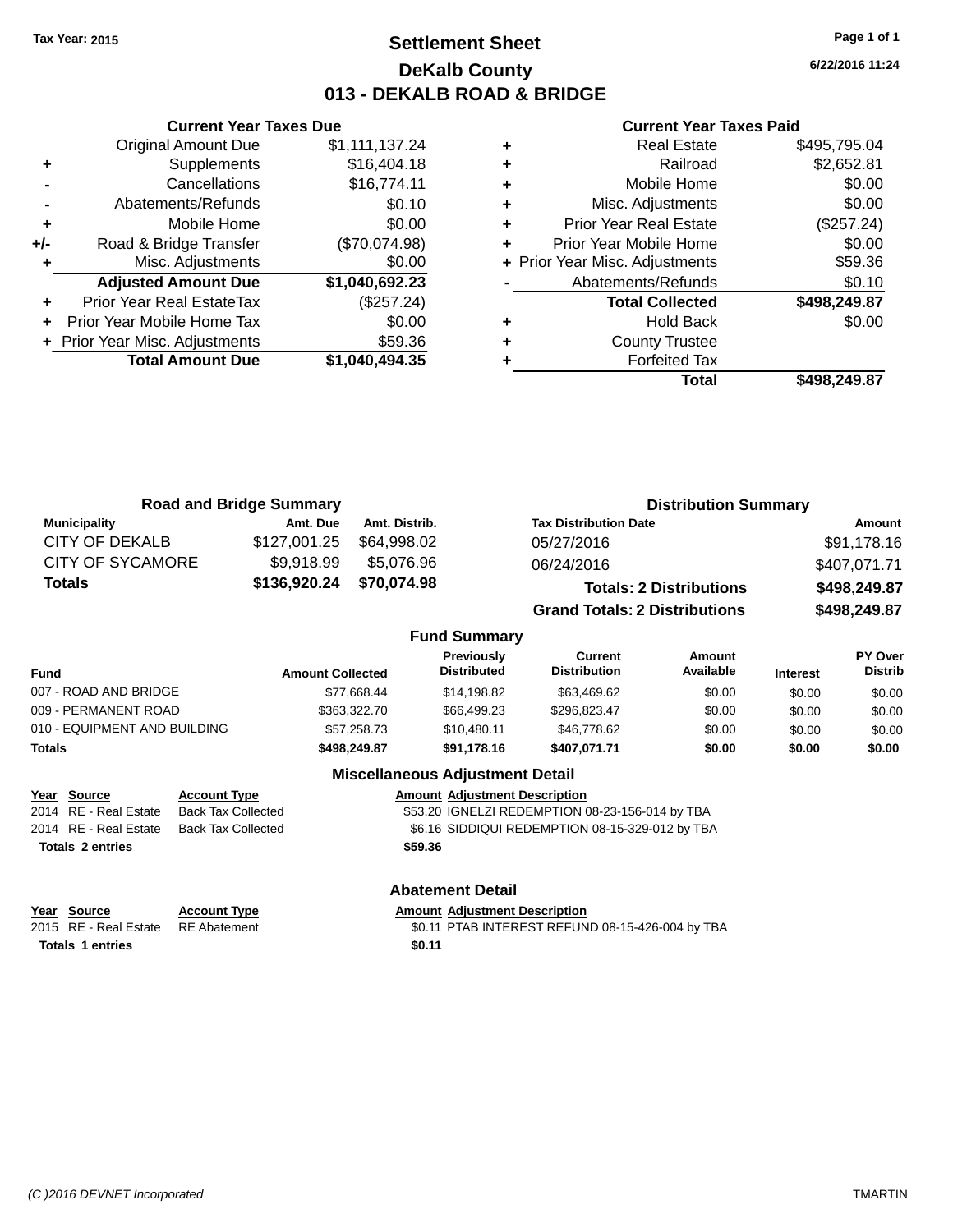### **Settlement Sheet Tax Year: 2015 Page 1 of 1 DeKalb County 014 - FRANKLIN TOWNSHIP**

**6/22/2016 11:24**

#### **Current Year Taxes Paid**

|     | <b>Current Year Taxes Due</b>  |              |
|-----|--------------------------------|--------------|
|     | <b>Original Amount Due</b>     | \$108,892.86 |
| ٠   | Supplements                    | \$268.23     |
|     | Cancellations                  | \$377.71     |
|     | Abatements/Refunds             | \$0.00       |
| ٠   | Mobile Home                    | \$0.00       |
| +/- | Road & Bridge Transfer         | \$0.00       |
| ٠   | Misc. Adjustments              | \$0.00       |
|     | <b>Adjusted Amount Due</b>     | \$108,783.38 |
| ٠   | Prior Year Real EstateTax      | \$0.00       |
|     | Prior Year Mobile Home Tax     | \$0.00       |
|     | + Prior Year Misc. Adjustments | \$69.07      |
|     | <b>Total Amount Due</b>        | \$108,852.45 |
|     |                                |              |

|   | <b>Real Estate</b>             | \$57,845.55 |
|---|--------------------------------|-------------|
| ٠ | Railroad                       | \$509.74    |
| ٠ | Mobile Home                    | \$0.00      |
| ٠ | Misc. Adjustments              | \$0.00      |
| ٠ | <b>Prior Year Real Estate</b>  | \$0.00      |
| ٠ | Prior Year Mobile Home         | \$0.00      |
|   | + Prior Year Misc. Adjustments | \$69.07     |
|   | Abatements/Refunds             | \$0.00      |
|   | <b>Total Collected</b>         | \$58,424.36 |
| ٠ | <b>Hold Back</b>               | \$0.00      |
| ٠ | <b>County Trustee</b>          |             |
| ٠ | <b>Forfeited Tax</b>           |             |
|   | Total                          | \$58,424.36 |
|   |                                |             |

|                          | <b>Distribution Summary</b> |                                  |                                       |                                |                 |                                  |
|--------------------------|-----------------------------|----------------------------------|---------------------------------------|--------------------------------|-----------------|----------------------------------|
|                          |                             |                                  | <b>Tax Distribution Date</b>          |                                |                 | Amount                           |
|                          |                             |                                  | 05/27/2016                            |                                |                 | \$11,417.20                      |
|                          |                             |                                  | 06/24/2016                            |                                |                 | \$47,007.16                      |
|                          |                             |                                  |                                       | <b>Totals: 2 Distributions</b> |                 | \$58,424.36                      |
|                          |                             |                                  | <b>Grand Totals: 2 Distributions</b>  |                                |                 | \$58,424.36                      |
|                          |                             | <b>Fund Summary</b>              |                                       |                                |                 |                                  |
| <b>Fund</b>              | <b>Amount Collected</b>     | Previously<br><b>Distributed</b> | <b>Current</b><br><b>Distribution</b> | Amount<br>Available            | <b>Interest</b> | <b>PY Over</b><br><b>Distrib</b> |
| 001 - CORPORATE          | \$53,058.60                 | \$10,368.63                      | \$42,689.97                           | \$0.00                         | \$0.00          | \$0.00                           |
| $005 - I. M. R. F.$      | \$3,650.01                  | \$713.28                         | \$2,936.73                            | \$0.00                         | \$0.00          | \$0.00                           |
| 054 - GENERAL ASSISTANCE | \$1,715.75                  | \$335.29                         | \$1,380.46                            | \$0.00                         | \$0.00          | \$0.00                           |

### **Miscellaneous Adjustment Detail**

**Totals \$58,424.36 \$11,417.20 \$47,007.16 \$0.00 \$0.00 \$0.00**

# **Year Source Account Type Amount Adjustment Description**

**Totals \$69.07 1 entries**

\$69.07 VISTA SECURITIES REDEMPTION 01-23-428-010 by TBA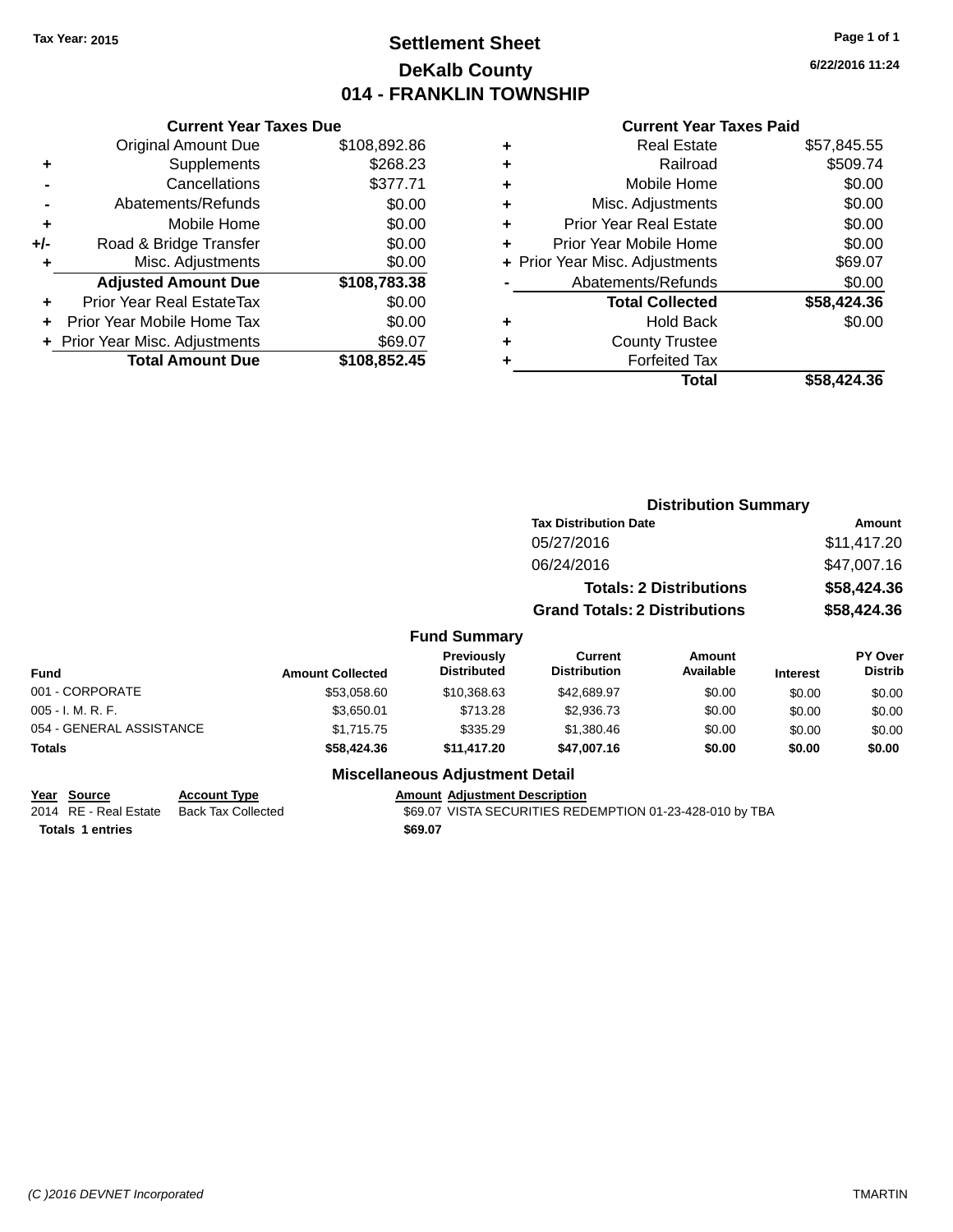### **Settlement Sheet Tax Year: 2015 Page 1 of 1 DeKalb County 015 - FRANKLIN TWP CEMETERY**

**6/22/2016 11:24**

| <b>Current Year Taxes Due</b> |             |
|-------------------------------|-------------|
| <b>Original Amount Due</b>    | \$32,666.71 |
| Supplements                   | \$80.46     |
| Cancellations                 | \$113.32    |
| Abatements/Refunds            | \$0.00      |
| Mobile Home                   | \$0.00      |
| Road & Bridge Transfer        | \$0.00      |
| Misc. Adjustments             | \$0.00      |
| <b>Adjusted Amount Due</b>    | \$32,633.85 |
| Prior Year Real EstateTax     | \$0.00      |
| Prior Year Mobile Home Tax    | \$0.00      |
| Prior Year Misc. Adjustments  | \$20.72     |
| <b>Total Amount Due</b>       | \$32.654.57 |
|                               |             |

| ٠ | <b>Real Estate</b>             | \$17,352.90 |
|---|--------------------------------|-------------|
| ٠ | Railroad                       | \$152.92    |
| ٠ | Mobile Home                    | \$0.00      |
| ٠ | Misc. Adjustments              | \$0.00      |
| ٠ | <b>Prior Year Real Estate</b>  | \$0.00      |
| ÷ | Prior Year Mobile Home         | \$0.00      |
|   | + Prior Year Misc. Adjustments | \$20.72     |
|   | Abatements/Refunds             | \$0.00      |
|   | <b>Total Collected</b>         | \$17,526.54 |
| ٠ | Hold Back                      | \$0.00      |
| ٠ | <b>County Trustee</b>          |             |
| ٠ | <b>Forfeited Tax</b>           |             |
|   | Total                          | \$17,526.54 |
|   |                                |             |

|                                                                    |                                                  |                                                 |                                                          | <b>Distribution Summary</b>    |                 |                           |
|--------------------------------------------------------------------|--------------------------------------------------|-------------------------------------------------|----------------------------------------------------------|--------------------------------|-----------------|---------------------------|
|                                                                    |                                                  |                                                 | <b>Tax Distribution Date</b>                             |                                |                 | Amount                    |
|                                                                    |                                                  |                                                 | 05/27/2016                                               |                                |                 | \$3,425.04                |
|                                                                    |                                                  |                                                 | 06/24/2016                                               |                                |                 | \$14,101.50               |
|                                                                    |                                                  |                                                 |                                                          | <b>Totals: 2 Distributions</b> |                 | \$17,526.54               |
|                                                                    |                                                  |                                                 | <b>Grand Totals: 2 Distributions</b>                     |                                |                 | \$17,526.54               |
|                                                                    |                                                  | <b>Fund Summary</b>                             |                                                          |                                |                 |                           |
| <b>Fund</b>                                                        | <b>Amount Collected</b>                          | Previously<br><b>Distributed</b>                | <b>Current</b><br><b>Distribution</b>                    | Amount<br>Available            | <b>Interest</b> | PY Over<br><b>Distrib</b> |
| 017 - CEMETERY                                                     | \$17,526.54                                      | \$3,425.04                                      | \$14,101.50                                              | \$0.00                         | \$0.00          | \$0.00                    |
| Totals                                                             | \$17,526.54                                      | \$3,425.04                                      | \$14,101.50                                              | \$0.00                         | \$0.00          | \$0.00                    |
|                                                                    |                                                  | <b>Miscellaneous Adjustment Detail</b>          |                                                          |                                |                 |                           |
| Year<br>Source<br>2014 RE - Real Estate<br><b>Totals 1 entries</b> | <b>Account Type</b><br><b>Back Tax Collected</b> | <b>Amount Adjustment Description</b><br>\$20.72 | \$20.72 VISTA SECURITIES REDEMPTION 01-23-428-010 by TBA |                                |                 |                           |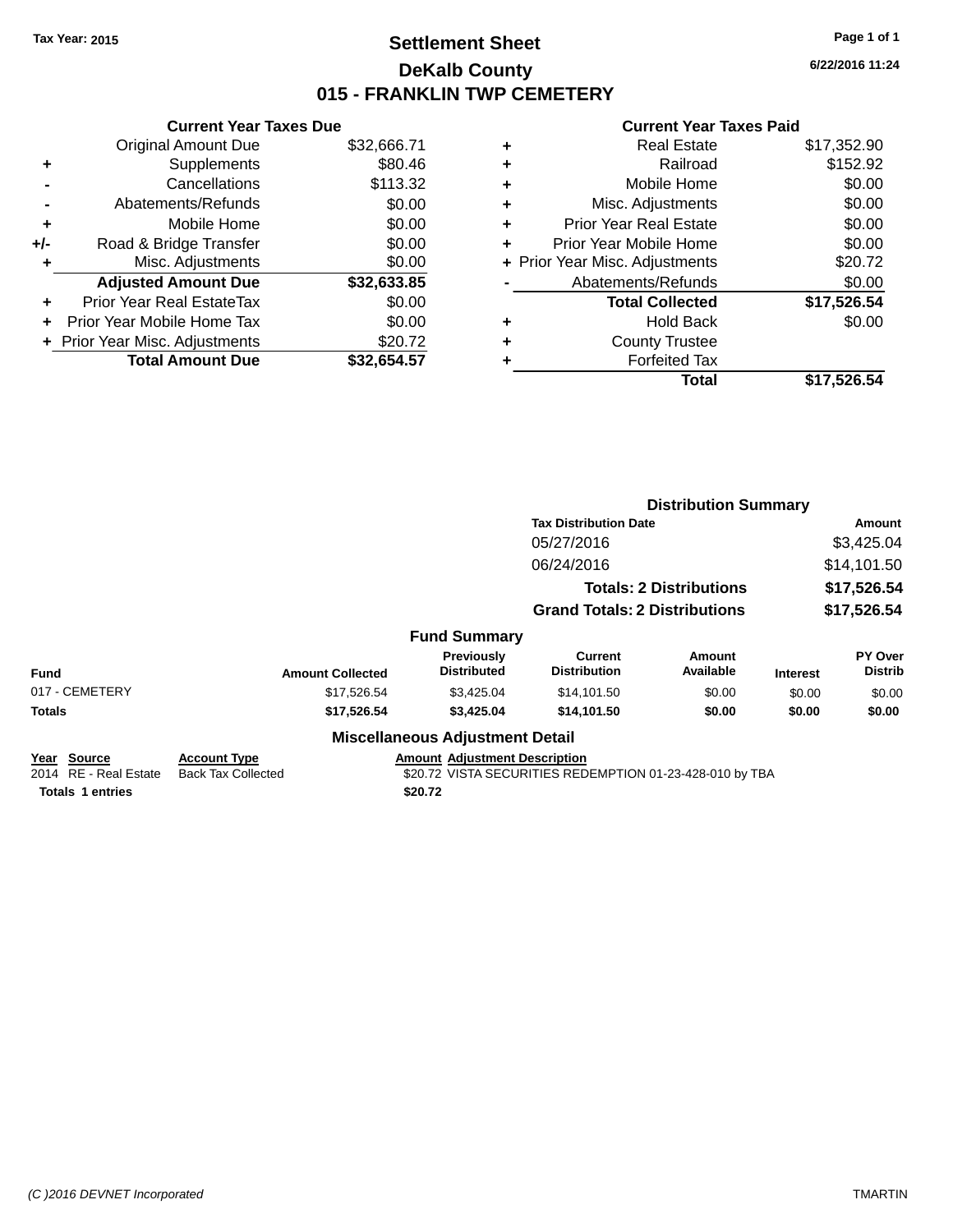### **Settlement Sheet Tax Year: 2015 Page 1 of 1 DeKalb County 016 - FRANKLIN ROAD & BRIDGE**

**6/22/2016 11:24**

#### **Current Year Taxes Paid**

|     | <b>Original Amount Due</b>     | \$194,582.48 |
|-----|--------------------------------|--------------|
| ٠   | Supplements                    | \$466.78     |
|     | Cancellations                  | \$657.34     |
|     | Abatements/Refunds             | \$0.00       |
| ٠   | Mobile Home                    | \$0.00       |
| +/- | Road & Bridge Transfer         | (\$2,705.98) |
|     | Misc. Adjustments              | \$0.00       |
|     |                                |              |
|     | <b>Adjusted Amount Due</b>     | \$191,685.94 |
| ÷   | Prior Year Real EstateTax      | (\$4.08)     |
|     | Prior Year Mobile Home Tax     | \$0.00       |
|     | + Prior Year Misc. Adjustments | \$154.81     |
|     | <b>Total Amount Due</b>        | \$191,836.67 |

**Current Year Taxes Due**

|   | <b>Real Estate</b>             | \$100,670.13 |
|---|--------------------------------|--------------|
| ٠ | Railroad                       | \$904.20     |
| ٠ | Mobile Home                    | \$0.00       |
| ٠ | Misc. Adjustments              | \$0.00       |
| ٠ | Prior Year Real Estate         | (\$4.08)     |
| ٠ | Prior Year Mobile Home         | \$0.00       |
|   | + Prior Year Misc. Adjustments | \$154.81     |
|   | Abatements/Refunds             | \$0.00       |
|   | <b>Total Collected</b>         | \$101,725.06 |
| ٠ | <b>Hold Back</b>               | \$0.00       |
| ٠ | <b>County Trustee</b>          |              |
|   | <b>Forfeited Tax</b>           |              |
|   | Total                          | \$101,725.06 |

|                            | <b>Road and Bridge Summary</b> |               | <b>Distribution Summary</b>    |              |  |
|----------------------------|--------------------------------|---------------|--------------------------------|--------------|--|
| Municipality               | Amt. Due                       | Amt. Distrib. | <b>Tax Distribution Date</b>   | Amount       |  |
| <b>VILLAGE OF KIRKLAND</b> | \$5.038.51                     | \$2.705.98    | 05/27/2016                     | \$19,900.12  |  |
| <b>Totals</b>              | \$5.038.51                     | \$2,705.98    | 06/24/2016                     | \$81,824.94  |  |
|                            |                                |               | <b>Totals: 2 Distributions</b> | \$101,725.06 |  |

**Grand Totals: 2 Distributions \$101,725.06**

| rand Totals: 2 Distrق |  |  |
|-----------------------|--|--|
|                       |  |  |

| <b>Fund Summary</b>                     |                         |                                         |                                |                     |                 |                                  |
|-----------------------------------------|-------------------------|-----------------------------------------|--------------------------------|---------------------|-----------------|----------------------------------|
| <b>Fund</b>                             | <b>Amount Collected</b> | <b>Previously</b><br><b>Distributed</b> | Current<br><b>Distribution</b> | Amount<br>Available | <b>Interest</b> | <b>PY Over</b><br><b>Distrib</b> |
| 007 - ROAD AND BRIDGE                   | \$8,028.80              | \$1,567.53                              | \$6.461.27                     | \$0.00              | \$0.00          | \$0.00                           |
| 008 - BRIDGE CONST W/COUNTY             | \$10,734.78             | \$2,100.36                              | \$8,634.42                     | \$0.00              | \$0.00          | \$0.00                           |
| 009 - PERMANENT ROAD                    | \$54.657.64             | \$10.694.30                             | \$43,963.34                    | \$0.00              | \$0.00          | \$0.00                           |
| 010 - EQUIPMENT AND BUILDING            | \$21,863.06             | \$4,277.72                              | \$17,585.34                    | \$0.00              | \$0.00          | \$0.00                           |
| 035 - TORT JUDGEMENTS/LIABILITY<br>INS. | \$5,367,34              | \$1,050.18                              | \$4,317.16                     | \$0.00              | \$0.00          | \$0.00                           |
| 047 - SOCIAL SECURITY                   | \$1.073.44              | \$210.03                                | \$863.41                       | \$0.00              | \$0.00          | \$0.00                           |

### **Totals \$101,725.06 \$19,900.12 \$81,824.94 \$0.00 \$0.00 \$0.00**

**Miscellaneous Adjustment Detail**

**Totals \$154.81 1 entries**

Year Source **Account Type Account Adjustment Description** 2014 RE - Real Estate Back Tax Collected \$154.81 VISTA SECURITIES REDEMPTION 01-23-428-010 by TBA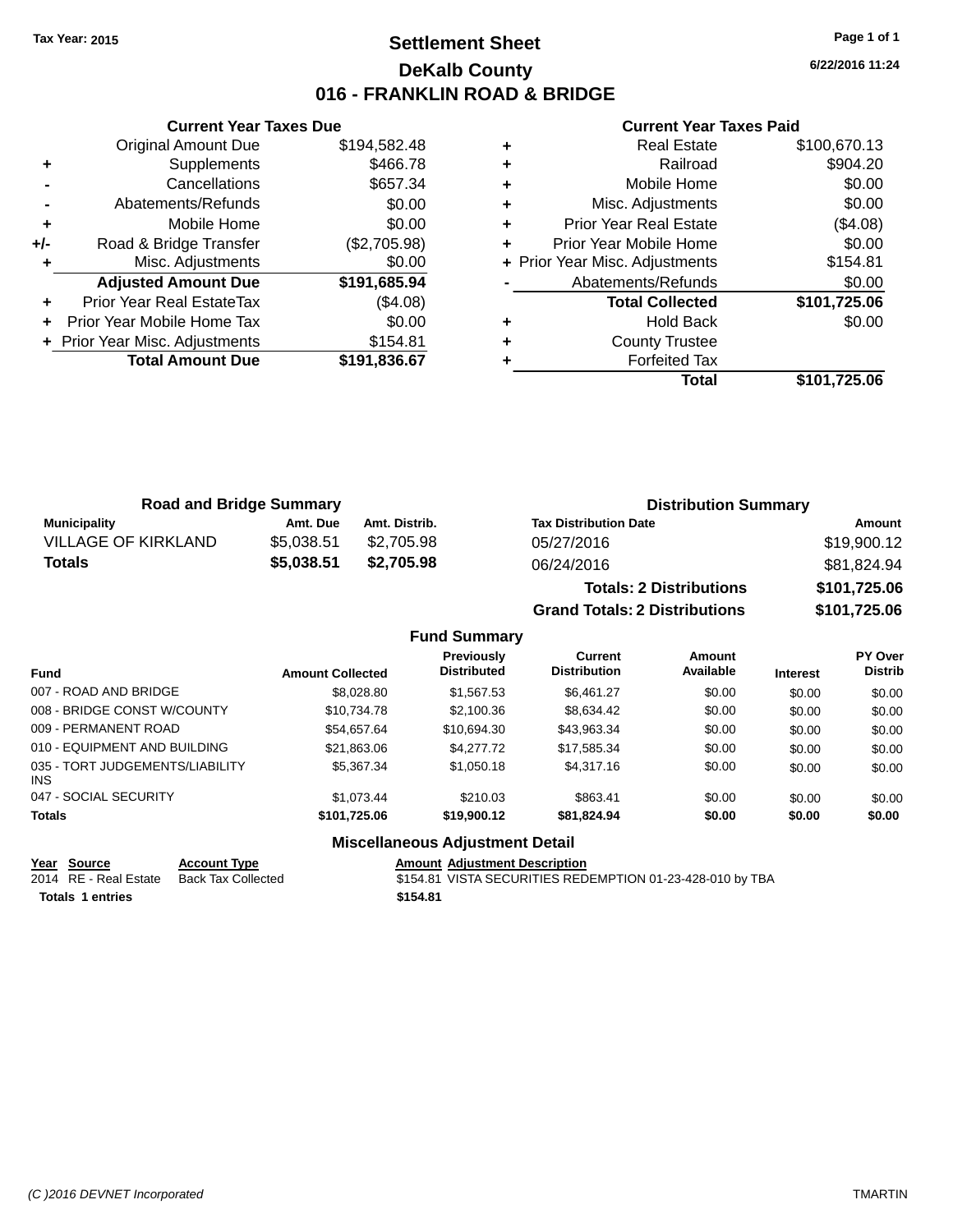### **Settlement Sheet Tax Year: 2015 Page 1 of 1 DeKalb County 017 - GENOA TOWNSHIP**

**6/22/2016 11:24**

#### **Current Year Taxes Paid**

|     | <b>Current Year Taxes Due</b>  |              |
|-----|--------------------------------|--------------|
|     | <b>Original Amount Due</b>     | \$238,849.41 |
| ٠   | Supplements                    | \$922.81     |
|     | Cancellations                  | \$1,290.50   |
|     | Abatements/Refunds             | \$5.16       |
| ٠   | Mobile Home                    | \$0.00       |
| +/- | Road & Bridge Transfer         | \$0.00       |
| ٠   | Misc. Adjustments              | \$0.00       |
|     | <b>Adjusted Amount Due</b>     | \$238,476.56 |
| ÷   | Prior Year Real EstateTax      | (\$127.63)   |
|     | Prior Year Mobile Home Tax     | \$0.00       |
|     | + Prior Year Misc. Adjustments | \$0.00       |
|     | <b>Total Amount Due</b>        | \$238.348.93 |

| ٠ | <b>Real Estate</b>             | \$126,823.48 |
|---|--------------------------------|--------------|
| ٠ | Railroad                       | \$938.00     |
| ٠ | Mobile Home                    | \$0.00       |
| ٠ | Misc. Adjustments              | \$0.00       |
| ٠ | <b>Prior Year Real Estate</b>  | (\$127.63)   |
| ÷ | Prior Year Mobile Home         | \$0.00       |
|   | + Prior Year Misc. Adjustments | \$0.00       |
|   | Abatements/Refunds             | \$5.16       |
|   | <b>Total Collected</b>         | \$127,628.69 |
| ٠ | <b>Hold Back</b>               | \$0.00       |
| ٠ | <b>County Trustee</b>          |              |
| ٠ | <b>Forfeited Tax</b>           |              |
|   | Total                          | \$127.628.69 |
|   |                                |              |

| <b>Distribution Summary</b>          |               |
|--------------------------------------|---------------|
| <b>Tax Distribution Date</b>         | <b>Amount</b> |
| 05/27/2016                           | \$26,149.45   |
| 06/24/2016                           | \$101,479.24  |
| <b>Totals: 2 Distributions</b>       | \$127,628.69  |
| <b>Grand Totals: 2 Distributions</b> | \$127,628.69  |
| <b>Fund Summary</b>                  |               |

| <b>Fund</b>                                   | <b>Amount Collected</b> | Previously<br><b>Distributed</b> | Current<br><b>Distribution</b> | Amount<br>Available | <b>Interest</b> | PY Over<br><b>Distrib</b> |
|-----------------------------------------------|-------------------------|----------------------------------|--------------------------------|---------------------|-----------------|---------------------------|
| 001 - CORPORATE                               | \$110,516.37            | \$22,643,37                      | \$87.873.00                    | \$0.00              | \$0.00          | \$0.00                    |
| 035 - TORT JUDGEMENTS/LIABILITY<br><b>INS</b> | \$2,413.33              | \$494.46                         | \$1.918.87                     | \$0.00              | \$0.00          | \$0.00                    |
| 047 - SOCIAL SECURITY                         | \$6,066.31              | \$1,242.90                       | \$4.823.41                     | \$0.00              | \$0.00          | \$0.00                    |
| 054 - GENERAL ASSISTANCE                      | \$8,632.68              | \$1,768.72                       | \$6,863.96                     | \$0.00              | \$0.00          | \$0.00                    |
| <b>Totals</b>                                 | \$127.628.69            | \$26,149.45                      | \$101.479.24                   | \$0.00              | \$0.00          | \$0.00                    |

#### **Abatement Detail**

**Year Source Account Type Amount Adjustment Description**

2015 RE - Real Estate \$5.16 PTAB INTEREST REFUND 03-29-152-012 by TBA RE Abatement

**Totals \$5.16 1 entries**

*(C )2016 DEVNET Incorporated* TMARTIN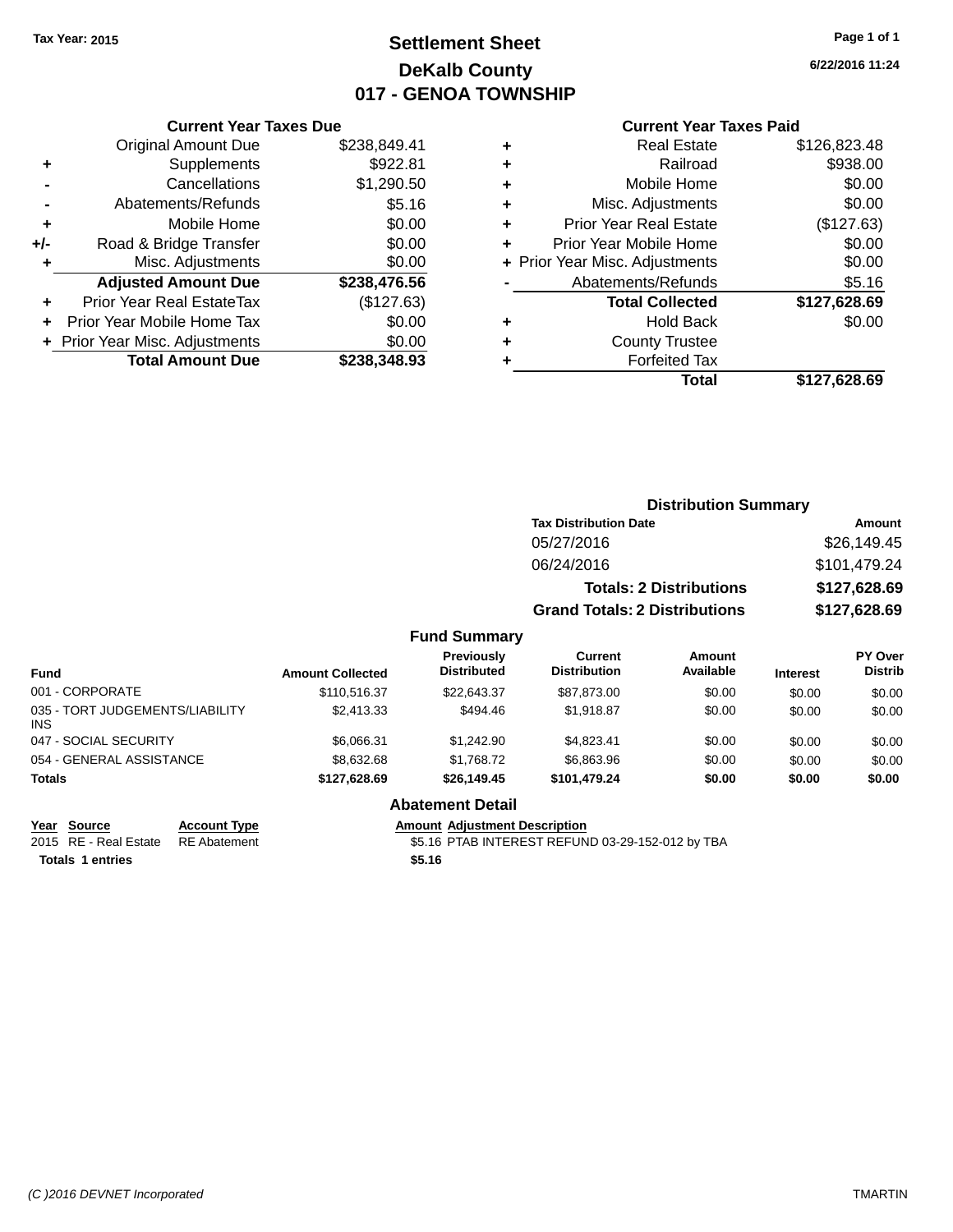### **Settlement Sheet Tax Year: 2015 Page 1 of 1 DeKalb County 018 - GENOA ROAD & BRIDGE**

**6/22/2016 11:24**

|       | <b>Current Year Taxes Due</b>  |               |
|-------|--------------------------------|---------------|
|       | <b>Original Amount Due</b>     | \$179,373.18  |
| ٠     | Supplements                    | \$779.29      |
|       | Cancellations                  | \$833.87      |
|       | Abatements/Refunds             | \$3.33        |
| ٠     | Mobile Home                    | \$0.00        |
| $+/-$ | Road & Bridge Transfer         | (\$13,362.37) |
|       | Misc. Adjustments              | \$0.00        |
|       | <b>Adjusted Amount Due</b>     | \$165,952.90  |
| ÷     | Prior Year Real EstateTax      | (\$82.45)     |
|       | Prior Year Mobile Home Tax     | \$0.00        |
|       | + Prior Year Misc. Adjustments | \$0.00        |
|       | <b>Total Amount Due</b>        | \$165,870,45  |
|       |                                |               |

#### **Current Year Taxes Paid**

|   | <b>Real Estate</b>             | \$82,219.63 |
|---|--------------------------------|-------------|
| ٠ | Railroad                       | \$665.67    |
| ٠ | Mobile Home                    | \$0.00      |
| ٠ | Misc. Adjustments              | \$0.00      |
| ٠ | <b>Prior Year Real Estate</b>  | (\$82.45)   |
|   | Prior Year Mobile Home         | \$0.00      |
|   | + Prior Year Misc. Adjustments | \$0.00      |
|   | Abatements/Refunds             | \$3.33      |
|   | <b>Total Collected</b>         | \$82,799.52 |
| ٠ | <b>Hold Back</b>               | \$0.00      |
|   | <b>County Trustee</b>          |             |
|   | <b>Forfeited Tax</b>           |             |
|   | Total                          | \$82,799.52 |
|   |                                |             |

**Grand Totals: 2 Distributions \$82,799.52**

| <b>Road and Bridge Summary</b> |                         |                         | <b>Distribution Summary</b>    |             |  |
|--------------------------------|-------------------------|-------------------------|--------------------------------|-------------|--|
| Municipality                   | Amt. Due                | Amt. Distrib.           | <b>Tax Distribution Date</b>   | Amount      |  |
| <b>CITY OF GENOA</b>           |                         | \$24,894.39 \$13,362.37 | 05/27/2016                     | \$16.970.67 |  |
| <b>Totals</b>                  | \$24,894.39 \$13,362.37 |                         | 06/24/2016                     | \$65,828.85 |  |
|                                |                         |                         | <b>Totals: 2 Distributions</b> | \$82,799.52 |  |

**Fund Summary Fund Interest Amount Collected Distributed PY Over Distrib Amount Available Current Distribution Previously** 007 - ROAD AND BRIDGE 60.00 \$29,292.64 \$5,995.96 \$23,296.68 \$0.00 \$0.00 \$0.00 \$0.00 008 - BRIDGE CONST W/COUNTY  $\begin{array}{ccc} 1.008 & - & 0.00 \\ 0.00 & - & 0.00 \\ 0.00 & 0.00 \end{array}$ 009 - PERMANENT ROAD \$12,020.26 \$8,618.71 \$33,401.55 \$0.00 \$0.00 \$0.00 \$0.00 010 - EQUIPMENT AND BUILDING \$4,663.27 \$956.47 \$3,706.80 \$0.00 \$0.00 \$0.00 \$0.00 035 - TORT JUDGEMENTS/LIABILITY INS \$4,668.37 \$957.52 \$3,710.85 \$0.00 \$0.00 \$0.00 047 - SOCIAL SECURITY \$1,689.18 \$346.47 \$1,342.71 \$0.00 \$0.00 \$0.00 \$0.00 **Totals \$82,799.52 \$16,970.67 \$65,828.85 \$0.00 \$0.00 \$0.00 Abatement Detail**

| Year Source                        | <b>Account Type</b> | Amount |
|------------------------------------|---------------------|--------|
| 2015 RE - Real Estate RE Abatement |                     | \$3.87 |
| <b>Totals 1 entries</b>            |                     | \$3.87 |

**PERETTE ACCOUNTED ACCOUNT ADDETENT ADDETENT ADDETENT ACCOUNT ACCOUNT ACCOUNT ACCOUNT ACCOUNT ACCOUNT ACCOUNT ACCOUNT** 2015 RE - Real Estate \$3.87 PTAB INTEREST REFUND 03-29-152-012 by TBA RE Abatement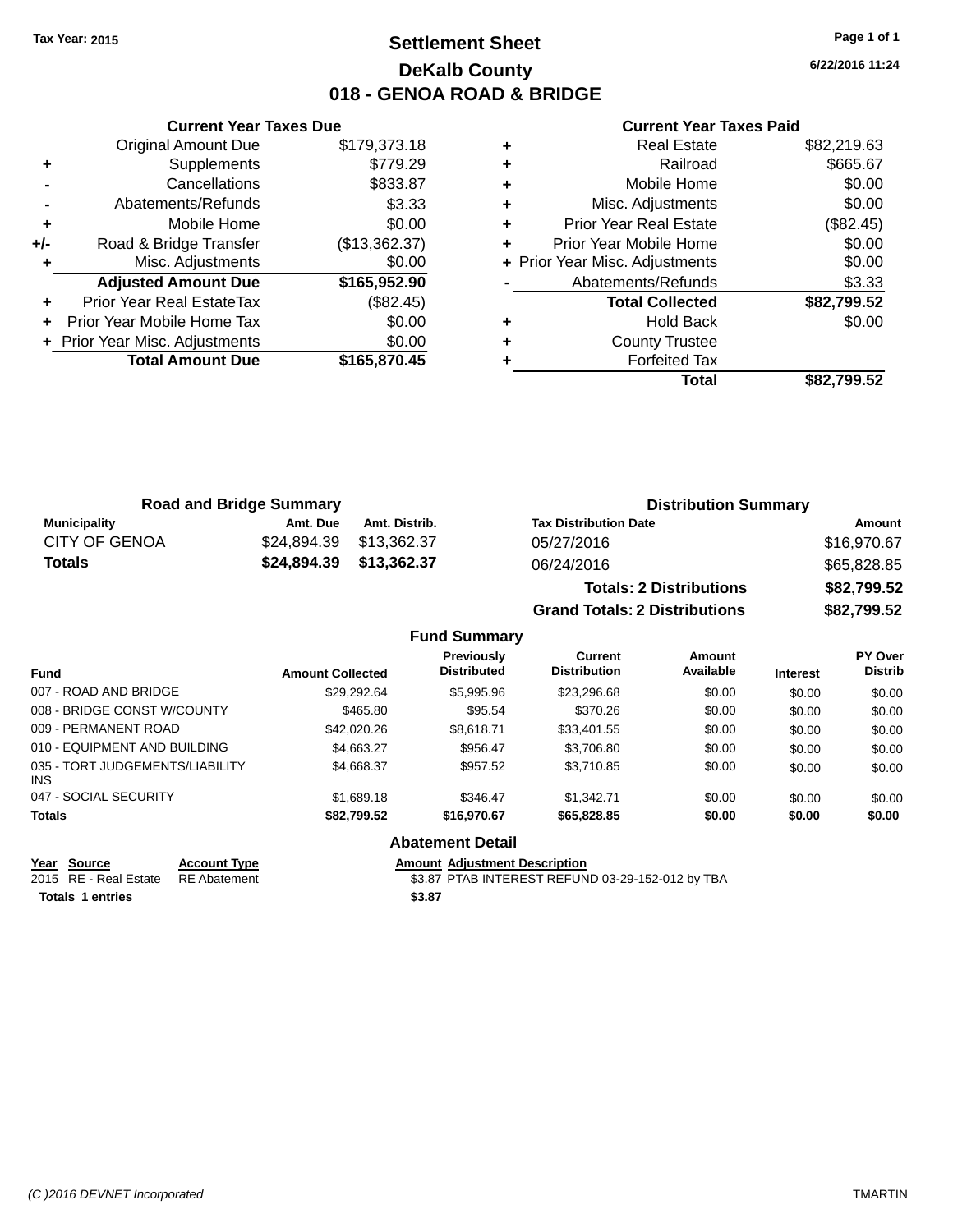### **Settlement Sheet Tax Year: 2015 Page 1 of 1 DeKalb County 019 - KINGSTON TOWNSHIP**

**6/22/2016 11:24**

### **Current Year Taxes Paid**

|     | <b>Current Year Taxes Due</b>  |             |  |  |  |
|-----|--------------------------------|-------------|--|--|--|
|     | <b>Original Amount Due</b>     | \$89,013.31 |  |  |  |
| ٠   | Supplements                    | \$205.43    |  |  |  |
|     | Cancellations                  | \$1,210.19  |  |  |  |
|     | Abatements/Refunds             | \$0.00      |  |  |  |
| ٠   | Mobile Home                    | \$0.00      |  |  |  |
| +/- | Road & Bridge Transfer         | \$0.00      |  |  |  |
|     | Misc. Adjustments              | \$13.63     |  |  |  |
|     | <b>Adjusted Amount Due</b>     | \$88,022.18 |  |  |  |
| ÷   | Prior Year Real EstateTax      | \$0.00      |  |  |  |
|     | Prior Year Mobile Home Tax     | \$0.00      |  |  |  |
|     | + Prior Year Misc. Adjustments | \$1.42      |  |  |  |
|     | <b>Total Amount Due</b>        | \$88.023.60 |  |  |  |
|     |                                |             |  |  |  |

| ٠ | <b>Real Estate</b>             | \$46,618.92 |
|---|--------------------------------|-------------|
| ٠ | Railroad                       | \$680.10    |
| ٠ | Mobile Home                    | \$0.00      |
| ٠ | Misc. Adjustments              | \$13.63     |
| ٠ | <b>Prior Year Real Estate</b>  | \$0.00      |
| ٠ | Prior Year Mobile Home         | \$0.00      |
|   | + Prior Year Misc. Adjustments | \$1.42      |
|   | Abatements/Refunds             | \$0.00      |
|   | <b>Total Collected</b>         | \$47,314.07 |
| ٠ | Hold Back                      | \$0.00      |
| ٠ | <b>County Trustee</b>          |             |
| ٠ | <b>Forfeited Tax</b>           |             |
|   | Total                          | \$47,314.07 |
|   |                                |             |

|                                         |                                                  |                         | <b>Distribution Summary</b>             |                                                              |                                |                 |                                  |
|-----------------------------------------|--------------------------------------------------|-------------------------|-----------------------------------------|--------------------------------------------------------------|--------------------------------|-----------------|----------------------------------|
|                                         |                                                  |                         |                                         | <b>Tax Distribution Date</b>                                 |                                |                 | Amount                           |
|                                         |                                                  |                         |                                         | 05/27/2016                                                   |                                |                 | \$10,284.31                      |
|                                         |                                                  |                         |                                         | 06/24/2016                                                   |                                |                 | \$37,029.76                      |
|                                         |                                                  |                         |                                         |                                                              | <b>Totals: 2 Distributions</b> | \$47,314.07     |                                  |
|                                         |                                                  |                         |                                         | <b>Grand Totals: 2 Distributions</b>                         |                                |                 | \$47,314.07                      |
|                                         |                                                  |                         | <b>Fund Summary</b>                     |                                                              |                                |                 |                                  |
| Fund                                    |                                                  | <b>Amount Collected</b> | <b>Previously</b><br><b>Distributed</b> | Current<br><b>Distribution</b>                               | <b>Amount</b><br>Available     | <b>Interest</b> | <b>PY Over</b><br><b>Distrib</b> |
| 001 - CORPORATE                         |                                                  | \$46,985,05             | \$10.212.79                             | \$36,772.26                                                  | \$0.00                         | \$0.00          | \$0.00                           |
| 054 - GENERAL ASSISTANCE                |                                                  | \$329.02                | \$71.52                                 | \$257.50                                                     | \$0.00                         | \$0.00          | \$0.00                           |
| Totals                                  |                                                  | \$47,314.07             | \$10,284.31                             | \$37,029.76                                                  | \$0.00                         | \$0.00          | \$0.00                           |
|                                         |                                                  |                         | <b>Miscellaneous Adjustment Detail</b>  |                                                              |                                |                 |                                  |
| Year<br>Source<br>2014 RE - Real Estate | <b>Account Type</b><br><b>Back Tax Collected</b> |                         | <b>Amount Adjustment Description</b>    | \$1.42 RIVERBEND DEVELOPMENT REDEMPTION 02-24-452-011 by TBA |                                |                 |                                  |
| ---- --                                 |                                                  |                         |                                         |                                                              |                                |                 |                                  |

**Totals \$15.05 2 entries**

2015 RE - Real Estate Back Tax Collected **\$13.63 JOHNSON REDEMPTION 02-22-307-013 by TBA**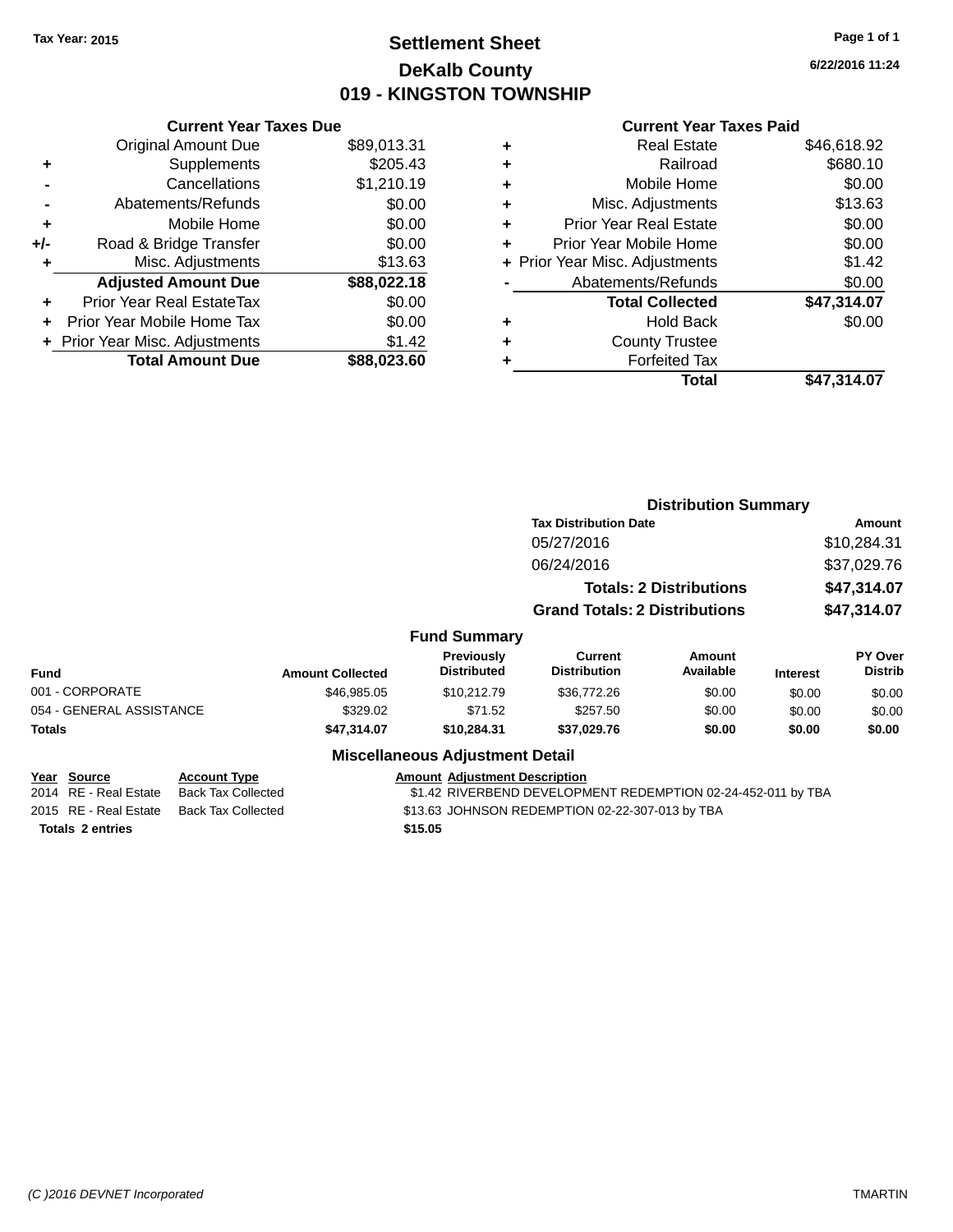### **Settlement Sheet Tax Year: 2015 Page 1 of 1 DeKalb County 020 - KINGSTON ROAD & BRIDGE**

**6/22/2016 11:24**

#### **Current Year Taxes Paid**

|     | <b>Total Amount Due</b>        | \$312,766.62  |
|-----|--------------------------------|---------------|
|     | + Prior Year Misc. Adjustments | \$5.25        |
| ÷   | Prior Year Mobile Home Tax     | \$0.00        |
| ÷   | Prior Year Real EstateTax      | (\$0.34)      |
|     | <b>Adjusted Amount Due</b>     | \$312,761.71  |
|     | Misc. Adjustments              | \$50.14       |
| +/- | Road & Bridge Transfer         | (\$11,203.83) |
| ÷   | Mobile Home                    | \$0.00        |
|     | Abatements/Refunds             | \$0.00        |
|     | Cancellations                  | \$4,160.58    |
| ٠   | Supplements                    | \$702.94      |
|     | <b>Original Amount Due</b>     | \$327,373.04  |
|     |                                |               |

**Current Year Taxes Due**

|   | <b>Real Estate</b>             | \$160,271.66 |
|---|--------------------------------|--------------|
| ٠ | Railroad                       | \$2,482.05   |
| ٠ | Mobile Home                    | \$0.00       |
| ٠ | Misc. Adjustments              | \$50.14      |
| ٠ | Prior Year Real Estate         | (\$0.34)     |
|   | Prior Year Mobile Home         | \$0.00       |
|   | + Prior Year Misc. Adjustments | \$5.25       |
|   | Abatements/Refunds             | \$0.00       |
|   | <b>Total Collected</b>         | \$162,808.76 |
| ٠ | Hold Back                      | \$0.00       |
| ٠ | <b>County Trustee</b>          |              |
|   | <b>Forfeited Tax</b>           |              |
|   | Total                          | \$162,808.76 |

| <b>Road and Bridge Summary</b> |             |               | <b>Distribution Summary</b>          |              |  |
|--------------------------------|-------------|---------------|--------------------------------------|--------------|--|
| <b>Municipality</b>            | Amt. Due    | Amt. Distrib. | <b>Tax Distribution Date</b>         | Amount       |  |
| <b>CITY OF GENOA</b>           | \$8,137.41  | \$4,378.82    | 05/27/2016                           | \$35,357.60  |  |
| <b>VILLAGE OF KINGSTON</b>     | \$12,686.11 | \$6.825.01    | 06/24/2016                           | \$127,451.16 |  |
| <b>Totals</b>                  | \$20,823.52 | \$11,203.83   | <b>Totals: 2 Distributions</b>       | \$162,808.76 |  |
|                                |             |               | <b>Grand Totals: 2 Distributions</b> | \$162,808.76 |  |

#### **Fund Summary**

| <b>Fund</b>                  | <b>Amount Collected</b> | <b>Previously</b><br><b>Distributed</b> | Current<br><b>Distribution</b> | Amount<br>Available | <b>Interest</b> | <b>PY Over</b><br><b>Distrib</b> |
|------------------------------|-------------------------|-----------------------------------------|--------------------------------|---------------------|-----------------|----------------------------------|
| 007 - ROAD AND BRIDGE        | \$44.187.68             | \$9,573,56                              | \$34,614.12                    | \$0.00              | \$0.00          | \$0.00                           |
| 008 - BRIDGE CONST W/COUNTY  | \$5.879.54              | \$1.278.01                              | \$4,601.53                     | \$0.00              | \$0.00          | \$0.00                           |
| 009 - PERMANENT ROAD         | \$97.927.15             | \$21.285.90                             | \$76.641.25                    | \$0.00              | \$0.00          | \$0.00                           |
| 010 - EQUIPMENT AND BUILDING | \$14.814.39             | \$3,220.13                              | \$11.594.26                    | \$0.00              | \$0.00          | \$0.00                           |
| <b>Totals</b>                | \$162,808,76            | \$35,357.60                             | \$127,451,16                   | \$0.00              | \$0.00          | \$0.00                           |

#### **Miscellaneous Adjustment Detail**

**Totals \$55.39 2 entries**

**Year Source Account Type Amount Adjustment Description** \$5.25 RIVERBEND DEVELOPMENT REDEMPTION 02-24-452-011 by TBA 2015 RE - Real Estate Back Tax Collected \$50.14 JOHNSON REDEMPTION 02-22-307-013 by TBA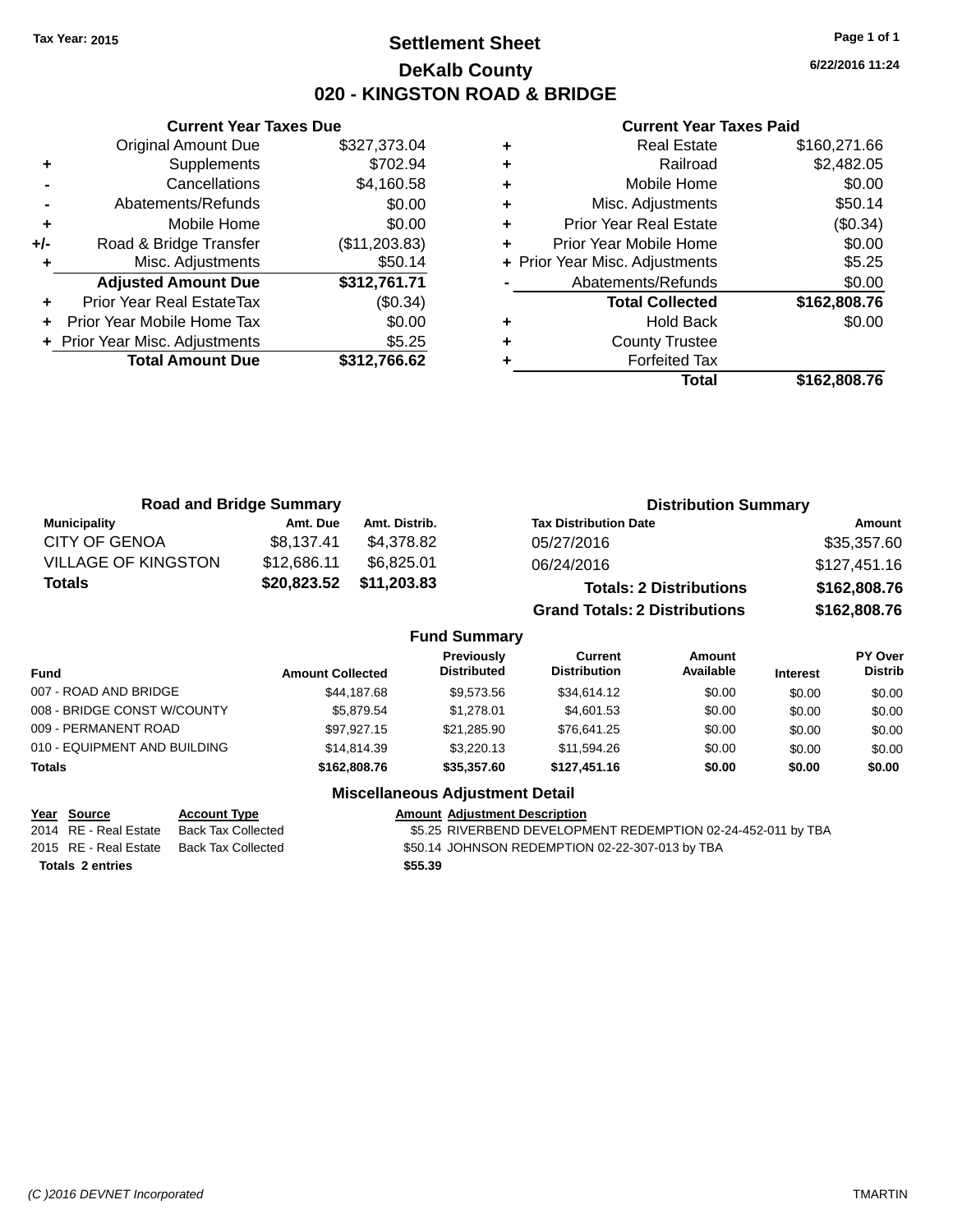### **Settlement Sheet Tax Year: 2015 Page 1 of 1 DeKalb County 021 - KINGSTON TWP CEMETERY**

**6/22/2016 11:24**

| <b>Current Year Taxes Due</b>  |             |  |  |  |
|--------------------------------|-------------|--|--|--|
| <b>Original Amount Due</b>     | \$14,871.08 |  |  |  |
| Supplements                    | \$34.31     |  |  |  |
| Cancellations                  | \$202.18    |  |  |  |
| Abatements/Refunds             | \$0.00      |  |  |  |
| Mobile Home                    | \$0.00      |  |  |  |
| Road & Bridge Transfer         | \$0.00      |  |  |  |
| Misc. Adjustments              | \$2.28      |  |  |  |
| <b>Adjusted Amount Due</b>     | \$14,705.49 |  |  |  |
| Prior Year Real EstateTax      | \$0.00      |  |  |  |
| Prior Year Mobile Home Tax     | \$0.00      |  |  |  |
| + Prior Year Misc. Adjustments | \$0.24      |  |  |  |
| <b>Total Amount Due</b>        | \$14.705.73 |  |  |  |
|                                |             |  |  |  |

|   | <b>Real Estate</b>             | \$7,788.58 |
|---|--------------------------------|------------|
| ٠ | Railroad                       | \$113.62   |
| ٠ | Mobile Home                    | \$0.00     |
| ٠ | Misc. Adjustments              | \$2.28     |
| ٠ | <b>Prior Year Real Estate</b>  | \$0.00     |
| ٠ | Prior Year Mobile Home         | \$0.00     |
|   | + Prior Year Misc. Adjustments | \$0.24     |
|   | Abatements/Refunds             | \$0.00     |
|   | <b>Total Collected</b>         | \$7,904.72 |
| ٠ | <b>Hold Back</b>               | \$0.00     |
| ٠ | <b>County Trustee</b>          |            |
| ٠ | <b>Forfeited Tax</b>           |            |
|   | Total                          | \$7,904.72 |
|   |                                |            |

|                                                                                                      |                           |                                                              |            |                                       | <b>Distribution Summary</b>    |                 |                           |
|------------------------------------------------------------------------------------------------------|---------------------------|--------------------------------------------------------------|------------|---------------------------------------|--------------------------------|-----------------|---------------------------|
|                                                                                                      |                           |                                                              |            | <b>Tax Distribution Date</b>          |                                |                 | <b>Amount</b>             |
|                                                                                                      |                           |                                                              |            | 05/27/2016                            |                                |                 | \$1,718.18                |
|                                                                                                      |                           |                                                              |            | 06/24/2016                            |                                |                 | \$6,186.54                |
|                                                                                                      |                           |                                                              |            |                                       | <b>Totals: 2 Distributions</b> |                 | \$7,904.72                |
|                                                                                                      |                           |                                                              |            | <b>Grand Totals: 2 Distributions</b>  |                                |                 | \$7,904.72                |
|                                                                                                      |                           | <b>Fund Summary</b>                                          |            |                                       |                                |                 |                           |
| <b>Fund</b>                                                                                          | <b>Amount Collected</b>   | <b>Distributed</b>                                           | Previously | <b>Current</b><br><b>Distribution</b> | Amount<br>Available            | <b>Interest</b> | PY Over<br><b>Distrib</b> |
| 017 - CEMETERY                                                                                       | \$7,904.72                |                                                              | \$1,718.18 | \$6,186.54                            | \$0.00                         | \$0.00          | \$0.00                    |
| <b>Totals</b>                                                                                        | \$7,904.72                |                                                              | \$1,718.18 | \$6,186.54                            | \$0.00                         | \$0.00          | \$0.00                    |
|                                                                                                      |                           | <b>Miscellaneous Adjustment Detail</b>                       |            |                                       |                                |                 |                           |
| Year Source                                                                                          | <b>Account Type</b>       | <b>Amount Adjustment Description</b>                         |            |                                       |                                |                 |                           |
| 2014 RE - Real Estate                                                                                | <b>Back Tax Collected</b> | \$0.24 RIVERBEND DEVELOPMENT REDEMPTION 02-24-452-011 by TBA |            |                                       |                                |                 |                           |
| 2015 RE - Real Estate<br>\$2.28 JOHNSON REDEMPTION 02-22-307-013 by TBA<br><b>Back Tax Collected</b> |                           |                                                              |            |                                       |                                |                 |                           |
| <b>Totals 2 entries</b>                                                                              |                           | \$2.52                                                       |            |                                       |                                |                 |                           |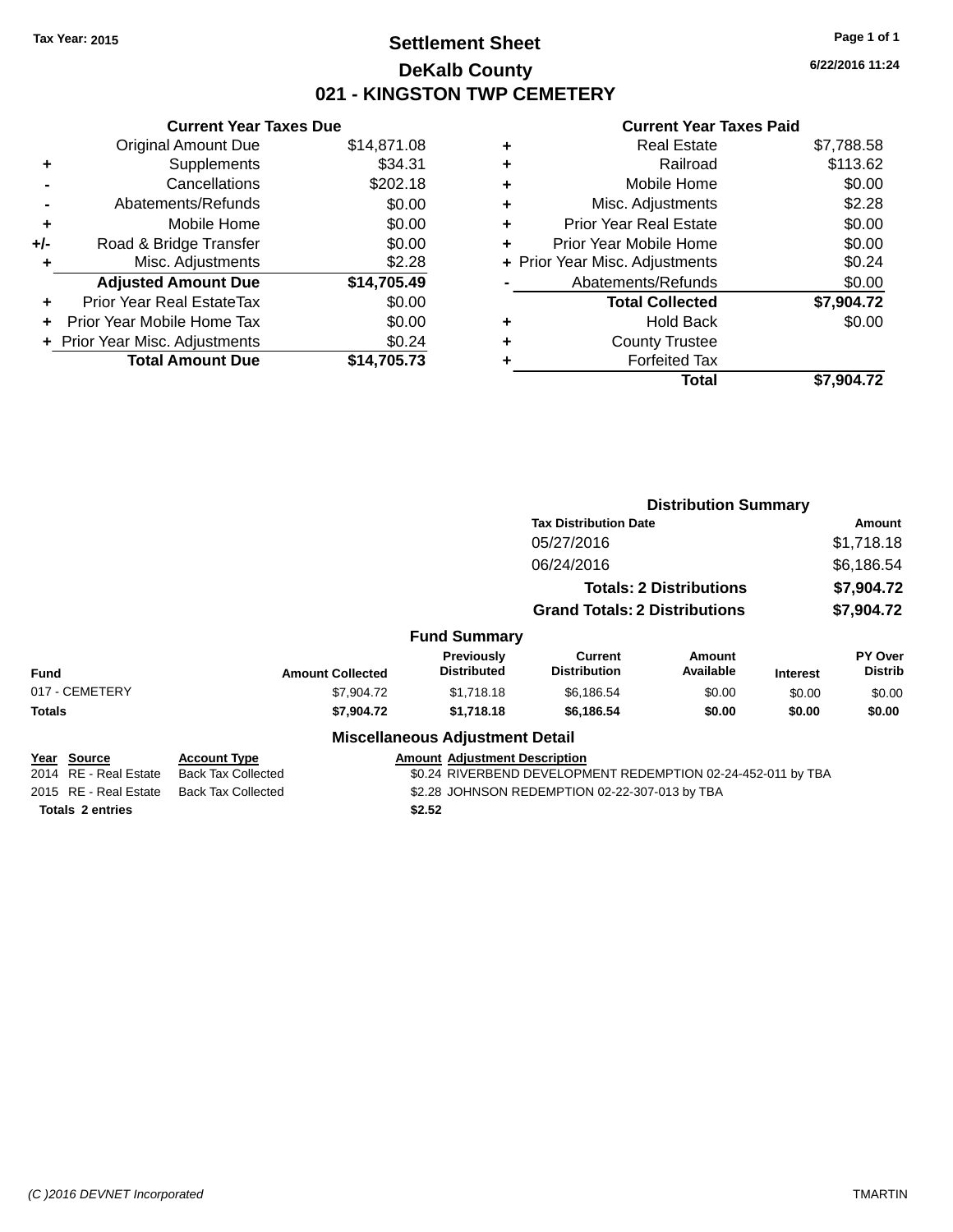### **Settlement Sheet Tax Year: 2015 Page 1 of 1 DeKalb County 022 - MALTA TOWNSHIP**

**6/22/2016 11:24**

|       | <b>Current Year Taxes Due</b>  |             |  |  |  |
|-------|--------------------------------|-------------|--|--|--|
|       | <b>Original Amount Due</b>     | \$66,369.84 |  |  |  |
| ٠     | Supplements                    | \$42.58     |  |  |  |
|       | Cancellations                  | \$48.10     |  |  |  |
|       | Abatements/Refunds             | \$0.00      |  |  |  |
| ٠     | Mobile Home                    | \$0.00      |  |  |  |
| $+/-$ | Road & Bridge Transfer         | \$0.00      |  |  |  |
|       | Misc. Adjustments              | \$0.00      |  |  |  |
|       | <b>Adjusted Amount Due</b>     | \$66,364.32 |  |  |  |
| ٠     | Prior Year Real EstateTax      | (\$16.51)   |  |  |  |
|       | Prior Year Mobile Home Tax     | \$0.00      |  |  |  |
|       | + Prior Year Misc. Adjustments | \$0.00      |  |  |  |
|       | <b>Total Amount Due</b>        | \$66,347.81 |  |  |  |
|       |                                |             |  |  |  |

| ٠ | <b>Real Estate</b>             | \$34,313.53 |
|---|--------------------------------|-------------|
| ٠ | Railroad                       | \$1,719.46  |
| ٠ | Mobile Home                    | \$0.00      |
| ٠ | Misc. Adjustments              | \$0.00      |
| ٠ | <b>Prior Year Real Estate</b>  | (\$16.51)   |
| ÷ | Prior Year Mobile Home         | \$0.00      |
|   | + Prior Year Misc. Adjustments | \$0.00      |
|   | Abatements/Refunds             | \$0.00      |
|   | <b>Total Collected</b>         | \$36,016.48 |
| ٠ | Hold Back                      | \$0.00      |
| ٠ | <b>County Trustee</b>          |             |
|   | <b>Forfeited Tax</b>           |             |
|   | Total                          | \$36,016.48 |
|   |                                |             |

|                          |                         |                                  |                                       | <b>Distribution Summary</b>    |                 |                                  |
|--------------------------|-------------------------|----------------------------------|---------------------------------------|--------------------------------|-----------------|----------------------------------|
|                          |                         |                                  | <b>Tax Distribution Date</b>          |                                |                 | Amount                           |
|                          |                         |                                  | 05/27/2016                            |                                |                 | \$6,463.32                       |
|                          |                         |                                  | 06/24/2016                            |                                |                 | \$29,553.16                      |
|                          |                         |                                  |                                       | <b>Totals: 2 Distributions</b> |                 | \$36,016.48                      |
|                          |                         |                                  | <b>Grand Totals: 2 Distributions</b>  |                                |                 | \$36,016.48                      |
|                          |                         | <b>Fund Summary</b>              |                                       |                                |                 |                                  |
| <b>Fund</b>              | <b>Amount Collected</b> | Previously<br><b>Distributed</b> | <b>Current</b><br><b>Distribution</b> | <b>Amount</b><br>Available     | <b>Interest</b> | <b>PY Over</b><br><b>Distrib</b> |
| 001 - CORPORATE          | \$35,592.46             | \$6,387.22                       | \$29,205.24                           | \$0.00                         | \$0.00          | \$0.00                           |
| 054 - GENERAL ASSISTANCE | \$424.02                | \$76.10                          | \$347.92                              | \$0.00                         | \$0.00          | \$0.00                           |
| <b>Totals</b>            | \$36,016.48             | \$6,463.32                       | \$29,553.16                           | \$0.00                         | \$0.00          | \$0.00                           |
|                          |                         |                                  |                                       |                                |                 |                                  |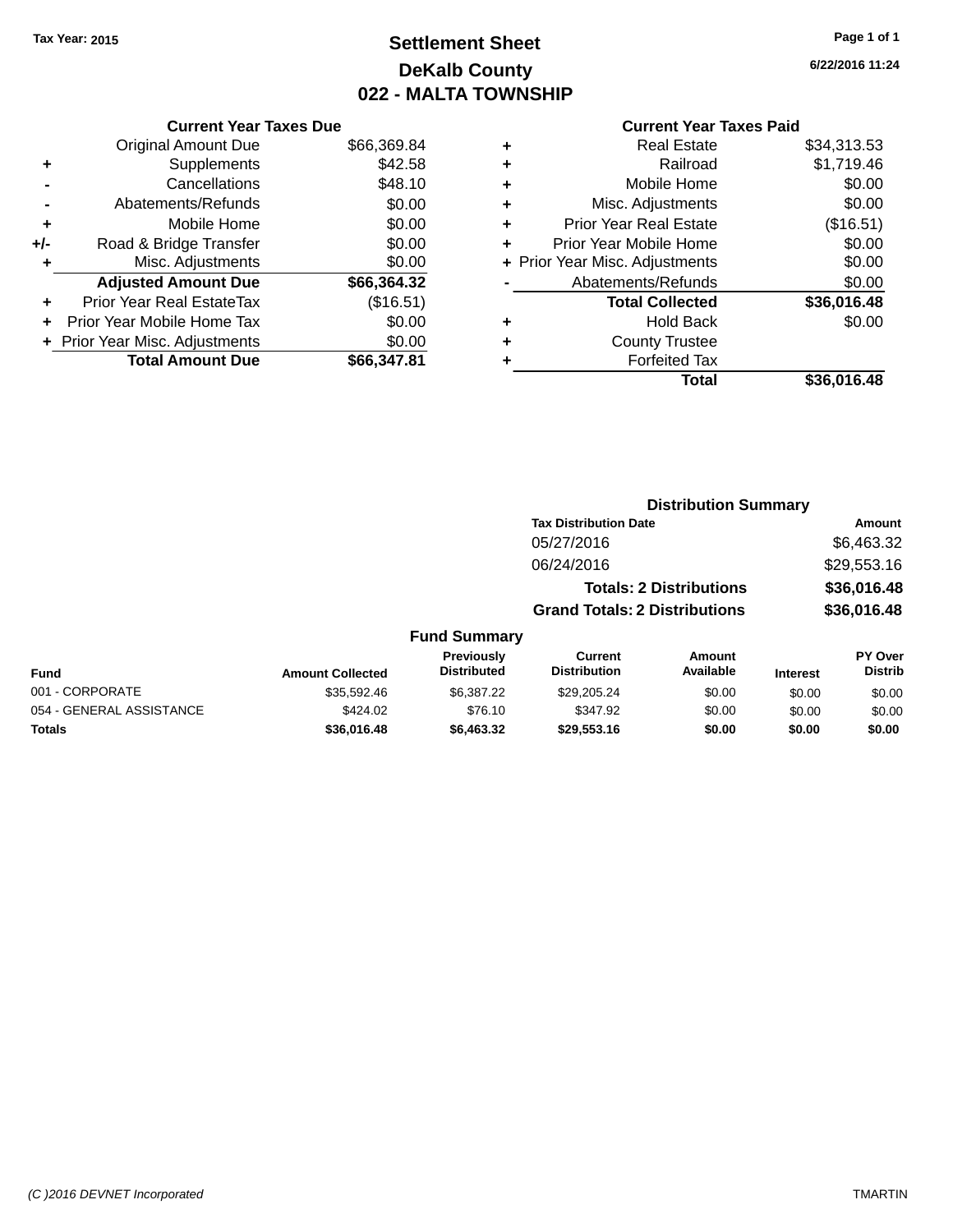### **Settlement Sheet Tax Year: 2015 Page 1 of 1 DeKalb County 023 - MALTA TWP LIBRARY**

**6/22/2016 11:24**

| <b>Current Year Taxes Paid</b> |  |  |
|--------------------------------|--|--|

|       | <b>Current Year Taxes Due</b>  |              |  |  |  |
|-------|--------------------------------|--------------|--|--|--|
|       | <b>Original Amount Due</b>     | \$127,912.65 |  |  |  |
| ٠     | Supplements                    | \$82.06      |  |  |  |
|       | Cancellations                  | \$92.70      |  |  |  |
|       | Abatements/Refunds             | \$0.00       |  |  |  |
| ٠     | Mobile Home                    | \$0.00       |  |  |  |
| $+/-$ | Road & Bridge Transfer         | \$0.00       |  |  |  |
| ٠     | Misc. Adjustments              | \$0.00       |  |  |  |
|       | <b>Adjusted Amount Due</b>     | \$127,902.01 |  |  |  |
| ٠     | Prior Year Real EstateTax      | (\$31.81)    |  |  |  |
|       | Prior Year Mobile Home Tax     | \$0.00       |  |  |  |
|       | + Prior Year Misc. Adjustments | \$0.00       |  |  |  |
|       | <b>Total Amount Due</b>        | \$127,870.20 |  |  |  |
|       |                                |              |  |  |  |

| ٠ | <b>Real Estate</b>             | \$66,130.58 |
|---|--------------------------------|-------------|
| ٠ | Railroad                       | \$3,313.87  |
| ٠ | Mobile Home                    | \$0.00      |
| ٠ | Misc. Adjustments              | \$0.00      |
| ٠ | Prior Year Real Estate         | (\$31.81)   |
| ÷ | Prior Year Mobile Home         | \$0.00      |
|   | + Prior Year Misc. Adjustments | \$0.00      |
|   | Abatements/Refunds             | \$0.00      |
|   | <b>Total Collected</b>         | \$69,412.64 |
| ٠ | <b>Hold Back</b>               | \$0.00      |
| ٠ | <b>County Trustee</b>          |             |
| ٠ | <b>Forfeited Tax</b>           |             |
|   | Total                          | \$69,412.64 |
|   |                                |             |

|               |                         | <b>Distribution Summary</b>             |                                      |                                |                 |                                  |
|---------------|-------------------------|-----------------------------------------|--------------------------------------|--------------------------------|-----------------|----------------------------------|
|               |                         |                                         | <b>Tax Distribution Date</b>         |                                |                 | <b>Amount</b>                    |
|               |                         |                                         | 05/27/2016                           |                                |                 | \$12,456.43                      |
|               |                         |                                         | 06/24/2016                           |                                |                 | \$56,956.21                      |
|               |                         |                                         |                                      | <b>Totals: 2 Distributions</b> |                 | \$69,412.64                      |
|               |                         |                                         | <b>Grand Totals: 2 Distributions</b> |                                |                 | \$69,412.64                      |
|               |                         | <b>Fund Summary</b>                     |                                      |                                |                 |                                  |
| <b>Fund</b>   | <b>Amount Collected</b> | <b>Previously</b><br><b>Distributed</b> | Current<br><b>Distribution</b>       | <b>Amount</b><br>Available     | <b>Interest</b> | <b>PY Over</b><br><b>Distrib</b> |
| 016 - LIBRARY | \$69,412.64             | \$12,456.43                             | \$56,956.21                          | \$0.00                         | \$0.00          | \$0.00                           |
| <b>Totals</b> | \$69,412.64             | \$12,456.43                             | \$56,956.21                          | \$0.00                         | \$0.00          | \$0.00                           |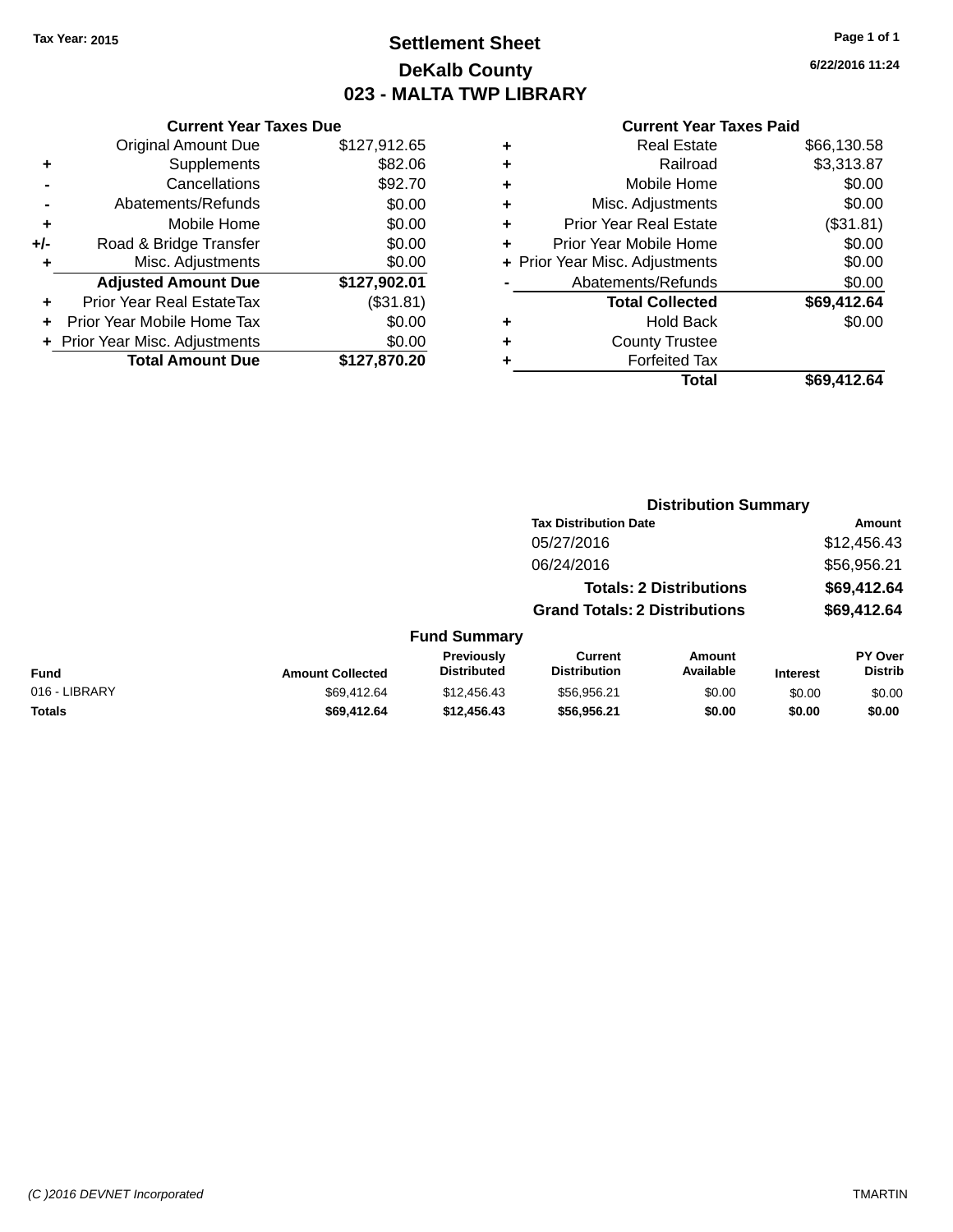### **Settlement Sheet Tax Year: 2015 Page 1 of 1 DeKalb County 024 - MALTA ROAD & BRIDGE**

**6/22/2016 11:24**

|     | <b>Current Year Taxes Due</b>  |              |  |  |  |
|-----|--------------------------------|--------------|--|--|--|
|     | <b>Original Amount Due</b>     | \$166,963.74 |  |  |  |
| ٠   | Supplements                    | \$99.98      |  |  |  |
|     | Cancellations                  | \$112.95     |  |  |  |
|     | Abatements/Refunds             | \$0.00       |  |  |  |
| ٠   | Mobile Home                    | \$0.00       |  |  |  |
| +/- | Road & Bridge Transfer         | (\$5,804.75) |  |  |  |
|     | Misc. Adjustments              | \$0.00       |  |  |  |
|     | <b>Adjusted Amount Due</b>     | \$161,146.02 |  |  |  |
|     | Prior Year Real EstateTax      | (\$38.22)    |  |  |  |
|     | Prior Year Mobile Home Tax     | \$0.00       |  |  |  |
|     | + Prior Year Misc. Adjustments | \$0.00       |  |  |  |
|     | <b>Total Amount Due</b>        | \$161,107.80 |  |  |  |
|     |                                |              |  |  |  |

#### **Current Year Taxes Paid**

|   | Total                          | \$84,798.82 |
|---|--------------------------------|-------------|
|   | <b>Forfeited Tax</b>           |             |
| ٠ | <b>County Trustee</b>          |             |
| ٠ | Hold Back                      | \$0.00      |
|   | <b>Total Collected</b>         | \$84,798.82 |
|   | Abatements/Refunds             | \$0.00      |
|   | + Prior Year Misc. Adjustments | \$0.00      |
|   | Prior Year Mobile Home         | \$0.00      |
| ٠ | <b>Prior Year Real Estate</b>  | (\$38.22)   |
| ٠ | Misc. Adjustments              | \$0.00      |
| ٠ | Mobile Home                    | \$0.00      |
| ٠ | Railroad                       | \$4,259.50  |
|   | <b>Real Estate</b>             | \$80,577.54 |

| <b>Road and Bridge Summary</b> |             | <b>Distribution Summary</b> |                                      |             |
|--------------------------------|-------------|-----------------------------|--------------------------------------|-------------|
| <b>Municipality</b>            | Amt. Due    | Amt. Distrib.               | <b>Tax Distribution Date</b>         | Amount      |
| <b>VILLAGE OF MALTA</b>        | \$10,658.89 | \$5,804.75                  | 05/27/2016                           | \$15,178.26 |
| Totals                         | \$10,658.89 | \$5,804.75                  | 06/24/2016                           | \$69,620.56 |
|                                |             |                             | <b>Totals: 2 Distributions</b>       | \$84,798.82 |
|                                |             |                             | <b>Grand Totals: 2 Distributions</b> | \$84,798.82 |

#### **Fund Summary Fund Interest Amount Collected Distributed PY Over Distrib Amount Available Current Distribution Previously** 007 - ROAD AND BRIDGE 60.00 \$26,355.61 \$4,690.32 \$21,665.29 \$0.00 \$0.00 \$0.00 \$0.00 008 - BRIDGE CONST W/COUNTY  $$10,634.78$   $$1,908.47$   $$8,726.31$   $$0.00$   $$0.00$   $$0.00$ 009 - PERMANENT ROAD \$38,209.25 \$6,856.85 \$31,352.40 \$0.00 \$0.00 \$0.00 010 - EQUIPMENT AND BUILDING \$9,599.18 \$1,722.62 \$7,876.56 \$0.00 \$0.00 \$0.00 \$0.00 **Totals \$84,798.82 \$15,178.26 \$69,620.56 \$0.00 \$0.00 \$0.00**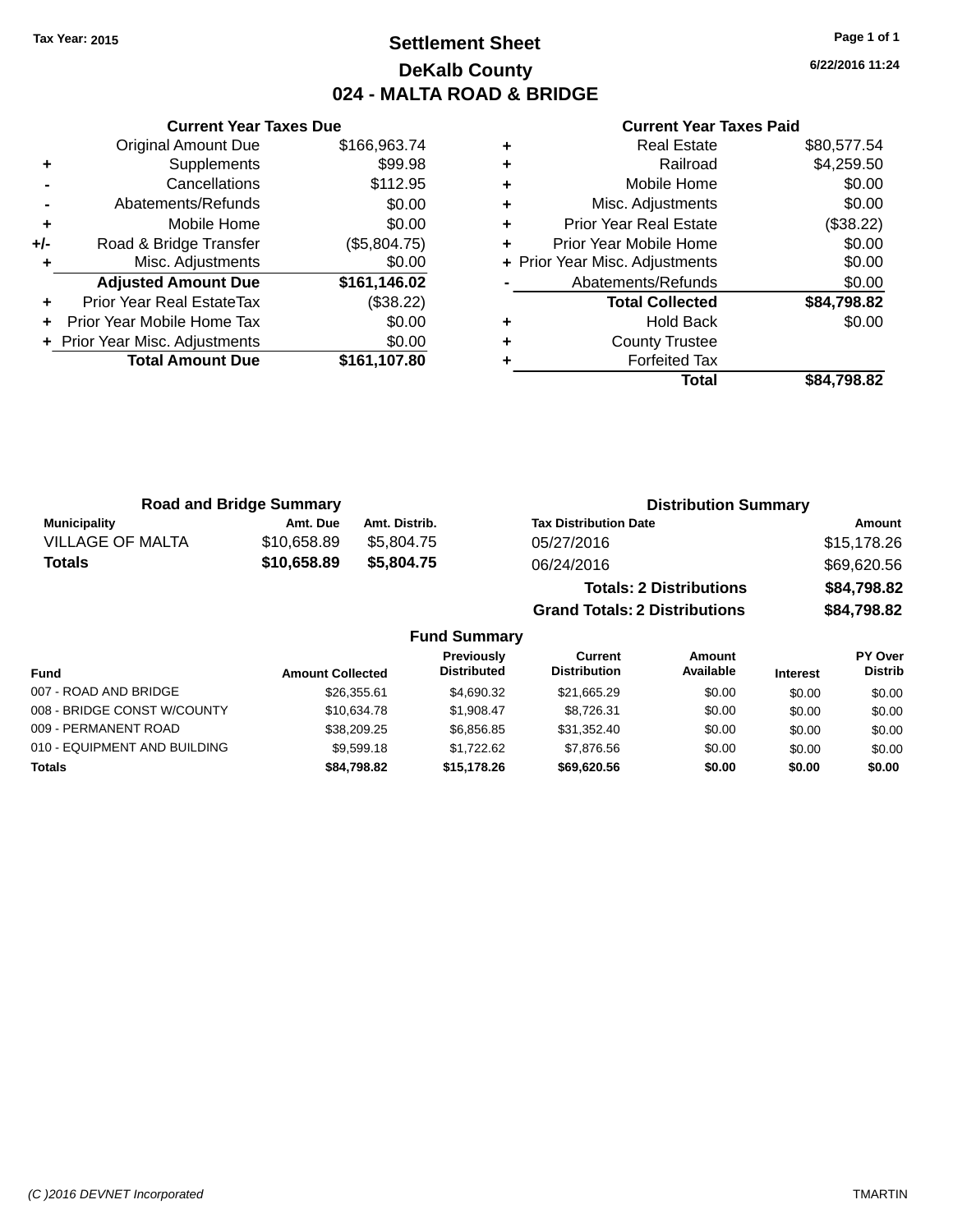### **Settlement Sheet Tax Year: 2015 Page 1 of 1 DeKalb County 025 - MAYFIELD TOWNSHIP**

**6/22/2016 11:24**

#### **Current Year Taxes Paid**

| <b>Current Year Taxes Due</b> |                         |
|-------------------------------|-------------------------|
| <b>Original Amount Due</b>    | \$98,004.36             |
| Supplements                   | \$305.15                |
| Cancellations                 | \$339.86                |
| Abatements/Refunds            | \$0.00                  |
| Mobile Home                   | \$0.00                  |
| Road & Bridge Transfer        | \$0.00                  |
| Misc. Adjustments             | \$0.00                  |
| <b>Adjusted Amount Due</b>    | \$97,969.65             |
| Prior Year Real EstateTax     | \$0.00                  |
| Prior Year Mobile Home Tax    | \$0.00                  |
| Prior Year Misc. Adjustments  | \$0.00                  |
|                               | \$97.969.65             |
|                               | <b>Total Amount Due</b> |

| ٠ | <b>Real Estate</b>             | \$53,874.83 |
|---|--------------------------------|-------------|
| ٠ | Railroad                       | \$0.00      |
| ٠ | Mobile Home                    | \$0.00      |
| ٠ | Misc. Adjustments              | \$0.00      |
| ٠ | <b>Prior Year Real Estate</b>  | \$0.00      |
| ٠ | Prior Year Mobile Home         | \$0.00      |
|   | + Prior Year Misc. Adjustments | \$0.00      |
|   | Abatements/Refunds             | \$0.00      |
|   | <b>Total Collected</b>         | \$53,874.83 |
| ٠ | Hold Back                      | \$0.00      |
| ٠ | <b>County Trustee</b>          |             |
| ٠ | <b>Forfeited Tax</b>           |             |
|   | Total                          | \$53,874.83 |
|   |                                |             |

|                          |                         |                                  | <b>Distribution Summary</b>           |                                |                 |                           |
|--------------------------|-------------------------|----------------------------------|---------------------------------------|--------------------------------|-----------------|---------------------------|
|                          |                         |                                  | <b>Tax Distribution Date</b>          |                                |                 | <b>Amount</b>             |
|                          |                         |                                  | 05/27/2016                            |                                |                 | \$7,640.95                |
|                          |                         |                                  | 06/24/2016                            |                                |                 | \$46,233.88               |
|                          |                         |                                  |                                       | <b>Totals: 2 Distributions</b> |                 | \$53,874.83               |
|                          |                         |                                  | <b>Grand Totals: 2 Distributions</b>  |                                |                 | \$53,874.83               |
|                          |                         | <b>Fund Summary</b>              |                                       |                                |                 |                           |
| Fund                     | <b>Amount Collected</b> | Previously<br><b>Distributed</b> | <b>Current</b><br><b>Distribution</b> | <b>Amount</b><br>Available     | <b>Interest</b> | PY Over<br><b>Distrib</b> |
| 001 - CORPORATE          | \$50,300.23             | \$7,133.97                       | \$43,166.26                           | \$0.00                         | \$0.00          | \$0.00                    |
| 054 - GENERAL ASSISTANCE | \$3,574.60              | \$506.98                         | \$3.067.62                            | \$0.00                         | \$0.00          | \$0.00                    |

**Totals \$53,874.83 \$7,640.95 \$46,233.88 \$0.00 \$0.00 \$0.00**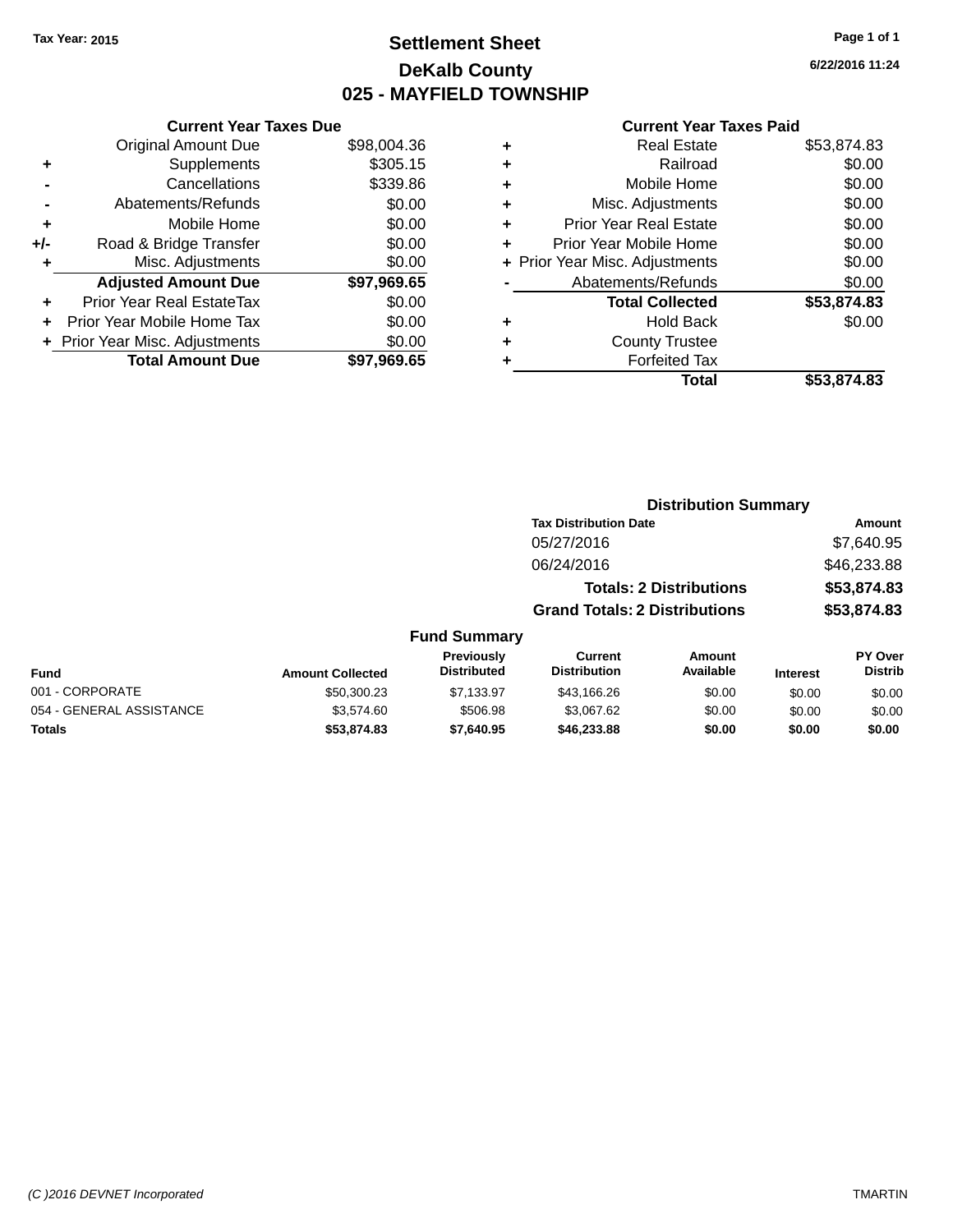### **Settlement Sheet Tax Year: 2015 Page 1 of 1 DeKalb County 026 - MAYFIELD ROAD & BRIDGE**

**Current Year Taxes Due**

|     | Original Amount Due            | \$255,215.06 |
|-----|--------------------------------|--------------|
| ٠   | Supplements                    | \$794.63     |
|     | Cancellations                  | \$885.06     |
|     | Abatements/Refunds             | \$0.00       |
| ٠   | Mobile Home                    | \$0.00       |
| +/- | Road & Bridge Transfer         | \$0.00       |
| ٠   | Misc. Adjustments              | \$0.00       |
|     | <b>Adjusted Amount Due</b>     | \$255,124.63 |
|     | Prior Year Real EstateTax      | \$0.00       |
|     |                                |              |
|     | Prior Year Mobile Home Tax     | \$0.00       |
|     | + Prior Year Misc. Adjustments | \$0.00       |
|     | <b>Total Amount Due</b>        | \$255,124.63 |

#### **Current Year Taxes Paid**

| ٠ | <b>Real Estate</b>             | \$140,296.56 |
|---|--------------------------------|--------------|
| ٠ | Railroad                       | \$0.00       |
| ٠ | Mobile Home                    | \$0.00       |
| ٠ | Misc. Adjustments              | \$0.00       |
| ٠ | <b>Prior Year Real Estate</b>  | \$0.00       |
| ٠ | Prior Year Mobile Home         | \$0.00       |
|   | + Prior Year Misc. Adjustments | \$0.00       |
|   | Abatements/Refunds             | \$0.00       |
|   | <b>Total Collected</b>         | \$140,296.56 |
| ٠ | <b>Hold Back</b>               | \$0.00       |
| ٠ | <b>County Trustee</b>          |              |
| ٠ | <b>Forfeited Tax</b>           |              |
|   | Total                          | \$140,296.56 |
|   |                                |              |

### **Distribution Summary Tax Distribution Date Amount** 05/27/2016 \$19,898.05 06/24/2016 \$120,398.51 **Totals: 2 Distributions \$140,296.56 Grand Totals: 2 Distributions \$140,296.56**

| Fund                                                | <b>Amount Collected</b> | <b>Previously</b><br><b>Distributed</b> | Current<br><b>Distribution</b> | Amount<br>Available | <b>Interest</b> | <b>PY Over</b><br><b>Distrib</b> |
|-----------------------------------------------------|-------------------------|-----------------------------------------|--------------------------------|---------------------|-----------------|----------------------------------|
| 007 - ROAD AND BRIDGE                               | \$87.444.33             | \$12,402.10                             | \$75,042.23                    | \$0.00              | \$0.00          | \$0.00                           |
| 008 - BRIDGE CONST W/COUNTY                         | \$4,830.97              | \$685.17                                | \$4,145.80                     | \$0.00              | \$0.00          | \$0.00                           |
| 009 - PERMANENT ROAD                                | \$34,871.83             | \$4,945.82                              | \$29,926,01                    | \$0.00              | \$0.00          | \$0.00                           |
| 010 - EQUIPMENT AND BUILDING                        | \$6,439.05              | \$913.24                                | \$5,525.81                     | \$0.00              | \$0.00          | \$0.00                           |
| 035 - TORT JUDGMENTS, LIABILITY<br><b>INSURANCE</b> | \$4.025.24              | \$570.89                                | \$3,454,35                     | \$0.00              | \$0.00          | \$0.00                           |
| 047 - SOCIAL SECURITY                               | \$2,685.14              | \$380.83                                | \$2,304.31                     | \$0.00              | \$0.00          | \$0.00                           |
| <b>Totals</b>                                       | \$140,296.56            | \$19,898,05                             | \$120,398.51                   | \$0.00              | \$0.00          | \$0.00                           |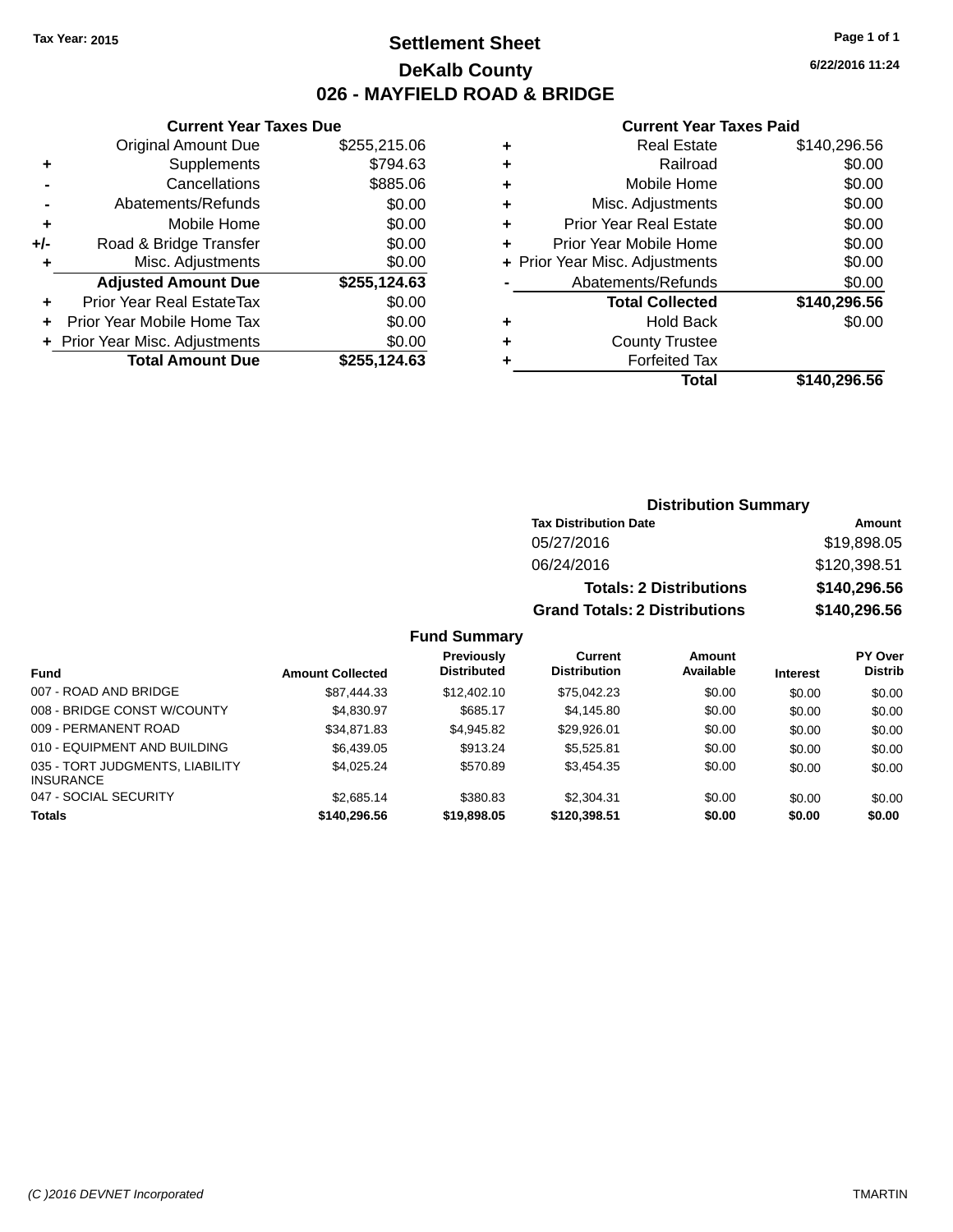### **Settlement Sheet Tax Year: 2015 Page 1 of 1 DeKalb County 027 - MILAN TOWNSHIP**

**6/22/2016 11:24**

|     | <b>Current Year Taxes Due</b>  |             |
|-----|--------------------------------|-------------|
|     | <b>Original Amount Due</b>     | \$40,002.35 |
| ٠   | Supplements                    | \$75.63     |
|     | Cancellations                  | \$84.38     |
|     | Abatements/Refunds             | \$0.00      |
| ٠   | Mobile Home                    | \$0.00      |
| +/- | Road & Bridge Transfer         | \$0.00      |
|     | Misc. Adjustments              | \$0.00      |
|     | <b>Adjusted Amount Due</b>     | \$39,993.60 |
| ÷   | Prior Year Real EstateTax      | \$0.00      |
| ٠   | Prior Year Mobile Home Tax     | \$0.00      |
|     | + Prior Year Misc. Adjustments | \$0.00      |
|     | <b>Total Amount Due</b>        | \$39.993.60 |

| ٠ | <b>Real Estate</b>             | \$22,705.57 |
|---|--------------------------------|-------------|
| ٠ | Railroad                       | \$0.00      |
| ٠ | Mobile Home                    | \$0.00      |
| ٠ | Misc. Adjustments              | \$0.00      |
| ٠ | <b>Prior Year Real Estate</b>  | \$0.00      |
| ٠ | Prior Year Mobile Home         | \$0.00      |
|   | + Prior Year Misc. Adjustments | \$0.00      |
|   | Abatements/Refunds             | \$0.00      |
|   | <b>Total Collected</b>         | \$22,705.57 |
| ٠ | Hold Back                      | \$0.00      |
| ٠ | <b>County Trustee</b>          |             |
| ٠ | <b>Forfeited Tax</b>           |             |
|   | Total                          | \$22.705.57 |
|   |                                |             |

|                 |                         |                                  | <b>Distribution Summary</b>           |                                |                 |                           |
|-----------------|-------------------------|----------------------------------|---------------------------------------|--------------------------------|-----------------|---------------------------|
|                 |                         |                                  | <b>Tax Distribution Date</b>          |                                |                 | Amount                    |
|                 |                         |                                  | 05/27/2016                            |                                |                 | \$10,531.38               |
|                 |                         |                                  | 06/24/2016                            |                                |                 | \$12,174.19               |
|                 |                         |                                  |                                       | <b>Totals: 2 Distributions</b> |                 | \$22,705.57               |
|                 |                         |                                  | <b>Grand Totals: 2 Distributions</b>  |                                |                 | \$22,705.57               |
|                 |                         | <b>Fund Summary</b>              |                                       |                                |                 |                           |
| <b>Fund</b>     | <b>Amount Collected</b> | Previously<br><b>Distributed</b> | <b>Current</b><br><b>Distribution</b> | <b>Amount</b><br>Available     | <b>Interest</b> | PY Over<br><b>Distrib</b> |
| 001 - CORPORATE | \$22,705.57             | \$10,531.38                      | \$12,174.19                           | \$0.00                         | \$0.00          | \$0.00                    |
| Totals          | \$22,705.57             | \$10,531.38                      | \$12,174.19                           | \$0.00                         | \$0.00          | \$0.00                    |
|                 |                         |                                  |                                       |                                |                 |                           |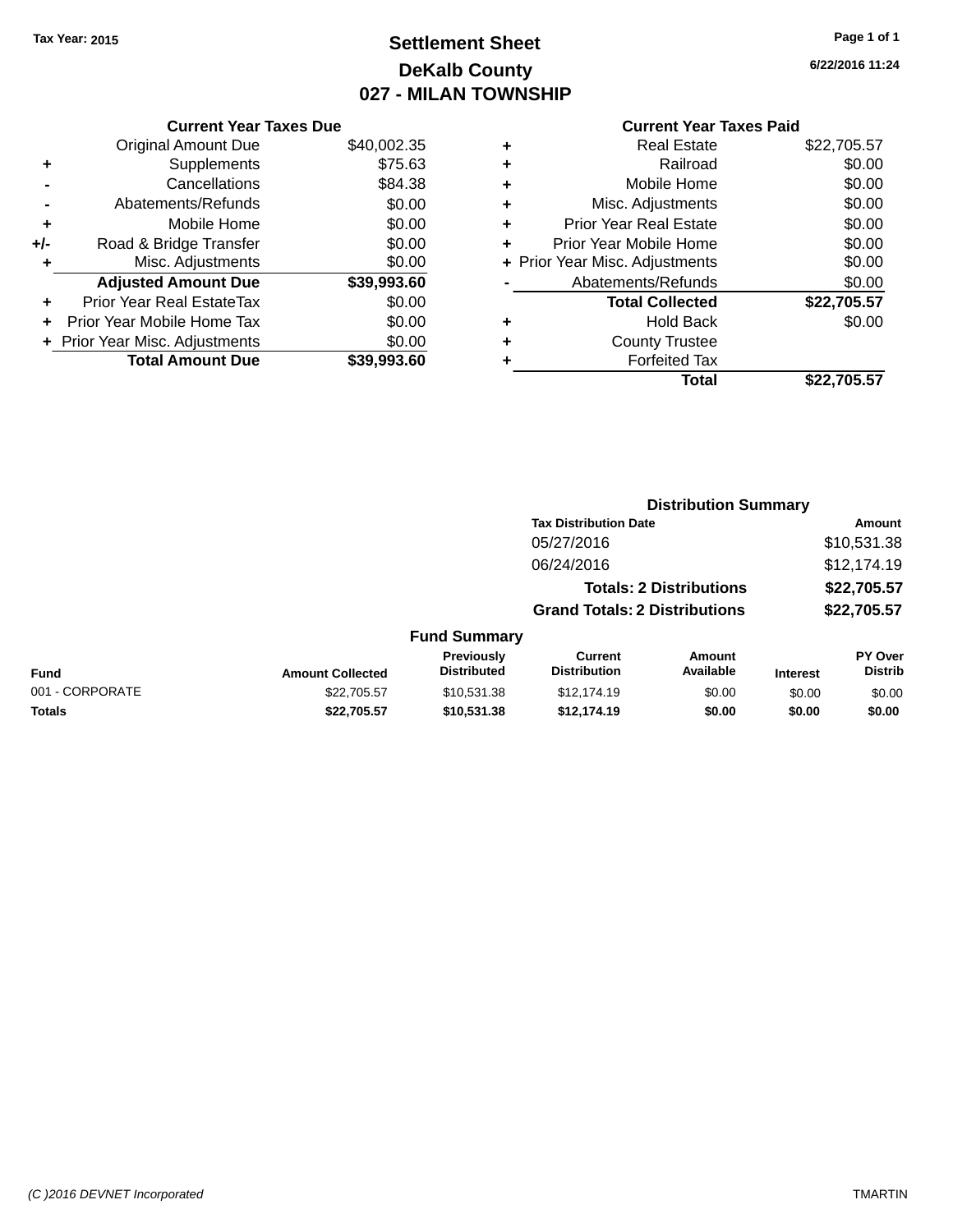### **Settlement Sheet Tax Year: 2015 Page 1 of 1 DeKalb County 028 - MILAN ROAD & BRIDGE**

**6/22/2016 11:24**

#### **Current Year Taxes Paid**

|       | <b>Original Amount Due</b>     | \$64,501.08 |
|-------|--------------------------------|-------------|
| ٠     | Supplements                    | \$121.95    |
|       | Cancellations                  | \$136.05    |
|       | Abatements/Refunds             | \$0.00      |
| ÷     | Mobile Home                    | \$0.00      |
| $+/-$ | Road & Bridge Transfer         | \$0.00      |
| ٠     | Misc. Adjustments              | \$0.00      |
|       | <b>Adjusted Amount Due</b>     | \$64,486.98 |
| ÷     | Prior Year Real EstateTax      | \$0.00      |
|       | Prior Year Mobile Home Tax     | \$0.00      |
|       | + Prior Year Misc. Adjustments | \$0.00      |
|       | <b>Total Amount Due</b>        | \$64,486.98 |
|       |                                |             |

**Current Year Taxes Due**

| ٠ | <b>Real Estate</b>             | \$36,611.49 |
|---|--------------------------------|-------------|
| ٠ | Railroad                       | \$0.00      |
| ٠ | Mobile Home                    | \$0.00      |
| ٠ | Misc. Adjustments              | \$0.00      |
| ٠ | <b>Prior Year Real Estate</b>  | \$0.00      |
| ÷ | Prior Year Mobile Home         | \$0.00      |
|   | + Prior Year Misc. Adjustments | \$0.00      |
|   | Abatements/Refunds             | \$0.00      |
|   | <b>Total Collected</b>         | \$36,611.49 |
| ٠ | <b>Hold Back</b>               | \$0.00      |
| ٠ | <b>County Trustee</b>          |             |
| ٠ | <b>Forfeited Tax</b>           |             |
|   | Total                          | \$36.611.49 |
|   |                                |             |

### **Distribution Summary Tax Distribution Date Amount** 05/27/2016 \$16,981.18 06/24/2016 \$19,630.31 **Totals: 2 Distributions \$36,611.49 Grand Totals: 2 Distributions \$36,611.49 Fund Summary**

#### **Fund Interest Amount Collected Distributed PY Over Distrib Amount Available Current Distribution Previously** 007 - ROAD AND BRIDGE 60.00 \$25,709.68 \$11,924.69 \$13,784.99 \$0.00 \$0.00 \$0.00 \$0.00 008 - BRIDGE CONST W/COUNTY  $$2,452.39$   $$1,137.47$   $$1,314.92$   $$0.00$   $$0.00$   $$0.00$ 009 - PERMANENT ROAD \$8,449.42 \$3,919.02 \$4,530.40 \$0.00 \$0.00 \$0.00 \$0.00 **Totals \$36,611.49 \$16,981.18 \$19,630.31 \$0.00 \$0.00 \$0.00**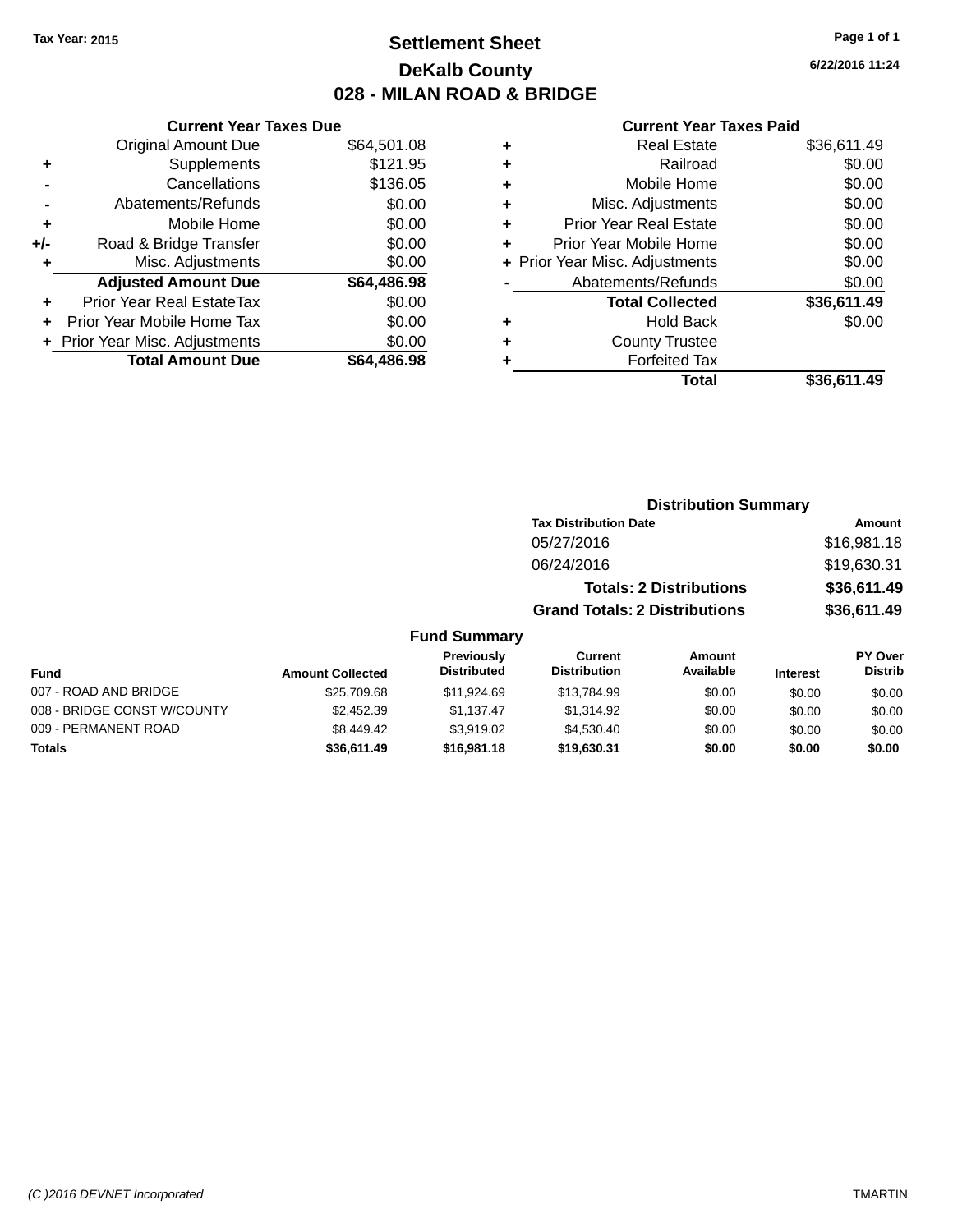### **Settlement Sheet Tax Year: 2015 Page 1 of 1 DeKalb County 029 - PAW PAW TOWNSHIP**

**6/22/2016 11:24**

#### **Current Year Taxes Paid**

|     | <b>Current Year Taxes Due</b>  |             |
|-----|--------------------------------|-------------|
|     | <b>Original Amount Due</b>     | \$68,185.08 |
| ٠   | Supplements                    | \$0.00      |
|     | Cancellations                  | \$0.00      |
|     | Abatements/Refunds             | \$0.00      |
| ٠   | Mobile Home                    | \$0.00      |
| +/- | Road & Bridge Transfer         | \$0.00      |
| ٠   | Misc. Adjustments              | \$0.00      |
|     | <b>Adjusted Amount Due</b>     | \$68,185.08 |
| ٠   | Prior Year Real EstateTax      | \$0.00      |
|     | Prior Year Mobile Home Tax     | \$0.00      |
|     | + Prior Year Misc. Adjustments | \$0.00      |
|     | <b>Total Amount Due</b>        | \$68.185.08 |
|     |                                |             |

| ٠ | <b>Real Estate</b>             | \$36,186.19 |
|---|--------------------------------|-------------|
| ٠ | Railroad                       | \$1,811.09  |
| ٠ | Mobile Home                    | \$0.00      |
| ٠ | Misc. Adjustments              | \$0.00      |
| ٠ | <b>Prior Year Real Estate</b>  | \$0.00      |
| ÷ | Prior Year Mobile Home         | \$0.00      |
|   | + Prior Year Misc. Adjustments | \$0.00      |
|   | Abatements/Refunds             | \$0.00      |
|   | <b>Total Collected</b>         | \$37,997.28 |
| ٠ | <b>Hold Back</b>               | \$0.00      |
| ٠ | <b>County Trustee</b>          |             |
| ٠ | <b>Forfeited Tax</b>           |             |
|   | Total                          | \$37,997.28 |
|   |                                |             |

| <b>Distribution Summary</b>          |             |
|--------------------------------------|-------------|
| <b>Tax Distribution Date</b>         | Amount      |
| 05/27/2016                           | \$5,534.35  |
| 06/24/2016                           | \$32,462.93 |
| <b>Totals: 2 Distributions</b>       | \$37,997.28 |
| <b>Grand Totals: 2 Distributions</b> | \$37,997.28 |

| <b>Fund</b>              | <b>Amount Collected</b> | <b>Previously</b><br><b>Distributed</b> | Current<br><b>Distribution</b> | Amount<br>Available | <b>Interest</b> | <b>PY Over</b><br><b>Distrib</b> |
|--------------------------|-------------------------|-----------------------------------------|--------------------------------|---------------------|-----------------|----------------------------------|
| 001 - CORPORATE          | \$35,702.50             | \$5,200.11                              | \$30.502.39                    | \$0.00              | \$0.00          | \$0.00                           |
| 017 - CEMETERY           | \$1.461.84              | \$212.92                                | \$1.248.92                     | \$0.00              | \$0.00          | \$0.00                           |
| 034 - GENERAL ASSISTANCE | \$832.94                | \$121.32                                | \$711.62                       | \$0.00              | \$0.00          | \$0.00                           |
| <b>Totals</b>            | \$37,997.28             | \$5,534,35                              | \$32,462.93                    | \$0.00              | \$0.00          | \$0.00                           |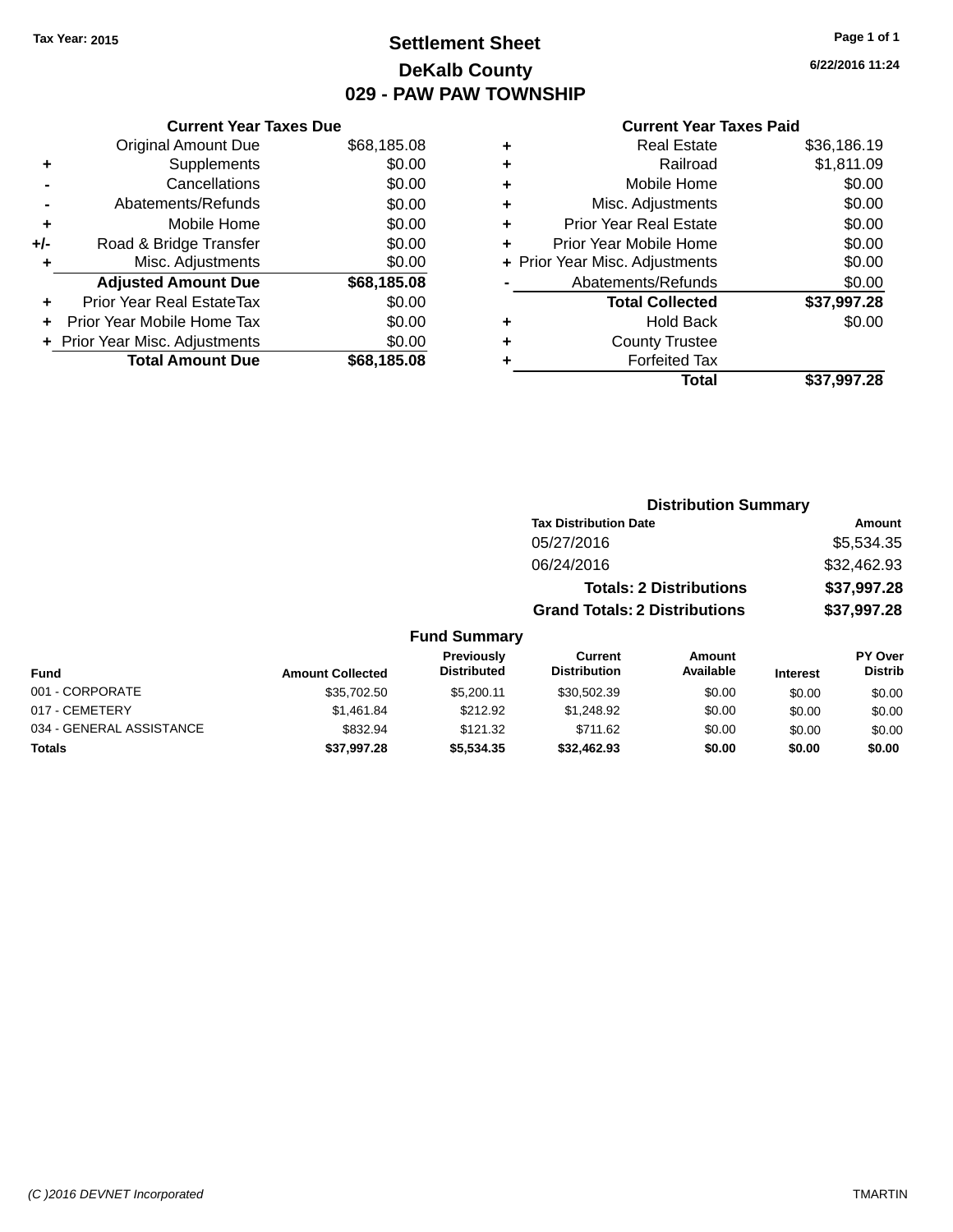### **Settlement Sheet Tax Year: 2015 Page 1 of 1 DeKalb County 030 - PAW PAW ROAD & BRIDGE**

**6/22/2016 11:24**

#### **Current Year Taxes Paid**

|     | <b>Current Year Taxes Due</b>  |             |
|-----|--------------------------------|-------------|
|     | <b>Original Amount Due</b>     | \$94,044.18 |
| ٠   | Supplements                    | \$0.00      |
|     | Cancellations                  | \$0.00      |
|     | Abatements/Refunds             | \$0.00      |
| ٠   | Mobile Home                    | \$0.00      |
| +/- | Road & Bridge Transfer         | \$0.00      |
|     | Misc. Adjustments              | \$0.00      |
|     | <b>Adjusted Amount Due</b>     | \$94,044.18 |
| ÷   | Prior Year Real EstateTax      | \$0.00      |
|     | Prior Year Mobile Home Tax     | \$0.00      |
|     | + Prior Year Misc. Adjustments | \$0.00      |
|     | <b>Total Amount Due</b>        | \$94.044.18 |
|     |                                |             |

| ٠ | <b>Real Estate</b>             | \$49,909.52 |
|---|--------------------------------|-------------|
| ٠ | Railroad                       | \$2,497.94  |
| ٠ | Mobile Home                    | \$0.00      |
| ٠ | Misc. Adjustments              | \$0.00      |
| ٠ | <b>Prior Year Real Estate</b>  | \$0.00      |
|   | Prior Year Mobile Home         | \$0.00      |
|   | + Prior Year Misc. Adjustments | \$0.00      |
|   | Abatements/Refunds             | \$0.00      |
|   | <b>Total Collected</b>         | \$52,407.46 |
| ٠ | Hold Back                      | \$0.00      |
|   | <b>County Trustee</b>          |             |
| ٠ | <b>Forfeited Tax</b>           |             |
|   | Total                          | \$52,407.46 |
|   |                                |             |

| <b>Distribution Summary</b>          |             |  |  |  |
|--------------------------------------|-------------|--|--|--|
| <b>Tax Distribution Date</b>         | Amount      |  |  |  |
| 05/27/2016                           | \$7,633.25  |  |  |  |
| 06/24/2016                           | \$44,774.21 |  |  |  |
| <b>Totals: 2 Distributions</b>       | \$52,407.46 |  |  |  |
| <b>Grand Totals: 2 Distributions</b> | \$52,407.46 |  |  |  |

| <b>Fund</b>                             | <b>Amount Collected</b> | Previously<br><b>Distributed</b> | Current<br><b>Distribution</b> | Amount<br>Available | <b>Interest</b> | <b>PY Over</b><br><b>Distrib</b> |
|-----------------------------------------|-------------------------|----------------------------------|--------------------------------|---------------------|-----------------|----------------------------------|
| 007 - ROAD AND BRIDGE                   | \$25.429.89             | \$3.703.91                       | \$21.725.98                    | \$0.00              | \$0.00          | \$0.00                           |
| 009 - PERMANENT ROAD                    | \$20,349.08             | \$2,963.88                       | \$17.385.20                    | \$0.00              | \$0.00          | \$0.00                           |
| 010 - EQUIPMENT AND BUILDING            | \$2.797.14              | \$407.41                         | \$2,389.73                     | \$0.00              | \$0.00          | \$0.00                           |
| 027 - AUDIT                             | \$408.15                | \$59.45                          | \$348.70                       | \$0.00              | \$0.00          | \$0.00                           |
| 035 - TORT JUDGEMENTS/LIABILITY<br>INS. | \$2,701.08              | \$393.42                         | \$2,307.66                     | \$0.00              | \$0.00          | \$0.00                           |
| 047 - SOCIAL SECURITY                   | \$722.12                | \$105.18                         | \$616.94                       | \$0.00              | \$0.00          | \$0.00                           |
| <b>Totals</b>                           | \$52,407.46             | \$7,633.25                       | \$44,774.21                    | \$0.00              | \$0.00          | \$0.00                           |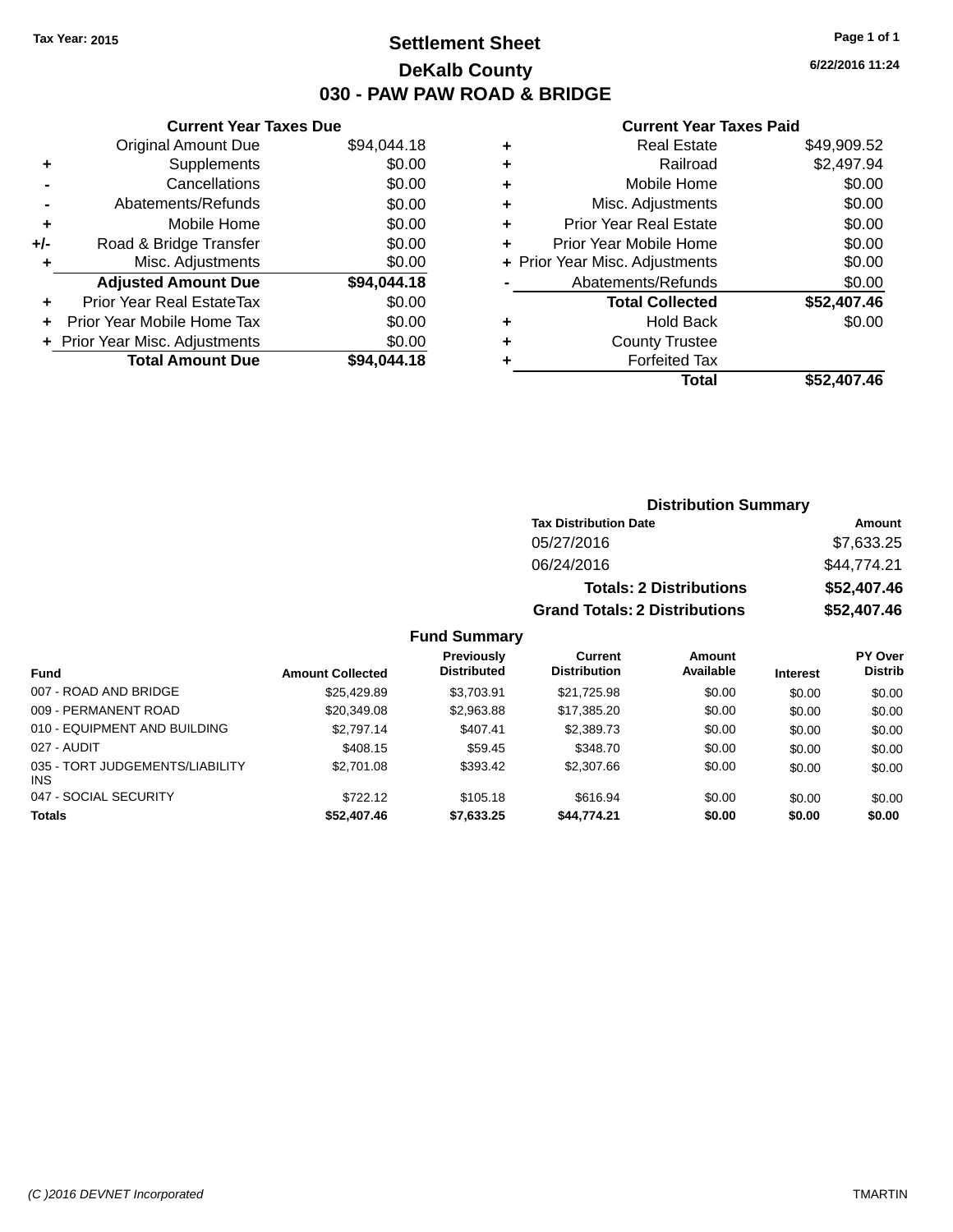### **Settlement Sheet Tax Year: 2015 Page 1 of 1 DeKalb County 031 - PIERCE TOWNSHIP**

**6/22/2016 11:24**

### **Current Year Taxes Paid**

|     | <b>Current Year Taxes Due</b>  |             |
|-----|--------------------------------|-------------|
|     | <b>Original Amount Due</b>     | \$57,251.24 |
| ٠   | Supplements                    | \$364.98    |
|     | Cancellations                  | \$379.55    |
|     | Abatements/Refunds             | \$0.00      |
| ٠   | Mobile Home                    | \$0.00      |
| +/- | Road & Bridge Transfer         | \$0.00      |
| ٠   | Misc. Adjustments              | \$0.00      |
|     | <b>Adjusted Amount Due</b>     | \$57,236.67 |
| ÷   | Prior Year Real EstateTax      | \$0.00      |
|     | Prior Year Mobile Home Tax     | \$0.00      |
|     | + Prior Year Misc. Adjustments | \$0.00      |
|     | <b>Total Amount Due</b>        | \$57,236.67 |
|     |                                |             |

| ٠ | <b>Real Estate</b>             | \$32,942.24 |
|---|--------------------------------|-------------|
| ٠ | Railroad                       | \$0.00      |
| ٠ | Mobile Home                    | \$0.00      |
| ٠ | Misc. Adjustments              | \$0.00      |
| ٠ | <b>Prior Year Real Estate</b>  | \$0.00      |
| ٠ | Prior Year Mobile Home         | \$0.00      |
|   | + Prior Year Misc. Adjustments | \$0.00      |
|   | Abatements/Refunds             | \$0.00      |
|   | <b>Total Collected</b>         | \$32,942.24 |
| ٠ | Hold Back                      | \$0.00      |
| ٠ | <b>County Trustee</b>          |             |
| ٠ | <b>Forfeited Tax</b>           |             |
|   | Total                          | \$32.942.24 |
|   |                                |             |

| <b>Distribution Summary</b>                   |             |  |  |  |
|-----------------------------------------------|-------------|--|--|--|
| <b>Tax Distribution Date</b>                  | Amount      |  |  |  |
| 05/27/2016                                    | \$8,260.18  |  |  |  |
| 06/24/2016                                    | \$24,682.06 |  |  |  |
| \$32,942.24<br><b>Totals: 2 Distributions</b> |             |  |  |  |
| <b>Grand Totals: 2 Distributions</b>          | \$32,942.24 |  |  |  |

| <b>Fund</b>                                   | <b>Amount Collected</b> | <b>Previously</b><br><b>Distributed</b> | Current<br><b>Distribution</b> | Amount<br>Available | <b>Interest</b> | <b>PY Over</b><br><b>Distrib</b> |
|-----------------------------------------------|-------------------------|-----------------------------------------|--------------------------------|---------------------|-----------------|----------------------------------|
| 001 - CORPORATE                               | \$24,117,36             | \$6,047.36                              | \$18,070,00                    | \$0.00              | \$0.00          | \$0.00                           |
| $005 - I. M. R. F.$                           | \$2,589.29              | \$649.26                                | \$1,940.03                     | \$0.00              | \$0.00          | \$0.00                           |
| 027 - AUDIT                                   | \$565.85                | \$141.89                                | \$423.96                       | \$0.00              | \$0.00          | \$0.00                           |
| 035 - TORT JUDGEMENTS/LIABILITY<br><b>INS</b> | \$2,359.55              | \$591.65                                | \$1,767.90                     | \$0.00              | \$0.00          | \$0.00                           |
| 047 - SOCIAL SECURITY                         | \$1,583.23              | \$396.99                                | \$1,186.24                     | \$0.00              | \$0.00          | \$0.00                           |
| 054 - GENERAL ASSISTANCE                      | \$1,726.96              | \$433.03                                | \$1,293.93                     | \$0.00              | \$0.00          | \$0.00                           |
| <b>Totals</b>                                 | \$32,942.24             | \$8,260.18                              | \$24,682.06                    | \$0.00              | \$0.00          | \$0.00                           |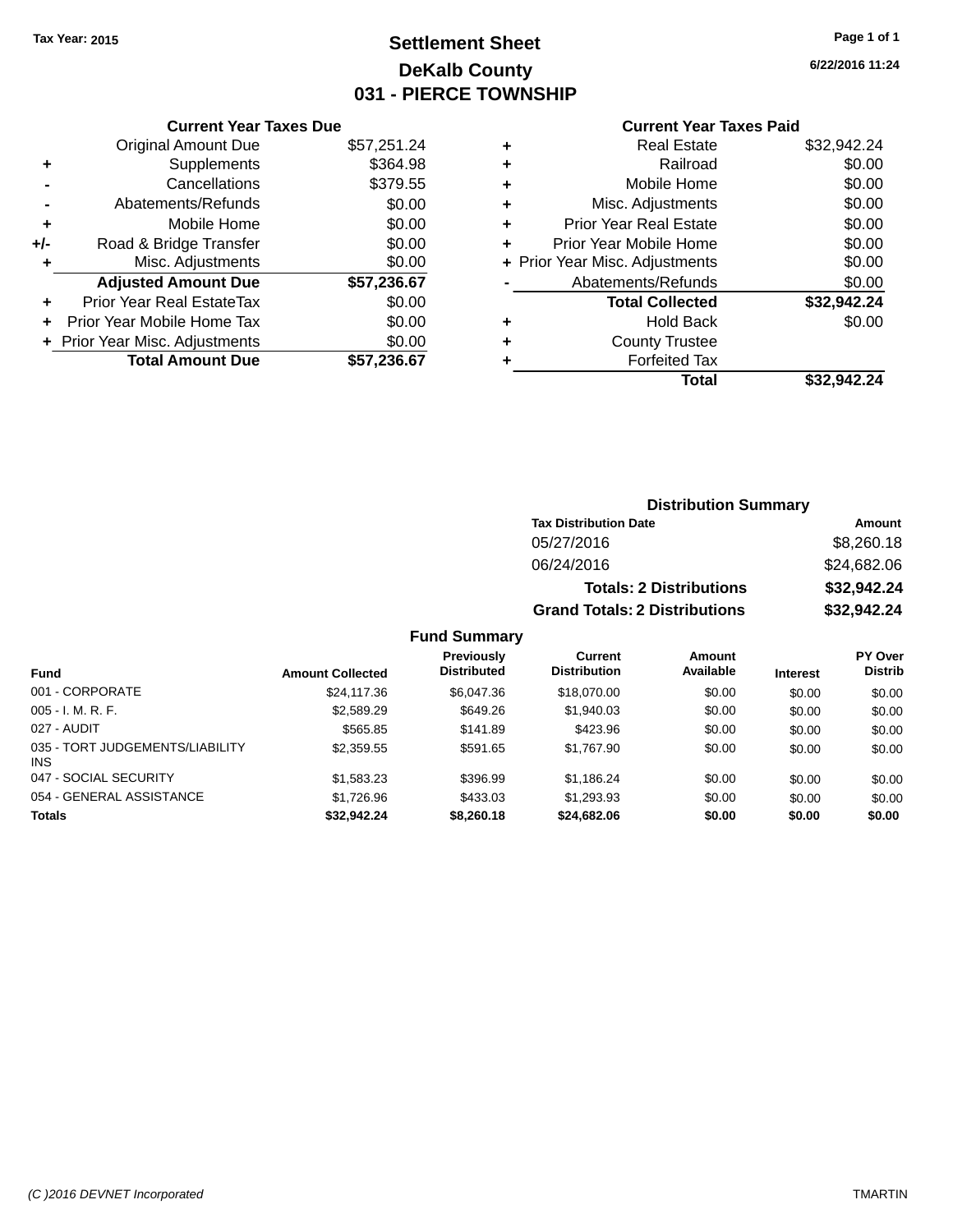### **Settlement Sheet Tax Year: 2015 Page 1 of 1 DeKalb County 032 - PIERCE ROAD & BRIDGE**

**6/22/2016 11:24**

#### **Current Year Taxes Paid**

|       | <b>Current Year Taxes Due</b>  |              |
|-------|--------------------------------|--------------|
|       | <b>Original Amount Due</b>     | \$168,583.29 |
| ٠     | Supplements                    | \$1,074.75   |
|       | Cancellations                  | \$1,117.61   |
|       | Abatements/Refunds             | \$0.00       |
| ٠     | Mobile Home                    | \$0.00       |
| $+/-$ | Road & Bridge Transfer         | \$0.00       |
|       | Misc. Adjustments              | \$0.00       |
|       | <b>Adjusted Amount Due</b>     | \$168,540.43 |
| ٠     | Prior Year Real EstateTax      | \$0.00       |
|       | Prior Year Mobile Home Tax     | \$0.00       |
|       | + Prior Year Misc. Adjustments | \$0.00       |
|       | <b>Total Amount Due</b>        | \$168,540.43 |
|       |                                |              |

| ٠ | <b>Real Estate</b>             | \$97,002.35 |
|---|--------------------------------|-------------|
| ٠ | Railroad                       | \$0.00      |
| ٠ | Mobile Home                    | \$0.00      |
| ٠ | Misc. Adjustments              | \$0.00      |
| ٠ | <b>Prior Year Real Estate</b>  | \$0.00      |
| ٠ | Prior Year Mobile Home         | \$0.00      |
|   | + Prior Year Misc. Adjustments | \$0.00      |
|   | Abatements/Refunds             | \$0.00      |
|   | <b>Total Collected</b>         | \$97,002.35 |
| ٠ | Hold Back                      | \$0.00      |
| ٠ | <b>County Trustee</b>          |             |
|   | <b>Forfeited Tax</b>           |             |
|   | Total                          | \$97,002.35 |
|   |                                |             |

### **Distribution Summary Tax Distribution Date Amount** 05/27/2016 \$24,323.03 06/24/2016 \$72,679.32 **Totals: 2 Distributions \$97,002.35 Grand Totals: 2 Distributions \$97,002.35**

| Fund                         | <b>Amount Collected</b> | <b>Previously</b><br><b>Distributed</b> | Current<br><b>Distribution</b> | Amount<br>Available | <b>Interest</b> | <b>PY Over</b><br><b>Distrib</b> |
|------------------------------|-------------------------|-----------------------------------------|--------------------------------|---------------------|-----------------|----------------------------------|
| $005 - I. M. R. F.$          | \$69.06                 | \$17.31                                 | \$51.75                        | \$0.00              | \$0.00          | \$0.00                           |
| 007 - ROAD AND BRIDGE        | \$69,011.25             | \$17.304.35                             | \$51,706.90                    | \$0.00              | \$0.00          | \$0.00                           |
| 008 - BRIDGE CONST W/COUNTY  | \$5,480.73              | \$1,374.28                              | \$4,106.45                     | \$0.00              | \$0.00          | \$0.00                           |
| 009 - PERMANENT ROAD         | \$17,902.08             | \$4,488.89                              | \$13,413.19                    | \$0.00              | \$0.00          | \$0.00                           |
| 010 - EQUIPMENT AND BUILDING | \$3,838.68              | \$962.54                                | \$2,876.14                     | \$0.00              | \$0.00          | \$0.00                           |
| 047 - SOCIAL SECURITY        | \$700.55                | \$175.66                                | \$524.89                       | \$0.00              | \$0.00          | \$0.00                           |
| <b>Totals</b>                | \$97,002.35             | \$24,323,03                             | \$72.679.32                    | \$0.00              | \$0.00          | \$0.00                           |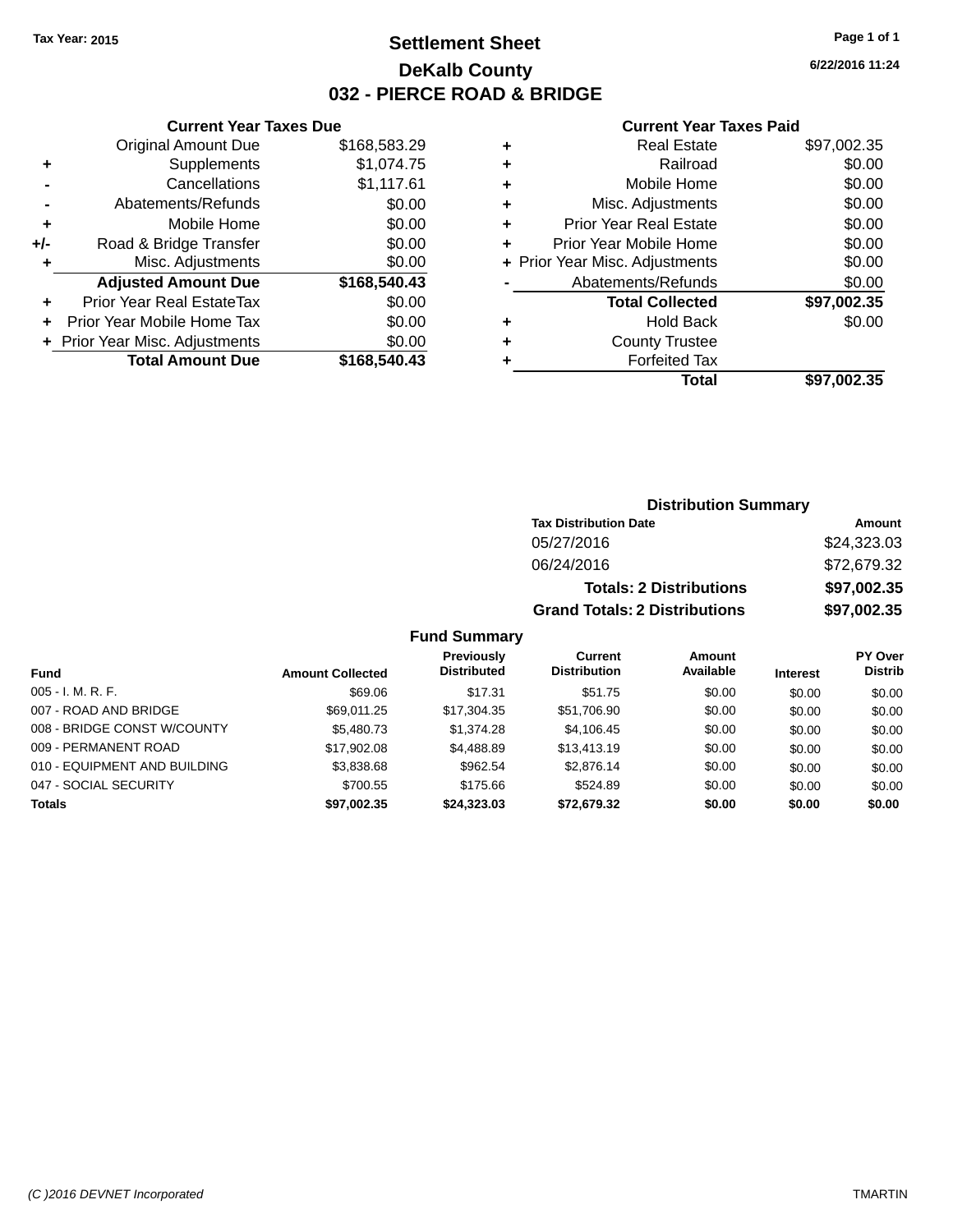### **Settlement Sheet Tax Year: 2015 Page 1 of 1 DeKalb County 033 - SANDWICH TOWNSHIP**

**6/22/2016 11:24**

#### **Current Year Taxes Paid**

| <b>Current Year Taxes Due</b> |                                |
|-------------------------------|--------------------------------|
| <b>Original Amount Due</b>    | \$247,297.35                   |
| Supplements                   | \$1,001.79                     |
| Cancellations                 | \$1,246.00                     |
| Abatements/Refunds            | \$0.75                         |
| Mobile Home                   | \$0.00                         |
| Road & Bridge Transfer        | \$0.00                         |
| Misc. Adjustments             | \$0.00                         |
| <b>Adjusted Amount Due</b>    | \$247,052.39                   |
| Prior Year Real EstateTax     | \$193.32                       |
| Prior Year Mobile Home Tax    | \$0.00                         |
|                               | \$50.05                        |
| <b>Total Amount Due</b>       | \$247,295.76                   |
|                               | + Prior Year Misc. Adjustments |

|   | <b>Real Estate</b>             | \$130,950.26 |
|---|--------------------------------|--------------|
| ٠ | Railroad                       | \$510.54     |
| ٠ | Mobile Home                    | \$0.00       |
| ٠ | Misc. Adjustments              | \$0.00       |
| ٠ | <b>Prior Year Real Estate</b>  | \$193.32     |
| ÷ | Prior Year Mobile Home         | \$0.00       |
|   | + Prior Year Misc. Adjustments | \$50.05      |
|   | Abatements/Refunds             | \$0.75       |
|   | <b>Total Collected</b>         | \$131,703.42 |
| ٠ | <b>Hold Back</b>               | \$0.00       |
| ٠ | <b>County Trustee</b>          |              |
| ٠ | <b>Forfeited Tax</b>           |              |
|   | Total                          | \$131,703.42 |
|   |                                |              |

| <b>Distribution Summary</b>          |              |  |  |
|--------------------------------------|--------------|--|--|
| <b>Tax Distribution Date</b>         | Amount       |  |  |
| 05/27/2016                           | \$26,505.72  |  |  |
| 06/24/2016                           | \$105,197.70 |  |  |
| <b>Totals: 2 Distributions</b>       | \$131,703.42 |  |  |
| <b>Grand Totals: 2 Distributions</b> | \$131,703.42 |  |  |

#### **Fund Summary**

| <b>Fund</b>              | <b>Amount Collected</b> | Previously<br><b>Distributed</b> | <b>Current</b><br><b>Distribution</b> | Amount<br>Available | <b>Interest</b> | PY Over<br><b>Distrib</b> |
|--------------------------|-------------------------|----------------------------------|---------------------------------------|---------------------|-----------------|---------------------------|
| 001 - CORPORATE          | \$66,513.89             | \$13.386.11                      | \$53.127.78                           | \$0.00              | \$0.00          | \$0.00                    |
| 005 - I. M. R. F.        | \$7,839,00              | \$1.577.63                       | \$6.261.37                            | \$0.00              | \$0.00          | \$0.00                    |
| 017 - CEMETERY           | \$42,726,30             | \$8.598.80                       | \$34,127.50                           | \$0.00              | \$0.00          | \$0.00                    |
| 047 - SOCIAL SECURITY    | \$4.179.36              | \$841.12                         | \$3.338.24                            | \$0.00              | \$0.00          | \$0.00                    |
| 054 - GENERAL ASSISTANCE | \$10,444.87             | \$2,102.06                       | \$8.342.81                            | \$0.00              | \$0.00          | \$0.00                    |
| <b>Totals</b>            | \$131,703.42            | \$26,505,72                      | \$105,197.70                          | \$0.00              | \$0.00          | \$0.00                    |

#### **Miscellaneous Adjustment Detail**

**Year Source Account Type Amount Adjustment Description**

**Totals \$50.05 1 entries**

**Year Source Account Type Amount Adjustment Description**<br>
2015 RE - Real Estate RE Abatement **Amount Adjustment Description** 

Totals 1 entries \$0.75

**Abatement Detail**

\$0.75 PTAB INTEREST REFUND 19-26-280-004 by TBA

\$50.05 PAIGAH REDEMPTION 19-36-106-001 by TBA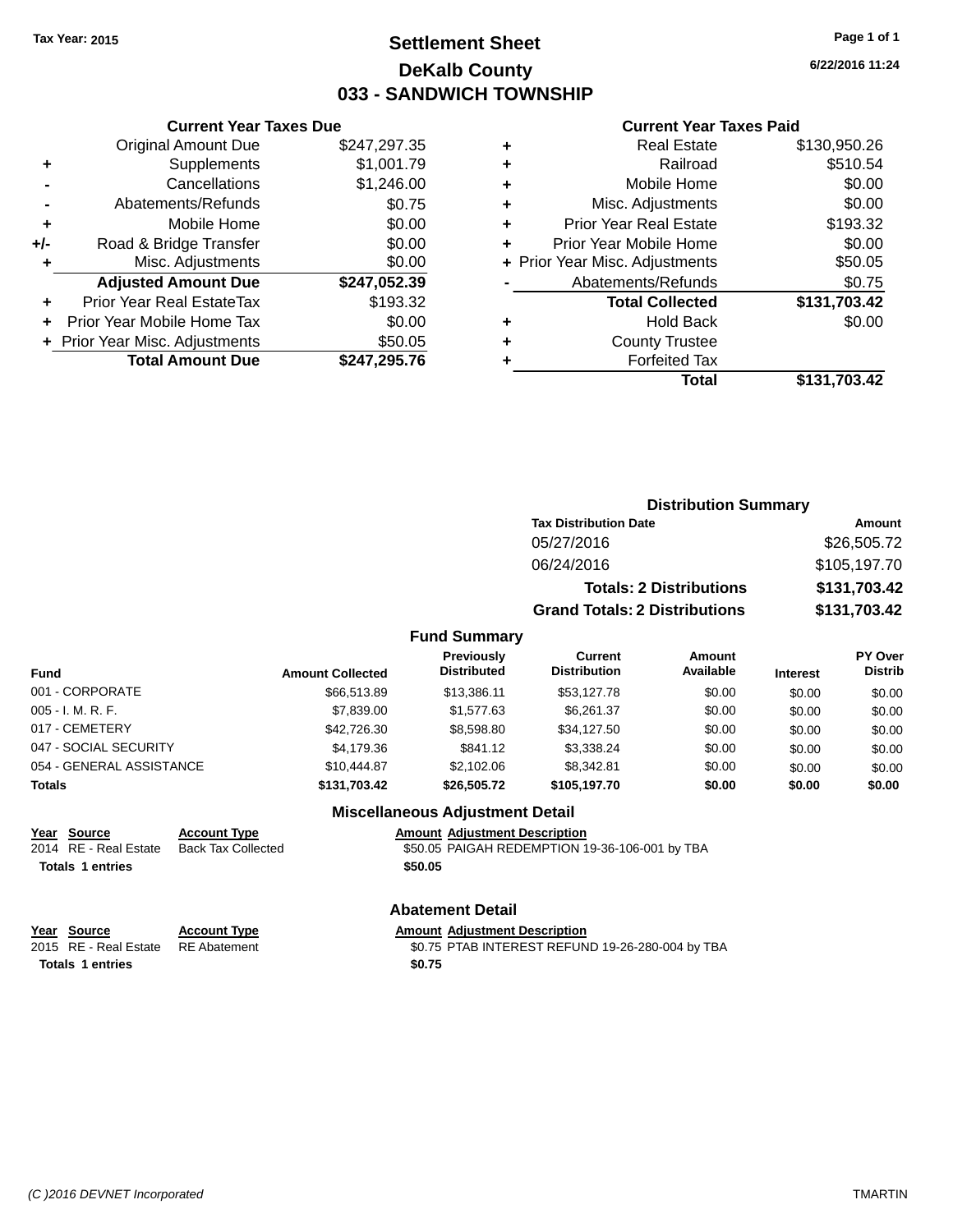### **Settlement Sheet Tax Year: 2015 Page 1 of 1 DeKalb County 034 - SANDWICH PUBLIC LIBRARY DISTRICT**

**6/22/2016 11:24**

### **Current Year Taxes Paid**

|     | <b>Current Year Taxes Due</b>  |              |  |  |
|-----|--------------------------------|--------------|--|--|
|     | <b>Original Amount Due</b>     | \$555,957.93 |  |  |
| ٠   | Supplements                    | \$2,252.16   |  |  |
|     | Cancellations                  | \$2,801.19   |  |  |
|     | Abatements/Refunds             | \$1.68       |  |  |
| ٠   | Mobile Home                    | \$0.00       |  |  |
| +/- | Road & Bridge Transfer         | \$0.00       |  |  |
| ٠   | Misc. Adjustments              | \$0.00       |  |  |
|     | <b>Adjusted Amount Due</b>     | \$555,407.22 |  |  |
| ٠   | Prior Year Real EstateTax      | \$434.52     |  |  |
|     | Prior Year Mobile Home Tax     | \$0.00       |  |  |
|     | + Prior Year Misc. Adjustments | \$112.49     |  |  |
|     | <b>Total Amount Due</b>        | \$555,954.23 |  |  |
|     |                                |              |  |  |

|   | <b>Real Estate</b>             | \$294,394.05 |
|---|--------------------------------|--------------|
| ٠ | Railroad                       | \$1,147.76   |
| ٠ | Mobile Home                    | \$0.00       |
| ٠ | Misc. Adjustments              | \$0.00       |
| ٠ | <b>Prior Year Real Estate</b>  | \$434.52     |
| ٠ | Prior Year Mobile Home         | \$0.00       |
|   | + Prior Year Misc. Adjustments | \$112.49     |
|   | Abatements/Refunds             | \$1.68       |
|   | <b>Total Collected</b>         | \$296,087.14 |
| ٠ | <b>Hold Back</b>               | \$0.00       |
| ٠ | <b>County Trustee</b>          |              |
| ٠ | <b>Forfeited Tax</b>           |              |
|   | Total                          | \$296,087.14 |
|   |                                |              |

| <b>Distribution Summary</b>          |              |  |  |  |
|--------------------------------------|--------------|--|--|--|
| <b>Tax Distribution Date</b>         | Amount       |  |  |  |
| 05/27/2016                           | \$59,588.57  |  |  |  |
| 06/24/2016                           | \$236,498.57 |  |  |  |
| <b>Totals: 2 Distributions</b>       | \$296,087.14 |  |  |  |
| <b>Grand Totals: 2 Distributions</b> | \$296,087.14 |  |  |  |

### **Fund Summary**

| <b>Fund</b>                             | <b>Amount Collected</b> | <b>Previously</b><br><b>Distributed</b> | Current<br><b>Distribution</b> | Amount<br>Available | <b>Interest</b> | <b>PY Over</b><br><b>Distrib</b> |
|-----------------------------------------|-------------------------|-----------------------------------------|--------------------------------|---------------------|-----------------|----------------------------------|
| 001 - CORPORATE                         | \$148,385,28            | \$29,863.08                             | \$118,522,20                   | \$0.00              | \$0.00          | \$0.00                           |
| 003 - BONDS AND INTEREST                | \$110,286.84            | \$22,195.61                             | \$88,091.23                    | \$0.00              | \$0.00          | \$0.00                           |
| 004 - OPERATIONS & MAINTENANCE          | \$13,841.18             | \$2,785.58                              | \$11,055.60                    | \$0.00              | \$0.00          | \$0.00                           |
| $005 - I. M. R. F.$                     | \$7.518.54              | \$1,513.13                              | \$6,005.41                     | \$0.00              | \$0.00          | \$0.00                           |
| 027 - AUDIT                             | \$1,402.57              | \$282.27                                | \$1,120.30                     | \$0.00              | \$0.00          | \$0.00                           |
| 035 - TORT JUDGEMENTS/LIABILITY<br>INS. | \$8.137.94              | \$1,637.78                              | \$6,500.16                     | \$0.00              | \$0.00          | \$0.00                           |
| 047 - SOCIAL SECURITY                   | \$6.514.79              | \$1.311.12                              | \$5,203.67                     | \$0.00              | \$0.00          | \$0.00                           |
| <b>Totals</b>                           | \$296.087.14            | \$59,588.57                             | \$236,498.57                   | \$0.00              | \$0.00          | \$0.00                           |

#### **Miscellaneous Adjustment Detail**

| Year Source             | <b>Account Type</b> | <b>Amount Adiustment Description</b>            |
|-------------------------|---------------------|-------------------------------------------------|
| 2014 RE - Real Estate   | Back Tax Collected  | \$112.49 PAIGAH REDEMPTION 19-36-106-001 by TBA |
| <b>Totals 1 entries</b> |                     | \$112.49                                        |

#### **Abatement Detail**

| Year Source                        | <b>Account Type</b> | <b>Amount Adiustment Description</b>             |
|------------------------------------|---------------------|--------------------------------------------------|
| 2015 RE - Real Estate RE Abatement |                     | \$1.68 PTAB INTEREST REFUND 19-26-280-004 by TBA |
| <b>Totals 1 entries</b>            |                     | \$1.68                                           |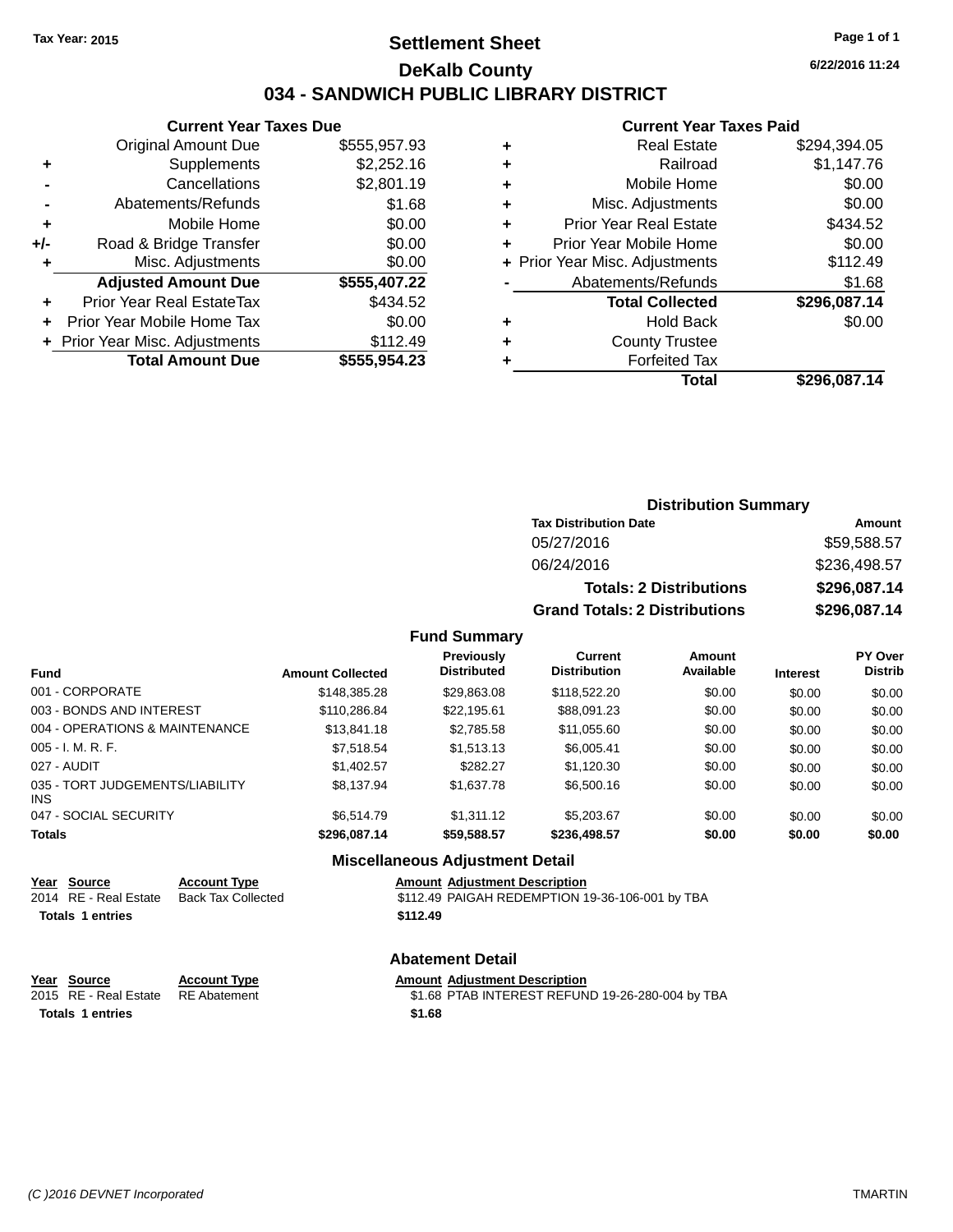# **Settlement Sheet Tax Year: 2015 Page 1 of 1 DeKalb County 035 - SANDWICH ROAD & BRIDGE**

**6/22/2016 11:24**

#### **Current Year Taxes Paid**

|     | <b>Total Amount Due</b>        | \$228,300.57  |
|-----|--------------------------------|---------------|
|     | + Prior Year Misc. Adjustments | \$48.32       |
| ÷   | Prior Year Mobile Home Tax     | \$0.00        |
| ٠   | Prior Year Real EstateTax      | \$167.30      |
|     | <b>Adjusted Amount Due</b>     | \$228,084.95  |
|     | Misc. Adjustments              | \$0.00        |
| +/- | Road & Bridge Transfer         | (\$10,466.01) |
| ٠   | Mobile Home                    | \$0.00        |
|     | Abatements/Refunds             | \$0.66        |
|     | Cancellations                  | \$1,103.87    |
| ٠   | Supplements                    | \$887.48      |
|     | <b>Original Amount Due</b>     | \$238,768.01  |
|     |                                |               |

**Current Year Taxes Due**

| <b>Real Estate</b>            | \$116,011.84                   |
|-------------------------------|--------------------------------|
| Railroad                      | \$468.24                       |
| Mobile Home                   | \$0.00                         |
| Misc. Adjustments             | \$0.00                         |
| <b>Prior Year Real Estate</b> | \$167.30                       |
| Prior Year Mobile Home        | \$0.00                         |
|                               | \$48.32                        |
| Abatements/Refunds            | \$0.66                         |
| <b>Total Collected</b>        | \$116,695.04                   |
| <b>Hold Back</b>              | \$0.00                         |
| <b>County Trustee</b>         |                                |
| <b>Forfeited Tax</b>          |                                |
| Total                         | \$116,695.04                   |
|                               | + Prior Year Misc. Adjustments |

| <b>Road and Bridge Summary</b> |          |                         | <b>Distribution Summary</b>    |              |
|--------------------------------|----------|-------------------------|--------------------------------|--------------|
| <b>Municipality</b>            | Amt. Due | Amt. Distrib.           | <b>Tax Distribution Date</b>   | Amount       |
| <b>CITY OF SANDWICH</b>        |          | \$19,649.78 \$10,466.01 | 05/27/2016                     | \$23,481.99  |
| Totals                         |          | \$19,649.78 \$10,466.01 | 06/24/2016                     | \$93,213.05  |
|                                |          |                         | <b>Totals: 2 Distributions</b> | \$116,695.04 |

**Grand Totals: 2 Distributions \$116,695.04**

#### **Fund Summary**

| Fund                         | <b>Amount Collected</b> | Previously<br><b>Distributed</b> | Current<br><b>Distribution</b> | Amount<br>Available | <b>Interest</b> | <b>PY Over</b><br><b>Distrib</b> |
|------------------------------|-------------------------|----------------------------------|--------------------------------|---------------------|-----------------|----------------------------------|
| 007 - ROAD AND BRIDGE        | \$13,478.03             | \$2,709.29                       | \$10.768.74                    | \$0.00              | \$0.00          | \$0.00                           |
| 009 - PERMANENT ROAD         | \$75.784.05             | \$15,251.75                      | \$60,532.30                    | \$0.00              | \$0.00          | \$0.00                           |
| 010 - EQUIPMENT AND BUILDING | \$26,350.69             | \$5,303.14                       | \$21.047.55                    | \$0.00              | \$0.00          | \$0.00                           |
| 047 - SOCIAL SECURITY        | \$1.082.27              | \$217.81                         | \$864.46                       | \$0.00              | \$0.00          | \$0.00                           |
| Totals                       | \$116,695.04            | \$23,481.99                      | \$93,213,05                    | \$0.00              | \$0.00          | \$0.00                           |

## **Miscellaneous Adjustment Detail**

**Abatement Detail**

|  | Year Source                          | <b>Account Type</b> |
|--|--------------------------------------|---------------------|
|  | 2014 RE - Real Estate Back Tax Colle |                     |
|  | <b>Totals 1 entries</b>              |                     |

**Amount Adjustment Description** -<br>2014 REDEMPTION 19-36-106-001 by TBA **Totals \$48.32 1 entries**

# **Year Source Account Type Account Type Amount Adjustment Description**<br>2015 RE - Real Estate RE Abatement **Account 1998 Amount Adjustment REFUN** Totals 1 entries **12.12 <b>12.12 12.12 12.12 12.12 12.12 12.12 12.12 12.12 12.12 12.12 12.12 12.12 12.12 12.12 12.12 12.12 12.12 12.12 12.12 12.12 12.12 12.12 12.12 12.12 12.12 12.12 12.12 12.12 12.12 12.12 12.12 12.12 12.12**

\$0.72 PTAB INTEREST REFUND 19-26-280-004 by TBA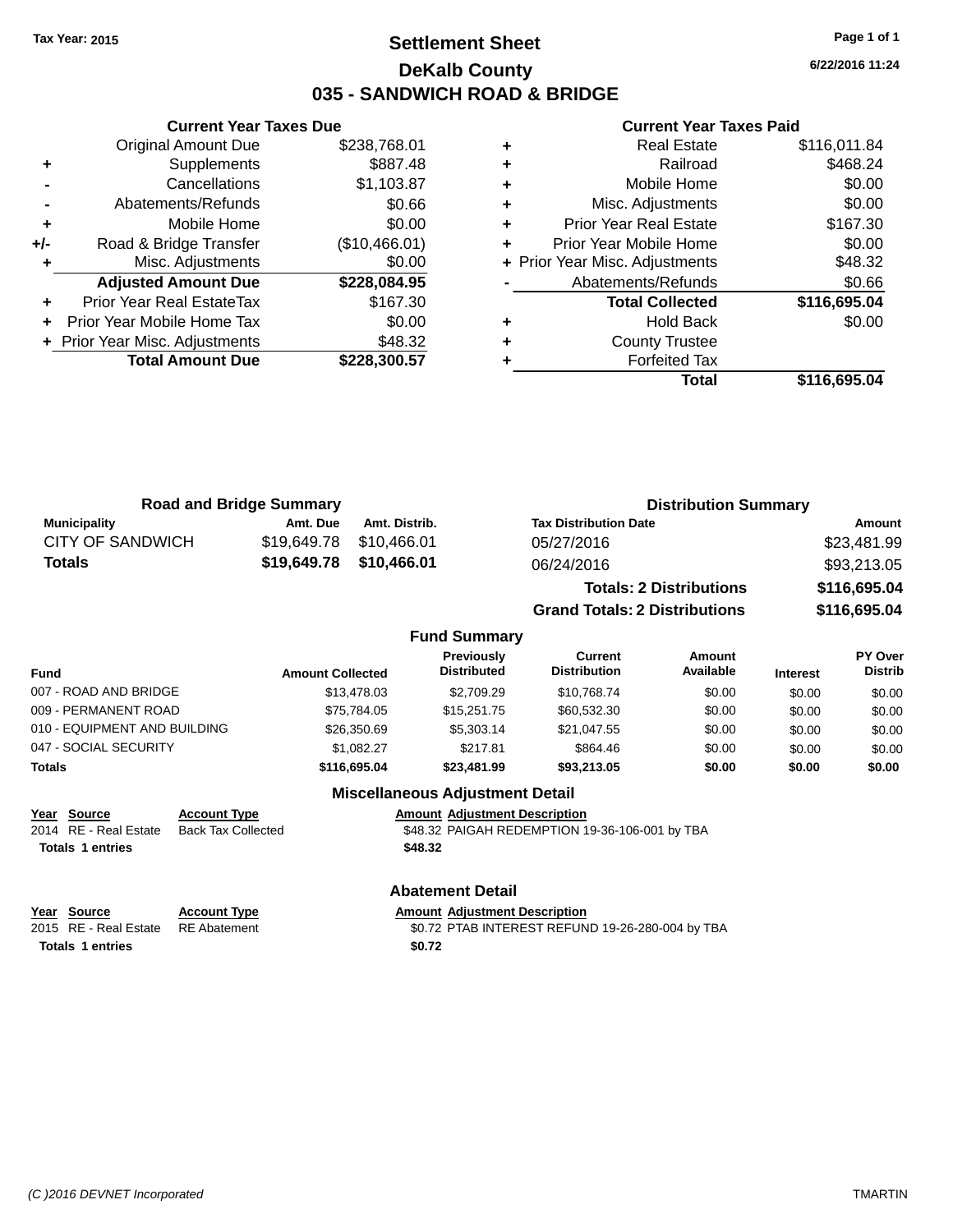# **Settlement Sheet Tax Year: 2015 Page 1 of 1 DeKalb County 036 - SHABBONA TOWNSHIP**

**6/22/2016 11:24**

|     | <b>Current Year Taxes Due</b>  |             |
|-----|--------------------------------|-------------|
|     | <b>Original Amount Due</b>     | \$93,503.37 |
| ٠   | Supplements                    | \$289.46    |
|     | Cancellations                  | \$332.08    |
|     | Abatements/Refunds             | \$0.00      |
| ٠   | Mobile Home                    | \$0.00      |
| +/- | Road & Bridge Transfer         | \$0.00      |
| ٠   | Misc. Adjustments              | \$0.00      |
|     | <b>Adjusted Amount Due</b>     | \$93,460.75 |
| ٠   | Prior Year Real EstateTax      | \$0.00      |
| ÷   | Prior Year Mobile Home Tax     | \$0.00      |
|     | + Prior Year Misc. Adjustments | \$0.00      |
|     | <b>Total Amount Due</b>        | \$93,460.75 |
|     |                                |             |

#### **Current Year Taxes Paid**

|   | Total                          | \$51,179.81 |
|---|--------------------------------|-------------|
| ٠ | <b>Forfeited Tax</b>           |             |
| ٠ | <b>County Trustee</b>          |             |
| ٠ | <b>Hold Back</b>               | \$0.00      |
|   | <b>Total Collected</b>         | \$51,179.81 |
|   | Abatements/Refunds             | \$0.00      |
|   | + Prior Year Misc. Adjustments | \$0.00      |
| ٠ | Prior Year Mobile Home         | \$0.00      |
| ٠ | <b>Prior Year Real Estate</b>  | \$0.00      |
| ٠ | Misc. Adjustments              | \$0.00      |
| ٠ | Mobile Home                    | \$0.00      |
| ٠ | Railroad                       | \$1,882.80  |
|   | <b>Real Estate</b>             | \$49,297.01 |

#### **Distribution Summary Tax Distribution Date Amount** 05/27/2016 \$15,343.64 06/24/2016 \$35,836.17 **Totals: 2 Distributions \$51,179.81 Grand Totals: 2 Distributions \$51,179.81 Fund Summary PY Over Amount Current Previously**

| Fund                     | <b>Amount Collected</b> | Previously<br><b>Distributed</b> | Current<br><b>Distribution</b> | Amount<br>Available | <b>Interest</b> | PY Over<br><b>Distrib</b> |
|--------------------------|-------------------------|----------------------------------|--------------------------------|---------------------|-----------------|---------------------------|
| 001 - CORPORATE          | \$34,703.12             | \$10,403.95                      | \$24,299.17                    | \$0.00              | \$0.00          | \$0.00                    |
| 017 - CEMETERY           | \$16,421.56             | \$4.923.16                       | \$11,498,40                    | \$0.00              | \$0.00          | \$0.00                    |
| 054 - GENERAL ASSISTANCE | \$55.13                 | \$16.53                          | \$38.60                        | \$0.00              | \$0.00          | \$0.00                    |
| <b>Totals</b>            | \$51.179.81             | \$15,343,64                      | \$35,836,17                    | \$0.00              | \$0.00          | \$0.00                    |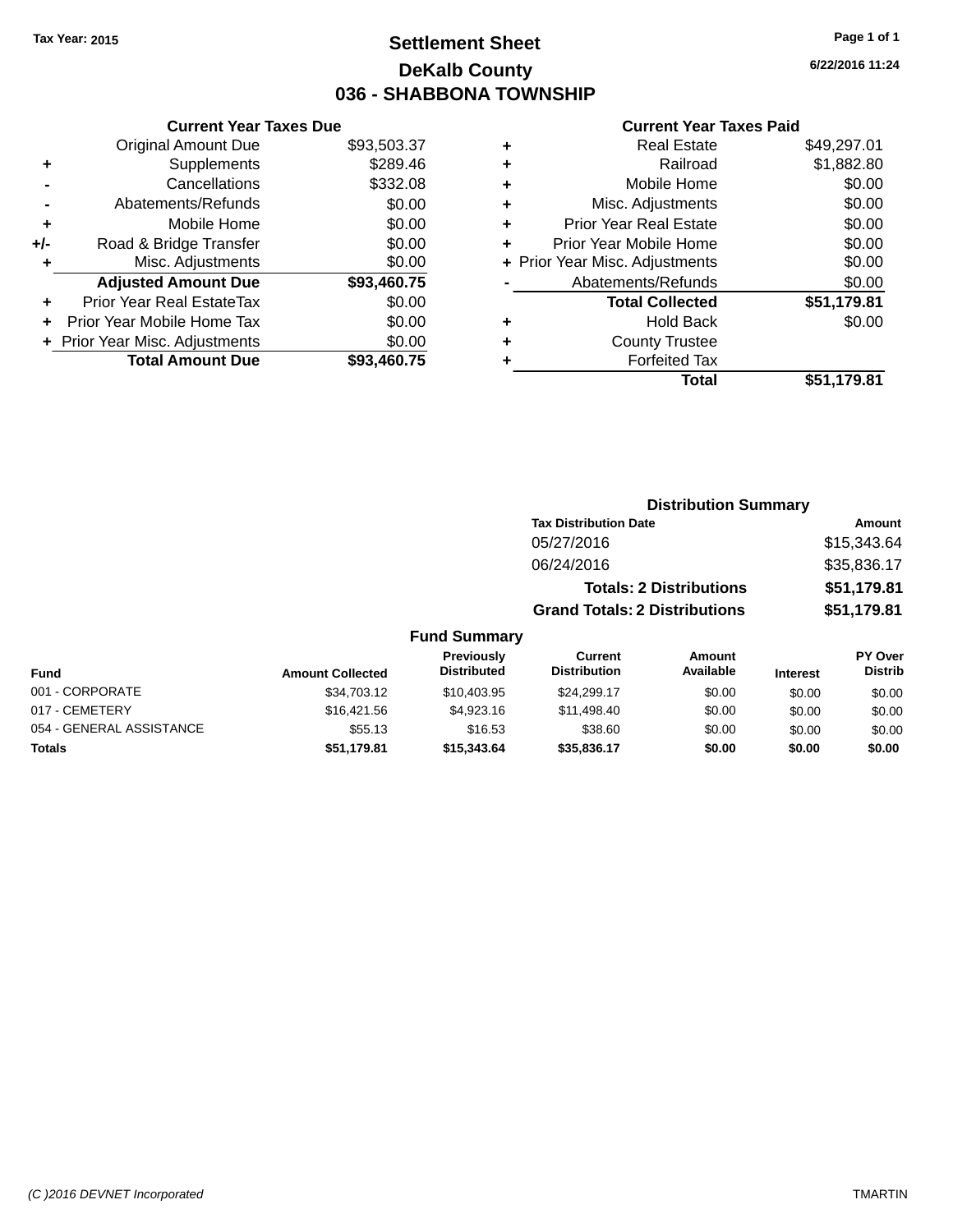# **Settlement Sheet Tax Year: 2015 Page 1 of 1 DeKalb County 037 - SHABBONA ROAD & BRIDGE**

**6/22/2016 11:24**

## **Current Year Taxes Paid**

|       | <b>Current Year Taxes Due</b>  |              |
|-------|--------------------------------|--------------|
|       | <b>Original Amount Due</b>     | \$171,500.83 |
| ٠     | Supplements                    | \$492.26     |
|       | Cancellations                  | \$564.71     |
|       | Abatements/Refunds             | \$0.00       |
| ٠     | Mobile Home                    | \$0.00       |
| $+/-$ | Road & Bridge Transfer         | (\$6,725.47) |
| ٠     | Misc. Adjustments              | \$0.00       |
|       | <b>Adjusted Amount Due</b>     | \$164,702.91 |
| ÷     | Prior Year Real EstateTax      | \$0.00       |
|       | Prior Year Mobile Home Tax     | \$0.00       |
|       | + Prior Year Misc. Adjustments | \$0.00       |
|       | <b>Total Amount Due</b>        | \$164,702.91 |
|       |                                |              |

|   | Real Estate                    | \$83,831.24 |
|---|--------------------------------|-------------|
| ٠ | Railroad                       | \$3,315.64  |
| ٠ | Mobile Home                    | \$0.00      |
| ٠ | Misc. Adjustments              | \$0.00      |
| ٠ | <b>Prior Year Real Estate</b>  | \$0.00      |
| ٠ | Prior Year Mobile Home         | \$0.00      |
|   | + Prior Year Misc. Adjustments | \$0.00      |
|   | Abatements/Refunds             | \$0.00      |
|   | <b>Total Collected</b>         | \$87,146.88 |
| ٠ | <b>Hold Back</b>               | \$0.00      |
| ٠ | <b>County Trustee</b>          |             |
|   | <b>Forfeited Tax</b>           |             |
|   | Total                          | \$87,146.88 |

| <b>Road and Bridge Summary</b> |             |               | <b>Distribution Summary</b>          |             |
|--------------------------------|-------------|---------------|--------------------------------------|-------------|
| <b>Municipality</b>            | Amt. Due    | Amt. Distrib. | <b>Tax Distribution Date</b>         | Amount      |
| <b>VILLAGE OF LEE</b>          | \$1.542.76  | \$845.28      | 05/27/2016                           | \$26,092.32 |
| <b>VILLAGE OF SHABBONA</b>     | \$10,719.03 | \$5,880.19    | 06/24/2016                           | \$61,054.56 |
| <b>Totals</b>                  | \$12,261.79 | \$6,725.47    | <b>Totals: 2 Distributions</b>       | \$87,146.88 |
|                                |             |               | <b>Grand Totals: 2 Distributions</b> | \$87,146.88 |

## **Fund Summary**

| Fund                         | <b>Amount Collected</b> | <b>Previously</b><br><b>Distributed</b> | Current<br><b>Distribution</b> | Amount<br>Available | <b>Interest</b> | PY Over<br><b>Distrib</b> |
|------------------------------|-------------------------|-----------------------------------------|--------------------------------|---------------------|-----------------|---------------------------|
| 007 - ROAD AND BRIDGE        | \$25.254.03             | \$7.536.97                              | \$17,717.06                    | \$0.00              | \$0.00          | \$0.00                    |
| 008 - BRIDGE CONST W/COUNTY  | \$16,403.25             | \$4.917.66                              | \$11,485.59                    | \$0.00              | \$0.00          | \$0.00                    |
| 009 - PERMANENT ROAD         | \$39.911.61             | \$11.965.42                             | \$27.946.19                    | \$0.00              | \$0.00          | \$0.00                    |
| 010 - EQUIPMENT AND BUILDING | \$5,577.99              | \$1.672.27                              | \$3,905.72                     | \$0.00              | \$0.00          | \$0.00                    |
| Totals                       | \$87,146.88             | \$26,092.32                             | \$61.054.56                    | \$0.00              | \$0.00          | \$0.00                    |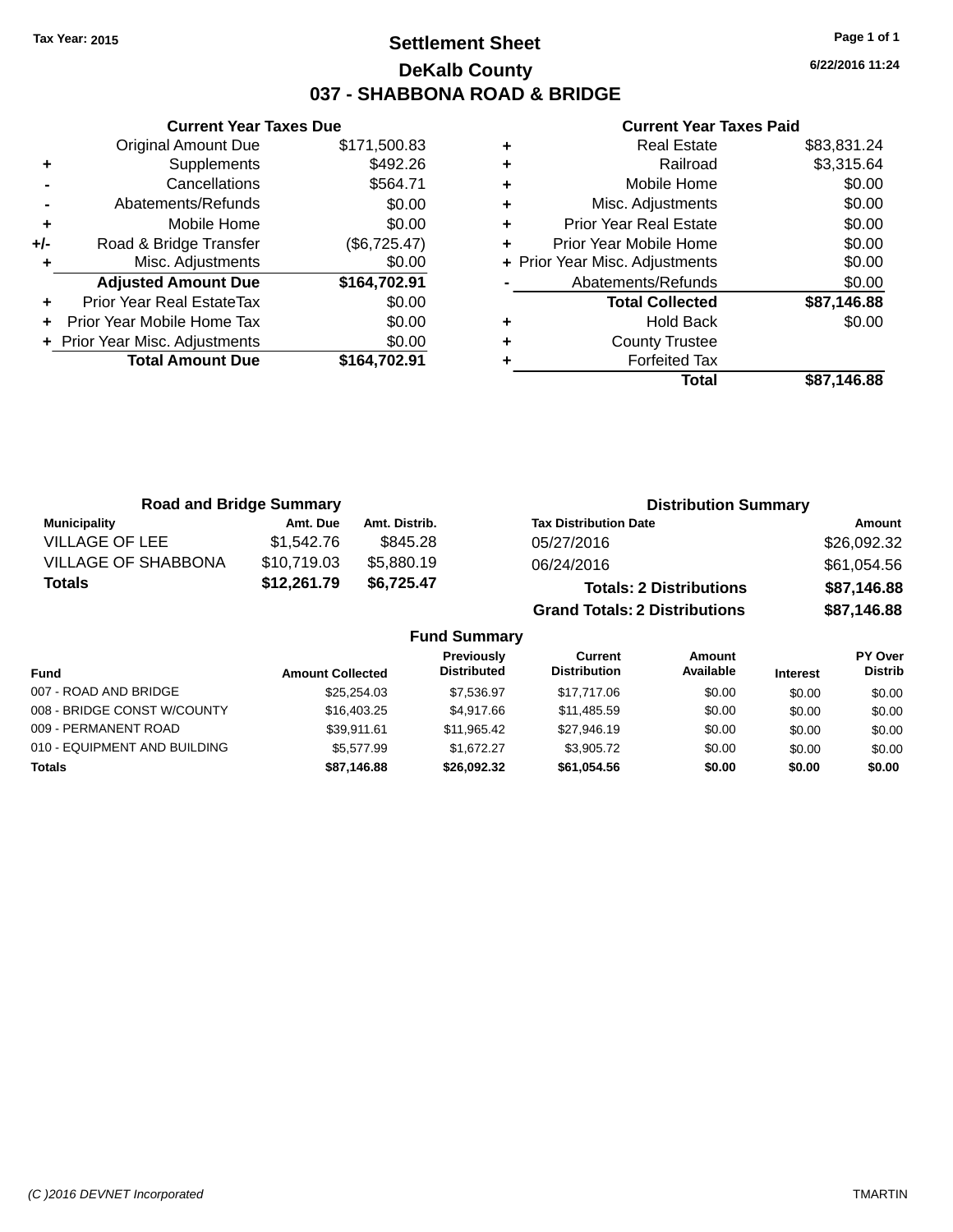# **Settlement Sheet Tax Year: 2015 Page 1 of 1 DeKalb County 038 - SOMONAUK TOWNSHIP**

**6/22/2016 11:24**

#### **Current Year Taxes Paid**

|     | <b>Current Year Taxes Due</b>  |             |
|-----|--------------------------------|-------------|
|     | <b>Original Amount Due</b>     | \$82,124.78 |
| ٠   | Supplements                    | \$294.53    |
|     | Cancellations                  | \$375.64    |
|     | Abatements/Refunds             | \$0.00      |
| ٠   | Mobile Home                    | \$0.00      |
| +/- | Road & Bridge Transfer         | \$0.00      |
| ٠   | Misc. Adjustments              | \$36.36     |
|     | <b>Adjusted Amount Due</b>     | \$82,080.03 |
| ٠   | Prior Year Real EstateTax      | \$32.24     |
|     | Prior Year Mobile Home Tax     | \$0.00      |
|     | + Prior Year Misc. Adjustments | \$0.00      |
|     | <b>Total Amount Due</b>        | \$82,112.27 |
|     |                                |             |

|   | <b>Real Estate</b>             | \$44,838.29 |
|---|--------------------------------|-------------|
| ٠ | Railroad                       | \$797.75    |
| ٠ | Mobile Home                    | \$0.00      |
| ٠ | Misc. Adjustments              | \$36.36     |
| ٠ | <b>Prior Year Real Estate</b>  | \$32.24     |
| ٠ | Prior Year Mobile Home         | \$0.00      |
|   | + Prior Year Misc. Adjustments | \$0.00      |
|   | Abatements/Refunds             | \$0.00      |
|   | <b>Total Collected</b>         | \$45,704.64 |
| ٠ | Hold Back                      | \$0.00      |
| ٠ | <b>County Trustee</b>          |             |
| ٠ | <b>Forfeited Tax</b>           |             |
|   | Total                          | \$45.704.64 |
|   |                                |             |

|                          |                     |                         |                                         | <b>Distribution Summary</b>           |                                |                 |                           |
|--------------------------|---------------------|-------------------------|-----------------------------------------|---------------------------------------|--------------------------------|-----------------|---------------------------|
|                          |                     |                         |                                         | <b>Tax Distribution Date</b>          |                                | Amount          |                           |
|                          |                     |                         |                                         | 05/27/2016                            |                                |                 | \$10,008.09               |
|                          |                     |                         |                                         | 06/24/2016                            |                                |                 | \$35,696.55               |
|                          |                     |                         |                                         |                                       | <b>Totals: 2 Distributions</b> |                 | \$45,704.64               |
|                          |                     |                         |                                         | <b>Grand Totals: 2 Distributions</b>  |                                |                 | \$45,704.64               |
|                          |                     |                         | <b>Fund Summary</b>                     |                                       |                                |                 |                           |
| <b>Fund</b>              |                     | <b>Amount Collected</b> | <b>Previously</b><br><b>Distributed</b> | <b>Current</b><br><b>Distribution</b> | Amount<br>Available            | <b>Interest</b> | PY Over<br><b>Distrib</b> |
| 001 - CORPORATE          |                     | \$45,551.29             | \$9,974.51                              | \$35,576.78                           | \$0.00                         | \$0.00          | \$0.00                    |
| 054 - GENERAL ASSISTANCE |                     | \$153.35                | \$33.58                                 | \$119.77                              | \$0.00                         | \$0.00          | \$0.00                    |
| Totals                   |                     | \$45,704.64             | \$10,008.09                             | \$35,696.55                           | \$0.00                         | \$0.00          | \$0.00                    |
|                          |                     |                         | <b>Miscellaneous Adjustment Detail</b>  |                                       |                                |                 |                           |
| Year Source              | <b>Account Type</b> |                         | <b>Amount Adjustment Description</b>    |                                       |                                |                 |                           |

2015 RE - Real Estate Back Tax Collected **\$36.36 PASSERO REDEMPTION 18-28-427-003 by TBA Totals \$36.36 1 entries**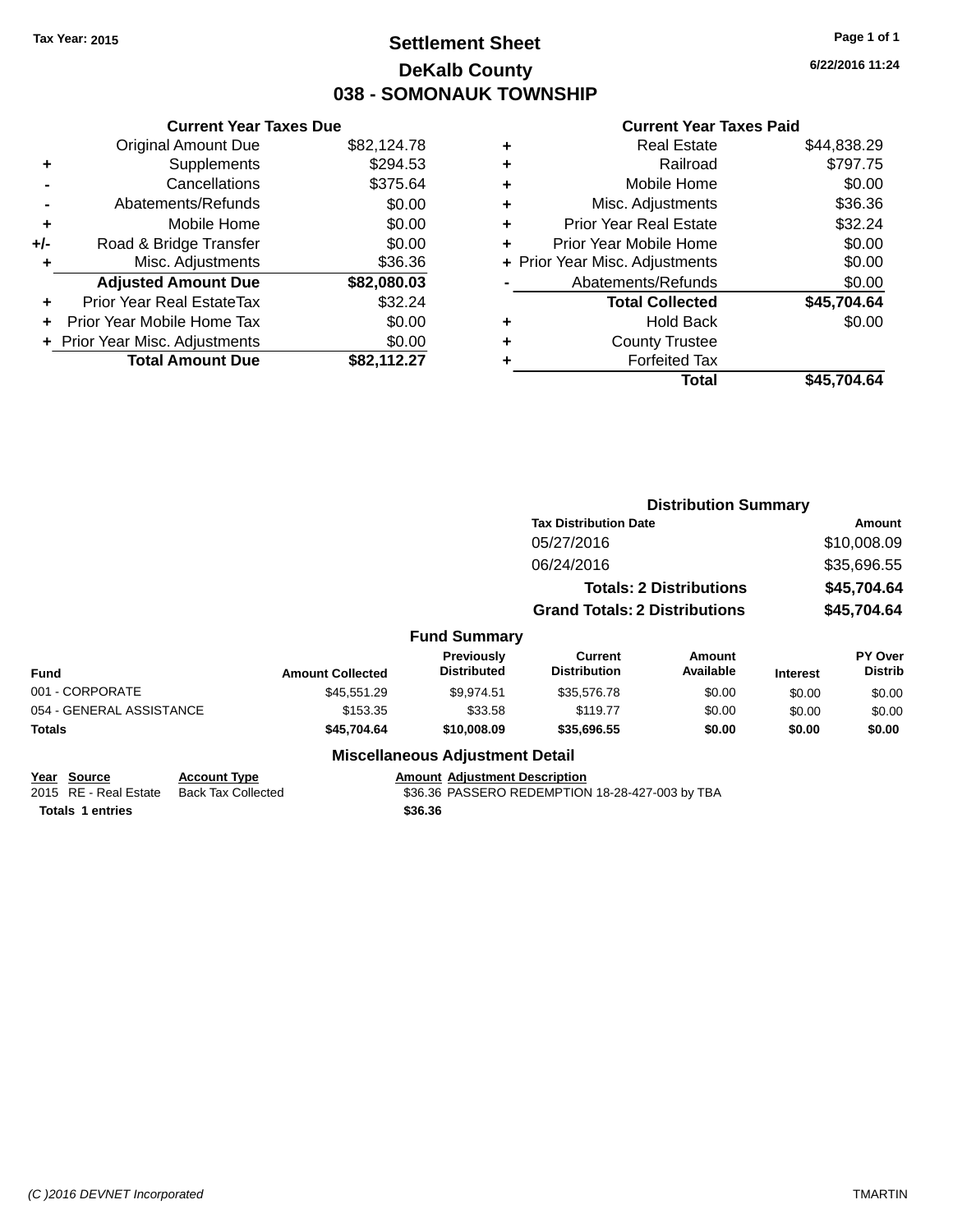# **Settlement Sheet Tax Year: 2015 Page 1 of 1 DeKalb County 039 - SOMONAUK ROAD & BRIDGE**

**6/22/2016 11:24**

#### **Current Year Taxes Paid**

|       | <b>Current Year Taxes Due</b> |               |  |  |  |  |
|-------|-------------------------------|---------------|--|--|--|--|
|       | <b>Original Amount Due</b>    | \$255,021.04  |  |  |  |  |
| ٠     | Supplements                   | \$688.23      |  |  |  |  |
|       | Cancellations                 | \$909.48      |  |  |  |  |
|       | Abatements/Refunds            | \$0.00        |  |  |  |  |
| ٠     | Mobile Home                   | \$0.00        |  |  |  |  |
| $+/-$ | Road & Bridge Transfer        | (\$30,999.54) |  |  |  |  |
|       | Misc. Adjustments             | \$112.92      |  |  |  |  |
|       | <b>Adjusted Amount Due</b>    | \$223,913.17  |  |  |  |  |
| ٠     | Prior Year Real EstateTax     | \$76.47       |  |  |  |  |
|       | Prior Year Mobile Home Tax    | \$0.00        |  |  |  |  |
|       | Prior Year Misc. Adjustments  | \$0.00        |  |  |  |  |
|       | <b>Total Amount Due</b>       | \$223.989.64  |  |  |  |  |
|       |                               |               |  |  |  |  |

| ٠ | <b>Real Estate</b>             | \$108,533.28 |
|---|--------------------------------|--------------|
| ٠ | Railroad                       | \$2,204.40   |
| ٠ | Mobile Home                    | \$0.00       |
| ٠ | Misc. Adjustments              | \$112.92     |
| ٠ | <b>Prior Year Real Estate</b>  | \$76.47      |
| ٠ | Prior Year Mobile Home         | \$0.00       |
|   | + Prior Year Misc. Adjustments | \$0.00       |
|   | Abatements/Refunds             | \$0.00       |
|   | <b>Total Collected</b>         | \$110,927.07 |
| ٠ | <b>Hold Back</b>               | \$0.00       |
| ٠ | <b>County Trustee</b>          |              |
| ٠ | <b>Forfeited Tax</b>           |              |
|   | Total                          | \$110,927.07 |

| <b>Road and Bridge Summary</b> |             |               | <b>Distribution Summary</b>          |              |
|--------------------------------|-------------|---------------|--------------------------------------|--------------|
| <b>Municipality</b>            | Amt. Due    | Amt. Distrib. | <b>Tax Distribution Date</b>         | Amount       |
| CITY OF SANDWICH               | \$1.055.48  | \$588.72      | 05/27/2016                           | \$24,230.88  |
| <b>VILLAGE OF SOMONAUK</b>     | \$54,580.85 | \$30,410.82   | 06/24/2016                           | \$86,696.19  |
| Totals                         | \$55,636.33 | \$30,999.54   | <b>Totals: 2 Distributions</b>       | \$110,927.07 |
|                                |             |               | <b>Grand Totals: 2 Distributions</b> | \$110,927.07 |

#### **Fund Summary**

| Fund                         | <b>Amount Collected</b> | <b>Previously</b><br><b>Distributed</b> | Current<br><b>Distribution</b> | Amount<br>Available | <b>Interest</b> | <b>PY Over</b><br><b>Distrib</b> |
|------------------------------|-------------------------|-----------------------------------------|--------------------------------|---------------------|-----------------|----------------------------------|
| 007 - ROAD AND BRIDGE        | \$64.629.33             | \$14.092.81                             | \$50.536.52                    | \$0.00              | \$0.00          | \$0.00                           |
| 008 - BRIDGE CONST W/COUNTY  | \$31.51                 | \$6.90                                  | \$24.61                        | \$0.00              | \$0.00          | \$0.00                           |
| 009 - PERMANENT ROAD         | \$36.460.94             | \$7.984.05                              | \$28,476.89                    | \$0.00              | \$0.00          | \$0.00                           |
| 010 - EQUIPMENT AND BUILDING | \$9,805.29              | \$2,147.12                              | \$7.658.17                     | \$0.00              | \$0.00          | \$0.00                           |
| <b>Totals</b>                | \$110.927.07            | \$24.230.88                             | \$86,696.19                    | \$0.00              | \$0.00          | \$0.00                           |

## **Miscellaneous Adjustment Detail**

**<u>Year Source</u> Account Type<br>
2015 RE - Real Estate Back Tax Collected Totals 1 entries 12.92** 

Amount Adjustment Description<br>\$112.92 PASSERO REDEMPTION 18-28-427-003 by TBA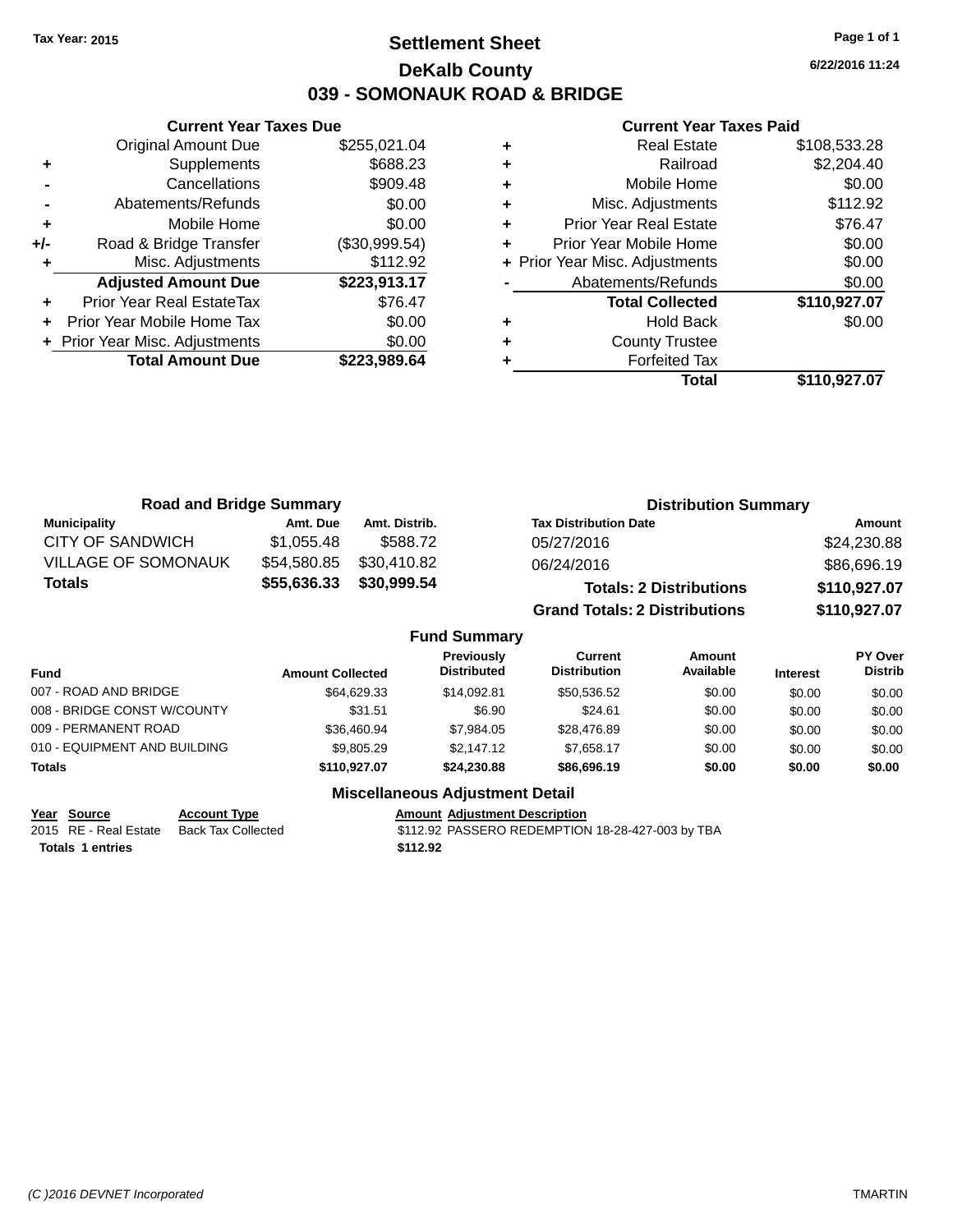# **Settlement Sheet Tax Year: 2015 Page 1 of 1 DeKalb County 040 - SOUTH GROVE TOWNSHIP**

**6/22/2016 11:24**

### **Current Year Taxes Paid**

|       | <b>Current Year Taxes Due</b>  |             |  |  |  |  |
|-------|--------------------------------|-------------|--|--|--|--|
|       | <b>Original Amount Due</b>     | \$83,663.81 |  |  |  |  |
| ٠     | Supplements                    | \$0.00      |  |  |  |  |
|       | Cancellations                  | \$0.00      |  |  |  |  |
|       | Abatements/Refunds             | \$0.00      |  |  |  |  |
| ٠     | Mobile Home                    | \$0.00      |  |  |  |  |
| $+/-$ | Road & Bridge Transfer         | \$0.00      |  |  |  |  |
|       | Misc. Adjustments              | \$0.00      |  |  |  |  |
|       | <b>Adjusted Amount Due</b>     | \$83,663.81 |  |  |  |  |
| ٠     | Prior Year Real EstateTax      | \$0.00      |  |  |  |  |
|       | Prior Year Mobile Home Tax     | \$0.00      |  |  |  |  |
|       | + Prior Year Misc. Adjustments | \$0.00      |  |  |  |  |
|       | <b>Total Amount Due</b>        | \$83.663.81 |  |  |  |  |
|       |                                |             |  |  |  |  |

| ٠ | <b>Real Estate</b>             | \$47,991.38 |
|---|--------------------------------|-------------|
| ٠ | Railroad                       | \$0.00      |
| ٠ | Mobile Home                    | \$0.00      |
| ٠ | Misc. Adjustments              | \$0.00      |
| ٠ | <b>Prior Year Real Estate</b>  | \$0.00      |
| ٠ | Prior Year Mobile Home         | \$0.00      |
|   | + Prior Year Misc. Adjustments | \$0.00      |
|   | Abatements/Refunds             | \$0.00      |
|   | <b>Total Collected</b>         | \$47,991.38 |
| ٠ | <b>Hold Back</b>               | \$0.00      |
| ٠ | <b>County Trustee</b>          |             |
| ٠ | <b>Forfeited Tax</b>           |             |
|   | Total                          | \$47,991.38 |
|   |                                |             |

| <b>Distribution Summary</b>          |             |  |  |  |  |
|--------------------------------------|-------------|--|--|--|--|
| <b>Tax Distribution Date</b>         | Amount      |  |  |  |  |
| 05/27/2016                           | \$6,858.62  |  |  |  |  |
| 06/24/2016                           | \$41,132.76 |  |  |  |  |
| <b>Totals: 2 Distributions</b>       | \$47,991.38 |  |  |  |  |
| <b>Grand Totals: 2 Distributions</b> | \$47,991.38 |  |  |  |  |

## **Fund Summary**

| <b>Fund</b>                                   | <b>Amount Collected</b> | Previously<br><b>Distributed</b> | Current<br><b>Distribution</b> | <b>Amount</b><br>Available | <b>Interest</b> | PY Over<br><b>Distrib</b> |
|-----------------------------------------------|-------------------------|----------------------------------|--------------------------------|----------------------------|-----------------|---------------------------|
| 001 - CORPORATE                               | \$35.565.54             | \$5.082.80                       | \$30,482.74                    | \$0.00                     | \$0.00          | \$0.00                    |
| 027 - AUDIT                                   | \$521.00                | \$74.46                          | \$446.54                       | \$0.00                     | \$0.00          | \$0.00                    |
| 034 - GENERAL ASSISTANCE                      | \$4,589.99              | \$655.97                         | \$3.934.02                     | \$0.00                     | \$0.00          | \$0.00                    |
| 035 - TORT JUDGEMENTS/LIABILITY<br><b>INS</b> | \$3,872.09              | \$553.37                         | \$3,318.72                     | \$0.00                     | \$0.00          | \$0.00                    |
| 047 - SOCIAL SECURITY                         | \$3,442.76              | \$492.02                         | \$2.950.74                     | \$0.00                     | \$0.00          | \$0.00                    |
| <b>Totals</b>                                 | \$47,991.38             | \$6,858.62                       | \$41,132.76                    | \$0.00                     | \$0.00          | \$0.00                    |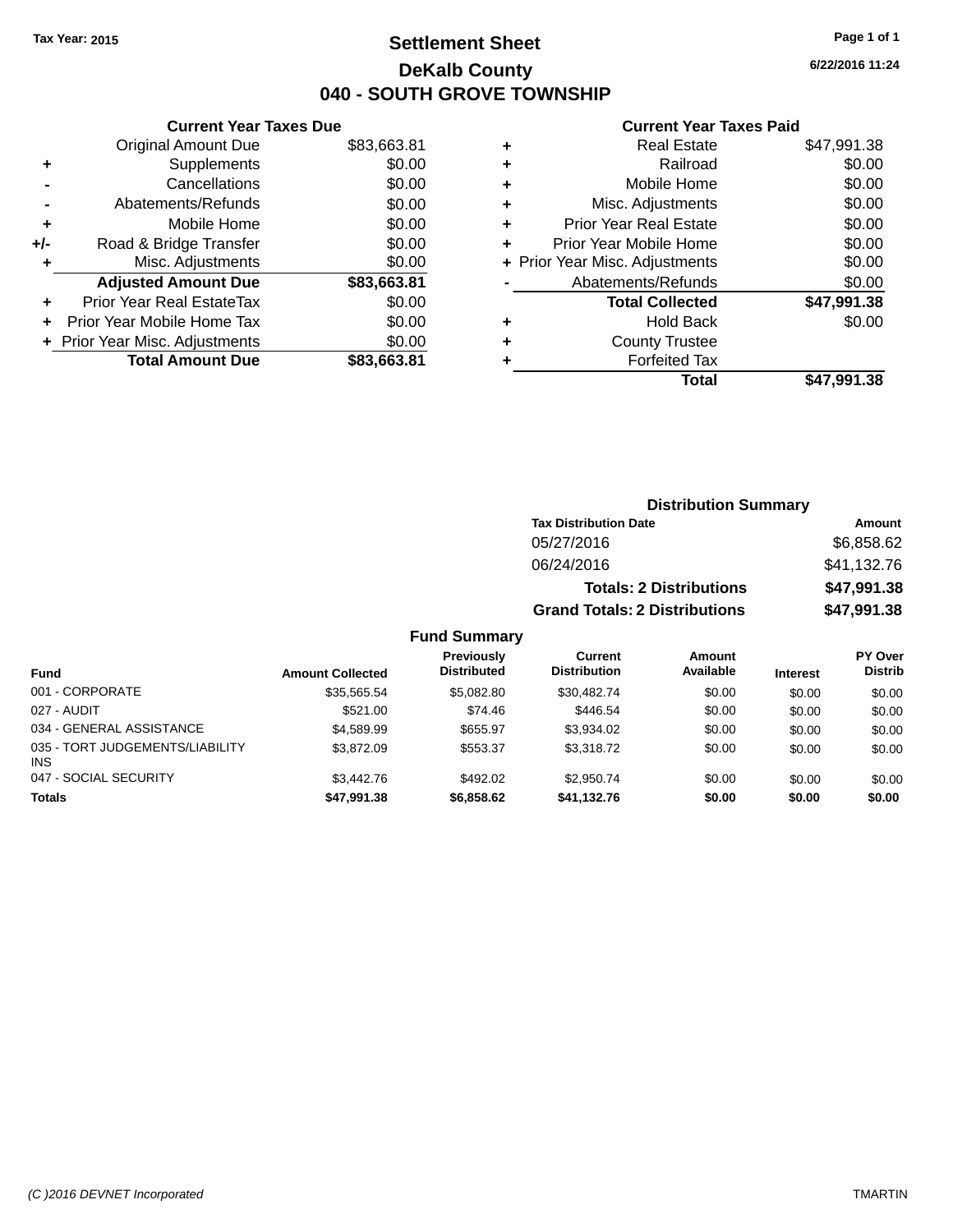# **Settlement Sheet Tax Year: 2015 Page 1 of 1 DeKalb County 041 - SOUTH GROVE ROAD & BRIDGE**

**6/22/2016 11:24**

## **Current Year Taxes Paid**

|       | <b>Current Year Taxes Due</b>  |              |  |  |  |  |
|-------|--------------------------------|--------------|--|--|--|--|
|       | <b>Original Amount Due</b>     | \$118,691.85 |  |  |  |  |
| ٠     | Supplements                    | \$0.00       |  |  |  |  |
|       | Cancellations                  | \$0.00       |  |  |  |  |
|       | Abatements/Refunds             | \$0.00       |  |  |  |  |
| ٠     | Mobile Home                    | \$0.00       |  |  |  |  |
| $+/-$ | Road & Bridge Transfer         | \$0.00       |  |  |  |  |
| ٠     | Misc. Adjustments              | \$0.00       |  |  |  |  |
|       | <b>Adjusted Amount Due</b>     | \$118,691.85 |  |  |  |  |
| ٠     | Prior Year Real EstateTax      | \$0.00       |  |  |  |  |
|       | Prior Year Mobile Home Tax     | \$0.00       |  |  |  |  |
|       | + Prior Year Misc. Adjustments | \$0.00       |  |  |  |  |
|       | <b>Total Amount Due</b>        | \$118,691.85 |  |  |  |  |
|       |                                |              |  |  |  |  |

|   | <b>Real Estate</b>             | \$68,084.31 |
|---|--------------------------------|-------------|
| ٠ | Railroad                       | \$0.00      |
| ٠ | Mobile Home                    | \$0.00      |
| ٠ | Misc. Adjustments              | \$0.00      |
| ٠ | <b>Prior Year Real Estate</b>  | \$0.00      |
| ٠ | Prior Year Mobile Home         | \$0.00      |
|   | + Prior Year Misc. Adjustments | \$0.00      |
|   | Abatements/Refunds             | \$0.00      |
|   | <b>Total Collected</b>         | \$68,084.31 |
| ٠ | <b>Hold Back</b>               | \$0.00      |
| ٠ | <b>County Trustee</b>          |             |
| ٠ | <b>Forfeited Tax</b>           |             |
|   | Total                          | \$68,084.31 |
|   |                                |             |

|                     | <b>Distribution Summary</b>          |               |
|---------------------|--------------------------------------|---------------|
|                     | <b>Tax Distribution Date</b>         | <b>Amount</b> |
|                     | 05/27/2016                           | \$9,730.25    |
|                     | 06/24/2016                           | \$58,354.06   |
|                     | <b>Totals: 2 Distributions</b>       | \$68,084.31   |
|                     | <b>Grand Totals: 2 Distributions</b> | \$68,084.31   |
| <b>Fund Summary</b> |                                      |               |

#### **Fund Interest Amount Collected Distributed PY Over Distrib Amount Available Current Distribution Previously** 007 - ROAD AND BRIDGE 60.00 \$40,547.35 \$5,794.81 \$34,752.54 \$0.00 \$0.00 \$0.00 \$0.00 008 - BRIDGE CONST W/COUNTY  $$5,737.26$   $$819.94$   $$4,917.32$   $$0.00$   $$0.00$   $$0.00$ 009 - PERMANENT ROAD \$17,209.67 \$2,459.52 \$14,750.15 \$0.00 \$0.00 \$0.00 \$0.00 010 - EQUIPMENT AND BUILDING \$4,590.03 \$655.98 \$3,934.05 \$0.00 \$0.00 \$0.00 \$0.00 **Totals \$68,084.31 \$9,730.25 \$58,354.06 \$0.00 \$0.00 \$0.00**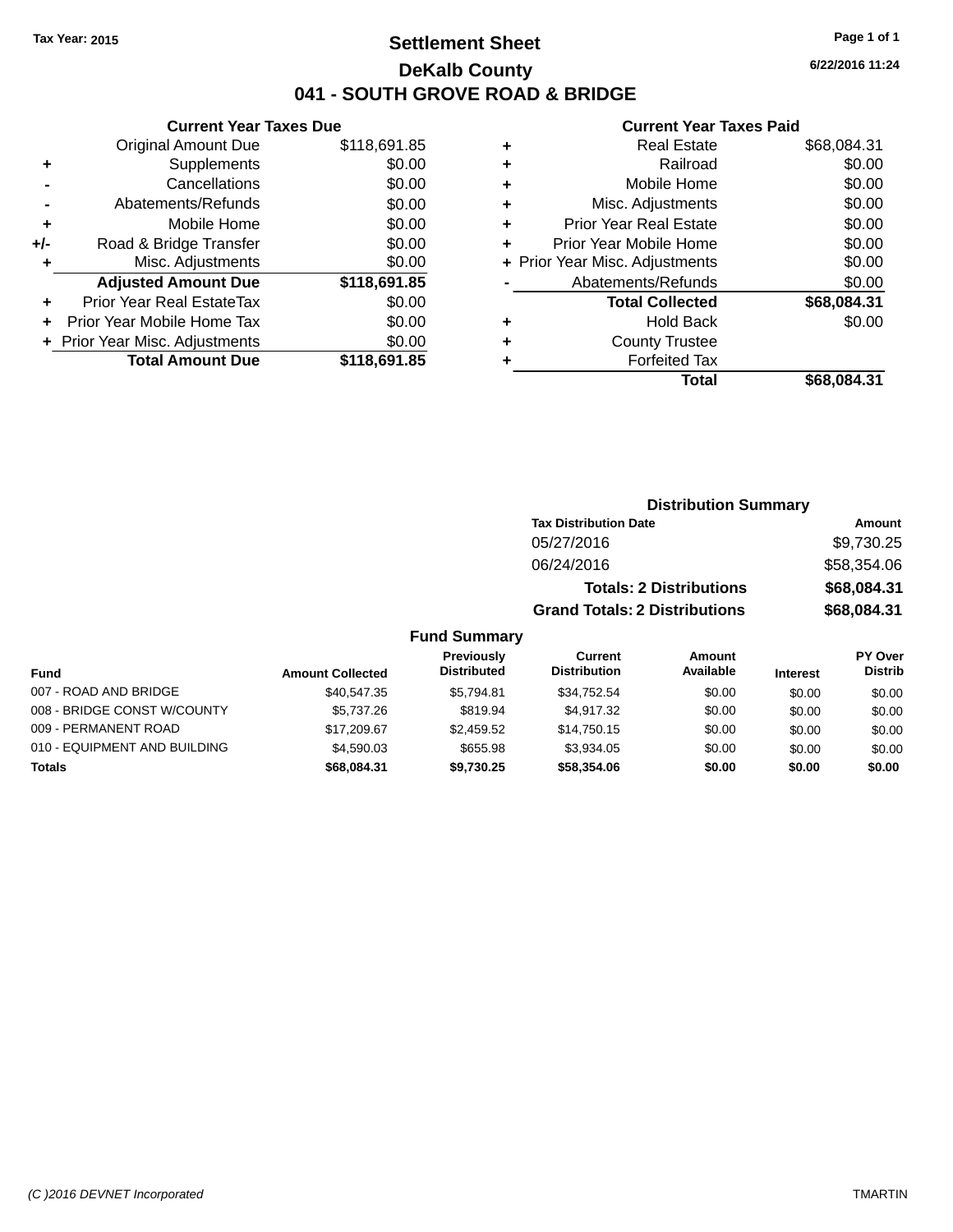# **Settlement Sheet Tax Year: 2015 Page 1 of 1 DeKalb County 042 - SQUAW GROVE TOWNSHIP**

**6/22/2016 11:24**

# **Current Year Taxes Paid**

|     | <b>Current Year Taxes Due</b>             |              |  |  |  |  |  |
|-----|-------------------------------------------|--------------|--|--|--|--|--|
|     | \$121,006.58<br>Original Amount Due       |              |  |  |  |  |  |
| ٠   | Supplements                               | \$330.81     |  |  |  |  |  |
|     | \$357.85<br>Cancellations                 |              |  |  |  |  |  |
|     | Abatements/Refunds                        | \$0.00       |  |  |  |  |  |
| ÷   | Mobile Home                               | \$0.00       |  |  |  |  |  |
| +/- | Road & Bridge Transfer                    | \$0.00       |  |  |  |  |  |
| ٠   | Misc. Adjustments                         | \$0.00       |  |  |  |  |  |
|     | <b>Adjusted Amount Due</b>                | \$120,979.54 |  |  |  |  |  |
| ÷   | Prior Year Real EstateTax                 | \$0.00       |  |  |  |  |  |
|     | Prior Year Mobile Home Tax                | \$0.00       |  |  |  |  |  |
|     | \$28.36<br>+ Prior Year Misc. Adjustments |              |  |  |  |  |  |
|     | <b>Total Amount Due</b>                   | \$121,007.90 |  |  |  |  |  |
|     |                                           |              |  |  |  |  |  |

| <b>Real Estate</b>             | \$63,733.34 |
|--------------------------------|-------------|
| Railroad                       | \$809.05    |
| Mobile Home                    | \$0.00      |
| Misc. Adjustments              | \$0.00      |
| Prior Year Real Estate         | \$0.00      |
| Prior Year Mobile Home         | \$0.00      |
| + Prior Year Misc. Adjustments | \$28.36     |
| Abatements/Refunds             | \$0.00      |
| <b>Total Collected</b>         | \$64,570.75 |
| <b>Hold Back</b>               | \$0.00      |
| <b>County Trustee</b>          |             |
| <b>Forfeited Tax</b>           |             |
| Total                          | \$64,570.75 |
|                                |             |

|                     | <b>Distribution Summary</b>          |             |
|---------------------|--------------------------------------|-------------|
|                     | <b>Tax Distribution Date</b>         | Amount      |
|                     | 05/27/2016                           | \$12,568.07 |
|                     | 06/24/2016                           | \$52,002.68 |
|                     | <b>Totals: 2 Distributions</b>       | \$64,570.75 |
|                     | <b>Grand Totals: 2 Distributions</b> | \$64,570.75 |
| <b>Fund Summary</b> |                                      |             |

| Fund                     | <b>Amount Collected</b> | <b>Previously</b><br><b>Distributed</b> | Current<br><b>Distribution</b> | Amount<br>Available | <b>Interest</b> | PY Over<br><b>Distrib</b> |
|--------------------------|-------------------------|-----------------------------------------|--------------------------------|---------------------|-----------------|---------------------------|
| 001 - CORPORATE          | \$41.356.20             | \$8,049.58                              | \$33,306.62                    | \$0.00              | \$0.00          | \$0.00                    |
| 017 - CEMETERY           | \$7.044.28              | \$1,371.10                              | \$5,673.18                     | \$0.00              | \$0.00          | \$0.00                    |
| 019 - COMMUNITY BUILDING | \$14.301.72             | \$2,783.69                              | \$11,518,03                    | \$0.00              | \$0.00          | \$0.00                    |
| 054 - GENERAL ASSISTANCE | \$1,868.55              | \$363.70                                | \$1,504.85                     | \$0.00              | \$0.00          | \$0.00                    |
| <b>Totals</b>            | \$64,570.75             | \$12.568.07                             | \$52,002.68                    | \$0.00              | \$0.00          | \$0.00                    |

## **Miscellaneous Adjustment Detail**

| Year Source             | <b>Account Type</b>       |         | <b>Amount Adjustment Description</b>           |
|-------------------------|---------------------------|---------|------------------------------------------------|
| 2014 RE - Real Estate   | <b>Back Tax Collected</b> |         | \$2.54 NIELSEN REDEMPTION 15-16-151-019 by TBA |
| 2014 RE - Real Estate   | Back Tax Collected        |         | \$22.94 STILES REDEMPTION 15-15-228-034 by TBA |
| 2014 RE - Real Estate   | Back Tax Collected        |         | \$2.88 STILES REDEMPTION 15-15-228-005 by TBA  |
| <b>Totals 3 entries</b> |                           | \$28.36 |                                                |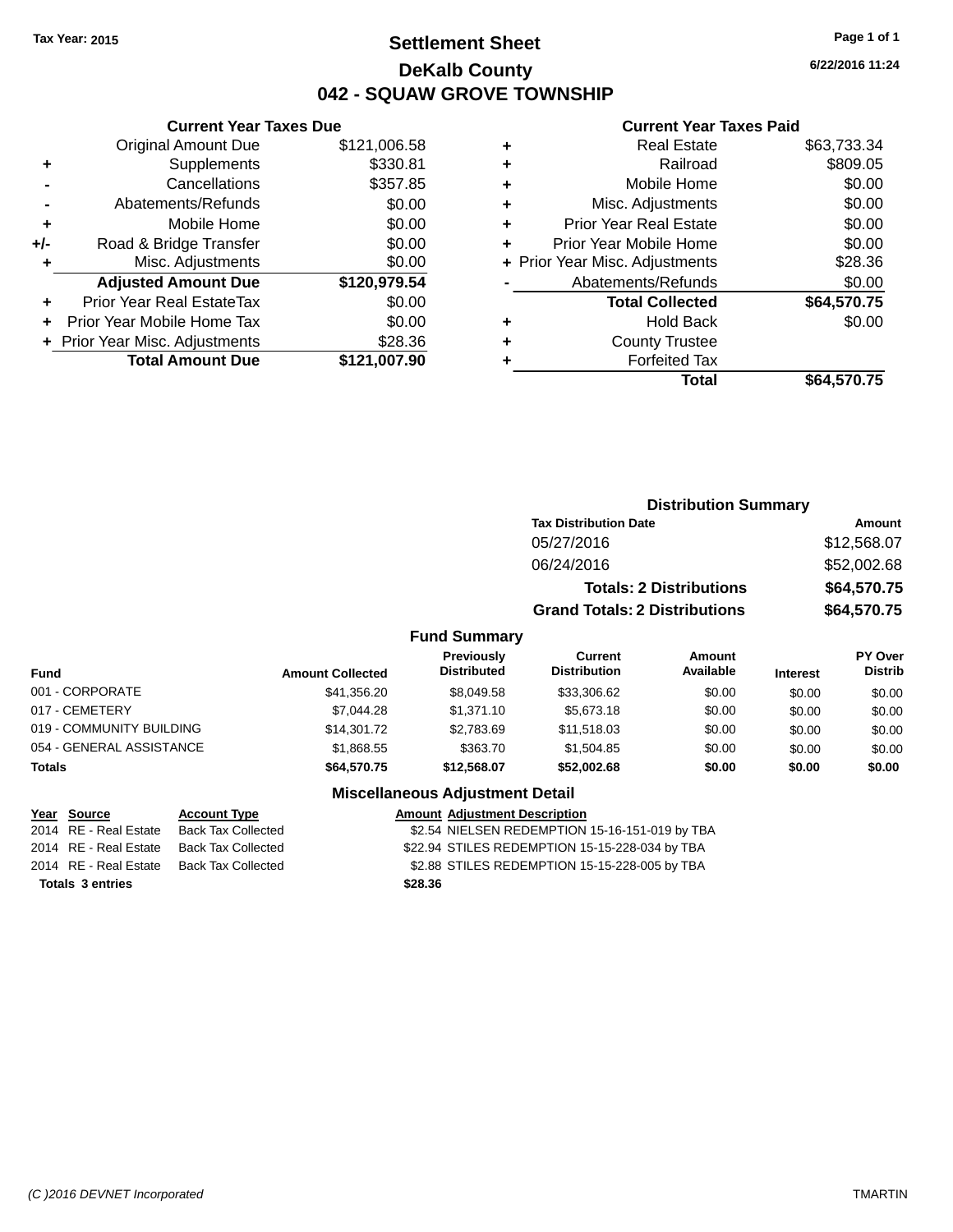# **Settlement Sheet Tax Year: 2015 Page 1 of 1 DeKalb County 043 - HINCKLEY PUBLIC LIBRARY DISTRICT**

**6/22/2016 11:24**

# **Current Year Taxes Paid**

|     | <b>Current Year Taxes Due</b>  |              |  |  |  |  |
|-----|--------------------------------|--------------|--|--|--|--|
|     | <b>Original Amount Due</b>     | \$176,952.91 |  |  |  |  |
| ٠   | Supplements                    | \$483.76     |  |  |  |  |
|     | Cancellations                  | \$523.27     |  |  |  |  |
|     | Abatements/Refunds             | \$0.00       |  |  |  |  |
| ٠   | Mobile Home                    | \$0.00       |  |  |  |  |
| +/- | Road & Bridge Transfer         | \$0.00       |  |  |  |  |
| ٠   | Misc. Adjustments              | \$0.00       |  |  |  |  |
|     | <b>Adjusted Amount Due</b>     | \$176,913.40 |  |  |  |  |
| ÷   | Prior Year Real EstateTax      | \$0.00       |  |  |  |  |
| ÷   | Prior Year Mobile Home Tax     | \$0.00       |  |  |  |  |
|     | + Prior Year Misc. Adjustments | \$41.05      |  |  |  |  |
|     | <b>Total Amount Due</b>        | \$176.954.45 |  |  |  |  |
|     |                                |              |  |  |  |  |

|   | Total                          | \$94,424.18 |
|---|--------------------------------|-------------|
| ٠ | <b>Forfeited Tax</b>           |             |
| ٠ | <b>County Trustee</b>          |             |
| ٠ | <b>Hold Back</b>               | \$0.00      |
|   | <b>Total Collected</b>         | \$94,424.18 |
|   | Abatements/Refunds             | \$0.00      |
|   | + Prior Year Misc. Adjustments | \$41.05     |
| ٠ | Prior Year Mobile Home         | \$0.00      |
| ÷ | <b>Prior Year Real Estate</b>  | \$0.00      |
| ٠ | Misc. Adjustments              | \$0.00      |
| ٠ | Mobile Home                    | \$0.00      |
| ÷ | Railroad                       | \$1,183.10  |
| ٠ | <b>Real Estate</b>             | \$93,200.03 |
|   |                                |             |

| <b>Distribution Summary</b>          |             |  |  |  |  |
|--------------------------------------|-------------|--|--|--|--|
| <b>Tax Distribution Date</b>         | Amount      |  |  |  |  |
| 05/27/2016                           | \$18,378.37 |  |  |  |  |
| 06/24/2016                           | \$76,045.81 |  |  |  |  |
| <b>Totals: 2 Distributions</b>       | \$94,424.18 |  |  |  |  |
| <b>Grand Totals: 2 Distributions</b> | \$94,424.18 |  |  |  |  |

## **Fund Summary**

| <b>Fund</b>                             | <b>Amount Collected</b> | <b>Previously</b><br><b>Distributed</b> | Current<br><b>Distribution</b> | Amount<br>Available | <b>Interest</b> | <b>PY Over</b><br><b>Distrib</b> |
|-----------------------------------------|-------------------------|-----------------------------------------|--------------------------------|---------------------|-----------------|----------------------------------|
| 001 - CORPORATE                         | \$80,687.36             | \$15,704.69                             | \$64.982.67                    | \$0.00              | \$0.00          | \$0.00                           |
| 004 - OPERATIONS & MAINTENANCE          | \$6.934.13              | \$1,349.63                              | \$5.584.50                     | \$0.00              | \$0.00          | \$0.00                           |
| $005 - I. M. R. F.$                     | \$3,129.59              | \$609.13                                | \$2,520.46                     | \$0.00              | \$0.00          | \$0.00                           |
| 027 - AUDIT                             | \$17.75                 | \$3.46                                  | \$14.29                        | \$0.00              | \$0.00          | \$0.00                           |
| 035 - TORT JUDGEMENTS/LIABILITY<br>INS. | \$525.76                | \$102.33                                | \$423.43                       | \$0.00              | \$0.00          | \$0.00                           |
| 047 - SOCIAL SECURITY                   | \$3.129.59              | \$609.13                                | \$2,520.46                     | \$0.00              | \$0.00          | \$0.00                           |
| <b>Totals</b>                           | \$94,424.18             | \$18,378.37                             | \$76,045.81                    | \$0.00              | \$0.00          | \$0.00                           |

## **Miscellaneous Adjustment Detail**

|                         | Year Source | <b>Account Type</b>                      |         | <b>Amount Adjustment Description</b>           |
|-------------------------|-------------|------------------------------------------|---------|------------------------------------------------|
|                         |             | 2014 RE - Real Estate Back Tax Collected |         | \$3.68 NIELSEN REDEMPTION 15-16-151-019 by TBA |
|                         |             | 2014 RE - Real Estate Back Tax Collected |         | \$33.20 STILES REDEMPTION 15-15-228-034 by TBA |
|                         |             | 2014 RE - Real Estate Back Tax Collected |         | \$4.17 STILES REDEMPTION 15-15-228-005 by TBA  |
| <b>Totals 3 entries</b> |             |                                          | \$41.05 |                                                |
|                         |             |                                          |         |                                                |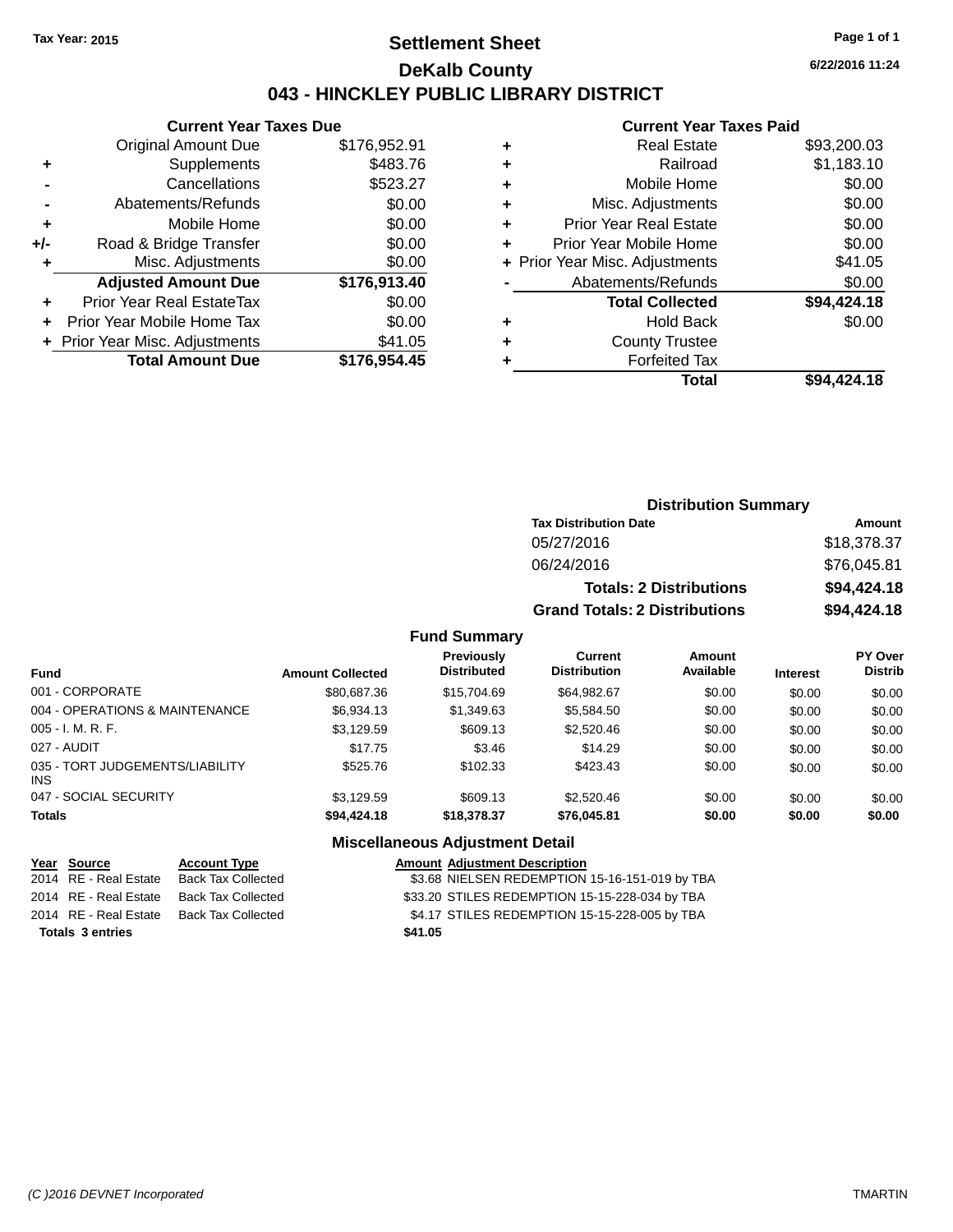# **Settlement Sheet Tax Year: 2015 Page 1 of 1 DeKalb County 044 - SQUAW GROVE ROAD & BRIDGE**

**6/22/2016 11:24**

# **Current Year Taxes Paid**

|       | <b>Current Year Taxes Due</b>  |               |
|-------|--------------------------------|---------------|
|       | <b>Original Amount Due</b>     | \$290,316.76  |
| ٠     | Supplements                    | \$701.38      |
|       | Cancellations                  | \$758.64      |
|       | Abatements/Refunds             | \$0.00        |
| ٠     | Mobile Home                    | \$0.00        |
| $+/-$ | Road & Bridge Transfer         | (\$17,890.54) |
|       | Misc. Adjustments              | \$0.00        |
|       | <b>Adjusted Amount Due</b>     | \$272,368.96  |
| ٠     | Prior Year Real EstateTax      | (\$7.87)      |
|       | Prior Year Mobile Home Tax     | \$0.00        |
|       | + Prior Year Misc. Adjustments | \$67.62       |
|       | <b>Total Amount Due</b>        | \$272,428.71  |
|       |                                |               |

| ٠ | <b>Real Estate</b>             | \$135,124.52 |
|---|--------------------------------|--------------|
| ٠ | Railroad                       | \$1,842.03   |
| ٠ | Mobile Home                    | \$0.00       |
| ٠ | Misc. Adjustments              | \$0.00       |
| ٠ | <b>Prior Year Real Estate</b>  | (\$7.87)     |
| ٠ | Prior Year Mobile Home         | \$0.00       |
|   | + Prior Year Misc. Adjustments | \$67.62      |
|   | Abatements/Refunds             | \$0.00       |
|   | <b>Total Collected</b>         | \$137,026.30 |
| ٠ | <b>Hold Back</b>               | \$0.00       |
| ٠ | <b>County Trustee</b>          |              |
| ٠ | <b>Forfeited Tax</b>           |              |
|   | Total                          | \$137,026.30 |
|   |                                |              |

| <b>Road and Bridge Summary</b> |          |                         | <b>Distribution Summary</b>    |              |  |
|--------------------------------|----------|-------------------------|--------------------------------|--------------|--|
| Municipality                   | Amt. Due | Amt. Distrib.           | <b>Tax Distribution Date</b>   | Amount       |  |
| <b>VILLAGE OF HINCKLEY</b>     |          | \$33,511.53 \$17,890.54 | 05/27/2016                     | \$26,645.83  |  |
| <b>Totals</b>                  |          | \$33,511.53 \$17,890.54 | 06/24/2016                     | \$110,380.47 |  |
|                                |          |                         | <b>Totals: 2 Distributions</b> | \$137,026.30 |  |

**Grand Totals: 2 Distributions \$137,026.30**

**Fund Summary**

| <b>Fund</b>                             | <b>Amount Collected</b> | Previously<br><b>Distributed</b>       | Current<br><b>Distribution</b> | Amount<br>Available | <b>Interest</b> | PY Over<br><b>Distrib</b> |
|-----------------------------------------|-------------------------|----------------------------------------|--------------------------------|---------------------|-----------------|---------------------------|
| 007 - ROAD AND BRIDGE                   | \$47,557.49             | \$9,231.82                             | \$38,325.67                    | \$0.00              | \$0.00          | \$0.00                    |
| 008 - BRIDGE CONST W/COUNTY             | \$5,403.03              | \$1,051.63                             | \$4,351.40                     | \$0.00              | \$0.00          | \$0.00                    |
| 009 - PERMANENT ROAD                    | \$59,323.86             | \$11,546.67                            | \$47,777,19                    | \$0.00              | \$0.00          | \$0.00                    |
| 010 - EQUIPMENT AND BUILDING            | \$21,601.60             | \$4,204.49                             | \$17.397.11                    | \$0.00              | \$0.00          | \$0.00                    |
| 035 - TORT JUDGEMENTS/LIABILITY<br>INS. | \$3,140.32              | \$611.22                               | \$2,529.10                     | \$0.00              | \$0.00          | \$0.00                    |
| Totals                                  | \$137.026.30            | \$26,645.83                            | \$110.380.47                   | \$0.00              | \$0.00          | \$0.00                    |
|                                         |                         | <b>Miscellaneous Adjustment Detail</b> |                                |                     |                 |                           |

|                         | <u>Year Source</u>    | <b>Account Type</b> |         | <b>Amount Adjustment Description</b>           |
|-------------------------|-----------------------|---------------------|---------|------------------------------------------------|
|                         | 2014 RE - Real Estate | Back Tax Collected  |         | \$6.06 NIELSEN REDEMPTION 15-16-151-019 by TBA |
|                         | 2014 RE - Real Estate | Back Tax Collected  |         | \$54.69 STILES REDEMPTION 15-15-228-034 by TBA |
|                         | 2014 RE - Real Estate | Back Tax Collected  |         | \$6.87 STILES REDEMPTION 15-15-228-005 by TBA  |
| <b>Totals 3 entries</b> |                       |                     | \$67.62 |                                                |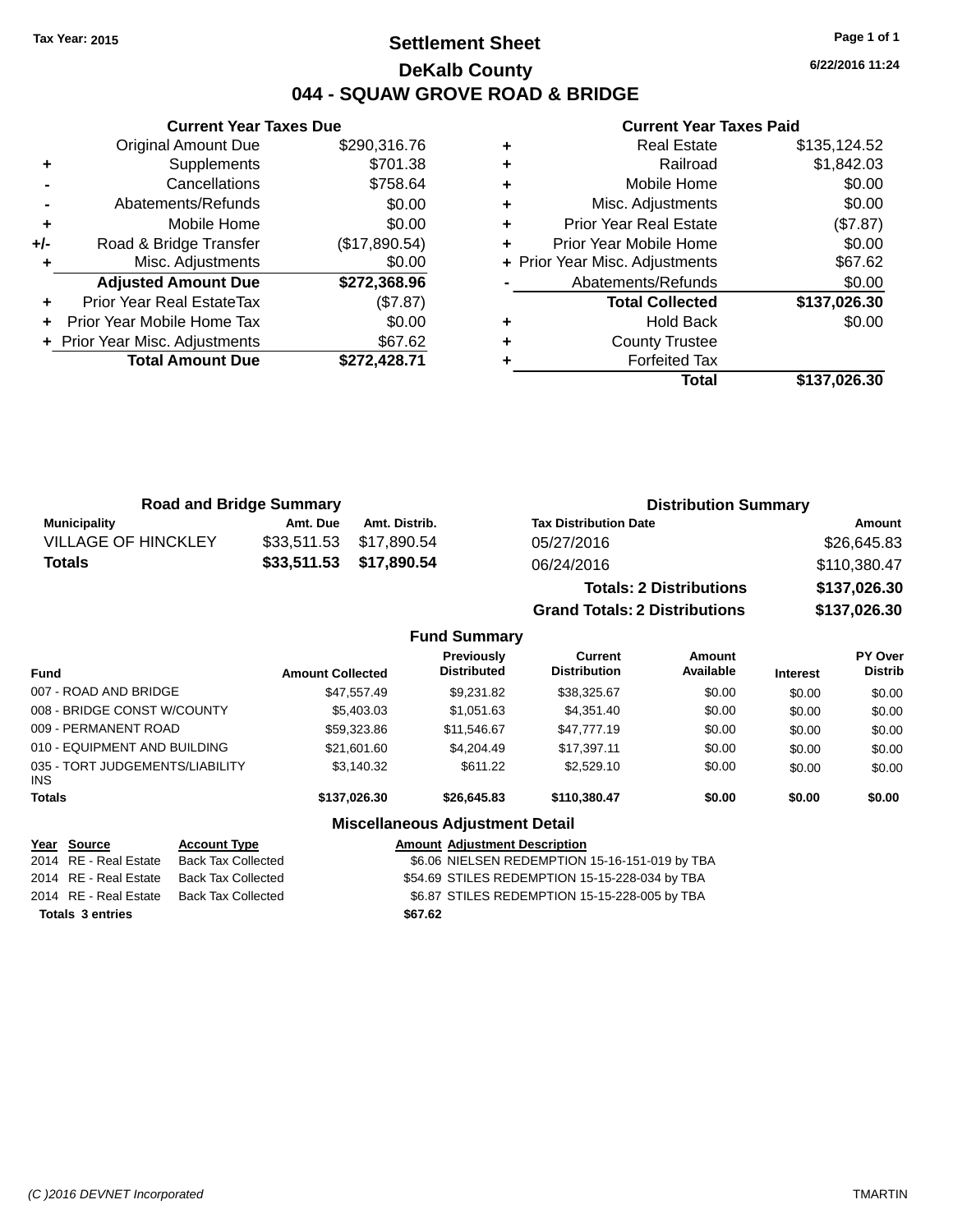# **Settlement Sheet Tax Year: 2015 Page 1 of 1 DeKalb County 045 - SYCAMORE TOWNSHIP**

**6/22/2016 11:24**

#### **Current Year Taxes Paid**

|     | <b>Current Year Taxes Due</b>  |              |  |  |
|-----|--------------------------------|--------------|--|--|
|     | <b>Original Amount Due</b>     | \$409,667.70 |  |  |
| ÷   | Supplements                    | \$1,499.07   |  |  |
|     | Cancellations                  | \$1,678.91   |  |  |
|     | Abatements/Refunds             | \$0.00       |  |  |
| ٠   | Mobile Home                    | \$0.00       |  |  |
| +/- | Road & Bridge Transfer         | \$0.00       |  |  |
|     | \$2.74<br>Misc. Adjustments    |              |  |  |
|     | <b>Adjusted Amount Due</b>     | \$409,490.60 |  |  |
| ÷   | Prior Year Real EstateTax      | \$0.00       |  |  |
|     | Prior Year Mobile Home Tax     | \$0.00       |  |  |
|     | + Prior Year Misc. Adjustments | \$42.79      |  |  |
|     | <b>Total Amount Due</b>        | \$409,533.39 |  |  |
|     |                                |              |  |  |

| ٠ | <b>Real Estate</b>             | \$215,794.18 |
|---|--------------------------------|--------------|
| ٠ | Railroad                       | \$171.84     |
| ٠ | Mobile Home                    | \$0.00       |
| ٠ | Misc. Adjustments              | \$2.74       |
| ٠ | <b>Prior Year Real Estate</b>  | \$0.00       |
| ÷ | Prior Year Mobile Home         | \$0.00       |
|   | + Prior Year Misc. Adjustments | \$42.79      |
|   | Abatements/Refunds             | \$0.00       |
|   | <b>Total Collected</b>         | \$216,011.55 |
| ٠ | Hold Back                      | \$0.00       |
| ٠ | <b>County Trustee</b>          |              |
| ٠ | <b>Forfeited Tax</b>           |              |
|   | Total                          | \$216,011.55 |
|   |                                |              |

|                     | <b>Distribution Summary</b>          |                                |                |  |
|---------------------|--------------------------------------|--------------------------------|----------------|--|
|                     | <b>Tax Distribution Date</b>         |                                | Amount         |  |
|                     | 05/27/2016                           |                                | \$42,896.96    |  |
|                     | 06/24/2016                           |                                | \$173,114.59   |  |
|                     |                                      | <b>Totals: 2 Distributions</b> | \$216,011.55   |  |
|                     | <b>Grand Totals: 2 Distributions</b> |                                | \$216,011.55   |  |
| <b>Fund Summary</b> |                                      |                                |                |  |
| Previously          | Current                              | Amount                         | <b>PY Over</b> |  |

| <b>Fund</b>              | <b>Amount Collected</b> | <b>Previously</b><br><b>Distributed</b> | Current<br><b>Distribution</b> | Amount<br>Available | <b>Interest</b> | PY Over<br><b>Distrib</b> |
|--------------------------|-------------------------|-----------------------------------------|--------------------------------|---------------------|-----------------|---------------------------|
| 001 - CORPORATE          | \$194,109.50            | \$38.547.52                             | \$155,561.98                   | \$0.00              | \$0.00          | \$0.00                    |
| $005 - I. M. R. F.$      | \$16,677.38             | \$3.311.90                              | \$13,365.48                    | \$0.00              | \$0.00          | \$0.00                    |
| 054 - GENERAL ASSISTANCE | \$5.224.67              | \$1.037.54                              | \$4.187.13                     | \$0.00              | \$0.00          | \$0.00                    |
| <b>Totals</b>            | \$216,011.55            | \$42,896.96                             | \$173.114.59                   | \$0.00              | \$0.00          | \$0.00                    |

## **Miscellaneous Adjustment Detail**

| Year Source           | <b>Account Type</b>                      | <b>Amount Adjustment Description</b>            |
|-----------------------|------------------------------------------|-------------------------------------------------|
| 2015 RE - Real Estate | Back Tax Collected                       | \$1.97 WAY REDEMPTION 06-29-451-009 by TBA      |
| 2014 RE - Real Estate | Back Tax Collected                       | \$42.79 PROTANO REDEMPTION 06-07-451-003 by TBA |
|                       | 2015 RE - Real Estate Back Tax Collected | \$0.77 WAY REDEMPTION 06-29-451-024 by TBA      |
| Totals 3 entries      |                                          | \$45.53                                         |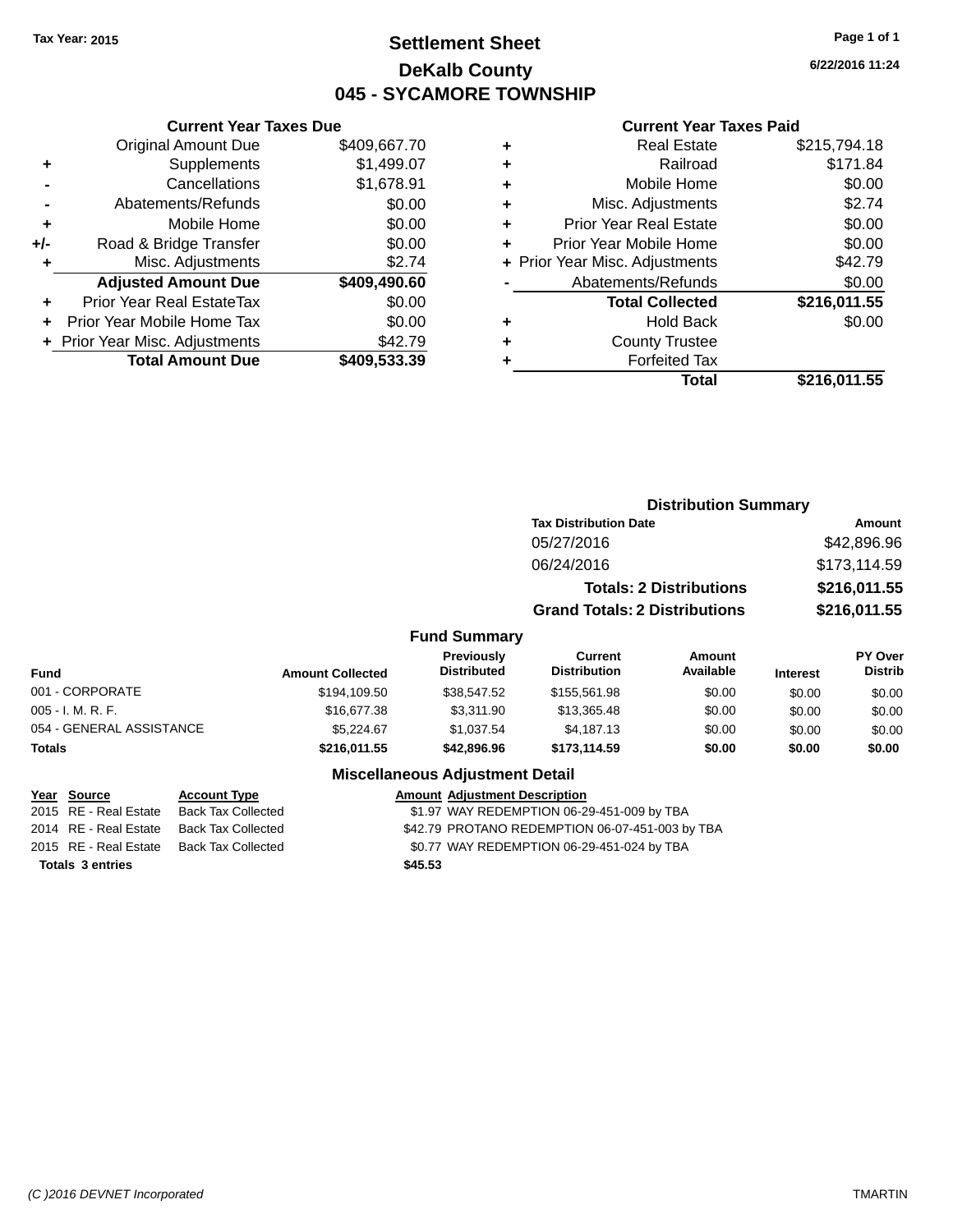# **Settlement Sheet Tax Year: 2015 Page 1 of 1 DeKalb County 046 - SYCAMORE ROAD & BRIDGE**

**6/22/2016 11:24**

## **Current Year Taxes Paid**

| <b>Original Amount Due</b>     | \$829,612.07                  |  |
|--------------------------------|-------------------------------|--|
| Supplements                    | \$3,008.83                    |  |
| Cancellations                  | \$3,369.73                    |  |
| Abatements/Refunds             | \$0.00                        |  |
| Mobile Home                    | \$0.00                        |  |
| Road & Bridge Transfer         | (\$3,872.68)                  |  |
| \$5.54<br>Misc. Adjustments    |                               |  |
| <b>Adjusted Amount Due</b>     | \$825,384.03                  |  |
| Prior Year Real EstateTax      | (\$0.77)                      |  |
| Prior Year Mobile Home Tax     | \$0.00                        |  |
| + Prior Year Misc. Adjustments | \$86.66                       |  |
| <b>Total Amount Due</b>        | \$825,469.92                  |  |
|                                | <b>Current Year Taxes Due</b> |  |

| ٠ | <b>Real Estate</b>             | \$433,132.27 |
|---|--------------------------------|--------------|
| ٠ | Railroad                       | \$347.99     |
| ÷ | Mobile Home                    | \$0.00       |
| ÷ | Misc. Adjustments              | \$5.54       |
| ٠ | <b>Prior Year Real Estate</b>  | (\$0.77)     |
| ÷ | Prior Year Mobile Home         | \$0.00       |
|   | + Prior Year Misc. Adjustments | \$86.66      |
|   | Abatements/Refunds             | \$0.00       |
|   | <b>Total Collected</b>         | \$433,571.69 |
| ٠ | <b>Hold Back</b>               | \$0.00       |
| ٠ | <b>County Trustee</b>          |              |
|   | <b>Forfeited Tax</b>           |              |
|   | Total                          | \$433.571.69 |

| <b>Road and Bridge Summary</b> |            |               | <b>Distribution Summary</b>  |              |
|--------------------------------|------------|---------------|------------------------------|--------------|
| Municipality                   | Amt. Due   | Amt. Distrib. | <b>Tax Distribution Date</b> | Amount       |
| <b>CITY OF SYCAMORE</b>        | \$7.341.79 | \$3.872.68    | 05/27/2016                   | \$86,100.31  |
| Totals                         | \$7.341.79 | \$3.872.68    | 06/24/2016                   | \$347,471.38 |
|                                |            |               |                              |              |

| <b>Totals: 2 Distributions</b> | \$433,571.69 |
|--------------------------------|--------------|
| Grand Totals: 2 Distributions  | \$433,571.69 |

## **Fund Summary**

| <b>Fund</b>                             | <b>Amount Collected</b> | <b>Previously</b><br><b>Distributed</b> | Current<br><b>Distribution</b> | Amount<br>Available | <b>Interest</b> | <b>PY Over</b><br><b>Distrib</b> |
|-----------------------------------------|-------------------------|-----------------------------------------|--------------------------------|---------------------|-----------------|----------------------------------|
| $005 - I. M. R. F.$                     | \$10,389.71             | \$2,063.26                              | \$8,326.45                     | \$0.00              | \$0.00          | \$0.00                           |
| 007 - ROAD AND BRIDGE                   | \$6.546.81              | \$1,299.48                              | \$5,247,33                     | \$0.00              | \$0.00          | \$0.00                           |
| 008 - BRIDGE CONST W/COUNTY             | \$20.824.11             | \$4,135.36                              | \$16,688.75                    | \$0.00              | \$0.00          | \$0.00                           |
| 009 - PERMANENT ROAD                    | \$317.678.67            | \$63,086,28                             | \$254.592.39                   | \$0.00              | \$0.00          | \$0.00                           |
| 010 - EQUIPMENT AND BUILDING            | \$62,472.75             | \$12,406.17                             | \$50,066.58                    | \$0.00              | \$0.00          | \$0.00                           |
| 035 - TORT JUDGEMENTS/LIABILITY<br>INS. | \$7,829.82              | \$1,554.88                              | \$6,274.94                     | \$0.00              | \$0.00          | \$0.00                           |
| 047 - SOCIAL SECURITY                   | \$7,829.82              | \$1.554.88                              | \$6,274.94                     | \$0.00              | \$0.00          | \$0.00                           |
| <b>Totals</b>                           | \$433,571.69            | \$86,100.31                             | \$347,471.38                   | \$0.00              | \$0.00          | \$0.00                           |

## **Miscellaneous Adjustment Detail**

### **Year** Source **Account Type Account Adjustment Description**

| <b>Totals 3 entries</b> |                    | \$92.20                                         |
|-------------------------|--------------------|-------------------------------------------------|
| 2015 RE - Real Estate   | Back Tax Collected | \$1.55 WAY REDEMPTION 06-29-451-024 by TBA      |
| 2014 RE - Real Estate   | Back Tax Collected | \$86.66 PROTANO REDEMPTION 06-07-451-003 by TBA |
| 2015 RE - Real Estate   | Back Tax Collected | \$3.99 WAY REDEMPTION 06-29-451-009 by TBA      |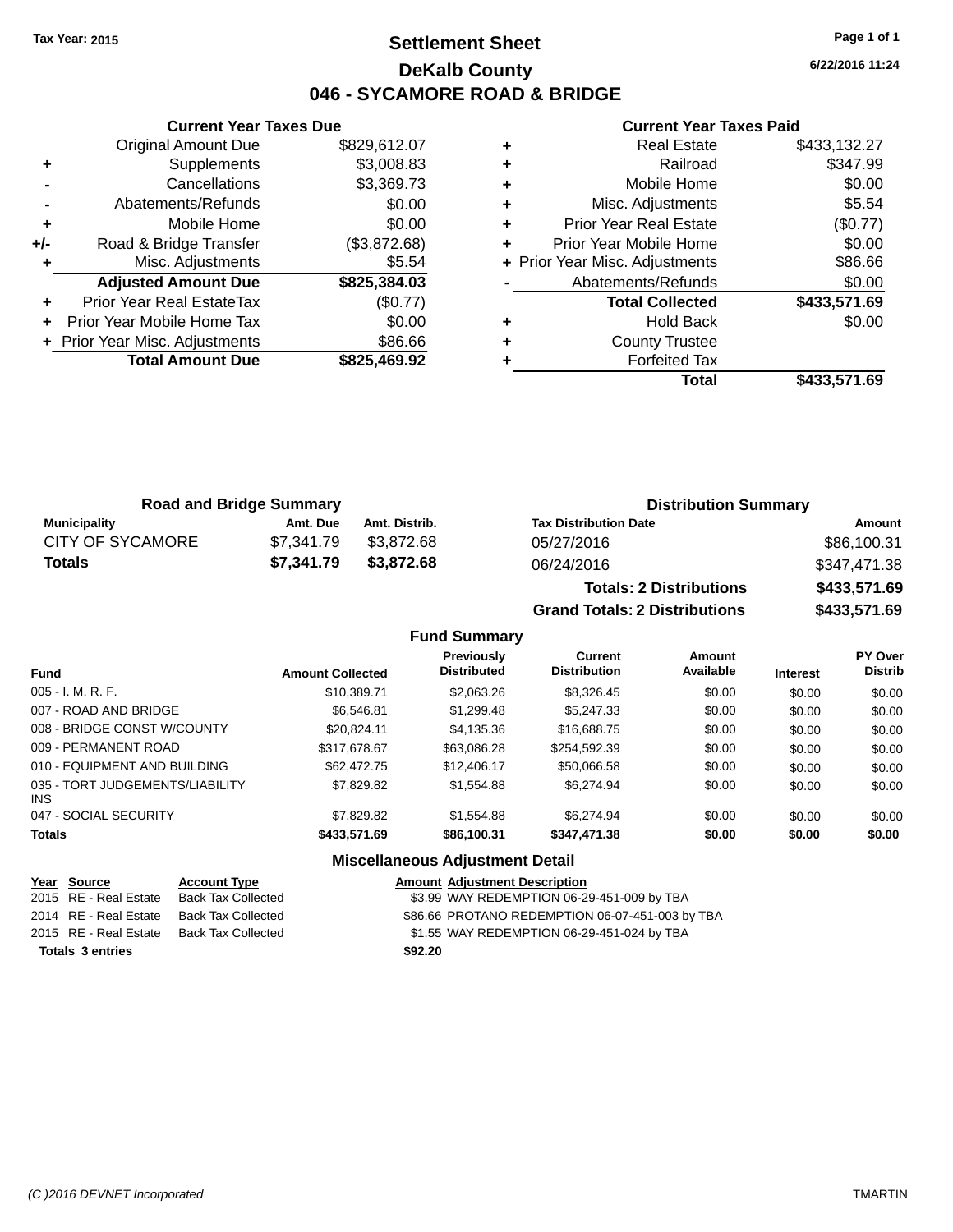# **Settlement Sheet Tax Year: 2015 Page 1 of 1 DeKalb County 047 - VICTOR TOWNSHIP**

**6/22/2016 11:24**

## **Current Year Taxes Paid**

|     | <b>Current Year Taxes Due</b>  |             |
|-----|--------------------------------|-------------|
|     | <b>Original Amount Due</b>     | \$54,544.95 |
| ÷   | Supplements                    | \$0.00      |
|     | Cancellations                  | \$0.00      |
|     | Abatements/Refunds             | \$0.00      |
| ٠   | Mobile Home                    | \$0.00      |
| +/- | Road & Bridge Transfer         | \$0.00      |
| ٠   | Misc. Adjustments              | \$0.00      |
|     | <b>Adjusted Amount Due</b>     | \$54,544.95 |
| ÷   | Prior Year Real EstateTax      | \$0.00      |
| ÷   | Prior Year Mobile Home Tax     | \$0.00      |
|     | + Prior Year Misc. Adjustments | \$0.00      |
|     | <b>Total Amount Due</b>        | \$54,544.95 |
|     |                                |             |

| ٠ | <b>Real Estate</b>             | \$32,406.16 |
|---|--------------------------------|-------------|
| ٠ | Railroad                       | \$13.21     |
| ٠ | Mobile Home                    | \$0.00      |
| ٠ | Misc. Adjustments              | \$0.00      |
| ٠ | <b>Prior Year Real Estate</b>  | \$0.00      |
| ÷ | Prior Year Mobile Home         | \$0.00      |
|   | + Prior Year Misc. Adjustments | \$0.00      |
|   | Abatements/Refunds             | \$0.00      |
|   | <b>Total Collected</b>         | \$32,419.37 |
| ٠ | <b>Hold Back</b>               | \$0.00      |
| ٠ | <b>County Trustee</b>          |             |
| ٠ | <b>Forfeited Tax</b>           |             |
|   | Total                          | \$32,419.37 |
|   |                                |             |

|                                 |                         |                                  |                                      |                                | <b>Distribution Summary</b> |                           |  |
|---------------------------------|-------------------------|----------------------------------|--------------------------------------|--------------------------------|-----------------------------|---------------------------|--|
|                                 |                         |                                  | <b>Tax Distribution Date</b>         |                                |                             | Amount                    |  |
|                                 |                         |                                  | 05/27/2016                           |                                |                             | \$6,020.81                |  |
|                                 |                         |                                  | 06/24/2016                           |                                |                             | \$26,398.56               |  |
|                                 |                         |                                  |                                      | <b>Totals: 2 Distributions</b> |                             | \$32,419.37               |  |
|                                 |                         |                                  | <b>Grand Totals: 2 Distributions</b> |                                |                             | \$32,419.37               |  |
|                                 |                         | <b>Fund Summary</b>              |                                      |                                |                             |                           |  |
| <b>Fund</b>                     | <b>Amount Collected</b> | Previously<br><b>Distributed</b> | Current<br><b>Distribution</b>       | Amount<br>Available            | <b>Interest</b>             | PY Over<br><b>Distrib</b> |  |
| 001 - CORPORATE                 | \$27,489.77             | \$5,105.30                       | \$22,384.47                          | \$0.00                         | \$0.00                      | \$0.00                    |  |
| 034 - GENERAL ASSISTANCE        | \$3,753.52              | \$697.09                         | \$3,056.43                           | \$0.00                         | \$0.00                      | \$0.00                    |  |
| 035 - TORT JUDGEMENTS/LIABILITY | \$1.176.08              | \$218.42                         | \$957.66                             | \$0.00                         | \$0.00                      | \$0.00                    |  |

**Totals \$32,419.37 \$6,020.81 \$26,398.56 \$0.00 \$0.00 \$0.00**

INS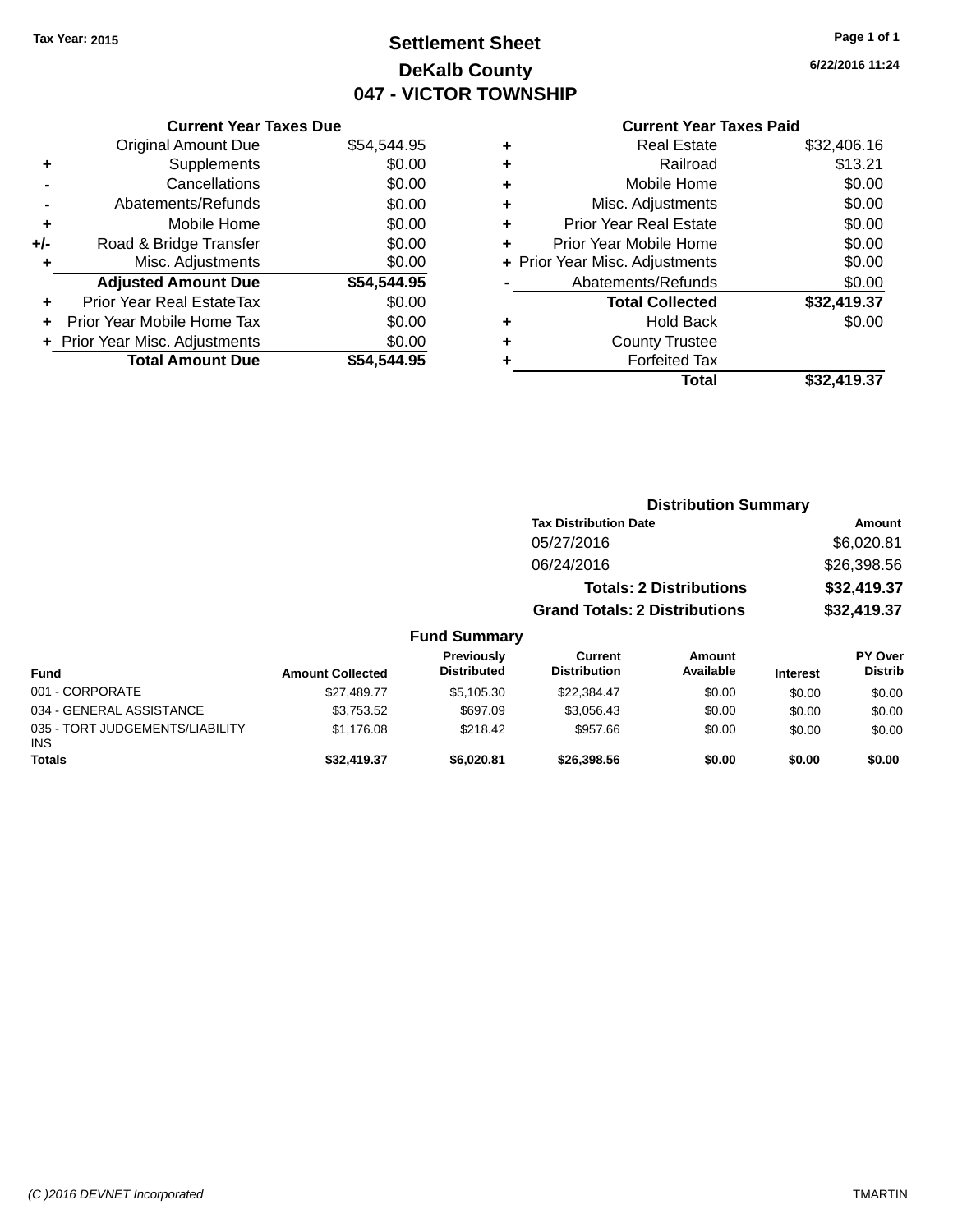# **Settlement Sheet Tax Year: 2015 Page 1 of 1 DeKalb County 048 - VICTOR ROAD & BRIDGE**

**6/22/2016 11:24**

#### **Current Year Taxes Paid**

|     | <b>Current Year Taxes Due</b>  |              |
|-----|--------------------------------|--------------|
|     | Original Amount Due            | \$105,144.86 |
| ÷   | Supplements                    | \$0.00       |
|     | Cancellations                  | \$0.00       |
|     | Abatements/Refunds             | \$0.00       |
| ٠   | Mobile Home                    | \$0.00       |
| +/- | Road & Bridge Transfer         | \$0.00       |
|     | Misc. Adjustments              | \$0.00       |
|     | <b>Adjusted Amount Due</b>     | \$105,144.86 |
| ÷   | Prior Year Real EstateTax      | \$0.00       |
| ٠   | Prior Year Mobile Home Tax     | \$0.00       |
|     | + Prior Year Misc. Adjustments | \$0.00       |
|     | <b>Total Amount Due</b>        | \$105,144.86 |
|     |                                |              |

| ٠ | <b>Real Estate</b>             | \$62,468.61 |
|---|--------------------------------|-------------|
| ٠ | Railroad                       | \$25.46     |
| ٠ | Mobile Home                    | \$0.00      |
| ٠ | Misc. Adjustments              | \$0.00      |
| ٠ | <b>Prior Year Real Estate</b>  | \$0.00      |
| ٠ | Prior Year Mobile Home         | \$0.00      |
|   | + Prior Year Misc. Adjustments | \$0.00      |
|   | Abatements/Refunds             | \$0.00      |
|   | <b>Total Collected</b>         | \$62,494.07 |
| ٠ | Hold Back                      | \$0.00      |
| ٠ | <b>County Trustee</b>          |             |
| ٠ | <b>Forfeited Tax</b>           |             |
|   | Total                          | \$62.494.07 |
|   |                                |             |

| <b>Distribution Summary</b>          |             |  |  |  |  |
|--------------------------------------|-------------|--|--|--|--|
| <b>Tax Distribution Date</b>         | Amount      |  |  |  |  |
| 05/27/2016                           | \$11,606.09 |  |  |  |  |
| 06/24/2016                           | \$50,887.98 |  |  |  |  |
| <b>Totals: 2 Distributions</b>       | \$62,494.07 |  |  |  |  |
| <b>Grand Totals: 2 Distributions</b> | \$62,494.07 |  |  |  |  |

## **Fund Summary**

| Fund                                          | <b>Amount Collected</b> | Previously<br><b>Distributed</b> | <b>Current</b><br><b>Distribution</b> | Amount<br>Available | <b>Interest</b> | PY Over<br><b>Distrib</b> |
|-----------------------------------------------|-------------------------|----------------------------------|---------------------------------------|---------------------|-----------------|---------------------------|
| 007 - ROAD AND BRIDGE                         | \$34,815.95             | \$6.465.85                       | \$28,350.10                           | \$0.00              | \$0.00          | \$0.00                    |
| 008 - BRIDGE CONST W/COUNTY                   | \$1,252.25              | \$232.56                         | \$1.019.69                            | \$0.00              | \$0.00          | \$0.00                    |
| 009 - PERMANENT ROAD                          | \$18,119.28             | \$3,365.02                       | \$14.754.26                           | \$0.00              | \$0.00          | \$0.00                    |
| 010 - EQUIPMENT AND BUILDING                  | \$7,117.83              | \$1.321.89                       | \$5.795.94                            | \$0.00              | \$0.00          | \$0.00                    |
| 035 - TORT JUDGEMENTS/LIABILITY<br><b>INS</b> | \$1,188.76              | \$220.77                         | \$967.99                              | \$0.00              | \$0.00          | \$0.00                    |
| <b>Totals</b>                                 | \$62,494.07             | \$11,606.09                      | \$50,887.98                           | \$0.00              | \$0.00          | \$0.00                    |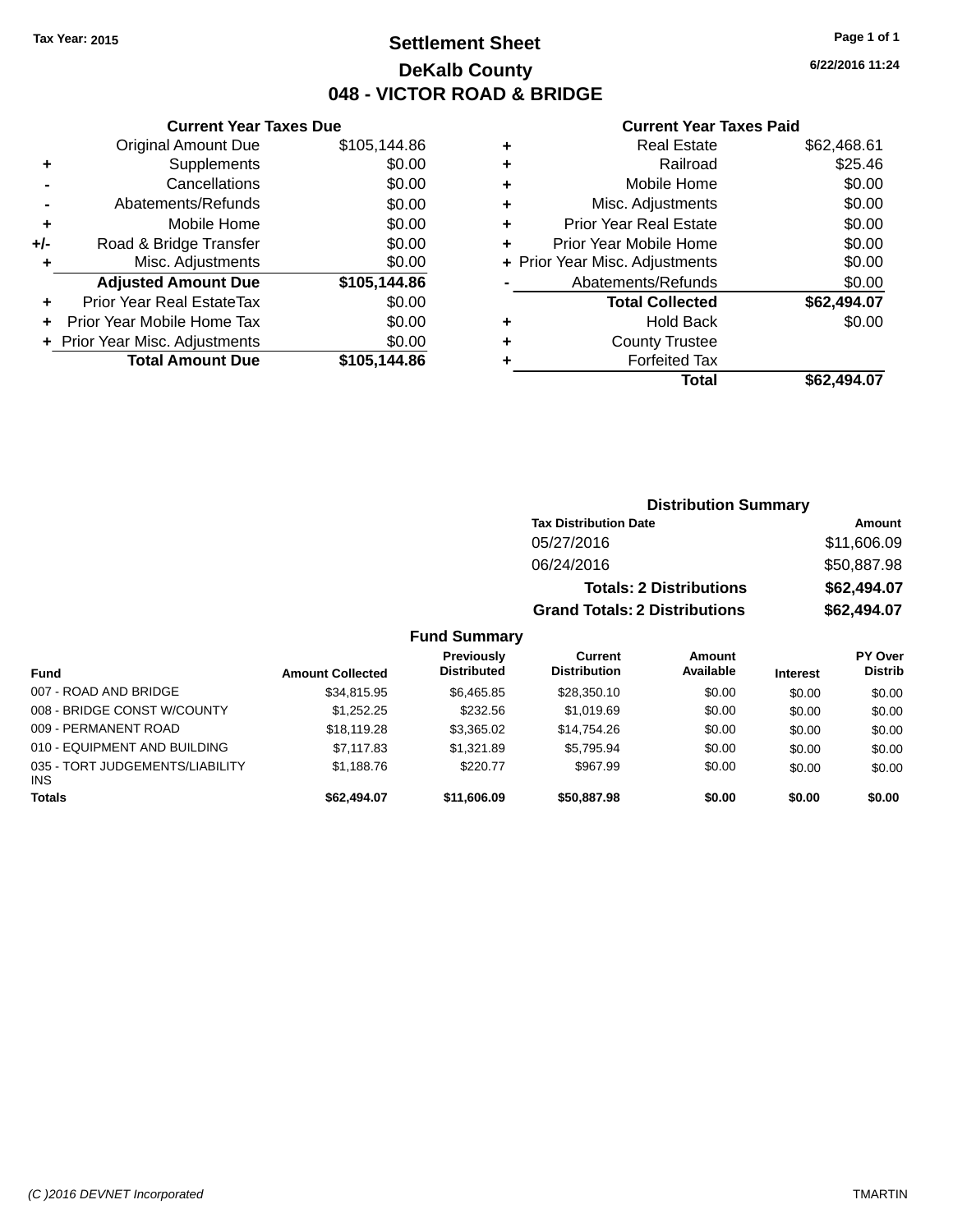# **Settlement Sheet Tax Year: 2015 Page 1 of 1 DeKalb County 056 - TOWN OF CORTLAND**

**6/22/2016 11:24**

#### **Current Year Taxes Paid**

| <b>Total Amount Due</b>          | \$636,435.83 |
|----------------------------------|--------------|
| + Prior Year Misc. Adjustments   | \$0.00       |
| Prior Year Mobile Home Tax       | \$0.00       |
| <b>Prior Year Real EstateTax</b> | (\$7.91)     |
| <b>Adjusted Amount Due</b>       | \$636,443.74 |
| Misc. Adjustments                | \$0.00       |
| Road & Bridge Transfer           | \$6,995.85   |
| Mobile Home                      | \$0.00       |
| Abatements/Refunds               | \$0.00       |
| Cancellations                    | \$3,283.03   |
| Supplements                      | \$2,976.92   |
| <b>Original Amount Due</b>       | \$629,754.00 |
|                                  |              |

**Current Year Taxes Due**

| <b>Real Estate</b>            | \$315,725.01                   |
|-------------------------------|--------------------------------|
| Railroad                      | \$971.74                       |
| Mobile Home                   | \$0.00                         |
| Misc. Adjustments             | \$0.00                         |
| <b>Prior Year Real Estate</b> | (\$7.91)                       |
| Prior Year Mobile Home        | \$0.00                         |
|                               | \$0.00                         |
| Abatements/Refunds            | \$0.00                         |
| <b>Total Collected</b>        | \$316,688.84                   |
| <b>Hold Back</b>              | \$0.00                         |
| <b>County Trustee</b>         |                                |
| <b>Forfeited Tax</b>          |                                |
| Total                         | \$316,688.84                   |
|                               | + Prior Year Misc. Adjustments |

**Grand Totals: 2 Distributions \$316,688.84**

| <b>Road and Bridge Summary</b>   |             |               | <b>Distribution Summary</b>    |              |
|----------------------------------|-------------|---------------|--------------------------------|--------------|
| <b>Rd./Br. District</b>          | Amt. Due    | Amt. Distrib. | <b>Tax Distribution Date</b>   | Amount       |
| <b>CORTLAND ROAD &amp; BRIDG</b> | \$13,463.31 | \$6.995.85    | 05/27/2016                     | \$69,258.59  |
| <b>Totals</b>                    | \$13,463.31 | \$6,995,85    | 06/24/2016                     | \$247,430.25 |
|                                  |             |               | <b>Totals: 2 Distributions</b> | \$316,688.84 |

**Fund Summary Fund Interest Amount Collected Distributed PY Over Distrib Amount Available Current Distribution Previously** 001 - CORPORATE \$222,029.44 \$48,649.15 \$173,380.29 \$0.00 \$0.00 \$0.00 005 - I. M. R. F. \$27,454.28 \$6,015.54 \$21,438.74 \$0.00 \$0.00 \$0.00 007 - ROAD AND BRIDGE \$6,995.85 \$1,401.38 \$5,594.47 \$0.00 \$0.00 \$0.00 \$0.00 014 - POLICE PROTECTION \$35,162.23 \$7,704.44 \$27,457.79 \$0.00 \$0.00 \$0.00 \$0.00 047 - SOCIAL SECURITY \$25,047.04 \$5,488.08 \$19,558.96 \$0.00 \$0.00 \$0.00 **Totals \$316,688.84 \$69,258.59 \$247,430.25 \$0.00 \$0.00 \$0.00**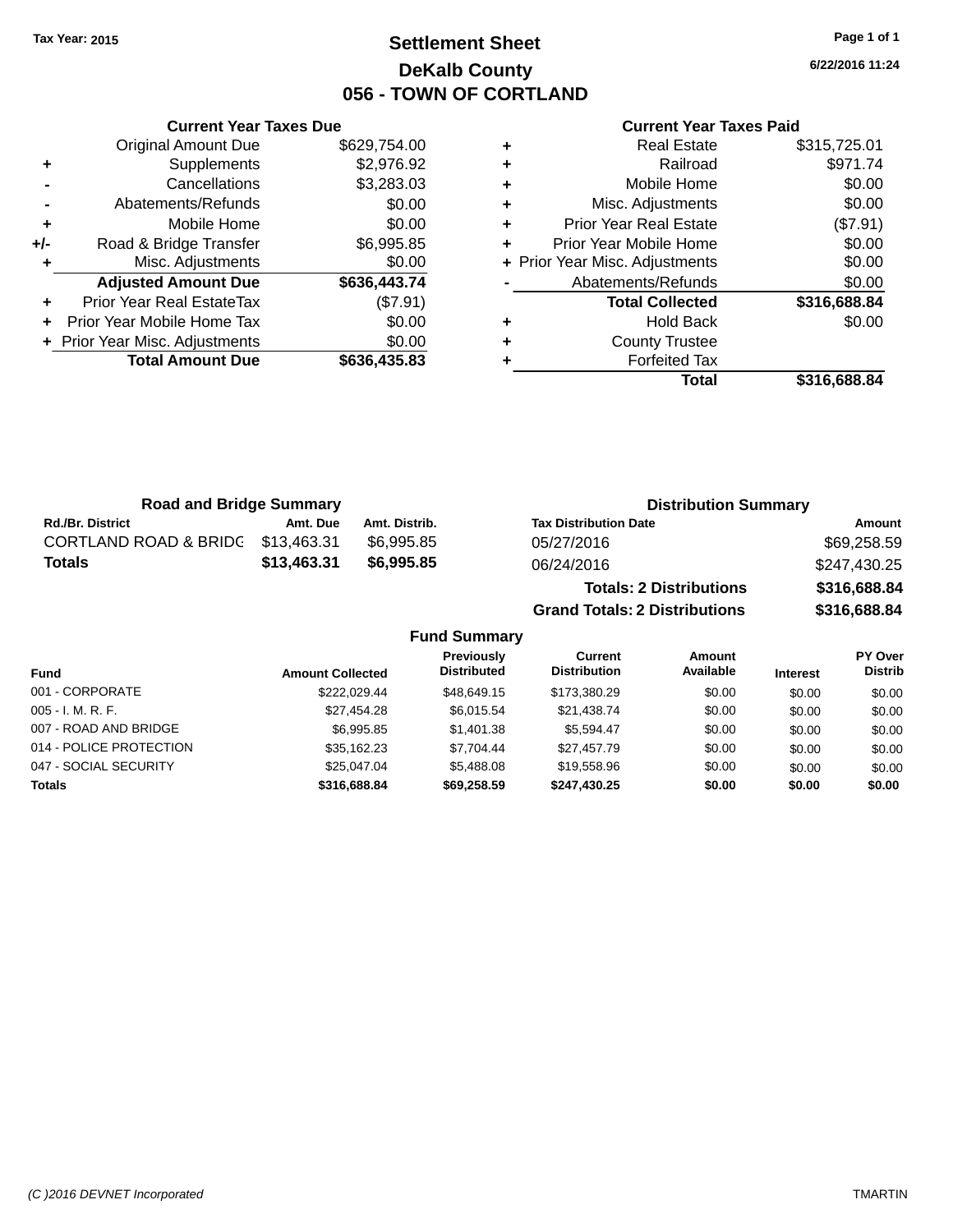# **Settlement Sheet Tax Year: 2015 Page 1 of 1 DeKalb County 057 - CORTLAND LIBRARY**

**6/22/2016 11:24**

#### **Current Year Taxes Paid**

|       | <b>Current Year Taxes Due</b>  |              |  |  |  |
|-------|--------------------------------|--------------|--|--|--|
|       | <b>Original Amount Due</b>     | \$220,005.89 |  |  |  |
| ٠     | Supplements                    | \$1,025.38   |  |  |  |
|       | Cancellations                  | \$1,129.45   |  |  |  |
|       | Abatements/Refunds             | \$0.00       |  |  |  |
| ٠     | Mobile Home                    | \$0.00       |  |  |  |
| $+/-$ | Road & Bridge Transfer         | \$0.00       |  |  |  |
|       | Misc. Adjustments              | \$0.00       |  |  |  |
|       | <b>Adjusted Amount Due</b>     | \$219,901.82 |  |  |  |
| ÷     | Prior Year Real EstateTax      | (\$3.46)     |  |  |  |
|       | Prior Year Mobile Home Tax     | \$0.00       |  |  |  |
|       | + Prior Year Misc. Adjustments | \$0.00       |  |  |  |
|       | <b>Total Amount Due</b>        | \$219,898.36 |  |  |  |
|       |                                |              |  |  |  |

| ٠ | <b>Real Estate</b>             | \$107,861.49 |
|---|--------------------------------|--------------|
| ٠ | Railroad                       | \$332.37     |
| ٠ | Mobile Home                    | \$0.00       |
| ٠ | Misc. Adjustments              | \$0.00       |
| ٠ | <b>Prior Year Real Estate</b>  | (\$3.46)     |
| ٠ | Prior Year Mobile Home         | \$0.00       |
|   | + Prior Year Misc. Adjustments | \$0.00       |
|   | Abatements/Refunds             | \$0.00       |
|   | <b>Total Collected</b>         | \$108,190.40 |
| ٠ | <b>Hold Back</b>               | \$0.00       |
| ٠ | <b>County Trustee</b>          |              |
| ٠ | <b>Forfeited Tax</b>           |              |
|   | Total                          | \$108,190.40 |
|   |                                |              |

| <b>Distribution Summary</b>          |              |  |  |  |
|--------------------------------------|--------------|--|--|--|
| <b>Tax Distribution Date</b>         | Amount       |  |  |  |
| 05/27/2016                           | \$23,705.34  |  |  |  |
| 06/24/2016                           | \$84,485.06  |  |  |  |
| <b>Totals: 2 Distributions</b>       | \$108,190.40 |  |  |  |
| <b>Grand Totals: 2 Distributions</b> | \$108,190.40 |  |  |  |

## **Fund Summary**

| <b>Fund</b>                                         | <b>Amount Collected</b> | <b>Previously</b><br><b>Distributed</b> | Current<br><b>Distribution</b> | Amount<br>Available | <b>Interest</b> | <b>PY Over</b><br><b>Distrib</b> |
|-----------------------------------------------------|-------------------------|-----------------------------------------|--------------------------------|---------------------|-----------------|----------------------------------|
| 004 - OPERATIONS & MAINTENANCE                      | \$2.459.07              | \$538.80                                | \$1.920.27                     | \$0.00              | \$0.00          | \$0.00                           |
| $005 - I. M. R. F.$                                 | \$2,458.94              | \$538.77                                | \$1.920.17                     | \$0.00              | \$0.00          | \$0.00                           |
| 016 - LIBRARY (township, municipalities)            | \$96,631.23             | \$21.172.64                             | \$75.458.59                    | \$0.00              | \$0.00          | \$0.00                           |
| 027 - AUDIT                                         | \$984.63                | \$215.74                                | \$768.89                       | \$0.00              | \$0.00          | \$0.00                           |
| 035 - TORT JUDGMENTS, LIABILITY<br><b>INSURANCE</b> | \$246.14                | \$53.93                                 | \$192.21                       | \$0.00              | \$0.00          | \$0.00                           |
| 047 - SOCIAL SECURITY                               | \$5.410.39              | \$1.185.46                              | \$4,224.93                     | \$0.00              | \$0.00          | \$0.00                           |
| <b>Totals</b>                                       | \$108.190.40            | \$23,705.34                             | \$84,485,06                    | \$0.00              | \$0.00          | \$0.00                           |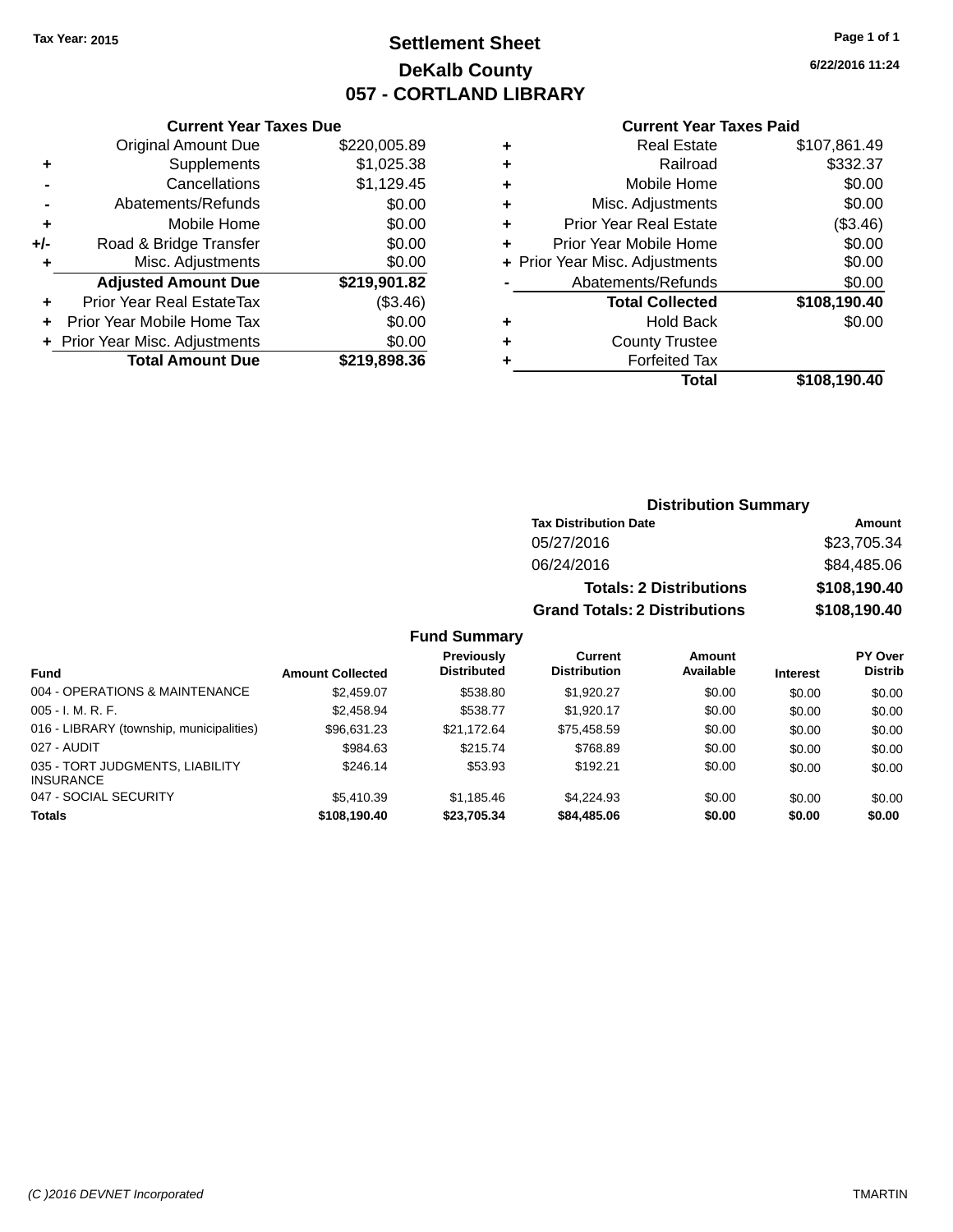# **Settlement Sheet Tax Year: 2015 Page 1 of 1 DeKalb County 058 - CITY OF DEKALB**

**6/22/2016 11:24**

|       | <b>Current Year Taxes Due</b>  |                |
|-------|--------------------------------|----------------|
|       | <b>Original Amount Due</b>     | \$5,589,784.92 |
| ٠     | Supplements                    | \$59,542.26    |
|       | Cancellations                  | \$108,158.87   |
|       | Abatements/Refunds             | \$0.63         |
| ٠     | Mobile Home                    | \$0.00         |
| $+/-$ | Road & Bridge Transfer         | \$74,184.43    |
| ٠     | Misc. Adjustments              | \$0.00         |
|       | <b>Adjusted Amount Due</b>     | \$5,615,352.11 |
| ٠     | Prior Year Real EstateTax      | (\$1,376.85)   |
|       | Prior Year Mobile Home Tax     | \$0.00         |
|       | + Prior Year Misc. Adjustments | \$288.75       |
|       | <b>Total Amount Due</b>        | \$5,614,264.01 |
|       |                                |                |

| ٠ | <b>Real Estate</b>             | \$2,886,021.71 |
|---|--------------------------------|----------------|
| ٠ | Railroad                       | \$11,829.31    |
| ٠ | Mobile Home                    | \$0.00         |
| ٠ | Misc. Adjustments              | \$0.00         |
| ٠ | <b>Prior Year Real Estate</b>  | (\$1,376.85)   |
| ٠ | Prior Year Mobile Home         | \$0.00         |
|   | + Prior Year Misc. Adjustments | \$288.75       |
|   | Abatements/Refunds             | \$0.63         |
|   | <b>Total Collected</b>         | \$2,896,762.29 |
| ٠ | <b>Hold Back</b>               | \$0.00         |
| ٠ | <b>County Trustee</b>          |                |
|   | <b>Forfeited Tax</b>           |                |
|   | Total                          | \$2,896,762.29 |
|   |                                |                |

| <b>Road and Bridge Summary</b>   |              | <b>Distribution Summary</b> |                                      |                |
|----------------------------------|--------------|-----------------------------|--------------------------------------|----------------|
| <b>Rd./Br. District</b>          | Amt. Due     | Amt. Distrib.               | <b>Tax Distribution Date</b>         | Amount         |
| AFTON ROAD & BRIDGE              | \$15.452.14  | \$8.691.32                  | 05/27/2016                           | \$534,829.03   |
| <b>CORTLAND ROAD &amp; BRIDC</b> | \$952.65     | \$495.09                    | 06/24/2016                           | \$2,361,933.26 |
| DEKALB ROAD & BRIDGE             | \$127,001.25 | \$64,998.02                 | <b>Totals: 2 Distributions</b>       | \$2,896,762.29 |
| <b>Totals</b>                    | \$143,406.04 | \$74,184.43                 | <b>Grand Totals: 2 Distributions</b> | \$2,896,762.29 |

## **Fund Summary**

| <b>Fund</b>                 | <b>Amount Collected</b> | Previously<br><b>Distributed</b> | <b>Current</b><br><b>Distribution</b> | Amount<br>Available | <b>Interest</b> | <b>PY Over</b><br><b>Distrib</b> |
|-----------------------------|-------------------------|----------------------------------|---------------------------------------|---------------------|-----------------|----------------------------------|
| 001 - CORPORATE             | \$416,155.22            | \$76,726.98                      | \$339,428.24                          | \$0.00              | \$0.00          | \$0.00                           |
| 003 - BONDS AND INTEREST    | \$249.925.16            | \$46,078.97                      | \$203,846.19                          | \$0.00              | \$0.00          | \$0.00                           |
| 005 - I. M. R. F.           | \$126,781.72            | \$23,374.88                      | \$103.406.84                          | \$0.00              | \$0.00          | \$0.00                           |
| 007 - ROAD AND BRIDGE       | \$74,184.43             | \$14,427.31                      | \$59,757.12                           | \$0.00              | \$0.00          | \$0.00                           |
| 013 - FIREFIGHTER'S PENSION | \$1,099,721.50          | \$202.756.84                     | \$896,964.66                          | \$0.00              | \$0.00          | \$0.00                           |
| 015 - POLICE PENSION        | \$826,563,70            | \$152,394.44                     | \$674,169.26                          | \$0.00              | \$0.00          | \$0.00                           |
| 047 - SOCIAL SECURITY       | \$103,430.56            | \$19,069.61                      | \$84,360.95                           | \$0.00              | \$0.00          | \$0.00                           |
| <b>Totals</b>               | \$2,896,762.29          | \$534,829.03                     | \$2,361,933.26                        | \$0.00              | \$0.00          | \$0.00                           |
|                             |                         |                                  |                                       |                     |                 |                                  |

## **Miscellaneous Adjustment Detail**

| Year Source             | <b>Account Type</b> |          | <b>Amount Adjustment Description</b>             |
|-------------------------|---------------------|----------|--------------------------------------------------|
| 2014 RE - Real Estate   | Back Tax Collected  |          | \$258.78 IGNELZI REDEMPTION 08-23-156-014 by TBA |
| 2014 RE - Real Estate   | Back Tax Collected  |          | \$29.97 SIDDIQUI REDEMPTION 08-15-329-012 by TBA |
| <b>Totals 2 entries</b> |                     | \$288.75 |                                                  |

#### **Abatement Detail**

#### **Year** Source **Account Type Account Adjustment Description**

2015 RE - Real Estate RE Abatement \$0.62 PTAB INTEREST REFUND 08-15-426-004 by TBA **Totals \$0.62 1 entries**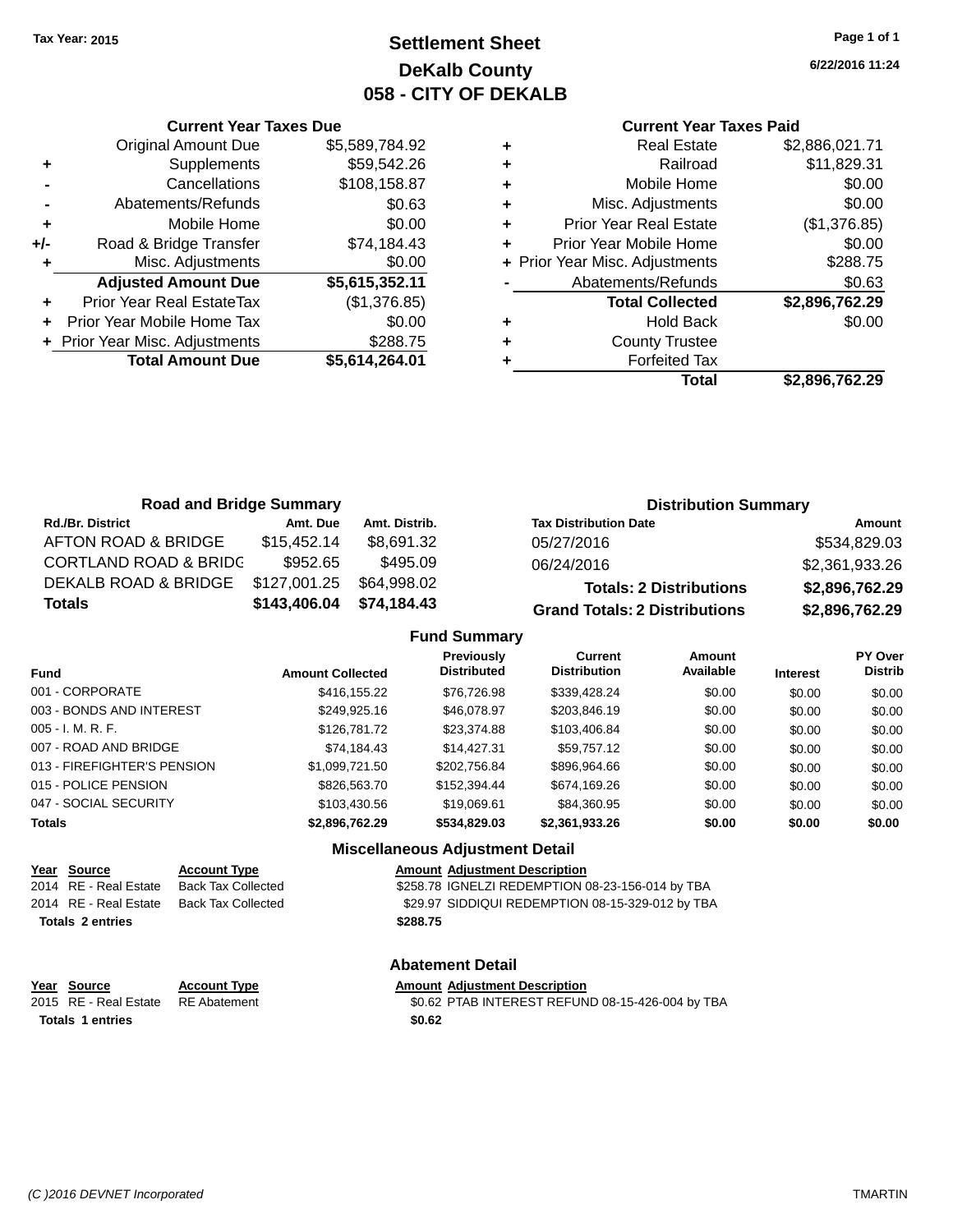# **Settlement Sheet Tax Year: 2015 Page 1 of 1 DeKalb County 059 - DE KALB LIBRARY**

**6/22/2016 11:24**

## **Current Year Taxes Paid**

|     | <b>Current Year Taxes Due</b>  |                |  |  |
|-----|--------------------------------|----------------|--|--|
|     | <b>Original Amount Due</b>     | \$2,298,590.38 |  |  |
| ٠   | Supplements                    | \$23,602.26    |  |  |
|     | Cancellations                  | \$43,573.92    |  |  |
|     | Abatements/Refunds             | \$0.26         |  |  |
| ٠   | Mobile Home                    | \$0.00         |  |  |
| +/- | Road & Bridge Transfer         | \$0.00         |  |  |
| ٠   | Misc. Adjustments              | \$0.00         |  |  |
|     | <b>Adjusted Amount Due</b>     | \$2,278,618.46 |  |  |
| ÷   | Prior Year Real EstateTax      | (\$546.56)     |  |  |
|     | Prior Year Mobile Home Tax     | \$0.00         |  |  |
|     | + Prior Year Misc. Adjustments | \$109.02       |  |  |
|     | <b>Total Amount Due</b>        | \$2,278,180.92 |  |  |

| ٠ | <b>Real Estate</b>             | \$1,156,365.10 |
|---|--------------------------------|----------------|
| ٠ | Railroad                       | \$4,753.97     |
| ٠ | Mobile Home                    | \$0.00         |
| ٠ | Misc. Adjustments              | \$0.00         |
| ٠ | <b>Prior Year Real Estate</b>  | (\$546.56)     |
| ٠ | Prior Year Mobile Home         | \$0.00         |
|   | + Prior Year Misc. Adjustments | \$109.02       |
|   | Abatements/Refunds             | \$0.26         |
|   | <b>Total Collected</b>         | \$1,160,681.27 |
| ٠ | <b>Hold Back</b>               | \$0.00         |
| ٠ | <b>County Trustee</b>          |                |
| ٠ | <b>Forfeited Tax</b>           |                |
|   | <b>Total</b>                   | \$1,160,681.27 |
|   |                                |                |

|             |                                                                 |                                                                               |                         |                                                | <b>Distribution Summary</b>                                                                         |                                |                 |                           |
|-------------|-----------------------------------------------------------------|-------------------------------------------------------------------------------|-------------------------|------------------------------------------------|-----------------------------------------------------------------------------------------------------|--------------------------------|-----------------|---------------------------|
|             |                                                                 |                                                                               |                         |                                                | <b>Tax Distribution Date</b>                                                                        |                                | Amount          |                           |
|             |                                                                 |                                                                               |                         |                                                | 05/27/2016                                                                                          |                                |                 | \$213,995.31              |
|             |                                                                 |                                                                               |                         |                                                | 06/24/2016                                                                                          |                                |                 | \$946,685.96              |
|             |                                                                 |                                                                               |                         |                                                |                                                                                                     | <b>Totals: 2 Distributions</b> | \$1,160,681.27  |                           |
|             |                                                                 |                                                                               |                         |                                                | <b>Grand Totals: 2 Distributions</b>                                                                |                                |                 | \$1,160,681.27            |
|             |                                                                 |                                                                               |                         | <b>Fund Summary</b>                            |                                                                                                     |                                |                 |                           |
| <b>Fund</b> |                                                                 |                                                                               | <b>Amount Collected</b> | <b>Previously</b><br><b>Distributed</b>        | <b>Current</b><br><b>Distribution</b>                                                               | Amount<br>Available            | <b>Interest</b> | PY Over<br><b>Distrib</b> |
|             | 016 - LIBRARY (township, municipalities)                        |                                                                               | \$1,160,681.27          | \$213,995.31                                   | \$946,685.96                                                                                        | \$0.00                         | \$0.00          | \$0.00                    |
| Totals      |                                                                 |                                                                               | \$1,160,681.27          | \$213.995.31                                   | \$946,685.96                                                                                        | \$0.00                         | \$0.00          | \$0.00                    |
|             |                                                                 |                                                                               |                         | <b>Miscellaneous Adjustment Detail</b>         |                                                                                                     |                                |                 |                           |
|             | Year Source<br>2014 RE - Real Estate<br>2014 RE - Real Estate   | <b>Account Type</b><br><b>Back Tax Collected</b><br><b>Back Tax Collected</b> |                         | <b>Amount Adiustment Description</b>           | \$97.71 IGNELZI REDEMPTION 08-23-156-014 by TBA<br>\$11.31 SIDDIQUI REDEMPTION 08-15-329-012 by TBA |                                |                 |                           |
|             | <b>Totals 2 entries</b>                                         |                                                                               |                         | \$109.02                                       |                                                                                                     |                                |                 |                           |
|             |                                                                 |                                                                               |                         | <b>Abatement Detail</b>                        |                                                                                                     |                                |                 |                           |
|             | Year Source<br>2015 RE - Real Estate<br><b>Totals 1 entries</b> | <b>Account Type</b><br><b>RE</b> Abatement                                    |                         | <b>Amount Adjustment Description</b><br>\$0.26 | \$0.26 PTAB INTEREST REFUND 08-15-426-004 by TBA                                                    |                                |                 |                           |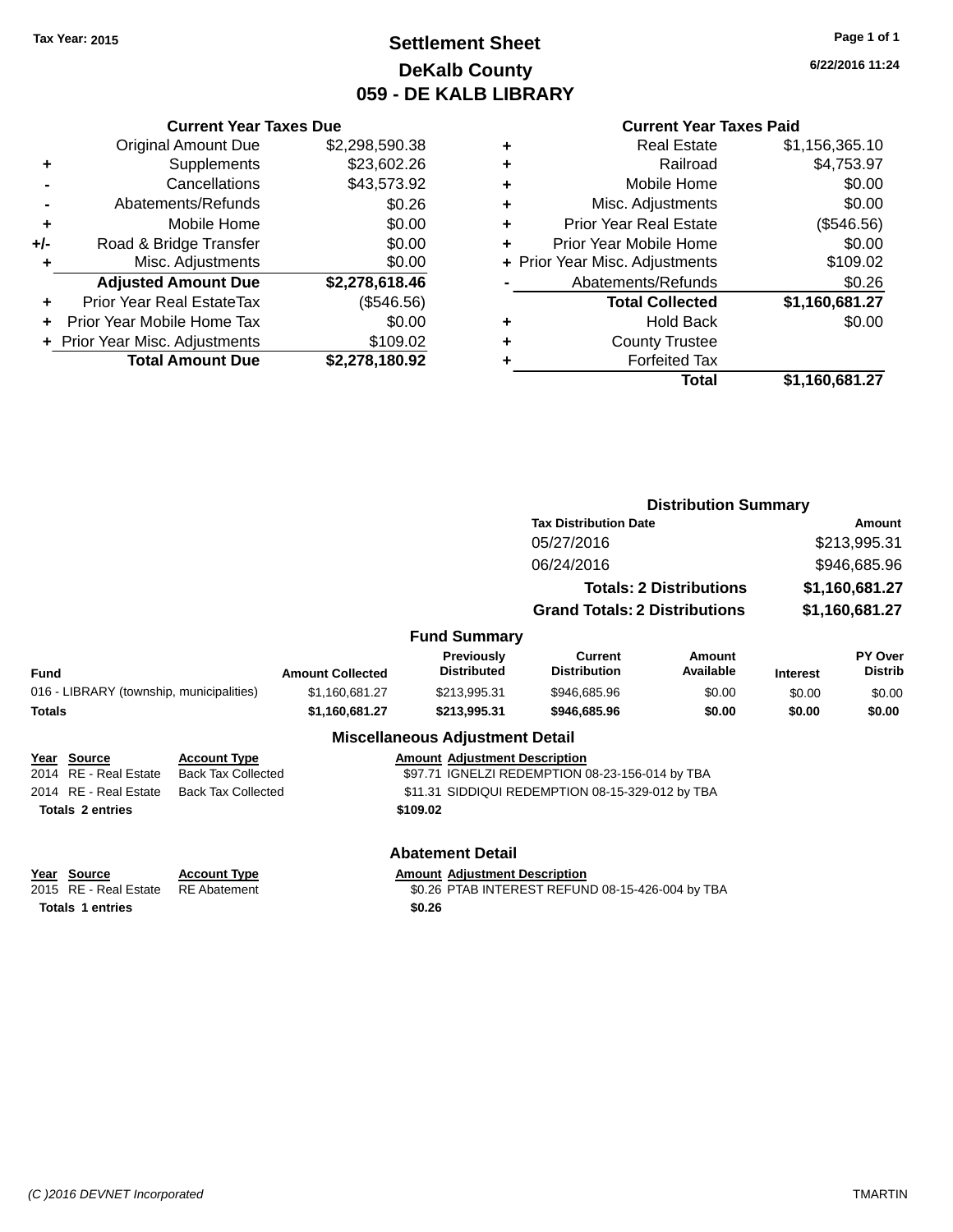# **Settlement Sheet Tax Year: 2015 Page 1 of 1 DeKalb County 060 - DEKALB SSA #3**

**6/22/2016 11:24**

|     | <b>Current Year Taxes Due</b>  |        |  |  |  |
|-----|--------------------------------|--------|--|--|--|
|     | Original Amount Due            | \$0.00 |  |  |  |
|     | Supplements                    | \$0.00 |  |  |  |
|     | Cancellations                  | \$0.00 |  |  |  |
|     | Abatements/Refunds             | \$0.00 |  |  |  |
| ٠   | Mobile Home                    | \$0.00 |  |  |  |
| +/- | Road & Bridge Transfer         | \$0.00 |  |  |  |
| ٠   | Misc. Adjustments              | \$0.00 |  |  |  |
|     | <b>Adjusted Amount Due</b>     | \$0.00 |  |  |  |
| ÷   | Prior Year Real EstateTax      | \$0.00 |  |  |  |
| ÷   | Prior Year Mobile Home Tax     | \$0.00 |  |  |  |
|     | + Prior Year Misc. Adjustments | \$0.00 |  |  |  |
|     | <b>Total Amount Due</b>        | \$0.00 |  |  |  |
|     |                                |        |  |  |  |

## **Current Year Taxes Paid +** Real Estate \$0.00 **+** Railroad \$0.00 **+** Mobile Home \$0.00 **+** Misc. Adjustments \$0.00 **+** Prior Year Real Estate \$0.00 **+** Prior Year Mobile Home \$0.00<br> **+** Prior Year Misc. Adjustments \$0.00 **+ Prior Year Misc. Adjustments -** Abatements/Refunds \$0.00 **Total Collected \$0.00 +** Hold Back \$0.00 **+** County Trustee

**Total \$0.00**

**+** Forfeited Tax

| <b>Fund Summary</b>        |                         |                                         |                                |                     |                 |                           |
|----------------------------|-------------------------|-----------------------------------------|--------------------------------|---------------------|-----------------|---------------------------|
| <b>Fund</b>                | <b>Amount Collected</b> | <b>Previously</b><br><b>Distributed</b> | Current<br><b>Distribution</b> | Amount<br>Available | <b>Interest</b> | PY Over<br><b>Distrib</b> |
| 023 - SPECIAL SERVICE AREA | \$0.00                  | \$0.00                                  | \$0.00                         | \$0.00              | \$0.00          | \$0.00                    |
| <b>Totals</b>              | \$0.00                  | \$0.00                                  | \$0.00                         | \$0.00              | \$0.00          | \$0.00                    |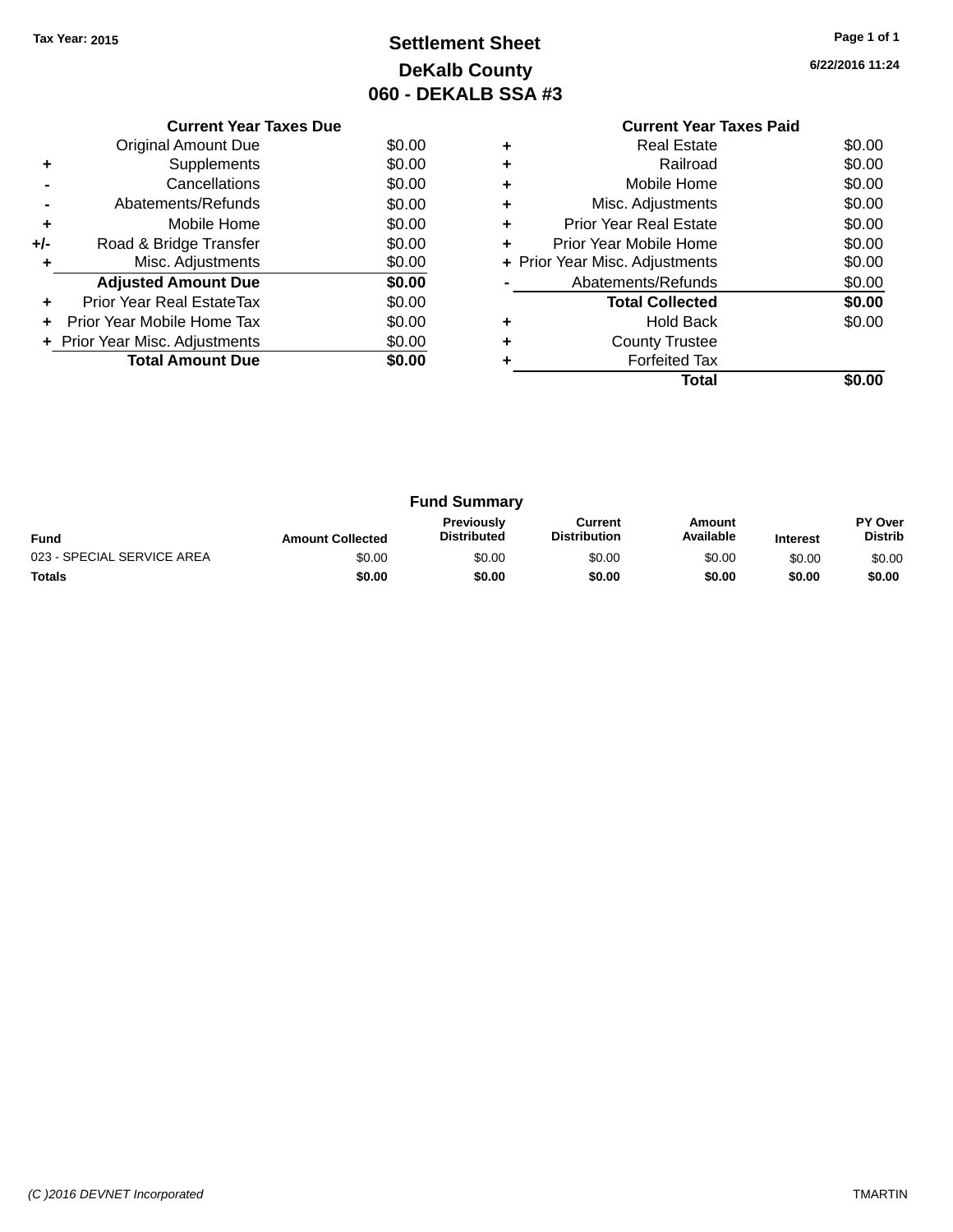# **Settlement Sheet Tax Year: 2015 Page 1 of 1 DeKalb County 061 - DEKALB SSA #4**

**6/22/2016 11:24**

# **Current Year Taxes Paid +** Real Estate \$2,609.29

|     | <b>Original Amount Due</b>       | \$5,001.17 |
|-----|----------------------------------|------------|
| ٠   | Supplements                      | \$8.68     |
|     | Cancellations                    | \$10.63    |
|     | Abatements/Refunds               | \$0.00     |
| ٠   | Mobile Home                      | \$0.00     |
| +/- | Road & Bridge Transfer           | \$0.00     |
| ٠   | Misc. Adjustments                | \$0.00     |
|     | <b>Adjusted Amount Due</b>       | \$4,999.22 |
| ÷   | <b>Prior Year Real EstateTax</b> | \$0.00     |
|     | Prior Year Mobile Home Tax       | \$0.00     |
|     | + Prior Year Misc. Adjustments   | \$0.00     |
|     | <b>Total Amount Due</b>          | \$4,999.22 |

**Current Year Taxes Due**

|   | Redi Esidie                    | <b>J</b> S TOOS S |
|---|--------------------------------|-------------------|
| ÷ | Railroad                       | \$0.00            |
| ÷ | Mobile Home                    | \$0.00            |
| ٠ | Misc. Adjustments              | \$0.00            |
| ٠ | <b>Prior Year Real Estate</b>  | \$0.00            |
| ٠ | Prior Year Mobile Home         | \$0.00            |
|   | + Prior Year Misc. Adjustments | \$0.00            |
|   | Abatements/Refunds             | \$0.00            |
|   | <b>Total Collected</b>         | \$2,609.29        |
| ٠ | <b>Hold Back</b>               | \$0.00            |
| ÷ | <b>County Trustee</b>          |                   |
| ٠ | <b>Forfeited Tax</b>           |                   |
|   | Total                          | \$2,609.29        |
|   |                                |                   |

|                            |                         |                                  |                                       | <b>Distribution Summary</b>    |                 |                           |
|----------------------------|-------------------------|----------------------------------|---------------------------------------|--------------------------------|-----------------|---------------------------|
|                            |                         |                                  | <b>Tax Distribution Date</b>          |                                |                 | Amount                    |
|                            |                         |                                  | 05/27/2016                            |                                |                 | \$520.79                  |
|                            |                         |                                  | 06/24/2016                            |                                |                 | \$2,088.50                |
|                            |                         |                                  |                                       | <b>Totals: 2 Distributions</b> |                 | \$2,609.29                |
|                            |                         |                                  | <b>Grand Totals: 2 Distributions</b>  |                                |                 | \$2,609.29                |
|                            |                         | <b>Fund Summary</b>              |                                       |                                |                 |                           |
| <b>Fund</b>                | <b>Amount Collected</b> | Previously<br><b>Distributed</b> | <b>Current</b><br><b>Distribution</b> | <b>Amount</b><br>Available     | <b>Interest</b> | PY Over<br><b>Distrib</b> |
| 023 - SPECIAL SERVICE AREA | \$2,609.29              | \$520.79                         | \$2,088.50                            | \$0.00                         | \$0.00          | \$0.00                    |
| <b>Totals</b>              | \$2,609.29              | \$520.79                         | \$2,088.50                            | \$0.00                         | \$0.00          | \$0.00                    |
|                            |                         |                                  |                                       |                                |                 |                           |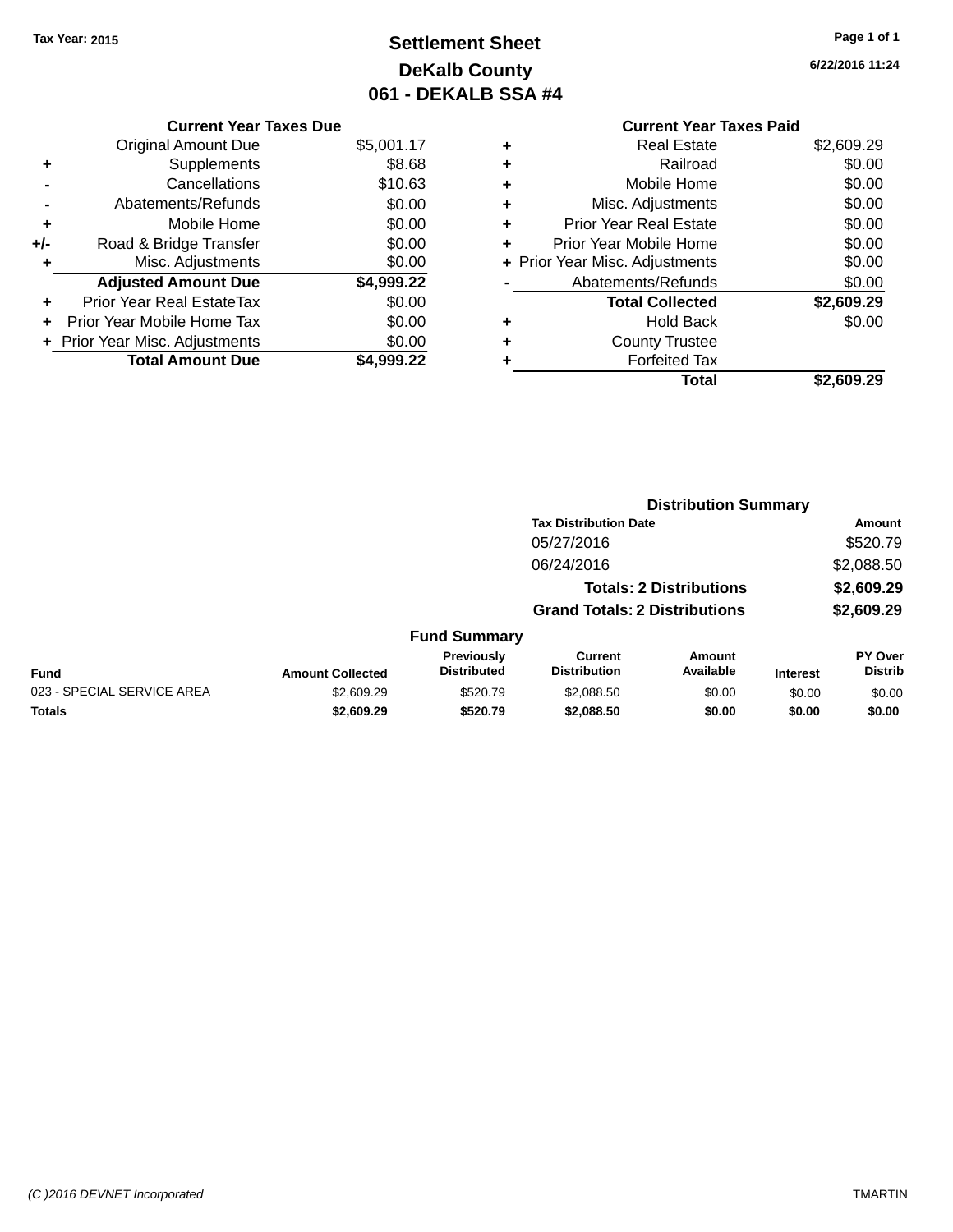# **Settlement Sheet Tax Year: 2015 Page 1 of 1 DeKalb County 062 - CITY OF GENOA**

**6/22/2016 11:24**

## **Current Year Taxes Paid**

|     | <b>Current Year Taxes Due</b>  |              |  |  |  |
|-----|--------------------------------|--------------|--|--|--|
|     | <b>Original Amount Due</b>     | \$687,343.09 |  |  |  |
| ٠   | Supplements                    | \$1,759.50   |  |  |  |
|     | Cancellations                  | \$3,123.86   |  |  |  |
|     | Abatements/Refunds             | \$20.37      |  |  |  |
| ٠   | Mobile Home                    | \$0.00       |  |  |  |
| +/- | Road & Bridge Transfer         | \$17,741.19  |  |  |  |
| ٠   | Misc. Adjustments              | \$0.00       |  |  |  |
|     | <b>Adjusted Amount Due</b>     | \$703,699.55 |  |  |  |
| ٠   | Prior Year Real EstateTax      | (\$508.71)   |  |  |  |
|     | Prior Year Mobile Home Tax     | \$0.00       |  |  |  |
|     | + Prior Year Misc. Adjustments | \$10.90      |  |  |  |
|     | <b>Total Amount Due</b>        | \$703,201.74 |  |  |  |
|     |                                |              |  |  |  |

| <b>Real Estate</b>             | \$368,647.13 |
|--------------------------------|--------------|
| Railroad                       | \$933.80     |
| Mobile Home                    | \$0.00       |
| Misc. Adjustments              | \$0.00       |
| <b>Prior Year Real Estate</b>  | (\$508.71)   |
| Prior Year Mobile Home         | \$0.00       |
| + Prior Year Misc. Adjustments | \$10.90      |
| Abatements/Refunds             | \$20.37      |
| <b>Total Collected</b>         | \$369,062.75 |
| <b>Hold Back</b>               | \$0.00       |
| <b>County Trustee</b>          |              |
| <b>Forfeited Tax</b>           |              |
| Total                          | \$369,062.75 |
|                                |              |

| <b>Road and Bridge Summary</b> |                         |               | <b>Distribution Summary</b>    |              |  |
|--------------------------------|-------------------------|---------------|--------------------------------|--------------|--|
| <b>Rd./Br. District</b>        | Amt. Due                | Amt. Distrib. | <b>Tax Distribution Date</b>   | Amount       |  |
| <b>GENOA ROAD &amp; BRIDGE</b> | \$24,894.39             | \$13.362.37   | 05/27/2016                     | \$70,985.13  |  |
| KINGSTON ROAD & BRIDG          | \$8.137.41              | \$4.378.82    | 06/24/2016                     | \$298.077.62 |  |
| Totals                         | \$33,031.80 \$17,741.19 |               | <b>Totals: 2 Distributions</b> | \$369,062.75 |  |

**Grand Totals: 2 Distributions \$369,062.75**

| <b>Fund Summary</b> |
|---------------------|
|                     |

| <b>Fund</b>              | <b>Amount Collected</b> | <b>Previously</b><br><b>Distributed</b> | Current<br><b>Distribution</b> | Amount<br>Available | <b>Interest</b> | PY Over<br><b>Distrib</b> |
|--------------------------|-------------------------|-----------------------------------------|--------------------------------|---------------------|-----------------|---------------------------|
| 001 - CORPORATE          | \$152,741.60            | \$29,245,00                             | \$123,496.60                   | \$0.00              | \$0.00          | \$0.00                    |
| 003 - BONDS AND INTEREST | \$0.00                  | \$0.00                                  | \$0.00                         | \$0.00              | \$0.00          | \$0.00                    |
| 007 - ROAD AND BRIDGE    | \$17.741.19             | \$3.718.61                              | \$14.022.58                    | \$0.00              | \$0.00          | \$0.00                    |
| 014 - POLICE PROTECTION  | \$188,393,02            | \$36,071,06                             | \$152,321.96                   | \$0.00              | \$0.00          | \$0.00                    |
| 047 - SOCIAL SECURITY    | \$5.093.47              | \$975.23                                | \$4,118.24                     | \$0.00              | \$0.00          | \$0.00                    |
| 143 - MEDICARE           | \$5,093.47              | \$975.23                                | \$4.118.24                     | \$0.00              | \$0.00          | \$0.00                    |
| <b>Totals</b>            | \$369.062.75            | \$70,985.13                             | \$298.077.62                   | \$0.00              | \$0.00          | \$0.00                    |
|                          |                         |                                         |                                |                     |                 |                           |

#### **Miscellaneous Adjustment Detail**

| Year Source             | <b>Account Type</b> | <b>Amount Adjustment Description</b>                          |
|-------------------------|---------------------|---------------------------------------------------------------|
| 2014 RE - Real Estate   | Back Tax Collected  | \$10.90 RIVERBEND DEVELOPMENT REDEMPTION 02-24-452-011 by TBA |
| <b>Totals 1 entries</b> |                     | \$10.90                                                       |
|                         |                     | Alexandria Detail                                             |

| Year           | Source |
|----------------|--------|
| . . <i>. .</i> |        |

**Totals \$19.83 1 entries**

## **Abatement Detail**

**Account Type Allergia Amount Adjustment Description** 

2015 RE - Real Estate RE Abatement \$19.83 PTAB INTEREST REFUND 03-29-152-012 by TBA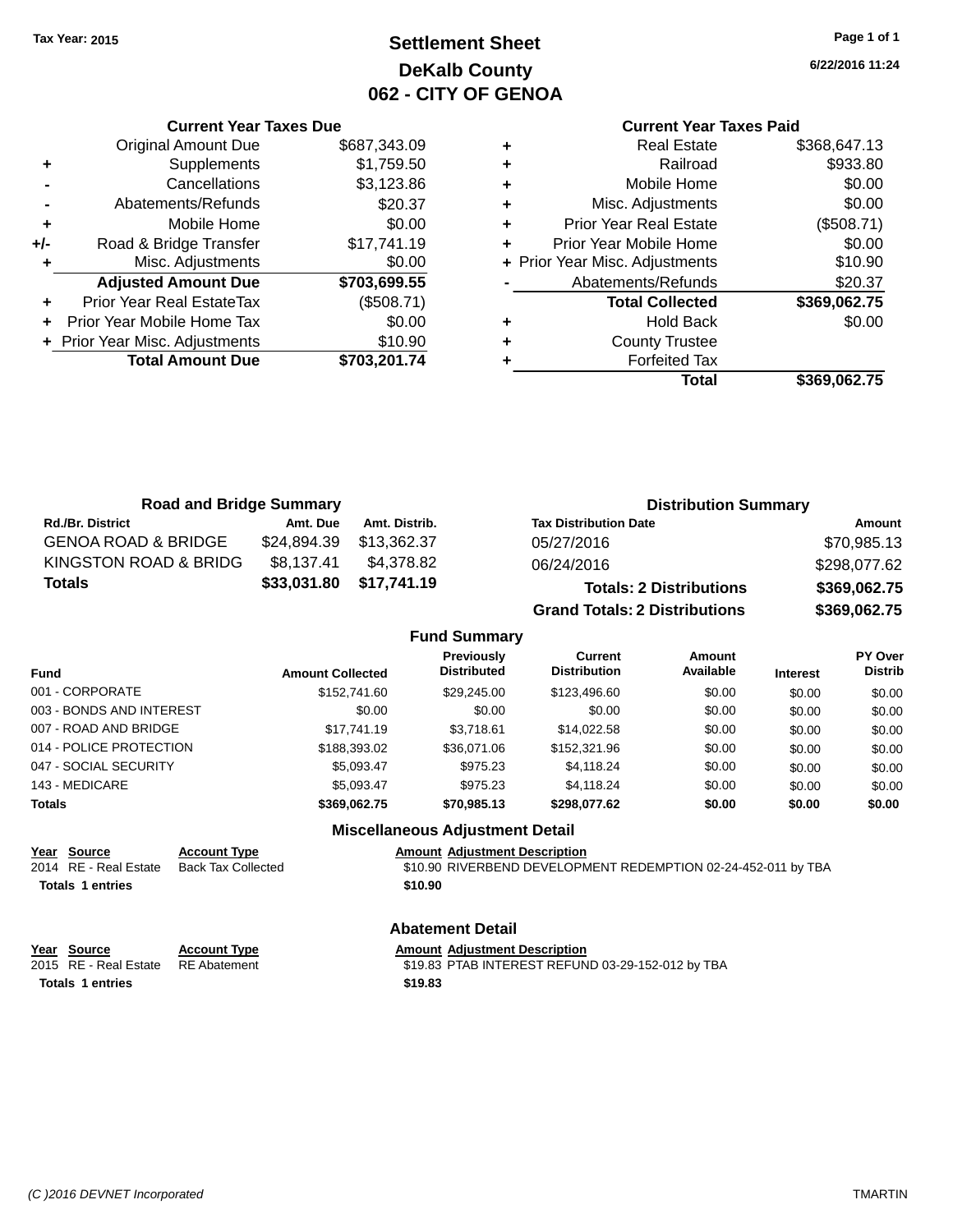# **Settlement Sheet Tax Year: 2015 Page 1 of 1 DeKalb County 063 - VILLAGE OF HINCKLEY**

**6/22/2016 11:24**

#### **Current Year Taxes Paid**

|     | <b>Current Year Taxes Due</b>  |              |
|-----|--------------------------------|--------------|
|     | <b>Original Amount Due</b>     | \$272,552.86 |
| ٠   | Supplements                    | \$1,455.89   |
|     | Cancellations                  | \$1,574.78   |
|     | Abatements/Refunds             | \$0.00       |
| ٠   | Mobile Home                    | \$0.00       |
| +/- | Road & Bridge Transfer         | \$17,890.54  |
|     | Misc. Adjustments              | \$0.00       |
|     | <b>Adjusted Amount Due</b>     | \$290,324.51 |
| ٠   | Prior Year Real EstateTax      | \$7.87       |
|     | Prior Year Mobile Home Tax     | \$0.00       |
|     | + Prior Year Misc. Adjustments | \$105.30     |
|     | <b>Total Amount Due</b>        | \$290,437.68 |
|     |                                |              |

|   | Total                          | \$160,135.17 |
|---|--------------------------------|--------------|
|   | <b>Forfeited Tax</b>           |              |
| ٠ | <b>County Trustee</b>          |              |
| ٠ | <b>Hold Back</b>               | \$0.00       |
|   | <b>Total Collected</b>         | \$160,135.17 |
|   | Abatements/Refunds             | \$0.00       |
|   | + Prior Year Misc. Adjustments | \$105.30     |
| ٠ | Prior Year Mobile Home         | \$0.00       |
| ٠ | <b>Prior Year Real Estate</b>  | \$7.87       |
| ٠ | Misc. Adjustments              | \$0.00       |
| ٠ | Mobile Home                    | \$0.00       |
| ٠ | Railroad                       | \$904.36     |
| ٠ | <b>Real Estate</b>             | \$159,117.64 |

| <b>Road and Bridge Summary</b> |          |                         | <b>Distribution Summary</b>  |                   |  |
|--------------------------------|----------|-------------------------|------------------------------|-------------------|--|
| <b>Rd./Br. District</b>        | Amt. Due | Amt. Distrib.           | <b>Tax Distribution Date</b> | Amount            |  |
| SQUAW GROVE ROAD & B           |          | \$33.511.53 \$17.890.54 | 05/27/2016                   | \$27,802.06       |  |
| <b>Totals</b>                  |          | \$33,511.53 \$17,890.54 | 06/24/2016                   | \$132,333.11      |  |
|                                |          |                         |                              | - - - - - - - - - |  |

| <b>Totals: 2 Distributions</b> | \$160,135.17 |
|--------------------------------|--------------|
| Grand Totals: 2 Distributions  | \$160,135.17 |

## **Fund Summary**

| <b>Fund</b>                             | <b>Amount Collected</b> | Previously<br><b>Distributed</b> | Current<br><b>Distribution</b> | Amount<br>Available | <b>Interest</b> | <b>PY Over</b><br><b>Distrib</b> |
|-----------------------------------------|-------------------------|----------------------------------|--------------------------------|---------------------|-----------------|----------------------------------|
| 001 - CORPORATE                         | \$68,057.07             | \$11.624.06                      | \$56,433.01                    | \$0.00              | \$0.00          | \$0.00                           |
| $005 - I. M. R. F.$                     | \$13,675.25             | \$2,335.71                       | \$11,339.54                    | \$0.00              | \$0.00          | \$0.00                           |
| 007 - ROAD AND BRIDGE                   | \$17.890.54             | \$3,506.86                       | \$14,383.68                    | \$0.00              | \$0.00          | \$0.00                           |
| 014 - POLICE PROTECTION                 | \$23,040.78             | \$3.935.33                       | \$19.105.45                    | \$0.00              | \$0.00          | \$0.00                           |
| 027 - AUDIT                             | \$4,909.58              | \$838.55                         | \$4.071.03                     | \$0.00              | \$0.00          | \$0.00                           |
| 035 - TORT JUDGEMENTS/LIABILITY<br>INS. | \$8.315.63              | \$1.420.31                       | \$6,895.32                     | \$0.00              | \$0.00          | \$0.00                           |
| 047 - SOCIAL SECURITY                   | \$16,128,12             | \$2,754.66                       | \$13,373.46                    | \$0.00              | \$0.00          | \$0.00                           |
| 048 - SCHOOL CROSSING GUARDS            | \$3.107.91              | \$530.83                         | \$2,577.08                     | \$0.00              | \$0.00          | \$0.00                           |
| 062 - WORKERS COMPENSATION              | \$5.010.29              | \$855.75                         | \$4.154.54                     | \$0.00              | \$0.00          | \$0.00                           |
| <b>Totals</b>                           | \$160,135.17            | \$27.802.06                      | \$132,333,11                   | \$0.00              | \$0.00          | \$0.00                           |

## **Miscellaneous Adjustment Detail**

| Year Source             | <b>Account Type</b> | <b>Amount Adjustment Description</b>           |
|-------------------------|---------------------|------------------------------------------------|
| 2014 RE - Real Estate   | Back Tax Collected  | \$93.54 STILES REDEMPTION 15-15-228-034 by TBA |
| 2014 RE - Real Estate   | Back Tax Collected  | \$11.76 STILES REDEMPTION 15-15-228-005 by TBA |
| <b>Totals 2 entries</b> |                     | \$105.30                                       |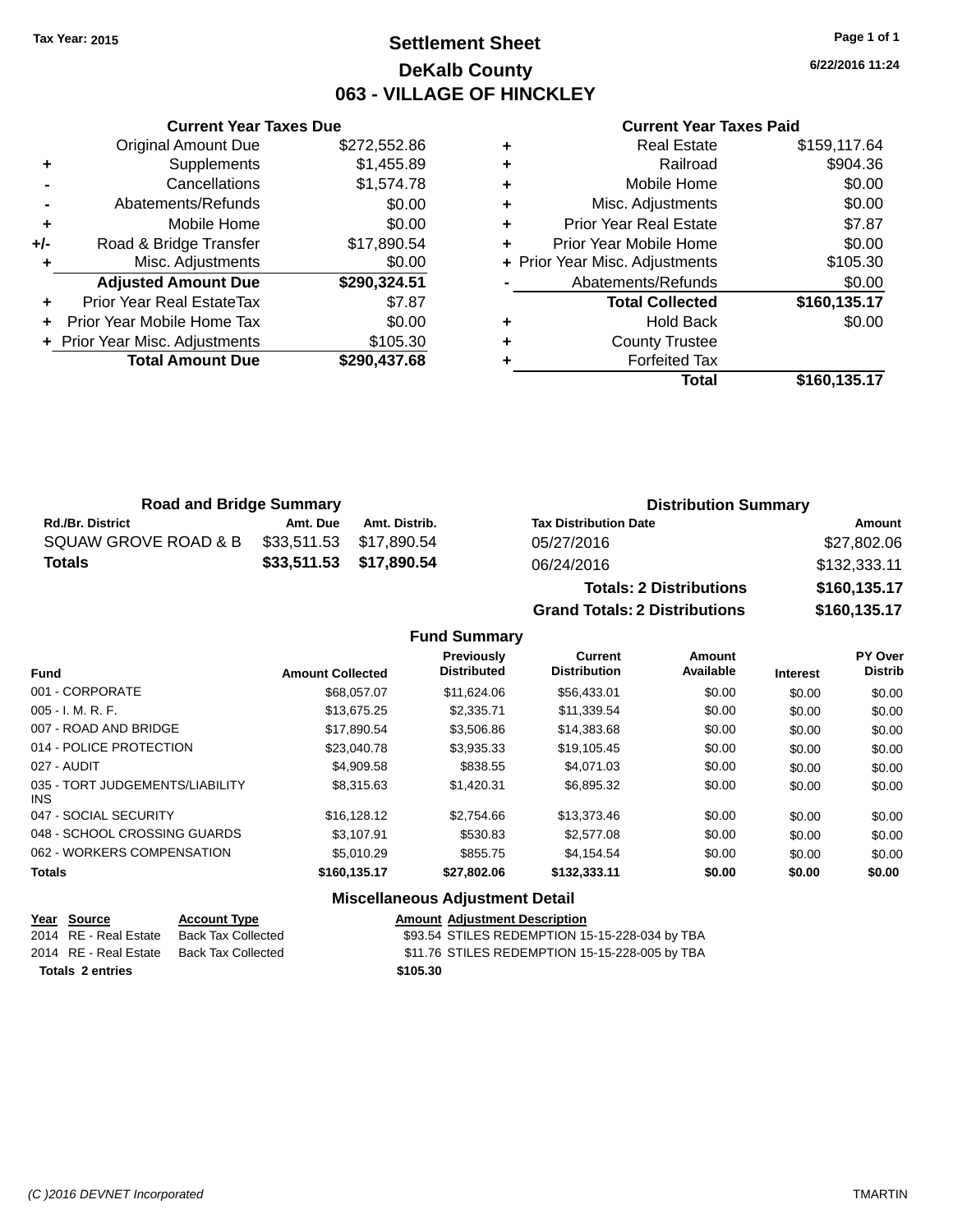# **Settlement Sheet Tax Year: 2015 Page 1 of 1 DeKalb County 064 - VILLAGE OF KINGSTON**

**6/22/2016 11:24**

#### **Current Year Taxes Paid**

|     | <b>Current Year Taxes Due</b>  |              |
|-----|--------------------------------|--------------|
|     | <b>Original Amount Due</b>     | \$148,735.25 |
| ٠   | Supplements                    | \$451.17     |
|     | Cancellations                  | \$1,241.86   |
|     | Abatements/Refunds             | \$0.00       |
| ٠   | Mobile Home                    | \$0.00       |
| +/- | Road & Bridge Transfer         | \$6,825.01   |
|     | Misc. Adjustments              | \$92.51      |
|     | <b>Adjusted Amount Due</b>     | \$154,862.08 |
|     | Prior Year Real EstateTax      | \$0.21       |
|     | Prior Year Mobile Home Tax     | \$0.00       |
|     | + Prior Year Misc. Adjustments | \$0.00       |
|     | <b>Total Amount Due</b>        | \$154,862.29 |
|     |                                |              |

| ٠ | <b>Real Estate</b>             | \$82,586.48 |
|---|--------------------------------|-------------|
| ٠ | Railroad                       | \$241.95    |
| ٠ | Mobile Home                    | \$0.00      |
| ٠ | Misc. Adjustments              | \$92.51     |
| ٠ | <b>Prior Year Real Estate</b>  | \$0.21      |
| ÷ | Prior Year Mobile Home         | \$0.00      |
|   | + Prior Year Misc. Adjustments | \$0.00      |
|   | Abatements/Refunds             | \$0.00      |
|   | <b>Total Collected</b>         | \$82,921.15 |
| ٠ | <b>Hold Back</b>               | \$0.00      |
| ٠ | <b>County Trustee</b>          |             |
| ٠ | <b>Forfeited Tax</b>           |             |
|   | Total                          | \$82,921.15 |
|   |                                |             |

| <b>Road and Bridge Summary</b> |             |               |                              | <b>Distribution Summary</b> |  |  |
|--------------------------------|-------------|---------------|------------------------------|-----------------------------|--|--|
| <b>Rd./Br. District</b>        | Amt. Due    | Amt. Distrib. | <b>Tax Distribution Date</b> | Amount                      |  |  |
| KINGSTON ROAD & BRIDG          | \$12.686.11 | \$6.825.01    | 05/27/2016                   | \$18,588.45                 |  |  |
| <b>Totals</b>                  | \$12.686.11 | \$6,825,01    | 06/24/2016                   | \$64,332.70                 |  |  |
|                                |             |               |                              |                             |  |  |

| <b>Totals: 2 Distributions</b> | \$82,921.15 |
|--------------------------------|-------------|
| Grand Totals: 2 Distributions  | \$82,921.15 |

#### **Fund Summary**

| <b>Fund</b>                                   | <b>Amount Collected</b> | <b>Previously</b><br><b>Distributed</b> | <b>Current</b><br><b>Distribution</b> | <b>Amount</b><br>Available | <b>Interest</b> | <b>PY Over</b><br><b>Distrib</b> |
|-----------------------------------------------|-------------------------|-----------------------------------------|---------------------------------------|----------------------------|-----------------|----------------------------------|
| 001 - CORPORATE                               | \$26,575.99             | \$5.967.69                              | \$20,608.30                           | \$0.00                     | \$0.00          | \$0.00                           |
| $005 - I. M. R. F.$                           | \$6.849.41              | \$1.538.05                              | \$5,311,36                            | \$0.00                     | \$0.00          | \$0.00                           |
| 007 - ROAD AND BRIDGE                         | \$6.825.01              | \$1,500.92                              | \$5,324.09                            | \$0.00                     | \$0.00          | \$0.00                           |
| 014 - POLICE PROTECTION                       | \$8,945.63              | \$2,008.76                              | \$6,936.87                            | \$0.00                     | \$0.00          | \$0.00                           |
| 025 - GARBAGE DISPOSAL                        | \$3.514.73              | \$789.24                                | \$2,725.49                            | \$0.00                     | \$0.00          | \$0.00                           |
| 027 - AUDIT                                   | \$4.907.28              | \$1.101.94                              | \$3.805.34                            | \$0.00                     | \$0.00          | \$0.00                           |
| 031 - WORKING CASH                            | \$256.21                | \$57.53                                 | \$198.68                              | \$0.00                     | \$0.00          | \$0.00                           |
| 035 - TORT JUDGEMENTS/LIABILITY<br><b>INS</b> | \$21.084.72             | \$4.734.61                              | \$16,350.11                           | \$0.00                     | \$0.00          | \$0.00                           |
| 047 - SOCIAL SECURITY                         | \$3.962.17              | \$889.71                                | \$3.072.46                            | \$0.00                     | \$0.00          | \$0.00                           |
| <b>Totals</b>                                 | \$82.921.15             | \$18,588,45                             | \$64,332,70                           | \$0.00                     | \$0.00          | \$0.00                           |

## **Miscellaneous Adjustment Detail Year Source Account Type Amount Adjustment Description** \$92.51 JOHNSON REDEMPTION 02-22-307-013 by TBA

**Totals \$92.51 1 entries**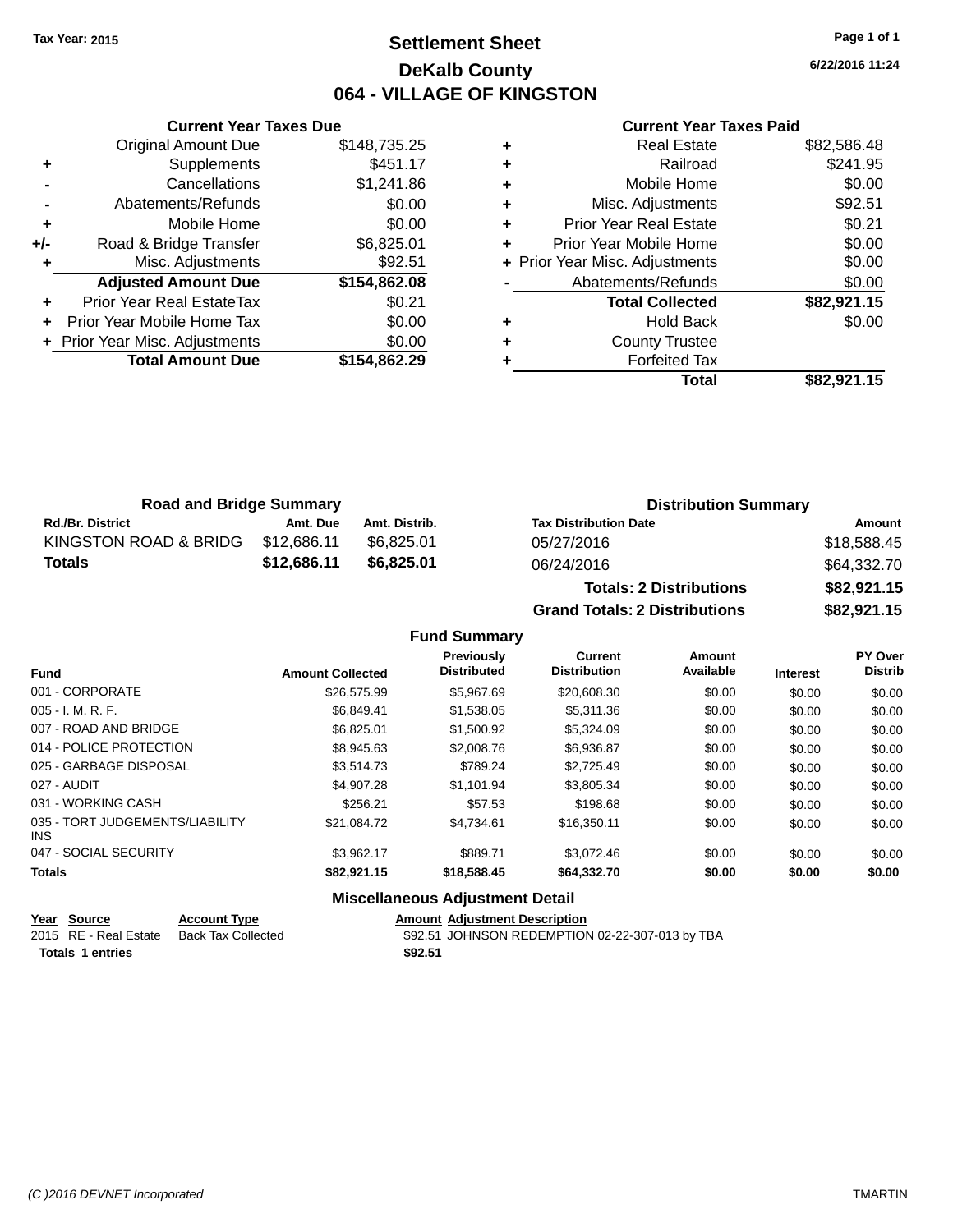# **Settlement Sheet Tax Year: 2015 Page 1 of 1 DeKalb County 065 - VILLAGE OF KIRKLAND**

**6/22/2016 11:24**

#### **Current Year Taxes Paid**

|     | <b>Original Amount Due</b>     | \$197,606.92 |
|-----|--------------------------------|--------------|
| ٠   | Supplements                    | \$725.05     |
|     | Cancellations                  | \$822.96     |
|     | Abatements/Refunds             | \$0.00       |
| ٠   | Mobile Home                    | \$0.00       |
| +/- | Road & Bridge Transfer         | \$2,705.98   |
|     | Misc. Adjustments              | \$0.00       |
|     | <b>Adjusted Amount Due</b>     | \$200,214.99 |
|     | Prior Year Real EstateTax      | \$4.08       |
|     | Prior Year Mobile Home Tax     | \$0.00       |
|     |                                |              |
|     | + Prior Year Misc. Adjustments | \$0.00       |
|     | <b>Total Amount Due</b>        | \$200,219.07 |

**Current Year Taxes Due**

|   | Total                          | \$104.604.29 |
|---|--------------------------------|--------------|
|   | <b>Forfeited Tax</b>           |              |
| ٠ | <b>County Trustee</b>          |              |
| ٠ | <b>Hold Back</b>               | \$0.00       |
|   | <b>Total Collected</b>         | \$104,604.29 |
|   | Abatements/Refunds             | \$0.00       |
|   | + Prior Year Misc. Adjustments | \$0.00       |
| ÷ | Prior Year Mobile Home         | \$0.00       |
| ٠ | <b>Prior Year Real Estate</b>  | \$4.08       |
| ٠ | Misc. Adjustments              | \$0.00       |
| ٠ | Mobile Home                    | \$0.00       |
| ٠ | Railroad                       | \$267.74     |
|   | <b>Real Estate</b>             | \$104,332.47 |

| <b>Road and Bridge Summary</b>    |            |               | <b>Distribution Summary</b>          |              |
|-----------------------------------|------------|---------------|--------------------------------------|--------------|
| <b>Rd./Br. District</b>           | Amt. Due   | Amt. Distrib. | <b>Tax Distribution Date</b>         | Amount       |
| <b>FRANKLIN ROAD &amp; BRIDGE</b> | \$5,038.51 | \$2.705.98    | 05/27/2016                           | \$20,141.56  |
| <b>Totals</b>                     | \$5,038.51 | \$2,705.98    | 06/24/2016                           | \$84,462.73  |
|                                   |            |               | <b>Totals: 2 Distributions</b>       | \$104,604.29 |
|                                   |            |               | <b>Grand Totals: 2 Distributions</b> | \$104,604.29 |

#### **Fund Summary Fund Interest Amount Collected Distributed PY Over Distrib Amount Available Current Distribution Previously** 001 - CORPORATE \$38,210.84 \$7,353.07 \$30,857.77 \$0.00 \$0.00 \$0.00 007 - ROAD AND BRIDGE \$2,705.98 \$2,705.98 \$532.83 \$2,173.15 \$0.00 \$0.00 \$0.00 \$0.00 014 - POLICE PROTECTION \$50,949.16 \$9,804.37 \$41,144.79 \$0.00 \$0.00 \$0.00 \$0.00 027 - AUDIT \$2,547.87 \$490.30 \$2,057.57 \$0.00 \$0.00 \$0.00 035 - TORT JUDGEMENTS/LIABILITY INS \$10,190.44 \$1,960.99 \$8,229.45 \$0.00 \$0.00 \$0.00 **Totals \$104,604.29 \$20,141.56 \$84,462.73 \$0.00 \$0.00 \$0.00**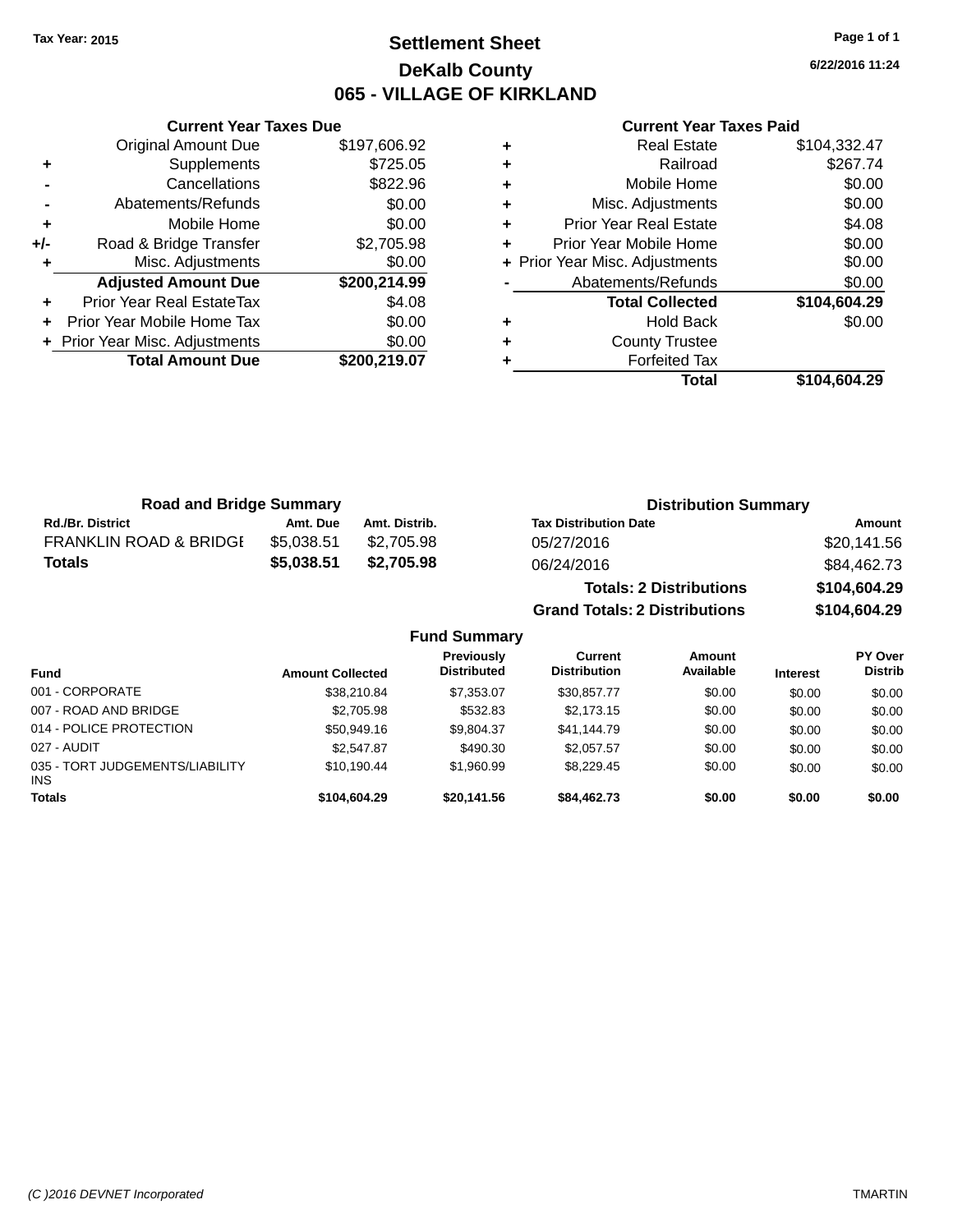# **Settlement Sheet Tax Year: 2015 Page 1 of 1 DeKalb County 066 - KIRKLAND LIBRARY**

#### **Current Year Taxes Due**

|       | <b>Original Amount Due</b>       | \$48,459.50 |
|-------|----------------------------------|-------------|
| ٠     | Supplements                      | \$174.74    |
|       | Cancellations                    | \$197.50    |
|       | Abatements/Refunds               | \$0.00      |
| ٠     | Mobile Home                      | \$0.00      |
| $+/-$ | Road & Bridge Transfer           | \$0.00      |
| ٠     | Misc. Adjustments                | \$0.00      |
|       | <b>Adjusted Amount Due</b>       | \$48,436.74 |
| ÷     | <b>Prior Year Real EstateTax</b> | \$0.00      |
|       | Prior Year Mobile Home Tax       | \$0.00      |
|       | + Prior Year Misc. Adjustments   | \$0.00      |
|       | <b>Total Amount Due</b>          | \$48.436.74 |

## **Current Year Taxes Paid**

| <b>Real Estate</b>             | \$24,924.69 |
|--------------------------------|-------------|
| Railroad                       | \$64.03     |
| Mobile Home                    | \$0.00      |
| Misc. Adjustments              | \$0.00      |
| <b>Prior Year Real Estate</b>  | \$0.00      |
| Prior Year Mobile Home         | \$0.00      |
| + Prior Year Misc. Adjustments | \$0.00      |
| Abatements/Refunds             | \$0.00      |
| <b>Total Collected</b>         | \$24,988.72 |
| <b>Hold Back</b>               | \$0.00      |
| <b>County Trustee</b>          |             |
| <b>Forfeited Tax</b>           |             |
| Total                          | \$24,988.72 |
|                                |             |

## **Distribution Summary Tax Distribution Date Amount** 05/27/2016 \$4,808.66 06/24/2016 \$20,180.06 **Totals: 2 Distributions \$24,988.72 Grand Totals: 2 Distributions \$24,988.72**

## **Fund Summary**

| <b>Fund</b>                              | <b>Amount Collected</b> | <b>Previously</b><br><b>Distributed</b> | Current<br><b>Distribution</b> | Amount<br>Available | <b>Interest</b> | <b>PY Over</b><br><b>Distrib</b> |
|------------------------------------------|-------------------------|-----------------------------------------|--------------------------------|---------------------|-----------------|----------------------------------|
| $005 - I. M. R. F.$                      | \$3.17                  | \$0.61                                  | \$2.56                         | \$0.00              | \$0.00          | \$0.00                           |
| 016 - LIBRARY (township, municipalities) | \$23.884.67             | \$4,596.20                              | \$19,288,47                    | \$0.00              | \$0.00          | \$0.00                           |
| 047 - SOCIAL SECURITY                    | \$1,100.88              | \$211.85                                | \$889.03                       | \$0.00              | \$0.00          | \$0.00                           |
| Totals                                   | \$24.988.72             | \$4,808,66                              | \$20,180,06                    | \$0.00              | \$0.00          | \$0.00                           |

**6/22/2016 11:24**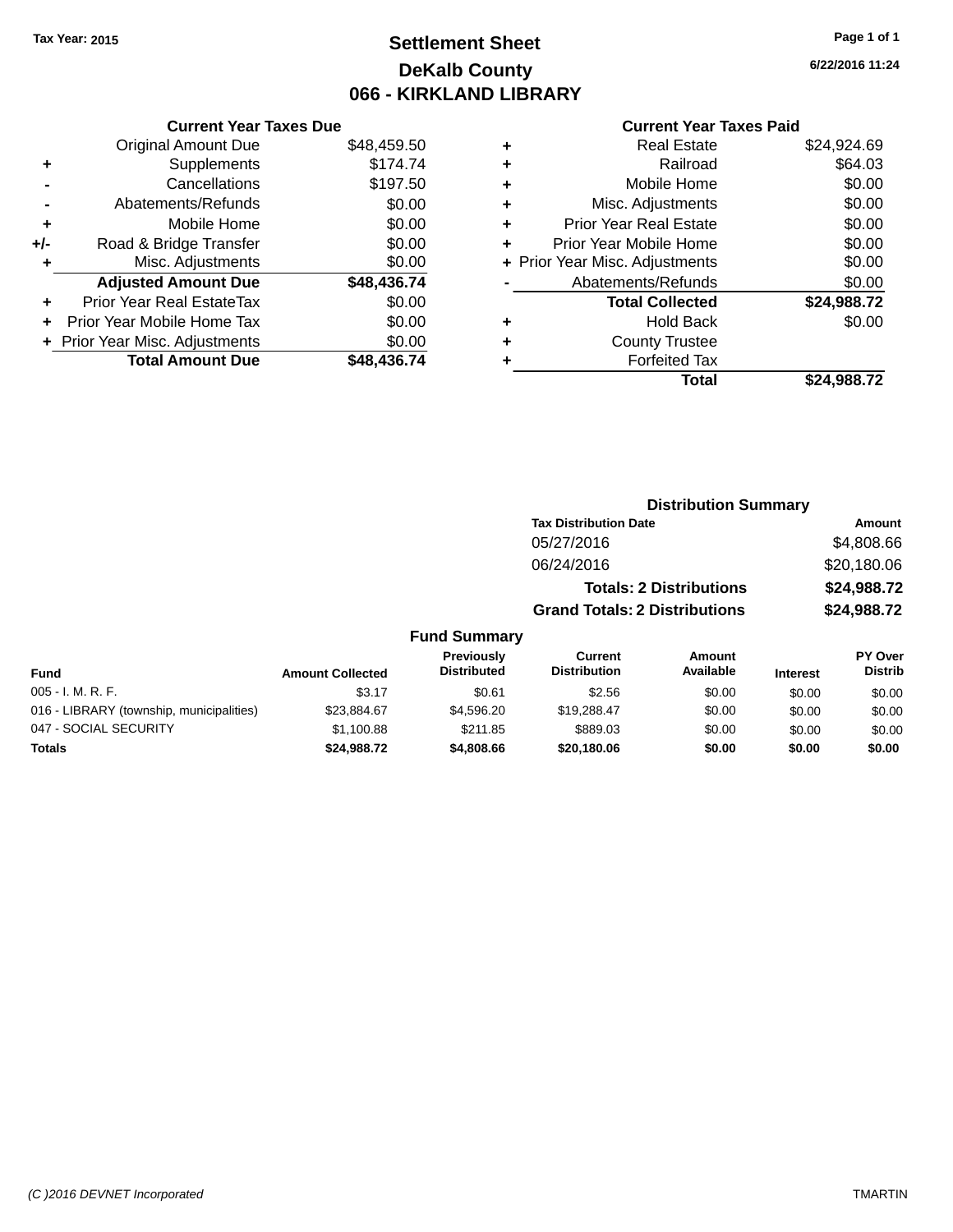# **Settlement Sheet Tax Year: 2015 Page 1 of 1 DeKalb County 067 - VILLAGE OF LEE**

**6/22/2016 11:24**

|   | <b>Current Year Taxes Paid</b> |            |
|---|--------------------------------|------------|
| ٠ | Real Estate                    | \$5,417.22 |
| ٠ | Railroad                       | \$198.07   |
| ٠ | Mobile Home                    | \$0.00     |
| ٠ | Misc. Adjustments              | \$0.00     |
| ٠ | <b>Prior Year Real Estate</b>  | \$0.00     |
| ٠ | Prior Year Mobile Home         | \$0.00     |
|   | + Prior Year Misc. Adjustments | \$0.00     |
|   | Abatements/Refunds             | \$0.00     |
|   | <b>Total Collected</b>         | \$5,615.29 |
| ٠ | <b>Hold Back</b>               | \$0.00     |
|   | <b>County Trustee</b>          |            |
|   | <b>Forfeited Tax</b>           |            |
|   | Total                          | \$5,615.29 |

|     | <b>Current Year Taxes Due</b>  |             |
|-----|--------------------------------|-------------|
|     | <b>Original Amount Due</b>     | \$10,001.38 |
| ٠   | Supplements                    | \$4.81      |
|     | Cancellations                  | \$5.52      |
|     | Abatements/Refunds             | \$0.00      |
| ٠   | Mobile Home                    | \$0.00      |
| +/- | Road & Bridge Transfer         | \$845.28    |
| ٠   | Misc. Adjustments              | \$0.00      |
|     | <b>Adjusted Amount Due</b>     | \$10,845.95 |
|     | Prior Year Real EstateTax      | \$0.00      |
|     | Prior Year Mobile Home Tax     | \$0.00      |
|     | + Prior Year Misc. Adjustments | \$0.00      |
|     | <b>Total Amount Due</b>        | \$10,845.95 |
|     |                                |             |

| <b>Road and Bridge Summary</b> |            |                     | <b>Distribution Summary</b>          |            |
|--------------------------------|------------|---------------------|--------------------------------------|------------|
| <b>Rd./Br. District</b>        | Amt. Due   | Amt. Distrib.       | <b>Tax Distribution Date</b>         | Amount     |
| SHABBONA ROAD & BRIDC          | \$1,542.76 | \$845.28            | 05/27/2016                           | \$978.00   |
| <b>Totals</b>                  | \$1,542.76 | \$845.28            | 06/24/2016                           | \$4,637.29 |
|                                |            |                     | <b>Totals: 2 Distributions</b>       | \$5,615.29 |
|                                |            |                     | <b>Grand Totals: 2 Distributions</b> | \$5,615.29 |
|                                |            | <b>Fund Summary</b> |                                      |            |

| <b>Fund</b>                             | <b>Amount Collected</b> | Previously<br><b>Distributed</b> | Current<br><b>Distribution</b> | Amount<br>Available | <b>Interest</b> | PY Over<br><b>Distrib</b> |
|-----------------------------------------|-------------------------|----------------------------------|--------------------------------|---------------------|-----------------|---------------------------|
| 001 - CORPORATE                         | \$1,462.59              | \$221.73                         | \$1,240.86                     | \$0.00              | \$0.00          | \$0.00                    |
| 007 - ROAD AND BRIDGE                   | \$845.28                | \$254.85                         | \$590.43                       | \$0.00              | \$0.00          | \$0.00                    |
| 025 - GARBAGE DISPOSAL                  | \$520.51                | \$78.91                          | \$441.60                       | \$0.00              | \$0.00          | \$0.00                    |
| 027 - AUDIT                             | \$581.99                | \$88.23                          | \$493.76                       | \$0.00              | \$0.00          | \$0.00                    |
| 035 - TORT JUDGEMENTS/LIABILITY<br>INS. | \$1.202.98              | \$182.38                         | \$1,020.60                     | \$0.00              | \$0.00          | \$0.00                    |
| 072 - WATERWORKS SYSTEM                 | \$1.001.94              | \$151.90                         | \$850.04                       | \$0.00              | \$0.00          | \$0.00                    |
| <b>Totals</b>                           | \$5,615.29              | \$978.00                         | \$4,637.29                     | \$0.00              | \$0.00          | \$0.00                    |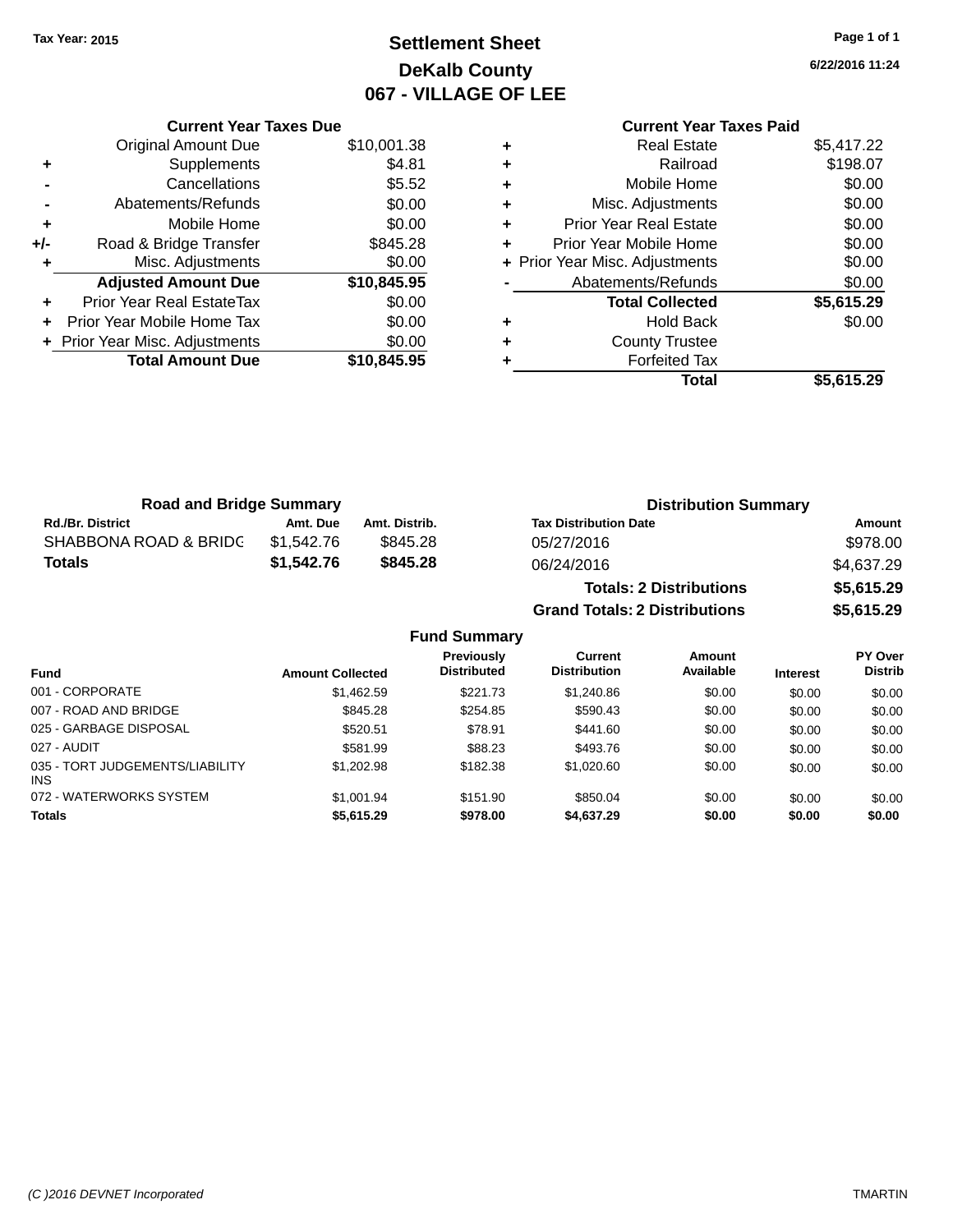# **Settlement Sheet Tax Year: 2015 Page 1 of 1 DeKalb County 068 - VILLAGE OF MALTA**

**6/22/2016 11:24**

# **Current Year Taxes Paid**

|     | <b>Current Year Taxes Due</b>  |              |
|-----|--------------------------------|--------------|
|     | <b>Original Amount Due</b>     | \$108,254.30 |
| ٠   | Supplements                    | \$200.12     |
|     | Cancellations                  | \$226.07     |
|     | Abatements/Refunds             | \$0.00       |
| ٠   | Mobile Home                    | \$0.00       |
| +/- | Road & Bridge Transfer         | \$5,804.75   |
|     | Misc. Adjustments              | \$0.00       |
|     | <b>Adjusted Amount Due</b>     | \$114,033.10 |
|     | Prior Year Real EstateTax      | (\$71.56)    |
|     | Prior Year Mobile Home Tax     | \$0.00       |
|     | + Prior Year Misc. Adjustments | \$0.00       |
|     | <b>Total Amount Due</b>        | \$113,961.54 |
|     |                                |              |

|   | Total                          | \$61,635.87 |
|---|--------------------------------|-------------|
| ٠ | <b>Forfeited Tax</b>           |             |
| ٠ | <b>County Trustee</b>          |             |
| ٠ | <b>Hold Back</b>               | \$0.00      |
|   | <b>Total Collected</b>         | \$61,635.87 |
|   | Abatements/Refunds             | \$0.00      |
|   | + Prior Year Misc. Adjustments | \$0.00      |
| ٠ | Prior Year Mobile Home         | \$0.00      |
| ٠ | <b>Prior Year Real Estate</b>  | (\$71.56)   |
| ٠ | Misc. Adjustments              | \$0.00      |
| ٠ | Mobile Home                    | \$0.00      |
| ٠ | Railroad                       | \$736.96    |
| ٠ | <b>Real Estate</b>             | \$60,970.47 |
|   |                                |             |

| <b>Road and Bridge Summary</b> |             |               | <b>Distribution Summary</b>  |             |  |
|--------------------------------|-------------|---------------|------------------------------|-------------|--|
| <b>Rd./Br. District</b>        | Amt. Due    | Amt. Distrib. | <b>Tax Distribution Date</b> | Amount      |  |
| MALTA ROAD & BRIDGE            | \$10,658.89 | \$5.804.75    | 05/27/2016                   | \$10,477.70 |  |
| <b>Totals</b>                  | \$10,658.89 | \$5,804.75    | 06/24/2016                   | \$51,158.17 |  |

| <b>Totals: 2 Distributions</b>       | \$61,635.87 |
|--------------------------------------|-------------|
| <b>Grand Totals: 2 Distributions</b> | \$61,635.87 |

## **Fund Summary**

| <b>Fund</b>                             | <b>Amount Collected</b> | <b>Previously</b><br><b>Distributed</b> | Current<br><b>Distribution</b> | Amount<br>Available | <b>Interest</b> | PY Over<br><b>Distrib</b> |
|-----------------------------------------|-------------------------|-----------------------------------------|--------------------------------|---------------------|-----------------|---------------------------|
|                                         |                         |                                         |                                |                     |                 |                           |
| 001 - CORPORATE                         | \$14,956.53             | \$2,517.26                              | \$12,439.27                    | \$0.00              | \$0.00          | \$0.00                    |
| 003 - BONDS AND INTEREST                | \$0.00                  | \$0.00                                  | \$0.00                         | \$0.00              | \$0.00          | \$0.00                    |
| $005 - I. M. R. F.$                     | \$6,189.32              | \$1,041.69                              | \$5,147.63                     | \$0.00              | \$0.00          | \$0.00                    |
| 007 - ROAD AND BRIDGE                   | \$5,804.75              | \$1.081.03                              | \$4,723.72                     | \$0.00              | \$0.00          | \$0.00                    |
| 014 - POLICE PROTECTION                 | \$4,642.13              | \$781.29                                | \$3,860.84                     | \$0.00              | \$0.00          | \$0.00                    |
| 025 - GARBAGE DISPOSAL                  | \$515.94                | \$86.84                                 | \$429.10                       | \$0.00              | \$0.00          | \$0.00                    |
| 027 - AUDIT                             | \$4,383.92              | \$737.84                                | \$3.646.08                     | \$0.00              | \$0.00          | \$0.00                    |
| 035 - TORT JUDGEMENTS/LIABILITY<br>INS. | \$14,698.89             | \$2,473.90                              | \$12,224.99                    | \$0.00              | \$0.00          | \$0.00                    |
| 041 - STREET LIGHTING                   | \$2,707.87              | \$455.75                                | \$2,252.12                     | \$0.00              | \$0.00          | \$0.00                    |
| 047 - SOCIAL SECURITY                   | \$7,736.52              | \$1,302.10                              | \$6.434.42                     | \$0.00              | \$0.00          | \$0.00                    |
| <b>Totals</b>                           | \$61,635.87             | \$10,477.70                             | \$51,158.17                    | \$0.00              | \$0.00          | \$0.00                    |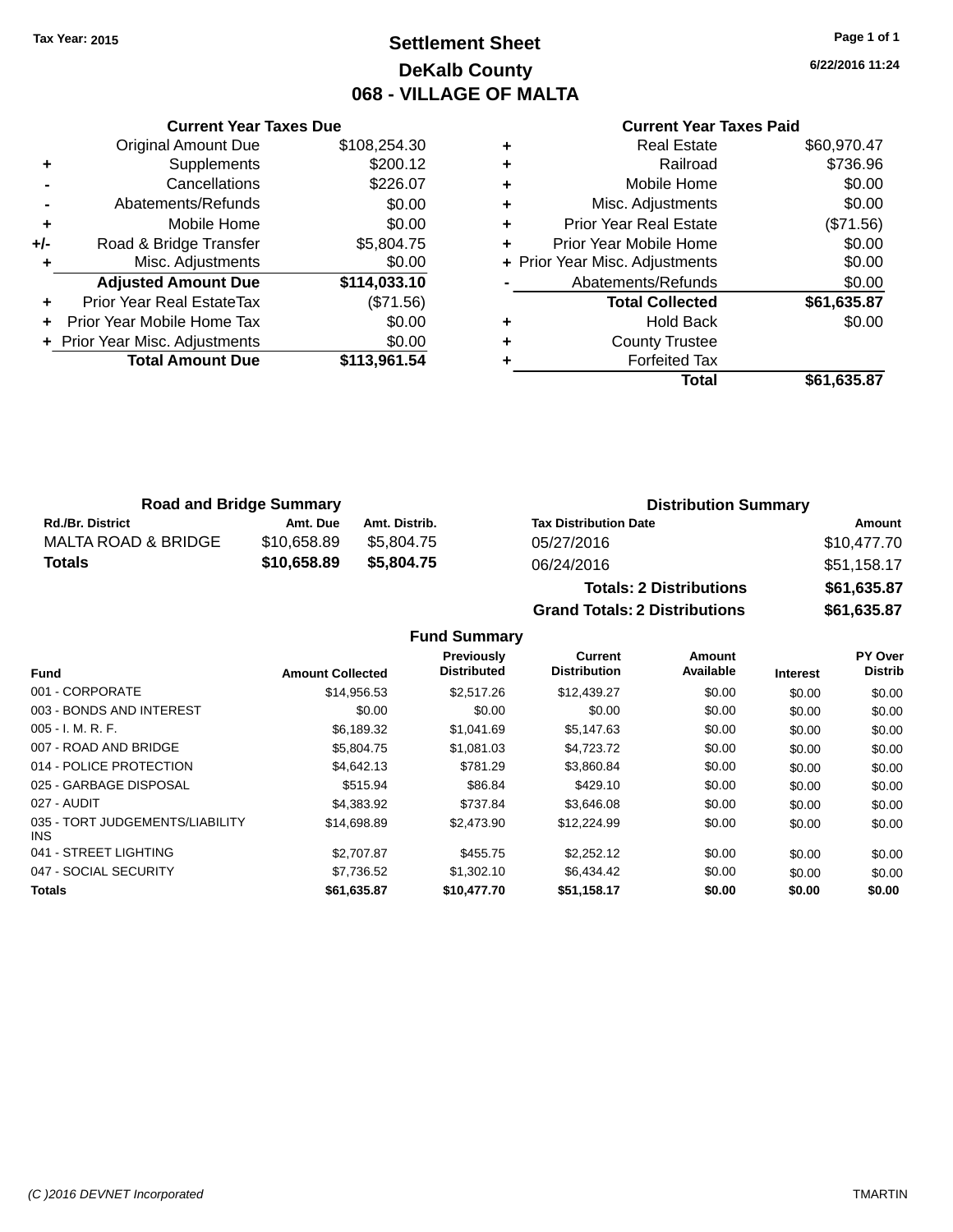# **Settlement Sheet Tax Year: 2015 Page 1 of 1 DeKalb County 069 - VILLAGE OF MAPLE PARK**

**6/22/2016 11:24**

#### **Current Year Taxes Paid**

|     | <b>Original Amount Due</b>     | \$107,972.50 |
|-----|--------------------------------|--------------|
| ٠   | Supplements                    | \$254.71     |
|     | Cancellations                  | \$299.48     |
|     | Abatements/Refunds             | \$0.00       |
| ٠   | Mobile Home                    | \$0.00       |
| +/- | Road & Bridge Transfer         | \$1,579.29   |
|     | Misc. Adjustments              | \$0.00       |
|     | <b>Adjusted Amount Due</b>     | \$109,507.02 |
| ÷   | Prior Year Real EstateTax      | (\$0.01)     |
|     |                                |              |
|     | Prior Year Mobile Home Tax     | \$0.00       |
|     | + Prior Year Misc. Adjustments | \$0.00       |
|     | <b>Total Amount Due</b>        | \$109,507.01 |

**Current Year Taxes Due**

| ٠ | <b>Real Estate</b>             | \$57,715.39 |
|---|--------------------------------|-------------|
| ٠ | Railroad                       | \$0.00      |
| ٠ | Mobile Home                    | \$0.00      |
| ٠ | Misc. Adjustments              | \$0.00      |
| ٠ | <b>Prior Year Real Estate</b>  | (\$0.01)    |
| ٠ | Prior Year Mobile Home         | \$0.00      |
|   | + Prior Year Misc. Adjustments | \$0.00      |
|   | Abatements/Refunds             | \$0.00      |
|   | <b>Total Collected</b>         | \$57,715.38 |
| ٠ | <b>Hold Back</b>               | \$0.00      |
| ٠ | <b>County Trustee</b>          |             |
|   | <b>Forfeited Tax</b>           |             |
|   | Total                          | \$57,715.38 |

**Grand Totals: 2 Distributions \$57,715.38**

| <b>Road and Bridge Summary</b>   |            |               | <b>Distribution Summary</b>    |             |  |
|----------------------------------|------------|---------------|--------------------------------|-------------|--|
| <b>Rd./Br. District</b>          | Amt. Due   | Amt. Distrib. | <b>Tax Distribution Date</b>   | Amount      |  |
| <b>CORTLAND ROAD &amp; BRIDG</b> | \$3.038.95 | \$1.579.29    | 05/27/2016                     | \$9,674.83  |  |
| <b>Totals</b>                    | \$3.038.95 | \$1.579.29    | 06/24/2016                     | \$48,040.55 |  |
|                                  |            |               | <b>Totals: 2 Distributions</b> | \$57,715.38 |  |

**Fund Summary Fund Interest Amount Collected Distributed PY Over Distrib Amount Available Current Distribution Previously** 001 - CORPORATE \$28,149.50 \$4,692.35 \$23,457.15 \$0.00 \$0.00 \$0.00 003 - BONDS AND INTEREST  $$0.00$   $$0.00$   $$0.00$   $$0.00$   $$0.00$   $$0.00$   $$0.00$   $$0.00$ 007 - ROAD AND BRIDGE \$1,579.29 \$1,579.29 \$317.28 \$1,262.01 \$0.00 \$0.00 \$0.00 \$0.00 014 - POLICE PROTECTION \$19,989.22 \$3,332.08 \$16,657.14 \$0.00 \$0.00 \$0.00 \$0.00 027 - AUDIT \$2,666.24 \$444.45 \$2,221.79 \$0.00 \$0.00 \$0.00 035 - TORT JUDGEMENTS/LIABILITY INS \$5,331.13 \$888.67 \$4,442.46 \$0.00 \$0.00 \$0.00 **Totals \$57,715.38 \$9,674.83 \$48,040.55 \$0.00 \$0.00 \$0.00**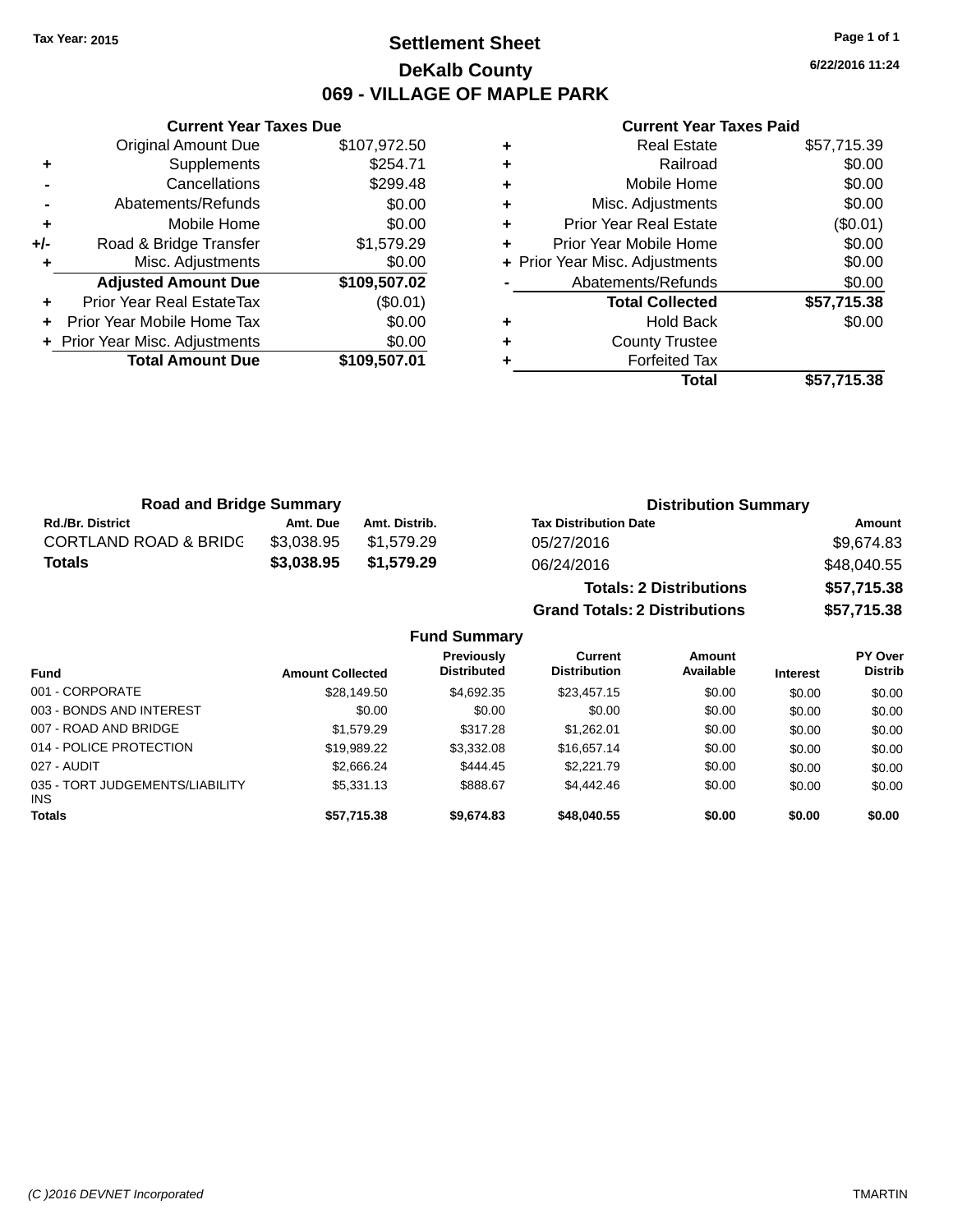# **Settlement Sheet Tax Year: 2015 Page 1 of 1 DeKalb County 070 - MAPLE PARK LIBRARY**

**6/22/2016 11:24**

#### **Current Year Taxes Paid**

|       | <b>Current Year Taxes Due</b>  |             |
|-------|--------------------------------|-------------|
|       | <b>Original Amount Due</b>     | \$10,006.05 |
| ٠     | Supplements                    | \$23.65     |
|       | Cancellations                  | \$27.78     |
|       | Abatements/Refunds             | \$0.00      |
| ٠     | Mobile Home                    | \$0.00      |
| $+/-$ | Road & Bridge Transfer         | \$0.00      |
|       | Misc. Adjustments              | \$0.00      |
|       | <b>Adjusted Amount Due</b>     | \$10,001.92 |
| ÷     | Prior Year Real EstateTax      | \$0.00      |
|       | Prior Year Mobile Home Tax     | \$0.00      |
|       | + Prior Year Misc. Adjustments | \$0.00      |
|       | <b>Total Amount Due</b>        | \$10.001.92 |

| ٠ | <b>Real Estate</b>             | \$5,208.12 |
|---|--------------------------------|------------|
| ٠ | Railroad                       | \$0.00     |
| ٠ | Mobile Home                    | \$0.00     |
| ٠ | Misc. Adjustments              | \$0.00     |
| ٠ | <b>Prior Year Real Estate</b>  | \$0.00     |
| ٠ | Prior Year Mobile Home         | \$0.00     |
|   | + Prior Year Misc. Adjustments | \$0.00     |
|   | Abatements/Refunds             | \$0.00     |
|   | <b>Total Collected</b>         | \$5,208.12 |
| ٠ | <b>Hold Back</b>               | \$0.00     |
| ٠ | <b>County Trustee</b>          |            |
| ٠ | <b>Forfeited Tax</b>           |            |
|   | Total                          | \$5.208.12 |
|   |                                |            |

|                 |                         |                                  |                                       | <b>Distribution Summary</b>    |                 |                                  |
|-----------------|-------------------------|----------------------------------|---------------------------------------|--------------------------------|-----------------|----------------------------------|
|                 |                         |                                  | <b>Tax Distribution Date</b>          |                                |                 | Amount                           |
|                 |                         |                                  | 05/27/2016                            |                                |                 | \$800.03                         |
|                 |                         |                                  | 06/24/2016                            |                                |                 | \$4,408.09                       |
|                 |                         |                                  |                                       | <b>Totals: 2 Distributions</b> |                 | \$5,208.12                       |
|                 |                         |                                  | <b>Grand Totals: 2 Distributions</b>  |                                |                 | \$5,208.12                       |
|                 |                         | <b>Fund Summary</b>              |                                       |                                |                 |                                  |
| <b>Fund</b>     | <b>Amount Collected</b> | Previously<br><b>Distributed</b> | <b>Current</b><br><b>Distribution</b> | Amount<br>Available            | <b>Interest</b> | <b>PY Over</b><br><b>Distrib</b> |
| 001 - CORPORATE | \$5,208.12              | \$800.03                         | \$4,408.09                            | \$0.00                         | \$0.00          | \$0.00                           |
| <b>Totals</b>   | \$5,208.12              | \$800.03                         | \$4,408.09                            | \$0.00                         | \$0.00          | \$0.00                           |
|                 |                         |                                  |                                       |                                |                 |                                  |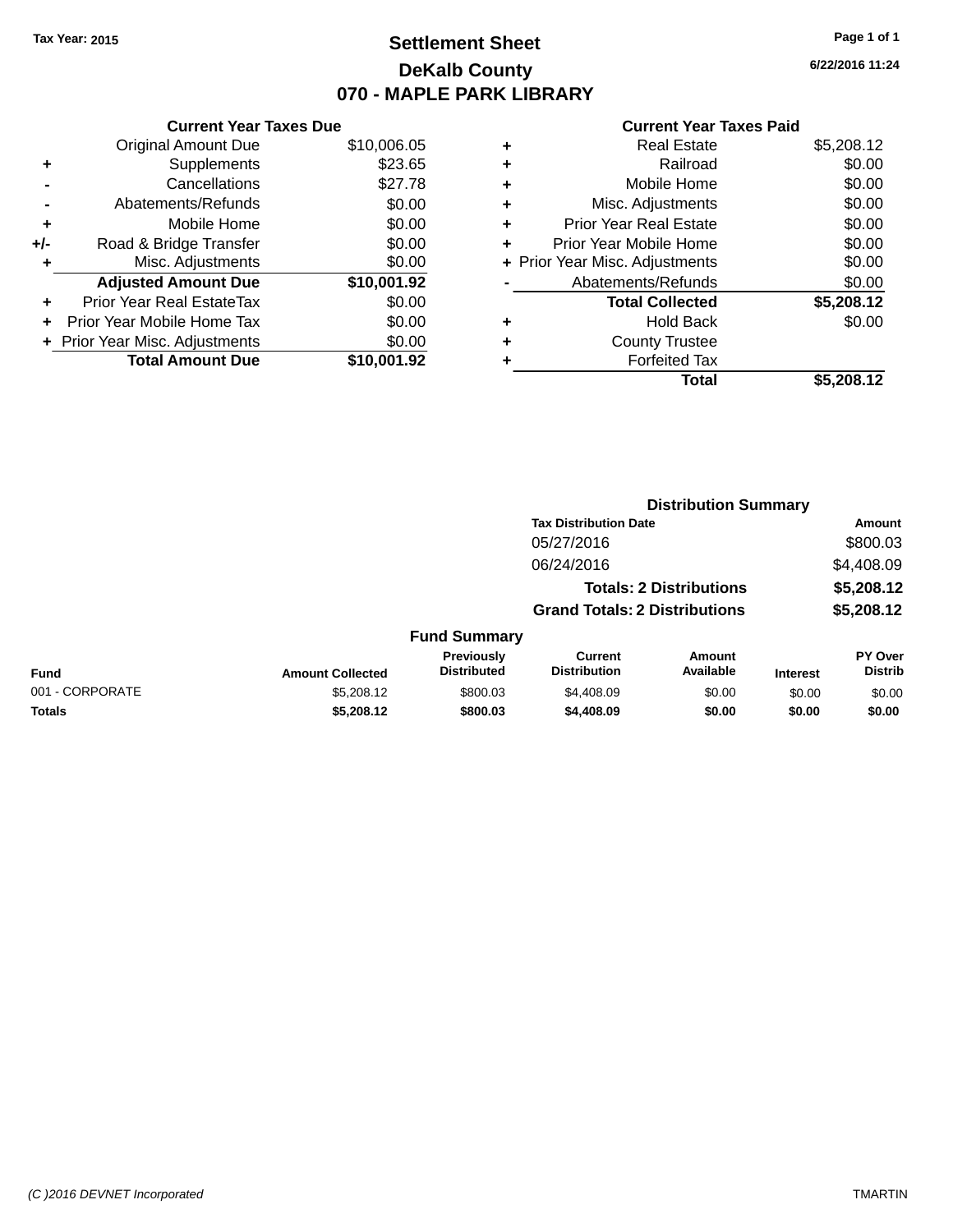# **Settlement Sheet Tax Year: 2015 Page 1 of 2 DeKalb County 071 - CITY OF SANDWICH**

**6/22/2016 11:24**

#### **Current Year Taxes Paid**

|     | <b>Current Year Taxes Due</b>  |                |  |  |
|-----|--------------------------------|----------------|--|--|
|     | <b>Original Amount Due</b>     | \$1,295,873.54 |  |  |
| ٠   | Supplements                    | \$5,707.84     |  |  |
|     | Cancellations                  | \$7,186.12     |  |  |
|     | Abatements/Refunds             | \$4.53         |  |  |
| ٠   | Mobile Home                    | \$0.00         |  |  |
| +/- | Road & Bridge Transfer         | \$11,054.73    |  |  |
| ٠   | Misc. Adjustments              | \$0.00         |  |  |
|     | <b>Adjusted Amount Due</b>     | \$1,305,445.46 |  |  |
| ٠   | Prior Year Real EstateTax      | \$1,171.60     |  |  |
|     | Prior Year Mobile Home Tax     | \$0.00         |  |  |
|     | + Prior Year Misc. Adjustments | \$298.16       |  |  |
|     | <b>Total Amount Due</b>        | \$1,306,915.22 |  |  |
|     |                                |                |  |  |

| ٠ | <b>Real Estate</b>             | \$690,555.71 |
|---|--------------------------------|--------------|
| ٠ | Railroad                       | \$1,646.25   |
| ٠ | Mobile Home                    | \$0.00       |
| ٠ | Misc. Adjustments              | \$0.00       |
| ٠ | <b>Prior Year Real Estate</b>  | \$1,171.60   |
| ٠ | Prior Year Mobile Home         | \$0.00       |
|   | + Prior Year Misc. Adjustments | \$298.16     |
|   | Abatements/Refunds             | \$4.53       |
|   | <b>Total Collected</b>         | \$693,667.19 |
| ٠ | <b>Hold Back</b>               | \$0.00       |
| ٠ | <b>County Trustee</b>          |              |
| ٠ | <b>Forfeited Tax</b>           |              |
|   | Total                          | \$693,667.19 |
|   |                                |              |

| <b>Road and Bridge Summary</b> |             |               | <b>Distribution Summary</b>          |              |  |
|--------------------------------|-------------|---------------|--------------------------------------|--------------|--|
| <b>Rd./Br. District</b>        | Amt. Due    | Amt. Distrib. | <b>Tax Distribution Date</b>         | Amount       |  |
| SANDWICH ROAD & BRIDG          | \$19,649.78 | \$10.466.01   | 05/27/2016                           | \$138,043.06 |  |
| SOMONAUK ROAD & BRIDI          | \$1.055.48  | \$588.72      | 06/24/2016                           | \$555,624.13 |  |
| <b>Totals</b>                  | \$20,705.26 | \$11,054.73   | <b>Totals: 2 Distributions</b>       | \$693,667.19 |  |
|                                |             |               | <b>Grand Totals: 2 Distributions</b> | \$693,667.19 |  |

## **Fund Summary**

| <b>Fund</b>                                         | <b>Amount Collected</b> | <b>Previously</b><br><b>Distributed</b> | <b>Current</b><br><b>Distribution</b> | Amount<br>Available | <b>Interest</b> | PY Over<br><b>Distrib</b> |
|-----------------------------------------------------|-------------------------|-----------------------------------------|---------------------------------------|---------------------|-----------------|---------------------------|
| 001 - CORPORATE                                     | \$216,116.44            | \$42,995.29                             | \$173,121.15                          | \$0.00              | \$0.00          | \$0.00                    |
| 003 - BONDS AND INTEREST                            | \$0.00                  | \$0.00                                  | \$0.00                                | \$0.00              | \$0.00          | \$0.00                    |
| 005 - I. M. R. F.                                   | \$50,058.71             | \$9,958.93                              | \$40,099.78                           | \$0.00              | \$0.00          | \$0.00                    |
| 007 - ROAD AND BRIDGE                               | \$11,054.73             | \$2,240.71                              | \$8,814.02                            | \$0.00              | \$0.00          | \$0.00                    |
| 014 - POLICE PROTECTION                             | \$86,465.16             | \$17,201.81                             | \$69,263.35                           | \$0.00              | \$0.00          | \$0.00                    |
| 015 - POLICE PENSION                                | \$126,728.37            | \$25,211.98                             | \$101,516.39                          | \$0.00              | \$0.00          | \$0.00                    |
| 027 - AUDIT                                         | \$9,103.32              | \$1,811.06                              | \$7,292.26                            | \$0.00              | \$0.00          | \$0.00                    |
| 035 - TORT JUDGMENTS, LIABILITY<br><b>INSURANCE</b> | \$18,206.64             | \$3,622.12                              | \$14,584.52                           | \$0.00              | \$0.00          | \$0.00                    |
| 040 - STREET AND BRIDGE                             | \$7,891.69              | \$1,570.02                              | \$6,321.67                            | \$0.00              | \$0.00          | \$0.00                    |
| 041 - STREET LIGHTING                               | \$29,231.51             | \$5,815.46                              | \$23,416.05                           | \$0.00              | \$0.00          | \$0.00                    |
| 045 - PUBLIC BENEFIT                                | \$0.00                  | \$0.00                                  | \$0.00                                | \$0.00              | \$0.00          | \$0.00                    |
| 046 - EMERGENCY SERV & DISASTER<br><b>OPER</b>      | \$2,280.62              | \$453.72                                | \$1,826.90                            | \$0.00              | \$0.00          | \$0.00                    |
| 047 - SOCIAL SECURITY                               | \$50,058.71             | \$9,958.93                              | \$40,099.78                           | \$0.00              | \$0.00          | \$0.00                    |
| 048 - SCHOOL CROSSING GUARDS                        | \$6,828.85              | \$1,358.57                              | \$5,470.28                            | \$0.00              | \$0.00          | \$0.00                    |
| 060 - UNEMPLOYMENT INSURANCE                        | \$11,377.78             | \$2,263.55                              | \$9,114.23                            | \$0.00              | \$0.00          | \$0.00                    |
| 062 - WORKERS COMPENSATION                          | \$45,509.78             | \$9,053.94                              | \$36,455.84                           | \$0.00              | \$0.00          | \$0.00                    |
| 065 - FORESTRY PROGRAM                              | \$22,754.88             | \$4,526.97                              | \$18,227.91                           | \$0.00              | \$0.00          | \$0.00                    |
| <b>Totals</b>                                       | \$693,667.19            | \$138,043.06                            | \$555,624.13                          | \$0.00              | \$0.00          | \$0.00                    |

#### **Miscellaneous Adjustment Detail**

| Year Source           | <b>Account Type</b> | <b>Amount Adiustment Description</b>            |
|-----------------------|---------------------|-------------------------------------------------|
| 2014 RE - Real Estate | Back Tax Collected  | \$298.16 PAIGAH REDEMPTION 19-36-106-001 by TBA |
| Totals 1 entries      |                     | \$298.16                                        |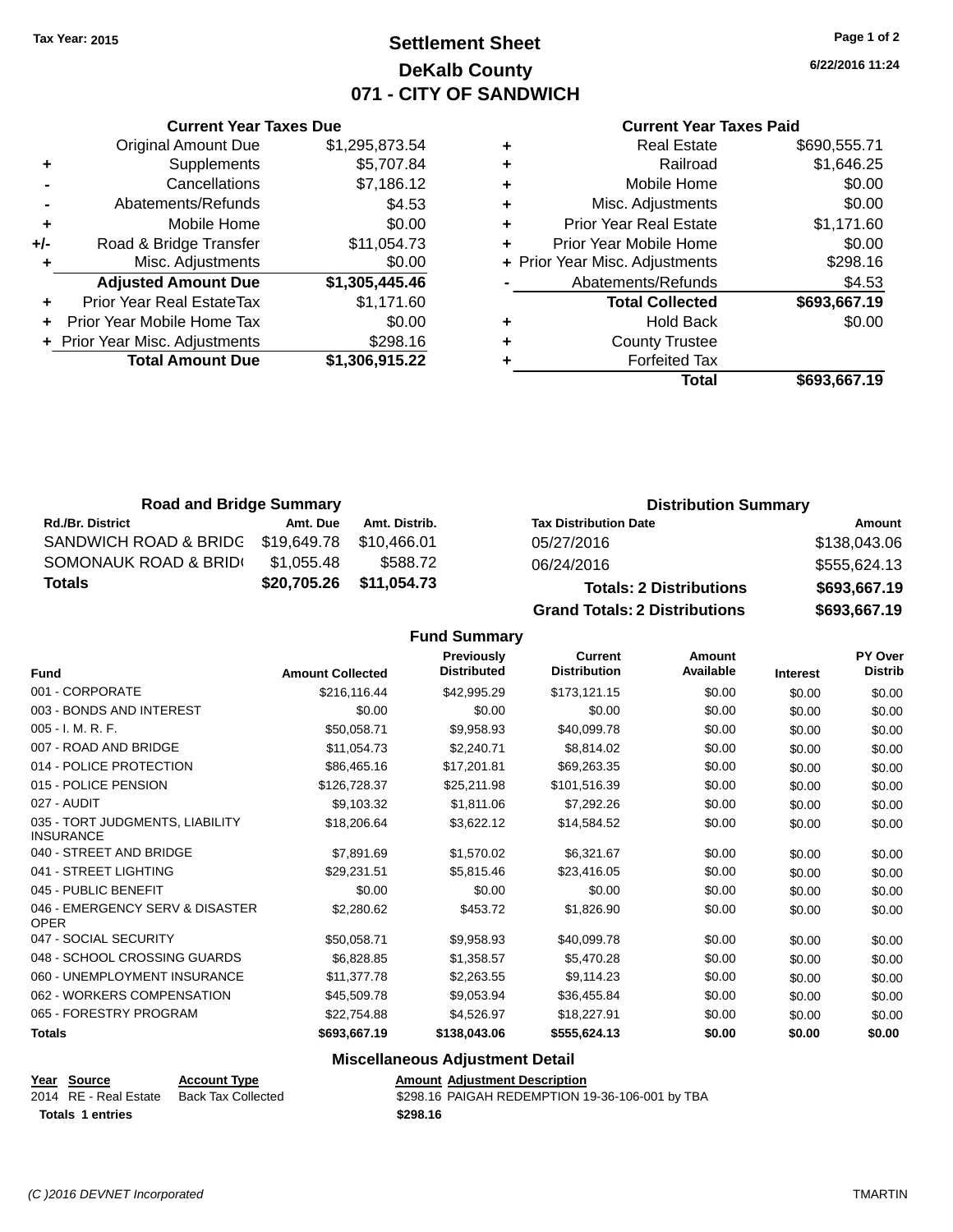# **Settlement Sheet Tax Year: 2015 Page 2 of 2 DeKalb County Abatement Detail**

**6/22/2016 11:24**

**Totals 1 entries** \$4.47

**Year Source Account Type Anneurs Amount Adjustment Description**<br>2015 RE - Real Estate RE Abatement **Account 1991 ALLER ACCOUNTEREST REFUN** \$4.47 PTAB INTEREST REFUND 19-26-280-004 by TBA

*(C )2016 DEVNET Incorporated* TMARTIN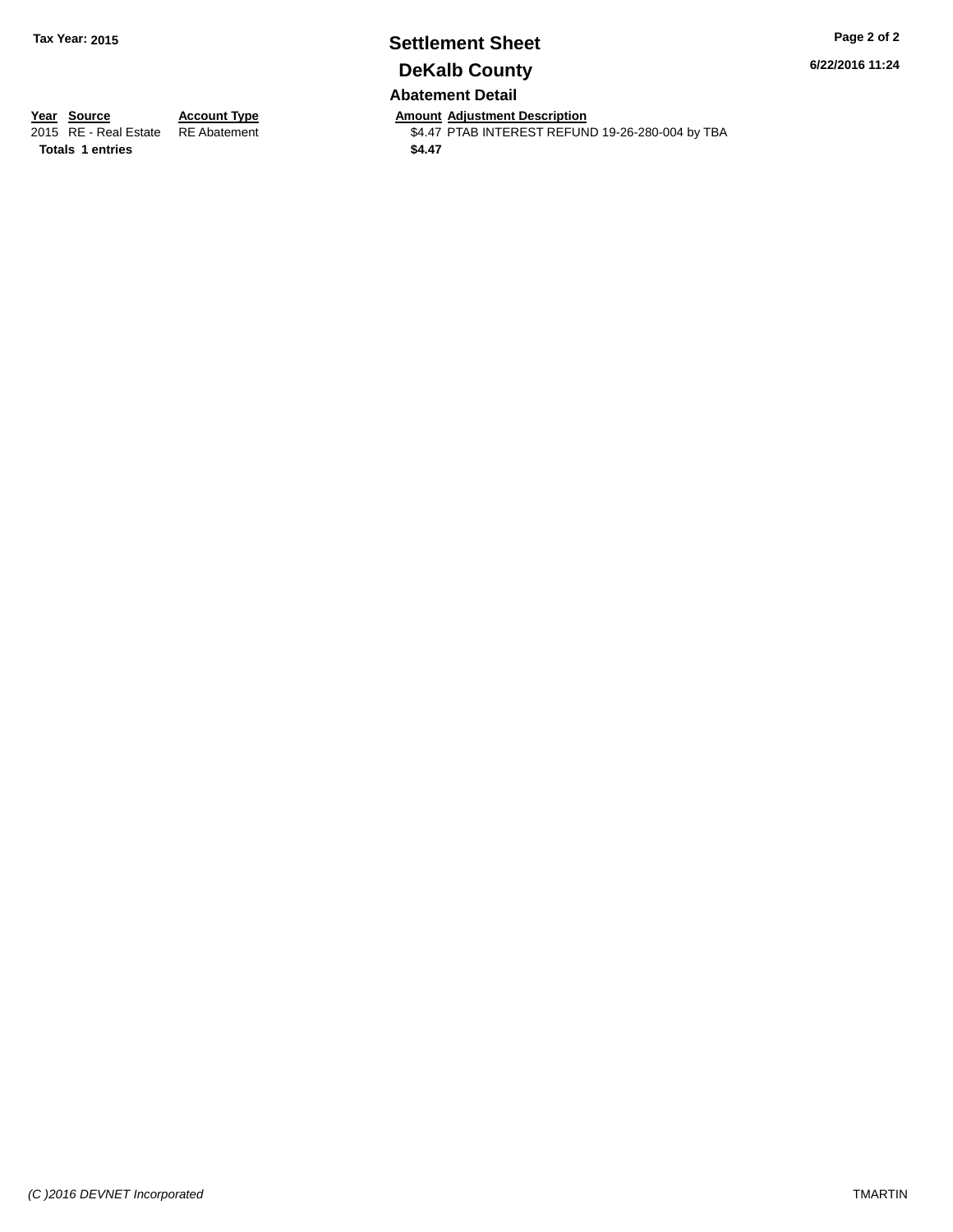# **Settlement Sheet Tax Year: 2015 Page 1 of 1 DeKalb County 072 - VILLAGE OF SHABBONA**

**6/22/2016 11:24**

#### **Current Year Taxes Paid**

|     | <b>Current Year Taxes Due</b>  |              |  |  |  |
|-----|--------------------------------|--------------|--|--|--|
|     | <b>Original Amount Due</b>     | \$98,007.19  |  |  |  |
| ÷   | Supplements                    | \$503.87     |  |  |  |
|     | Cancellations                  | \$587.58     |  |  |  |
|     | Abatements/Refunds             | \$0.00       |  |  |  |
| ٠   | Mobile Home                    | \$0.00       |  |  |  |
| +/- | Road & Bridge Transfer         | \$5,880.19   |  |  |  |
|     | Misc. Adjustments              | \$0.00       |  |  |  |
|     | <b>Adjusted Amount Due</b>     | \$103,803.67 |  |  |  |
| ÷   | Prior Year Real EstateTax      | \$0.00       |  |  |  |
|     | Prior Year Mobile Home Tax     | \$0.00       |  |  |  |
|     | + Prior Year Misc. Adjustments | \$0.00       |  |  |  |
|     | <b>Total Amount Due</b>        | \$103.803.67 |  |  |  |
|     |                                |              |  |  |  |

| <b>Real Estate</b>             | \$59,001.83 |
|--------------------------------|-------------|
| Railroad                       | \$1,127.91  |
| Mobile Home                    | \$0.00      |
| Misc. Adjustments              | \$0.00      |
| <b>Prior Year Real Estate</b>  | \$0.00      |
| Prior Year Mobile Home         | \$0.00      |
| + Prior Year Misc. Adjustments | \$0.00      |
| Abatements/Refunds             | \$0.00      |
| <b>Total Collected</b>         | \$60,129.74 |
| <b>Hold Back</b>               | \$0.00      |
| <b>County Trustee</b>          |             |
| <b>Forfeited Tax</b>           |             |
| Total                          | \$60,129.74 |
|                                |             |

| <b>Road and Bridge Summary</b> |             |               | <b>Distribution Summary</b>  |             |
|--------------------------------|-------------|---------------|------------------------------|-------------|
| <b>Rd./Br. District</b>        | Amt. Due    | Amt. Distrib. | <b>Tax Distribution Date</b> | Amount      |
| SHABBONA ROAD & BRIDC          | \$10.719.03 | \$5.880.19    | 05/27/2016                   | \$16,508.89 |
| <b>Totals</b>                  | \$10,719.03 | \$5.880.19    | 06/24/2016                   | \$43,620.85 |
|                                |             |               |                              |             |

| <b>Totals: 2 Distributions</b>       | \$60,129.74 |
|--------------------------------------|-------------|
| <b>Grand Totals: 2 Distributions</b> | \$60,129.74 |

## **Fund Summary**

| Fund                         | <b>Amount Collected</b> | <b>Previously</b><br><b>Distributed</b> | Current<br><b>Distribution</b> | Amount<br>Available | <b>Interest</b> | <b>PY Over</b><br><b>Distrib</b> |
|------------------------------|-------------------------|-----------------------------------------|--------------------------------|---------------------|-----------------|----------------------------------|
| 001 - CORPORATE              | \$28,486.38             | \$7,725.94                              | \$20,760.44                    | \$0.00              | \$0.00          | \$0.00                           |
| $005 - I. M. R. F.$          | \$877.65                | \$238.03                                | \$639.62                       | \$0.00              | \$0.00          | \$0.00                           |
| 007 - ROAD AND BRIDGE        | \$5,880.19              | \$1,795.58                              | \$4,084.61                     | \$0.00              | \$0.00          | \$0.00                           |
| 014 - POLICE PROTECTION      | \$16,624.18             | \$4,508.73                              | \$12.115.45                    | \$0.00              | \$0.00          | \$0.00                           |
| 047 - SOCIAL SECURITY        | \$6,196.76              | \$1,680.66                              | \$4,516.10                     | \$0.00              | \$0.00          | \$0.00                           |
| 060 - UNEMPLOYMENT INSURANCE | \$629.08                | \$170.62                                | \$458.46                       | \$0.00              | \$0.00          | \$0.00                           |
| 062 - WORKERS COMPENSATION   | \$1,435.50              | \$389.33                                | \$1.046.17                     | \$0.00              | \$0.00          | \$0.00                           |
| <b>Totals</b>                | \$60.129.74             | \$16,508.89                             | \$43,620.85                    | \$0.00              | \$0.00          | \$0.00                           |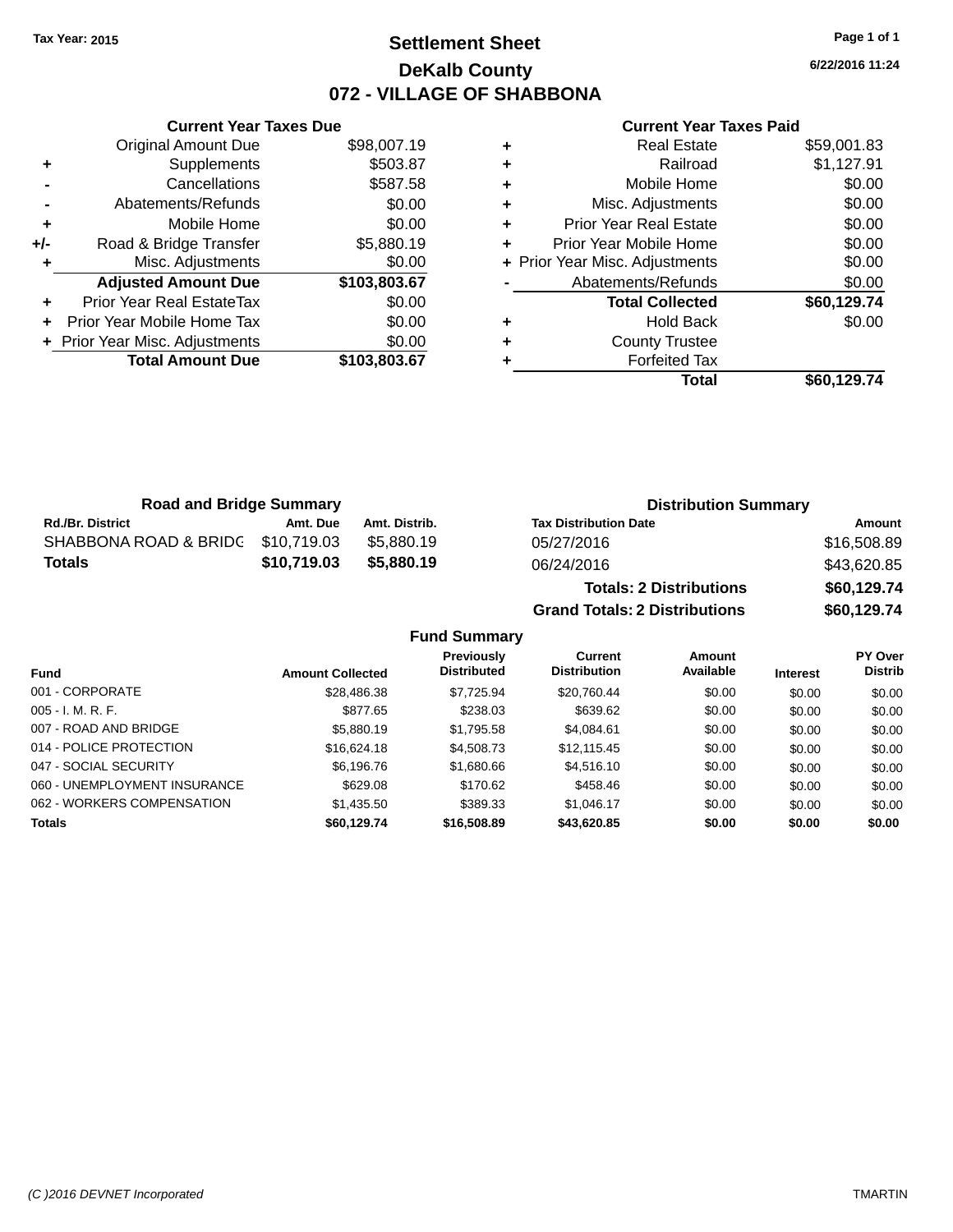# **Settlement Sheet Tax Year: 2015 Page 1 of 1 DeKalb County 073 - FLEWELLIN MEMORIAL LIBRARY**

**6/22/2016 11:24**

#### **Current Year Taxes Paid**

|     | <b>Current Year Taxes Due</b>  |             |  |  |  |
|-----|--------------------------------|-------------|--|--|--|
|     | <b>Original Amount Due</b>     | \$26,326.60 |  |  |  |
| ÷   | Supplements                    | \$126.25    |  |  |  |
|     | Cancellations                  | \$147.40    |  |  |  |
|     | Abatements/Refunds             | \$0.00      |  |  |  |
| ٠   | Mobile Home                    | \$0.00      |  |  |  |
| +/- | Road & Bridge Transfer         | \$0.00      |  |  |  |
|     | Misc. Adjustments              | \$0.00      |  |  |  |
|     | <b>Adjusted Amount Due</b>     | \$26,305.45 |  |  |  |
| ÷   | Prior Year Real EstateTax      | \$0.00      |  |  |  |
|     | Prior Year Mobile Home Tax     | \$0.00      |  |  |  |
|     | + Prior Year Misc. Adjustments | \$0.00      |  |  |  |
|     | <b>Total Amount Due</b>        | \$26.305.45 |  |  |  |
|     |                                |             |  |  |  |

| ٠ | <b>Real Estate</b>             | \$14,299.32 |
|---|--------------------------------|-------------|
| ٠ | Railroad                       | \$273.10    |
| ٠ | Mobile Home                    | \$0.00      |
| ٠ | Misc. Adjustments              | \$0.00      |
| ٠ | <b>Prior Year Real Estate</b>  | \$0.00      |
| ٠ | Prior Year Mobile Home         | \$0.00      |
|   | + Prior Year Misc. Adjustments | \$0.00      |
|   | Abatements/Refunds             | \$0.00      |
|   | <b>Total Collected</b>         | \$14,572.42 |
| ٠ | <b>Hold Back</b>               | \$0.00      |
| ٠ | <b>County Trustee</b>          |             |
| ٠ | <b>Forfeited Tax</b>           |             |
|   | Total                          | \$14,572.42 |
|   |                                |             |

|                 | <b>Distribution Summary</b> |                                  |                                       |                                |                 |                                  |  |
|-----------------|-----------------------------|----------------------------------|---------------------------------------|--------------------------------|-----------------|----------------------------------|--|
|                 |                             |                                  | <b>Tax Distribution Date</b>          |                                |                 | Amount                           |  |
|                 |                             |                                  | 05/27/2016                            |                                |                 | \$3,952.27                       |  |
|                 |                             |                                  | 06/24/2016                            |                                |                 | \$10,620.15                      |  |
|                 |                             |                                  |                                       | <b>Totals: 2 Distributions</b> |                 | \$14,572.42                      |  |
|                 |                             |                                  | <b>Grand Totals: 2 Distributions</b>  |                                |                 | \$14,572.42                      |  |
|                 |                             | <b>Fund Summary</b>              |                                       |                                |                 |                                  |  |
| <b>Fund</b>     | <b>Amount Collected</b>     | Previously<br><b>Distributed</b> | <b>Current</b><br><b>Distribution</b> | Amount<br>Available            | <b>Interest</b> | <b>PY Over</b><br><b>Distrib</b> |  |
| 001 - CORPORATE | \$14.572.42                 | \$3.952.27                       | \$10,620.15                           | \$0.00                         | \$0.00          | \$0.00                           |  |
| <b>Totals</b>   | \$14,572.42                 | \$3,952.27                       | \$10,620.15                           | \$0.00                         | \$0.00          | \$0.00                           |  |
|                 |                             |                                  |                                       |                                |                 |                                  |  |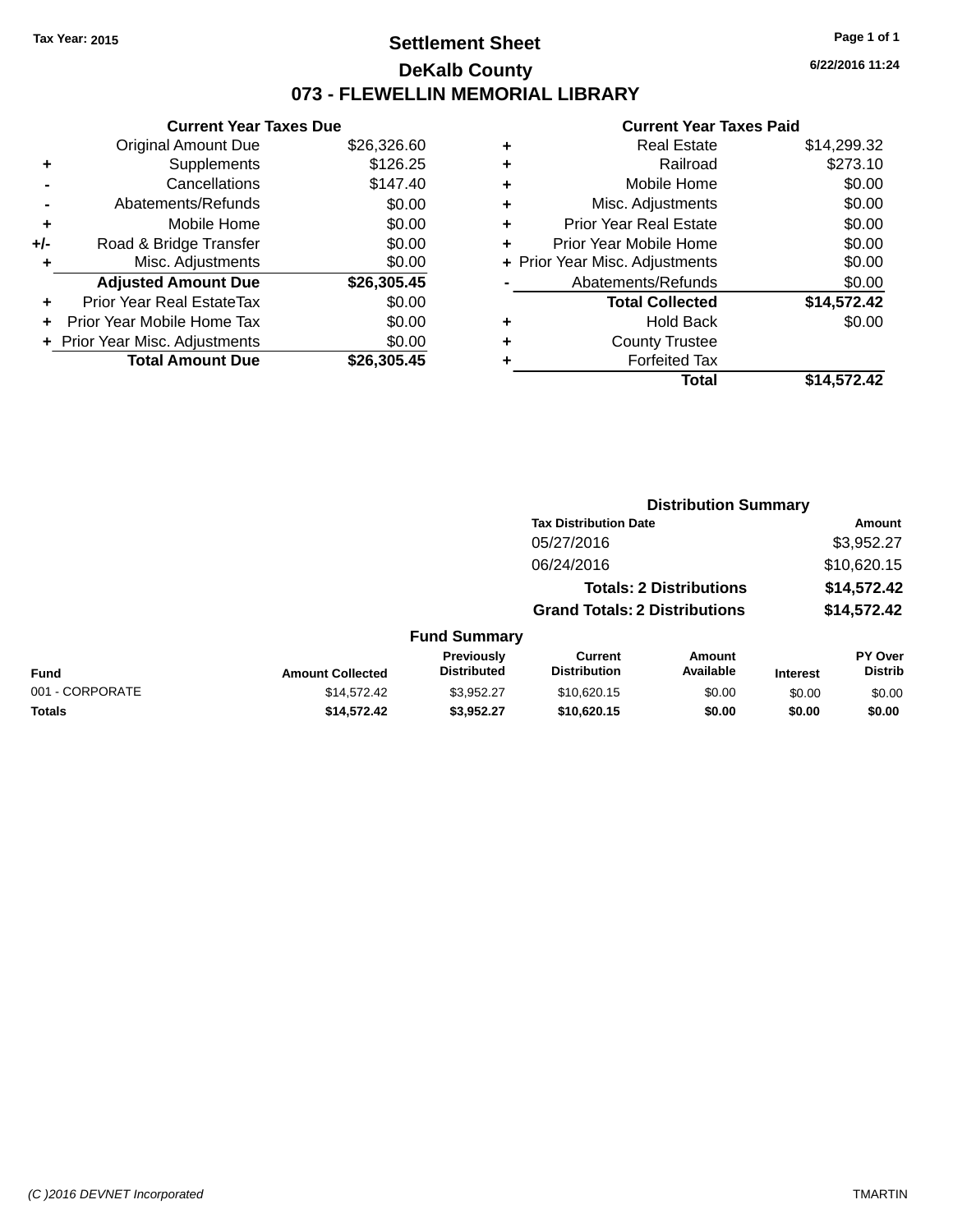# **Settlement Sheet Tax Year: 2015 Page 1 of 1 DeKalb County 074 - VILLAGE OF SOMONAUK**

**6/22/2016 11:24**

#### **Current Year Taxes Paid**

|                | <b>Total Amount Due</b>        | \$431,549.74 |
|----------------|--------------------------------|--------------|
|                | + Prior Year Misc. Adjustments | \$0.00       |
| ÷              | Prior Year Mobile Home Tax     | \$0.00       |
| ÷              | Prior Year Real EstateTax      | \$261.74     |
|                | <b>Adjusted Amount Due</b>     | \$431,288.00 |
|                | Misc. Adjustments              | \$279.59     |
| +/-            | Road & Bridge Transfer         | \$30,410.82  |
| ÷              | Mobile Home                    | \$0.00       |
| $\blacksquare$ | Abatements/Refunds             | \$0.00       |
|                | Cancellations                  | \$2,099.09   |
| ٠              | Supplements                    | \$1,523.36   |
|                | <b>Original Amount Due</b>     | \$401,173.32 |
|                |                                |              |

**Current Year Taxes Due**

|   | <b>Real Estate</b>             | \$248,398.76 |
|---|--------------------------------|--------------|
| ٠ | Railroad                       | \$2,278.03   |
| ٠ | Mobile Home                    | \$0.00       |
| ٠ | Misc. Adjustments              | \$279.59     |
| ٠ | <b>Prior Year Real Estate</b>  | \$261.74     |
| ٠ | Prior Year Mobile Home         | \$0.00       |
|   | + Prior Year Misc. Adjustments | \$0.00       |
|   | Abatements/Refunds             | \$0.00       |
|   | <b>Total Collected</b>         | \$251,218.12 |
| ٠ | <b>Hold Back</b>               | \$0.00       |
| ٠ | <b>County Trustee</b>          |              |
|   | <b>Forfeited Tax</b>           |              |
|   | Total                          | \$251,218.12 |

| <b>Road and Bridge Summary</b> |             |               | <b>Distribution Summary</b>    |              |
|--------------------------------|-------------|---------------|--------------------------------|--------------|
| <b>Rd./Br. District</b>        | Amt. Due    | Amt. Distrib. | <b>Tax Distribution Date</b>   | Amount       |
| SOMONAUK ROAD & BRID(          | \$54,580.85 | \$30.410.82   | 05/27/2016                     | \$54,481.02  |
| <b>Totals</b>                  | \$54,580.85 | \$30,410.82   | 06/24/2016                     | \$196,737.10 |
|                                |             |               | <b>Totals: 2 Distributions</b> | \$251,218.12 |

**Fund Summary**

**Grand Totals: 2 Distributions \$251,218.12**

| stributions |  |
|-------------|--|
|-------------|--|

| 2 Distributions |  |  |
|-----------------|--|--|
|                 |  |  |

| <b>Amount Collected</b> | Previously<br><b>Distributed</b> | Current<br><b>Distribution</b> | <b>Amount</b><br>Available | <b>Interest</b> | PY Over<br><b>Distrib</b> |
|-------------------------|----------------------------------|--------------------------------|----------------------------|-----------------|---------------------------|
| \$61,010.16             | \$13.197.60                      | \$47.812.56                    | \$0.00                     | \$0.00          | \$0.00                    |
| \$81.749.93             | \$17,684.00                      | \$64.065.93                    | \$0.00                     | \$0.00          | \$0.00                    |
| \$30.410.82             | \$6.716.38                       | \$23,694.44                    | \$0.00                     | \$0.00          | \$0.00                    |
| \$14.147.58             | \$3,060.38                       | \$11,087.20                    | \$0.00                     | \$0.00          | \$0.00                    |
| \$9.431.78              | \$2.040.27                       | \$7.391.51                     | \$0.00                     | \$0.00          | \$0.00                    |
| \$10.375.51             | \$2.244.41                       | \$8.131.10                     | \$0.00                     | \$0.00          | \$0.00                    |
| \$23,107.48             | \$4.998.57                       | \$18,108.91                    | \$0.00                     | \$0.00          | \$0.00                    |
| \$20.984.86             | \$4.539.41                       | \$16,445.45                    | \$0.00                     | \$0.00          | \$0.00                    |
| \$251,218.12            | \$54,481.02                      | \$196,737.10                   | \$0.00                     | \$0.00          | \$0.00                    |
|                         |                                  |                                |                            |                 |                           |

## **Miscellaneous Adjustment Detail**

|             |                     | <b>Amount Adiustment Description</b> |
|-------------|---------------------|--------------------------------------|
| Year Source | <b>Account Type</b> |                                      |
|             |                     |                                      |

2015 RE - Real Estate Back Tax Collected **\$279.59 PASSERO REDEMPTION 18-28-427-003 by TBA Totals 1 entries 1 and 1 and 1 and 1 and 1 and 1 and 1 and 1 and 1 and 1 and 1 and 1 and 1 and 1 and 1 and 1 and 1 and 1 and 1 and 1 and 1 and 1 and 1 and 1 and 1 and 1 and 1 and 1 and 1 and 1 and 1 and 1 and 1 and 1 an**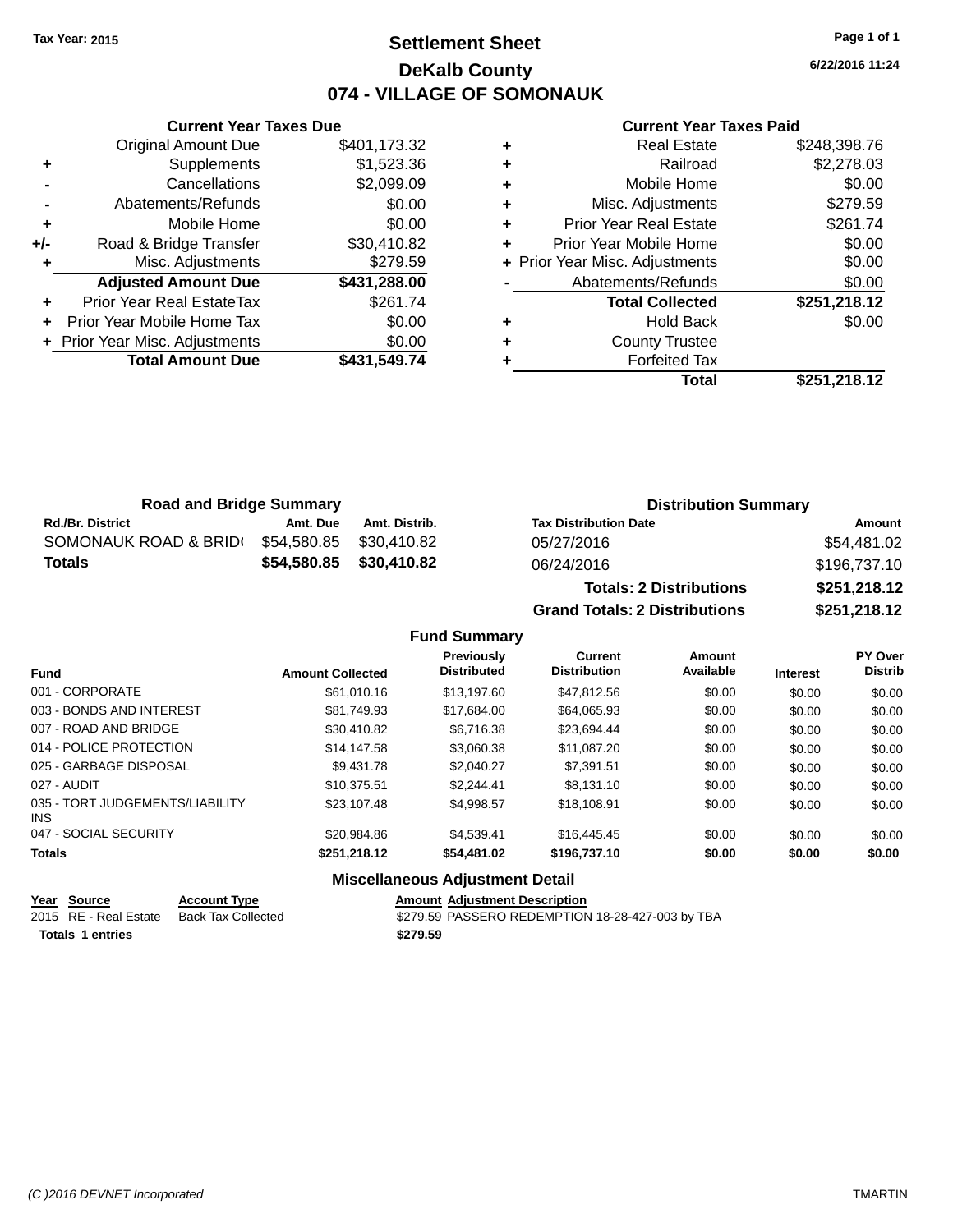# **Settlement Sheet Tax Year: 2015 Page 1 of 1 DeKalb County 075 - SOMONAUK LIBRARY**

**6/22/2016 11:24**

#### **Current Year Taxes Paid**

|     | <b>Original Amount Due</b>       | \$144,921.73 |
|-----|----------------------------------|--------------|
| ٠   | Supplements                      | \$349.33     |
|     | Cancellations                    | \$495.82     |
|     | Abatements/Refunds               | \$0.00       |
| ÷   | Mobile Home                      | \$0.00       |
| +/- | Road & Bridge Transfer           | \$0.00       |
| ٠   | Misc. Adjustments                | \$75.05      |
|     | <b>Adjusted Amount Due</b>       | \$144,850.29 |
| ÷   | <b>Prior Year Real EstateTax</b> | \$70.41      |
| ÷   | Prior Year Mobile Home Tax       | \$0.00       |
|     | + Prior Year Misc. Adjustments   | \$0.00       |
|     | <b>Total Amount Due</b>          | \$144,920.70 |
|     |                                  |              |

**Current Year Taxes Due**

|   | Real Estate                    | \$78,940.80 |
|---|--------------------------------|-------------|
| ٠ | Railroad                       | \$793.72    |
| ٠ | Mobile Home                    | \$0.00      |
| ٠ | Misc. Adjustments              | \$75.05     |
| ٠ | <b>Prior Year Real Estate</b>  | \$70.41     |
| ÷ | Prior Year Mobile Home         | \$0.00      |
|   | + Prior Year Misc. Adjustments | \$0.00      |
|   | Abatements/Refunds             | \$0.00      |
|   | <b>Total Collected</b>         | \$79,879.98 |
| ٠ | <b>Hold Back</b>               | \$0.00      |
| ٠ | <b>County Trustee</b>          |             |
|   | <b>Forfeited Tax</b>           |             |
|   | Total                          | \$79,879.98 |
|   |                                |             |

## **Distribution Summary Tax Distribution Date Amount** 05/27/2016 \$16,970.23 06/24/2016 \$62,909.75 **Totals: 2 Distributions \$79,879.98 Grand Totals: 2 Distributions \$79,879.98**

#### **Fund Summary**

| <b>Fund</b>                             | <b>Amount Collected</b> | Previously<br><b>Distributed</b> | Current<br><b>Distribution</b> | Amount<br>Available | <b>Interest</b> | <b>PY Over</b><br><b>Distrib</b> |
|-----------------------------------------|-------------------------|----------------------------------|--------------------------------|---------------------|-----------------|----------------------------------|
| 001 - CORPORATE                         | \$28,643.93             | \$6,085.31                       | \$22,558.62                    | \$0.00              | \$0.00          | \$0.00                           |
| 003 - BONDS AND INTEREST                | \$31,261.83             | \$6.641.47                       | \$24,620.36                    | \$0.00              | \$0.00          | \$0.00                           |
| 004 - OPERATIONS & MAINTENANCE          | \$3,819.14              | \$811.36                         | \$3,007.78                     | \$0.00              | \$0.00          | \$0.00                           |
| $005 - I. M. R. F.$                     | \$7,930.48              | \$1,684.80                       | \$6,245.68                     | \$0.00              | \$0.00          | \$0.00                           |
| 027 - AUDIT                             | \$954.81                | \$202.85                         | \$751.96                       | \$0.00              | \$0.00          | \$0.00                           |
| 035 - TORT JUDGEMENTS/LIABILITY<br>INS. | \$4.124.68              | \$876.27                         | \$3.248.41                     | \$0.00              | \$0.00          | \$0.00                           |
| 047 - SOCIAL SECURITY                   | \$3.145.11              | \$668.17                         | \$2,476.94                     | \$0.00              | \$0.00          | \$0.00                           |
| <b>Totals</b>                           | \$79,879.98             | \$16,970.23                      | \$62,909.75                    | \$0.00              | \$0.00          | \$0.00                           |

#### **Miscellaneous Adjustment Detail**

**Year Source Account Type Amount Adjustment Description**  $\overline{$75.05}$  PASSERO REDEMPTION 18-28-427-003 by TBA **Totals \$75.05 1 entries**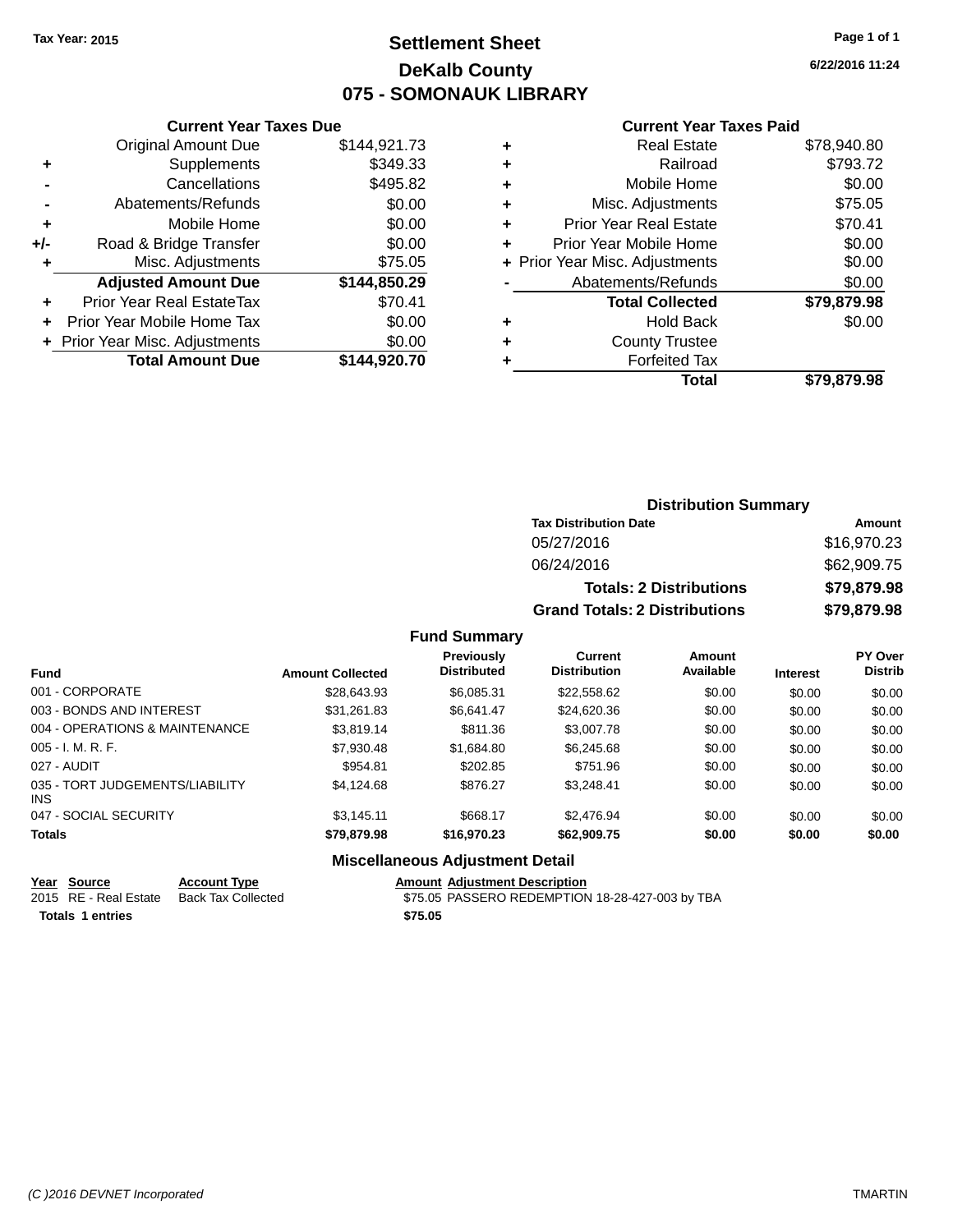# **Settlement Sheet Tax Year: 2015 Page 1 of 1 DeKalb County 076 - CITY OF SYCAMORE**

**6/22/2016 11:24**

|     | <b>Current Year Taxes Due</b>  |                |  |  |  |
|-----|--------------------------------|----------------|--|--|--|
|     | <b>Original Amount Due</b>     | \$2,779,465.45 |  |  |  |
| ٠   | Supplements                    | \$7,471.39     |  |  |  |
|     | Cancellations                  | \$8,350.24     |  |  |  |
|     | Abatements/Refunds             | \$0.00         |  |  |  |
| ٠   | Mobile Home                    | \$0.00         |  |  |  |
| +/- | Road & Bridge Transfer         | \$22,870.97    |  |  |  |
| ٠   | Misc. Adjustments              | \$28.48        |  |  |  |
|     | <b>Adjusted Amount Due</b>     | \$2,801,486.05 |  |  |  |
| ٠   | Prior Year Real EstateTax      | (\$1.21)       |  |  |  |
| ÷   | Prior Year Mobile Home Tax     | \$0.00         |  |  |  |
|     | + Prior Year Misc. Adjustments | \$0.00         |  |  |  |
|     | <b>Total Amount Due</b>        | \$2,801,484.84 |  |  |  |

## **Current Year Taxes Paid**

| <b>Real Estate</b>             | \$1,473,615.52 |
|--------------------------------|----------------|
| Railroad                       | \$0.19         |
| Mobile Home                    | \$0.00         |
| Misc. Adjustments              | \$28.48        |
| <b>Prior Year Real Estate</b>  | (\$1.21)       |
| Prior Year Mobile Home         | \$0.00         |
| + Prior Year Misc. Adjustments | \$0.00         |
| Abatements/Refunds             | \$0.00         |
| <b>Total Collected</b>         | \$1,473,642.98 |
| <b>Hold Back</b>               | \$0.00         |
| <b>County Trustee</b>          |                |
| <b>Forfeited Tax</b>           |                |
| Total                          | \$1,473,642.98 |
|                                |                |

| <b>Road and Bridge Summary</b>   |             |               | <b>Distribution Summary</b>          |                |  |
|----------------------------------|-------------|---------------|--------------------------------------|----------------|--|
| <b>Rd./Br. District</b>          | Amt. Due    | Amt. Distrib. | <b>Tax Distribution Date</b>         | Amount         |  |
| <b>CORTLAND ROAD &amp; BRIDG</b> | \$26,788.05 | \$13.921.33   | 05/27/2016                           | \$286,582.26   |  |
| DEKALB ROAD & BRIDGE             | \$9.918.99  | \$5.076.96    | 06/24/2016                           | \$1,187,060.72 |  |
| <b>SYCAMORE ROAD &amp; BRID(</b> | \$7,341.79  | \$3,872.68    | <b>Totals: 2 Distributions</b>       | \$1,473,642.98 |  |
| <b>Totals</b>                    | \$44,048.83 | \$22,870.97   | <b>Grand Totals: 2 Distributions</b> | \$1,473,642.98 |  |

## **Fund Summary**

| Fund                         | <b>Amount Collected</b> | Previously<br><b>Distributed</b> | Current<br><b>Distribution</b> | Amount<br>Available | <b>Interest</b> | <b>PY Over</b><br><b>Distrib</b> |
|------------------------------|-------------------------|----------------------------------|--------------------------------|---------------------|-----------------|----------------------------------|
| 001 - CORPORATE              | \$653,664.20            | \$127.095.55                     | \$526,568,65                   | \$0.00              | \$0.00          | \$0.00                           |
| 003 - BONDS AND INTEREST     | \$81.732.14             | \$15,891.63                      | \$65.840.51                    | \$0.00              | \$0.00          | \$0.00                           |
| $005 - I. M. R. F.$          | \$81,526.14             | \$15,851.58                      | \$65,674.56                    | \$0.00              | \$0.00          | \$0.00                           |
| 007 - ROAD AND BRIDGE        | \$22,870.97             | \$4,500.63                       | \$18,370.34                    | \$0.00              | \$0.00          | \$0.00                           |
| 013 - FIREFIGHTER'S PENSION  | \$310.449.25            | \$60.362.37                      | \$250,086.88                   | \$0.00              | \$0.00          | \$0.00                           |
| 015 - POLICE PENSION         | \$218,473.20            | \$42,478.95                      | \$175.994.25                   | \$0.00              | \$0.00          | \$0.00                           |
| 047 - SOCIAL SECURITY        | \$48.628.42             | \$9,455.09                       | \$39,173.33                    | \$0.00              | \$0.00          | \$0.00                           |
| 048 - SCHOOL CROSSING GUARDS | \$10,449.90             | \$2,031.83                       | \$8.418.07                     | \$0.00              | \$0.00          | \$0.00                           |
| 143 - MEDICARE               | \$45,848.76             | \$8.914.63                       | \$36.934.13                    | \$0.00              | \$0.00          | \$0.00                           |
| <b>Totals</b>                | \$1,473,642.98          | \$286,582,26                     | \$1,187,060.72                 | \$0.00              | \$0.00          | \$0.00                           |

## **Miscellaneous Adjustment Detail**

| Year Source             | <b>Account Type</b>                      | <b>Amount Adjustment Description</b>               |
|-------------------------|------------------------------------------|----------------------------------------------------|
| 2015 RE - Real Estate   | Back Tax Collected                       | \$10.63 WAY REDEMPTION 06-29-451-009 by TBA        |
|                         | 2015 RE - Real Estate Back Tax Collected | \$4.14 WAY REDEMPTION 06-29-451-024 by TBA         |
|                         | 2015 RE - Real Estate Back Tax Collected | \$13.71 OBERHELMAN REDEMPTION 09-25-451-001 by TBA |
| <b>Totals 3 entries</b> |                                          | \$28.48                                            |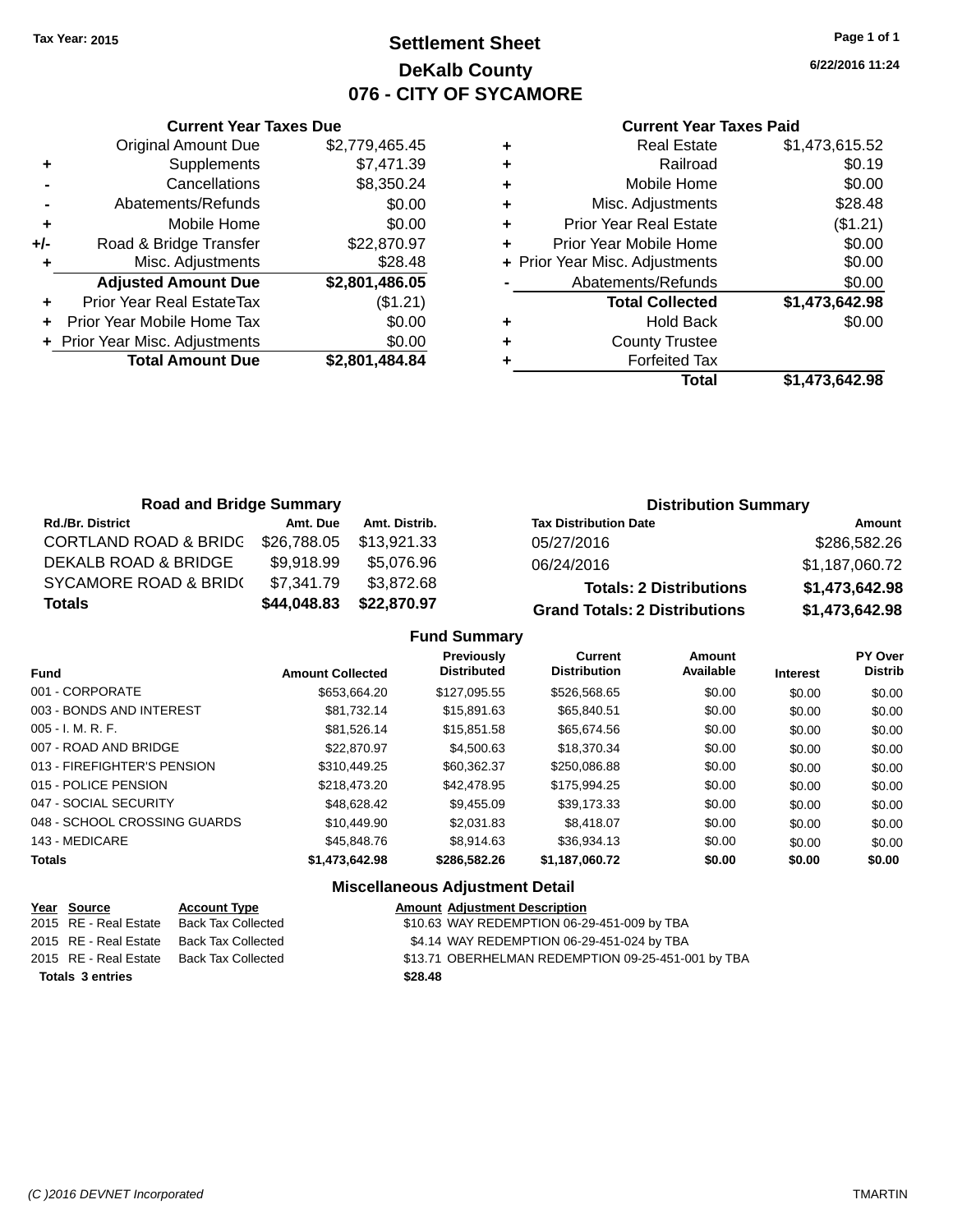## **Settlement Sheet Tax Year: 2015 Page 1 of 1 DeKalb County 077 - SYCAMORE LIBRARY**

**6/22/2016 11:24**

#### **Current Year Taxes Paid**

|       | <b>Current Year Taxes Due</b>  |                |
|-------|--------------------------------|----------------|
|       | <b>Original Amount Due</b>     | \$1,020,308.81 |
| ٠     | Supplements                    | \$2,640.43     |
|       | Cancellations                  | \$2,954.48     |
|       | Abatements/Refunds             | \$0.00         |
| ÷     | Mobile Home                    | \$0.00         |
| $+/-$ | Road & Bridge Transfer         | \$0.00         |
|       | Misc. Adjustments              | \$10.45        |
|       | <b>Adjusted Amount Due</b>     | \$1,020,005.21 |
| ٠     | Prior Year Real EstateTax      | \$0.00         |
|       | Prior Year Mobile Home Tax     | \$0.00         |
|       | + Prior Year Misc. Adjustments | \$0.00         |
|       | <b>Total Amount Due</b>        | \$1,020,005.21 |
|       |                                |                |

| ٠ | <b>Real Estate</b>             | \$532,550.62 |
|---|--------------------------------|--------------|
| ٠ | Railroad                       | \$0.07       |
| ٠ | Mobile Home                    | \$0.00       |
| ٠ | Misc. Adjustments              | \$10.45      |
| ٠ | <b>Prior Year Real Estate</b>  | \$0.00       |
| ٠ | Prior Year Mobile Home         | \$0.00       |
|   | + Prior Year Misc. Adjustments | \$0.00       |
|   | Abatements/Refunds             | \$0.00       |
|   | <b>Total Collected</b>         | \$532,561.14 |
| ٠ | <b>Hold Back</b>               | \$0.00       |
| ٠ | <b>County Trustee</b>          |              |
|   | <b>Forfeited Tax</b>           |              |
|   | Total                          | \$532,561.14 |
|   |                                |              |

|         | <b>Distribution Summary</b>          |              |
|---------|--------------------------------------|--------------|
|         | <b>Tax Distribution Date</b>         | Amount       |
|         | 05/27/2016                           | \$103,548.83 |
|         | 06/24/2016                           | \$429,012.31 |
|         | <b>Totals: 2 Distributions</b>       | \$532,561.14 |
|         | <b>Grand Totals: 2 Distributions</b> | \$532,561.14 |
| m ~ r . |                                      |              |

### **Fund Summary**

| Fund                                     | <b>Amount Collected</b> | <b>Previously</b><br><b>Distributed</b> | Current<br><b>Distribution</b> | Amount<br>Available | <b>Interest</b> | PY Over<br><b>Distrib</b> |
|------------------------------------------|-------------------------|-----------------------------------------|--------------------------------|---------------------|-----------------|---------------------------|
| $005 - I. M. R. F.$                      | \$0.00                  | \$0.00                                  | \$0.00                         | \$0.00              | \$0.00          | \$0.00                    |
| 016 - LIBRARY (township, municipalities) | \$532,561.14            | \$103.548.83                            | \$429.012.31                   | \$0.00              | \$0.00          | \$0.00                    |
| 027 - AUDIT                              | \$0.00                  | \$0.00                                  | \$0.00                         | \$0.00              | \$0.00          | \$0.00                    |
| 047 - SOCIAL SECURITY                    | \$0.00                  | \$0.00                                  | \$0.00                         | \$0.00              | \$0.00          | \$0.00                    |
| <b>Totals</b>                            | \$532,561.14            | \$103,548,83                            | \$429.012.31                   | \$0.00              | \$0.00          | \$0.00                    |

#### **Miscellaneous Adjustment Detail**

| <u>Year Source</u>      | <b>Account Type</b>       | <b>Amount Adjustment Description</b>              |
|-------------------------|---------------------------|---------------------------------------------------|
| 2015 RE - Real Estate   | Back Tax Collected        | \$3.90 WAY REDEMPTION 06-29-451-009 by TBA        |
| 2015 RE - Real Estate   | <b>Back Tax Collected</b> | \$1.52 WAY REDEMPTION 06-29-451-024 by TBA        |
| 2015 RE - Real Estate   | <b>Back Tax Collected</b> | \$5.03 OBERHELMAN REDEMPTION 09-25-451-001 by TBA |
| <b>Totals 3 entries</b> |                           | \$10.45                                           |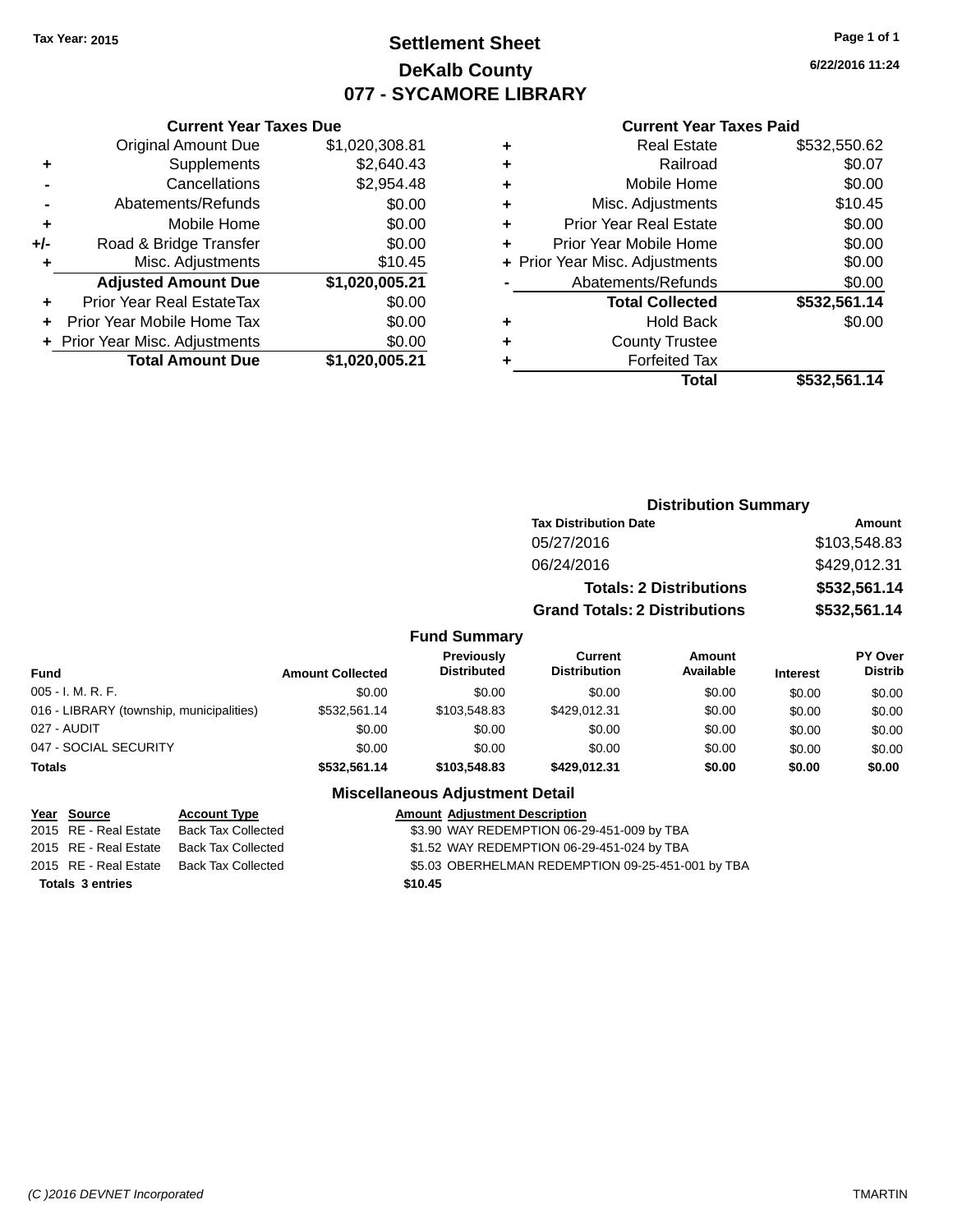## **Settlement Sheet Tax Year: 2015 Page 1 of 1 DeKalb County 078 - VILLAGE OF WATERMAN**

**6/22/2016 11:24**

| <b>Current Year Taxes Due</b> |                                  |              |  |
|-------------------------------|----------------------------------|--------------|--|
|                               | <b>Original Amount Due</b>       | \$178,130.69 |  |
| ٠                             | Supplements                      | \$254.73     |  |
|                               | Cancellations                    | \$334.06     |  |
|                               | Abatements/Refunds               | \$0.00       |  |
| ٠                             | Mobile Home                      | \$0.00       |  |
| +/-                           | Road & Bridge Transfer           | \$17,721.95  |  |
| ٠                             | Misc. Adjustments                | \$120.43     |  |
|                               | <b>Adjusted Amount Due</b>       | \$195,893.74 |  |
| ٠                             | <b>Prior Year Real EstateTax</b> | \$0.00       |  |
| ٠                             | Prior Year Mobile Home Tax       | \$0.00       |  |
|                               | + Prior Year Misc. Adjustments   | \$0.00       |  |
|                               | <b>Total Amount Due</b>          | \$195,893.74 |  |
|                               |                                  |              |  |

#### **Current Year Taxes Paid**

|   | <b>Real Estate</b>             | \$113,266.52 |
|---|--------------------------------|--------------|
| ÷ | Railroad                       | \$821.23     |
| ٠ | Mobile Home                    | \$0.00       |
| ٠ | Misc. Adjustments              | \$120.43     |
| ٠ | Prior Year Real Estate         | \$0.00       |
|   | Prior Year Mobile Home         | \$0.00       |
|   | + Prior Year Misc. Adjustments | \$0.00       |
|   | Abatements/Refunds             | \$0.00       |
|   | <b>Total Collected</b>         | \$114,208.18 |
| ٠ | Hold Back                      | \$0.00       |
| ٠ | <b>County Trustee</b>          |              |
|   | <b>Forfeited Tax</b>           |              |
|   | Total                          | \$114,208.18 |
|   |                                |              |

| <b>Road and Bridge Summary</b>   |          |                         | <b>Distribution Summary</b>    |              |
|----------------------------------|----------|-------------------------|--------------------------------|--------------|
| <b>Rd./Br. District</b>          | Amt. Due | Amt. Distrib.           | <b>Tax Distribution Date</b>   | Amount       |
| <b>CLINTON ROAD &amp; BRIDGE</b> |          | \$31,918.27 \$17,721.95 | 05/27/2016                     | \$33,165.46  |
| <b>Totals</b>                    |          | \$31,918.27 \$17,721.95 | 06/24/2016                     | \$81,042.72  |
|                                  |          |                         | <b>Totals: 2 Distributions</b> | \$114,208.18 |

**Fund Summary**

**Previously**

001 - CORPORATE \$53,507.31 \$15,791.50 \$37,715.81 \$0.00 \$0.00 \$0.00 007 - ROAD AND BRIDGE \$17,721.95 \$4,689.67 \$13,032.28 \$0.00 \$0.00 \$0.00 014 - POLICE PROTECTION \$15,872.76 \$4,684.50 \$11,188.26 \$0.00 \$0.00 \$0.00 \$0.00 027 - AUDIT \$8,086.70 \$2,386.61 \$5,700.09 \$0.00 \$0.00 \$0.00

**Fund Interest Amount Collected Distributed**

**Grand Totals: 2 Distributions \$114,208.18**

**Current Distribution**

\$17,205.82 \$5,077.92 \$12,127.90 \$0.00 \$0.00 \$0.00 \$0.00

**Amount Available**

**PY Over Distrib**

047 - SOCIAL SECURITY \$1,577.34 \$465.52 \$1,111.82 \$0.00 \$0.00 \$0.00 073 - CHLORINATION OF SEWAGE \$236.30 \$69.74 \$166.56 \$0.00 \$0.00 \$0.00 \$0.00

## **Totals \$114,208.18 \$33,165.46 \$81,042.72 \$0.00 \$0.00 \$0.00**

035 - TORT JUDGEMENTS/LIABILITY

INS

#### **Miscellaneous Adjustment Detail**

|                  | Year Source           | <b>Account Type</b> | <b>Amount Adiustment Description</b>            |
|------------------|-----------------------|---------------------|-------------------------------------------------|
|                  | 2015 RE - Real Estate | Back Tax Collected  | \$120.43 MCCORD REDEMPTION 14-15-351-002 by TBA |
| Totals 1 entries |                       |                     | \$120.43                                        |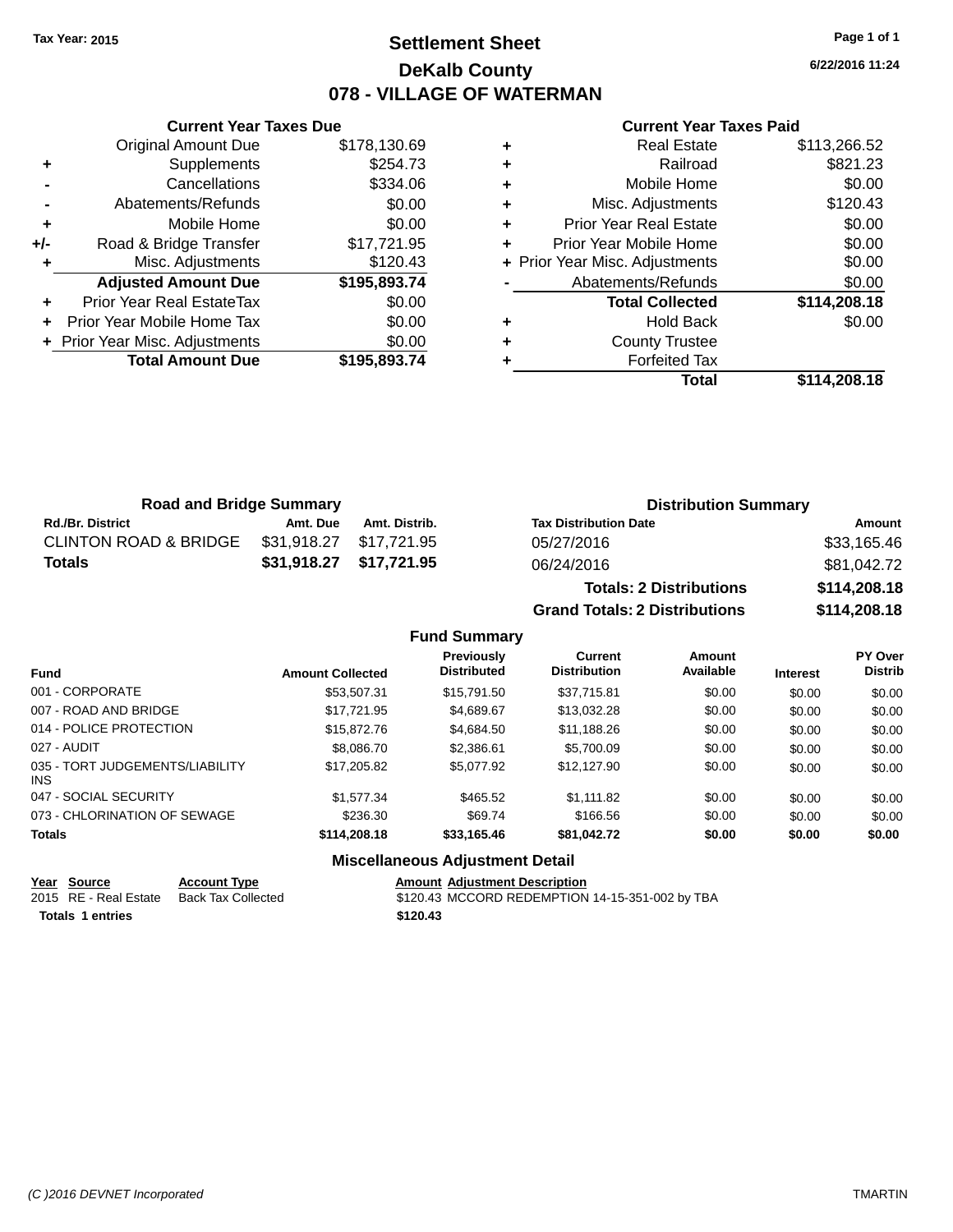## **Settlement Sheet Tax Year: 2015 Page 1 of 1 DeKalb County 079 - HINCKLEY SPEC SERV #1**

**6/22/2016 11:24**

#### **Current Year Taxes Paid**

|     | <b>Current Year Taxes Due</b>  |          |
|-----|--------------------------------|----------|
|     | <b>Original Amount Due</b>     | \$450.08 |
| ٠   | Supplements                    | \$10.72  |
|     | Cancellations                  | \$12.23  |
|     | Abatements/Refunds             | \$0.00   |
| ٠   | Mobile Home                    | \$0.00   |
| +/- | Road & Bridge Transfer         | \$0.00   |
| ٠   | Misc. Adjustments              | \$0.00   |
|     | <b>Adjusted Amount Due</b>     | \$448.57 |
| ÷   | Prior Year Real EstateTax      | \$0.00   |
| ÷   | Prior Year Mobile Home Tax     | \$0.00   |
|     | + Prior Year Misc. Adjustments | \$0.00   |
|     | <b>Total Amount Due</b>        | 448.57   |

|   | <b>Real Estate</b>             | \$224.29 |
|---|--------------------------------|----------|
| ٠ | Railroad                       | \$0.00   |
| ٠ | Mobile Home                    | \$0.00   |
| ٠ | Misc. Adjustments              | \$0.00   |
| ٠ | <b>Prior Year Real Estate</b>  | \$0.00   |
|   | Prior Year Mobile Home         | \$0.00   |
|   | + Prior Year Misc. Adjustments | \$0.00   |
|   | Abatements/Refunds             | \$0.00   |
|   | <b>Total Collected</b>         | \$224.29 |
| ٠ | Hold Back                      | \$0.00   |
|   | <b>County Trustee</b>          |          |
| ٠ | <b>Forfeited Tax</b>           |          |
|   | Total                          | \$224.29 |
|   |                                |          |

|                            |                         |                                         |                                       | <b>Distribution Summary</b>    |                 |                           |
|----------------------------|-------------------------|-----------------------------------------|---------------------------------------|--------------------------------|-----------------|---------------------------|
|                            |                         |                                         | <b>Tax Distribution Date</b>          |                                |                 | <b>Amount</b>             |
|                            |                         |                                         | 05/27/2016                            |                                |                 | \$41.36                   |
|                            |                         |                                         | 06/24/2016                            |                                |                 | \$182.93                  |
|                            |                         |                                         |                                       | <b>Totals: 2 Distributions</b> |                 | \$224.29                  |
|                            |                         |                                         | <b>Grand Totals: 2 Distributions</b>  |                                |                 | \$224.29                  |
|                            |                         | <b>Fund Summary</b>                     |                                       |                                |                 |                           |
| <b>Fund</b>                | <b>Amount Collected</b> | <b>Previously</b><br><b>Distributed</b> | <b>Current</b><br><b>Distribution</b> | Amount<br>Available            | <b>Interest</b> | PY Over<br><b>Distrib</b> |
| 023 - SPECIAL SERVICE AREA | \$224.29                | \$41.36                                 | \$182.93                              | \$0.00                         | \$0.00          | \$0.00                    |
| <b>Totals</b>              | \$224.29                | \$41.36                                 | \$182.93                              | \$0.00                         | \$0.00          | \$0.00                    |
|                            |                         |                                         |                                       |                                |                 |                           |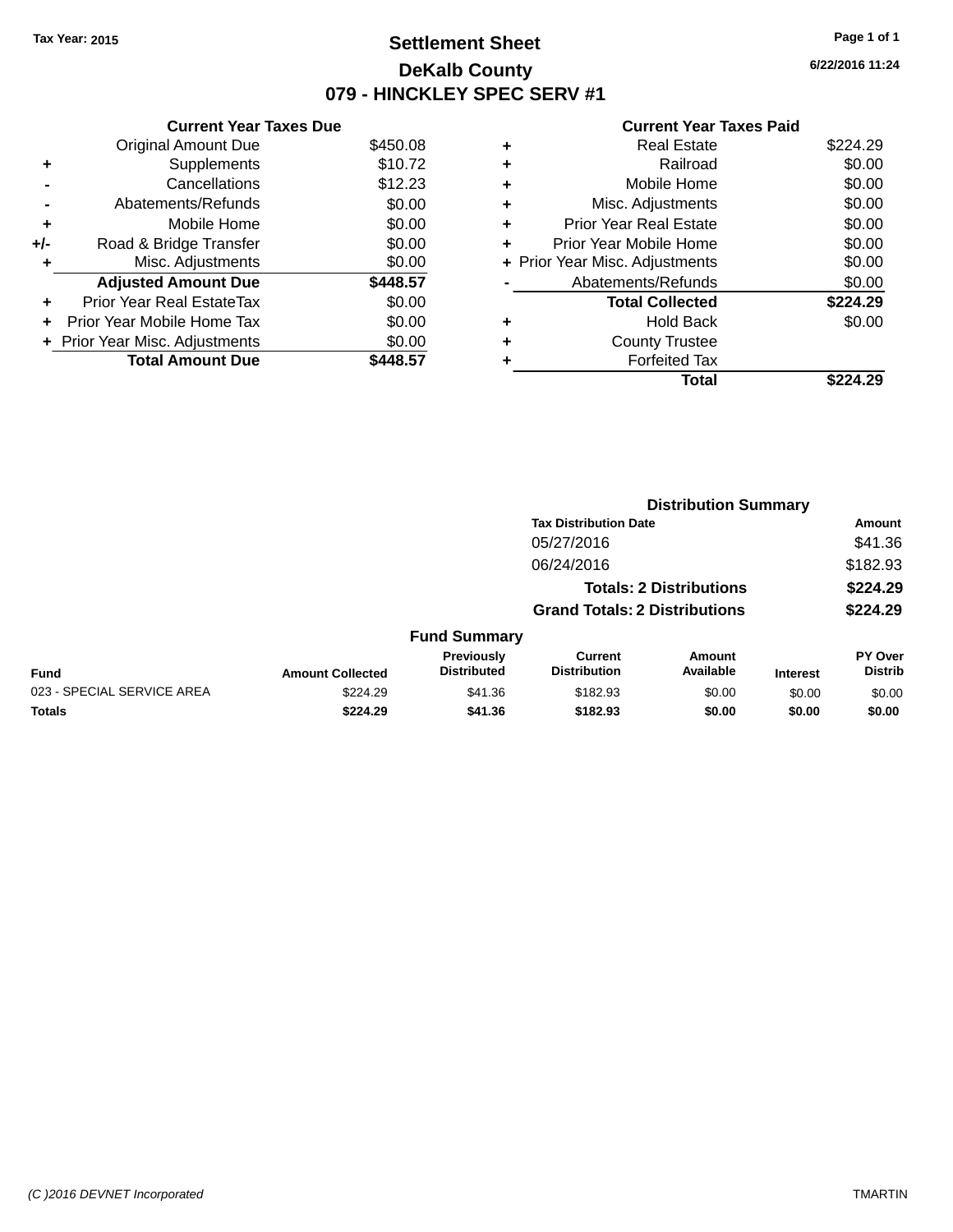## **Settlement Sheet Tax Year: 2015 Page 1 of 1 DeKalb County 080 - HINCKLEY SPEC SERV #2**

**6/22/2016 11:24**

#### **Current Year Taxes Paid**

|     | <b>Current Year Taxes Due</b>  |          |
|-----|--------------------------------|----------|
|     | <b>Original Amount Due</b>     | \$450.13 |
| ٠   | Supplements                    | \$0.00   |
|     | Cancellations                  | \$0.00   |
|     | Abatements/Refunds             | \$0.00   |
| ٠   | Mobile Home                    | \$0.00   |
| +/- | Road & Bridge Transfer         | \$0.00   |
| ٠   | Misc. Adjustments              | \$0.00   |
|     | <b>Adjusted Amount Due</b>     | \$450.13 |
| ٠   | Prior Year Real EstateTax      | \$0.00   |
| ÷   | Prior Year Mobile Home Tax     | \$0.00   |
|     | + Prior Year Misc. Adjustments | \$0.00   |
|     | <b>Total Amount Due</b>        | \$450.13 |

|   | Total                          | \$236.83 |
|---|--------------------------------|----------|
|   | <b>Forfeited Tax</b>           |          |
| ٠ | <b>County Trustee</b>          |          |
| ٠ | Hold Back                      | \$0.00   |
|   | <b>Total Collected</b>         | \$236.83 |
|   | Abatements/Refunds             | \$0.00   |
|   | + Prior Year Misc. Adjustments | \$0.00   |
| ٠ | Prior Year Mobile Home         | \$0.00   |
| ÷ | <b>Prior Year Real Estate</b>  | \$0.00   |
| ٠ | Misc. Adjustments              | \$0.00   |
| ٠ | Mobile Home                    | \$0.00   |
| ٠ | Railroad                       | \$0.00   |
| ٠ | <b>Real Estate</b>             | \$236.83 |
|   |                                |          |

|                            |                         |                                  |                                       | <b>Distribution Summary</b>    |                 |                                  |
|----------------------------|-------------------------|----------------------------------|---------------------------------------|--------------------------------|-----------------|----------------------------------|
|                            |                         |                                  | <b>Tax Distribution Date</b>          |                                |                 | <b>Amount</b>                    |
|                            |                         |                                  | 05/27/2016                            |                                |                 | \$38.79                          |
|                            |                         |                                  | 06/24/2016                            |                                |                 | \$198.04                         |
|                            |                         |                                  |                                       | <b>Totals: 2 Distributions</b> |                 | \$236.83                         |
|                            |                         |                                  | <b>Grand Totals: 2 Distributions</b>  |                                |                 | \$236.83                         |
|                            |                         | <b>Fund Summary</b>              |                                       |                                |                 |                                  |
| Fund                       | <b>Amount Collected</b> | Previously<br><b>Distributed</b> | <b>Current</b><br><b>Distribution</b> | <b>Amount</b><br>Available     | <b>Interest</b> | <b>PY Over</b><br><b>Distrib</b> |
| 023 - SPECIAL SERVICE AREA | \$236.83                | \$38.79                          | \$198.04                              | \$0.00                         | \$0.00          | \$0.00                           |
| Totals                     | \$236.83                | \$38.79                          | \$198.04                              | \$0.00                         | \$0.00          | \$0.00                           |
|                            |                         |                                  |                                       |                                |                 |                                  |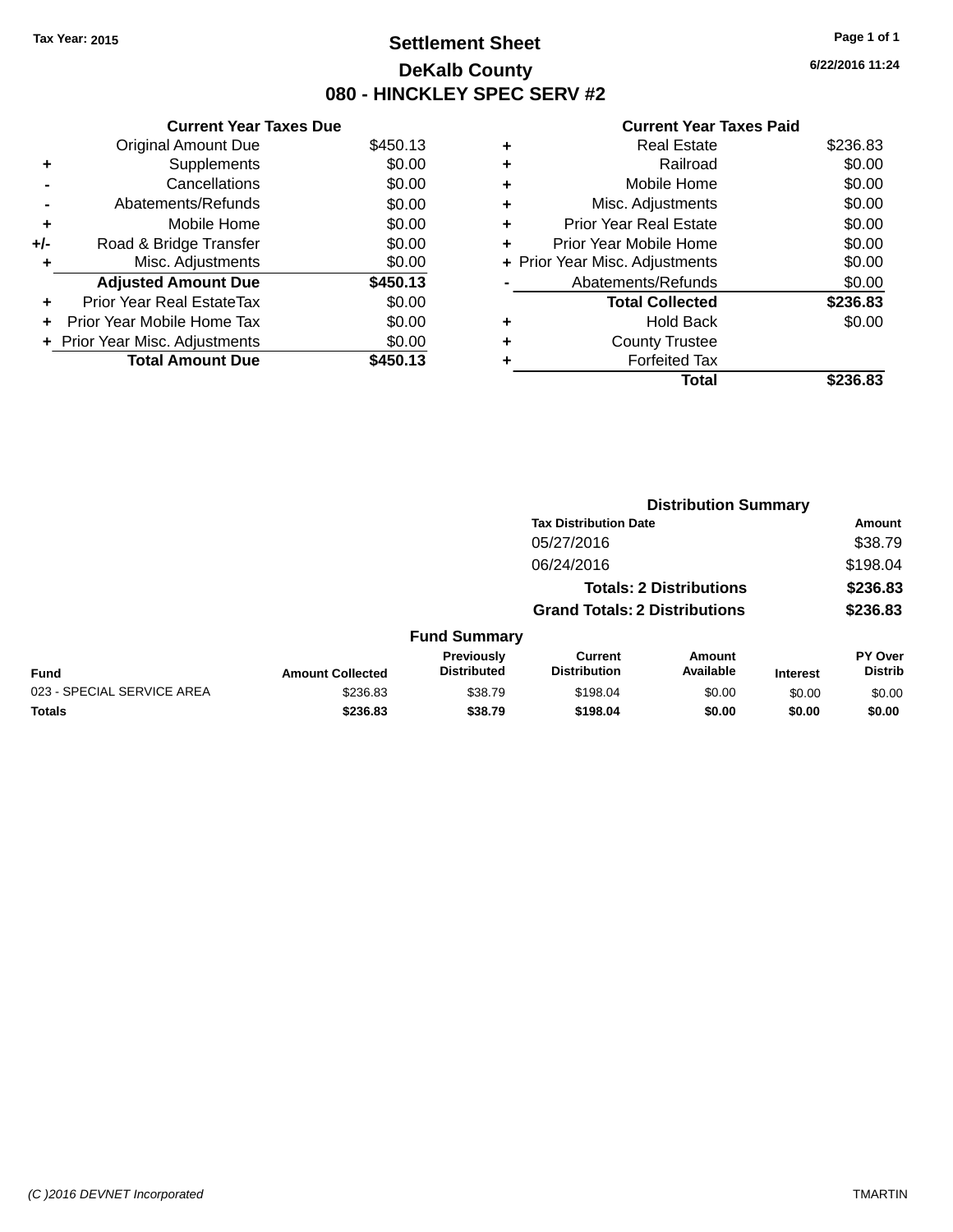## **Settlement Sheet Tax Year: 2015 Page 1 of 1 DeKalb County 083 - TOWN OF CORTLAND SBA #1**

**6/22/2016 11:24**

| <b>Current Year Taxes Paid</b> |  |  |  |  |
|--------------------------------|--|--|--|--|
|--------------------------------|--|--|--|--|

|     | <b>Current Year Taxes Due</b>  |        |
|-----|--------------------------------|--------|
|     | Original Amount Due            | \$0.00 |
| ٠   | Supplements                    | \$0.00 |
|     | Cancellations                  | \$0.00 |
|     | Abatements/Refunds             | \$0.00 |
| ٠   | Mobile Home                    | \$0.00 |
| +/- | Road & Bridge Transfer         | \$0.00 |
|     | Misc. Adjustments              | \$0.00 |
|     | <b>Adjusted Amount Due</b>     | \$0.00 |
|     | Prior Year Real EstateTax      | \$0.00 |
|     | Prior Year Mobile Home Tax     | \$0.00 |
|     | + Prior Year Misc. Adjustments | \$0.00 |
|     | <b>Total Amount Due</b>        | \$0.00 |
|     |                                |        |

| ٠ | Railroad                       | \$0.00 |
|---|--------------------------------|--------|
| ٠ | Mobile Home                    | \$0.00 |
| ٠ | Misc. Adjustments              | \$0.00 |
| ٠ | <b>Prior Year Real Estate</b>  | \$0.00 |
| ٠ | Prior Year Mobile Home         | \$0.00 |
|   | + Prior Year Misc. Adjustments | \$0.00 |
|   | Abatements/Refunds             | \$0.00 |
|   | <b>Total Collected</b>         | \$0.00 |
|   |                                |        |
|   | Hold Back                      | \$0.00 |
| ٠ | <b>County Trustee</b>          |        |
|   | <b>Forfeited Tax</b>           |        |

|                          |                         | <b>Fund Summary</b>                     |                                |                     |                 |                                  |
|--------------------------|-------------------------|-----------------------------------------|--------------------------------|---------------------|-----------------|----------------------------------|
| <b>Fund</b>              | <b>Amount Collected</b> | <b>Previously</b><br><b>Distributed</b> | Current<br><b>Distribution</b> | Amount<br>Available | <b>Interest</b> | <b>PY Over</b><br><b>Distrib</b> |
| 003 - BONDS AND INTEREST | \$0.00                  | \$0.00                                  | \$0.00                         | \$0.00              | \$0.00          | \$0.00                           |
| <b>Totals</b>            | \$0.00                  | \$0.00                                  | \$0.00                         | \$0.00              | \$0.00          | \$0.00                           |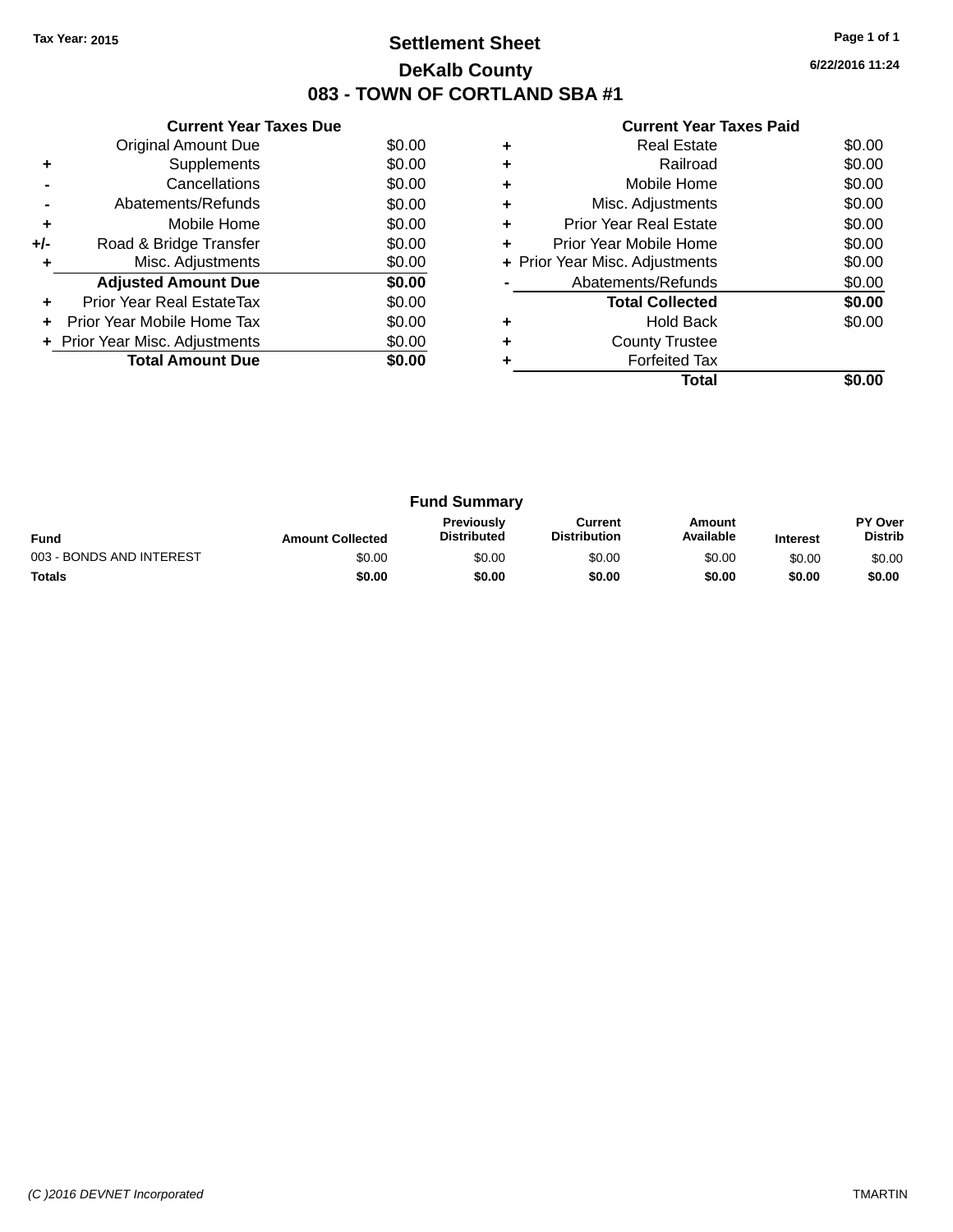## **Settlement Sheet Tax Year: 2015 Page 1 of 1 DeKalb County 085 - BURLINGTON FIRE**

143 - MEDICARE \$78.97 \$6.28 \$72.69 \$0.00 \$0.00 \$0.00 **Totals \$6,626.31 \$527.38 \$6,098.93 \$0.00 \$0.00 \$0.00**

**6/22/2016 11:24**

#### **Current Year Taxes Paid**

| <b>Current Year Taxes Due</b> |             |
|-------------------------------|-------------|
| <b>Original Amount Due</b>    | \$10,772.40 |
| Supplements                   | \$0.00      |
| Cancellations                 | \$0.00      |
| Abatements/Refunds            | \$0.00      |
| Mobile Home                   | \$0.00      |
| Road & Bridge Transfer        | \$0.00      |
| Misc. Adjustments             | \$0.00      |
| <b>Adjusted Amount Due</b>    | \$10,772.40 |
| Prior Year Real EstateTax     | \$0.00      |
| Prior Year Mobile Home Tax    | \$0.00      |
| Prior Year Misc. Adjustments  | \$0.00      |
| <b>Total Amount Due</b>       | \$10.772.40 |
|                               |             |

|   | <b>Real Estate</b>             | \$6,299.41 |
|---|--------------------------------|------------|
| ٠ | Railroad                       | \$326.90   |
| ٠ | Mobile Home                    | \$0.00     |
| ٠ | Misc. Adjustments              | \$0.00     |
| ٠ | <b>Prior Year Real Estate</b>  | \$0.00     |
| ٠ | Prior Year Mobile Home         | \$0.00     |
|   | + Prior Year Misc. Adjustments | \$0.00     |
|   | Abatements/Refunds             | \$0.00     |
|   | <b>Total Collected</b>         | \$6,626.31 |
| ٠ | Hold Back                      | \$0.00     |
| ٠ | <b>County Trustee</b>          |            |
| ٠ | <b>Forfeited Tax</b>           |            |
|   | Total                          | \$6,626.31 |
|   |                                |            |

|                       |                         |                                  |                                       | <b>Distribution Summary</b>    |                 |                                  |
|-----------------------|-------------------------|----------------------------------|---------------------------------------|--------------------------------|-----------------|----------------------------------|
|                       |                         |                                  | <b>Tax Distribution Date</b>          |                                |                 | Amount                           |
|                       |                         |                                  | 05/27/2016                            |                                |                 | \$527.38                         |
|                       |                         |                                  | 06/24/2016                            |                                |                 | \$6,098.93                       |
|                       |                         |                                  |                                       | <b>Totals: 2 Distributions</b> |                 | \$6,626.31                       |
|                       |                         |                                  | <b>Grand Totals: 2 Distributions</b>  |                                |                 | \$6,626.31                       |
|                       |                         | <b>Fund Summary</b>              |                                       |                                |                 |                                  |
| Fund                  | <b>Amount Collected</b> | Previously<br><b>Distributed</b> | <b>Current</b><br><b>Distribution</b> | Amount<br>Available            | <b>Interest</b> | <b>PY Over</b><br><b>Distrib</b> |
| 001 - CORPORATE       | \$3,177.82              | \$252.92                         | \$2,924.90                            | \$0.00                         | \$0.00          | \$0.00                           |
| 047 - SOCIAL SECURITY | \$191.70                | \$15.26                          | \$176.44                              | \$0.00                         | \$0.00          | \$0.00                           |
| 064 - AMBULANCE       | \$3.177.82              | \$252.92                         | \$2,924.90                            | \$0.00                         | \$0.00          | \$0.00                           |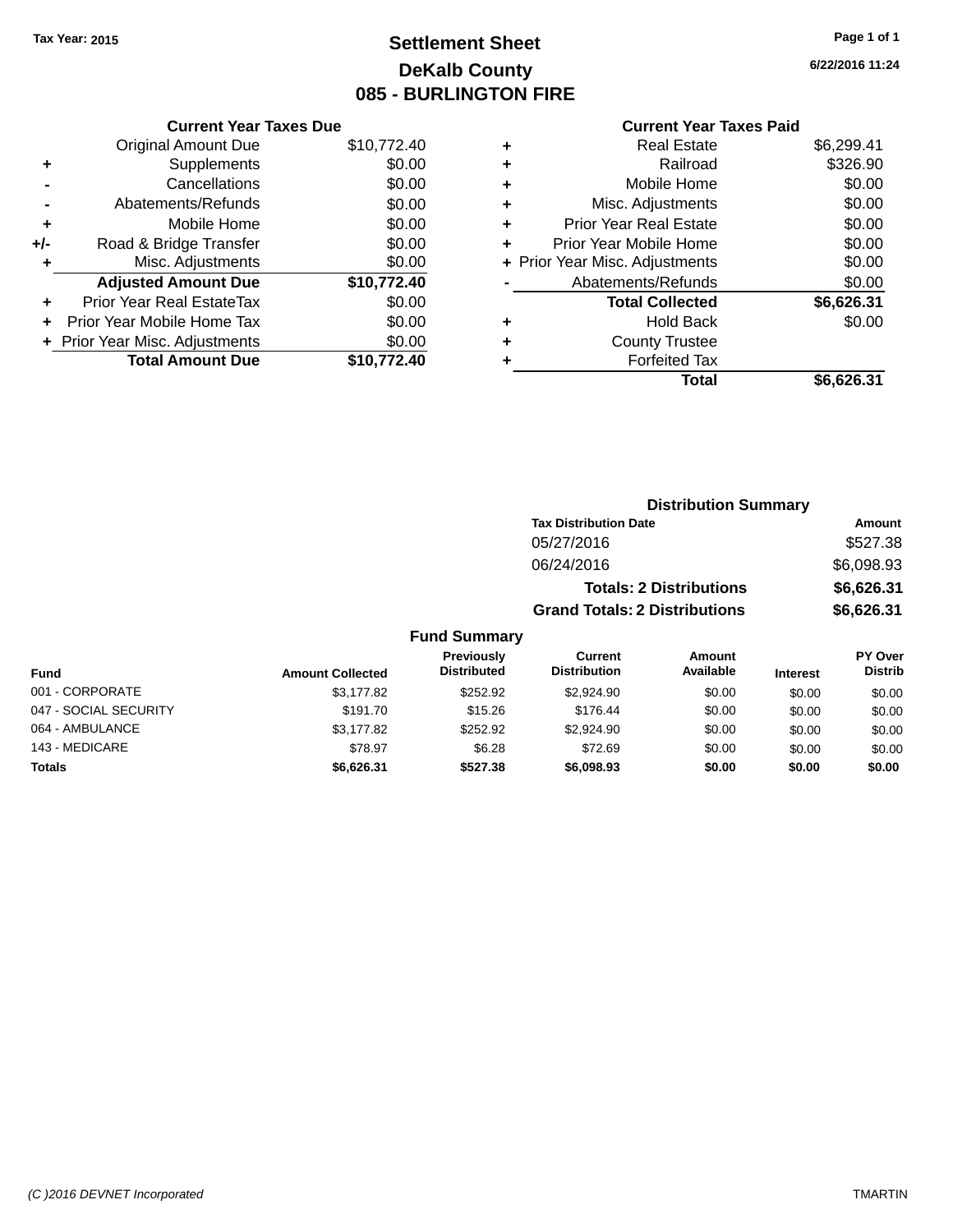## **Settlement Sheet Tax Year: 2015 Page 1 of 1 DeKalb County 086 - CORTLAND FIRE**

**6/22/2016 11:24**

#### **Current Year Taxes Paid**

|       | <b>Current Year Taxes Due</b>    |              |   |                  |
|-------|----------------------------------|--------------|---|------------------|
|       | <b>Original Amount Due</b>       | \$480,577.83 | ٠ |                  |
| ٠     | <b>Supplements</b>               | \$1,798.40   | ٠ |                  |
|       | Cancellations                    | \$1,980.94   | ٠ |                  |
|       | Abatements/Refunds               | \$0.00       | ٠ | Mis              |
|       | Mobile Home                      | \$0.00       |   | Prior Ye         |
| $+/-$ | Road & Bridge Transfer           | \$0.00       |   | Prior Yea        |
|       | Misc. Adjustments                | \$0.00       |   | + Prior Year Mis |
|       | <b>Adjusted Amount Due</b>       | \$480,395.29 |   | Abater           |
|       | <b>Prior Year Real EstateTax</b> | (\$4.85)     |   |                  |
|       | Prior Year Mobile Home Tax       | \$0.00       | ٠ |                  |
|       | + Prior Year Misc. Adjustments   | \$0.00       | ٠ |                  |
|       | <b>Total Amount Due</b>          | \$480,390.44 |   |                  |
|       |                                  |              |   |                  |

| ٠ | <b>Real Estate</b>             | \$245,710.11 |
|---|--------------------------------|--------------|
| ٠ | Railroad                       | \$2,276.25   |
| ٠ | Mobile Home                    | \$0.00       |
| ٠ | Misc. Adjustments              | \$0.00       |
| ٠ | <b>Prior Year Real Estate</b>  | (\$4.85)     |
|   | Prior Year Mobile Home         | \$0.00       |
|   | + Prior Year Misc. Adjustments | \$0.00       |
|   | Abatements/Refunds             | \$0.00       |
|   | <b>Total Collected</b>         | \$247,981.51 |
| ٠ | Hold Back                      | \$0.00       |
|   | <b>County Trustee</b>          |              |
|   | <b>Forfeited Tax</b>           |              |
|   | Total                          | \$247,981.51 |
|   |                                |              |

|                 |                         |                                  | <b>Distribution Summary</b>           |                                |                 |                                  |
|-----------------|-------------------------|----------------------------------|---------------------------------------|--------------------------------|-----------------|----------------------------------|
|                 |                         |                                  | <b>Tax Distribution Date</b>          |                                |                 | <b>Amount</b>                    |
|                 |                         |                                  | 05/27/2016                            |                                |                 | \$57,408.13                      |
|                 |                         |                                  | 06/24/2016                            |                                |                 | \$190,573.38                     |
|                 |                         |                                  |                                       | <b>Totals: 2 Distributions</b> |                 | \$247,981.51                     |
|                 |                         |                                  | <b>Grand Totals: 2 Distributions</b>  |                                |                 | \$247,981.51                     |
|                 |                         | <b>Fund Summary</b>              |                                       |                                |                 |                                  |
| <b>Fund</b>     | <b>Amount Collected</b> | Previously<br><b>Distributed</b> | <b>Current</b><br><b>Distribution</b> | Amount<br>Available            | <b>Interest</b> | <b>PY Over</b><br><b>Distrib</b> |
| 001 - CORPORATE | \$120,080.09            | \$27.798.74                      | \$92,281.35                           | \$0.00                         | \$0.00          | \$0.00                           |
| 064 - AMBULANCE | \$127.901.42            | \$29,609.39                      | \$98,292,03                           | \$0.00                         | \$0.00          | \$0.00                           |

**Totals \$247,981.51 \$57,408.13 \$190,573.38 \$0.00 \$0.00 \$0.00**

*(C )2016 DEVNET Incorporated* TMARTIN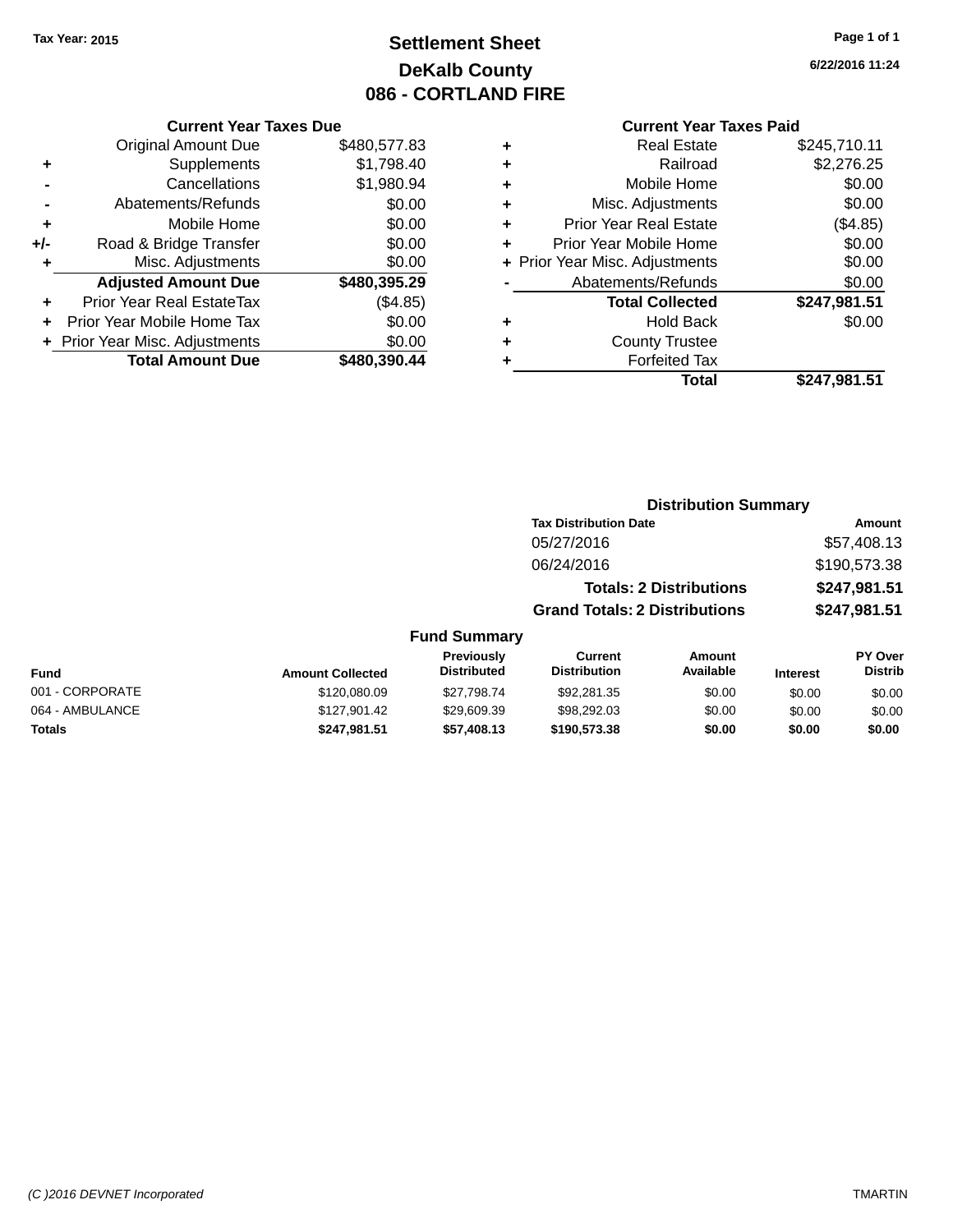## **Settlement Sheet Tax Year: 2015 Page 1 of 1 DeKalb County 087 - DE KALB FIRE**

**6/22/2016 11:24**

# **Current Year Taxes Paid**

| <b>Original Amount Due</b> | \$134,075.13                   |
|----------------------------|--------------------------------|
| Supplements                | \$242.38                       |
| Cancellations              | \$278.63                       |
| Abatements/Refunds         | \$0.00                         |
| Mobile Home                | \$0.00                         |
| Road & Bridge Transfer     | \$0.00                         |
| Misc. Adjustments          | \$0.00                         |
| <b>Adjusted Amount Due</b> | \$134,038.88                   |
| Prior Year Real EstateTax  | \$0.00                         |
| Prior Year Mobile Home Tax | \$0.00                         |
|                            | \$0.00                         |
| <b>Total Amount Due</b>    | \$134,038.88                   |
|                            | + Prior Year Misc. Adjustments |

**Current Year Taxes Due**

| ٠ | <b>Real Estate</b>             | \$72,097.61 |
|---|--------------------------------|-------------|
| ٠ | Railroad                       | \$2,113.17  |
| ٠ | Mobile Home                    | \$0.00      |
| ÷ | Misc. Adjustments              | \$0.00      |
| ٠ | <b>Prior Year Real Estate</b>  | \$0.00      |
| ٠ | Prior Year Mobile Home         | \$0.00      |
|   | + Prior Year Misc. Adjustments | \$0.00      |
|   | Abatements/Refunds             | \$0.00      |
|   | <b>Total Collected</b>         | \$74,210.78 |
| ٠ | <b>Hold Back</b>               | \$0.00      |
| ٠ | <b>County Trustee</b>          |             |
| ٠ | <b>Forfeited Tax</b>           |             |
|   |                                |             |
|   | Total                          | \$74,210.78 |

|                 |                         |                                  | <b>Distribution Summary</b>          |                                |                 |                           |
|-----------------|-------------------------|----------------------------------|--------------------------------------|--------------------------------|-----------------|---------------------------|
|                 |                         |                                  | <b>Tax Distribution Date</b>         |                                |                 | Amount                    |
|                 |                         |                                  | 05/27/2016                           |                                |                 | \$13,625.22               |
|                 |                         |                                  | 06/24/2016                           |                                |                 | \$60,585.56               |
|                 |                         |                                  |                                      | <b>Totals: 2 Distributions</b> |                 | \$74,210.78               |
|                 |                         |                                  | <b>Grand Totals: 2 Distributions</b> |                                |                 | \$74,210.78               |
|                 |                         | <b>Fund Summary</b>              |                                      |                                |                 |                           |
| Fund            | <b>Amount Collected</b> | Previously<br><b>Distributed</b> | Current<br><b>Distribution</b>       | <b>Amount</b><br>Available     | <b>Interest</b> | PY Over<br><b>Distrib</b> |
| 001 - CORPORATE | \$74.210.78             | \$13,625.22                      | \$60,585.56                          | \$0.00                         | \$0.00          | \$0.00                    |
| <b>Totals</b>   | \$74.210.78             | \$13,625.22                      | \$60,585.56                          | \$0.00                         | \$0.00          | \$0.00                    |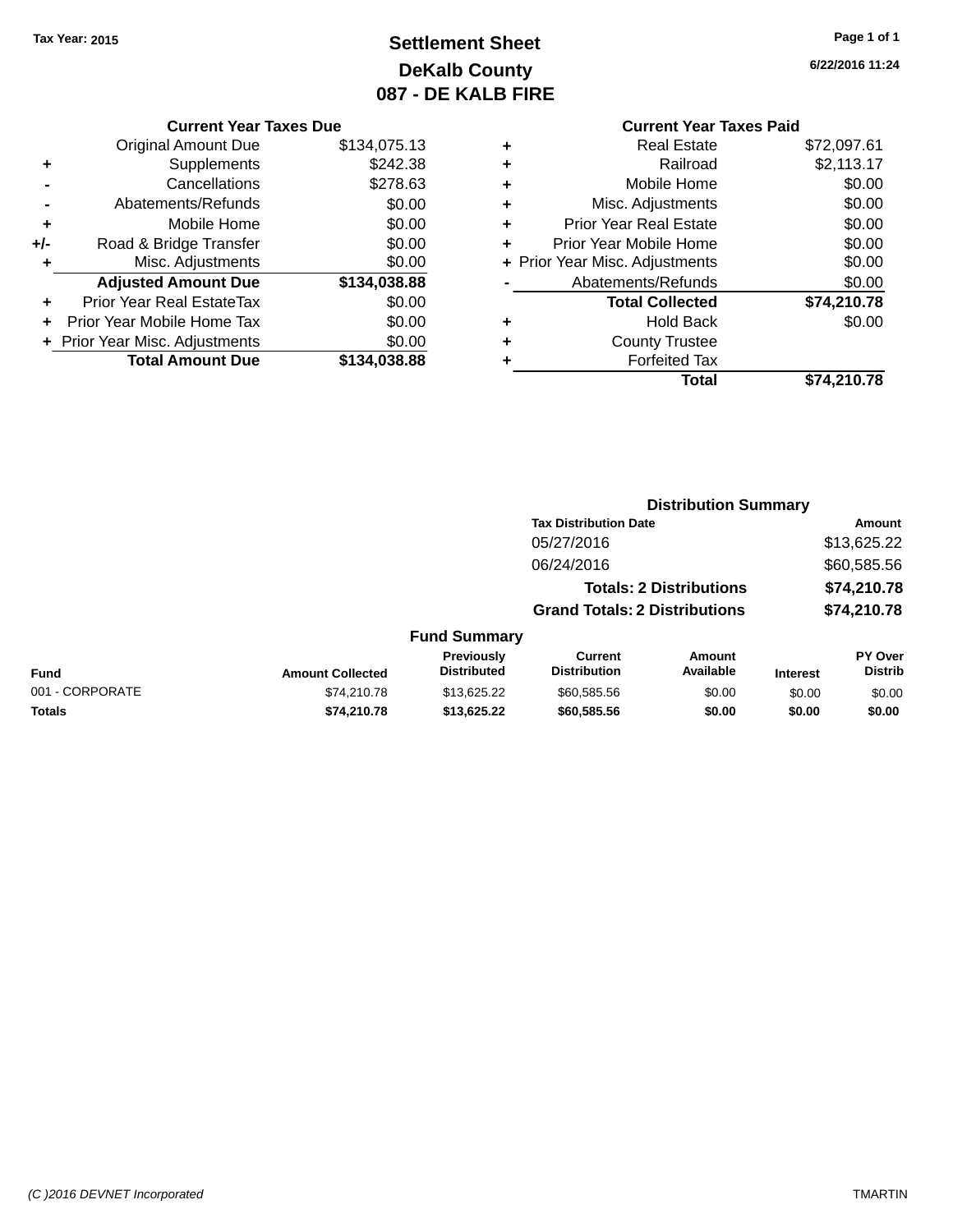## **Settlement Sheet Tax Year: 2015 Page 1 of 1 DeKalb County 088 - EARLVILLE FIRE**

**6/22/2016 11:24**

## **Current Year Taxes Paid**

|     | <b>Current Year Taxes Due</b>            |            |  |  |  |  |  |  |
|-----|------------------------------------------|------------|--|--|--|--|--|--|
|     | \$3,259.64<br><b>Original Amount Due</b> |            |  |  |  |  |  |  |
| ٠   | \$0.00<br>Supplements                    |            |  |  |  |  |  |  |
|     | Cancellations                            | \$0.00     |  |  |  |  |  |  |
|     | Abatements/Refunds                       | \$0.00     |  |  |  |  |  |  |
| ٠   | Mobile Home                              | \$0.00     |  |  |  |  |  |  |
| +/- | \$0.00<br>Road & Bridge Transfer         |            |  |  |  |  |  |  |
| ٠   | \$0.00<br>Misc. Adjustments              |            |  |  |  |  |  |  |
|     | <b>Adjusted Amount Due</b>               | \$3,259.64 |  |  |  |  |  |  |
| ÷   | Prior Year Real EstateTax                | \$0.00     |  |  |  |  |  |  |
|     | Prior Year Mobile Home Tax               | \$0.00     |  |  |  |  |  |  |
|     | \$0.00<br>+ Prior Year Misc. Adjustments |            |  |  |  |  |  |  |
|     | <b>Total Amount Due</b>                  | \$3.259.64 |  |  |  |  |  |  |

| ٠ | <b>Real Estate</b>             | \$1,739.95 |
|---|--------------------------------|------------|
| ٠ | Railroad                       | \$151.59   |
| ٠ | Mobile Home                    | \$0.00     |
| ٠ | Misc. Adjustments              | \$0.00     |
| ٠ | Prior Year Real Estate         | \$0.00     |
| ÷ | Prior Year Mobile Home         | \$0.00     |
|   | + Prior Year Misc. Adjustments | \$0.00     |
|   | Abatements/Refunds             | \$0.00     |
|   | <b>Total Collected</b>         | \$1,891.54 |
| ٠ | <b>Hold Back</b>               | \$0.00     |
| ٠ | <b>County Trustee</b>          |            |
| ٠ | <b>Forfeited Tax</b>           |            |
|   | Total                          | \$1,891.54 |
|   |                                |            |

|                 |                         | <b>Distribution Summary</b>      |                                       |                                |                 |                           |
|-----------------|-------------------------|----------------------------------|---------------------------------------|--------------------------------|-----------------|---------------------------|
|                 |                         |                                  | <b>Tax Distribution Date</b>          |                                | Amount          |                           |
|                 |                         |                                  | 05/27/2016                            |                                |                 | \$609.44                  |
|                 |                         |                                  | 06/24/2016                            |                                |                 | \$1,282.10                |
|                 |                         |                                  |                                       | <b>Totals: 2 Distributions</b> |                 | \$1,891.54                |
|                 |                         |                                  | <b>Grand Totals: 2 Distributions</b>  |                                |                 | \$1,891.54                |
|                 |                         | <b>Fund Summary</b>              |                                       |                                |                 |                           |
| <b>Fund</b>     | <b>Amount Collected</b> | Previously<br><b>Distributed</b> | <b>Current</b><br><b>Distribution</b> | Amount<br>Available            | <b>Interest</b> | PY Over<br><b>Distrib</b> |
| 001 - CORPORATE | \$921.01                | \$296.74                         | \$624.27                              | \$0.00                         | \$0.00          | \$0.00                    |
| 064 - AMBULANCE | \$970.53                | \$312.70                         | \$657.83                              | \$0.00                         | \$0.00          | \$0.00                    |
| <b>Totals</b>   | \$1,891.54              | \$609.44                         | \$1,282.10                            | \$0.00                         | \$0.00          | \$0.00                    |
|                 |                         |                                  |                                       |                                |                 |                           |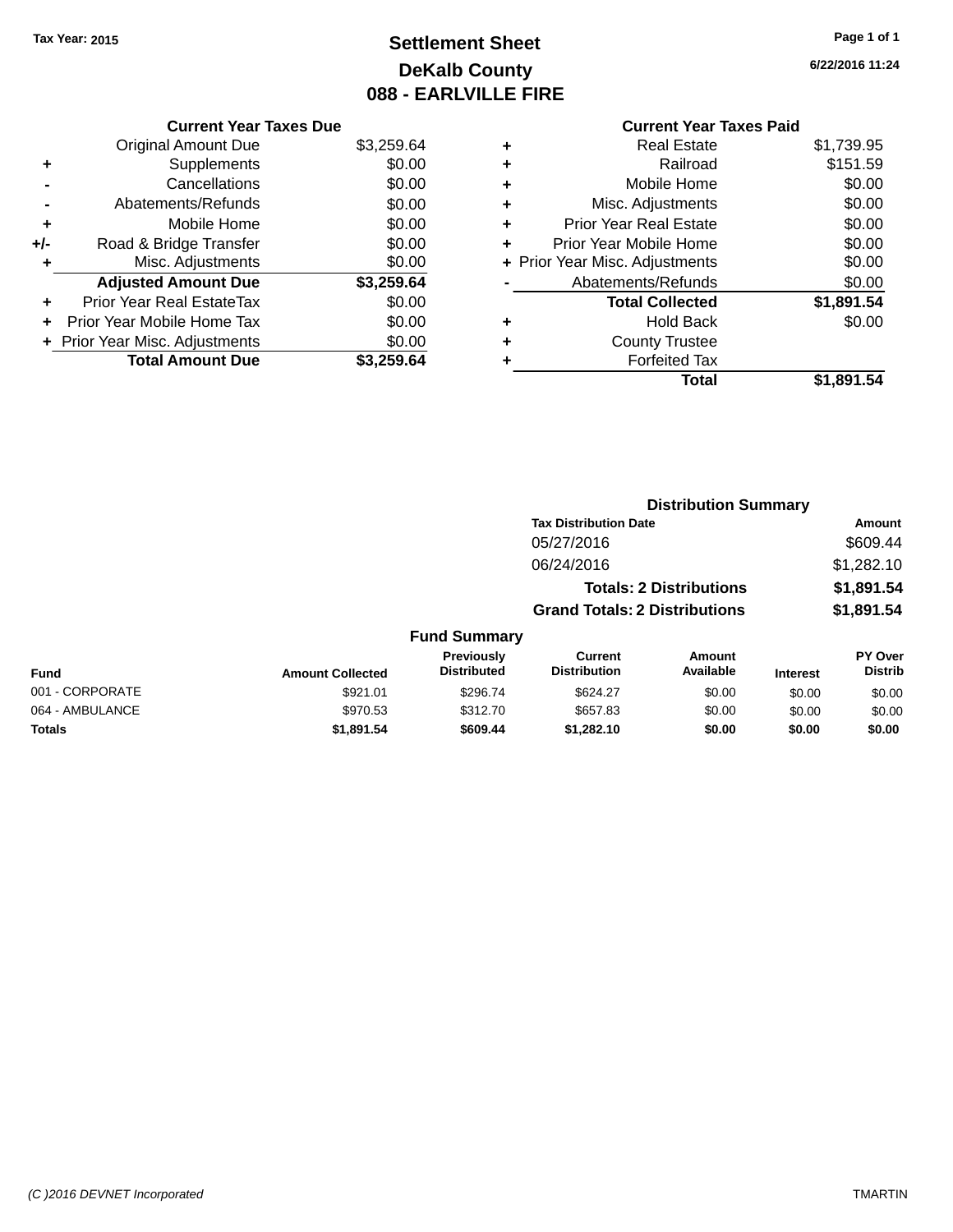## **Settlement Sheet Tax Year: 2015 Page 1 of 1 DeKalb County 089 - GENOA-KINGSTON FIRE**

**6/22/2016 11:24**

#### **Current Year Taxes Paid**

|     | <b>Current Year Taxes Due</b>  |              |  |  |  |  |
|-----|--------------------------------|--------------|--|--|--|--|
|     | <b>Original Amount Due</b>     | \$946,781.71 |  |  |  |  |
| ٠   | \$2,848.44<br>Supplements      |              |  |  |  |  |
|     | Cancellations                  | \$8,021.49   |  |  |  |  |
|     | \$10.89<br>Abatements/Refunds  |              |  |  |  |  |
| ٠   | Mobile Home                    | \$0.00       |  |  |  |  |
| +/- | Road & Bridge Transfer         | \$0.00       |  |  |  |  |
| ٠   | \$59.65<br>Misc. Adjustments   |              |  |  |  |  |
|     | <b>Adjusted Amount Due</b>     | \$941,657.42 |  |  |  |  |
| ٠   | Prior Year Real EstateTax      | (\$275.51)   |  |  |  |  |
|     | Prior Year Mobile Home Tax     | \$0.00       |  |  |  |  |
|     | + Prior Year Misc. Adjustments | \$159.12     |  |  |  |  |
|     | <b>Total Amount Due</b>        | \$941,541.03 |  |  |  |  |
|     |                                |              |  |  |  |  |

| ٠ | <b>Real Estate</b>             | \$495,314.45 |
|---|--------------------------------|--------------|
| ٠ | Railroad                       | \$4,346.13   |
| ٠ | Mobile Home                    | \$0.00       |
| ٠ | Misc. Adjustments              | \$59.65      |
| ٠ | <b>Prior Year Real Estate</b>  | (\$275.51)   |
| ÷ | Prior Year Mobile Home         | \$0.00       |
|   | + Prior Year Misc. Adjustments | \$159.12     |
|   | Abatements/Refunds             | \$10.89      |
|   | <b>Total Collected</b>         | \$499,592.95 |
| ٠ | <b>Hold Back</b>               | \$0.00       |
| ٠ | <b>County Trustee</b>          |              |
| ٠ | <b>Forfeited Tax</b>           |              |
|   | Total                          | \$499,592.95 |
|   |                                |              |

|                                         |                         |                                  |                                       | <b>Distribution Summary</b>    |                 |                           |  |
|-----------------------------------------|-------------------------|----------------------------------|---------------------------------------|--------------------------------|-----------------|---------------------------|--|
|                                         |                         |                                  | <b>Tax Distribution Date</b>          |                                |                 | Amount                    |  |
|                                         |                         |                                  | 05/27/2016                            |                                |                 | \$101,541.77              |  |
|                                         |                         |                                  | 06/24/2016                            |                                |                 | \$398,051.18              |  |
|                                         |                         |                                  |                                       | <b>Totals: 2 Distributions</b> |                 | \$499,592.95              |  |
|                                         |                         |                                  | <b>Grand Totals: 2 Distributions</b>  |                                |                 | \$499,592.95              |  |
|                                         |                         | <b>Fund Summary</b>              |                                       |                                |                 |                           |  |
| <b>Fund</b>                             | <b>Amount Collected</b> | Previously<br><b>Distributed</b> | <b>Current</b><br><b>Distribution</b> | Amount<br>Available            | <b>Interest</b> | PY Over<br><b>Distrib</b> |  |
| 001 - CORPORATE                         | \$145,066.31            | \$29,484.58                      | \$115,581.73                          | \$0.00                         | \$0.00          | \$0.00                    |  |
| 035 - TORT JUDGEMENTS/LIABILITY<br>INS. | \$101,430.84            | \$20,615.71                      | \$80,815.13                           | \$0.00                         | \$0.00          | \$0.00                    |  |
| 064 - AMBULANCE                         | \$253.095.80            | \$51,441.48                      | \$201.654.32                          | \$0.00                         | \$0.00          | \$0.00                    |  |

#### **Miscellaneous Adjustment Detail**

**Totals \$499,592.95 \$101,541.77 \$398,051.18 \$0.00 \$0.00 \$0.00**

| <u>Year Source</u>      | <b>Account Type</b> | <b>Amount Adjustment Description</b>                         |
|-------------------------|---------------------|--------------------------------------------------------------|
| 2014 RE - Real Estate   | Back Tax Collected  | \$153.06 PROTANO REDEMPTION 06-07-451-003 by TBA             |
| 2014 RE - Real Estate   | Back Tax Collected  | \$6.06 RIVERBEND DEVELOPMENT REDEMPTION 02-24-452-011 by TBA |
| 2015 RE - Real Estate   | Back Tax Collected  | \$59.65 JOHNSON REDEMPTION 02-22-307-013 by TBA              |
| <b>Totals 3 entries</b> |                     | \$218.77                                                     |
|                         |                     |                                                              |

#### **Abatement Detail**

| Year Source                        | <b>Account Type</b> | <b>Amount Adiustment Description</b>              |
|------------------------------------|---------------------|---------------------------------------------------|
| 2015 RE - Real Estate RE Abatement |                     | \$10.89 PTAB INTEREST REFUND 03-29-152-012 by TBA |
| <b>Totals 1 entries</b>            |                     | \$10.89                                           |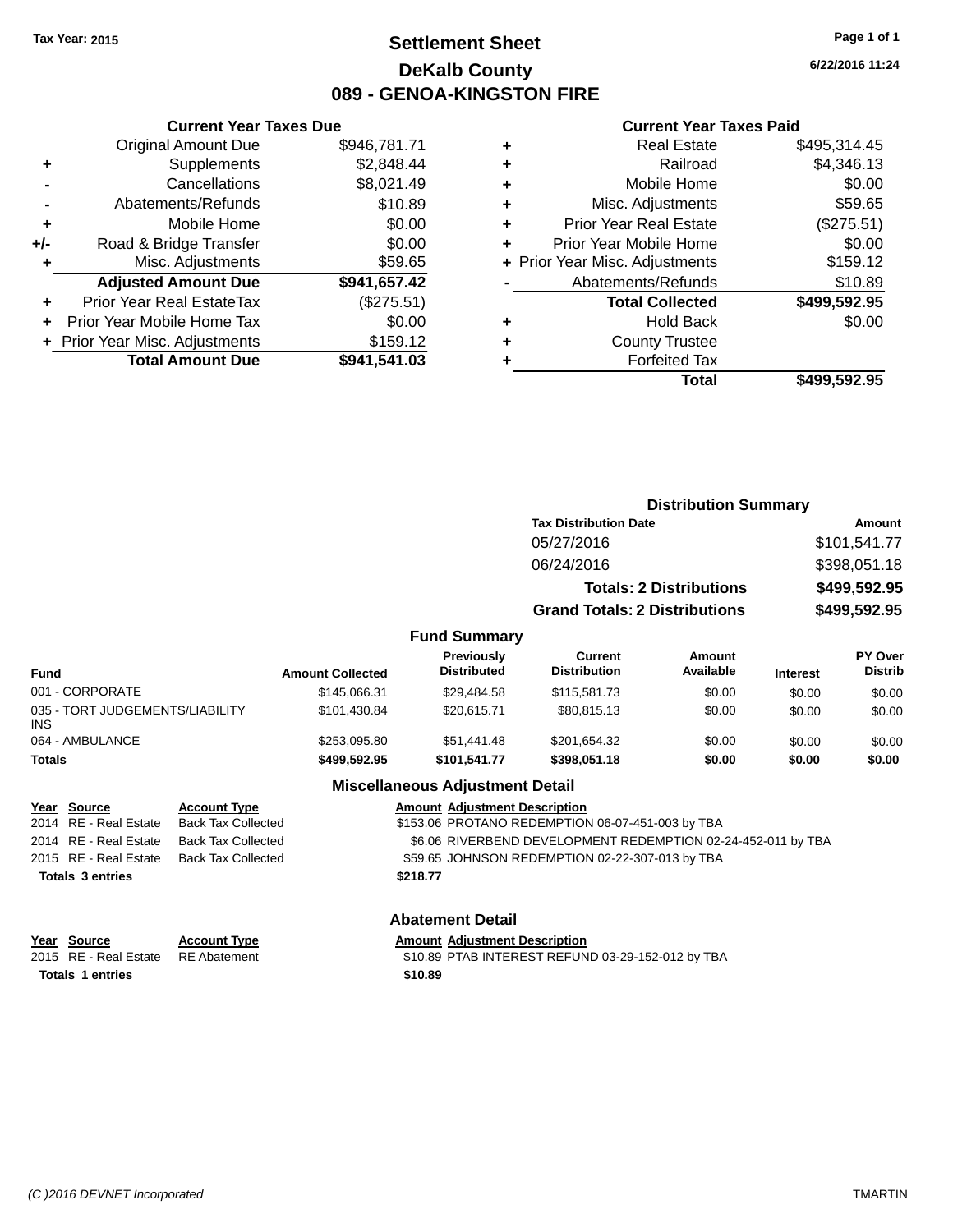## **Settlement Sheet Tax Year: 2015 Page 1 of 1 DeKalb County 090 - HAMPSHIRE FIRE**

**6/22/2016 11:24**

|     | <b>Current Year Taxes Due</b>  |             |
|-----|--------------------------------|-------------|
|     | <b>Original Amount Due</b>     | \$26,710.23 |
| ٠   | Supplements                    | \$0.00      |
|     | Cancellations                  | \$0.00      |
|     | Abatements/Refunds             | \$0.00      |
| ٠   | Mobile Home                    | \$0.00      |
| +/- | Road & Bridge Transfer         | \$0.00      |
|     | Misc. Adjustments              | \$0.00      |
|     | <b>Adjusted Amount Due</b>     | \$26,710.23 |
| ÷   | Prior Year Real EstateTax      | \$0.00      |
|     | Prior Year Mobile Home Tax     | \$0.00      |
|     | + Prior Year Misc. Adjustments | \$0.00      |
|     | <b>Total Amount Due</b>        | \$26.710.23 |

#### **Current Year Taxes Paid +** Real Estate \$16,609.79 **+** Railroad \$202.87 **+** Mobile Home \$0.00 **+** Misc. Adjustments \$0.00 **+** Prior Year Real Estate \$0.00 **+** Prior Year Mobile Home \$0.00

|           | Total                          | \$16,812.66 |
|-----------|--------------------------------|-------------|
|           | <b>Forfeited Tax</b>           |             |
|           | <b>County Trustee</b>          |             |
| $\ddot{}$ | <b>Hold Back</b>               | \$0.00      |
|           | <b>Total Collected</b>         | \$16,812.66 |
|           | Abatements/Refunds             | \$0.00      |
|           | + Prior Year Misc. Adjustments | \$0.00      |
|           |                                |             |

## **Distribution Summary Tax Distribution Date Amount** 05/27/2016 \$4,985.44 06/24/2016 \$11,827.22 **Totals: 2 Distributions \$16,812.66 Grand Totals: 2 Distributions \$16,812.66**

| Fund                        | <b>Amount Collected</b> | Previously<br><b>Distributed</b> | Current<br><b>Distribution</b> | Amount<br>Available | <b>Interest</b> | <b>PY Over</b><br><b>Distrib</b> |
|-----------------------------|-------------------------|----------------------------------|--------------------------------|---------------------|-----------------|----------------------------------|
| 001 - CORPORATE             | \$8,247.04              | \$2,445.49                       | \$5,801.55                     | \$0.00              | \$0.00          | \$0.00                           |
| 013 - FIREFIGHTER'S PENSION | \$318.35                | \$94.40                          | \$223.95                       | \$0.00              | \$0.00          | \$0.00                           |
| 064 - AMBULANCE             | \$8.247.27              | \$2,445.55                       | \$5,801.72                     | \$0.00              | \$0.00          | \$0.00                           |
| <b>Totals</b>               | \$16,812,66             | \$4,985,44                       | \$11,827.22                    | \$0.00              | \$0.00          | \$0.00                           |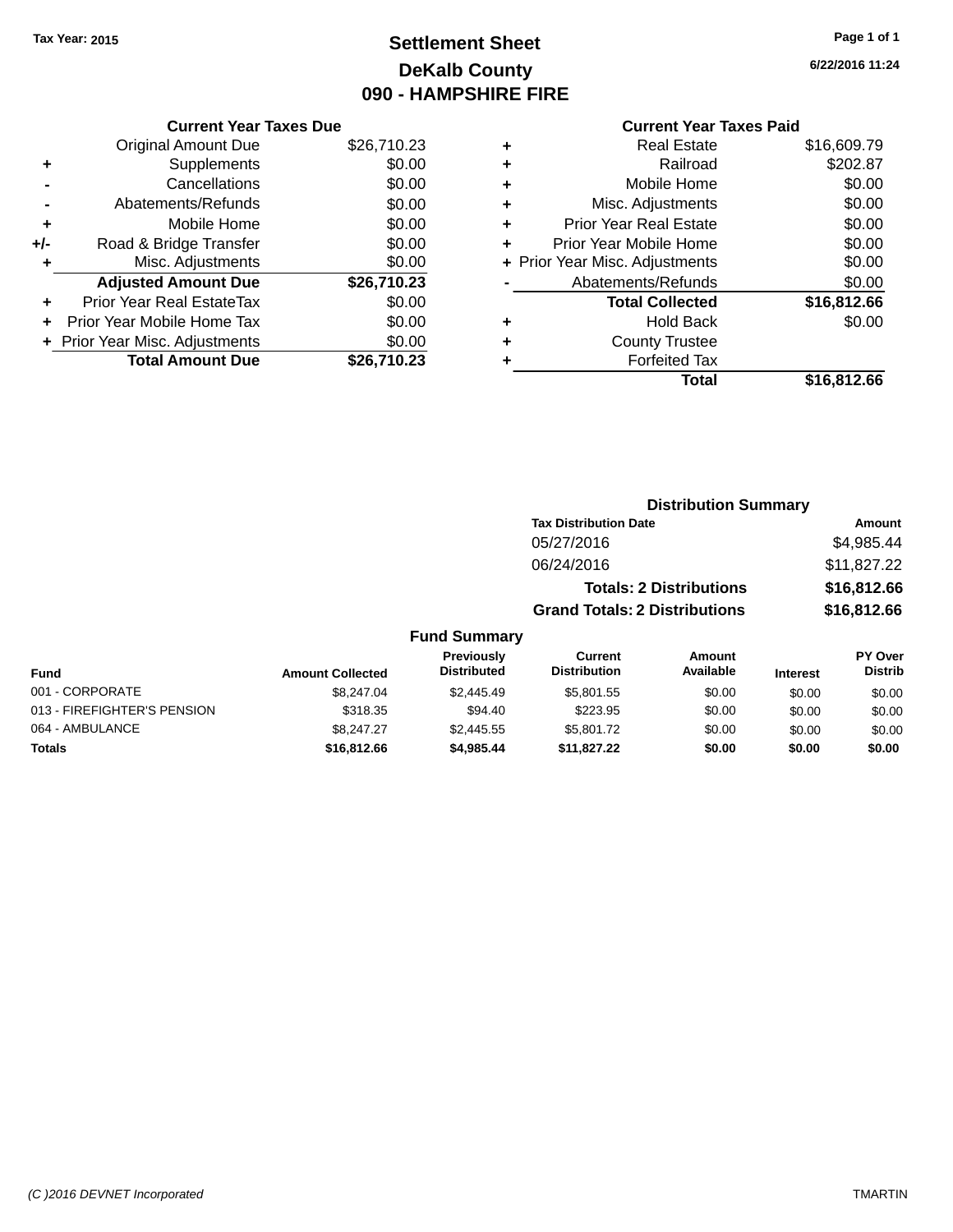## **Settlement Sheet Tax Year: 2015 Page 1 of 1 DeKalb County 091 - HINCKLEY FIRE**

**6/22/2016 11:24**

### **Current Year Taxes Paid**

|     | <b>Current Year Taxes Due</b>  |              |
|-----|--------------------------------|--------------|
|     | <b>Original Amount Due</b>     | \$389,100.27 |
| ٠   | Supplements                    | \$950.37     |
|     | Cancellations                  | \$1,027.99   |
|     | Abatements/Refunds             | \$0.00       |
| ٠   | Mobile Home                    | \$0.00       |
| +/- | Road & Bridge Transfer         | \$0.00       |
|     | Misc. Adjustments              | \$0.00       |
|     | <b>Adjusted Amount Due</b>     | \$389,022.65 |
| ٠   | Prior Year Real EstateTax      | \$0.01       |
|     | Prior Year Mobile Home Tax     | \$0.00       |
|     | + Prior Year Misc. Adjustments | \$82.47      |
|     | <b>Total Amount Due</b>        | \$389,105.13 |
|     |                                |              |

| ٠ | <b>Real Estate</b>             | \$206,906.28 |
|---|--------------------------------|--------------|
| ٠ | Railroad                       | \$2,324.23   |
| ٠ | Mobile Home                    | \$0.00       |
| ٠ | Misc. Adjustments              | \$0.00       |
| ٠ | <b>Prior Year Real Estate</b>  | \$0.01       |
| ÷ | Prior Year Mobile Home         | \$0.00       |
|   | + Prior Year Misc. Adjustments | \$82.47      |
|   | Abatements/Refunds             | \$0.00       |
|   | <b>Total Collected</b>         | \$209,312.99 |
| ٠ | <b>Hold Back</b>               | \$0.00       |
|   | <b>County Trustee</b>          |              |
| ٠ | <b>Forfeited Tax</b>           |              |
|   | Total                          | \$209,312.99 |
|   |                                |              |

## **Distribution Summary Tax Distribution Date Amount** 05/27/2016 \$41,218.37 06/24/2016 \$168,094.62 **Totals: 2 Distributions \$209,312.99 Grand Totals: 2 Distributions \$209,312.99 Fund Summary**

| Fund                        | <b>Amount Collected</b> | <b>Previously</b><br><b>Distributed</b> | Current<br><b>Distribution</b> | Amount<br>Available | <b>Interest</b> | <b>PY Over</b><br><b>Distrib</b> |
|-----------------------------|-------------------------|-----------------------------------------|--------------------------------|---------------------|-----------------|----------------------------------|
| 001 - CORPORATE             | \$126,905.00            | \$24.990.41                             | \$101.914.59                   | \$0.00              | \$0.00          | \$0.00                           |
| 013 - FIREFIGHTER'S PENSION | \$4,373.18              | \$861.18                                | \$3,512.00                     | \$0.00              | \$0.00          | \$0.00                           |
| 064 - AMBULANCE             | \$78,034.81             | \$15,366,78                             | \$62,668,03                    | \$0.00              | \$0.00          | \$0.00                           |
| Totals                      | \$209,312.99            | \$41,218.37                             | \$168,094.62                   | \$0.00              | \$0.00          | \$0.00                           |

#### **Miscellaneous Adjustment Detail**

| <u>Year Source</u>      | <b>Account Type</b>                      | <b>Amount Adjustment Description</b>           |
|-------------------------|------------------------------------------|------------------------------------------------|
| 2014 RE - Real Estate   | Back Tax Collected                       | \$7.39 NIELSEN REDEMPTION 15-16-151-019 by TBA |
|                         | 2014 RE - Real Estate Back Tax Collected | \$66.70 STILES REDEMPTION 15-15-228-034 by TBA |
|                         | 2014 RE - Real Estate Back Tax Collected | \$8.38 STILES REDEMPTION 15-15-228-005 by TBA  |
| <b>Totals 3 entries</b> |                                          | \$82.47                                        |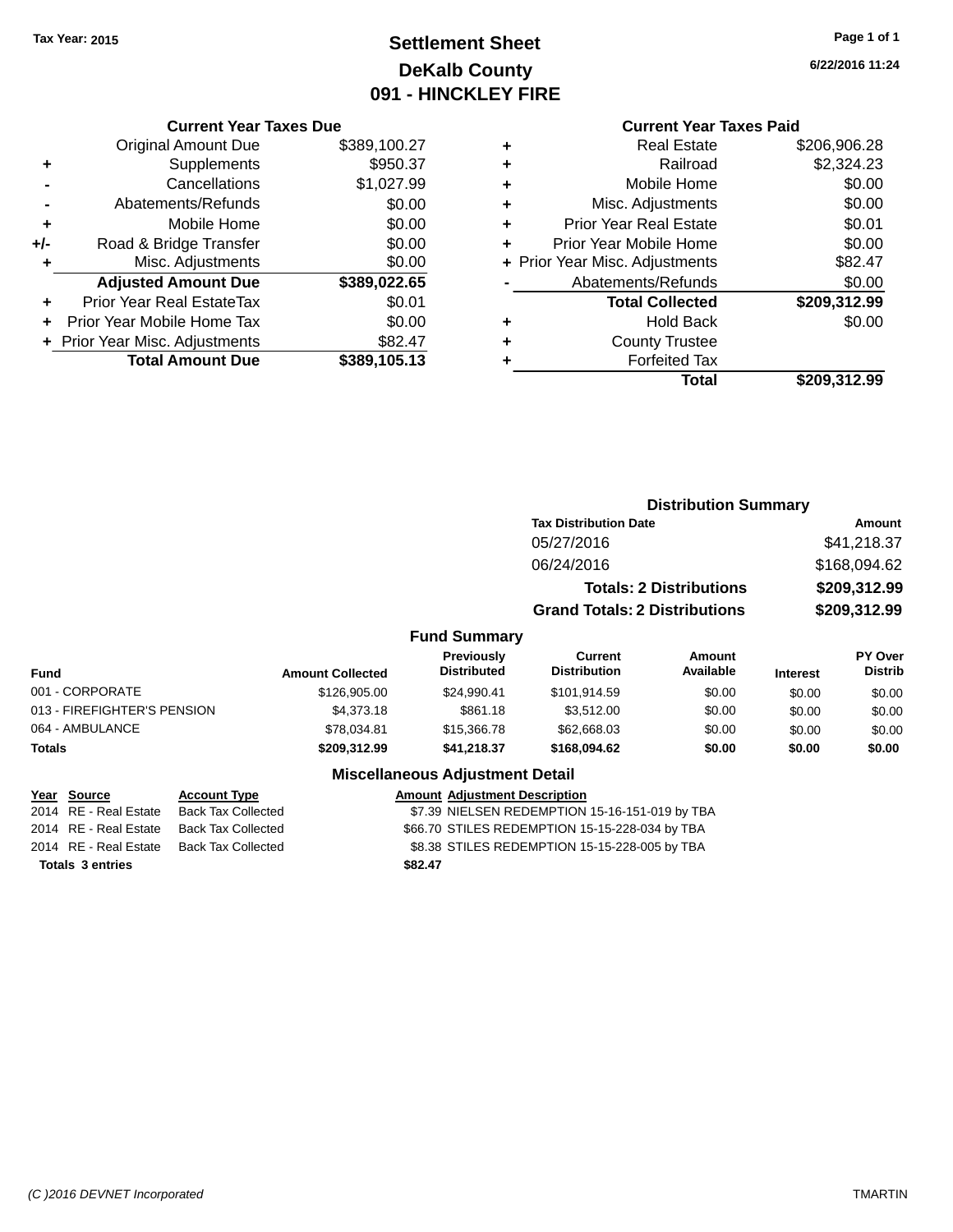## **Settlement Sheet Tax Year: 2015 Page 1 of 1 DeKalb County 092 - KIRKLAND FIRE**

**6/22/2016 11:24**

#### **Current Year Taxes Due**

|     | <b>Original Amount Due</b>     | \$337,996.19 |
|-----|--------------------------------|--------------|
| ٠   | Supplements                    | \$529.59     |
|     | Cancellations                  | \$745.78     |
|     | Abatements/Refunds             | \$0.00       |
| ٠   | Mobile Home                    | \$0.00       |
| +/- | Road & Bridge Transfer         | \$0.00       |
| ÷   | Misc. Adjustments              | \$0.00       |
|     | <b>Adjusted Amount Due</b>     | \$337,780.00 |
|     | Prior Year Real EstateTax      | \$0.00       |
|     | Prior Year Mobile Home Tax     | \$0.00       |
|     | + Prior Year Misc. Adjustments | \$137.88     |
|     | <b>Total Amount Due</b>        | \$337,917.88 |

#### **Current Year Taxes Paid**

|   | <b>Real Estate</b>             | \$186,487.30 |
|---|--------------------------------|--------------|
| ٠ | Railroad                       | \$1,835.46   |
| ٠ | Mobile Home                    | \$0.00       |
| ٠ | Misc. Adjustments              | \$0.00       |
| ٠ | <b>Prior Year Real Estate</b>  | \$0.00       |
| ٠ | Prior Year Mobile Home         | \$0.00       |
|   | + Prior Year Misc. Adjustments | \$137.88     |
|   | Abatements/Refunds             | \$0.00       |
|   | <b>Total Collected</b>         | \$188,460.64 |
| ٠ | <b>Hold Back</b>               | \$0.00       |
| ٠ | <b>County Trustee</b>          |              |
| ٠ | <b>Forfeited Tax</b>           |              |
|   | Total                          | \$188,460.64 |
|   |                                |              |

#### **Distribution Summary Tax Distribution Date Amount** 05/27/2016 \$35,608.37 06/24/2016 \$152,852.27 **Totals: 2 Distributions \$188,460.64 Grand Totals: 2 Distributions \$188,460.64**

#### **Fund Summary**

| <b>Fund</b>                                         | <b>Amount Collected</b> | Previously<br><b>Distributed</b> | Current<br><b>Distribution</b> | Amount<br>Available | <b>Interest</b> | PY Over<br><b>Distrib</b> |
|-----------------------------------------------------|-------------------------|----------------------------------|--------------------------------|---------------------|-----------------|---------------------------|
| 001 - CORPORATE                                     | \$107.095.59            | \$20.234.99                      | \$86,860,60                    | \$0.00              | \$0.00          | \$0.00                    |
| 027 - AUDIT                                         | \$1,238.94              | \$234.09                         | \$1,004.85                     | \$0.00              | \$0.00          | \$0.00                    |
| 035 - TORT JUDGMENTS, LIABILITY<br><b>INSURANCE</b> | \$6,702.22              | \$1.266.34                       | \$5,435.88                     | \$0.00              | \$0.00          | \$0.00                    |
| 062 - WORKERS COMPENSATION                          | \$4,188.35              | \$791.36                         | \$3.396.99                     | \$0.00              | \$0.00          | \$0.00                    |
| 064 - AMBULANCE                                     | \$69,235,54             | \$13,081.59                      | \$56.153.95                    | \$0.00              | \$0.00          | \$0.00                    |
| <b>Totals</b>                                       | \$188,460.64            | \$35,608,37                      | \$152,852.27                   | \$0.00              | \$0.00          | \$0.00                    |

### **Miscellaneous Adjustment Detail**

**Totals \$137.88 1 entries**

**Year Source Account Type Amount Adjustment Description** 2014 RE - Real Estate Back Tax Collected \$137.88 VISTA SECURITIES REDEMPTION 01-23-428-010 by TBA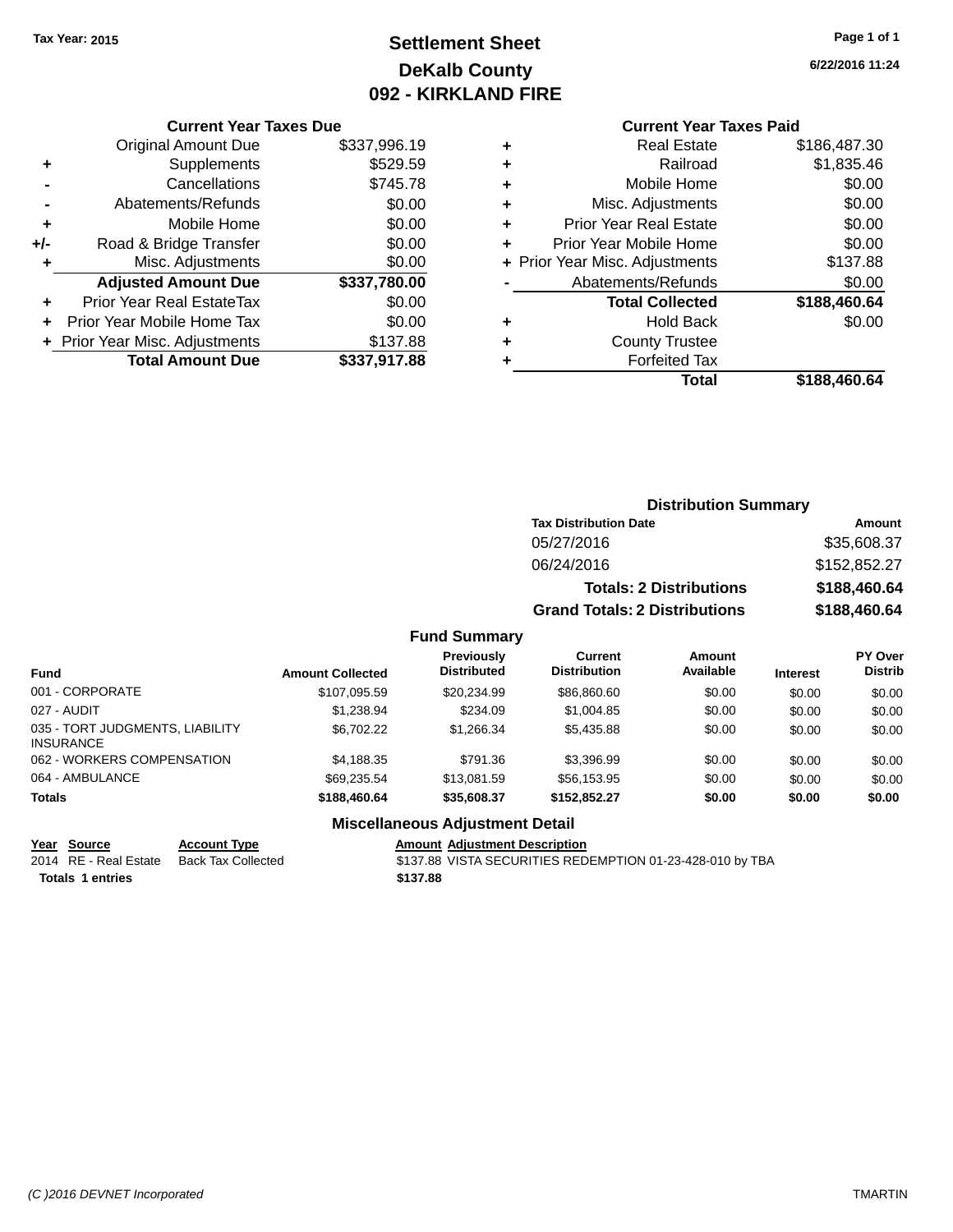## **Settlement Sheet Tax Year: 2015 Page 1 of 1 DeKalb County** 093 - L

**6/22/2016 11:24**

| LEE FIRE |                                |             |
|----------|--------------------------------|-------------|
|          | <b>Current Year Taxes Paid</b> |             |
|          | <b>Real Estate</b>             | \$20,715.36 |
| ٠        | Railroad                       | \$466.09    |
| ٠        | Mobile Home                    | \$0.00      |
| ٠        | Misc. Adjustments              | \$0.00      |
|          | <b>Prior Year Real Estate</b>  | \$0.00      |

| ٠ | Misc. Adjustments              | \$0.00      |
|---|--------------------------------|-------------|
| ÷ | <b>Prior Year Real Estate</b>  | \$0.00      |
| ÷ | Prior Year Mobile Home         | \$0.00      |
|   | + Prior Year Misc. Adjustments | \$0.00      |
|   | Abatements/Refunds             | \$0.00      |
|   |                                |             |
|   | <b>Total Collected</b>         | \$21,181.45 |
| ٠ | <b>Hold Back</b>               | \$0.00      |
| ÷ | <b>County Trustee</b>          |             |
| ٠ | <b>Forfeited Tax</b>           |             |

#### **Current Year Taxes Due** Original Amount Due \$40,583.18 **+** Supplements \$0.00 **-** Cancellations \$0.00 **-** Abatements/Refunds \$0.00 **+** Mobile Home \$0.00 **+/-** Road & Bridge Transfer \$0.00 **+** Misc. Adjustments \$0.00 **Adjusted Amount Due \$40,583.18 +** Prior Year Real EstateTax \$0.00 **+** Prior Year Mobile Home Tax \$0.00 **+ Prior Year Misc. Adjustments**  $$0.00$ **Total Amount Due \$40,583.18**

|                                               |                         |                                  | <b>Distribution Summary</b>          |                                |                 |                           |
|-----------------------------------------------|-------------------------|----------------------------------|--------------------------------------|--------------------------------|-----------------|---------------------------|
|                                               |                         |                                  | <b>Tax Distribution Date</b>         |                                |                 | Amount                    |
|                                               |                         |                                  | 05/27/2016                           |                                |                 | \$10,339.90               |
|                                               |                         |                                  | 06/24/2016                           |                                |                 | \$10,841.55               |
|                                               |                         |                                  |                                      | <b>Totals: 2 Distributions</b> |                 | \$21,181.45               |
|                                               |                         |                                  | <b>Grand Totals: 2 Distributions</b> |                                |                 | \$21,181.45               |
|                                               |                         | <b>Fund Summary</b>              |                                      |                                |                 |                           |
| <b>Fund</b>                                   | <b>Amount Collected</b> | Previously<br><b>Distributed</b> | Current<br><b>Distribution</b>       | Amount<br>Available            | <b>Interest</b> | PY Over<br><b>Distrib</b> |
| 001 - CORPORATE                               | \$14,194.73             | \$6,929.28                       | \$7,265.45                           | \$0.00                         | \$0.00          | \$0.00                    |
| 035 - TORT JUDGEMENTS/LIABILITY<br><b>INS</b> | \$5,416.24              | \$2,643.98                       | \$2,772.26                           | \$0.00                         | \$0.00          | \$0.00                    |
| 064 - AMBULANCE                               | \$1,570.48              | \$766.64                         | \$803.84                             | \$0.00                         | \$0.00          | \$0.00                    |
| <b>Totals</b>                                 | \$21,181.45             | \$10,339.90                      | \$10,841,55                          | \$0.00                         | \$0.00          | \$0.00                    |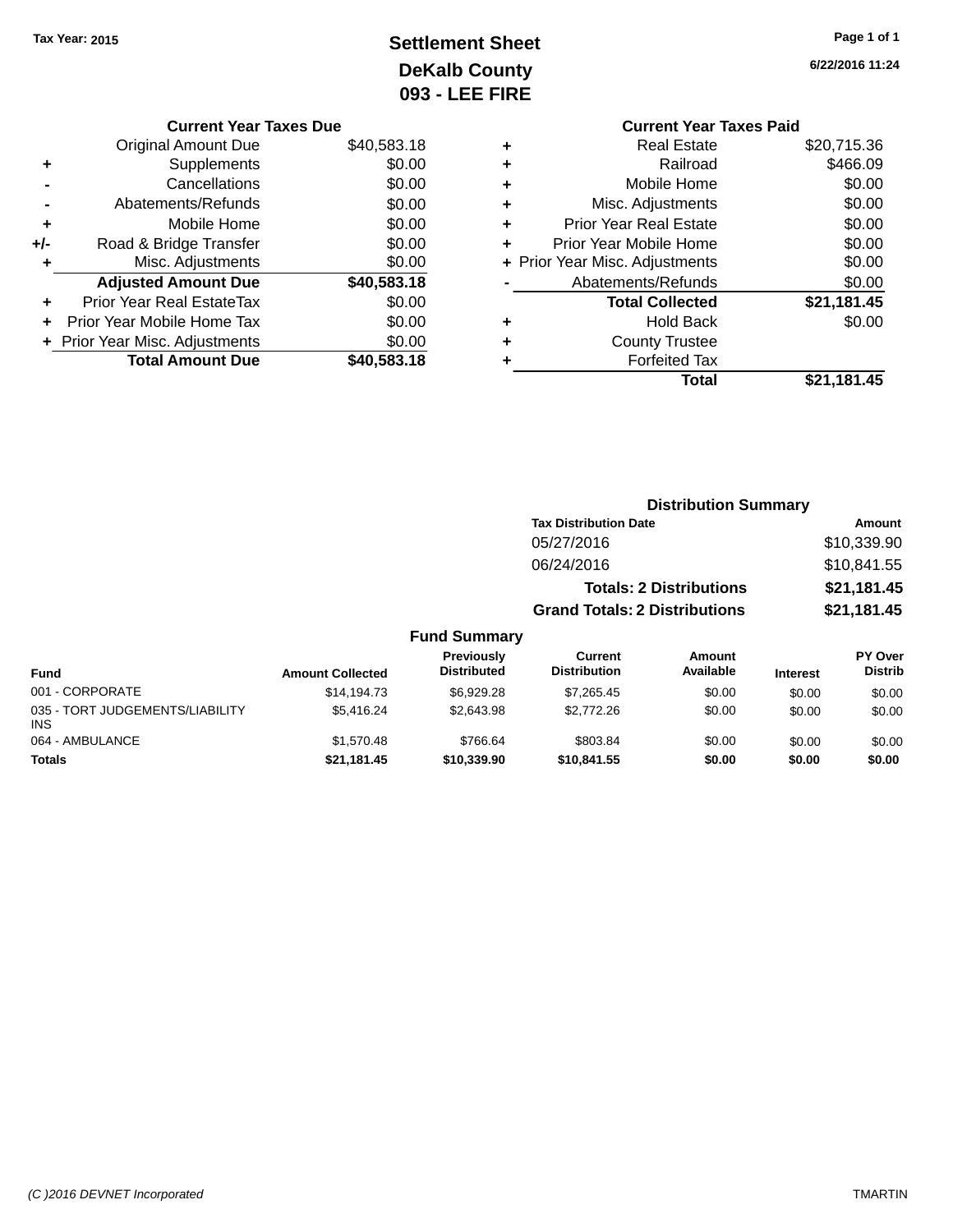## **Settlement Sheet Tax Year: 2015 Page 1 of 1 DeKalb County 094 - LELAND FIRE**

**6/22/2016 11:24**

## **Current Year Taxes Due**

|     | <b>Original Amount Due</b>     | \$29,673.68 |
|-----|--------------------------------|-------------|
| ٠   | Supplements                    | \$0.00      |
|     | Cancellations                  | \$0.00      |
|     | Abatements/Refunds             | \$0.00      |
| ٠   | Mobile Home                    | \$0.00      |
| +/- | Road & Bridge Transfer         | \$0.00      |
| ٠   | Misc. Adjustments              | \$0.00      |
|     | <b>Adjusted Amount Due</b>     | \$29,673.68 |
| ÷   | Prior Year Real EstateTax      | \$0.00      |
|     | Prior Year Mobile Home Tax     | \$0.00      |
|     | + Prior Year Misc. Adjustments | \$0.00      |
|     | <b>Total Amount Due</b>        | \$29,673,68 |

|   | <b>Current Year Taxes Paid</b> |             |
|---|--------------------------------|-------------|
| ٠ | <b>Real Estate</b>             | \$18,311.03 |
|   | Railroad                       | \$0.00      |
| ٠ | Mobile Home                    | \$0.00      |
| ٠ | Misc. Adjustments              | \$0.00      |
| ٠ | <b>Prior Year Real Estate</b>  | \$0.00      |
| ٠ | Prior Year Mobile Home         | \$0.00      |
|   | + Prior Year Misc. Adjustments | \$0.00      |
|   | Abatements/Refunds             | \$0.00      |
|   | <b>Total Collected</b>         | \$18,311.03 |
| ٠ | <b>Hold Back</b>               | \$0.00      |
|   | <b>County Trustee</b>          |             |
|   | <b>Forfeited Tax</b>           |             |
|   | Total                          | \$18,311.03 |
|   |                                |             |

|                 |                         |                                  | <b>Distribution Summary</b>           |                                |                 |                           |
|-----------------|-------------------------|----------------------------------|---------------------------------------|--------------------------------|-----------------|---------------------------|
|                 |                         |                                  | <b>Tax Distribution Date</b>          |                                | <b>Amount</b>   |                           |
|                 |                         |                                  | 05/27/2016                            |                                |                 | \$2,843.41                |
|                 |                         |                                  | 06/24/2016                            |                                |                 | \$15,467.62               |
|                 |                         |                                  |                                       | <b>Totals: 2 Distributions</b> |                 | \$18,311.03               |
|                 |                         |                                  | <b>Grand Totals: 2 Distributions</b>  |                                |                 | \$18,311.03               |
|                 |                         | <b>Fund Summary</b>              |                                       |                                |                 |                           |
| <b>Fund</b>     | <b>Amount Collected</b> | Previously<br><b>Distributed</b> | <b>Current</b><br><b>Distribution</b> | Amount<br>Available            | <b>Interest</b> | PY Over<br><b>Distrib</b> |
| 001 - CORPORATE | \$18,311.03             | \$2,843.41                       | \$15,467.62                           | \$0.00                         | \$0.00          | \$0.00                    |
| <b>Totals</b>   | \$18,311.03             | \$2,843.41                       | \$15,467.62                           | \$0.00                         | \$0.00          | \$0.00                    |
|                 |                         |                                  |                                       |                                |                 |                           |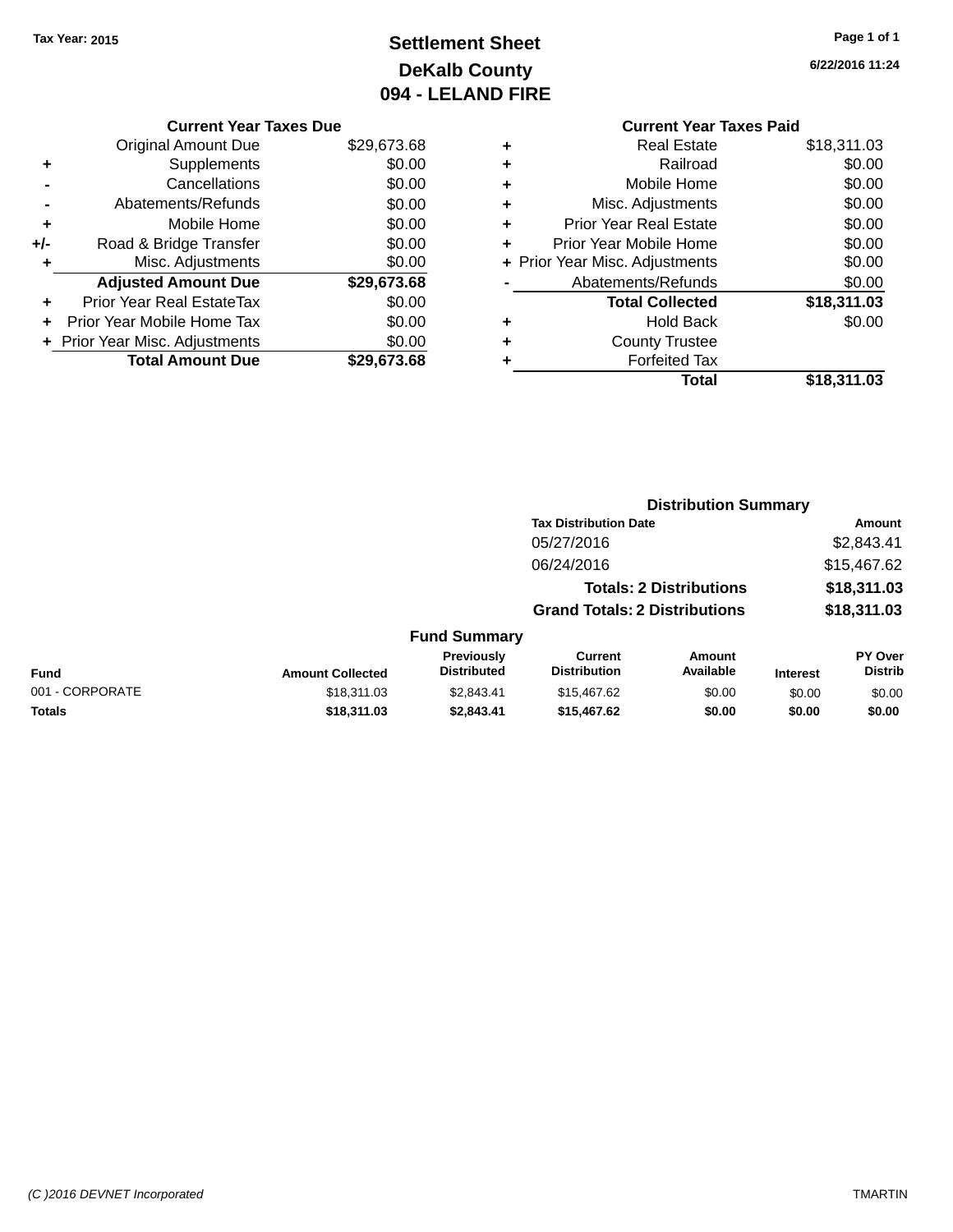## **Settlement Sheet Tax Year: 2015 Page 1 of 1 DeKalb County 095 - MALTA FIRE**

**6/22/2016 11:24**

#### **Current Year Taxes Due**

|     | <b>Original Amount Due</b>       | \$190,003.47 |
|-----|----------------------------------|--------------|
| ٠   | Supplements                      | \$78.30      |
|     | Cancellations                    | \$88.46      |
|     | Abatements/Refunds               | \$0.00       |
| ٠   | Mobile Home                      | \$0.00       |
| +/- | Road & Bridge Transfer           | \$0.00       |
| ٠   | Misc. Adjustments                | \$0.00       |
|     | <b>Adjusted Amount Due</b>       | \$189,993.31 |
| ÷   | <b>Prior Year Real EstateTax</b> | (\$15.25)    |
|     | Prior Year Mobile Home Tax       | \$0.00       |
|     | + Prior Year Misc. Adjustments   | \$0.00       |
|     | <b>Total Amount Due</b>          | \$189,978.06 |

#### **Current Year Taxes Paid +** Real Estate \$101,214.03

|   | <b>Total</b>                   | \$104,360.82       |
|---|--------------------------------|--------------------|
|   | <b>Forfeited Tax</b>           |                    |
| ÷ | <b>County Trustee</b>          |                    |
| ٠ | <b>Hold Back</b>               | \$0.00             |
|   | <b>Total Collected</b>         | \$104,360.82       |
|   | Abatements/Refunds             | \$0.00             |
|   | + Prior Year Misc. Adjustments | \$0.00             |
|   | Prior Year Mobile Home         | \$0.00             |
| ٠ | <b>Prior Year Real Estate</b>  | (\$15.25)          |
| ٠ | Misc. Adjustments              | \$0.00             |
| ٠ | Mobile Home                    | \$0.00             |
| ÷ | Railroad                       | \$3,162.04         |
| т | ngal Lolal <del>o</del>        | <b>9101.217.00</b> |

#### **Distribution Summary Tax Distribution Date Amount** 05/27/2016 \$23,337.41 06/24/2016 \$81,023.41 **Totals: 2 Distributions \$104,360.82 Grand Totals: 2 Distributions \$104,360.82 Fund Summary**

#### **Fund Interest Amount Collected Distributed PY Over Distrib Amount Available Current Distribution Previously** 001 - CORPORATE \$52,180.41 \$11,668.71 \$40,511.70 \$0.00 \$0.00 \$0.00 064 - AMBULANCE 6 652,180.41 \$11,668.70 \$40,511.71 \$0.00 \$0.00 \$0.00 \$0.00 **Totals \$104,360.82 \$23,337.41 \$81,023.41 \$0.00 \$0.00 \$0.00**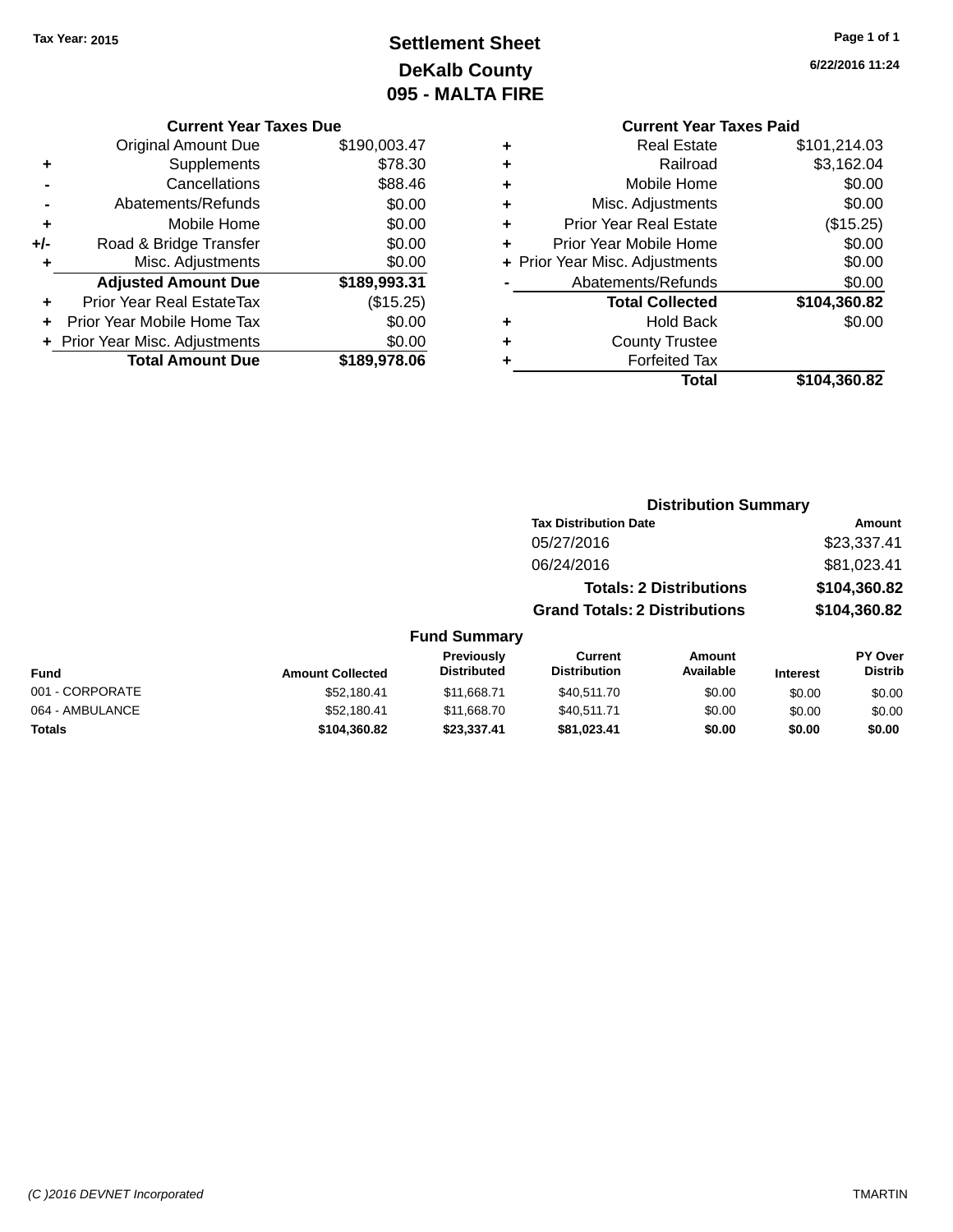## **Settlement Sheet Tax Year: 2015 Page 1 of 1 DeKalb County 096 - MAPLE PARK FIRE**

**6/22/2016 11:24**

#### **Current Year Taxes Paid**

|     | <b>Current Year Taxes Due</b>    |              |
|-----|----------------------------------|--------------|
|     | <b>Original Amount Due</b>       | \$173,180.12 |
| ٠   | Supplements                      | \$1,568.88   |
|     | Cancellations                    | \$1,675.16   |
|     | Abatements/Refunds               | \$0.00       |
| ٠   | Mobile Home                      | \$0.00       |
| +/- | Road & Bridge Transfer           | \$0.00       |
| ٠   | Misc. Adjustments                | \$21.22      |
|     | <b>Adjusted Amount Due</b>       | \$173,095.06 |
| ÷   | <b>Prior Year Real EstateTax</b> | \$0.00       |
| ÷   | Prior Year Mobile Home Tax       | \$0.00       |
|     | + Prior Year Misc. Adjustments   | \$0.00       |
|     | <b>Total Amount Due</b>          | \$173,095.06 |
|     |                                  |              |

|   | <b>Real Estate</b>             | \$89,106.87 |
|---|--------------------------------|-------------|
| ٠ | Railroad                       | \$3,162.25  |
| ٠ | Mobile Home                    | \$0.00      |
| ٠ | Misc. Adjustments              | \$21.22     |
| ٠ | <b>Prior Year Real Estate</b>  | \$0.00      |
| ÷ | Prior Year Mobile Home         | \$0.00      |
|   | + Prior Year Misc. Adjustments | \$0.00      |
|   | Abatements/Refunds             | \$0.00      |
|   | <b>Total Collected</b>         | \$92,290.34 |
| ٠ | <b>Hold Back</b>               | \$0.00      |
| ٠ | <b>County Trustee</b>          |             |
| ٠ | <b>Forfeited Tax</b>           |             |
|   | Total                          | \$92,290.34 |
|   |                                |             |

| <b>Distribution Summary</b>          |             |
|--------------------------------------|-------------|
| <b>Tax Distribution Date</b>         | Amount      |
| 05/27/2016                           | \$17,006.59 |
| 06/24/2016                           | \$75,283.75 |
| <b>Totals: 2 Distributions</b>       | \$92,290.34 |
| <b>Grand Totals: 2 Distributions</b> | \$92,290.34 |

#### **Fund Summary**

| <b>Fund</b>                                   | <b>Amount Collected</b> | <b>Previously</b><br><b>Distributed</b> | <b>Current</b><br><b>Distribution</b> | <b>Amount</b><br>Available | <b>Interest</b> | PY Over<br><b>Distrib</b> |
|-----------------------------------------------|-------------------------|-----------------------------------------|---------------------------------------|----------------------------|-----------------|---------------------------|
| 001 - CORPORATE                               | \$45,542.80             | \$8,392,30                              | \$37,150.50                           | \$0.00                     | \$0.00          | \$0.00                    |
| 013 - FIREFIGHTER'S PENSION                   | \$1.254.88              | \$231.24                                | \$1,023,64                            | \$0.00                     | \$0.00          | \$0.00                    |
| 027 - AUDIT                                   | \$209.86                | \$38.67                                 | \$171.19                              | \$0.00                     | \$0.00          | \$0.00                    |
| 035 - TORT JUDGEMENTS/LIABILITY<br><b>INS</b> | \$9.301.11              | \$1.713.94                              | \$7.587.17                            | \$0.00                     | \$0.00          | \$0.00                    |
| 064 - AMBULANCE                               | \$35.981.69             | \$6.630.44                              | \$29.351.25                           | \$0.00                     | \$0.00          | \$0.00                    |
| <b>Totals</b>                                 | \$92.290.34             | \$17,006.59                             | \$75.283.75                           | \$0.00                     | \$0.00          | \$0.00                    |

Year Source **Account Type**<br>
2015 RE - Real Estate Back Tax Collected

**Totals 1 entries** \$21.22

**Miscellaneous Adjustment Detail**

Amount Adjustment Description<br>\$21.22 OBERHELMAN REDEMPTION 09-25-478-001 by TBA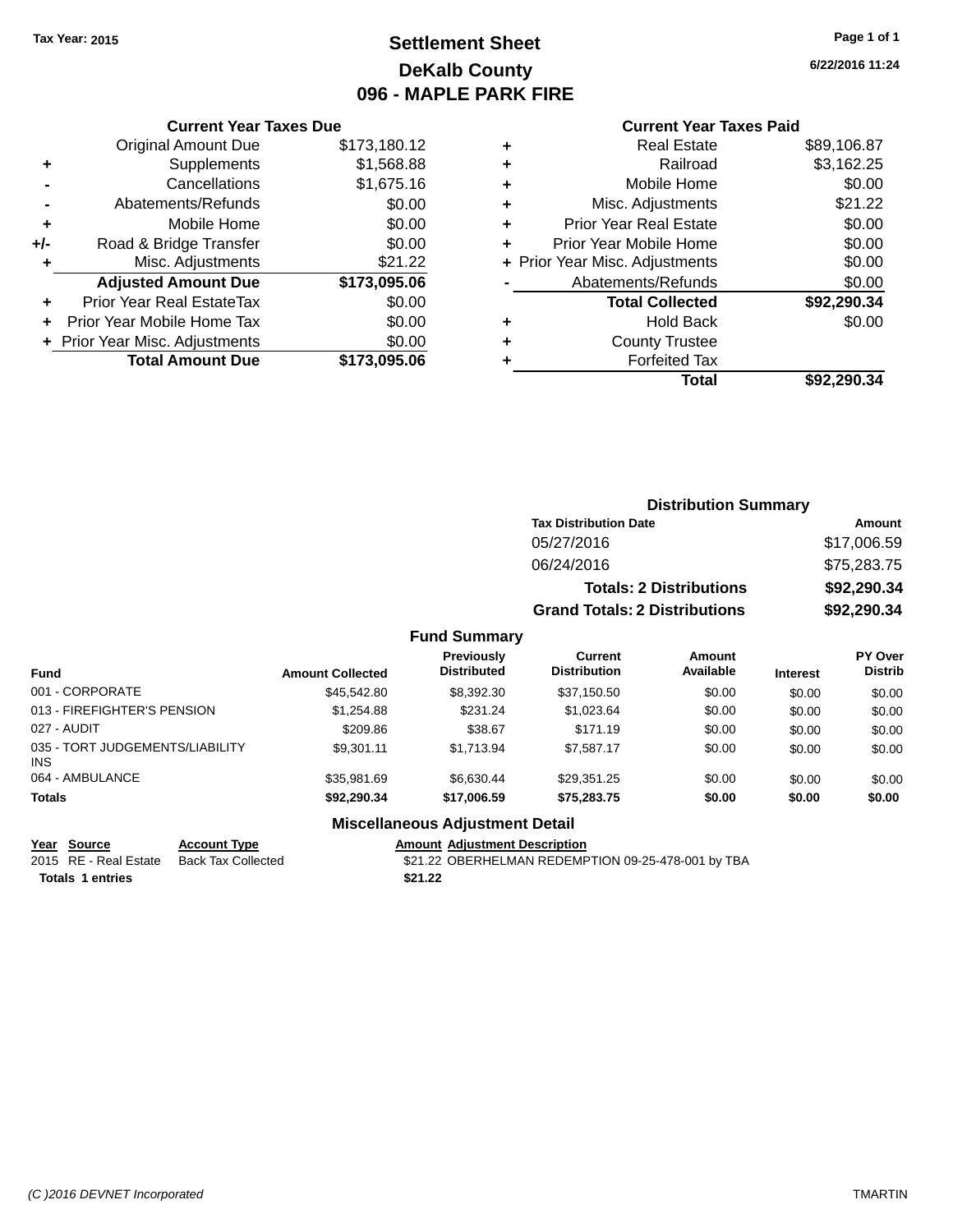## **Settlement Sheet Tax Year: 2015 Page 1 of 1 DeKalb County 097 - PAW PAW FIRE**

**6/22/2016 11:24**

|     | <b>Current Year Taxes Due</b>    |             |
|-----|----------------------------------|-------------|
|     | <b>Original Amount Due</b>       | \$36,535.34 |
| ٠   | Supplements                      | \$0.00      |
|     | Cancellations                    | \$0.00      |
|     | Abatements/Refunds               | \$0.00      |
| ÷   | Mobile Home                      | \$0.00      |
| +/- | Road & Bridge Transfer           | \$0.00      |
| ٠   | Misc. Adjustments                | \$0.00      |
|     | <b>Adjusted Amount Due</b>       | \$36,535.34 |
| ÷   | <b>Prior Year Real EstateTax</b> | \$0.00      |
| ÷   | Prior Year Mobile Home Tax       | \$0.00      |
|     | + Prior Year Misc. Adjustments   | \$0.00      |
|     | <b>Total Amount Due</b>          | \$36,535,34 |
|     |                                  |             |

### **Current Year Taxes Paid +** Real Estate \$18,268.84 **+** Railroad \$1,132.21 **+** Mobile Home \$0.00 **+** Misc. Adjustments \$0.00 **+** Prior Year Real Estate \$0.00 **+** Prior Year Mobile Home \$0.00 **+ Prior Year Misc. Adjustments**  $$0.00$ **-** Abatements/Refunds \$0.00 **Total Collected \$19,401.05 +** Hold Back \$0.00 **+** County Trustee **+** Forfeited Tax **Total \$19,401.05**

|                                               |                         |                                  |                                       | <b>Distribution Summary</b>    |                 |                                  |  |
|-----------------------------------------------|-------------------------|----------------------------------|---------------------------------------|--------------------------------|-----------------|----------------------------------|--|
|                                               |                         |                                  | <b>Tax Distribution Date</b>          |                                |                 | Amount                           |  |
|                                               |                         |                                  | 05/27/2016                            |                                |                 | \$3,920.67                       |  |
|                                               |                         |                                  | 06/24/2016                            |                                |                 | \$15,480.38                      |  |
|                                               |                         |                                  |                                       | <b>Totals: 2 Distributions</b> |                 | \$19,401.05                      |  |
|                                               |                         |                                  | <b>Grand Totals: 2 Distributions</b>  |                                |                 | \$19,401.05                      |  |
|                                               |                         | <b>Fund Summary</b>              |                                       |                                |                 |                                  |  |
| Fund                                          | <b>Amount Collected</b> | Previously<br><b>Distributed</b> | <b>Current</b><br><b>Distribution</b> | <b>Amount</b><br>Available     | <b>Interest</b> | <b>PY Over</b><br><b>Distrib</b> |  |
| 001 - CORPORATE                               | \$17,447.44             | \$3,525.87                       | \$13,921.57                           | \$0.00                         | \$0.00          | \$0.00                           |  |
| 035 - TORT JUDGEMENTS/LIABILITY<br><b>INS</b> | \$1,953.61              | \$394.80                         | \$1,558.81                            | \$0.00                         | \$0.00          | \$0.00                           |  |
| <b>Totals</b>                                 | \$19.401.05             | \$3.920.67                       | \$15,480,38                           | \$0.00                         | \$0.00          | \$0.00                           |  |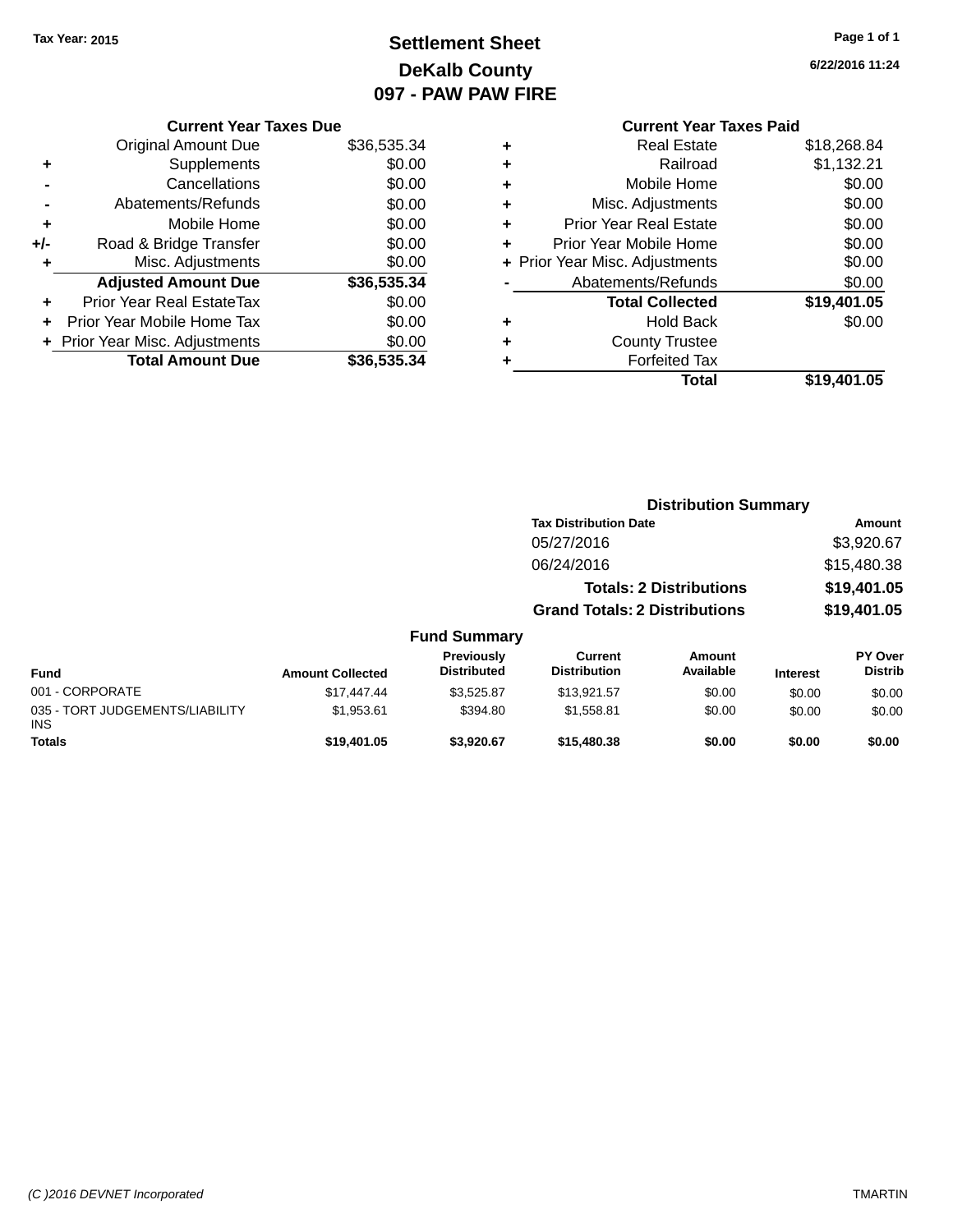## **Settlement Sheet Tax Year: 2015 Page 1 of 1 DeKalb County 098 - SANDWICH FIRE**

**6/22/2016 11:24**

#### **Current Year Taxes Paid**

|     | <b>Current Year Taxes Due</b> |              |  |
|-----|-------------------------------|--------------|--|
|     | <b>Original Amount Due</b>    | \$566,123.85 |  |
| ٠   | Supplements                   | \$2,280.46   |  |
|     | Cancellations                 | \$2,836.40   |  |
|     | Abatements/Refunds            | \$1.70       |  |
| ٠   | Mobile Home                   | \$0.00       |  |
| +/- | Road & Bridge Transfer        | \$0.00       |  |
| ٠   | Misc. Adjustments             | \$0.00       |  |
|     | <b>Adjusted Amount Due</b>    | \$565,566.21 |  |
| ÷   | Prior Year Real EstateTax     | \$440.22     |  |
|     | Prior Year Mobile Home Tax    | \$0.00       |  |
|     | Prior Year Misc. Adjustments  | \$113.96     |  |
|     | <b>Total Amount Due</b>       | \$566,120.39 |  |
|     |                               |              |  |

| <b>Forfeited Tax</b><br>Total  | \$301,574.59 |
|--------------------------------|--------------|
| <b>County Trustee</b>          |              |
| <b>Hold Back</b>               | \$0.00       |
| <b>Total Collected</b>         | \$301,574.59 |
| Abatements/Refunds             | \$1.70       |
| + Prior Year Misc. Adjustments | \$113.96     |
| Prior Year Mobile Home         | \$0.00       |
| <b>Prior Year Real Estate</b>  | \$440.22     |
| Misc. Adjustments              | \$0.00       |
| Mobile Home                    | \$0.00       |
| Railroad                       | \$1,162.20   |
| <b>Real Estate</b>             | \$299,859.91 |
|                                |              |

|                                         |                           |                         |                                         | <b>Distribution Summary</b>                     |                                |                 |                           |
|-----------------------------------------|---------------------------|-------------------------|-----------------------------------------|-------------------------------------------------|--------------------------------|-----------------|---------------------------|
|                                         |                           |                         |                                         | <b>Tax Distribution Date</b>                    |                                |                 | Amount                    |
|                                         |                           |                         |                                         | 05/27/2016                                      |                                |                 | \$60,511.99               |
|                                         |                           |                         |                                         | 06/24/2016                                      |                                |                 | \$241,062.60              |
|                                         |                           |                         |                                         |                                                 | <b>Totals: 2 Distributions</b> |                 | \$301,574.59              |
|                                         |                           |                         |                                         | <b>Grand Totals: 2 Distributions</b>            |                                |                 | \$301,574.59              |
|                                         |                           |                         | <b>Fund Summary</b>                     |                                                 |                                |                 |                           |
| Fund                                    |                           | <b>Amount Collected</b> | <b>Previously</b><br><b>Distributed</b> | <b>Current</b><br><b>Distribution</b>           | Amount<br>Available            | <b>Interest</b> | PY Over<br><b>Distrib</b> |
| 001 - CORPORATE                         |                           | \$264,190.19            | \$53,010.67                             | \$211,179.52                                    | \$0.00                         | \$0.00          | \$0.00                    |
| 027 - AUDIT                             |                           | \$2,621.29              | \$525.98                                | \$2,095.31                                      | \$0.00                         | \$0.00          | \$0.00                    |
| 035 - TORT JUDGEMENTS/LIABILITY<br>INS. |                           | \$34,763.11             | \$6,975.34                              | \$27,787.77                                     | \$0.00                         | \$0.00          | \$0.00                    |
| Totals                                  |                           | \$301,574.59            | \$60,511.99                             | \$241,062.60                                    | \$0.00                         | \$0.00          | \$0.00                    |
|                                         |                           |                         | <b>Miscellaneous Adjustment Detail</b>  |                                                 |                                |                 |                           |
| Year Source                             | <b>Account Type</b>       |                         | <b>Amount Adjustment Description</b>    |                                                 |                                |                 |                           |
| 2014 RE - Real Estate                   | <b>Back Tax Collected</b> |                         |                                         | \$113.96 PAIGAH REDEMPTION 19-36-106-001 by TBA |                                |                 |                           |
| <b>Totals 1 entries</b>                 |                           |                         | \$113.96                                |                                                 |                                |                 |                           |
|                                         |                           |                         |                                         |                                                 |                                |                 |                           |

## **Abatement Detail**

**<u>Year Source</u> Account Type<br>
2015 RE - Real Estate RE Abatement** 

 $035 -$ INS

**Totals 1 entries** \$1.70

2015 Amount Adjustment Description<br>\$1.70 PTAB INTEREST REFUND 19-26-280-004 by TBA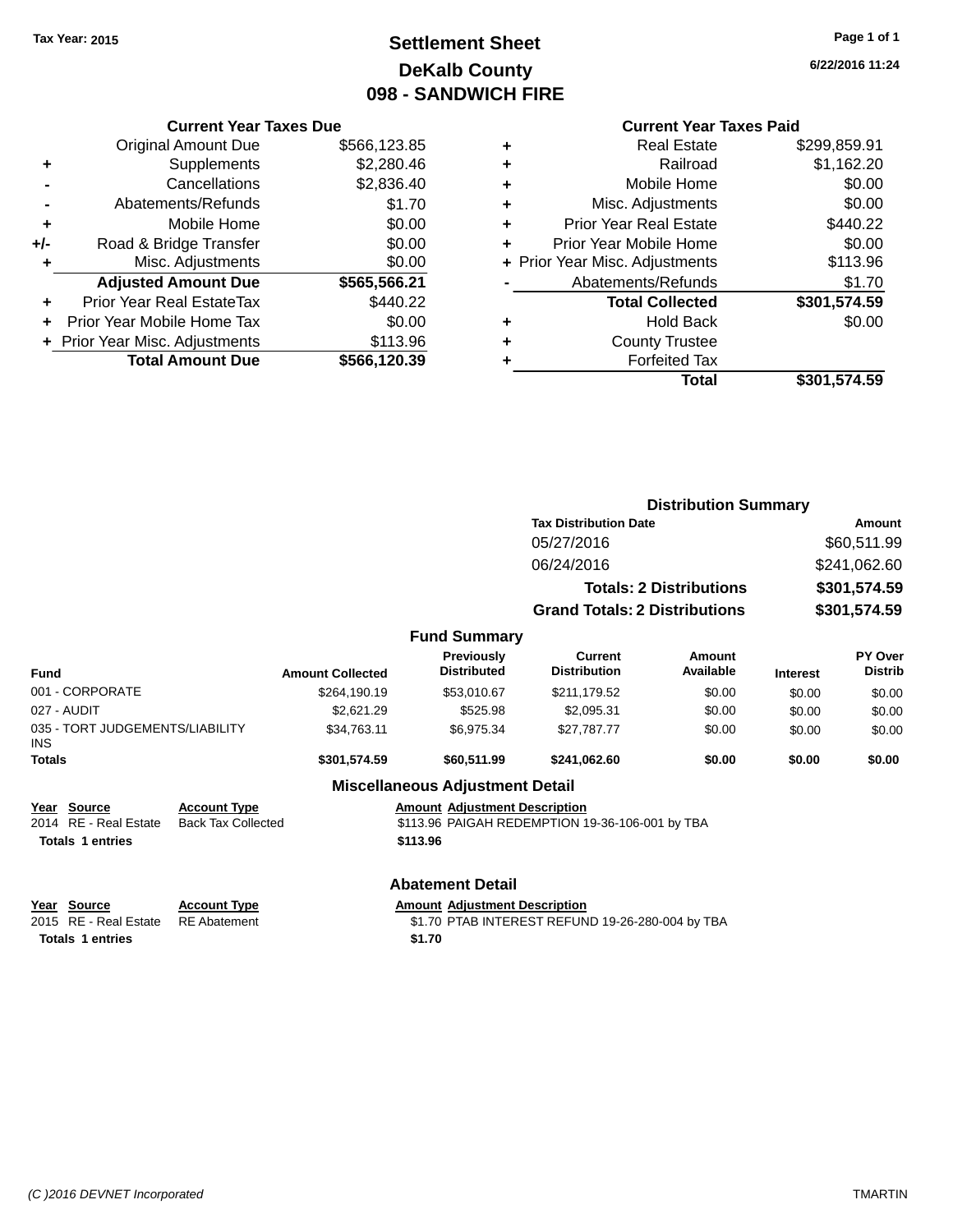## **Settlement Sheet Tax Year: 2015 Page 1 of 1 DeKalb County 099 - SHABBONA FIRE**

**6/22/2016 11:24**

|  | <b>Current Year Taxes Due</b> |  |  |  |
|--|-------------------------------|--|--|--|
|--|-------------------------------|--|--|--|

| <b>Original Amount Due</b> | \$187,345.50                   |
|----------------------------|--------------------------------|
| Supplements                | \$747.47                       |
| Cancellations              | \$850.19                       |
| Abatements/Refunds         | \$0.00                         |
| Mobile Home                | \$0.00                         |
| Road & Bridge Transfer     | \$0.00                         |
| Misc. Adjustments          | \$0.00                         |
| <b>Adjusted Amount Due</b> | \$187,242.78                   |
| Prior Year Real EstateTax  | \$0.00                         |
| Prior Year Mobile Home Tax | \$0.00                         |
|                            | \$0.00                         |
| <b>Total Amount Due</b>    | \$187,242.78                   |
|                            | + Prior Year Misc. Adjustments |

#### **Current Year Taxes Paid**

| ٠ | Real Estate                    | \$103,046.01 |
|---|--------------------------------|--------------|
| ÷ | Railroad                       | \$2,734.53   |
| ٠ | Mobile Home                    | \$0.00       |
| ٠ | Misc. Adjustments              | \$0.00       |
| ٠ | <b>Prior Year Real Estate</b>  | \$0.00       |
| ٠ | Prior Year Mobile Home         | \$0.00       |
|   | + Prior Year Misc. Adjustments | \$0.00       |
|   | Abatements/Refunds             | \$0.00       |
|   | <b>Total Collected</b>         | \$105,780.54 |
| ٠ | <b>Hold Back</b>               | \$0.00       |
| ٠ | <b>County Trustee</b>          |              |
| ٠ | <b>Forfeited Tax</b>           |              |
|   | Total                          | \$105,780.54 |
|   |                                |              |

### **Distribution Summary Tax Distribution Date Amount** 05/27/2016 \$35,394.69 06/24/2016 \$70,385.85 **Totals: 2 Distributions \$105,780.54 Grand Totals: 2 Distributions \$105,780.54**

| <b>Fund</b>                                   | <b>Amount Collected</b> | Previously<br><b>Distributed</b> | Current<br><b>Distribution</b> | Amount<br>Available | <b>Interest</b> | <b>PY Over</b><br><b>Distrib</b> |
|-----------------------------------------------|-------------------------|----------------------------------|--------------------------------|---------------------|-----------------|----------------------------------|
| 001 - CORPORATE                               | \$72,287.36             | \$24,187,71                      | \$48,099.65                    | \$0.00              | \$0.00          | \$0.00                           |
| 035 - TORT JUDGEMENTS/LIABILITY<br><b>INS</b> | \$14,562.70             | \$4,872.75                       | \$9.689.95                     | \$0.00              | \$0.00          | \$0.00                           |
| 064 - AMBULANCE                               | \$18,930,48             | \$6,334,23                       | \$12,596.25                    | \$0.00              | \$0.00          | \$0.00                           |
| Totals                                        | \$105,780.54            | \$35,394.69                      | \$70,385.85                    | \$0.00              | \$0.00          | \$0.00                           |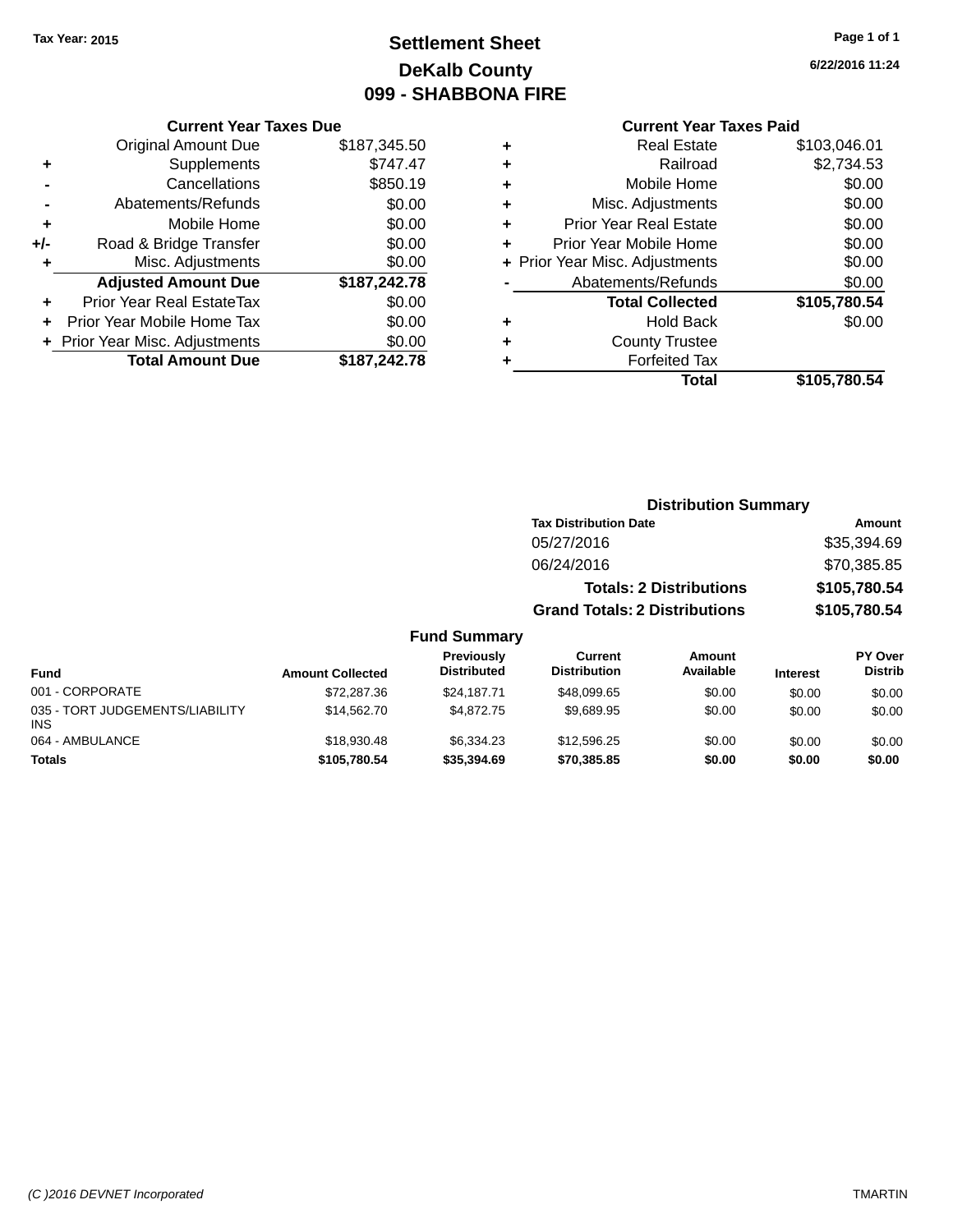## **Settlement Sheet Tax Year: 2015 Page 1 of 1 DeKalb County 100 - SOMONAUK FIRE**

**6/22/2016 11:24**

#### **Current Year Taxes Paid**

|     | <b>Current Year Taxes Due</b>    |              |
|-----|----------------------------------|--------------|
|     | <b>Original Amount Due</b>       | \$249,825.46 |
| ٠   | Supplements                      | \$798.43     |
|     | Cancellations                    | \$1,018.30   |
|     | Abatements/Refunds               | \$0.00       |
| ٠   | Mobile Home                      | \$0.00       |
| +/- | Road & Bridge Transfer           | \$0.00       |
|     | Misc. Adjustments                | \$98.58      |
|     | <b>Adjusted Amount Due</b>       | \$249,704.17 |
| ÷   | <b>Prior Year Real EstateTax</b> | \$79.47      |
|     | Prior Year Mobile Home Tax       | \$0.00       |
|     | + Prior Year Misc. Adjustments   | \$0.00       |
|     | <b>Total Amount Due</b>          | \$249.783.64 |

| ٠ | <b>Real Estate</b>             | \$136,705.19 |
|---|--------------------------------|--------------|
| ٠ | Railroad                       | \$2,186.22   |
| ٠ | Mobile Home                    | \$0.00       |
| ٠ | Misc. Adjustments              | \$98.58      |
| ٠ | <b>Prior Year Real Estate</b>  | \$79.47      |
| ÷ | Prior Year Mobile Home         | \$0.00       |
|   | + Prior Year Misc. Adjustments | \$0.00       |
|   | Abatements/Refunds             | \$0.00       |
|   | <b>Total Collected</b>         | \$139,069.46 |
| ٠ | Hold Back                      | \$0.00       |
| ٠ | <b>County Trustee</b>          |              |
| ٠ | <b>Forfeited Tax</b>           |              |
|   | Total                          | \$139,069.46 |
|   |                                |              |

|                                      |                                                  |              |                                         | Amount                               |                                                                                                                                   |                                                                                                                   |                                  |
|--------------------------------------|--------------------------------------------------|--------------|-----------------------------------------|--------------------------------------|-----------------------------------------------------------------------------------------------------------------------------------|-------------------------------------------------------------------------------------------------------------------|----------------------------------|
|                                      |                                                  |              |                                         |                                      |                                                                                                                                   |                                                                                                                   | \$30,660.92                      |
|                                      |                                                  |              |                                         |                                      |                                                                                                                                   |                                                                                                                   | \$108,408.54                     |
|                                      |                                                  |              |                                         |                                      |                                                                                                                                   |                                                                                                                   | \$139,069.46                     |
|                                      |                                                  |              |                                         | <b>Grand Totals: 2 Distributions</b> |                                                                                                                                   | \$139,069.46                                                                                                      |                                  |
|                                      |                                                  |              |                                         |                                      |                                                                                                                                   |                                                                                                                   |                                  |
|                                      |                                                  |              | <b>Previously</b><br><b>Distributed</b> | Current<br><b>Distribution</b>       | Amount<br>Available                                                                                                               | <b>Interest</b>                                                                                                   | <b>PY Over</b><br><b>Distrib</b> |
| 001 - CORPORATE                      |                                                  | \$75,855.44  | \$16,724.00                             | \$59,131.44                          | \$0.00                                                                                                                            | \$0.00                                                                                                            | \$0.00                           |
| 064 - AMBULANCE                      |                                                  | \$63,214.02  | \$13,936.92                             | \$49,277.10                          | \$0.00                                                                                                                            | \$0.00                                                                                                            | \$0.00                           |
|                                      |                                                  | \$139,069.46 | \$30,660.92                             | \$108,408.54                         | \$0.00                                                                                                                            | \$0.00                                                                                                            | \$0.00                           |
|                                      |                                                  |              |                                         |                                      |                                                                                                                                   |                                                                                                                   |                                  |
| Year Source<br>2015 RE - Real Estate | <b>Account Type</b><br><b>Back Tax Collected</b> |              |                                         |                                      |                                                                                                                                   |                                                                                                                   |                                  |
|                                      |                                                  |              | <b>Amount Collected</b>                 |                                      | 05/27/2016<br>06/24/2016<br><b>Fund Summary</b><br><b>Miscellaneous Adjustment Detail</b><br><b>Amount Adjustment Description</b> | <b>Tax Distribution Date</b><br><b>Totals: 2 Distributions</b><br>\$98.58 PASSERO REDEMPTION 18-28-427-003 by TBA | <b>Distribution Summary</b>      |

**Totals \$98.58 1 entries**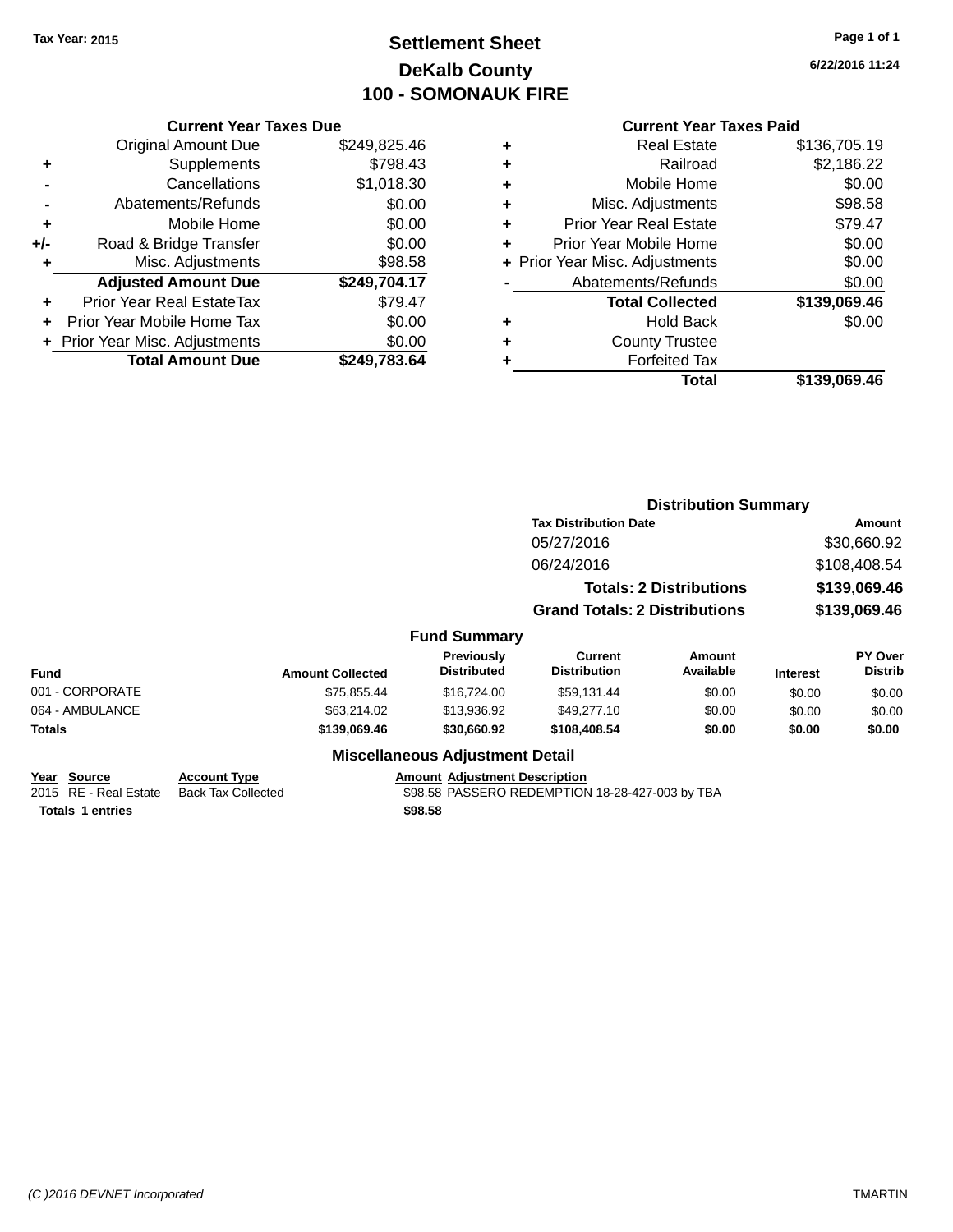## **Settlement Sheet Tax Year: 2015 Page 1 of 1 DeKalb County 101 - SYCAMORE FIRE**

**6/22/2016 11:24**

|     | <b>Original Amount Due</b>       | \$339,296.15 |
|-----|----------------------------------|--------------|
| ٠   | Supplements                      | \$1,975.20   |
|     | Cancellations                    | \$2,358.20   |
|     | Abatements/Refunds               | \$0.00       |
| ٠   | Mobile Home                      | \$0.00       |
| +/- | Road & Bridge Transfer           | \$0.00       |
| ٠   | Misc. Adjustments                | \$0.00       |
|     | <b>Adjusted Amount Due</b>       | \$338,913.15 |
| ÷   | <b>Prior Year Real EstateTax</b> | \$0.00       |
|     | Prior Year Mobile Home Tax       | \$0.00       |
|     | + Prior Year Misc. Adjustments   | \$0.00       |
|     | <b>Total Amount Due</b>          | \$338.913.15 |

#### **Current Year Taxes Paid**

| ٠ | <b>Real Estate</b>             | \$183,838.71 |
|---|--------------------------------|--------------|
| ٠ | Railroad                       | \$0.00       |
| ٠ | Mobile Home                    | \$0.00       |
| ٠ | Misc. Adjustments              | \$0.00       |
| ٠ | <b>Prior Year Real Estate</b>  | \$0.00       |
| ٠ | Prior Year Mobile Home         | \$0.00       |
|   | + Prior Year Misc. Adjustments | \$0.00       |
|   | Abatements/Refunds             | \$0.00       |
|   | <b>Total Collected</b>         | \$183,838.71 |
| ٠ | Hold Back                      | \$0.00       |
| ٠ | <b>County Trustee</b>          |              |
| ٠ | <b>Forfeited Tax</b>           |              |
|   | Total                          | \$183,838.71 |
|   |                                |              |

#### **Distribution Summary Tax Distribution Date Amount** 05/27/2016 \$34,669.37 06/24/2016 \$149,169.34 **Totals: 2 Distributions \$183,838.71 Grand Totals: 2 Distributions \$183,838.71 Fund Summary**

#### **Fund Interest Amount Collected Distributed PY Over Distrib Amount Available Current Distribution Previously** 001 - CORPORATE \$95,166.67 \$17,947.08 \$77,219.59 \$0.00 \$0.00 \$0.00 064 - AMBULANCE 6 68.00 \$88,672.04 \$16,722.29 \$71,949.75 \$0.00 \$0.00 \$0.00 \$0.00 **Totals \$183,838.71 \$34,669.37 \$149,169.34 \$0.00 \$0.00 \$0.00**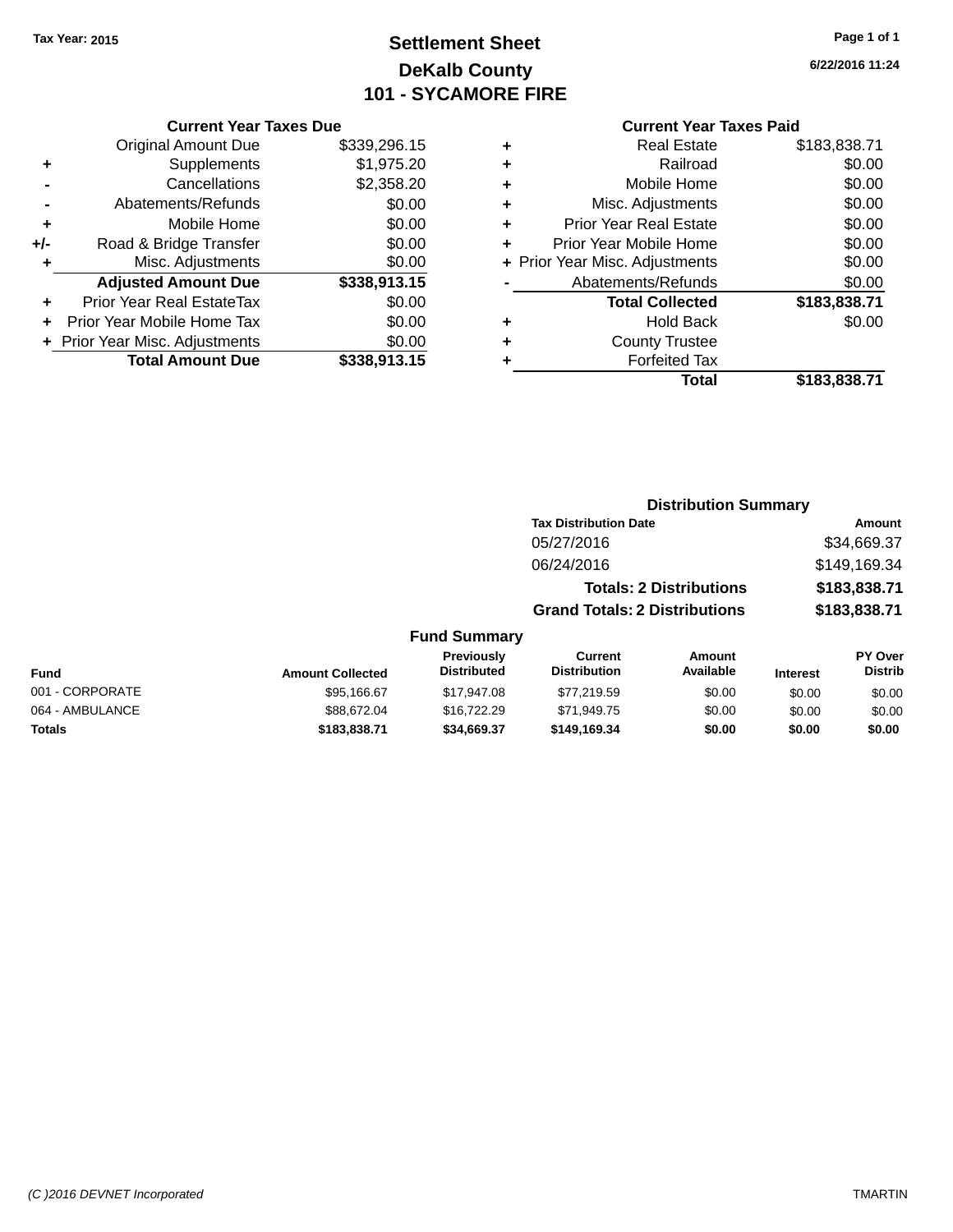## **Settlement Sheet Tax Year: 2015 Page 1 of 1 DeKalb County 102 - WATERMAN FIRE**

**6/22/2016 11:24**

## **Current Year Taxes Paid**

|       | <b>Current Year Taxes Due</b>  |              |
|-------|--------------------------------|--------------|
|       | <b>Original Amount Due</b>     | \$151,524.87 |
| ٠     | Supplements                    | \$392.96     |
|       | Cancellations                  | \$470.41     |
|       | Abatements/Refunds             | \$0.00       |
| ٠     | Mobile Home                    | \$0.00       |
| $+/-$ | Road & Bridge Transfer         | \$0.00       |
| ٠     | Misc. Adjustments              | \$41.71      |
|       | <b>Adjusted Amount Due</b>     | \$151,489.13 |
| ÷     | Prior Year Real EstateTax      | \$0.00       |
|       | Prior Year Mobile Home Tax     | \$0.00       |
|       | + Prior Year Misc. Adjustments | \$0.00       |
|       | <b>Total Amount Due</b>        | \$151,489.13 |
|       |                                |              |

|   | <b>Real Estate</b>             | \$82,868.65 |
|---|--------------------------------|-------------|
| ٠ | Railroad                       | \$1,481.45  |
| ٠ | Mobile Home                    | \$0.00      |
| ٠ | Misc. Adjustments              | \$41.71     |
| ٠ | <b>Prior Year Real Estate</b>  | \$0.00      |
| ÷ | Prior Year Mobile Home         | \$0.00      |
|   | + Prior Year Misc. Adjustments | \$0.00      |
|   | Abatements/Refunds             | \$0.00      |
|   | <b>Total Collected</b>         | \$84,391.81 |
| ٠ | <b>Hold Back</b>               | \$0.00      |
| ٠ | <b>County Trustee</b>          |             |
| ٠ | <b>Forfeited Tax</b>           |             |
|   | Total                          | \$84,391.81 |
|   |                                |             |

|                                                                 |                                                  |                                                 |                                                | <b>Distribution Summary</b>    |                 |                           |
|-----------------------------------------------------------------|--------------------------------------------------|-------------------------------------------------|------------------------------------------------|--------------------------------|-----------------|---------------------------|
|                                                                 |                                                  |                                                 | <b>Tax Distribution Date</b>                   |                                |                 | Amount                    |
|                                                                 |                                                  |                                                 | 05/27/2016                                     |                                |                 | \$24,977.75               |
|                                                                 |                                                  |                                                 | 06/24/2016                                     |                                |                 | \$59,414.06               |
|                                                                 |                                                  |                                                 |                                                | <b>Totals: 2 Distributions</b> |                 | \$84,391.81               |
|                                                                 |                                                  |                                                 | <b>Grand Totals: 2 Distributions</b>           |                                |                 | \$84,391.81               |
|                                                                 |                                                  | <b>Fund Summary</b>                             |                                                |                                |                 |                           |
| <b>Fund</b>                                                     | <b>Amount Collected</b>                          | <b>Previously</b><br><b>Distributed</b>         | Current<br><b>Distribution</b>                 | <b>Amount</b><br>Available     | <b>Interest</b> | PY Over<br><b>Distrib</b> |
| 001 - CORPORATE                                                 | \$84,391.81                                      | \$24,977.75                                     | \$59,414.06                                    | \$0.00                         | \$0.00          | \$0.00                    |
| Totals                                                          | \$84,391.81                                      | \$24,977.75                                     | \$59,414.06                                    | \$0.00                         | \$0.00          | \$0.00                    |
|                                                                 |                                                  | <b>Miscellaneous Adjustment Detail</b>          |                                                |                                |                 |                           |
| Year Source<br>2015 RE - Real Estate<br><b>Totals 1 entries</b> | <b>Account Type</b><br><b>Back Tax Collected</b> | <b>Amount Adjustment Description</b><br>\$41.71 | \$41.71 MCCORD REDEMPTION 14-15-351-002 by TBA |                                |                 |                           |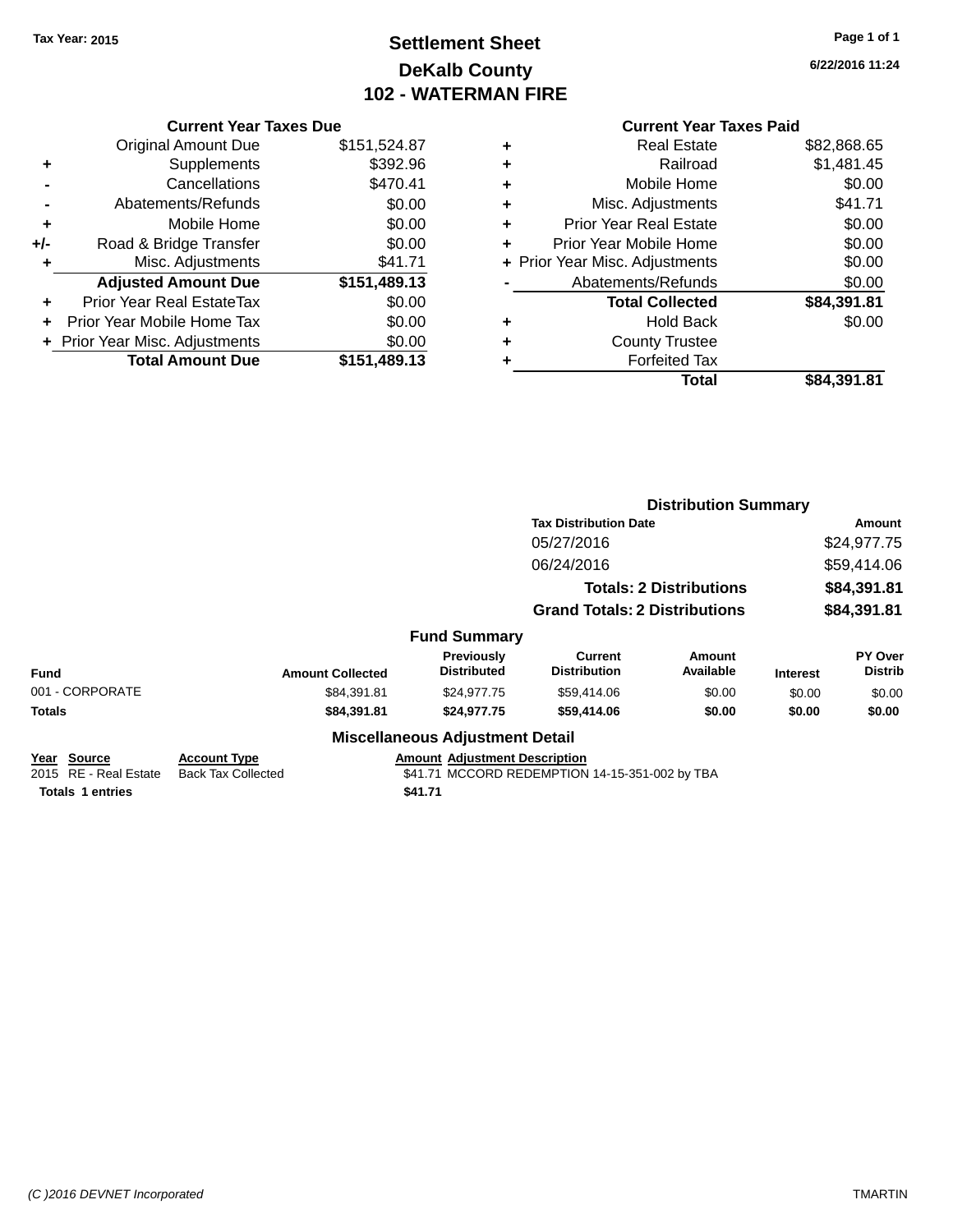## **Settlement Sheet Tax Year: 2015 Page 1 of 1 DeKalb County 103 - EARLVILLE LIBRARY DISTRICT**

**6/22/2016 11:24**

## **Current Year Taxes Paid**

| <b>Current Year Taxes Due</b>  |            |
|--------------------------------|------------|
| Original Amount Due            | \$4,723.45 |
| Supplements                    | \$0.00     |
| Cancellations                  | \$0.00     |
| Abatements/Refunds             | \$0.00     |
| Mobile Home                    | \$0.00     |
| Road & Bridge Transfer         | \$0.00     |
| Misc. Adjustments              | \$0.00     |
| <b>Adjusted Amount Due</b>     | \$4,723.45 |
| Prior Year Real EstateTax      | \$0.00     |
| Prior Year Mobile Home Tax     | \$0.00     |
| + Prior Year Misc. Adjustments | \$0.00     |
| <b>Total Amount Due</b>        | \$4.723.45 |
|                                |            |

|   | <b>Real Estate</b>             | \$2,654.71 |
|---|--------------------------------|------------|
| ٠ | Railroad                       | \$0.00     |
| ٠ | Mobile Home                    | \$0.00     |
| ٠ | Misc. Adjustments              | \$0.00     |
| ٠ | Prior Year Real Estate         | \$0.00     |
|   | Prior Year Mobile Home         | \$0.00     |
|   | + Prior Year Misc. Adjustments | \$0.00     |
|   | Abatements/Refunds             | \$0.00     |
|   | <b>Total Collected</b>         | \$2,654.71 |
| ٠ | Hold Back                      | \$0.00     |
| ٠ | <b>County Trustee</b>          |            |
| ٠ | <b>Forfeited Tax</b>           |            |
|   | Total                          | \$2,654.71 |
|   |                                |            |

| <b>Distribution Summary</b>          |            |  |  |  |
|--------------------------------------|------------|--|--|--|
| <b>Tax Distribution Date</b>         | Amount     |  |  |  |
| 05/27/2016                           | \$778.14   |  |  |  |
| 06/24/2016                           | \$1,876.57 |  |  |  |
| <b>Totals: 2 Distributions</b>       | \$2,654.71 |  |  |  |
| <b>Grand Totals: 2 Distributions</b> | \$2,654.71 |  |  |  |

|                                                     |                         | <b>Previously</b>  | Current             | Amount    |                 | <b>PY Over</b> |
|-----------------------------------------------------|-------------------------|--------------------|---------------------|-----------|-----------------|----------------|
| <b>Fund</b>                                         | <b>Amount Collected</b> | <b>Distributed</b> | <b>Distribution</b> | Available | <b>Interest</b> | <b>Distrib</b> |
| 001 - CORPORATE                                     | \$1,498.20              | \$439.14           | \$1,059.06          | \$0.00    | \$0.00          | \$0.00         |
| 004 - OPERATIONS & MAINTENANCE                      | \$194.36                | \$56.97            | \$137.39            | \$0.00    | \$0.00          | \$0.00         |
| 027 - AUDIT                                         | \$47.65                 | \$13.97            | \$33.68             | \$0.00    | \$0.00          | \$0.00         |
| 031 - WORKING CASH                                  | \$0.00                  | \$0.00             | \$0.00              | \$0.00    | \$0.00          | \$0.00         |
| 035 - TORT JUDGMENTS, LIABILITY<br><b>INSURANCE</b> | \$723.93                | \$212.20           | \$511.73            | \$0.00    | \$0.00          | \$0.00         |
| 047 - SOCIAL SECURITY                               | \$190.57                | \$55.86            | \$134.71            | \$0.00    | \$0.00          | \$0.00         |
| <b>Totals</b>                                       | \$2.654.71              | \$778.14           | \$1,876.57          | \$0.00    | \$0.00          | \$0.00         |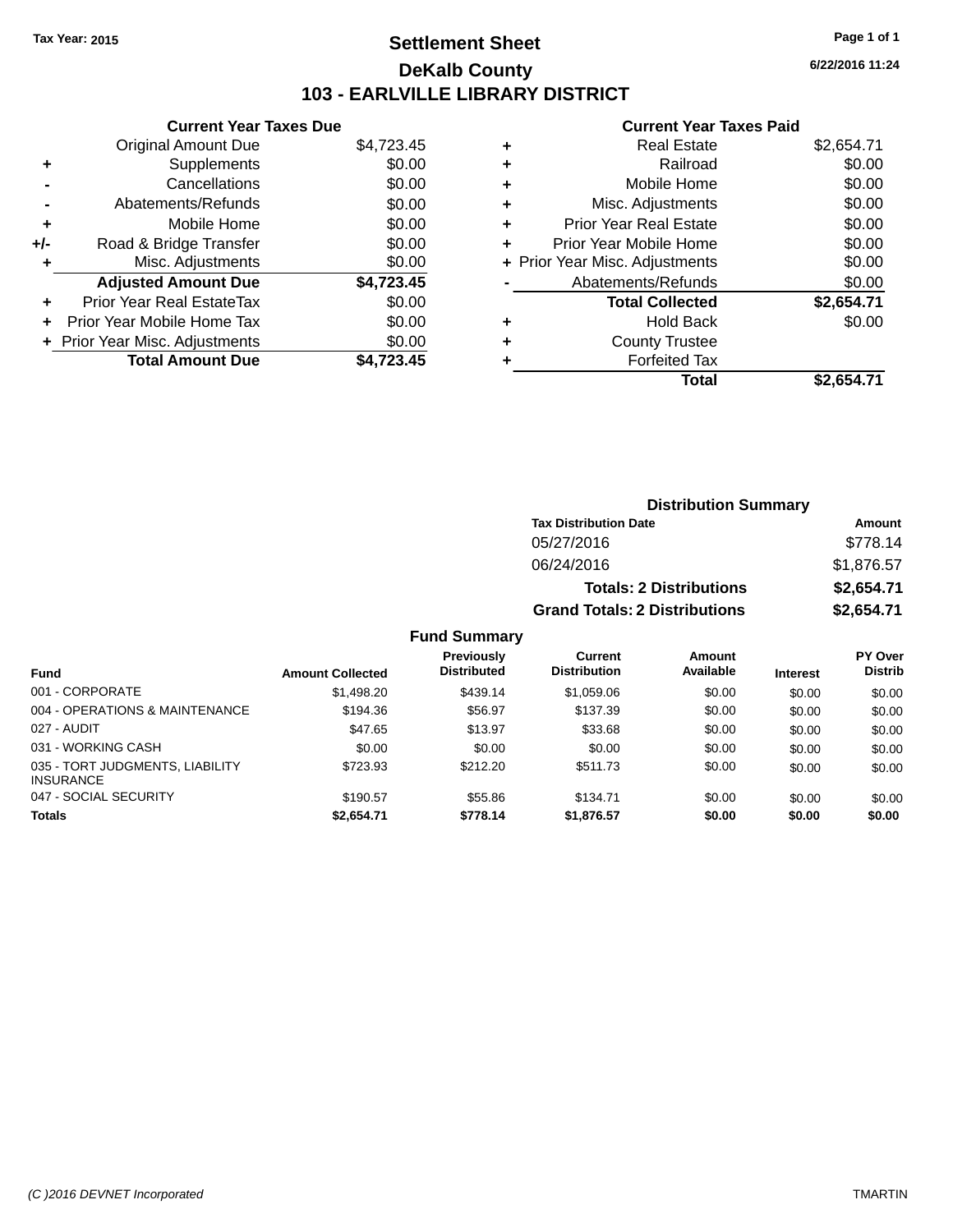## **Settlement Sheet Tax Year: 2015 Page 1 of 1 DeKalb County 110 - DEKALB PARK**

**6/22/2016 11:24**

#### **Current Year Taxes Paid**

|     | <b>Current Year Taxes Due</b>  |                |
|-----|--------------------------------|----------------|
|     | <b>Original Amount Due</b>     | \$3,742,384.27 |
| ٠   | Supplements                    | \$38,255.70    |
|     | Cancellations                  | \$70,503.96    |
|     | Abatements/Refunds             | \$0.42         |
| ٠   | Mobile Home                    | \$0.00         |
| +/- | Road & Bridge Transfer         | \$0.00         |
| ٠   | Misc. Adjustments              | \$0.00         |
|     | <b>Adjusted Amount Due</b>     | \$3,710,135.59 |
|     | Prior Year Real EstateTax      | (\$1,090.84)   |
|     | Prior Year Mobile Home Tax     | \$0.00         |
|     | + Prior Year Misc. Adjustments | \$224.58       |
|     | <b>Total Amount Due</b>        | \$3,709,269.33 |

#### **Distribution Summary**

| <b>Tax Distribution Date</b>         | Amount         |
|--------------------------------------|----------------|
| 05/27/2016                           | \$347,445.96   |
| 06/24/2016                           | \$1,542,228,93 |
| <b>Totals: 2 Distributions</b>       | \$1,889,674.89 |
| <b>Grand Totals: 2 Distributions</b> | \$1,889,674.89 |

#### **Fund Summary**

| <b>Fund</b>                             | <b>Amount Collected</b> | Previously<br><b>Distributed</b> | <b>Current</b><br><b>Distribution</b> | Amount<br>Available | <b>Interest</b> | PY Over<br><b>Distrib</b> |
|-----------------------------------------|-------------------------|----------------------------------|---------------------------------------|---------------------|-----------------|---------------------------|
| 001 - CORPORATE                         | \$557.960.48            | \$102,589.63                     | \$455,370.85                          | \$0.00              | \$0.00          | \$0.00                    |
| 003 - BONDS AND INTEREST                | \$621.115.33            | \$114.201.65                     | \$506,913.68                          | \$0.00              | \$0.00          | \$0.00                    |
| $005 - I. M. R. F.$                     | \$132,808.26            | \$24,418.86                      | \$108,389.40                          | \$0.00              | \$0.00          | \$0.00                    |
| 027 - AUDIT                             | \$11.870.93             | \$2,182.65                       | \$9,688.28                            | \$0.00              | \$0.00          | \$0.00                    |
| 035 - TORT JUDGEMENTS/LIABILITY<br>INS. | \$28,798.63             | \$5,295,06                       | \$23,503.57                           | \$0.00              | \$0.00          | \$0.00                    |
| 047 - SOCIAL SECURITY                   | \$64,148.82             | \$11.794.77                      | \$52,354.05                           | \$0.00              | \$0.00          | \$0.00                    |
| 060 - UNEMPLOYMENT INSURANCE            | \$21.224.84             | \$3,902.53                       | \$17,322.31                           | \$0.00              | \$0.00          | \$0.00                    |
| 062 - WORKERS COMPENSATION              | \$22,222.59             | \$4.085.98                       | \$18,136.61                           | \$0.00              | \$0.00          | \$0.00                    |
| 122 - RECREATION                        | \$269.913.61            | \$49.627.79                      | \$220,285.82                          | \$0.00              | \$0.00          | \$0.00                    |
| 123 - AQUARIUM AND MUSEUM               | \$64,647.68             | \$11,886.49                      | \$52,761.19                           | \$0.00              | \$0.00          | \$0.00                    |
| 126 - REC PROGRAMS/HANDICAPPED          | \$94.963.72             | \$17.460.55                      | \$77,503.17                           | \$0.00              | \$0.00          | \$0.00                    |
| <b>Totals</b>                           | \$1,889,674.89          | \$347,445.96                     | \$1,542,228.93                        | \$0.00              | \$0.00          | \$0.00                    |

#### **Miscellaneous Adjustment Detail**

| Year Source             | <b>Account Type</b> |          | <b>Amount Adiustment Description</b>             |
|-------------------------|---------------------|----------|--------------------------------------------------|
| 2014 RE - Real Estate   | Back Tax Collected  |          | \$201.27 IGNELZI REDEMPTION 08-23-156-014 by TBA |
| 2014 RE - Real Estate   | Back Tax Collected  |          | \$23.31 SIDDIQUI REDEMPTION 08-15-329-012 by TBA |
| <b>Totals 2 entries</b> |                     | \$224.58 |                                                  |
|                         |                     |          |                                                  |

| <b>Abatement Detail</b> |                     |                                                  |  |  |
|-------------------------|---------------------|--------------------------------------------------|--|--|
| Year Source             | <b>Account Type</b> | <b>Amount Adjustment Description</b>             |  |  |
| 2015 RE - Real Estate   | RE Abatement        | \$0.42 PTAB INTEREST REFUND 08-15-426-004 by TBA |  |  |
| <b>Totals 1 entries</b> |                     | \$0.42                                           |  |  |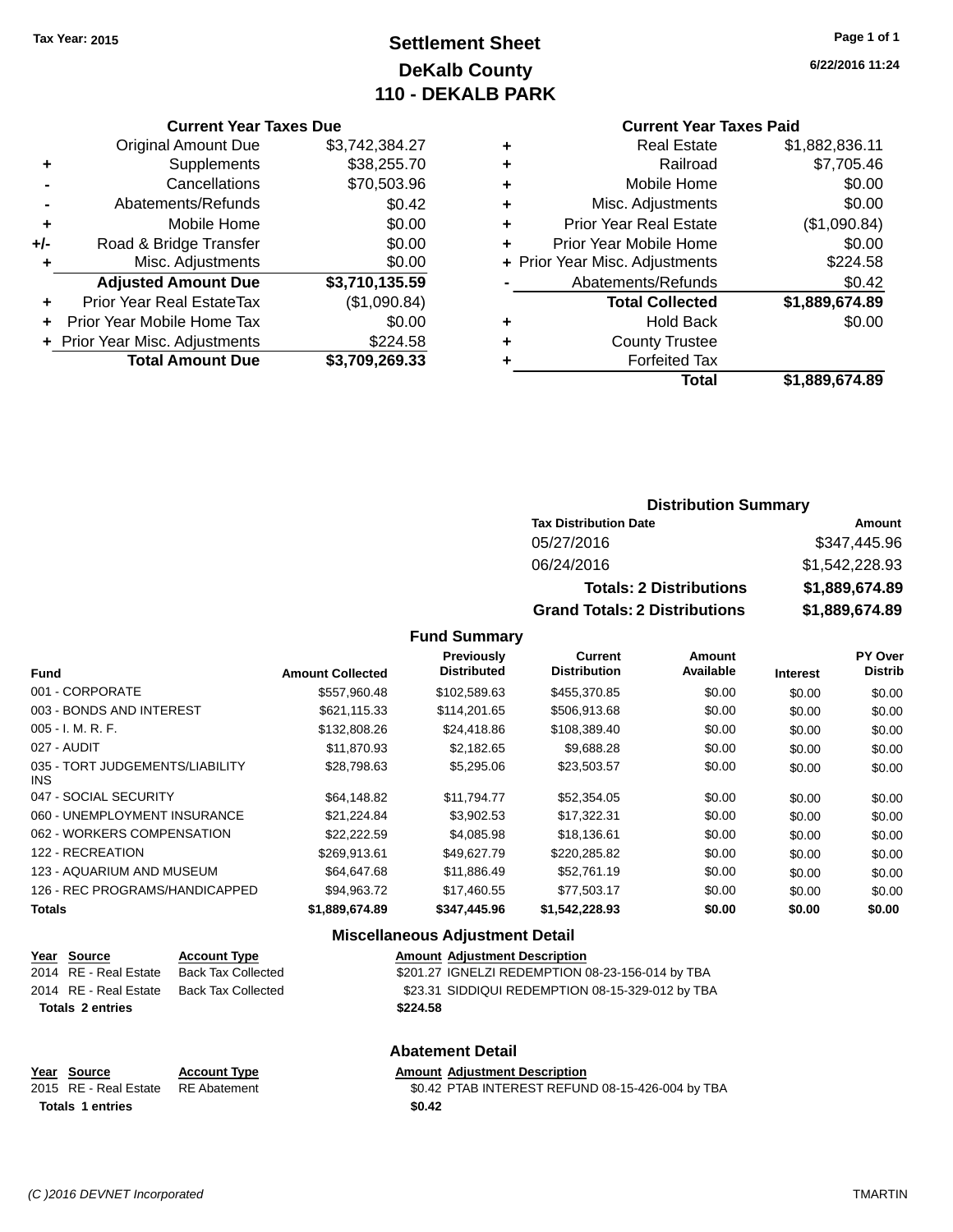## **Settlement Sheet Tax Year: 2015 Page 1 of 1 DeKalb County 111 - FRANKLIN TWP PARK**

**6/22/2016 11:24**

|       | <b>Current Year Taxes Due</b>  |             |
|-------|--------------------------------|-------------|
|       | <b>Original Amount Due</b>     | \$40,708.04 |
|       | Supplements                    | \$100.27    |
|       | Cancellations                  | \$141.21    |
|       | Abatements/Refunds             | \$0.00      |
| ٠     | Mobile Home                    | \$0.00      |
| $+/-$ | Road & Bridge Transfer         | \$0.00      |
| ٠     | Misc. Adjustments              | \$0.00      |
|       | <b>Adjusted Amount Due</b>     | \$40,667.10 |
|       | Prior Year Real EstateTax      | \$0.00      |
|       | Prior Year Mobile Home Tax     | \$0.00      |
|       | + Prior Year Misc. Adjustments | \$25.82     |
|       | <b>Total Amount Due</b>        | \$40,692.92 |
|       |                                |             |

#### **Current Year Taxes Paid**

|   | Total                          | \$21,841.04 |
|---|--------------------------------|-------------|
| ٠ | <b>Forfeited Tax</b>           |             |
| ٠ | <b>County Trustee</b>          |             |
| ٠ | <b>Hold Back</b>               | \$0.00      |
|   | <b>Total Collected</b>         | \$21,841.04 |
|   | Abatements/Refunds             | \$0.00      |
|   | + Prior Year Misc. Adjustments | \$25.82     |
| ٠ | Prior Year Mobile Home         | \$0.00      |
| ٠ | <b>Prior Year Real Estate</b>  | \$0.00      |
| ٠ | Misc. Adjustments              | \$0.00      |
| ٠ | Mobile Home                    | \$0.00      |
| ٠ | Railroad                       | \$190.56    |
|   | <b>Real Estate</b>             | \$21,624.66 |

|                                                |                                                  |                         |                                                                                                  | <b>Distribution Summary</b>          |                                |                 |                           |
|------------------------------------------------|--------------------------------------------------|-------------------------|--------------------------------------------------------------------------------------------------|--------------------------------------|--------------------------------|-----------------|---------------------------|
|                                                |                                                  |                         |                                                                                                  | <b>Tax Distribution Date</b>         |                                |                 | Amount                    |
|                                                |                                                  |                         |                                                                                                  | 05/27/2016                           |                                |                 | \$4,268.16                |
|                                                |                                                  |                         |                                                                                                  | 06/24/2016                           |                                |                 | \$17,572.88               |
|                                                |                                                  |                         |                                                                                                  |                                      | <b>Totals: 2 Distributions</b> |                 | \$21,841.04               |
|                                                |                                                  |                         |                                                                                                  | <b>Grand Totals: 2 Distributions</b> |                                |                 | \$21,841.04               |
|                                                |                                                  |                         | <b>Fund Summary</b>                                                                              |                                      |                                |                 |                           |
| <b>Fund</b>                                    |                                                  | <b>Amount Collected</b> | <b>Previously</b><br><b>Distributed</b>                                                          | Current<br><b>Distribution</b>       | Amount<br>Available            | <b>Interest</b> | PY Over<br><b>Distrib</b> |
| 001 - CORPORATE                                |                                                  | \$20,551.53             | \$4,016.17                                                                                       | \$16,535.36                          | \$0.00                         | \$0.00          | \$0.00                    |
| 035 - TORT JUDGEMENTS/LIABILITY<br><b>INS</b>  |                                                  | \$1,289.51              | \$251.99                                                                                         | \$1,037.52                           | \$0.00                         | \$0.00          | \$0.00                    |
| <b>Totals</b>                                  |                                                  | \$21,841.04             | \$4,268.16                                                                                       | \$17,572.88                          | \$0.00                         | \$0.00          | \$0.00                    |
|                                                |                                                  |                         | <b>Miscellaneous Adjustment Detail</b>                                                           |                                      |                                |                 |                           |
| <b>Source</b><br>Year<br>2014 RE - Real Estate | <b>Account Type</b><br><b>Back Tax Collected</b> |                         | <b>Amount Adjustment Description</b><br>\$25.82 VISTA SECURITIES REDEMPTION 01-23-428-010 by TBA |                                      |                                |                 |                           |

**Totals \$25.82 1 entries**

\$25.82 VISTA SECURITIES REDEMPTION 01-23-428-010 by TBA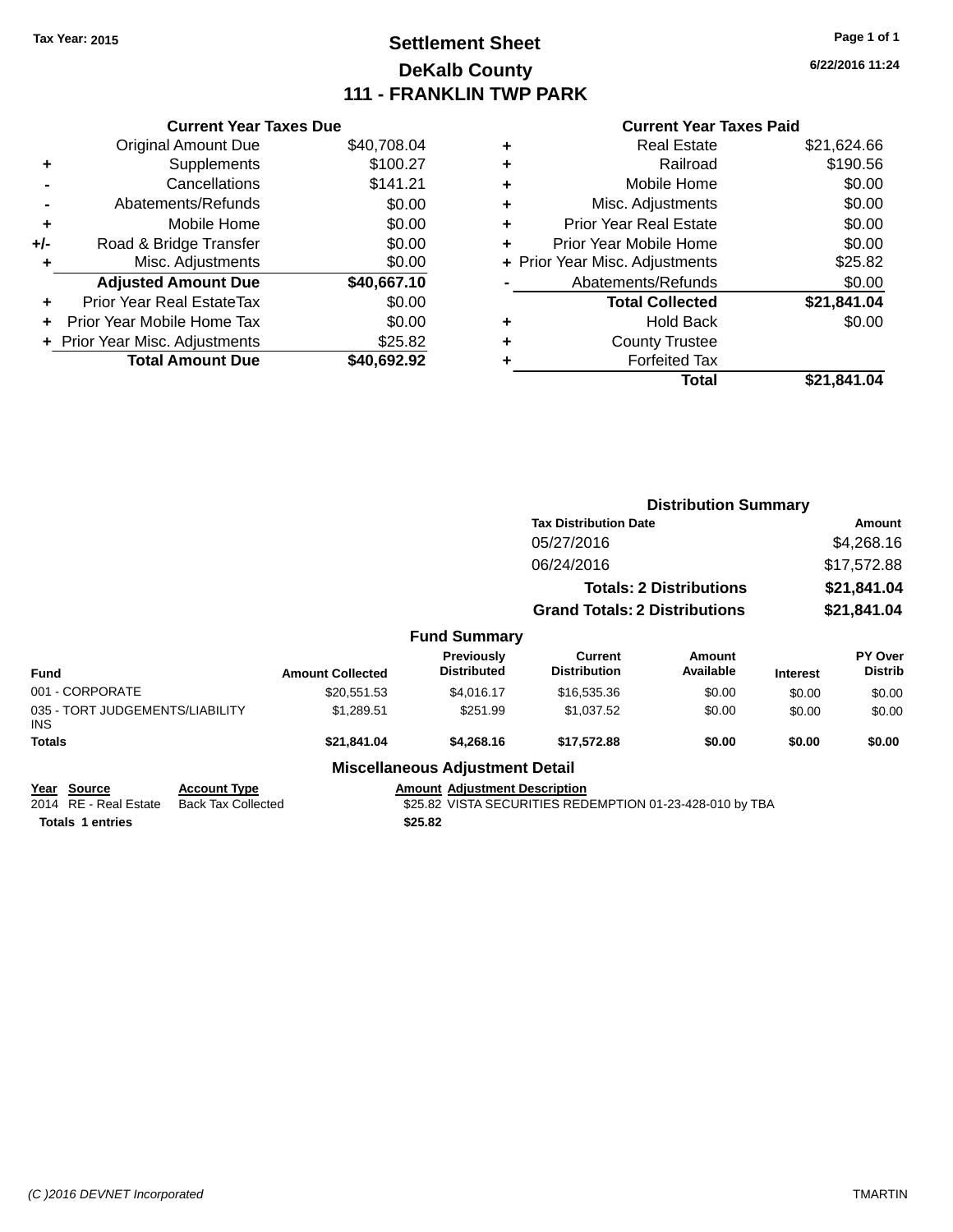## **Settlement Sheet Tax Year: 2015 Page 1 of 1 DeKalb County 112 - GENOA TWP PARK**

**6/22/2016 11:24**

#### **Current Year Taxes Paid**

|     | <b>Current Year Taxes Due</b>  |              |
|-----|--------------------------------|--------------|
|     | <b>Original Amount Due</b>     | \$608,128.10 |
| ٠   | Supplements                    | \$2,349.57   |
|     | Cancellations                  | \$3,285.70   |
|     | Abatements/Refunds             | \$13.13      |
| ٠   | Mobile Home                    | \$0.00       |
| +/- | Road & Bridge Transfer         | \$0.00       |
| ٠   | Misc. Adjustments              | \$0.00       |
|     | <b>Adjusted Amount Due</b>     | \$607,178.84 |
| ٠   | Prior Year Real EstateTax      | (\$325.52)   |
| ٠   | Prior Year Mobile Home Tax     | \$0.00       |
|     | + Prior Year Misc. Adjustments | \$0.00       |
|     | <b>Total Amount Due</b>        | \$606,853.32 |
|     |                                |              |
|     |                                |              |

| ٠ | <b>Real Estate</b>             | \$321,612.29 |
|---|--------------------------------|--------------|
| ٠ | Railroad                       | \$2,388.20   |
| ٠ | Mobile Home                    | \$0.00       |
| ٠ | Misc. Adjustments              | \$0.00       |
| ٠ | <b>Prior Year Real Estate</b>  | (\$325.52)   |
| ٠ | Prior Year Mobile Home         | \$0.00       |
|   | + Prior Year Misc. Adjustments | \$0.00       |
|   | Abatements/Refunds             | \$13.13      |
|   | <b>Total Collected</b>         | \$323,661.84 |
| ٠ | <b>Hold Back</b>               | \$0.00       |
| ٠ | <b>County Trustee</b>          |              |
| ٠ | <b>Forfeited Tax</b>           |              |
|   | Total                          | \$323,661.84 |
|   |                                |              |

#### **Distribution Summary Tax Distribution Date Amount** 05/27/2016 \$66,045.75 06/24/2016 \$257,616.09 **Totals: 2 Distributions \$323,661.84 Grand Totals: 2 Distributions \$323,661.84**

#### **Fund Summary**

| <b>Fund</b>                             | <b>Amount Collected</b> | Previously<br><b>Distributed</b> | <b>Current</b><br><b>Distribution</b> | Amount<br>Available | <b>Interest</b> | PY Over<br><b>Distrib</b> |
|-----------------------------------------|-------------------------|----------------------------------|---------------------------------------|---------------------|-----------------|---------------------------|
| 001 - CORPORATE                         | \$94.160.99             | \$19.214.29                      | \$74.946.70                           | \$0.00              | \$0.00          | \$0.00                    |
| 003 - BONDS AND INTEREST                | \$144.420.50            | \$29.470.14                      | \$114,950.36                          | \$0.00              | \$0.00          | \$0.00                    |
| $005 - I. M. R. F.$                     | \$513.33                | \$104.75                         | \$408.58                              | \$0.00              | \$0.00          | \$0.00                    |
| 027 - AUDIT                             | \$513.33                | \$104.75                         | \$408.58                              | \$0.00              | \$0.00          | \$0.00                    |
| 035 - TORT JUDGEMENTS/LIABILITY<br>INS. | \$0.00                  | \$0.00                           | \$0.00                                | \$0.00              | \$0.00          | \$0.00                    |
| 047 - SOCIAL SECURITY                   | \$513.33                | \$104.75                         | \$408.58                              | \$0.00              | \$0.00          | \$0.00                    |
| 062 - WORKERS COMPENSATION              | \$513.33                | \$104.75                         | \$408.58                              | \$0.00              | \$0.00          | \$0.00                    |
| 122 - RECREATION                        | \$62,293,25             | \$12,711.43                      | \$49.581.82                           | \$0.00              | \$0.00          | \$0.00                    |
| 126 - REC PROGRAMS/HANDICAPPED          | \$20,220,45             | \$4.126.14                       | \$16.094.31                           | \$0.00              | \$0.00          | \$0.00                    |
| 143 - MEDICARE                          | \$513.33                | \$104.75                         | \$408.58                              | \$0.00              | \$0.00          | \$0.00                    |
| <b>Totals</b>                           | \$323,661.84            | \$66,045.75                      | \$257,616.09                          | \$0.00              | \$0.00          | \$0.00                    |

#### **Abatement Detail**

| Year Source                        | <b>Account Type</b> | <b>Amount Adiustment Description</b>              |
|------------------------------------|---------------------|---------------------------------------------------|
| 2015 RE - Real Estate RE Abatement |                     | \$13.13 PTAB INTEREST REFUND 03-29-152-012 by TBA |
| <b>Totals 1 entries</b>            |                     | \$13.13                                           |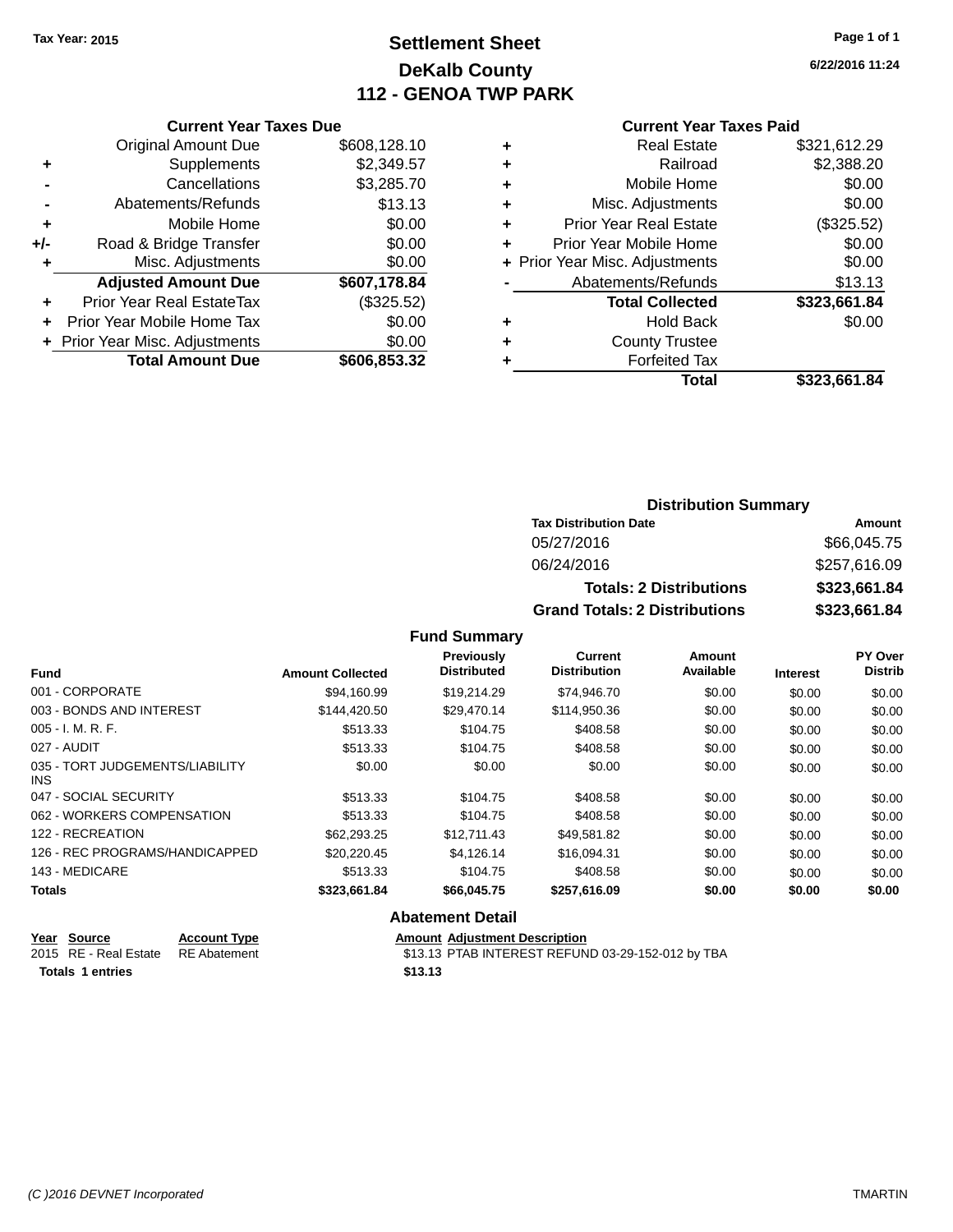## **Settlement Sheet Tax Year: 2015 Page 1 of 1 DeKalb County 113 - KINGSTON TWP PARK**

**6/22/2016 11:24**

| <b>Current Year Taxes Paid</b> |
|--------------------------------|
| <b>Real Estate</b>             |
| Doileand                       |

|     | <b>Total Amount Due</b>        | \$51,004.00 |
|-----|--------------------------------|-------------|
|     | + Prior Year Misc. Adjustments | \$0.82      |
| ÷   | Prior Year Mobile Home Tax     | \$0.00      |
| ٠   | Prior Year Real EstateTax      | \$0.00      |
|     | <b>Adjusted Amount Due</b>     | \$51,003.18 |
| ٠   | Misc. Adjustments              | \$7.90      |
| +/- | Road & Bridge Transfer         | \$0.00      |
| ٠   | Mobile Home                    | \$0.00      |
|     | Abatements/Refunds             | \$0.00      |
|     | Cancellations                  | \$701.22    |
| ٠   | Supplements                    | \$119.03    |
|     | <b>Original Amount Due</b>     | \$51,577.47 |

**Current Year Taxes Due**

|   | <b>Real Estate</b>             | \$27,012.91 |
|---|--------------------------------|-------------|
| ٠ | Railroad                       | \$394.08    |
| ٠ | Mobile Home                    | \$0.00      |
| ٠ | Misc. Adjustments              | \$7.90      |
| ٠ | <b>Prior Year Real Estate</b>  | \$0.00      |
| ÷ | Prior Year Mobile Home         | \$0.00      |
|   | + Prior Year Misc. Adjustments | \$0.82      |
|   | Abatements/Refunds             | \$0.00      |
|   | <b>Total Collected</b>         | \$27,415.71 |
| ٠ | <b>Hold Back</b>               | \$0.00      |
| ٠ | <b>County Trustee</b>          |             |
|   | <b>Forfeited Tax</b>           |             |
|   | Total                          | \$27,415.71 |
|   |                                |             |

|                                         |                         |                                  | <b>Distribution Summary</b>          |                                |                 |                           |
|-----------------------------------------|-------------------------|----------------------------------|--------------------------------------|--------------------------------|-----------------|---------------------------|
|                                         |                         |                                  | <b>Tax Distribution Date</b>         |                                | Amount          |                           |
|                                         |                         |                                  | 05/27/2016                           |                                |                 | \$5,959.18                |
|                                         |                         |                                  | 06/24/2016                           |                                |                 | \$21,456.53               |
|                                         |                         |                                  |                                      | <b>Totals: 2 Distributions</b> |                 | \$27,415.71               |
|                                         |                         |                                  | <b>Grand Totals: 2 Distributions</b> |                                | \$27,415.71     |                           |
|                                         |                         | <b>Fund Summary</b>              |                                      |                                |                 |                           |
| <b>Fund</b>                             | <b>Amount Collected</b> | Previously<br><b>Distributed</b> | Current<br><b>Distribution</b>       | Amount<br>Available            | <b>Interest</b> | PY Over<br><b>Distrib</b> |
| 001 - CORPORATE                         | \$21,688.92             | \$4,714.38                       | \$16,974.54                          | \$0.00                         | \$0.00          | \$0.00                    |
| 035 - TORT JUDGEMENTS/LIABILITY<br>INS. | \$2,867.31              | \$623.25                         | \$2,244.06                           | \$0.00                         | \$0.00          | \$0.00                    |
| 122 - RECREATION                        | \$2,859.48              | \$621.55                         | \$2,237.93                           | \$0.00                         | \$0.00          | \$0.00                    |
| <b>Totals</b>                           | \$27,415.71             | \$5,959.18                       | \$21,456.53                          | \$0.00                         | \$0.00          | \$0.00                    |

| Year Source           | <b>Account Type</b> | <b>Amount Adiustment Description</b>                         |
|-----------------------|---------------------|--------------------------------------------------------------|
| 2014 RE - Real Estate | Back Tax Collected  | \$0.82 RIVERBEND DEVELOPMENT REDEMPTION 02-24-452-011 by TBA |
| 2015 RE - Real Estate | Back Tax Collected  | \$7.90 JOHNSON REDEMPTION 02-22-307-013 by TBA               |
| Totals 2 entries      |                     | \$8.72                                                       |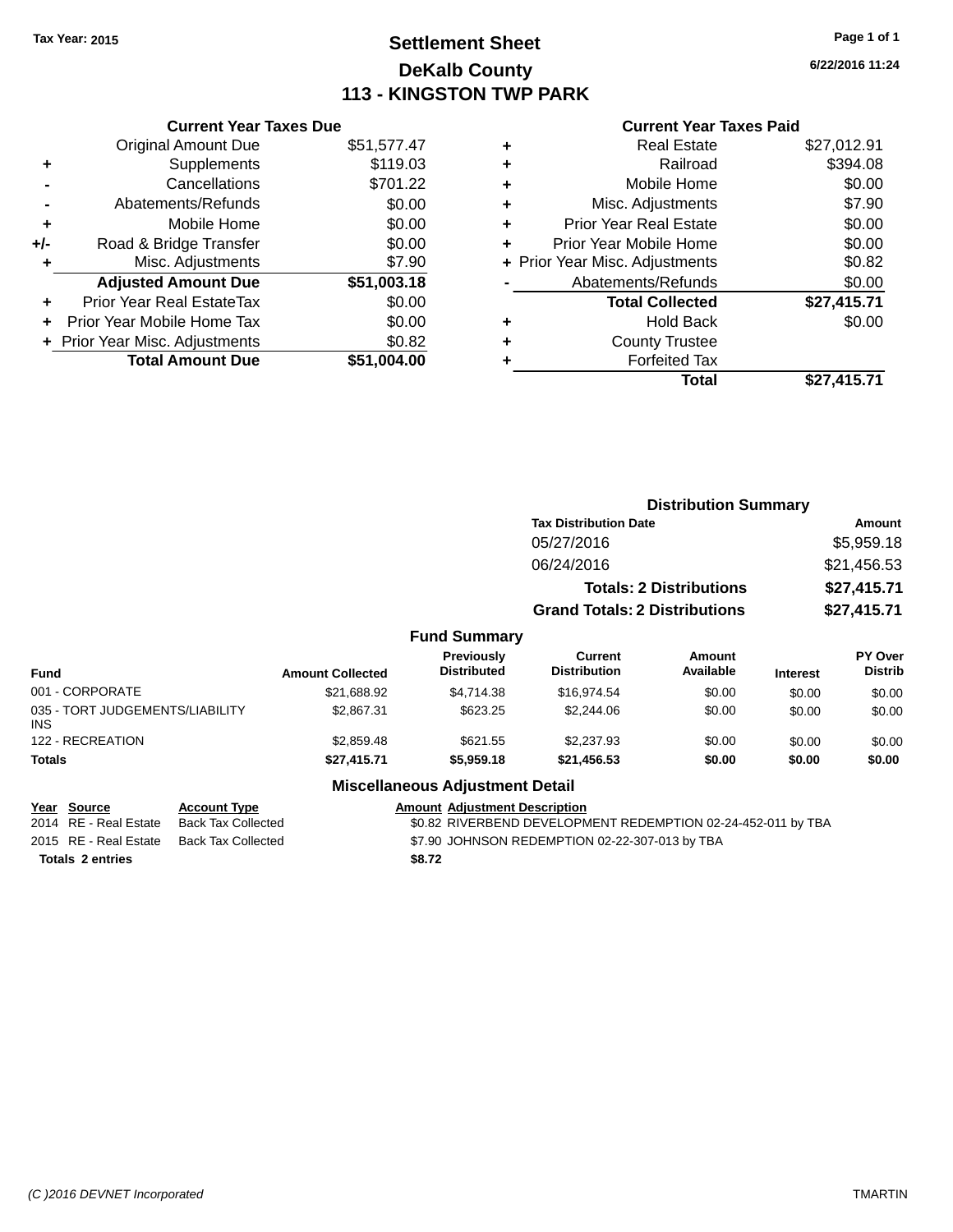## **Settlement Sheet Tax Year: 2015 Page 1 of 1 DeKalb County 114 - SANDWICH PARK**

**6/22/2016 11:24**

#### **Current Year Taxes Paid**

|     | <b>Current Year Taxes Due</b>              |              |  |  |  |  |
|-----|--------------------------------------------|--------------|--|--|--|--|
|     | \$476,421.49<br><b>Original Amount Due</b> |              |  |  |  |  |
| ٠   | Supplements                                | \$2,076.14   |  |  |  |  |
|     | \$2,614.53<br>Cancellations                |              |  |  |  |  |
|     | Abatements/Refunds                         | \$1.65       |  |  |  |  |
| ٠   | Mobile Home                                | \$0.00       |  |  |  |  |
| +/- | Road & Bridge Transfer                     | \$0.00       |  |  |  |  |
| ٠   | Misc. Adjustments                          | \$0.00       |  |  |  |  |
|     | <b>Adjusted Amount Due</b>                 | \$475,881.45 |  |  |  |  |
| ÷   | Prior Year Real EstateTax                  | \$425.00     |  |  |  |  |
|     | Prior Year Mobile Home Tax                 | \$0.00       |  |  |  |  |
|     | + Prior Year Misc. Adjustments             | \$110.02     |  |  |  |  |
|     | <b>Total Amount Due</b>                    | \$476.416.47 |  |  |  |  |

|   | <b>Real Estate</b>             | \$250,430.43 |
|---|--------------------------------|--------------|
| ٠ | Railroad                       | \$22.47      |
| ٠ | Mobile Home                    | \$0.00       |
| ٠ | Misc. Adjustments              | \$0.00       |
| ٠ | <b>Prior Year Real Estate</b>  | \$425.00     |
| ٠ | Prior Year Mobile Home         | \$0.00       |
|   | + Prior Year Misc. Adjustments | \$110.02     |
|   | Abatements/Refunds             | \$1.65       |
|   | <b>Total Collected</b>         | \$250,986.27 |
| ٠ | Hold Back                      | \$0.00       |
| ٠ | <b>County Trustee</b>          |              |
| ٠ | <b>Forfeited Tax</b>           |              |
|   | Total                          | \$250,986.27 |
|   |                                |              |

#### **Distribution Summary Tax Distribution Date Amount** 05/27/2016 \$50,083.50 06/24/2016 \$200,902.77 **Totals: 2 Distributions \$250,986.27 Grand Totals: 2 Distributions \$250,986.27**

#### **Fund Summary**

| <b>Fund</b>                             | <b>Amount Collected</b> | <b>Previously</b><br><b>Distributed</b> | <b>Current</b><br><b>Distribution</b> | Amount<br>Available | <b>Interest</b> | <b>PY Over</b><br><b>Distrib</b> |
|-----------------------------------------|-------------------------|-----------------------------------------|---------------------------------------|---------------------|-----------------|----------------------------------|
| 001 - CORPORATE                         | \$82.435.21             | \$16,449.70                             | \$65,985.51                           | \$0.00              | \$0.00          | \$0.00                           |
| 003 - BONDS AND INTEREST                | \$52,287.47             | \$10.433.80                             | \$41.853.67                           | \$0.00              | \$0.00          | \$0.00                           |
| $005 - I. M. R. F.$                     | \$16,311.09             | \$3.254.82                              | \$13.056.27                           | \$0.00              | \$0.00          | \$0.00                           |
| 027 - AUDIT                             | \$2,985.23              | \$595.69                                | \$2,389.54                            | \$0.00              | \$0.00          | \$0.00                           |
| 035 - TORT JUDGEMENTS/LIABILITY<br>INS. | \$16,311.09             | \$3.254.82                              | \$13.056.27                           | \$0.00              | \$0.00          | \$0.00                           |
| 047 - SOCIAL SECURITY                   | \$11.651.54             | \$2,325.03                              | \$9.326.51                            | \$0.00              | \$0.00          | \$0.00                           |
| 060 - UNEMPLOYMENT INSURANCE            | \$6.992.22              | \$1.395.27                              | \$5,596.95                            | \$0.00              | \$0.00          | \$0.00                           |
| 122 - RECREATION                        | \$59,679.76             | \$11.908.90                             | \$47,770.86                           | \$0.00              | \$0.00          | \$0.00                           |
| 125 - PAVING & LIGHTING, STREETS        | \$2,332.66              | \$465.47                                | \$1,867.19                            | \$0.00              | \$0.00          | \$0.00                           |
| <b>Totals</b>                           | \$250,986.27            | \$50,083.50                             | \$200,902.77                          | \$0.00              | \$0.00          | \$0.00                           |

| <b>Miscellaneous Adjustment Detail</b> |                           |                                                 |  |  |
|----------------------------------------|---------------------------|-------------------------------------------------|--|--|
| Year Source                            | <b>Account Type</b>       | <b>Amount Adjustment Description</b>            |  |  |
| 2014 RE - Real Estate                  | <b>Back Tax Collected</b> | \$110.02 PAIGAH REDEMPTION 19-36-106-001 by TBA |  |  |
| <b>Totals 1 entries</b>                |                           | \$110.02                                        |  |  |
| <b>Abatement Detail</b>                |                           |                                                 |  |  |

## **Year Source Account Type Amount Adjustment Description**<br>2015 RE - Real Estate RE Abatement \$1.65 PTAB INTEREST REFUN

\$1.65 PTAB INTEREST REFUND 19-26-280-004 by TBA **Totals \$1.65 1 entries**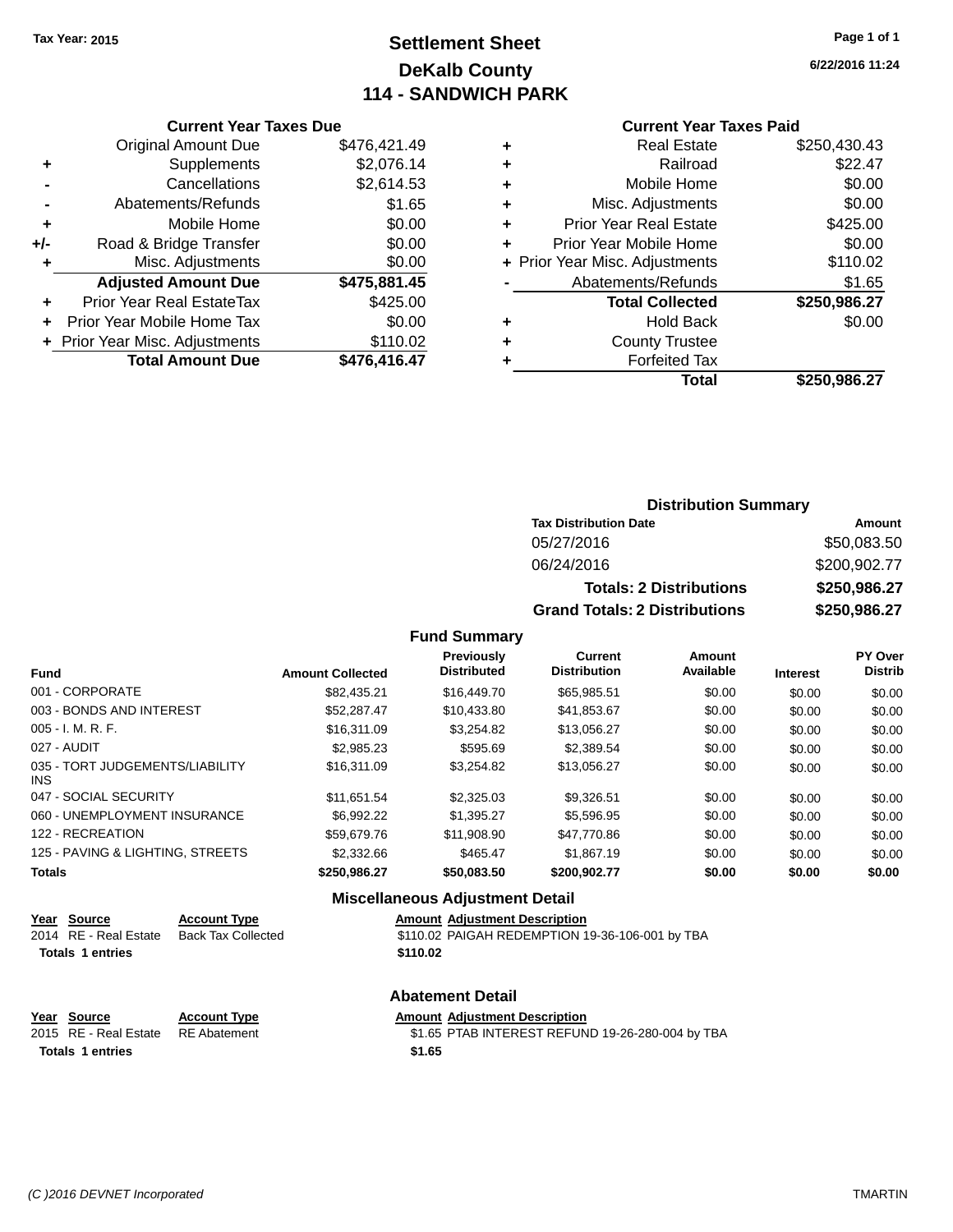## **Settlement Sheet Tax Year: 2015 Page 1 of 1 DeKalb County 115 - SYCAMORE PARK**

**6/22/2016 11:24**

#### **Current Year Taxes Paid**

|   | Total                          | \$1,564,942.09 |
|---|--------------------------------|----------------|
|   | <b>Forfeited Tax</b>           |                |
| ٠ | <b>County Trustee</b>          |                |
| ٠ | <b>Hold Back</b>               | \$0.00         |
|   | <b>Total Collected</b>         | \$1,564,942.09 |
|   | Abatements/Refunds             | \$0.00         |
|   | + Prior Year Misc. Adjustments | \$0.00         |
| ٠ | Prior Year Mobile Home         | \$0.00         |
| ٠ | <b>Prior Year Real Estate</b>  | \$0.00         |
| ٠ | Misc. Adjustments              | \$28.56        |
| ٠ | Mobile Home                    | \$0.00         |
| ٠ | Railroad                       | \$0.19         |
| ٠ | <b>Real Estate</b>             | \$1,564,913.34 |
|   |                                |                |

### **Current Year Taxes Due** Original Amount Due \$2,993,986.57 **+** Supplements \$9,578.33 **-** Cancellations \$10,693.66 **-** Abatements/Refunds \$0.00<br>**Mobile Home** \$0.00

| ٠   | Mobile Home                      | \$0.00         |
|-----|----------------------------------|----------------|
| +/- | Road & Bridge Transfer           | \$0.00         |
| ÷   | Misc. Adjustments                | \$28.56        |
|     | <b>Adjusted Amount Due</b>       | \$2,992,899.80 |
|     | <b>Prior Year Real EstateTax</b> | \$0.00         |
|     | + Prior Year Mobile Home Tax     | \$0.00         |
|     | + Prior Year Misc. Adjustments   | \$0.00         |
|     | <b>Total Amount Due</b>          | \$2,992,899.80 |

#### **Distribution Summary**

| <b>Tax Distribution Date</b>         | Amount         |
|--------------------------------------|----------------|
| 05/27/2016                           | \$307.452.31   |
| 06/24/2016                           | \$1,257,489.78 |
| <b>Totals: 2 Distributions</b>       | \$1,564,942.09 |
| <b>Grand Totals: 2 Distributions</b> | \$1,564,942.09 |

#### **Fund Summary**

| <b>Fund</b>                                    | <b>Amount Collected</b> | <b>Previously</b><br><b>Distributed</b> | Current<br><b>Distribution</b> | <b>Amount</b><br>Available | <b>Interest</b> | PY Over<br><b>Distrib</b> |
|------------------------------------------------|-------------------------|-----------------------------------------|--------------------------------|----------------------------|-----------------|---------------------------|
| 001 - CORPORATE                                | \$602,354.03            | \$118,339.94                            | \$484,014.09                   | \$0.00                     | \$0.00          | \$0.00                    |
| 003 - BONDS AND INTEREST                       | \$308.874.19            | \$60.682.17                             | \$248,192.02                   | \$0.00                     | \$0.00          | \$0.00                    |
| 005 - I. M. R. F.                              | \$47,364.54             | \$9,305.35                              | \$38,059.19                    | \$0.00                     | \$0.00          | \$0.00                    |
| 014 - POLICE PROTECTION                        | \$40.69                 | \$7.99                                  | \$32.70                        | \$0.00                     | \$0.00          | \$0.00                    |
| 027 - AUDIT                                    | \$7,366.19              | \$1,447.18                              | \$5.919.01                     | \$0.00                     | \$0.00          | \$0.00                    |
| 035 - TORT JUDGEMENTS/LIABILITY<br>INS.        | \$40,762.04             | \$8,008.21                              | \$32,753.83                    | \$0.00                     | \$0.00          | \$0.00                    |
| 039 - PLAYGROUND AND RECREATION<br><b>COMM</b> | \$180,628.75            | \$35,486,76                             | \$145,141.99                   | \$0.00                     | \$0.00          | \$0.00                    |
| 047 - SOCIAL SECURITY                          | \$40,339.51             | \$7,925.20                              | \$32,414.31                    | \$0.00                     | \$0.00          | \$0.00                    |
| 122 - RECREATION                               | \$256,893.06            | \$50.469.83                             | \$206,423.23                   | \$0.00                     | \$0.00          | \$0.00                    |
| 125 - PAVING & LIGHTING, STREETS               | \$40.69                 | \$7.99                                  | \$32.70                        | \$0.00                     | \$0.00          | \$0.00                    |
| 126 - REC PROGRAMS/HANDICAPPED                 | \$80,278,40             | \$15,771.69                             | \$64,506.71                    | \$0.00                     | \$0.00          | \$0.00                    |
| <b>Totals</b>                                  | \$1,564,942.09          | \$307,452.31                            | \$1,257,489.78                 | \$0.00                     | \$0.00          | \$0.00                    |

#### **Miscellaneous Adjustment Detail**

|                                                                                                                          | <b>Amount Adjustment Description</b>                                                         |
|--------------------------------------------------------------------------------------------------------------------------|----------------------------------------------------------------------------------------------|
|                                                                                                                          | \$10.66 WAY REDEMPTION 06-29-451-009 by TBA                                                  |
|                                                                                                                          | \$4.15 WAY REDEMPTION 06-29-451-024 by TBA                                                   |
|                                                                                                                          | \$13.75 OBERHELMAN REDEMPTION 09-25-451-001 by TBA                                           |
|                                                                                                                          | \$28.56                                                                                      |
| <u>Year Source</u><br>2015 RE - Real Estate<br>2015 RE - Real Estate<br>2015 RE - Real Estate<br><b>Totals 3 entries</b> | <b>Account Type</b><br><b>Back Tax Collected</b><br>Back Tax Collected<br>Back Tax Collected |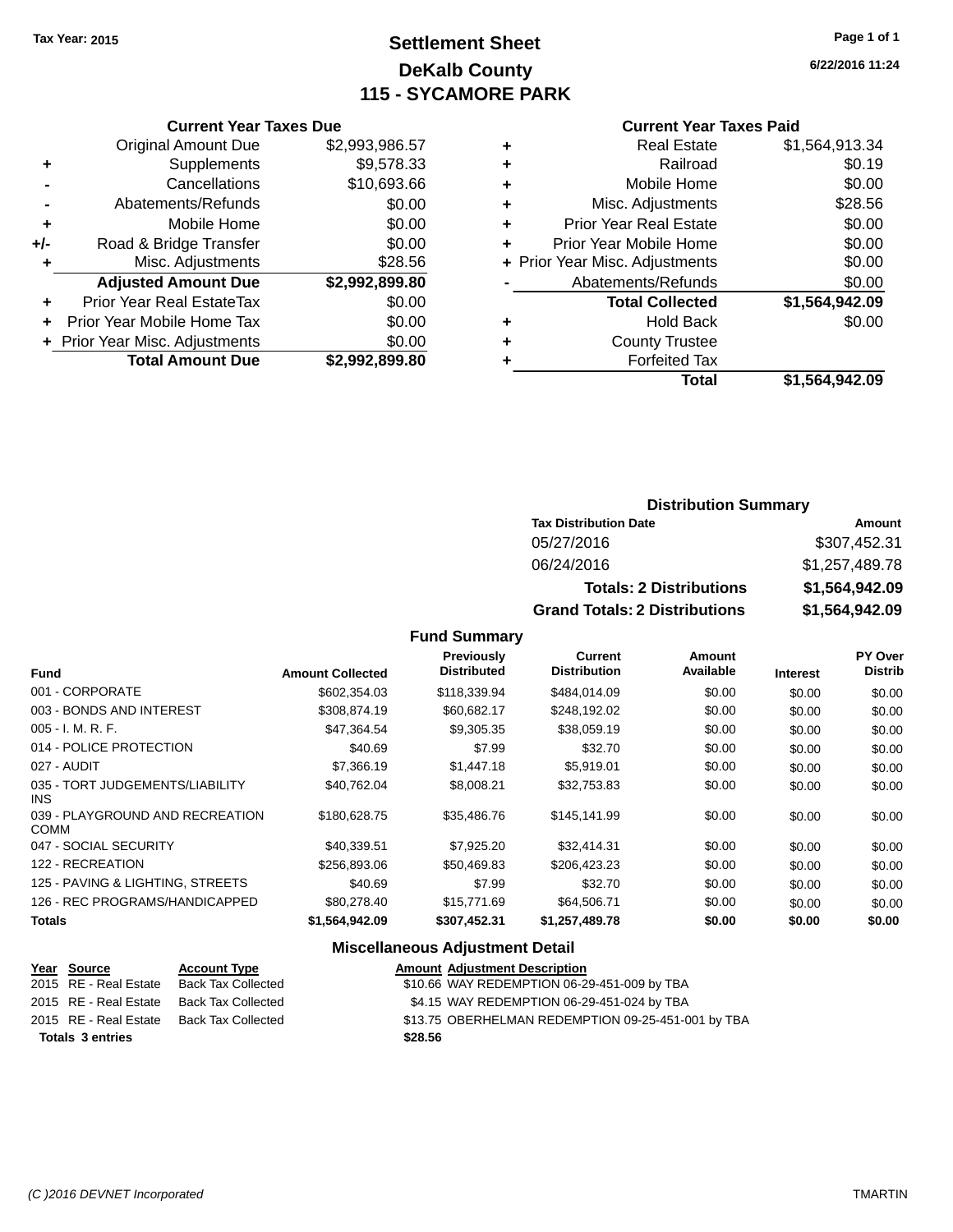## **Settlement Sheet Tax Year: 2015 Page 1 of 1 DeKalb County 120 - SCHOOL DISTRICT 1**

**6/22/2016 11:24**

#### **Current Year Taxes Paid**

|     | <b>Current Year Taxes Due</b>  |              |
|-----|--------------------------------|--------------|
|     | <b>Original Amount Due</b>     | \$567,031.61 |
| ٠   | Supplements                    | \$0.00       |
|     | Cancellations                  | \$0.00       |
|     | Abatements/Refunds             | \$0.00       |
| ٠   | Mobile Home                    | \$0.00       |
| +/- | Road & Bridge Transfer         | \$0.00       |
| ٠   | Misc. Adjustments              | \$0.00       |
|     | <b>Adjusted Amount Due</b>     | \$567,031.61 |
| ٠   | Prior Year Real EstateTax      | \$0.00       |
|     | Prior Year Mobile Home Tax     | \$0.00       |
|     | + Prior Year Misc. Adjustments | \$0.00       |
|     | <b>Total Amount Due</b>        | \$567,031.61 |
|     |                                |              |

|   | <b>Real Estate</b>             | \$358,577.44 |
|---|--------------------------------|--------------|
| ٠ | Railroad                       | \$0.00       |
| ٠ | Mobile Home                    | \$0.00       |
| ٠ | Misc. Adjustments              | \$0.00       |
| ٠ | <b>Prior Year Real Estate</b>  | \$0.00       |
| ÷ | Prior Year Mobile Home         | \$0.00       |
|   | + Prior Year Misc. Adjustments | \$0.00       |
|   | Abatements/Refunds             | \$0.00       |
|   | <b>Total Collected</b>         | \$358,577.44 |
| ٠ | <b>Hold Back</b>               | \$0.00       |
| ٠ | <b>County Trustee</b>          |              |
| ٠ | <b>Forfeited Tax</b>           |              |
|   | Total                          | \$358,577.44 |
|   |                                |              |

#### **Distribution Summary Tax Distribution Date Amount** 05/27/2016 \$62,079.75 06/24/2016 \$296,497.69

**Totals: 2 Distributions \$358,577.44 Grand Totals: 2 Distributions \$358,577.44**

|                                               |                         | Previously         | <b>Current</b>      | Amount    |                 | PY Over        |
|-----------------------------------------------|-------------------------|--------------------|---------------------|-----------|-----------------|----------------|
| <b>Fund</b>                                   | <b>Amount Collected</b> | <b>Distributed</b> | <b>Distribution</b> | Available | <b>Interest</b> | <b>Distrib</b> |
| 002 - EDUCATION                               | \$234.664.93            | \$40,627,06        | \$194,037.87        | \$0.00    | \$0.00          | \$0.00         |
| 003 - BONDS AND INTEREST                      | \$34,731.45             | \$6,012.98         | \$28,718.47         | \$0.00    | \$0.00          | \$0.00         |
| 004 - OPERATIONS & MAINTENANCE                | \$29,333.07             | \$5.078.37         | \$24,254.70         | \$0.00    | \$0.00          | \$0.00         |
| $005 - I. M. R. F.$                           | \$7,980.86              | \$1.381.71         | \$6,599.15          | \$0.00    | \$0.00          | \$0.00         |
| 030 - TRANSPORTATION SYSTEM                   | \$11.733.37             | \$2.031.37         | \$9,702.00          | \$0.00    | \$0.00          | \$0.00         |
| 031 - WORKING CASH                            | \$2,933.16              | \$507.81           | \$2,425.35          | \$0.00    | \$0.00          | \$0.00         |
| 032 - FIRE PREV/SFTY/ENERGY                   | \$2.933.16              | \$507.81           | \$2,425.35          | \$0.00    | \$0.00          | \$0.00         |
| 033 - SPECIAL EDUCATION                       | \$2,346.53              | \$406.25           | \$1.940.28          | \$0.00    | \$0.00          | \$0.00         |
| 035 - TORT JUDGEMENTS/LIABILITY<br><b>INS</b> | \$17,654.20             | \$3,056.43         | \$14,597.77         | \$0.00    | \$0.00          | \$0.00         |
| 047 - SOCIAL SECURITY                         | \$11,333.55             | \$1,962.15         | \$9.371.40          | \$0.00    | \$0.00          | \$0.00         |
| 057 - LEASE/PURCHASE/RENTAL                   | \$2,933.16              | \$507.81           | \$2,425.35          | \$0.00    | \$0.00          | \$0.00         |
| Totals                                        | \$358,577.44            | \$62.079.75        | \$296,497.69        | \$0.00    | \$0.00          | \$0.00         |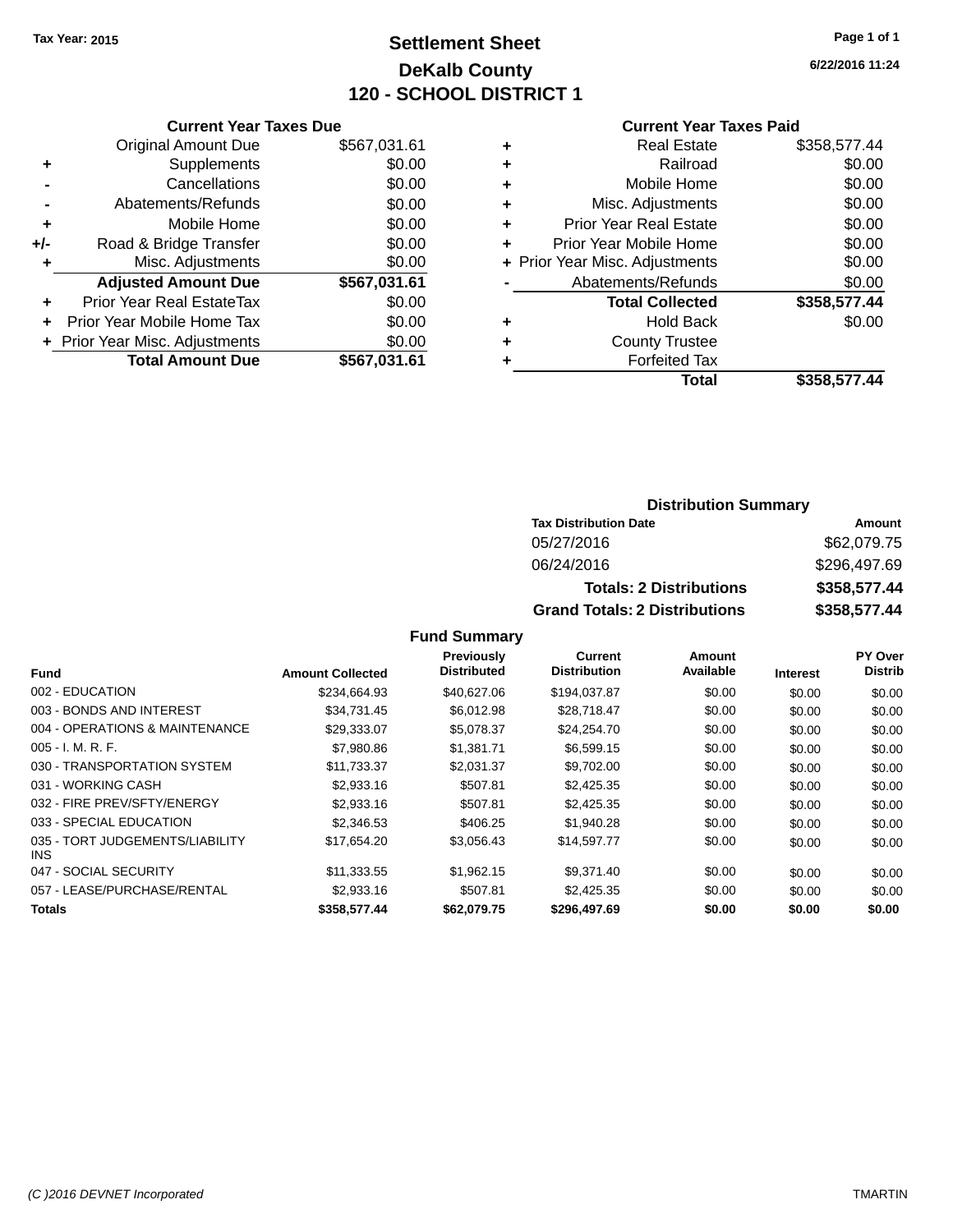## **Settlement Sheet Tax Year: 2015 Page 1 of 1 DeKalb County 121 - SCHOOL DISTRICT 9**

**6/22/2016 11:24**

#### **Current Year Taxes Paid**

|     | <b>Current Year Taxes Due</b>    |              |
|-----|----------------------------------|--------------|
|     | <b>Original Amount Due</b>       | \$123,369.64 |
| ٠   | Supplements                      | \$0.00       |
|     | Cancellations                    | \$0.00       |
|     | Abatements/Refunds               | \$0.00       |
| ٠   | Mobile Home                      | \$0.00       |
| +/- | Road & Bridge Transfer           | \$0.00       |
|     | Misc. Adjustments                | \$0.00       |
|     | <b>Adjusted Amount Due</b>       | \$123,369.64 |
| ٠   | <b>Prior Year Real EstateTax</b> | \$0.00       |
|     | Prior Year Mobile Home Tax       | \$0.00       |
|     | + Prior Year Misc. Adjustments   | \$0.00       |
|     | <b>Total Amount Due</b>          | \$123.369.64 |
|     |                                  |              |

| ٠ | <b>Real Estate</b>             | \$64,137.83 |
|---|--------------------------------|-------------|
| ٠ | Railroad                       | \$4,625.08  |
| ٠ | Mobile Home                    | \$0.00      |
| ٠ | Misc. Adjustments              | \$0.00      |
| ٠ | <b>Prior Year Real Estate</b>  | \$0.00      |
| ÷ | Prior Year Mobile Home         | \$0.00      |
|   | + Prior Year Misc. Adjustments | \$0.00      |
|   | Abatements/Refunds             | \$0.00      |
|   | <b>Total Collected</b>         | \$68,762.91 |
| ٠ | Hold Back                      | \$0.00      |
| ٠ | <b>County Trustee</b>          |             |
| ٠ | <b>Forfeited Tax</b>           |             |
|   | Total                          | \$68,762.91 |
|   |                                |             |

#### **Distribution Summary Tax Distribution Date Amount** 05/27/2016 \$18,799.42 06/24/2016 \$49,963.49 **Totals: 2 Distributions \$68,762.91 Grand Totals: 2 Distributions \$68,762.91**

|                                               |                         | Previously         | Current             | Amount    |                 | PY Over        |
|-----------------------------------------------|-------------------------|--------------------|---------------------|-----------|-----------------|----------------|
| Fund                                          | <b>Amount Collected</b> | <b>Distributed</b> | <b>Distribution</b> | Available | <b>Interest</b> | <b>Distrib</b> |
| 002 - EDUCATION                               | \$42,832.86             | \$11,710.27        | \$31,122.59         | \$0.00    | \$0.00          | \$0.00         |
| 003 - BONDS AND INTEREST                      | \$8,304.98              | \$2,270.54         | \$6.034.44          | \$0.00    | \$0.00          | \$0.00         |
| 004 - OPERATIONS & MAINTENANCE                | \$7,549.27              | \$2,063.93         | \$5,485.34          | \$0.00    | \$0.00          | \$0.00         |
| $005 - I. M. R. F.$                           | \$1,139.88              | \$311.64           | \$828.24            | \$0.00    | \$0.00          | \$0.00         |
| 030 - TRANSPORTATION SYSTEM                   | \$2,141.62              | \$585.51           | \$1,556.11          | \$0.00    | \$0.00          | \$0.00         |
| 031 - WORKING CASH                            | \$535.38                | \$146.37           | \$389.01            | \$0.00    | \$0.00          | \$0.00         |
| 032 - FIRE PREV/SFTY/ENERGY                   | \$535.38                | \$146.37           | \$389.01            | \$0.00    | \$0.00          | \$0.00         |
| 033 - SPECIAL EDUCATION                       | \$428.32                | \$117.10           | \$311.22            | \$0.00    | \$0.00          | \$0.00         |
| 035 - TORT JUDGEMENTS/LIABILITY<br><b>INS</b> | \$2.997.31              | \$819.45           | \$2,177.86          | \$0.00    | \$0.00          | \$0.00         |
| 047 - SOCIAL SECURITY                         | \$1.762.53              | \$481.87           | \$1,280.66          | \$0.00    | \$0.00          | \$0.00         |
| 057 - LEASE/PURCHASE/RENTAL                   | \$535.38                | \$146.37           | \$389.01            | \$0.00    | \$0.00          | \$0.00         |
| <b>Totals</b>                                 | \$68,762.91             | \$18.799.42        | \$49,963,49         | \$0.00    | \$0.00          | \$0.00         |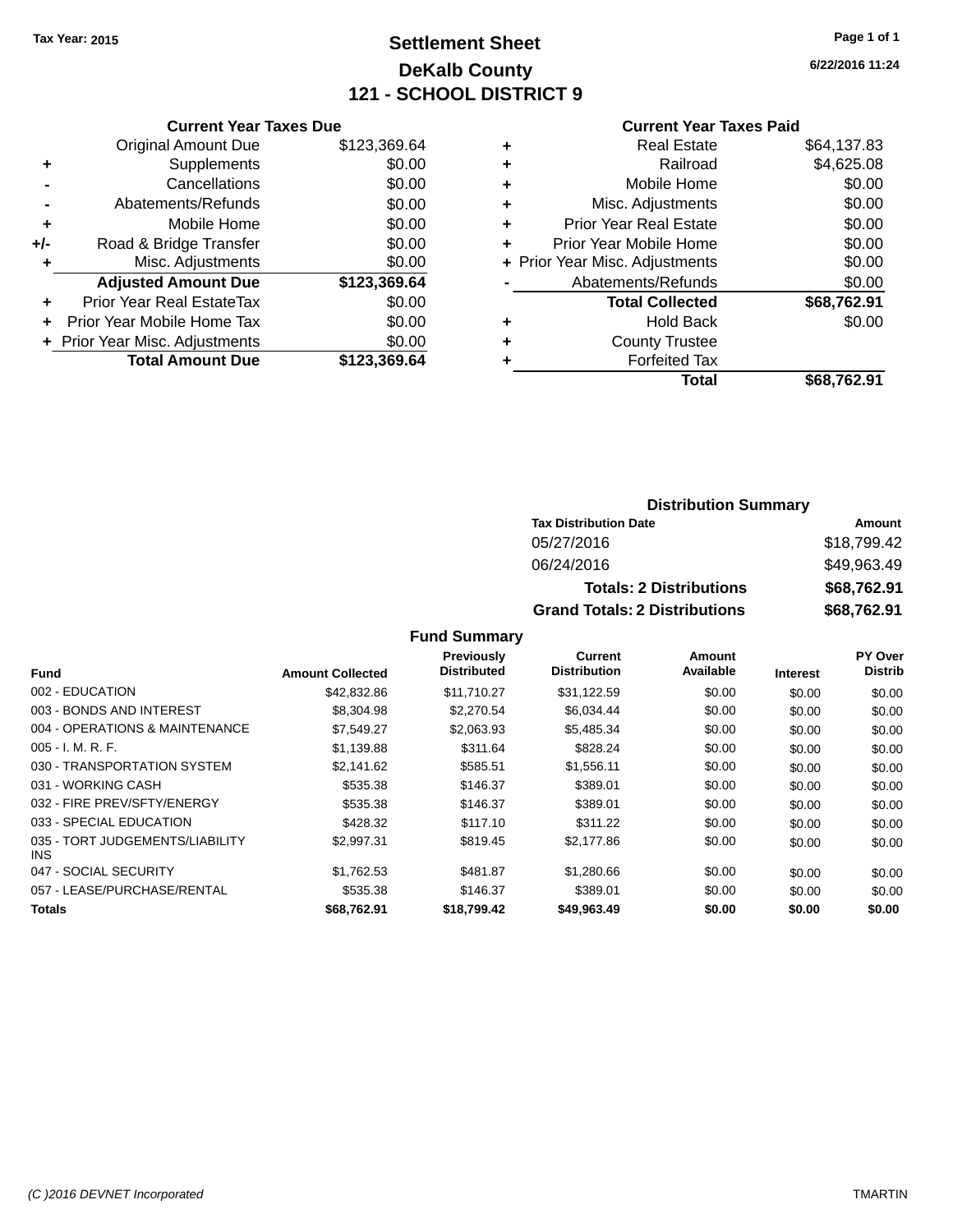## **Settlement Sheet Tax Year: 2015 Page 1 of 1 DeKalb County 122 - SCHOOL DISTRICT 100**

**6/22/2016 11:24**

#### **Current Year Taxes Paid**

|     | <b>Current Year Taxes Due</b>  |             |
|-----|--------------------------------|-------------|
|     | <b>Original Amount Due</b>     | \$14,820.90 |
| ٠   | Supplements                    | \$0.00      |
|     | Cancellations                  | \$0.00      |
|     | Abatements/Refunds             | \$0.00      |
| ٠   | Mobile Home                    | \$0.00      |
| +/- | Road & Bridge Transfer         | \$0.00      |
|     | Misc. Adjustments              | \$0.00      |
|     | <b>Adjusted Amount Due</b>     | \$14,820.90 |
| ÷   | Prior Year Real EstateTax      | \$0.00      |
|     | Prior Year Mobile Home Tax     | \$0.00      |
|     | + Prior Year Misc. Adjustments | \$0.00      |
|     | <b>Total Amount Due</b>        | \$14,820.90 |
|     |                                |             |

|   | <b>Real Estate</b>             | \$8,887.26 |
|---|--------------------------------|------------|
| ٠ | Railroad                       | \$0.00     |
| ٠ | Mobile Home                    | \$0.00     |
| ٠ | Misc. Adjustments              | \$0.00     |
| ٠ | <b>Prior Year Real Estate</b>  | \$0.00     |
| ٠ | Prior Year Mobile Home         | \$0.00     |
|   | + Prior Year Misc. Adjustments | \$0.00     |
|   | Abatements/Refunds             | \$0.00     |
|   | <b>Total Collected</b>         | \$8,887.26 |
| ٠ | Hold Back                      | \$0.00     |
| ٠ | <b>County Trustee</b>          |            |
|   | <b>Forfeited Tax</b>           |            |
|   | <b>Total</b>                   | \$8,887.26 |
|   |                                |            |

| <b>Distribution Summary</b>          |            |  |  |  |
|--------------------------------------|------------|--|--|--|
| <b>Tax Distribution Date</b>         | Amount     |  |  |  |
| 05/27/2016                           | \$3,528.93 |  |  |  |
| 06/24/2016                           | \$5,358.33 |  |  |  |
| <b>Totals: 2 Distributions</b>       | \$8,887.26 |  |  |  |
| <b>Grand Totals: 2 Distributions</b> | \$8,887.26 |  |  |  |

|                                               |                         | <b>Previously</b>  | Current             | Amount    |                 | <b>PY Over</b> |
|-----------------------------------------------|-------------------------|--------------------|---------------------|-----------|-----------------|----------------|
| <b>Fund</b>                                   | <b>Amount Collected</b> | <b>Distributed</b> | <b>Distribution</b> | Available | <b>Interest</b> | <b>Distrib</b> |
| 002 - EDUCATION                               | \$4.953.85              | \$1,967.06         | \$2,986.79          | \$0.00    | \$0.00          | \$0.00         |
| 003 - BONDS AND INTEREST                      | \$1.269.55              | \$504.11           | \$765.44            | \$0.00    | \$0.00          | \$0.00         |
| 004 - OPERATIONS & MAINTENANCE                | \$992.75                | \$394.20           | \$598.55            | \$0.00    | \$0.00          | \$0.00         |
| $005 - I. M. R. F.$                           | \$82.28                 | \$32.67            | \$49.61             | \$0.00    | \$0.00          | \$0.00         |
| 030 - TRANSPORTATION SYSTEM                   | \$583.87                | \$231.84           | \$352.03            | \$0.00    | \$0.00          | \$0.00         |
| 031 - WORKING CASH                            | \$0.00                  | \$0.00             | \$0.00              | \$0.00    | \$0.00          | \$0.00         |
| 032 - FIRE PREV/SFTY/ENERGY                   | \$119.44                | \$47.43            | \$72.01             | \$0.00    | \$0.00          | \$0.00         |
| 033 - SPECIAL EDUCATION                       | \$544.05                | \$216.03           | \$328.02            | \$0.00    | \$0.00          | \$0.00         |
| 035 - TORT JUDGEMENTS/LIABILITY<br><b>INS</b> | \$164.53                | \$65.33            | \$99.20             | \$0.00    | \$0.00          | \$0.00         |
| 047 - SOCIAL SECURITY                         | \$176.94                | \$70.26            | \$106.68            | \$0.00    | \$0.00          | \$0.00         |
| <b>Totals</b>                                 | \$8,887.26              | \$3.528.93         | \$5,358,33          | \$0.00    | \$0.00          | \$0.00         |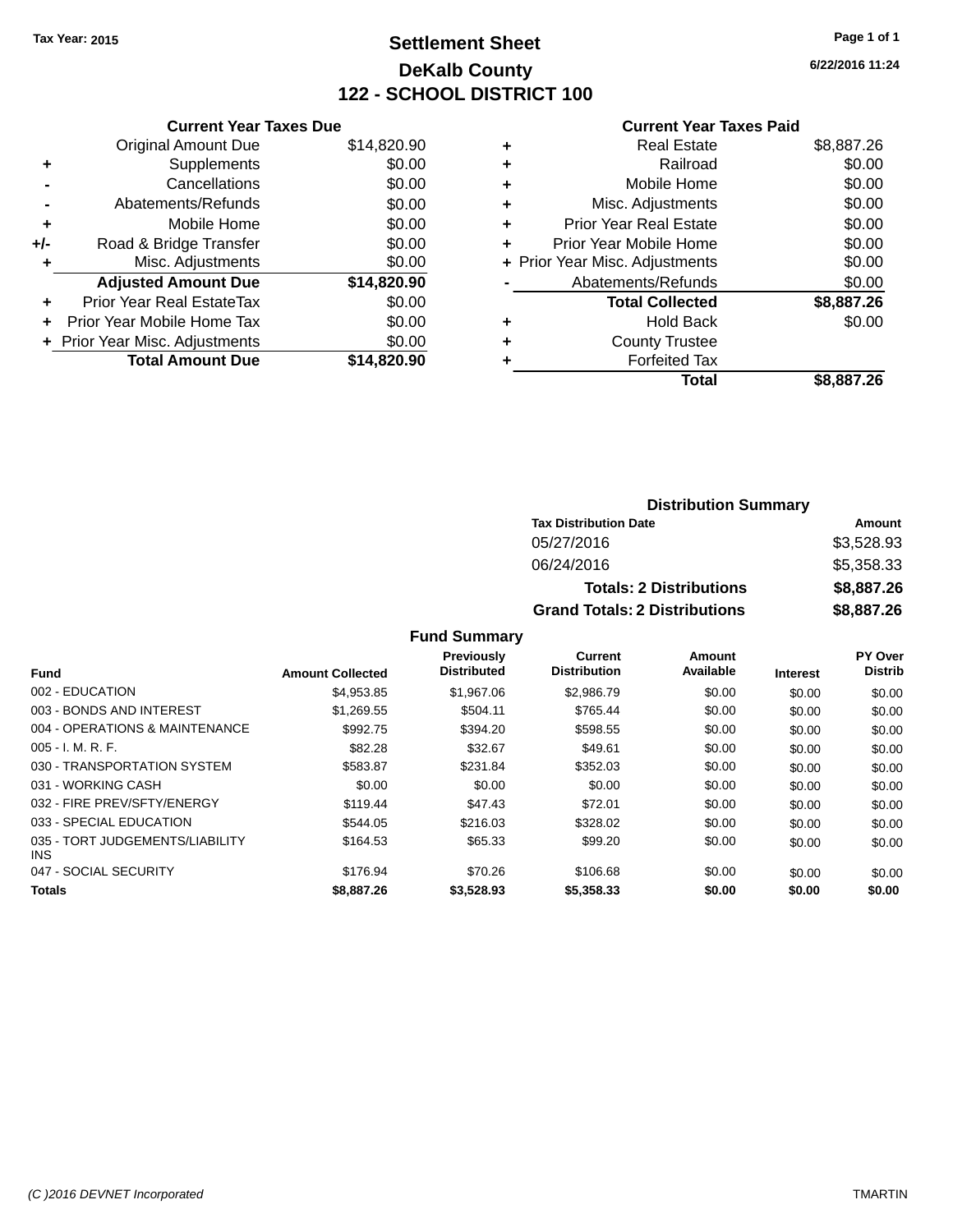## **Settlement Sheet Tax Year: 2015 Page 1 of 1 DeKalb County 123 - SCHOOL DISTRICT 161**

**6/22/2016 11:24**

#### **Current Year Taxes Paid**

|     | <b>Current Year Taxes Due</b>  |             |
|-----|--------------------------------|-------------|
|     | <b>Original Amount Due</b>     | \$85,517.06 |
| ٠   | Supplements                    | \$0.00      |
|     | Cancellations                  | \$0.00      |
|     | Abatements/Refunds             | \$0.00      |
| ٠   | Mobile Home                    | \$0.00      |
| +/- | Road & Bridge Transfer         | \$0.00      |
|     | Misc. Adjustments              | \$0.00      |
|     | <b>Adjusted Amount Due</b>     | \$85,517.06 |
| ÷   | Prior Year Real EstateTax      | \$0.00      |
|     | Prior Year Mobile Home Tax     | \$0.00      |
|     | + Prior Year Misc. Adjustments | \$0.00      |
|     | <b>Total Amount Due</b>        | \$85,517.06 |
|     |                                |             |

|   | <b>Real Estate</b>             | \$53,441.40 |
|---|--------------------------------|-------------|
| ٠ | Railroad                       | \$0.00      |
| ٠ | Mobile Home                    | \$0.00      |
| ٠ | Misc. Adjustments              | \$0.00      |
| ٠ | <b>Prior Year Real Estate</b>  | \$0.00      |
| ٠ | Prior Year Mobile Home         | \$0.00      |
|   | + Prior Year Misc. Adjustments | \$0.00      |
|   | Abatements/Refunds             | \$0.00      |
|   | <b>Total Collected</b>         | \$53,441.40 |
| ٠ | <b>Hold Back</b>               | \$0.00      |
| ٠ | <b>County Trustee</b>          |             |
| ٠ | <b>Forfeited Tax</b>           |             |
|   | <b>Total</b>                   | \$53,441.40 |
|   |                                |             |

#### **Distribution Summary Tax Distribution Date Amount** 05/27/2016 \$11,241.46 06/24/2016 \$42,199.94 **Totals: 2 Distributions \$53,441.40 Grand Totals: 2 Distributions \$53,441.40**

|                                         |                         | <b>Previously</b>  | <b>Current</b>      | Amount    |                 | PY Over        |
|-----------------------------------------|-------------------------|--------------------|---------------------|-----------|-----------------|----------------|
| <b>Fund</b>                             | <b>Amount Collected</b> | <b>Distributed</b> | <b>Distribution</b> | Available | <b>Interest</b> | <b>Distrib</b> |
| 002 - EDUCATION                         | \$33.511.52             | \$7.049.21         | \$26.462.31         | \$0.00    | \$0.00          | \$0.00         |
| 003 - BONDS AND INTEREST                | \$3.989.82              | \$839.26           | \$3,150.56          | \$0.00    | \$0.00          | \$0.00         |
| 004 - OPERATIONS & MAINTENANCE          | \$3,520.13              | \$740.46           | \$2,779.67          | \$0.00    | \$0.00          | \$0.00         |
| $005 - I. M. R. F.$                     | \$1,472.26              | \$309.69           | \$1,162.57          | \$0.00    | \$0.00          | \$0.00         |
| 030 - TRANSPORTATION SYSTEM             | \$1,689.66              | \$355.42           | \$1,334.24          | \$0.00    | \$0.00          | \$0.00         |
| 031 - WORKING CASH                      | \$704.03                | \$148.09           | \$555.94            | \$0.00    | \$0.00          | \$0.00         |
| 033 - SPECIAL EDUCATION                 | \$281.58                | \$59.23            | \$222.35            | \$0.00    | \$0.00          | \$0.00         |
| 035 - TORT JUDGEMENTS/LIABILITY<br>INS. | \$6,096.11              | \$1,282.32         | \$4,813.79          | \$0.00    | \$0.00          | \$0.00         |
| 047 - SOCIAL SECURITY                   | \$1,472.26              | \$309.69           | \$1.162.57          | \$0.00    | \$0.00          | \$0.00         |
| 057 - LEASE/PURCHASE/RENTAL             | \$704.03                | \$148.09           | \$555.94            | \$0.00    | \$0.00          | \$0.00         |
| <b>Totals</b>                           | \$53,441.40             | \$11,241.46        | \$42,199.94         | \$0.00    | \$0.00          | \$0.00         |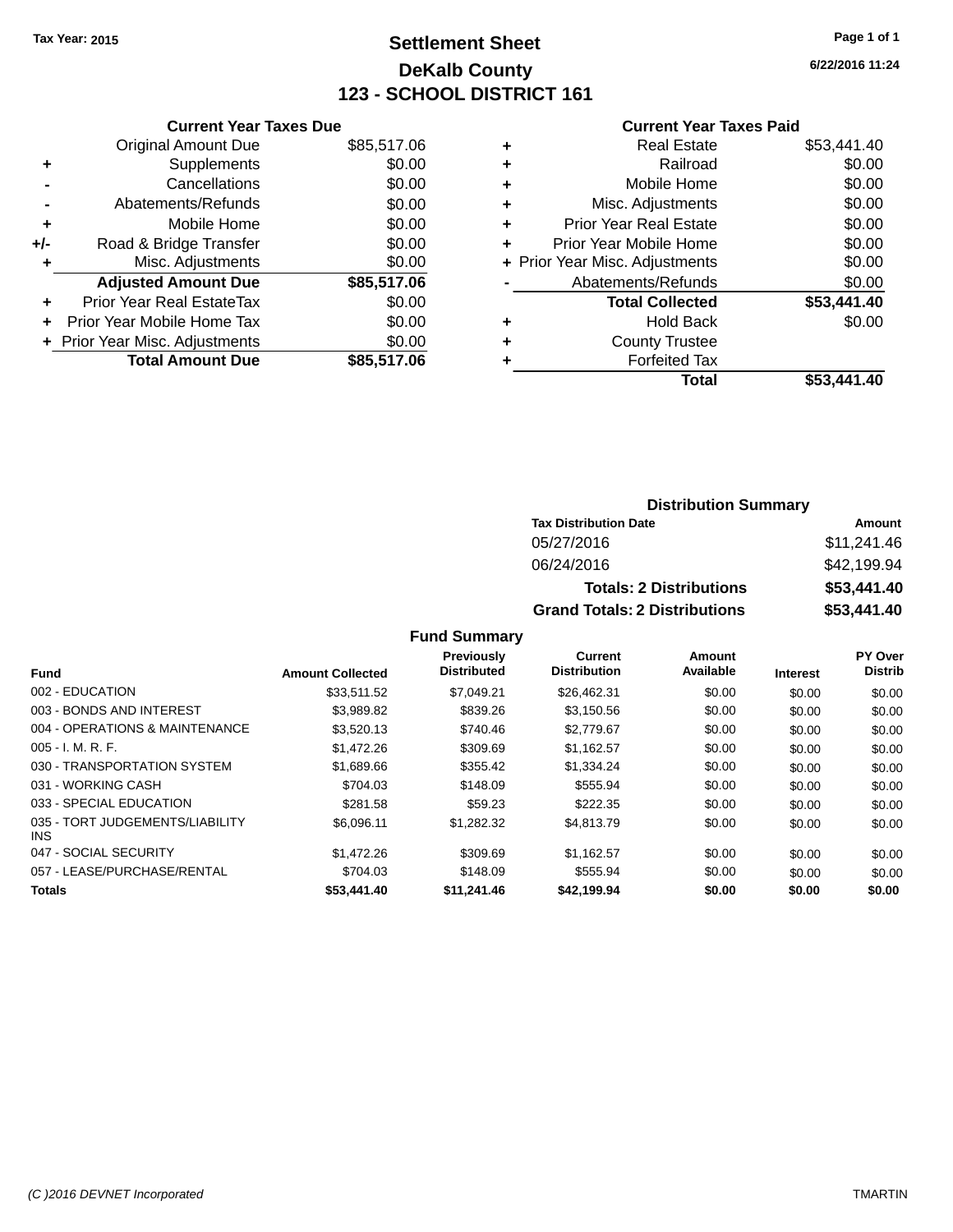## **Settlement Sheet Tax Year: 2015 Page 1 of 1 DeKalb County 124 - SCHOOL DISTRICT 212**

**6/22/2016 11:24**

|     | <b>Current Year Taxes Due</b>  |              |  |  |  |  |
|-----|--------------------------------|--------------|--|--|--|--|
|     | Original Amount Due            | \$277.196.20 |  |  |  |  |
| ٠   | Supplements                    | \$0.00       |  |  |  |  |
|     | Cancellations                  | \$0.00       |  |  |  |  |
|     | Abatements/Refunds             | \$0.00       |  |  |  |  |
| ٠   | Mobile Home                    | \$0.00       |  |  |  |  |
| +/- | Road & Bridge Transfer         | \$0.00       |  |  |  |  |
| ٠   | Misc. Adjustments              | \$0.00       |  |  |  |  |
|     | <b>Adjusted Amount Due</b>     | \$277,196.20 |  |  |  |  |
|     | Prior Year Real EstateTax      | \$0.00       |  |  |  |  |
|     | Prior Year Mobile Home Tax     | \$0.00       |  |  |  |  |
|     | + Prior Year Misc. Adjustments | \$0.00       |  |  |  |  |
|     | <b>Total Amount Due</b>        | \$277,196.20 |  |  |  |  |
|     |                                |              |  |  |  |  |

#### **Current Year Taxes Paid**

|   | <b>Real Estate</b>             | \$166,929.48 |
|---|--------------------------------|--------------|
| ٠ | Railroad                       | \$0.00       |
| ٠ | Mobile Home                    | \$0.00       |
| ٠ | Misc. Adjustments              | \$0.00       |
| ٠ | <b>Prior Year Real Estate</b>  | \$0.00       |
| ٠ | Prior Year Mobile Home         | \$0.00       |
|   | + Prior Year Misc. Adjustments | \$0.00       |
|   | Abatements/Refunds             | \$0.00       |
|   | <b>Total Collected</b>         | \$166,929.48 |
| ٠ | <b>Hold Back</b>               | \$0.00       |
| ٠ | <b>County Trustee</b>          |              |
| ٠ | <b>Forfeited Tax</b>           |              |
|   | Total                          | \$166,929.48 |
|   |                                |              |

#### **Distribution Summary Tax Distribution Date Amount** 05/27/2016 \$37,668.03 06/24/2016 \$129,261.45 **Totals: 2 Distributions \$166,929.48 Grand Totals: 2 Distributions \$166,929.48**

|                                         |                         | Previously         | Current             | Amount    |                 | PY Over        |
|-----------------------------------------|-------------------------|--------------------|---------------------|-----------|-----------------|----------------|
| <b>Fund</b>                             | <b>Amount Collected</b> | <b>Distributed</b> | <b>Distribution</b> | Available | <b>Interest</b> | <b>Distrib</b> |
| 002 - EDUCATION                         | \$84,153.00             | \$18,989.32        | \$65,163.68         | \$0.00    | \$0.00          | \$0.00         |
| 003 - BONDS AND INTEREST                | \$24,623.10             | \$5,556.26         | \$19,066.84         | \$0.00    | \$0.00          | \$0.00         |
| 004 - OPERATIONS & MAINTENANCE          | \$16,183.31             | \$3,651.80         | \$12,531.51         | \$0.00    | \$0.00          | \$0.00         |
| $005 - I. M. R. F.$                     | \$2,940.13              | \$663.45           | \$2,276.68          | \$0.00    | \$0.00          | \$0.00         |
| 030 - TRANSPORTATION SYSTEM             | \$7,767.89              | \$1,752.84         | \$6,015.05          | \$0.00    | \$0.00          | \$0.00         |
| 031 - WORKING CASH                      | \$3,236.60              | \$730.35           | \$2,506.25          | \$0.00    | \$0.00          | \$0.00         |
| 032 - FIRE PREV/SFTY/ENERGY             | \$0.00                  | \$0.00             | \$0.00              | \$0.00    | \$0.00          | \$0.00         |
| 033 - SPECIAL EDUCATION                 | \$1,294.70              | \$292.15           | \$1,002.55          | \$0.00    | \$0.00          | \$0.00         |
| 035 - TORT JUDGEMENTS/LIABILITY<br>INS. | \$19.193.38             | \$4,331.03         | \$14,862.35         | \$0.00    | \$0.00          | \$0.00         |
| 047 - SOCIAL SECURITY                   | \$3,580.30              | \$807.90           | \$2,772.40          | \$0.00    | \$0.00          | \$0.00         |
| 057 - LEASE/PURCHASE/RENTAL             | \$3,236.60              | \$730.35           | \$2,506.25          | \$0.00    | \$0.00          | \$0.00         |
| 109 - PRIOR YEAR ADJUSTMENT             | \$720.47                | \$162.58           | \$557.89            | \$0.00    | \$0.00          | \$0.00         |
| Totals                                  | \$166,929.48            | \$37,668.03        | \$129,261.45        | \$0.00    | \$0.00          | \$0.00         |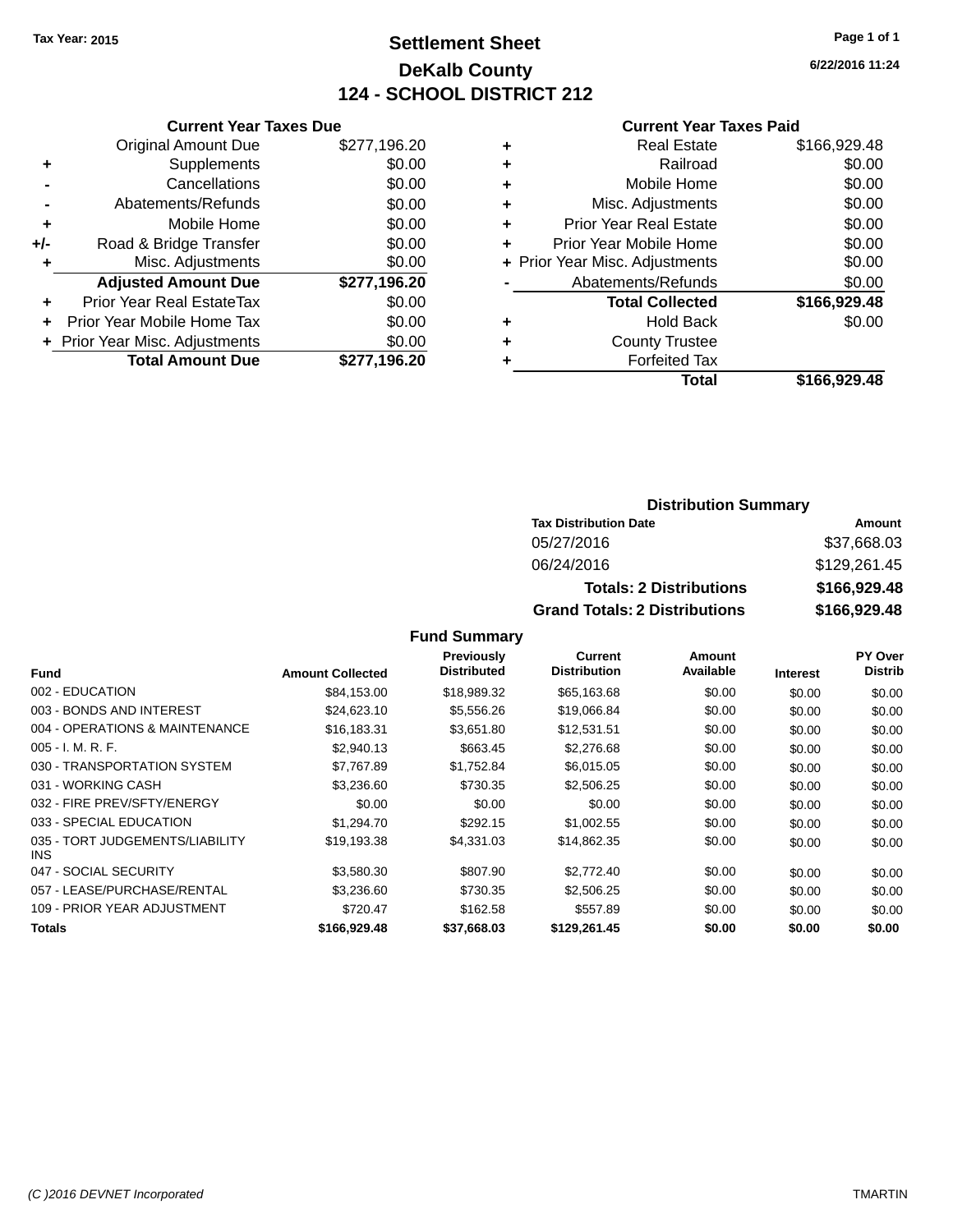## **Settlement Sheet Tax Year: 2015 Page 1 of 1 DeKalb County 125 - SCHOOL DISTRICT 220**

**6/22/2016 11:24**

#### **Current Year Taxes Paid**

|     | <b>Current Year Taxes Due</b>  |            |  |  |  |
|-----|--------------------------------|------------|--|--|--|
|     | <b>Original Amount Due</b>     | \$4,090.51 |  |  |  |
| ٠   | Supplements                    | \$0.00     |  |  |  |
|     | Cancellations                  | \$0.00     |  |  |  |
|     | Abatements/Refunds             | \$0.00     |  |  |  |
| ٠   | Mobile Home                    | \$0.00     |  |  |  |
| +/- | Road & Bridge Transfer         | \$0.00     |  |  |  |
| ٠   | Misc. Adjustments              | \$0.00     |  |  |  |
|     | <b>Adjusted Amount Due</b>     | \$4,090.51 |  |  |  |
| ÷   | Prior Year Real EstateTax      | \$0.00     |  |  |  |
| ÷   | Prior Year Mobile Home Tax     | \$0.00     |  |  |  |
|     | + Prior Year Misc. Adjustments | \$0.00     |  |  |  |
|     | <b>Total Amount Due</b>        | \$4.090.51 |  |  |  |

| ٠ | <b>Real Estate</b>             | \$2,045.25 |
|---|--------------------------------|------------|
| ٠ | Railroad                       | \$0.00     |
| ٠ | Mobile Home                    | \$0.00     |
| ٠ | Misc. Adjustments              | \$0.00     |
| ٠ | <b>Prior Year Real Estate</b>  | \$0.00     |
| ٠ | Prior Year Mobile Home         | \$0.00     |
|   | + Prior Year Misc. Adjustments | \$0.00     |
|   | Abatements/Refunds             | \$0.00     |
|   | <b>Total Collected</b>         | \$2,045.25 |
| ٠ | Hold Back                      | \$0.00     |
| ٠ | <b>County Trustee</b>          |            |
| ٠ | <b>Forfeited Tax</b>           |            |
|   | Total                          | \$2,045.25 |
|   |                                |            |

| <b>Distribution Summary</b>          |            |
|--------------------------------------|------------|
| <b>Tax Distribution Date</b>         | Amount     |
| 06/24/2016                           | \$2,045.25 |
| <b>Totals: 1 Distributions</b>       | \$2,045.25 |
| <b>Grand Totals: 1 Distributions</b> | \$2,045.25 |

|                                         |                         | Previously         | <b>Current</b>      | Amount    |                 | <b>PY Over</b> |
|-----------------------------------------|-------------------------|--------------------|---------------------|-----------|-----------------|----------------|
| <b>Fund</b>                             | <b>Amount Collected</b> | <b>Distributed</b> | <b>Distribution</b> | Available | <b>Interest</b> | <b>Distrib</b> |
| 002 - EDUCATION                         | \$1.213.04              | \$0.00             | \$1,213.04          | \$0.00    | \$0.00          | \$0.00         |
| 003 - BONDS AND INTEREST                | \$288.51                | \$0.00             | \$288.51            | \$0.00    | \$0.00          | \$0.00         |
| 004 - OPERATIONS & MAINTENANCE          | \$196.41                | \$0.00             | \$196.41            | \$0.00    | \$0.00          | \$0.00         |
| $005 - I. M. R. F.$                     | \$30.23                 | \$0.00             | \$30.23             | \$0.00    | \$0.00          | \$0.00         |
| 030 - TRANSPORTATION SYSTEM             | \$102.44                | \$0.00             | \$102.44            | \$0.00    | \$0.00          | \$0.00         |
| 031 - WORKING CASH                      | \$26.61                 | \$0.00             | \$26.61             | \$0.00    | \$0.00          | \$0.00         |
| 032 - FIRE PREV/SFTY/ENERGY             | \$12.04                 | \$0.00             | \$12.04             | \$0.00    | \$0.00          | \$0.00         |
| 033 - SPECIAL EDUCATION                 | \$10.84                 | \$0.00             | \$10.84             | \$0.00    | \$0.00          | \$0.00         |
| 035 - TORT JUDGEMENTS/LIABILITY<br>INS. | \$108.08                | \$0.00             | \$108.08            | \$0.00    | \$0.00          | \$0.00         |
| 047 - SOCIAL SECURITY                   | \$32.27                 | \$0.00             | \$32.27             | \$0.00    | \$0.00          | \$0.00         |
| 057 - LEASE/PURCHASE/RENTAL             | \$24.78                 | \$0.00             | \$24.78             | \$0.00    | \$0.00          | \$0.00         |
| Totals                                  | \$2,045.25              | \$0.00             | \$2.045.25          | \$0.00    | \$0.00          | \$0.00         |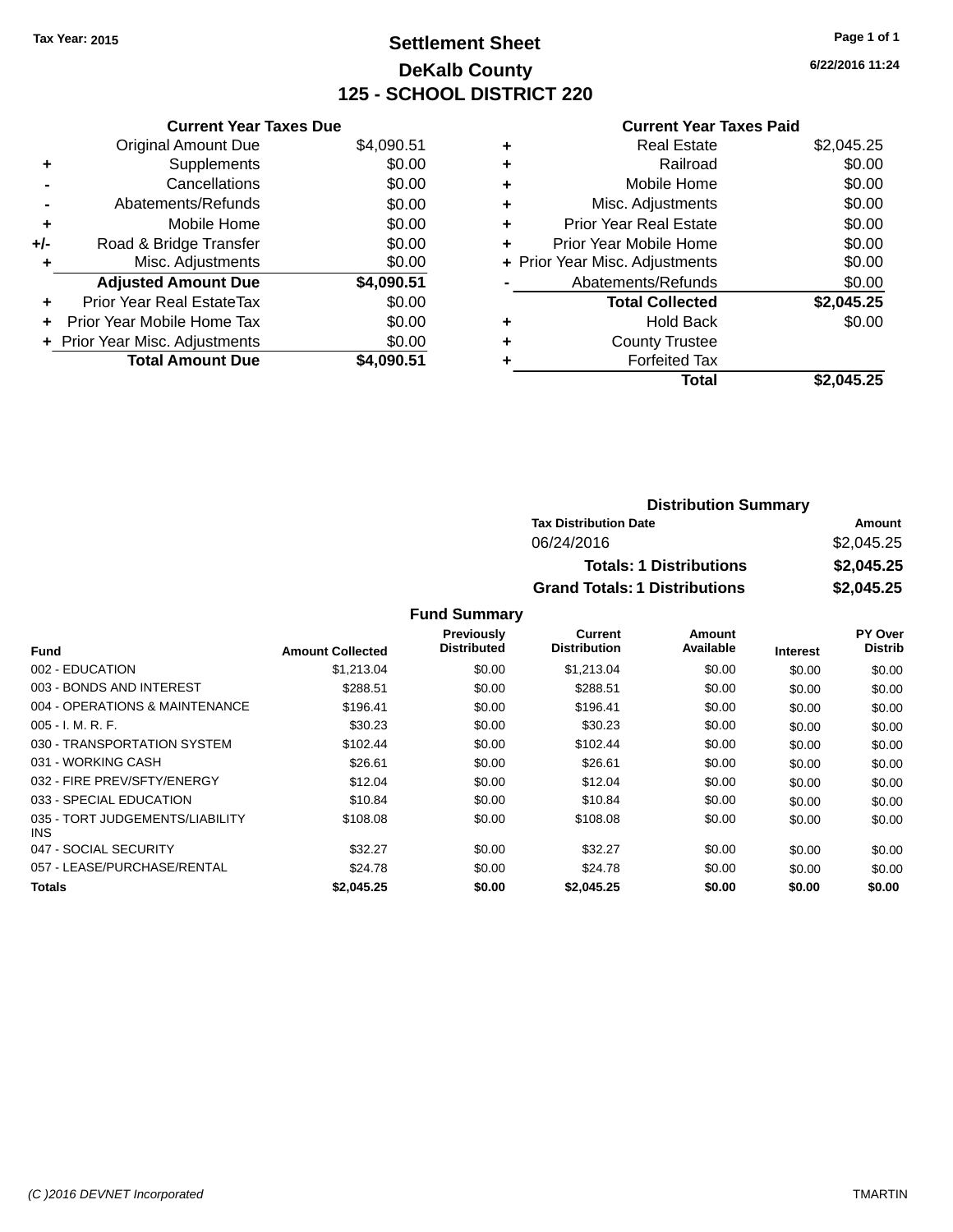# **Settlement Sheet Tax Year: 2015 Page 1 of 1 DeKalb County 126 - SCHOOL DISTRICT 269**

**6/22/2016 11:24**

|     | <b>Current Year Taxes Due</b>  |              |  |  |  |
|-----|--------------------------------|--------------|--|--|--|
|     | <b>Original Amount Due</b>     | \$281,882.46 |  |  |  |
|     | Supplements                    | \$0.00       |  |  |  |
|     | Cancellations                  | \$0.00       |  |  |  |
|     | Abatements/Refunds             | \$0.00       |  |  |  |
| ٠   | Mobile Home                    | \$0.00       |  |  |  |
| +/- | Road & Bridge Transfer         | \$0.00       |  |  |  |
| ٠   | Misc. Adjustments              | \$0.00       |  |  |  |
|     | <b>Adjusted Amount Due</b>     | \$281,882.46 |  |  |  |
|     | Prior Year Real EstateTax      | \$0.00       |  |  |  |
|     | Prior Year Mobile Home Tax     | \$0.00       |  |  |  |
|     | + Prior Year Misc. Adjustments | \$0.00       |  |  |  |
|     | <b>Total Amount Due</b>        | \$281,882.46 |  |  |  |
|     |                                |              |  |  |  |

#### **Current Year Taxes Paid**

|   | <b>Real Estate</b>             | \$168,434.43 |
|---|--------------------------------|--------------|
| ٠ | Railroad                       | \$0.00       |
| ٠ | Mobile Home                    | \$0.00       |
| ٠ | Misc. Adjustments              | \$0.00       |
| ٠ | <b>Prior Year Real Estate</b>  | \$0.00       |
| ٠ | Prior Year Mobile Home         | \$0.00       |
|   | + Prior Year Misc. Adjustments | \$0.00       |
|   | Abatements/Refunds             | \$0.00       |
|   | <b>Total Collected</b>         | \$168,434.43 |
| ٠ | <b>Hold Back</b>               | \$0.00       |
| ٠ | <b>County Trustee</b>          |              |
| ٠ | <b>Forfeited Tax</b>           |              |
|   | Total                          | \$168,434.43 |
|   |                                |              |

### **Distribution Summary Tax Distribution Date Amount** 05/27/2016 \$39,179.17 06/24/2016 \$129,255.26 **Totals: 2 Distributions \$168,434.43 Grand Totals: 2 Distributions \$168,434.43**

| <b>Fund</b>                             | <b>Amount Collected</b> | <b>Previously</b><br><b>Distributed</b> | Current<br><b>Distribution</b> | Amount<br>Available | <b>Interest</b> | PY Over<br><b>Distrib</b> |
|-----------------------------------------|-------------------------|-----------------------------------------|--------------------------------|---------------------|-----------------|---------------------------|
| 002 - EDUCATION                         | \$105,134.42            | \$24,455.09                             | \$80,679.33                    | \$0.00              | \$0.00          | \$0.00                    |
| 004 - OPERATIONS & MAINTENANCE          | \$27.535.15             | \$6,404.89                              | \$21.130.26                    | \$0.00              | \$0.00          | \$0.00                    |
| $005 - I. M. R. F.$                     | \$932.12                | \$216.82                                | \$715.30                       | \$0.00              | \$0.00          | \$0.00                    |
| 030 - TRANSPORTATION SYSTEM             | \$6,007.72              | \$1.397.44                              | \$4.610.28                     | \$0.00              | \$0.00          | \$0.00                    |
| 031 - WORKING CASH                      | \$2,503.27              | \$582.28                                | \$1.920.99                     | \$0.00              | \$0.00          | \$0.00                    |
| 033 - SPECIAL EDUCATION                 | \$1,001.34              | \$232.92                                | \$768.42                       | \$0.00              | \$0.00          | \$0.00                    |
| 035 - TORT JUDGEMENTS/LIABILITY<br>INS. | \$21.406.33             | \$4.979.28                              | \$16,427.05                    | \$0.00              | \$0.00          | \$0.00                    |
| 047 - SOCIAL SECURITY                   | \$3.914.08              | \$910.45                                | \$3,003.63                     | \$0.00              | \$0.00          | \$0.00                    |
| <b>Totals</b>                           | \$168,434,43            | \$39,179.17                             | \$129,255,26                   | \$0.00              | \$0.00          | \$0.00                    |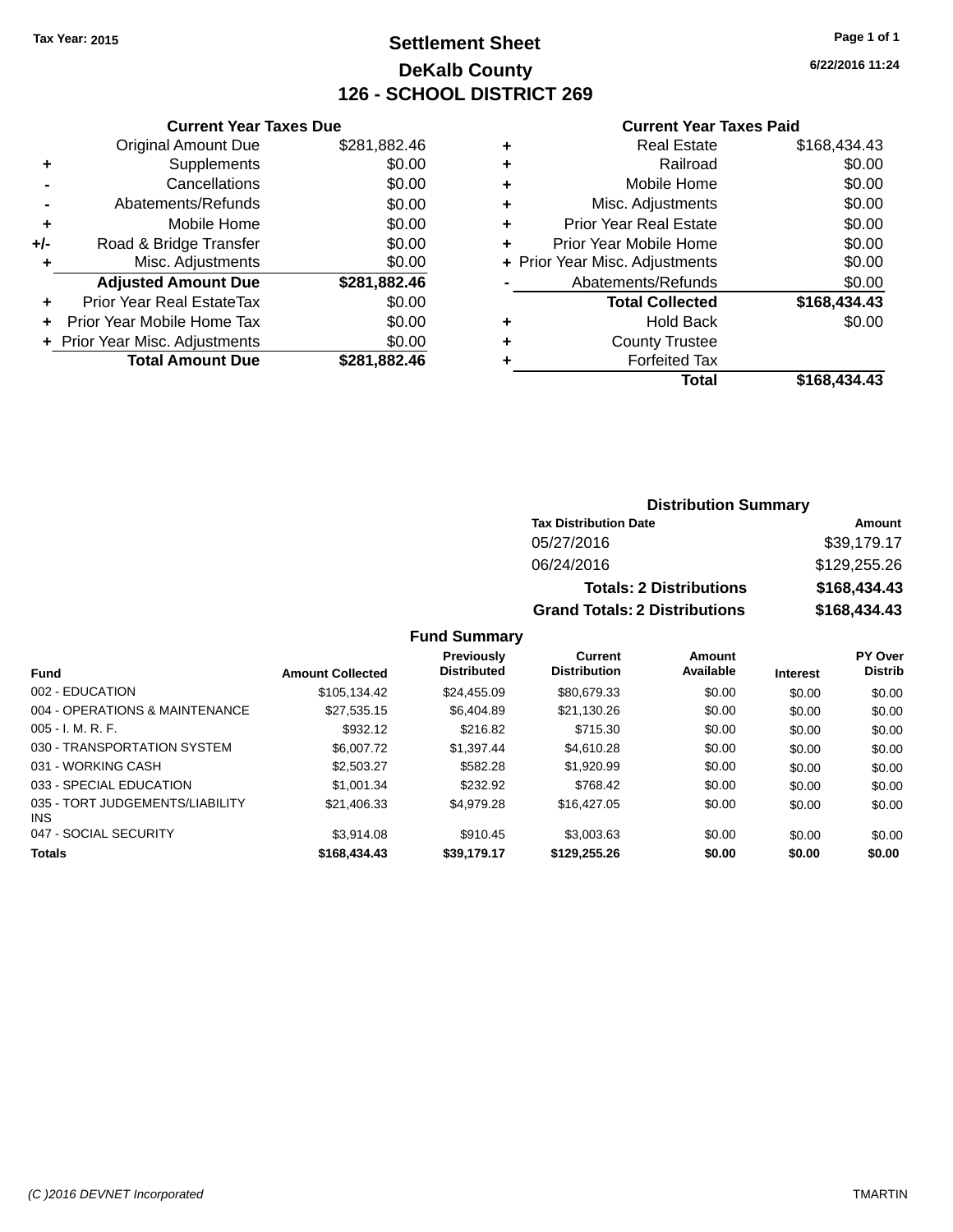# **Settlement Sheet Tax Year: 2015 Page 1 of 1 DeKalb County 127 - SCHOOL DISTRICT 271**

**6/22/2016 11:24**

#### **Current Year Taxes Paid**

| <b>Current Year Taxes Due</b> |                              |
|-------------------------------|------------------------------|
| <b>Original Amount Due</b>    | \$66,075.60                  |
| Supplements                   | \$0.00                       |
| Cancellations                 | \$0.00                       |
| Abatements/Refunds            | \$0.00                       |
| Mobile Home                   | \$0.00                       |
| Road & Bridge Transfer        | \$0.00                       |
| Misc. Adjustments             | \$0.00                       |
| <b>Adjusted Amount Due</b>    | \$66,075.60                  |
| Prior Year Real EstateTax     | \$0.00                       |
| Prior Year Mobile Home Tax    | \$0.00                       |
|                               | \$0.00                       |
| <b>Total Amount Due</b>       | \$66.075.60                  |
|                               | Prior Year Misc. Adjustments |

| ٠ | <b>Real Estate</b>             | \$39,403.39 |
|---|--------------------------------|-------------|
| ٠ | Railroad                       | \$0.00      |
| ٠ | Mobile Home                    | \$0.00      |
| ٠ | Misc. Adjustments              | \$0.00      |
| ٠ | <b>Prior Year Real Estate</b>  | \$0.00      |
|   | Prior Year Mobile Home         | \$0.00      |
|   | + Prior Year Misc. Adjustments | \$0.00      |
|   | Abatements/Refunds             | \$0.00      |
|   | <b>Total Collected</b>         | \$39,403.39 |
| ٠ | <b>Hold Back</b>               | \$0.00      |
|   | <b>County Trustee</b>          |             |
| ٠ | <b>Forfeited Tax</b>           |             |
|   | Total                          | \$39,403.39 |
|   |                                |             |

### **Distribution Summary Tax Distribution Date Amount** 05/27/2016 \$5,047.49 06/24/2016 \$34,355.90 **Totals: 2 Distributions \$39,403.39 Grand Totals: 2 Distributions \$39,403.39**

|                                               |                         | Previously         | Current             | Amount    |                 | PY Over        |
|-----------------------------------------------|-------------------------|--------------------|---------------------|-----------|-----------------|----------------|
| Fund                                          | <b>Amount Collected</b> | <b>Distributed</b> | <b>Distribution</b> | Available | <b>Interest</b> | <b>Distrib</b> |
| 002 - EDUCATION                               | \$23,225.09             | \$2,975.08         | \$20,250.01         | \$0.00    | \$0.00          | \$0.00         |
| 003 - BONDS AND INTEREST                      | \$8,029.63              | \$1,028.58         | \$7,001.05          | \$0.00    | \$0.00          | \$0.00         |
| 004 - OPERATIONS & MAINTENANCE                | \$3,813.73              | \$488.53           | \$3,325.20          | \$0.00    | \$0.00          | \$0.00         |
| $005 - I. M. R. F.$                           | \$286.27                | \$36.67            | \$249.60            | \$0.00    | \$0.00          | \$0.00         |
| 030 - TRANSPORTATION SYSTEM                   | \$500.94                | \$64.17            | \$436.77            | \$0.00    | \$0.00          | \$0.00         |
| 031 - WORKING CASH                            | \$295.53                | \$37.86            | \$257.67            | \$0.00    | \$0.00          | \$0.00         |
| 032 - FIRE PREV/SFTY/ENERGY                   | \$85.86                 | \$11.00            | \$74.86             | \$0.00    | \$0.00          | \$0.00         |
| 033 - SPECIAL EDUCATION                       | \$168.17                | \$21.54            | \$146.63            | \$0.00    | \$0.00          | \$0.00         |
| 035 - TORT JUDGEMENTS/LIABILITY<br><b>INS</b> | \$2,504.32              | \$320.80           | \$2,183.52          | \$0.00    | \$0.00          | \$0.00         |
| 047 - SOCIAL SECURITY                         | \$286.27                | \$36.67            | \$249.60            | \$0.00    | \$0.00          | \$0.00         |
| 057 - LEASE/PURCHASE/RENTAL                   | \$207.58                | \$26.59            | \$180.99            | \$0.00    | \$0.00          | \$0.00         |
| <b>Totals</b>                                 | \$39,403.39             | \$5.047.49         | \$34,355,90         | \$0.00    | \$0.00          | \$0.00         |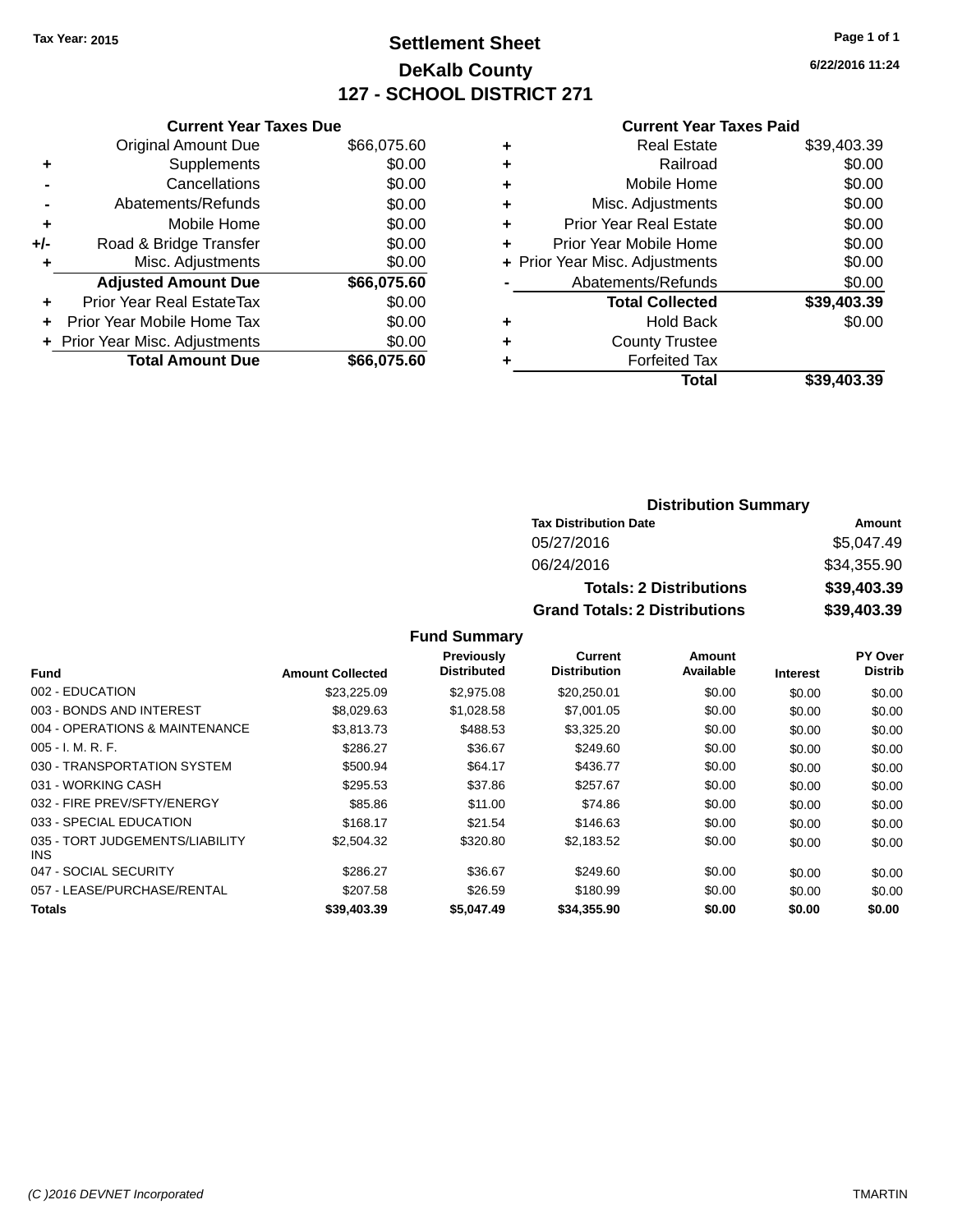# **Settlement Sheet Tax Year: 2015 Page 1 of 1 DeKalb County 128 - SCHOOL DISTRICT 300**

**6/22/2016 11:24**

#### **Current Year Taxes Paid**

|     | <b>Current Year Taxes Due</b>  |            |
|-----|--------------------------------|------------|
|     | <b>Original Amount Due</b>     | \$9,904.54 |
| ٠   | Supplements                    | \$0.00     |
|     | Cancellations                  | \$0.00     |
|     | Abatements/Refunds             | \$0.00     |
| ٠   | Mobile Home                    | \$0.00     |
| +/- | Road & Bridge Transfer         | \$0.00     |
| ٠   | Misc. Adjustments              | \$0.00     |
|     | <b>Adjusted Amount Due</b>     | \$9,904.54 |
| ÷   | Prior Year Real EstateTax      | \$0.00     |
| ÷   | Prior Year Mobile Home Tax     | \$0.00     |
|     | + Prior Year Misc. Adjustments | \$0.00     |
|     | <b>Total Amount Due</b>        | \$9,904.54 |

|   | <b>Real Estate</b>             | \$5,407.53 |
|---|--------------------------------|------------|
| ٠ | Railroad                       | \$0.00     |
| ٠ | Mobile Home                    | \$0.00     |
| ٠ | Misc. Adjustments              | \$0.00     |
| ٠ | <b>Prior Year Real Estate</b>  | \$0.00     |
|   | Prior Year Mobile Home         | \$0.00     |
|   | + Prior Year Misc. Adjustments | \$0.00     |
|   | Abatements/Refunds             | \$0.00     |
|   | <b>Total Collected</b>         | \$5,407.53 |
| ٠ | <b>Hold Back</b>               | \$0.00     |
|   | <b>County Trustee</b>          |            |
| ٠ | <b>Forfeited Tax</b>           |            |
|   | Total                          | \$5,407.53 |
|   |                                |            |

| <b>Distribution Summary</b>          |            |  |  |  |
|--------------------------------------|------------|--|--|--|
| <b>Tax Distribution Date</b>         | Amount     |  |  |  |
| 05/27/2016                           | \$4,088.84 |  |  |  |
| 06/24/2016                           | \$1,318.68 |  |  |  |
| <b>Totals: 2 Distributions</b>       | \$5,407.52 |  |  |  |
| <b>Grand Totals: 2 Distributions</b> | \$5,407.52 |  |  |  |

|                                               |                         | <b>Previously</b><br><b>Distributed</b> | Current<br><b>Distribution</b> | Amount<br>Available |                 | PY Over<br><b>Distrib</b> |
|-----------------------------------------------|-------------------------|-----------------------------------------|--------------------------------|---------------------|-----------------|---------------------------|
| <b>Fund</b>                                   | <b>Amount Collected</b> |                                         |                                |                     | <b>Interest</b> |                           |
| 002 - EDUCATION                               | \$2.969.46              | \$2.245.32                              | \$724.13                       | \$0.00              | \$0.00          | \$0.01                    |
| 003 - BONDS AND INTEREST                      | \$794.19                | \$600.52                                | \$193.67                       | \$0.00              | \$0.00          | \$0.00                    |
| 004 - OPERATIONS & MAINTENANCE                | \$578.21                | \$437.21                                | \$141.00                       | \$0.00              | \$0.00          | \$0.00                    |
| $005 - I. M. R. F.$                           | \$90.29                 | \$68.27                                 | \$22.02                        | \$0.00              | \$0.00          | \$0.00                    |
| 030 - TRANSPORTATION SYSTEM                   | \$165.21                | \$124.92                                | \$40.29                        | \$0.00              | \$0.00          | \$0.00                    |
| 031 - WORKING CASH                            | \$1.65                  | \$1.25                                  | \$0.40                         | \$0.00              | \$0.00          | \$0.00                    |
| 033 - SPECIAL EDUCATION                       | \$660.82                | \$499.67                                | \$161.15                       | \$0.00              | \$0.00          | \$0.00                    |
| 035 - TORT JUDGEMENTS/LIABILITY<br><b>INS</b> | \$57.82                 | \$43.72                                 | \$14.10                        | \$0.00              | \$0.00          | \$0.00                    |
| 047 - SOCIAL SECURITY                         | \$89.88                 | \$67.96                                 | \$21.92                        | \$0.00              | \$0.00          | \$0.00                    |
| <b>Totals</b>                                 | \$5,407.53              | \$4,088.84                              | \$1,318.68                     | \$0.00              | \$0.00          | \$0.01                    |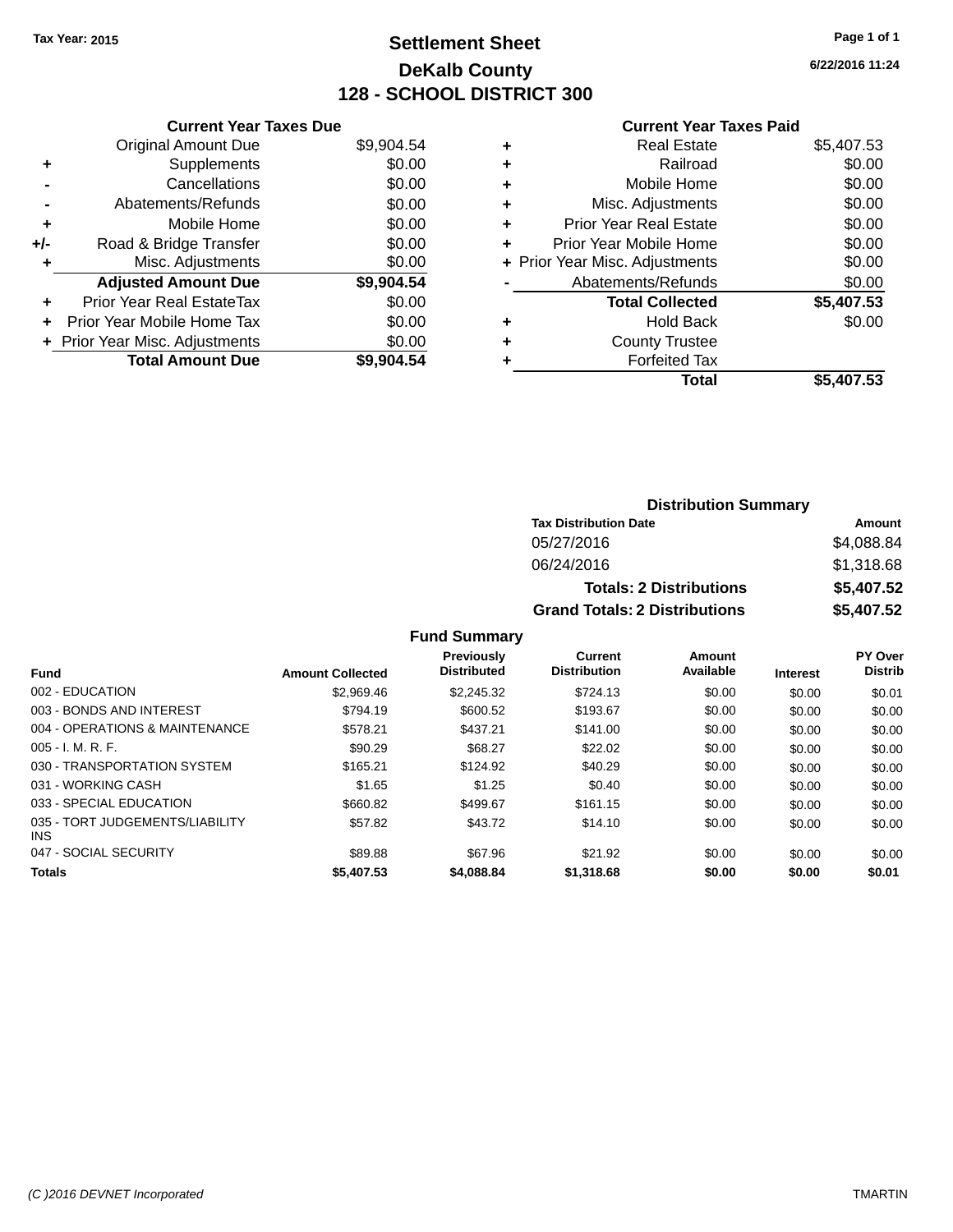# **Settlement Sheet Tax Year: 2015 Page 1 of 1 DeKalb County 129 - SCHOOL DISTRICT 301**

**6/22/2016 11:24**

#### **Current Year Taxes Paid**

|     | <b>Current Year Taxes Due</b>  |            |
|-----|--------------------------------|------------|
|     | <b>Original Amount Due</b>     | \$9,657.08 |
| ٠   | Supplements                    | \$0.00     |
|     | Cancellations                  | \$0.00     |
|     | Abatements/Refunds             | \$0.00     |
| ٠   | Mobile Home                    | \$0.00     |
| +/- | Road & Bridge Transfer         | \$0.00     |
|     | Misc. Adjustments              | \$0.00     |
|     | <b>Adjusted Amount Due</b>     | \$9,657.08 |
| ÷   | Prior Year Real EstateTax      | \$0.00     |
| ÷   | Prior Year Mobile Home Tax     | \$0.00     |
|     | + Prior Year Misc. Adjustments | \$0.00     |
|     | <b>Total Amount Due</b>        | \$9,657.08 |

|   | <b>Real Estate</b>             | \$5,207.73 |
|---|--------------------------------|------------|
| ٠ | Railroad                       | \$0.00     |
| ٠ | Mobile Home                    | \$0.00     |
| ٠ | Misc. Adjustments              | \$0.00     |
| ٠ | <b>Prior Year Real Estate</b>  | \$0.00     |
| ٠ | Prior Year Mobile Home         | \$0.00     |
|   | + Prior Year Misc. Adjustments | \$0.00     |
|   | Abatements/Refunds             | \$0.00     |
|   | <b>Total Collected</b>         | \$5,207.73 |
| ٠ | <b>Hold Back</b>               | \$0.00     |
| ٠ | <b>County Trustee</b>          |            |
| ٠ | <b>Forfeited Tax</b>           |            |
|   | Total                          | \$5,207.73 |
|   |                                |            |

| <b>Distribution Summary</b>          |            |  |  |
|--------------------------------------|------------|--|--|
| <b>Tax Distribution Date</b>         | Amount     |  |  |
| 06/24/2016                           | \$5,207.73 |  |  |
| <b>Totals: 1 Distributions</b>       | \$5,207.73 |  |  |
| <b>Grand Totals: 1 Distributions</b> | \$5,207.73 |  |  |

| <b>Fund</b>                                         | <b>Amount Collected</b> | <b>Previously</b><br><b>Distributed</b> | <b>Current</b><br><b>Distribution</b> | Amount<br>Available | <b>Interest</b> | <b>PY Over</b><br><b>Distrib</b> |
|-----------------------------------------------------|-------------------------|-----------------------------------------|---------------------------------------|---------------------|-----------------|----------------------------------|
|                                                     |                         |                                         |                                       |                     |                 |                                  |
| 002 - EDUCATION                                     | \$2.718.13              | \$0.00                                  | \$2.718.13                            | \$0.00              | \$0.00          | \$0.00                           |
| 003 - BONDS AND INTEREST                            | \$911.26                | \$0.00                                  | \$911.26                              | \$0.00              | \$0.00          | \$0.00                           |
| 004 - OPERATIONS & MAINTENANCE                      | \$509.65                | \$0.00                                  | \$509.65                              | \$0.00              | \$0.00          | \$0.00                           |
| $005 - I. M. R. F.$                                 | \$55.57                 | \$0.00                                  | \$55.57                               | \$0.00              | \$0.00          | \$0.00                           |
| 030 - TRANSPORTATION SYSTEM                         | \$311.89                | \$0.00                                  | \$311.89                              | \$0.00              | \$0.00          | \$0.00                           |
| 031 - WORKING CASH                                  | \$33.98                 | \$0.00                                  | \$33.98                               | \$0.00              | \$0.00          | \$0.00                           |
| 033 - SPECIAL EDUCATION                             | \$543.62                | \$0.00                                  | \$543.62                              | \$0.00              | \$0.00          | \$0.00                           |
| 035 - TORT JUDGMENTS, LIABILITY<br><b>INSURANCE</b> | \$55.01                 | \$0.00                                  | \$55.01                               | \$0.00              | \$0.00          | \$0.00                           |
| 047 - SOCIAL SECURITY                               | \$68.62                 | \$0.00                                  | \$68.62                               | \$0.00              | \$0.00          | \$0.00                           |
| <b>Totals</b>                                       | \$5,207.73              | \$0.00                                  | \$5,207.73                            | \$0.00              | \$0.00          | \$0.00                           |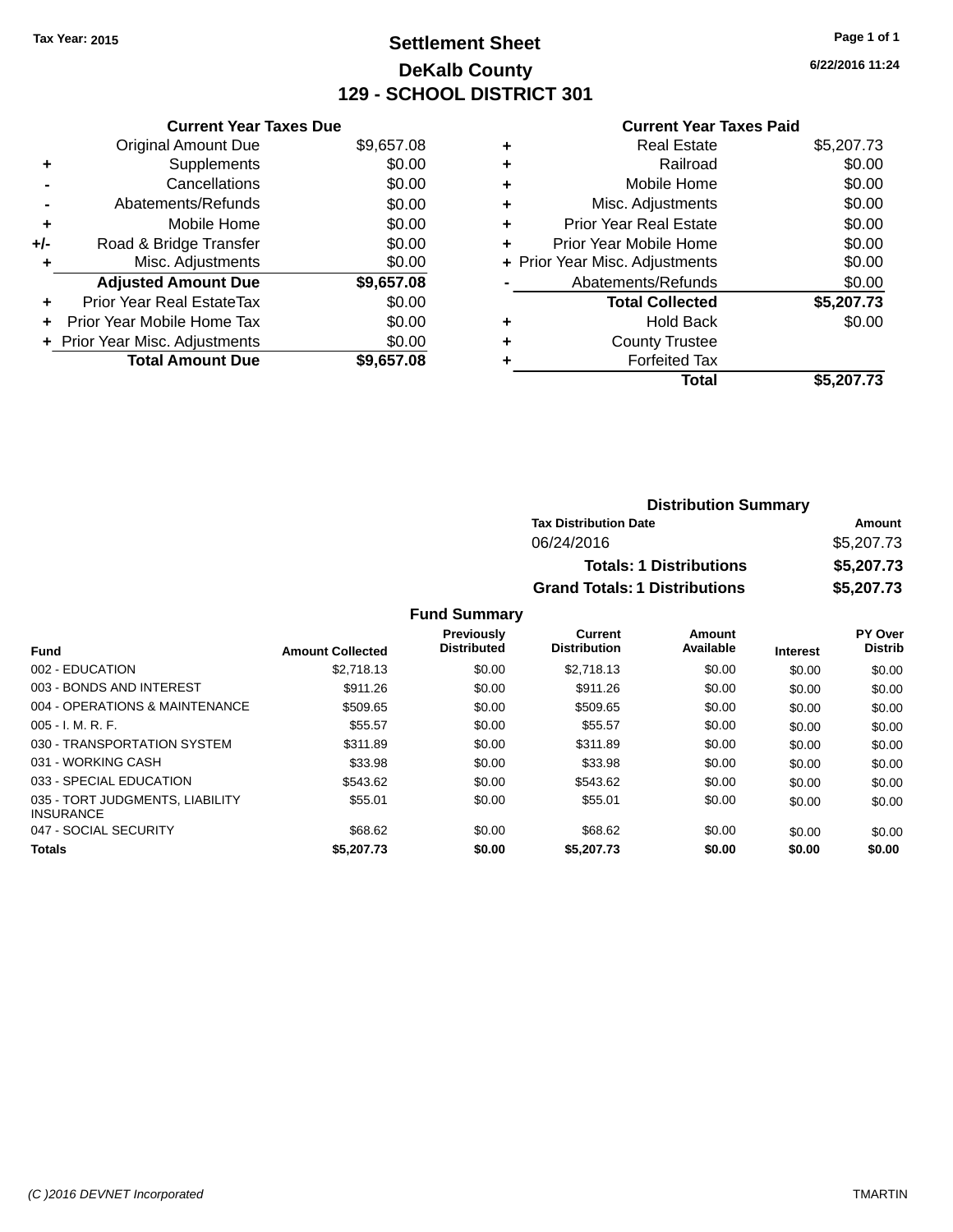# **Settlement Sheet Tax Year: 2015 Page 1 of 1 DeKalb County 130 - SCHOOL DISTRICT 302**

**6/22/2016 11:24**

#### **Current Year Taxes Paid**

|     | <b>Total Amount Due</b>        | \$1,908,161.88 |
|-----|--------------------------------|----------------|
|     | + Prior Year Misc. Adjustments | \$0.00         |
| ٠   | Prior Year Mobile Home Tax     | \$0.00         |
| ٠   | Prior Year Real EstateTax      | \$0.00         |
|     | <b>Adjusted Amount Due</b>     | \$1,908,161.88 |
| ٠   | Misc. Adjustments              | \$238.58       |
| +/- | Road & Bridge Transfer         | \$0.00         |
| ÷   | Mobile Home                    | \$0.00         |
|     | Abatements/Refunds             | \$0.00         |
|     | Cancellations                  | \$9,098.64     |
| ٠   | Supplements                    | \$8,277.28     |
|     | <b>Original Amount Due</b>     | \$1,908,744.66 |
|     |                                |                |

**Current Year Taxes Due**

| <b>Real Estate</b>             | \$993,263.44   |
|--------------------------------|----------------|
| Railroad                       | \$33,064.55    |
| Mobile Home                    | \$0.00         |
| Misc. Adjustments              | \$238.58       |
| <b>Prior Year Real Estate</b>  | \$0.00         |
| Prior Year Mobile Home         | \$0.00         |
| + Prior Year Misc. Adjustments | \$0.00         |
| Abatements/Refunds             | \$0.00         |
| <b>Total Collected</b>         | \$1,026,566.57 |
| <b>Hold Back</b>               | \$0.00         |
| <b>County Trustee</b>          |                |
| <b>Forfeited Tax</b>           |                |
| Total                          | \$1,026,566.57 |
|                                |                |

### **Distribution Summary Tax Distribution Date Amount** 05/27/2016 \$178,470.44 06/24/2016 \$848,096.13 **Totals: 2 Distributions \$1,026,566.57 Grand Totals: 2 Distributions \$1,026,566.57**

#### **Fund Summary**

|                                |                         | <b>Previously</b><br><b>Distributed</b> | Current<br><b>Distribution</b> | Amount<br>Available |                 | PY Over<br><b>Distrib</b> |
|--------------------------------|-------------------------|-----------------------------------------|--------------------------------|---------------------|-----------------|---------------------------|
| <b>Fund</b>                    | <b>Amount Collected</b> |                                         |                                |                     | <b>Interest</b> |                           |
| 002 - EDUCATION                | \$549,933.77            | \$95,606.98                             | \$454,326.79                   | \$0.00              | \$0.00          | \$0.00                    |
| 003 - BONDS AND INTEREST       | \$202,544.66            | \$35.212.75                             | \$167.331.91                   | \$0.00              | \$0.00          | \$0.00                    |
| 004 - OPERATIONS & MAINTENANCE | \$94,331.20             | \$16,399.65                             | \$77,931.55                    | \$0.00              | \$0.00          | \$0.00                    |
| $005 - I. M. R. F.$            | \$14,150.20             | \$2,460.04                              | \$11,690.16                    | \$0.00              | \$0.00          | \$0.00                    |
| 030 - TRANSPORTATION SYSTEM    | \$61.844.47             | \$10.751.77                             | \$51.092.70                    | \$0.00              | \$0.00          | \$0.00                    |
| 031 - WORKING CASH             | \$1,885.80              | \$327.85                                | \$1,557.95                     | \$0.00              | \$0.00          | \$0.00                    |
| 033 - SPECIAL EDUCATION        | \$83.482.45             | \$14.513.57                             | \$68,968,88                    | \$0.00              | \$0.00          | \$0.00                    |
| 047 - SOCIAL SECURITY          | \$18,394.02             | \$3.197.83                              | \$15,196.19                    | \$0.00              | \$0.00          | \$0.00                    |
| <b>Totals</b>                  | \$1,026,566.57          | \$178,470.44                            | \$848,096.13                   | \$0.00              | \$0.00          | \$0.00                    |

#### **Miscellaneous Adjustment Detail**

#### **Year** Source **Account Type Account Adjustment Description**

**Totals \$238.58 1 entries**

2015 RE - Real Estate Back Tax Collected **\$238.58** OBERHELMAN REDEMPTION 09-25-478-001 by TBA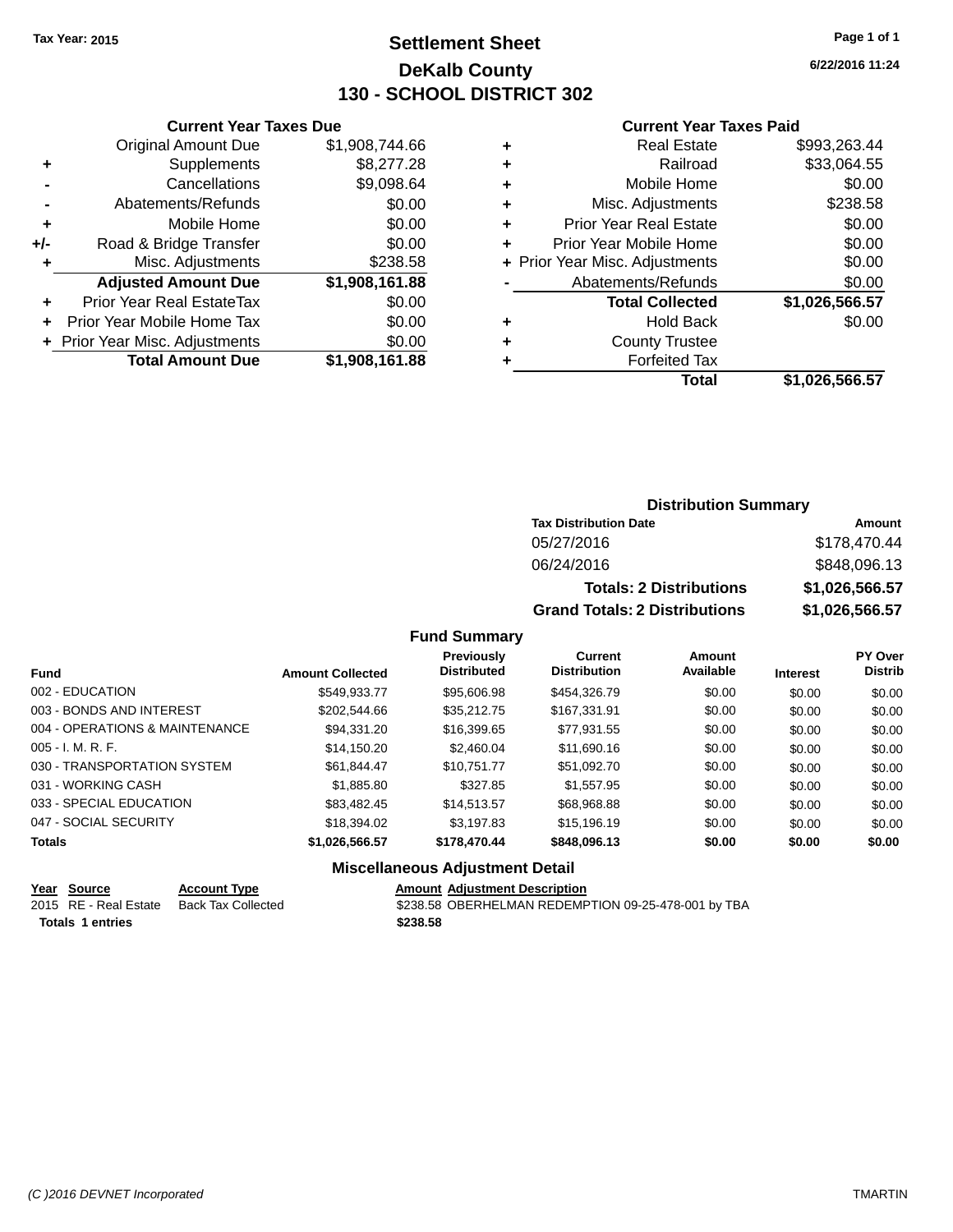# **Settlement Sheet Tax Year: 2015 Page 1 of 1 DeKalb County 131 - SCHOOL DISTRICT 424**

**6/22/2016 11:24**

#### **Current Year Taxes Paid**

|     | <b>Current Year Taxes Due</b>  |                 |  |  |  |
|-----|--------------------------------|-----------------|--|--|--|
|     | <b>Original Amount Due</b>     | \$10,690,364.71 |  |  |  |
| ٠   | Supplements                    | \$34,085.30     |  |  |  |
|     | Cancellations                  | \$95,988.24     |  |  |  |
|     | Abatements/Refunds             | \$130.34        |  |  |  |
| ٠   | Mobile Home                    | \$0.00          |  |  |  |
| +/- | Road & Bridge Transfer         | \$0.00          |  |  |  |
| ٠   | Misc. Adjustments              | \$713.78        |  |  |  |
|     | <b>Adjusted Amount Due</b>     | \$10,629,045.21 |  |  |  |
| ٠   | Prior Year Real EstateTax      | (\$3,270.74)    |  |  |  |
|     | Prior Year Mobile Home Tax     | \$0.00          |  |  |  |
|     | + Prior Year Misc. Adjustments | \$71.98         |  |  |  |
|     | <b>Total Amount Due</b>        | \$10,625,846.45 |  |  |  |
|     |                                |                 |  |  |  |

| ٠ | <b>Real Estate</b>             | \$5,610,489.29 |
|---|--------------------------------|----------------|
| ٠ | Railroad                       | \$55,099.62    |
| ٠ | Mobile Home                    | \$0.00         |
| ٠ | Misc. Adjustments              | \$713.78       |
| ٠ | <b>Prior Year Real Estate</b>  | (\$3,270.74)   |
| ٠ | Prior Year Mobile Home         | \$0.00         |
|   | + Prior Year Misc. Adjustments | \$71.98        |
|   | Abatements/Refunds             | \$130.34       |
|   | <b>Total Collected</b>         | \$5,662,973.59 |
| ٠ | <b>Hold Back</b>               | \$0.00         |
| ٠ | <b>County Trustee</b>          |                |
|   | <b>Forfeited Tax</b>           |                |
|   | Total                          | \$5,662,973.59 |
|   |                                |                |

# **Distribution Summary**

| <b>Tax Distribution Date</b>         | Amount         |
|--------------------------------------|----------------|
| 05/27/2016                           | \$1.164.268.20 |
| 06/24/2016                           | \$4,498,705.39 |
| <b>Totals: 2 Distributions</b>       | \$5,662,973.59 |
| <b>Grand Totals: 2 Distributions</b> | \$5,662,973.59 |

### **Fund Summary**

| <b>Fund</b>                             | <b>Amount Collected</b> | Previously<br><b>Distributed</b> | <b>Current</b><br><b>Distribution</b> | Amount<br>Available | <b>Interest</b> | PY Over<br><b>Distrib</b> |
|-----------------------------------------|-------------------------|----------------------------------|---------------------------------------|---------------------|-----------------|---------------------------|
| 002 - EDUCATION                         | \$3.090.182.76          | \$635.320.21                     | \$2,454,862.55                        | \$0.00              | \$0.00          | \$0.00                    |
| 003 - BONDS AND INTEREST                | \$1,222,539.72          | \$251,345.71                     | \$971,194.01                          | \$0.00              | \$0.00          | \$0.00                    |
| 004 - OPERATIONS & MAINTENANCE          | \$647.459.09            | \$133,113.11                     | \$514,345.98                          | \$0.00              | \$0.00          | \$0.00                    |
| $005 - I. M. R. F.$                     | \$124,109.72            | \$25,516.10                      | \$98,593.62                           | \$0.00              | \$0.00          | \$0.00                    |
| 030 - TRANSPORTATION SYSTEM             | \$204.286.11            | \$41.999.81                      | \$162,286.30                          | \$0.00              | \$0.00          | \$0.00                    |
| 031 - WORKING CASH                      | \$12,770.01             | \$2,625.42                       | \$10,144.59                           | \$0.00              | \$0.00          | \$0.00                    |
| 032 - FIRE PREV/SFTY/ENERGY             | \$23,507.01             | \$4.832.88                       | \$18,674.13                           | \$0.00              | \$0.00          | \$0.00                    |
| 033 - SPECIAL EDUCATION                 | \$45,972.03             | \$9,451.53                       | \$36,520.50                           | \$0.00              | \$0.00          | \$0.00                    |
| 035 - TORT JUDGEMENTS/LIABILITY<br>INS. | \$112,868.73            | \$23,205.03                      | \$89,663.70                           | \$0.00              | \$0.00          | \$0.00                    |
| 047 - SOCIAL SECURITY                   | \$156,281,08            | \$32,130.31                      | \$124,150.77                          | \$0.00              | \$0.00          | \$0.00                    |
| 057 - LEASE/PURCHASE/RENTAL             | \$22,997.33             | \$4,728.09                       | \$18,269.24                           | \$0.00              | \$0.00          | \$0.00                    |
| <b>Totals</b>                           | \$5,662,973.59          | \$1,164,268.20                   | \$4,498,705.39                        | \$0.00              | \$0.00          | \$0.00                    |

### **Miscellaneous Adjustment Detail**

| <u>Year Source</u>      | <b>Account Type</b> | <b>Amount Adiustment Description</b>                          |
|-------------------------|---------------------|---------------------------------------------------------------|
| 2014 RE - Real Estate   | Back Tax Collected  | \$71.98 RIVERBEND DEVELOPMENT REDEMPTION 02-24-452-011 by TBA |
| 2015 RE - Real Estate   | Back Tax Collected  | \$713.78 JOHNSON REDEMPTION 02-22-307-013 by TBA              |
| <b>Totals 2 entries</b> |                     | \$785.76                                                      |

### **Abatement Detail**

| Year Source                        | <b>Account Type</b> | <b>Amount Adiustment Description</b>               |
|------------------------------------|---------------------|----------------------------------------------------|
| 2015 RE - Real Estate RE Abatement |                     | \$130.34 PTAB INTEREST REFUND 03-29-152-012 by TBA |
| <b>Totals 1 entries</b>            |                     | \$130.34                                           |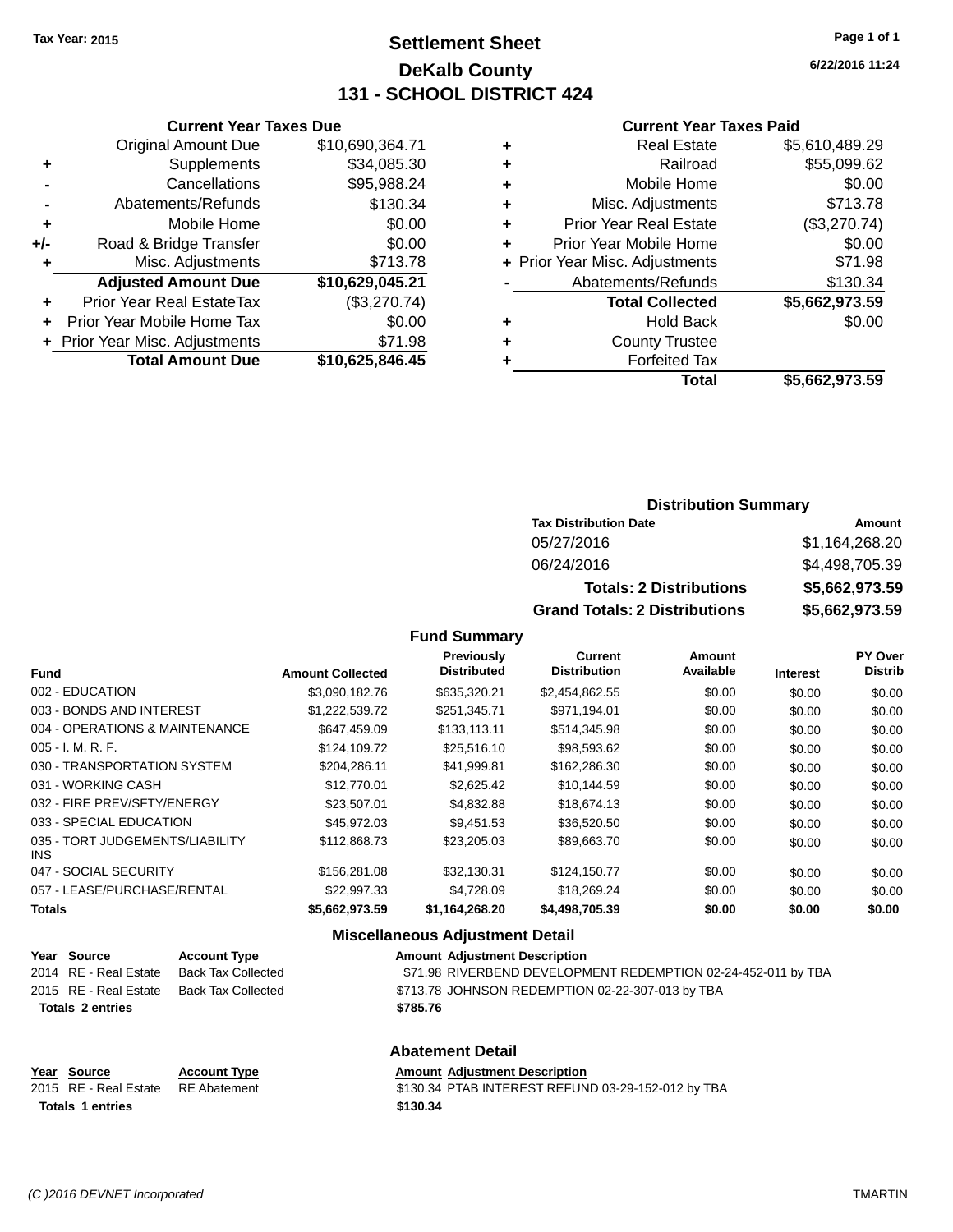# **Settlement Sheet Tax Year: 2015 Page 1 of 1 DeKalb County 132 - SCHOOL DISTRICT 425**

**6/22/2016 11:24**

#### **Current Year Taxes Paid**

|       | <b>Current Year Taxes Due</b>            |                |  |  |  |
|-------|------------------------------------------|----------------|--|--|--|
|       | <b>Original Amount Due</b>               | \$7,875,954.52 |  |  |  |
| ٠     | Supplements                              | \$18,548.27    |  |  |  |
|       | Cancellations                            | \$21,633.90    |  |  |  |
|       | Abatements/Refunds                       | \$0.00         |  |  |  |
| ٠     | Mobile Home                              | \$0.00         |  |  |  |
| $+/-$ | Road & Bridge Transfer                   | \$0.00         |  |  |  |
|       | Misc. Adjustments                        | \$955.57       |  |  |  |
|       | <b>Adjusted Amount Due</b>               | \$7,873,824.46 |  |  |  |
| ٠     | Prior Year Real EstateTax                | \$0.00         |  |  |  |
|       | Prior Year Mobile Home Tax               | \$0.00         |  |  |  |
|       | \$0.00<br>+ Prior Year Misc. Adjustments |                |  |  |  |
|       | <b>Total Amount Due</b>                  | \$7,873,824.46 |  |  |  |
|       |                                          |                |  |  |  |

| ٠ | <b>Real Estate</b>             | \$4,261,422.12 |
|---|--------------------------------|----------------|
| ٠ | Railroad                       | \$103,513.72   |
| ٠ | Mobile Home                    | \$0.00         |
| ٠ | Misc. Adjustments              | \$955.57       |
| ٠ | <b>Prior Year Real Estate</b>  | \$0.00         |
| ÷ | Prior Year Mobile Home         | \$0.00         |
|   | + Prior Year Misc. Adjustments | \$0.00         |
|   | Abatements/Refunds             | \$0.00         |
|   | <b>Total Collected</b>         | \$4,365,891.41 |
| ٠ | <b>Hold Back</b>               | \$0.00         |
| ٠ | <b>County Trustee</b>          |                |
| ٠ | <b>Forfeited Tax</b>           |                |
|   | Total                          | \$4,365,891.41 |

# **Distribution Summary Tax Distribution Date Amount**<br>05/27/2016 **PM Strip Reserves Amount**

| 05/27/2016                           | \$1,356,104,67 |
|--------------------------------------|----------------|
| 06/24/2016                           | \$3,009,786.74 |
| <b>Totals: 2 Distributions</b>       |                |
|                                      | \$4,365,891,41 |
| <b>Grand Totals: 2 Distributions</b> | \$4.365.891.41 |

#### **Fund Summary**

| <b>Fund</b>                             | <b>Amount Collected</b> | <b>Previously</b><br><b>Distributed</b> | <b>Current</b><br><b>Distribution</b> | Amount<br>Available | <b>Interest</b> | PY Over<br><b>Distrib</b> |
|-----------------------------------------|-------------------------|-----------------------------------------|---------------------------------------|---------------------|-----------------|---------------------------|
| 002 - EDUCATION                         | \$2,884,657.96          | \$896,013.61                            | \$1,988,644.35                        | \$0.00              | \$0.00          | \$0.00                    |
| 003 - BONDS AND INTEREST                | \$263,673.65            | \$81,900.59                             | \$181.773.06                          | \$0.00              | \$0.00          | \$0.00                    |
| 004 - OPERATIONS & MAINTENANCE          | \$384,639.40            | \$119,474.18                            | \$265,165.22                          | \$0.00              | \$0.00          | \$0.00                    |
| $005 - I. M. R. F.$                     | \$50,487.16             | \$15,681.99                             | \$34,805.17                           | \$0.00              | \$0.00          | \$0.00                    |
| 030 - TRANSPORTATION SYSTEM             | \$201,935.58            | \$62,723.91                             | \$139,211.67                          | \$0.00              | \$0.00          | \$0.00                    |
| 031 - WORKING CASH                      | \$0.00                  | \$0.00                                  | \$0.00                                | \$0.00              | \$0.00          | \$0.00                    |
| 032 - FIRE PREV/SFTY/ENERGY             | \$32,220.28             | \$10,008.05                             | \$22,212.23                           | \$0.00              | \$0.00          | \$0.00                    |
| 033 - SPECIAL EDUCATION                 | \$408.669.27            | \$126,938.18                            | \$281.731.09                          | \$0.00              | \$0.00          | \$0.00                    |
| 035 - TORT JUDGEMENTS/LIABILITY<br>INS. | \$62,502.09             | \$19.413.99                             | \$43,088,10                           | \$0.00              | \$0.00          | \$0.00                    |
| 047 - SOCIAL SECURITY                   | \$72,128.89             | \$22,404.21                             | \$49,724.68                           | \$0.00              | \$0.00          | \$0.00                    |
| 109 - PRIOR YEAR ADJUSTMENT             | \$4,977.13              | \$1,545.96                              | \$3,431.17                            | \$0.00              | \$0.00          | \$0.00                    |
| <b>Totals</b>                           | \$4,365,891.41          | \$1,356,104.67                          | \$3,009,786.74                        | \$0.00              | \$0.00          | \$0.00                    |

|                         | Year Source           | <b>Account Type</b> | <b>Amount Adiustment Description</b>            |
|-------------------------|-----------------------|---------------------|-------------------------------------------------|
|                         | 2015 RE - Real Estate | Back Tax Collected  | \$955.57 MCCORD REDEMPTION 14-15-351-002 by TBA |
| <b>Totals 1 entries</b> |                       |                     | \$955.57                                        |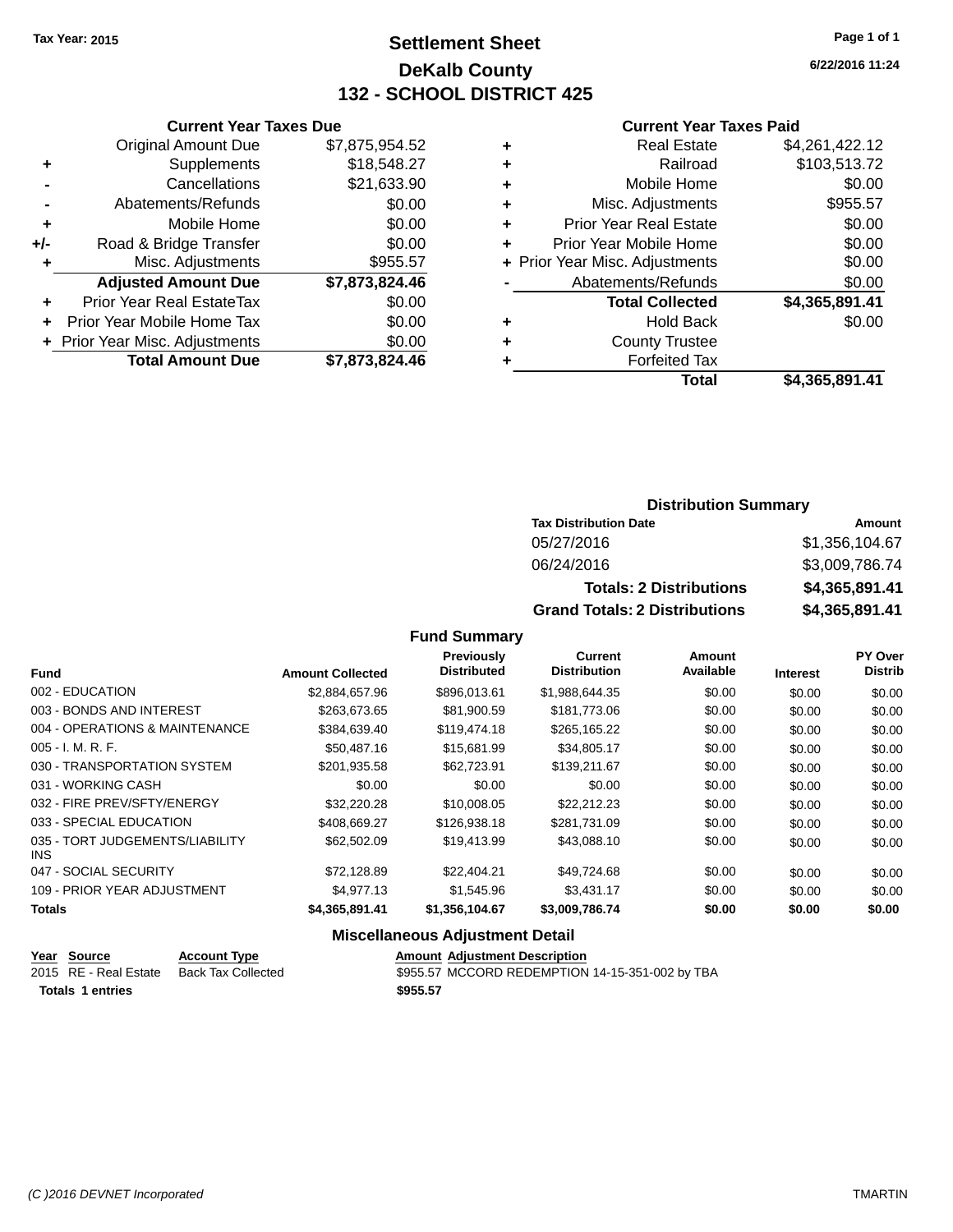# **Settlement Sheet Tax Year: 2015 Page 1 of 1 DeKalb County 133 - SCHOOL DISTRICT 426**

**6/22/2016 11:24**

#### **Current Year Taxes Paid**

|       | <b>Current Year Taxes Due</b>  |                |  |  |  |
|-------|--------------------------------|----------------|--|--|--|
|       | <b>Original Amount Due</b>     | \$3,663,827.20 |  |  |  |
| ٠     | Supplements                    | \$6,362.93     |  |  |  |
|       | Cancellations                  | \$8,960.48     |  |  |  |
|       | Abatements/Refunds             | \$0.00         |  |  |  |
| ٠     | Mobile Home                    | \$0.00         |  |  |  |
| $+/-$ | Road & Bridge Transfer         | \$0.00         |  |  |  |
|       | Misc. Adjustments              | \$0.00         |  |  |  |
|       | <b>Adjusted Amount Due</b>     | \$3,661,229.65 |  |  |  |
| ٠     | Prior Year Real EstateTax      | \$0.00         |  |  |  |
|       | Prior Year Mobile Home Tax     | \$0.00         |  |  |  |
|       | + Prior Year Misc. Adjustments | \$1,583.99     |  |  |  |
|       | <b>Total Amount Due</b>        | \$3,662,813.64 |  |  |  |
|       |                                |                |  |  |  |

|   | <b>Real Estate</b>             | \$1,993,720.55 |
|---|--------------------------------|----------------|
| ٠ | Railroad                       | \$19,346.63    |
| ٠ | Mobile Home                    | \$0.00         |
| ٠ | Misc. Adjustments              | \$0.00         |
| ٠ | <b>Prior Year Real Estate</b>  | \$0.00         |
| ٠ | Prior Year Mobile Home         | \$0.00         |
|   | + Prior Year Misc. Adjustments | \$1,583.99     |
|   | Abatements/Refunds             | \$0.00         |
|   | <b>Total Collected</b>         | \$2,014,651.17 |
| ٠ | Hold Back                      | \$0.00         |
| ٠ | <b>County Trustee</b>          |                |
| ٠ | <b>Forfeited Tax</b>           |                |
|   | Total                          | \$2,014,651.17 |
|   |                                |                |

### **Distribution Summary**

| <b>Tax Distribution Date</b>         | Amount         |  |  |
|--------------------------------------|----------------|--|--|
| 05/27/2016                           | \$364,197.72   |  |  |
| 06/24/2016                           | \$1,650,453.45 |  |  |
| <b>Totals: 2 Distributions</b>       | \$2,014,651.17 |  |  |
| <b>Grand Totals: 2 Distributions</b> | \$2,014,651.17 |  |  |

### **Fund Summary**

| <b>Fund</b>                                   | <b>Amount Collected</b> | <b>Previously</b><br><b>Distributed</b> | <b>Current</b><br><b>Distribution</b> | Amount<br>Available | <b>Interest</b> | PY Over<br><b>Distrib</b> |
|-----------------------------------------------|-------------------------|-----------------------------------------|---------------------------------------|---------------------|-----------------|---------------------------|
| 002 - EDUCATION                               | \$1,165,389.07          | \$210,672.71                            | \$954,716.36                          | \$0.00              | \$0.00          | \$0.00                    |
| 003 - BONDS AND INTEREST                      | \$308,674.77            | \$55,800.55                             | \$252.874.22                          | \$0.00              | \$0.00          | \$0.00                    |
| 004 - OPERATIONS & MAINTENANCE                | \$236,685.25            | \$42,786.68                             | \$193,898.57                          | \$0.00              | \$0.00          | \$0.00                    |
| 005 - I. M. R. F.                             | \$63,298.33             | \$11,442.73                             | \$51,855.60                           | \$0.00              | \$0.00          | \$0.00                    |
| 030 - TRANSPORTATION SYSTEM                   | \$63,540.08             | \$11,486.43                             | \$52,053.65                           | \$0.00              | \$0.00          | \$0.00                    |
| 031 - WORKING CASH                            | \$15,885.53             | \$2,871.70                              | \$13,013.83                           | \$0.00              | \$0.00          | \$0.00                    |
| 032 - FIRE PREV/SFTY/ENERGY                   | \$0.00                  | \$0.00                                  | \$0.00                                | \$0.00              | \$0.00          | \$0.00                    |
| 033 - SPECIAL EDUCATION                       | \$12,708.43             | \$2,297.36                              | \$10.411.07                           | \$0.00              | \$0.00          | \$0.00                    |
| 035 - TORT JUDGEMENTS/LIABILITY<br><b>INS</b> | \$90,077,06             | \$16,283,64                             | \$73,793.42                           | \$0.00              | \$0.00          | \$0.00                    |
| 047 - SOCIAL SECURITY                         | \$51,123.79             | \$9,241.89                              | \$41,881.90                           | \$0.00              | \$0.00          | \$0.00                    |
| 057 - LEASE/PURCHASE/RENTAL                   | \$15,885.53             | \$2,871.70                              | \$13,013.83                           | \$0.00              | \$0.00          | \$0.00                    |
| 109 - PRIOR YEAR ADJUSTMENT                   | $$-8.616.67$            | $$-1,557.67$                            | $$-7,059.00$                          | \$0.00              | \$0.00          | \$0.00                    |
| <b>Totals</b>                                 | \$2,014,651.17          | \$364,197.72                            | \$1,650,453.45                        | \$0.00              | \$0.00          | \$0.00                    |

|                  | Year Source           | <b>Account Type</b> | <b>Amount Adjustment Description</b>                        |
|------------------|-----------------------|---------------------|-------------------------------------------------------------|
|                  | 2014 RE - Real Estate | Back Tax Collected  | \$1,583.99 VISTA SECURITIES REDEMPTION 01-23-428-010 by TBA |
| Totals 1 entries |                       |                     | \$1,583.99                                                  |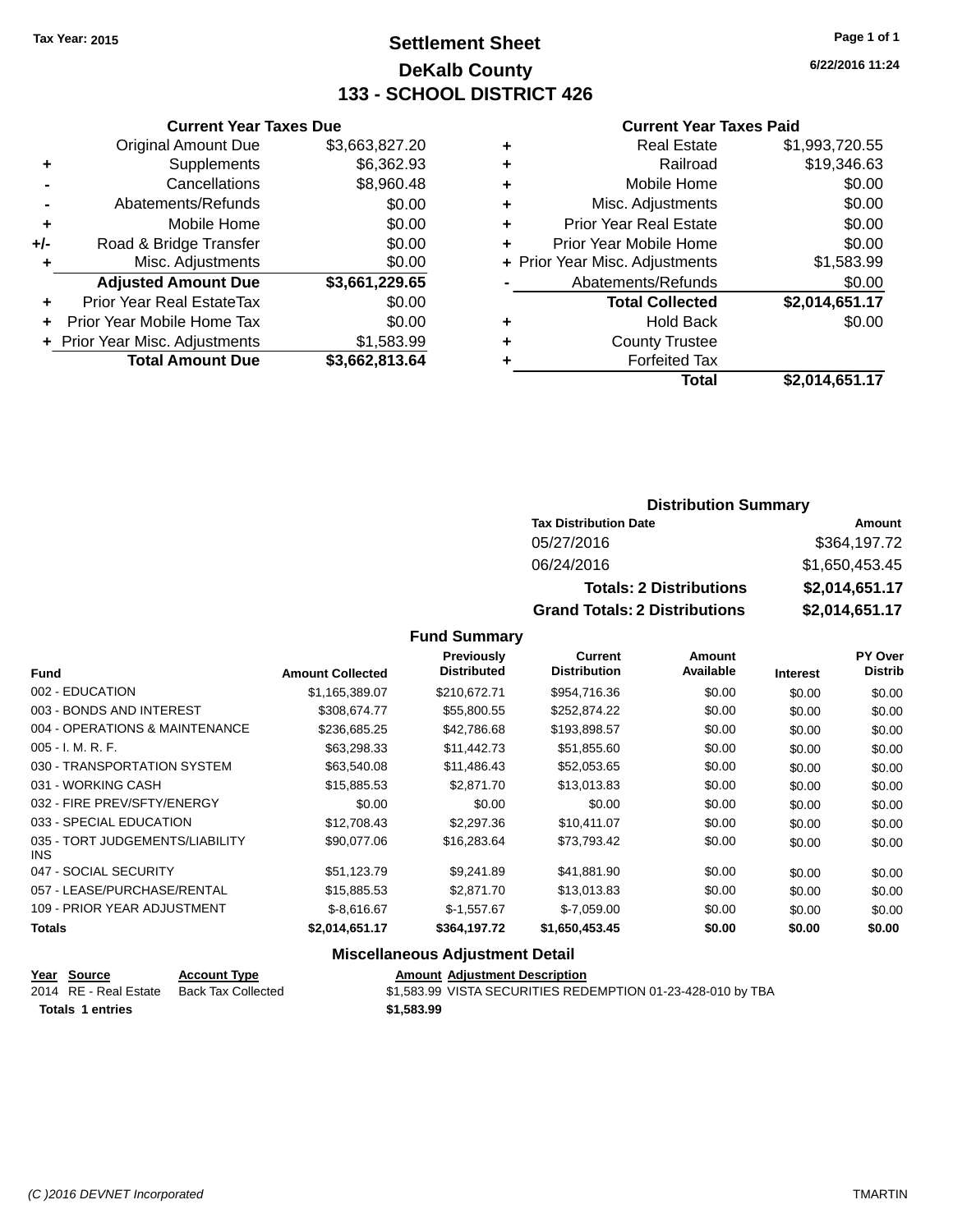# **Settlement Sheet Tax Year: 2015 Page 1 of 1 DeKalb County 134 - SCHOOL DISTRICT 427**

**6/22/2016 11:24**

#### **Current Year Taxes Paid**

|     | <b>Current Year Taxes Due</b>    |                 |  |  |  |
|-----|----------------------------------|-----------------|--|--|--|
|     | <b>Original Amount Due</b>       | \$30,444,112.11 |  |  |  |
| ٠   | Supplements                      | \$99,958.54     |  |  |  |
|     | Cancellations                    | \$115,442.48    |  |  |  |
|     | Abatements/Refunds               | \$0.00          |  |  |  |
| ٠   | Mobile Home                      | \$0.00          |  |  |  |
| +/- | Road & Bridge Transfer           | \$0.00          |  |  |  |
| ٠   | Misc. Adjustments                | \$247.15        |  |  |  |
|     | <b>Adjusted Amount Due</b>       | \$30,428,875.32 |  |  |  |
| ٠   | <b>Prior Year Real EstateTax</b> | \$0.00          |  |  |  |
| ÷   | Prior Year Mobile Home Tax       | \$0.00          |  |  |  |
|     | + Prior Year Misc. Adjustments   | \$1,988.31      |  |  |  |
|     | <b>Total Amount Due</b>          | \$30,430,863.63 |  |  |  |
|     |                                  |                 |  |  |  |

| ٠ | <b>Real Estate</b>             | \$15,996,949.42 |
|---|--------------------------------|-----------------|
| ٠ | Railroad                       | \$4,822.98      |
| ٠ | Mobile Home                    | \$0.00          |
| ٠ | Misc. Adjustments              | \$247.15        |
| ٠ | <b>Prior Year Real Estate</b>  | \$0.00          |
| ٠ | Prior Year Mobile Home         | \$0.00          |
|   | + Prior Year Misc. Adjustments | \$1,988.31      |
|   | Abatements/Refunds             | \$0.00          |
|   | <b>Total Collected</b>         | \$16,004,007.86 |
| ٠ | Hold Back                      | \$0.00          |
| ٠ | <b>County Trustee</b>          |                 |
| ٠ | <b>Forfeited Tax</b>           |                 |
|   | Total                          | \$16,004,007.86 |
|   |                                |                 |

### **Distribution Summary**

| <b>Tax Distribution Date</b>         | Amount          |
|--------------------------------------|-----------------|
| 05/27/2016                           | \$3,135,587.52  |
| 06/24/2016                           | \$12,868,420.34 |
| <b>Totals: 2 Distributions</b>       | \$16,004,007.86 |
| <b>Grand Totals: 2 Distributions</b> | \$16,004,007.86 |

### **Fund Summary**

|                                |                         | <b>Previously</b>  | <b>Current</b>      | Amount    |                 | <b>PY Over</b> |
|--------------------------------|-------------------------|--------------------|---------------------|-----------|-----------------|----------------|
| <b>Fund</b>                    | <b>Amount Collected</b> | <b>Distributed</b> | <b>Distribution</b> | Available | <b>Interest</b> | <b>Distrib</b> |
| 002 - EDUCATION                | \$8,335,607.49          | \$1,633,155.08     | \$6,702,452.41      | \$0.00    | \$0.00          | \$0.00         |
| 003 - BONDS AND INTEREST       | \$2,452,422.15          | \$480,491.16       | \$1,971,930.99      | \$0.00    | \$0.00          | \$0.00         |
| 004 - OPERATIONS & MAINTENANCE | \$1.481.651.05          | \$290.292.69       | \$1,191,358.36      | \$0.00    | \$0.00          | \$0.00         |
| $005 - I. M. R. F.$            | \$321,056.40            | \$62,903.02        | \$258,153.38        | \$0.00    | \$0.00          | \$0.00         |
| 030 - TRANSPORTATION SYSTEM    | \$1.010.397.02          | \$197.962.18       | \$812.434.84        | \$0.00    | \$0.00          | \$0.00         |
| 031 - WORKING CASH             | \$103.513.93            | \$20,280.98        | \$83,232.95         | \$0.00    | \$0.00          | \$0.00         |
| 032 - FIRE PREV/SFTY/ENERGY    | \$148,229.12            | \$29.041.82        | \$119,187.30        | \$0.00    | \$0.00          | \$0.00         |
| 033 - SPECIAL EDUCATION        | \$1,625,991.19          | \$318,572.56       | \$1,307,418.63      | \$0.00    | \$0.00          | \$0.00         |
| 047 - SOCIAL SECURITY          | \$419,849.14            | \$82,259.00        | \$337,590.14        | \$0.00    | \$0.00          | \$0.00         |
| 057 - LEASE/PURCHASE/RENTAL    | \$105.290.37            | \$20.629.03        | \$84.661.34         | \$0.00    | \$0.00          | \$0.00         |
| <b>Totals</b>                  | \$16,004,007.86         | \$3,135,587.52     | \$12,868,420.34     | \$0.00    | \$0.00          | \$0.00         |

| Year Source             | <b>Account Type</b>       | <b>Amount Adjustment Description</b>                |
|-------------------------|---------------------------|-----------------------------------------------------|
| 2015 RE - Real Estate   | <b>Back Tax Collected</b> | \$92.26 WAY REDEMPTION 06-29-451-009 by TBA         |
| 2014 RE - Real Estate   | <b>Back Tax Collected</b> | \$1,988.31 PROTANO REDEMPTION 06-07-451-003 by TBA  |
| 2015 RE - Real Estate   | <b>Back Tax Collected</b> | \$35.90 WAY REDEMPTION 06-29-451-024 by TBA         |
| 2015 RE - Real Estate   | Back Tax Collected        | \$118.99 OBERHELMAN REDEMPTION 09-25-451-001 by TBA |
| <b>Totals 4 entries</b> |                           | \$2,235.46                                          |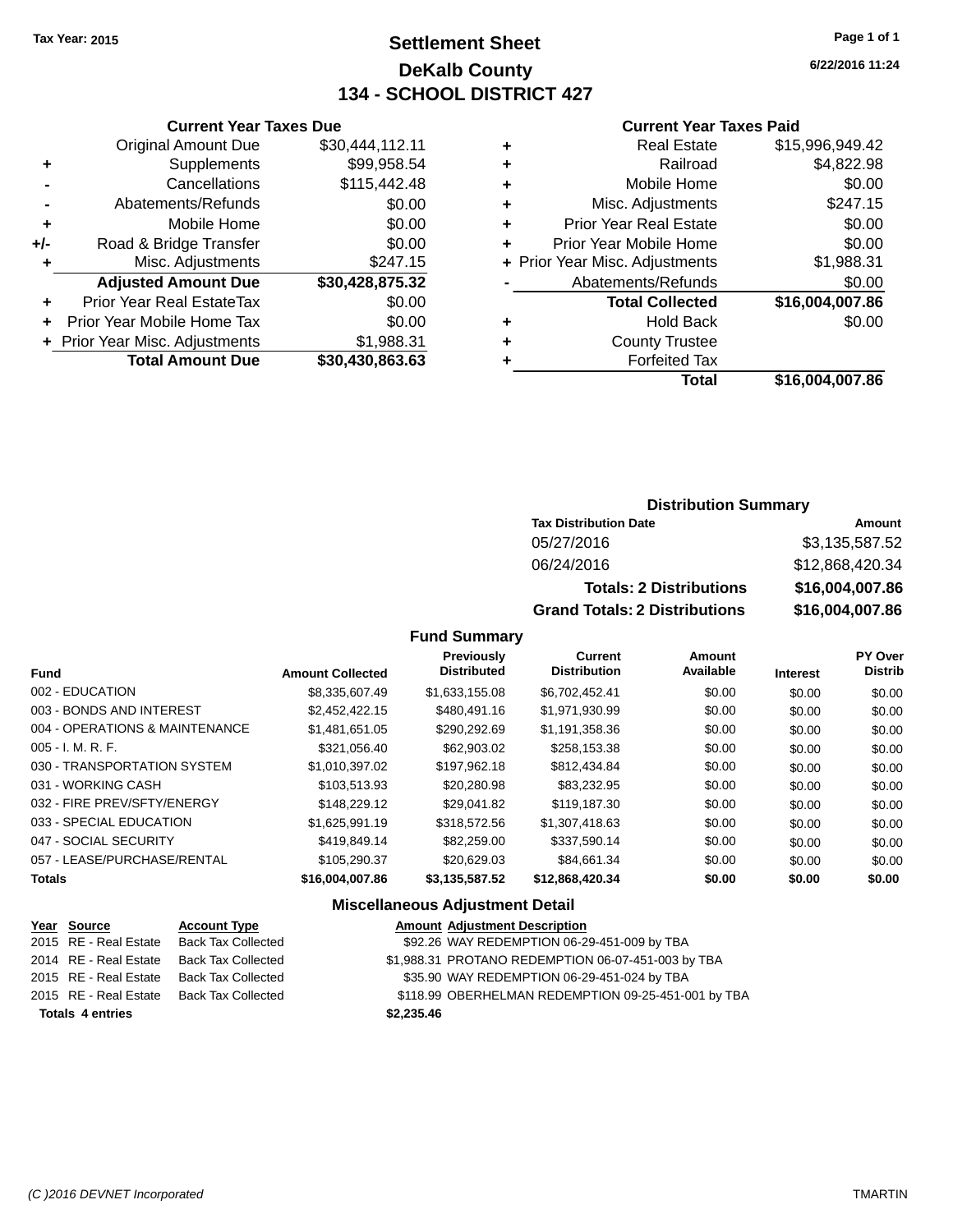# **Settlement Sheet Tax Year: 2015 Page 1 of 1 DeKalb County 135 - SCHOOL DISTRICT 428**

**6/22/2016 11:24**

#### **Current Year Taxes Paid**

| <b>Real Estate</b>            | \$25,981,495.49                |
|-------------------------------|--------------------------------|
| Railroad                      | \$228,609.51                   |
| Mobile Home                   | \$0.00                         |
| Misc. Adjustments             | \$0.00                         |
| <b>Prior Year Real Estate</b> | (\$11,925.76)                  |
| Prior Year Mobile Home        | \$0.00                         |
|                               | \$2,331.15                     |
| Abatements/Refunds            | \$4.31                         |
| <b>Total Collected</b>        | \$26,200,506.08                |
| <b>Hold Back</b>              | \$0.00                         |
| <b>County Trustee</b>         |                                |
| <b>Forfeited Tax</b>          |                                |
| Total                         | \$26,200,506.08                |
|                               | + Prior Year Misc. Adjustments |

|     | <b>Current Year Taxes Due</b>    |                 |  |  |  |  |  |
|-----|----------------------------------|-----------------|--|--|--|--|--|
|     | <b>Original Amount Due</b>       | \$51,198,483.37 |  |  |  |  |  |
| ٠   | Supplements                      | \$421,611.42    |  |  |  |  |  |
|     | Cancellations                    | \$758,686.88    |  |  |  |  |  |
|     | Abatements/Refunds               | \$4.31          |  |  |  |  |  |
| ٠   | Mobile Home                      | \$0.00          |  |  |  |  |  |
| +/- | Road & Bridge Transfer           | \$0.00          |  |  |  |  |  |
| ٠   | Misc. Adjustments                | \$0.00          |  |  |  |  |  |
|     | <b>Adjusted Amount Due</b>       | \$50,861,403.60 |  |  |  |  |  |
| ٠   | <b>Prior Year Real EstateTax</b> | (\$11,925.76)   |  |  |  |  |  |
|     | Prior Year Mobile Home Tax       | \$0.00          |  |  |  |  |  |
|     | + Prior Year Misc. Adjustments   | \$2,331.15      |  |  |  |  |  |
|     | <b>Total Amount Due</b>          | \$50,851,808.99 |  |  |  |  |  |

### **Distribution Summary**

| <b>Tax Distribution Date</b>         | Amount          |
|--------------------------------------|-----------------|
| 05/27/2016                           | \$4,892,763.56  |
| 06/24/2016                           | \$21,307,742.52 |
| <b>Totals: 2 Distributions</b>       | \$26,200,506.08 |
| <b>Grand Totals: 2 Distributions</b> | \$26,200,506.08 |

#### **Fund Summary**

| <b>Fund</b>                             | <b>Amount Collected</b> | <b>Previously</b><br><b>Distributed</b> | Current<br><b>Distribution</b> | Amount<br>Available | <b>Interest</b> | <b>PY Over</b><br><b>Distrib</b> |
|-----------------------------------------|-------------------------|-----------------------------------------|--------------------------------|---------------------|-----------------|----------------------------------|
| 002 - EDUCATION                         | \$12,703,315.30         | \$2,372,256.36                          | \$10,331,058.94                | \$0.00              | \$0.00          | \$0.00                           |
| 003 - BONDS AND INTEREST                | \$2,458,760.30          | \$459,156.51                            | \$1,999,603.79                 | \$0.00              | \$0.00          | \$0.00                           |
| 004 - OPERATIONS & MAINTENANCE          | \$2.381.861.82          | \$444.796.26                            | \$1,937,065.56                 | \$0.00              | \$0.00          | \$0.00                           |
| $005 - I. M. R. F.$                     | \$647.362.10            | \$120,890.40                            | \$526,471.70                   | \$0.00              | \$0.00          | \$0.00                           |
| 030 - TRANSPORTATION SYSTEM             | \$3.973.778.39          | \$742.075.69                            | \$3,231,702.70                 | \$0.00              | \$0.00          | \$0.00                           |
| 031 - WORKING CASH                      | \$158,801.27            | \$29.655.05                             | \$129,146.22                   | \$0.00              | \$0.00          | \$0.00                           |
| 032 - FIRE PREV/SFTY/ENERGY             | \$317.576.35            | \$59,305.19                             | \$258,271.16                   | \$0.00              | \$0.00          | \$0.00                           |
| 033 - SPECIAL EDUCATION                 | \$2,540,663,07          | \$474.451.28                            | \$2,066,211.79                 | \$0.00              | \$0.00          | \$0.00                           |
| 035 - TORT JUDGEMENTS/LIABILITY<br>INS. | \$358,239.51            | \$66.898.74                             | \$291.340.77                   | \$0.00              | \$0.00          | \$0.00                           |
| 047 - SOCIAL SECURITY                   | \$660,147.97            | \$123,278,08                            | \$536.869.89                   | \$0.00              | \$0.00          | \$0.00                           |
| <b>Totals</b>                           | \$26,200,506.08         | \$4,892,763.56                          | \$21,307,742.52                | \$0.00              | \$0.00          | \$0.00                           |

#### **Miscellaneous Adjustment Detail**

|                         | Year Source           | <b>Account Type</b>       | <b>Amount Adjustment Description</b>                |
|-------------------------|-----------------------|---------------------------|-----------------------------------------------------|
|                         | 2014 RE - Real Estate | <b>Back Tax Collected</b> | \$2,089.21 IGNELZI REDEMPTION 08-23-156-014 by TBA  |
|                         | 2014 RE - Real Estate | <b>Back Tax Collected</b> | \$241.94 SIDDIQUI REDEMPTION 08-15-329-012 by TBA   |
| <b>Totals 2 entries</b> |                       |                           | \$2,331.15                                          |
|                         |                       |                           | <b>Abatement Detail</b>                             |
| Year                    | Source                | <b>Account Type</b>       | <b>Amount Adjustment Description</b>                |
|                         | $204E$ DE Dool Estate | $DE$ Abotamant            | $R$ 4.34 DTAD INTEDECT DEELIND 00.45 426 004 by TRA |

2015 RE - Real Estate RE Abatement **\$4.31 PTAB INTEREST REFUND 08-15-426-004 by TBA Totals \$4.31 1 entries**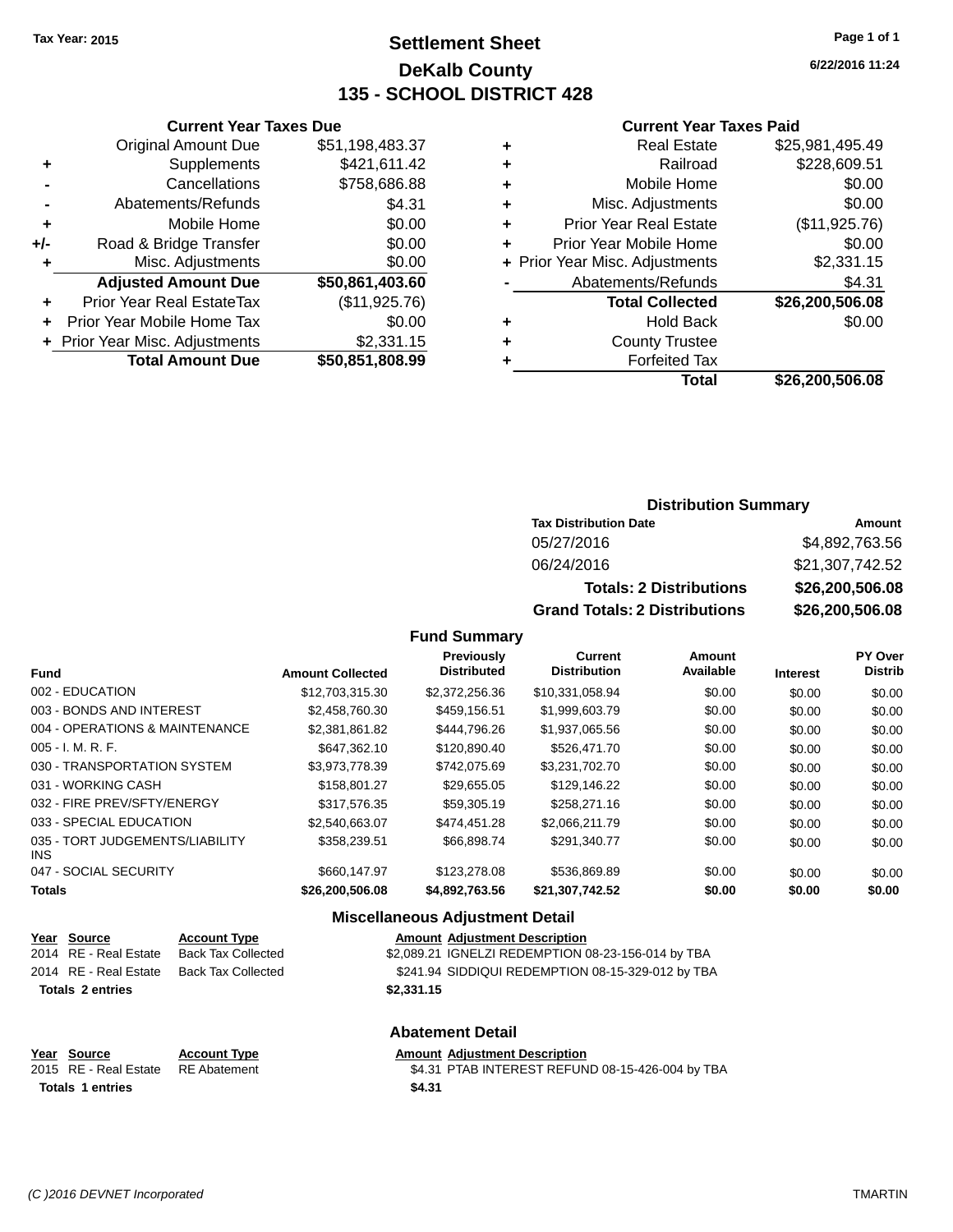# **Settlement Sheet Tax Year: 2015 Page 1 of 1 DeKalb County 136 - SCHOOL DISTRICT 429**

**6/22/2016 11:24**

#### **Current Year Taxes Paid**

|       | <b>Current Year Taxes Due</b>  |                |
|-------|--------------------------------|----------------|
|       | <b>Original Amount Due</b>     | \$5,227,653.29 |
| ٠     | Supplements                    | \$21,151.26    |
|       | Cancellations                  | \$22,517.81    |
|       | Abatements/Refunds             | \$0.00         |
| ٠     | Mobile Home                    | \$0.00         |
| $+/-$ | Road & Bridge Transfer         | \$0.00         |
| ٠     | Misc. Adjustments              | \$0.00         |
|       | <b>Adjusted Amount Due</b>     | \$5,226,286.74 |
| ٠     | Prior Year Real EstateTax      | \$0.00         |
|       | Prior Year Mobile Home Tax     | \$0.00         |
|       | + Prior Year Misc. Adjustments | \$1,056.00     |
|       | <b>Total Amount Due</b>        | \$5,227,342.74 |
|       |                                |                |

|   | <b>Real Estate</b>             | \$2,790,623.95 |
|---|--------------------------------|----------------|
| ٠ | Railroad                       | \$30,627.04    |
| ٠ | Mobile Home                    | \$0.00         |
| ٠ | Misc. Adjustments              | \$0.00         |
| ٠ | <b>Prior Year Real Estate</b>  | \$0.00         |
| ٠ | Prior Year Mobile Home         | \$0.00         |
|   | + Prior Year Misc. Adjustments | \$1,056.00     |
|   | Abatements/Refunds             | \$0.00         |
|   | <b>Total Collected</b>         | \$2,822,306.99 |
| ٠ | <b>Hold Back</b>               | \$0.00         |
| ٠ | <b>County Trustee</b>          |                |
| ٠ | <b>Forfeited Tax</b>           |                |
|   | Total                          | \$2,822,306.99 |
|   |                                |                |

## **Distribution Summary**

| <b>Tax Distribution Date</b>         | Amount         |
|--------------------------------------|----------------|
| 05/27/2016                           | \$587,966.36   |
| 06/24/2016                           | \$2,234,340.63 |
| <b>Totals: 2 Distributions</b>       | \$2,822,306.99 |
| <b>Grand Totals: 2 Distributions</b> | \$2,822,306.99 |

### **Fund Summary**

| Fund                                    | <b>Amount Collected</b> | <b>Previously</b><br><b>Distributed</b> | Current<br><b>Distribution</b> | Amount<br>Available | <b>Interest</b> | PY Over<br><b>Distrib</b> |
|-----------------------------------------|-------------------------|-----------------------------------------|--------------------------------|---------------------|-----------------|---------------------------|
| 002 - EDUCATION                         | \$1,529,224.70          | \$318,580.74                            | \$1,210,643.96                 | \$0.00              | \$0.00          | \$0.00                    |
| 003 - BONDS AND INTEREST                | \$529,123.30            | \$110.231.35                            | \$418.891.95                   | \$0.00              | \$0.00          | \$0.00                    |
| 004 - OPERATIONS & MAINTENANCE          | \$296.901.05            | \$61.852.89                             | \$235,048.16                   | \$0.00              | \$0.00          | \$0.00                    |
| $005 - I. M. R. F.$                     | \$48.639.64             | \$10.133.01                             | \$38,506.63                    | \$0.00              | \$0.00          | \$0.00                    |
| 030 - TRANSPORTATION SYSTEM             | \$122,344.18            | \$25,487.75                             | \$96,856.43                    | \$0.00              | \$0.00          | \$0.00                    |
| 032 - FIRE PREV/SFTY/ENERGY             | \$364.08                | \$75.85                                 | \$288.23                       | \$0.00              | \$0.00          | \$0.00                    |
| 033 - SPECIAL EDUCATION                 | \$192.461.58            | \$40.095.19                             | \$152,366,39                   | \$0.00              | \$0.00          | \$0.00                    |
| 035 - TORT JUDGEMENTS/LIABILITY<br>INS. | \$49.235.14             | \$10.257.07                             | \$38,978.07                    | \$0.00              | \$0.00          | \$0.00                    |
| 047 - SOCIAL SECURITY                   | \$54,013.32             | \$11.252.51                             | \$42,760.81                    | \$0.00              | \$0.00          | \$0.00                    |
| <b>Totals</b>                           | \$2,822,306.99          | \$587,966.36                            | \$2,234,340.63                 | \$0.00              | \$0.00          | \$0.00                    |

| Year Source             | <b>Account Type</b>                      |            | <b>Amount Adjustment Description</b>            |
|-------------------------|------------------------------------------|------------|-------------------------------------------------|
| 2014 RE - Real Estate   | Back Tax Collected                       |            | \$94.62 NIELSEN REDEMPTION 15-16-151-019 by TBA |
|                         | 2014 RE - Real Estate Back Tax Collected |            | \$854.04 STILES REDEMPTION 15-15-228-034 by TBA |
|                         | 2014 RE - Real Estate Back Tax Collected |            | \$107.34 STILES REDEMPTION 15-15-228-005 by TBA |
| <b>Totals 3 entries</b> |                                          | \$1,056,00 |                                                 |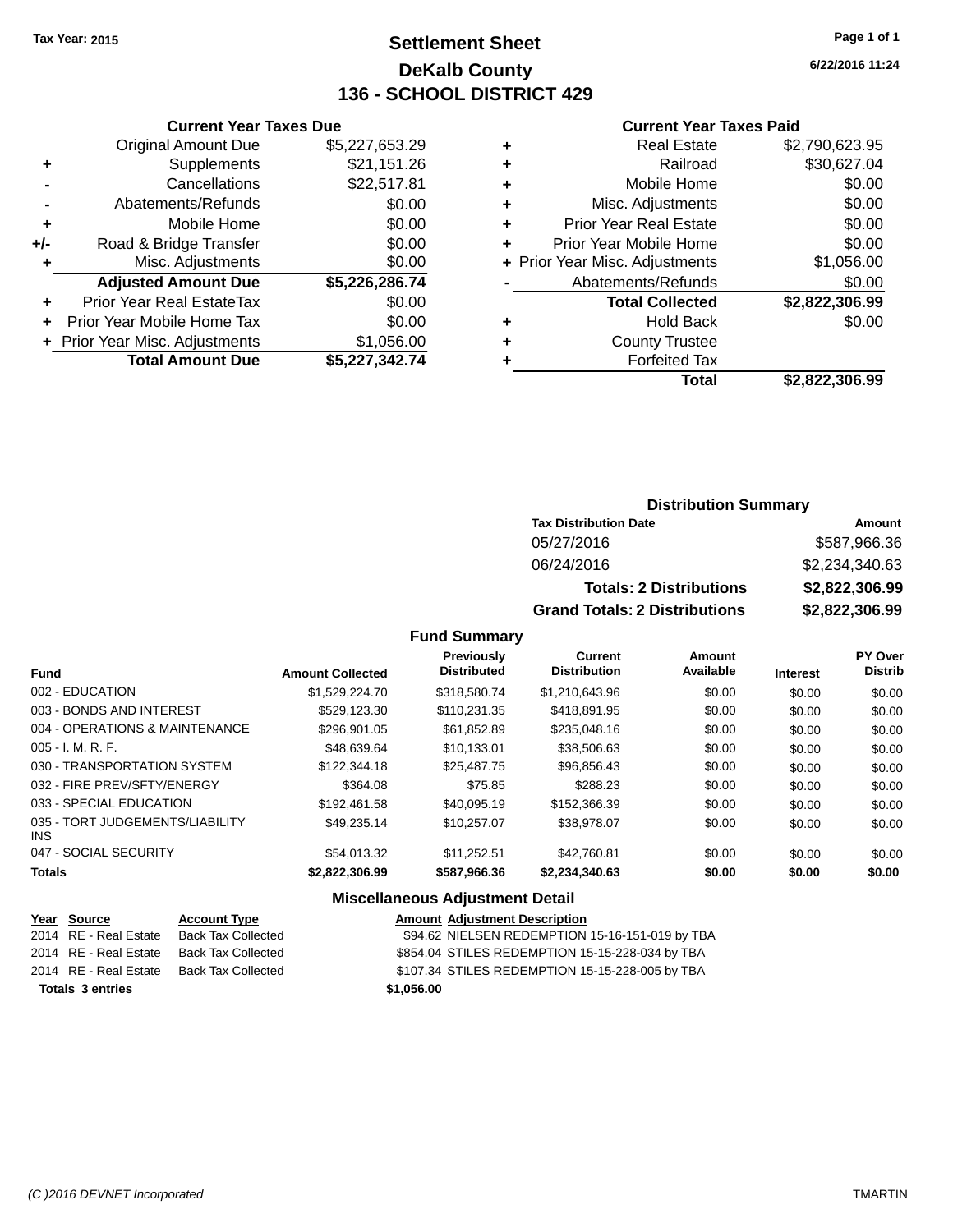# **Settlement Sheet Tax Year: 2015 Page 1 of 1 DeKalb County 137 - SCHOOL DISTRICT 430**

**6/22/2016 11:24**

#### **Current Year Taxes Paid**

|     | <b>Current Year Taxes Due</b>  |                |  |  |  |
|-----|--------------------------------|----------------|--|--|--|
|     | <b>Original Amount Due</b>     | \$7,908,546.67 |  |  |  |
| ٠   | Supplements                    | \$34,337.11    |  |  |  |
|     | Cancellations                  | \$42,134.96    |  |  |  |
|     | Abatements/Refunds             | \$23.03        |  |  |  |
| ٠   | Mobile Home                    | \$0.00         |  |  |  |
| +/- | Road & Bridge Transfer         | \$0.00         |  |  |  |
| ٠   | Misc. Adjustments              | \$0.00         |  |  |  |
|     | <b>Adjusted Amount Due</b>     | \$7,900,725.79 |  |  |  |
| ٠   | Prior Year Real EstateTax      | \$5,869.83     |  |  |  |
|     | Prior Year Mobile Home Tax     | \$0.00         |  |  |  |
|     | + Prior Year Misc. Adjustments | \$1,519.55     |  |  |  |
|     | <b>Total Amount Due</b>        | \$7,908,115.17 |  |  |  |
|     |                                |                |  |  |  |

|   | <b>Real Estate</b>             | \$4,188,757.06 |
|---|--------------------------------|----------------|
| ٠ | Railroad                       | \$19,698.16    |
| ٠ | Mobile Home                    | \$0.00         |
| ٠ | Misc. Adjustments              | \$0.00         |
| ٠ | <b>Prior Year Real Estate</b>  | \$5,869.83     |
| ٠ | Prior Year Mobile Home         | \$0.00         |
|   | + Prior Year Misc. Adjustments | \$1,519.55     |
|   | Abatements/Refunds             | \$23.03        |
|   | <b>Total Collected</b>         | \$4,215,821.57 |
| ٠ | <b>Hold Back</b>               | \$0.00         |
| ٠ | <b>County Trustee</b>          |                |
| ٠ | <b>Forfeited Tax</b>           |                |
|   | Total                          | \$4,215,821.57 |
|   |                                |                |

# **Distribution Summary**

| <b>Tax Distribution Date</b>         | Amount         |
|--------------------------------------|----------------|
| 05/27/2016                           | \$835,939.48   |
| 06/24/2016                           | \$3,379,882.09 |
| <b>Totals: 2 Distributions</b>       | \$4,215,821.57 |
| <b>Grand Totals: 2 Distributions</b> | \$4,215,821.57 |

### **Fund Summary**

| <b>Fund</b>                                         | <b>Amount Collected</b> | Previously<br><b>Distributed</b> | <b>Current</b><br><b>Distribution</b> | Amount<br>Available | <b>Interest</b> | PY Over<br><b>Distrib</b> |
|-----------------------------------------------------|-------------------------|----------------------------------|---------------------------------------|---------------------|-----------------|---------------------------|
| 002 - EDUCATION                                     | \$2,963,258.85          | \$587,573.51                     | \$2,375,685.34                        | \$0.00              | \$0.00          | \$0.00                    |
| 003 - BONDS AND INTEREST                            | \$312,721.20            | \$62,008.31                      | \$250,712.89                          | \$0.00              | \$0.00          | \$0.00                    |
| 004 - OPERATIONS & MAINTENANCE                      | \$492,644.05            | \$97.684.54                      | \$394,959.51                          | \$0.00              | \$0.00          | \$0.00                    |
| $005 - I. M. R. F.$                                 | \$69,109.97             | \$13,703.56                      | \$55,406.41                           | \$0.00              | \$0.00          | \$0.00                    |
| 030 - TRANSPORTATION SYSTEM                         | \$103.713.41            | \$20.564.94                      | \$83.148.47                           | \$0.00              | \$0.00          | \$0.00                    |
| 031 - WORKING CASH                                  | \$75.88                 | \$15.05                          | \$60.83                               | \$0.00              | \$0.00          | \$0.00                    |
| 032 - FIRE PREV/SFTY/ENERGY                         | \$53,005.53             | \$10,510.27                      | \$42,495.26                           | \$0.00              | \$0.00          | \$0.00                    |
| 033 - SPECIAL EDUCATION                             | \$152,030.95            | \$30,145.64                      | \$121,885.31                          | \$0.00              | \$0.00          | \$0.00                    |
| 035 - TORT JUDGMENTS, LIABILITY<br><b>INSURANCE</b> | \$75.88                 | \$15.05                          | \$60.83                               | \$0.00              | \$0.00          | \$0.00                    |
| 047 - SOCIAL SECURITY                               | \$69.109.97             | \$13,703.56                      | \$55,406.41                           | \$0.00              | \$0.00          | \$0.00                    |
| 057 - LEASE/PURCHASE/RENTAL                         | \$75.88                 | \$15.05                          | \$60.83                               | \$0.00              | \$0.00          | \$0.00                    |
| <b>Totals</b>                                       | \$4,215,821.57          | \$835,939.48                     | \$3,379,882.09                        | \$0.00              | \$0.00          | \$0.00                    |

### **Miscellaneous Adjustment Detail**

| Year Source           | <b>Account Type</b> | <b>Amount Adjustment Description</b>              |
|-----------------------|---------------------|---------------------------------------------------|
| 2014 RE - Real Estate | Back Tax Collected  | \$1,519.55 PAIGAH REDEMPTION 19-36-106-001 by TBA |
| Totals 1 entries      |                     | \$1,519.55                                        |
|                       |                     |                                                   |

#### **Abatement Detail**

| Year Source                        | <b>Account Type</b> | <b>Amount Adiustment Description</b>              |  |
|------------------------------------|---------------------|---------------------------------------------------|--|
| 2015 RE - Real Estate RE Abatement |                     | \$23.03 PTAB INTEREST REFUND 19-26-280-004 by TBA |  |
| <b>Totals 1 entries</b>            |                     | \$23.03                                           |  |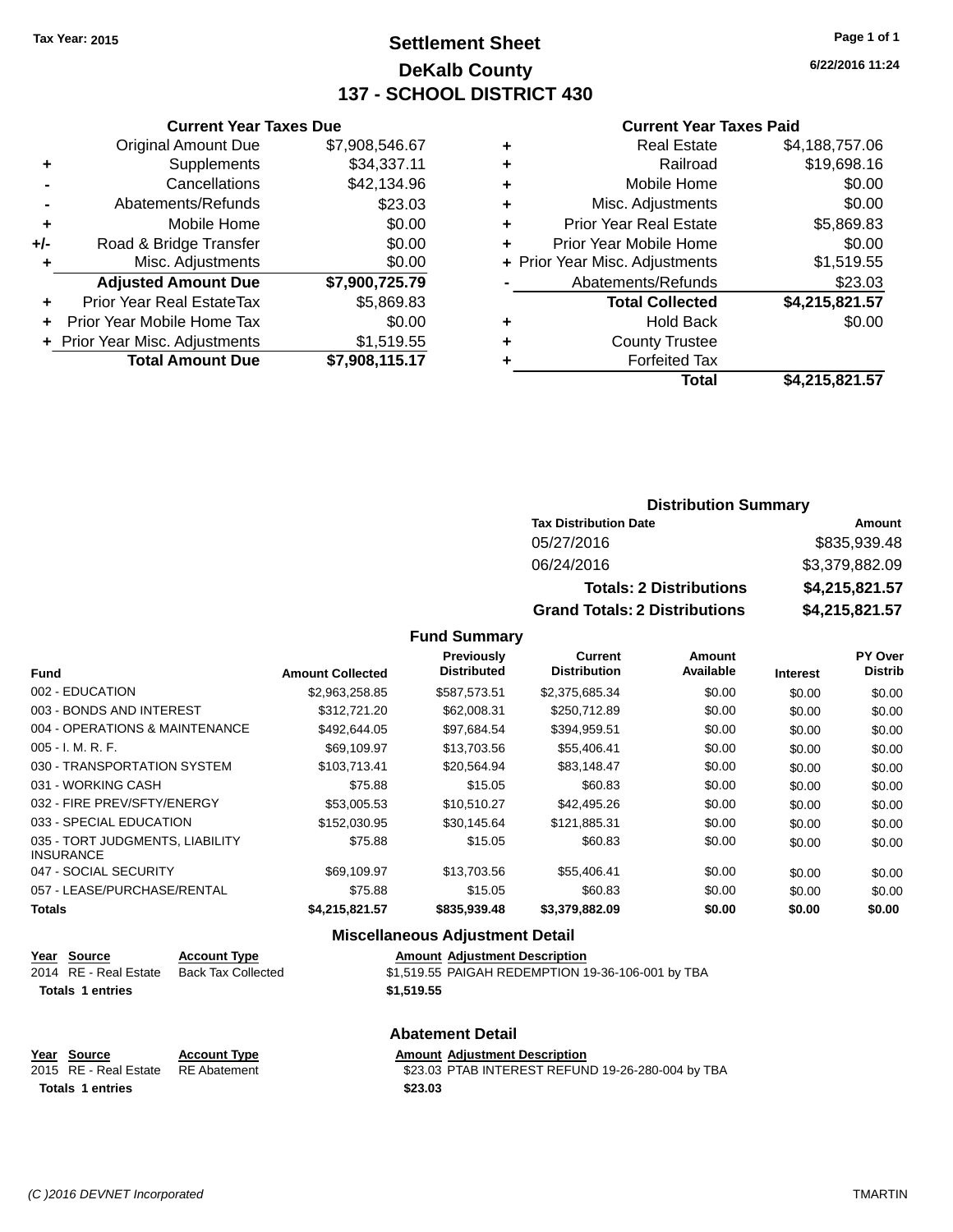# **Settlement Sheet Tax Year: 2015 Page 1 of 1 DeKalb County 139 - SCHOOL DISTRICT 432**

**6/22/2016 11:24**

#### **Current Year Taxes Paid**

|     | <b>Current Year Taxes Due</b> |                |
|-----|-------------------------------|----------------|
|     | <b>Original Amount Due</b>    | \$2,523,614.51 |
| ٠   | Supplements                   | \$5,165.59     |
|     | Cancellations                 | \$7,331.76     |
|     | Abatements/Refunds            | \$0.00         |
| ٠   | Mobile Home                   | \$0.00         |
| +/- | Road & Bridge Transfer        | \$0.00         |
|     | Misc. Adjustments             | \$1,109.83     |
|     | <b>Adjusted Amount Due</b>    | \$2,522,558.17 |
| ÷   | Prior Year Real EstateTax     | \$1,113.80     |
|     | Prior Year Mobile Home Tax    | \$0.00         |
|     | Prior Year Misc. Adjustments  | \$0.00         |
|     | <b>Total Amount Due</b>       | \$2.523.671.97 |
|     |                               |                |

| ٠ | <b>Real Estate</b>             | \$1,394,888.83 |
|---|--------------------------------|----------------|
| ٠ | Railroad                       | \$20,275.10    |
| ٠ | Mobile Home                    | \$0.00         |
| ٠ | Misc. Adjustments              | \$1,109.83     |
| ٠ | <b>Prior Year Real Estate</b>  | \$1,113.80     |
| ٠ | Prior Year Mobile Home         | \$0.00         |
|   | + Prior Year Misc. Adjustments | \$0.00         |
|   | Abatements/Refunds             | \$0.00         |
|   | <b>Total Collected</b>         | \$1,417,387.56 |
| ٠ | <b>Hold Back</b>               | \$0.00         |
| ٠ | <b>County Trustee</b>          |                |
| ٠ | <b>Forfeited Tax</b>           |                |
|   | Total                          | \$1,417,387.56 |
|   |                                |                |

### **Distribution Summary Tax Distribution Date Amount** 05/27/2016 \$324,988.13 06/24/2016 \$1,092,399.43 **Totals: 2 Distributions \$1,417,387.56 Grand Totals: 2 Distributions \$1,417,387.56**

#### **Fund Summary**

| <b>Fund</b>                             | <b>Amount Collected</b> | Previously<br><b>Distributed</b> | Current<br><b>Distribution</b> | <b>Amount</b><br>Available | <b>Interest</b> | <b>PY Over</b><br><b>Distrib</b> |
|-----------------------------------------|-------------------------|----------------------------------|--------------------------------|----------------------------|-----------------|----------------------------------|
| 002 - EDUCATION                         | \$916,584.88            | \$210.160.71                     | \$706,424.17                   | \$0.00                     | \$0.00          | \$0.00                           |
| 003 - BONDS AND INTEREST                | \$175,807.08            | \$40,310.23                      | \$135,496.85                   | \$0.00                     | \$0.00          | \$0.00                           |
| 004 - OPERATIONS & MAINTENANCE          | \$85.929.12             | \$19.702.41                      | \$66,226,71                    | \$0.00                     | \$0.00          | \$0.00                           |
| $005 - I. M. R. F.$                     | \$29.742.45             | \$6.819.55                       | \$22,922.90                    | \$0.00                     | \$0.00          | \$0.00                           |
| 030 - TRANSPORTATION SYSTEM             | \$45,828.38             | \$10,507.84                      | \$35,320.54                    | \$0.00                     | \$0.00          | \$0.00                           |
| 031 - WORKING CASH                      | \$11,456.74             | \$2,626.88                       | \$8,829.86                     | \$0.00                     | \$0.00          | \$0.00                           |
| 032 - FIRE PREV/SFTY/ENERGY             | \$11,456.74             | \$2,626.88                       | \$8,829.86                     | \$0.00                     | \$0.00          | \$0.00                           |
| 033 - SPECIAL EDUCATION                 | \$9,166.25              | \$2,101.70                       | \$7,064.55                     | \$0.00                     | \$0.00          | \$0.00                           |
| 035 - TORT JUDGEMENTS/LIABILITY<br>INS. | \$100.131.34            | \$22.958.79                      | \$77.172.55                    | \$0.00                     | \$0.00          | \$0.00                           |
| 047 - SOCIAL SECURITY                   | \$19,827.84             | \$4,546.26                       | \$15,281.58                    | \$0.00                     | \$0.00          | \$0.00                           |
| 057 - LEASE/PURCHASE/RENTAL             | \$11,456.74             | \$2,626.88                       | \$8,829.86                     | \$0.00                     | \$0.00          | \$0.00                           |
| <b>Totals</b>                           | \$1,417,387.56          | \$324,988.13                     | \$1,092,399.43                 | \$0.00                     | \$0.00          | \$0.00                           |

| Year Source             | <b>Account Type</b> | <b>Amount Adiustment Description</b>               |
|-------------------------|---------------------|----------------------------------------------------|
| 2015 RE - Real Estate   | Back Tax Collected  | \$1,109.83 PASSERO REDEMPTION 18-28-427-003 by TBA |
| <b>Totals 1 entries</b> |                     | \$1.109.83                                         |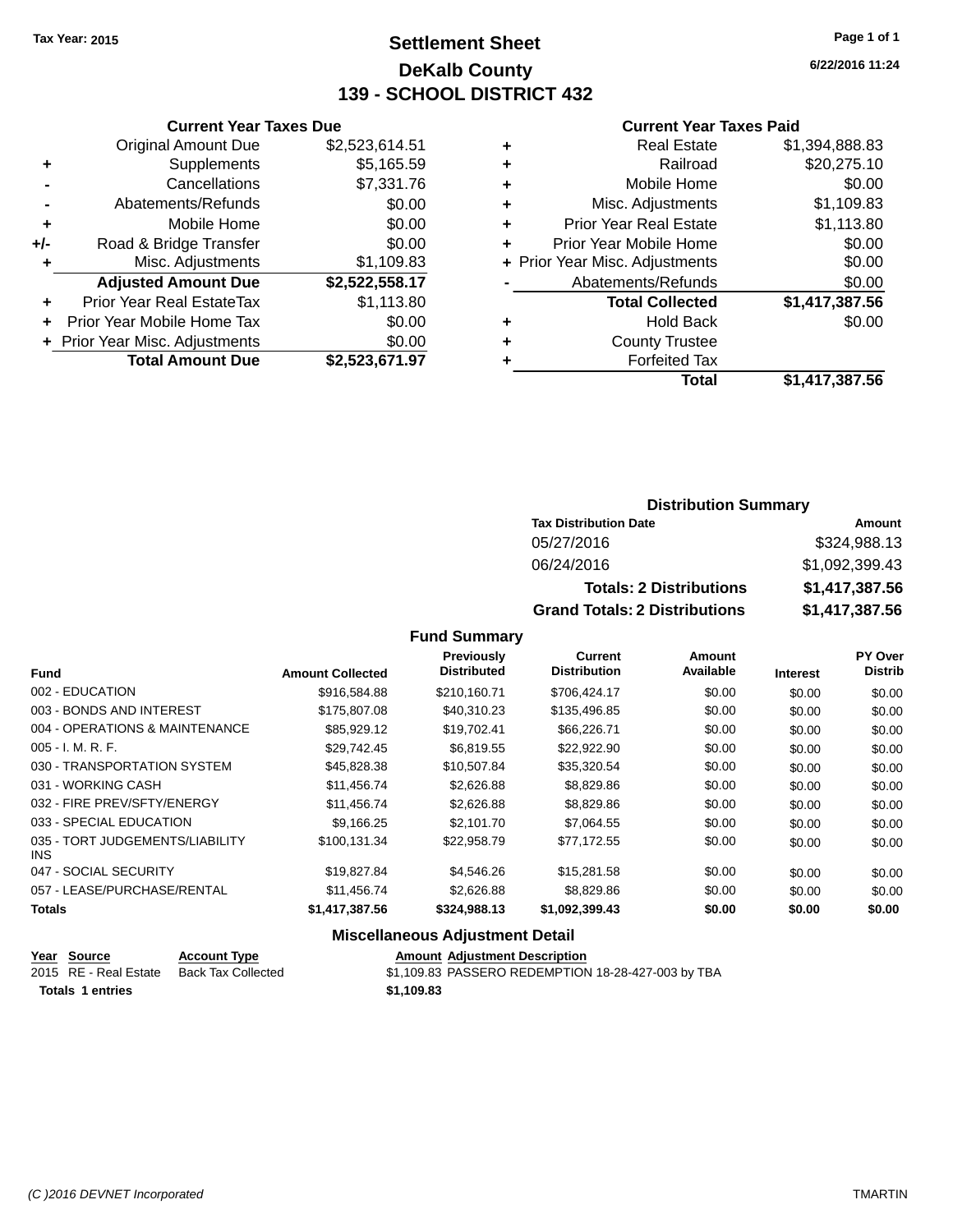# **Settlement Sheet Tax Year: 2015 Page 1 of 1 DeKalb County 141 - CC 509 ELGIN**

**6/22/2016 11:24**

|     | <b>Current Year Taxes Due</b>  |            |  |  |  |  |
|-----|--------------------------------|------------|--|--|--|--|
|     | Original Amount Due            | \$1,668.95 |  |  |  |  |
|     | Supplements                    | \$0.00     |  |  |  |  |
|     | Cancellations                  | \$0.00     |  |  |  |  |
|     | Abatements/Refunds             | \$0.00     |  |  |  |  |
| ٠   | Mobile Home                    | \$0.00     |  |  |  |  |
| +/- | Road & Bridge Transfer         | \$0.00     |  |  |  |  |
|     | Misc. Adjustments              | \$0.00     |  |  |  |  |
|     | <b>Adjusted Amount Due</b>     | \$1,668.95 |  |  |  |  |
| ٠   | Prior Year Real EstateTax      | \$0.00     |  |  |  |  |
|     | Prior Year Mobile Home Tax     | \$0.00     |  |  |  |  |
|     | + Prior Year Misc. Adjustments | \$0.00     |  |  |  |  |
|     | <b>Total Amount Due</b>        | \$1.668.95 |  |  |  |  |
|     |                                |            |  |  |  |  |

### **Current Year Taxes Paid +** Real Estate \$0.00 **+** Railroad \$0.00 **+** Mobile Home \$0.00 **+** Misc. Adjustments \$0.00 **+** Prior Year Real Estate \$0.00 **+** Prior Year Mobile Home \$0.00<br> **+** Prior Year Misc. Adjustments \$0.00 **+ Prior Year Misc. Adjustments -** Abatements/Refunds \$0.00 **Total Collected \$0.00 +** Hold Back \$0.00 **+** County Trustee **+** Forfeited Tax **Total \$0.00**

| <b>Fund Summary</b>                             |                         |                                         |                                       |                     |                 |                                  |
|-------------------------------------------------|-------------------------|-----------------------------------------|---------------------------------------|---------------------|-----------------|----------------------------------|
| <b>Fund</b>                                     | <b>Amount Collected</b> | <b>Previously</b><br><b>Distributed</b> | <b>Current</b><br><b>Distribution</b> | Amount<br>Available | <b>Interest</b> | <b>PY Over</b><br><b>Distrib</b> |
| 003 - BONDS AND INTEREST                        | \$0.00                  | \$0.00                                  | \$0.00                                | \$0.00              | \$0.00          | \$0.00                           |
| 027 - AUDIT                                     | \$0.00                  | \$0.00                                  | \$0.00                                | \$0.00              | \$0.00          | \$0.00                           |
| 035 - TORT JUDGEMENTS/LIABILITY<br><b>INS</b>   | \$0.00                  | \$0.00                                  | \$0.00                                | \$0.00              | \$0.00          | \$0.00                           |
| 047 - SOCIAL SECURITY                           | \$0.00                  | \$0.00                                  | \$0.00                                | \$0.00              | \$0.00          | \$0.00                           |
| 109 - PRIOR YEAR ADJUSTMENT                     | \$0.00                  | \$0.00                                  | \$0.00                                | \$0.00              | \$0.00          | \$0.00                           |
| 136 - OPERATIONS & MAINTENANCE<br>(colleges)    | \$0.00                  | \$0.00                                  | \$0.00                                | \$0.00              | \$0.00          | \$0.00                           |
| <b>159 - EDUCATIONAL PURPOSES</b><br>(colleges) | \$0.00                  | \$0.00                                  | \$0.00                                | \$0.00              | \$0.00          | \$0.00                           |
| <b>Totals</b>                                   | \$0.00                  | \$0.00                                  | \$0.00                                | \$0.00              | \$0.00          | \$0.00                           |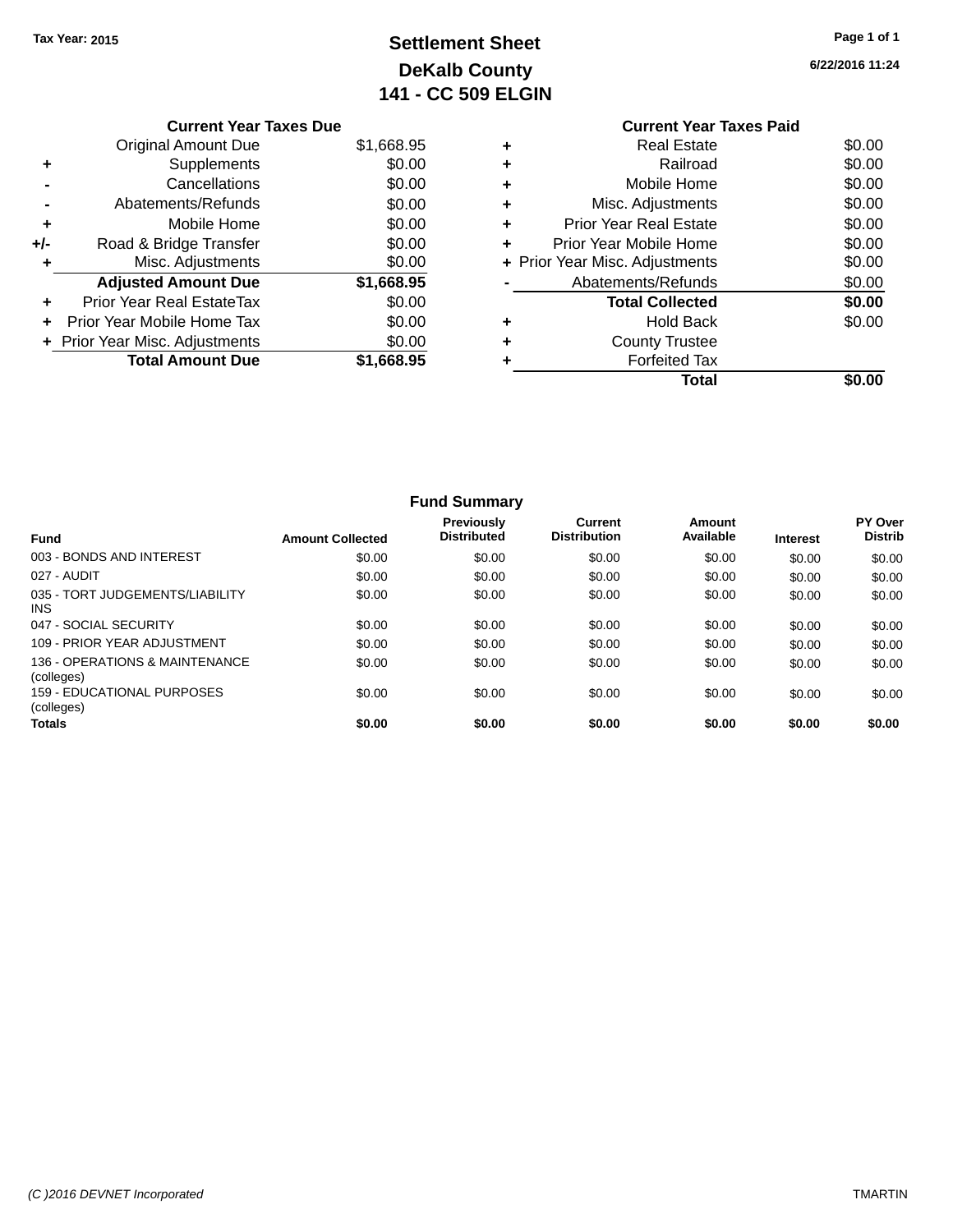# **Settlement Sheet Tax Year: 2015 Page 1 of 1 DeKalb County 142 - CC 511 ROCK VALLEY**

**6/22/2016 11:24**

|     | <b>Current Year Taxes Due</b>  |            |  |  |  |
|-----|--------------------------------|------------|--|--|--|
|     | <b>Original Amount Due</b>     | \$1,115.62 |  |  |  |
| ٠   | Supplements                    | \$0.00     |  |  |  |
|     | Cancellations                  | \$0.00     |  |  |  |
|     | Abatements/Refunds             | \$0.00     |  |  |  |
| ٠   | Mobile Home                    | \$0.00     |  |  |  |
| +/- | Road & Bridge Transfer         | \$0.00     |  |  |  |
| ٠   | Misc. Adjustments              | \$0.00     |  |  |  |
|     | <b>Adjusted Amount Due</b>     | \$1,115.62 |  |  |  |
| ÷   | Prior Year Real EstateTax      | \$0.00     |  |  |  |
| ÷   | Prior Year Mobile Home Tax     | \$0.00     |  |  |  |
|     | + Prior Year Misc. Adjustments | \$0.00     |  |  |  |
|     | <b>Total Amount Due</b>        | \$1.115.62 |  |  |  |

### **Current Year Taxes Paid**

| <b>Real Estate</b>             | \$668.96 |
|--------------------------------|----------|
| Railroad                       | \$0.00   |
| Mobile Home                    | \$0.00   |
| Misc. Adjustments              | \$0.00   |
| <b>Prior Year Real Estate</b>  | \$0.00   |
| Prior Year Mobile Home         | \$0.00   |
| + Prior Year Misc. Adjustments | \$0.00   |
| Abatements/Refunds             | \$0.00   |
| <b>Total Collected</b>         | \$668.96 |
| <b>Hold Back</b>               | \$0.00   |
| <b>County Trustee</b>          |          |
| <b>Forfeited Tax</b>           |          |
| Total                          | \$668.96 |
|                                |          |

| <b>Distribution Summary</b>          |          |  |  |  |
|--------------------------------------|----------|--|--|--|
| <b>Tax Distribution Date</b>         | Amount   |  |  |  |
| 05/27/2016                           | \$265.63 |  |  |  |
| 06/24/2016                           | \$403.33 |  |  |  |
| <b>Totals: 2 Distributions</b>       | \$668.96 |  |  |  |
| <b>Grand Totals: 2 Distributions</b> | \$668.96 |  |  |  |

| <b>Fund</b>                                     | <b>Amount Collected</b> | <b>Previously</b><br><b>Distributed</b> | Current<br><b>Distribution</b> | Amount<br>Available | <b>Interest</b> | PY Over<br><b>Distrib</b> |
|-------------------------------------------------|-------------------------|-----------------------------------------|--------------------------------|---------------------|-----------------|---------------------------|
| 003 - BONDS AND INTEREST                        | \$200.86                | \$79.77                                 | \$121.09                       | \$0.00              | \$0.00          | \$0.00                    |
| 027 - AUDIT                                     | \$1.27                  | \$0.50                                  | \$0.77                         | \$0.00              | \$0.00          | \$0.00                    |
| 035 - TORT JUDGEMENTS/LIABILITY<br><b>INS</b>   | \$83.41                 | \$33.12                                 | \$50.29                        | \$0.00              | \$0.00          | \$0.00                    |
| 047 - SOCIAL SECURITY                           | \$15.02                 | \$5.96                                  | \$9.06                         | \$0.00              | \$0.00          | \$0.00                    |
| 136 - OPERATIONS & MAINTENANCE<br>(colleges)    | \$54.58                 | \$21.67                                 | \$32.91                        | \$0.00              | \$0.00          | \$0.00                    |
| 141 - HLTH, SFTY/HANDICAP<br>ACCESS/ENERGY      | \$0.00                  | \$0.00                                  | \$0.00                         | \$0.00              | \$0.00          | \$0.00                    |
| <b>159 - EDUCATIONAL PURPOSES</b><br>(colleges) | \$313.82                | \$124.61                                | \$189.21                       | \$0.00              | \$0.00          | \$0.00                    |
| <b>Totals</b>                                   | \$668.96                | \$265.63                                | \$403.33                       | \$0.00              | \$0.00          | \$0.00                    |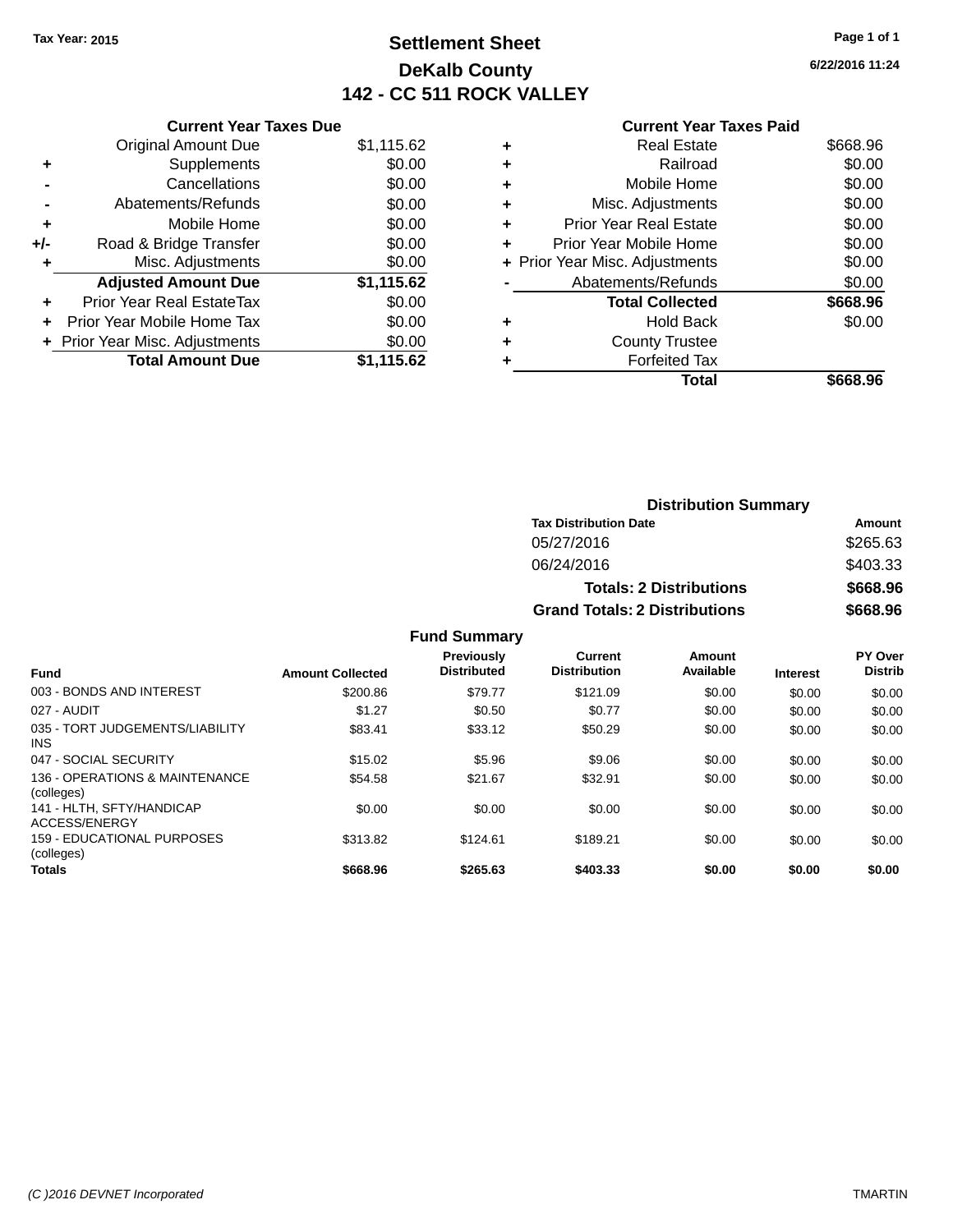# **Settlement Sheet Tax Year: 2015 Page 1 of 1 DeKalb County 143 - CC 513 ILLINOIS VALLEY**

**6/22/2016 11:24**

### **Current Year Taxes Paid**

| <b>Current Year Taxes Due</b>            |            |  |  |  |  |  |
|------------------------------------------|------------|--|--|--|--|--|
| <b>Original Amount Due</b><br>\$7,227.73 |            |  |  |  |  |  |
| Supplements                              | \$0.00     |  |  |  |  |  |
| Cancellations                            | \$0.00     |  |  |  |  |  |
| Abatements/Refunds                       | \$0.00     |  |  |  |  |  |
| Mobile Home                              | \$0.00     |  |  |  |  |  |
| Road & Bridge Transfer                   | \$0.00     |  |  |  |  |  |
| Misc. Adjustments                        | \$0.00     |  |  |  |  |  |
| <b>Adjusted Amount Due</b>               | \$7,227.73 |  |  |  |  |  |
| Prior Year Real EstateTax                | \$0.00     |  |  |  |  |  |
| Prior Year Mobile Home Tax               | \$0.00     |  |  |  |  |  |
| + Prior Year Misc. Adjustments           | \$0.00     |  |  |  |  |  |
| <b>Total Amount Due</b>                  | \$7.227.73 |  |  |  |  |  |
|                                          |            |  |  |  |  |  |

|   | <b>Real Estate</b>             | \$3,757.56 |
|---|--------------------------------|------------|
| ٠ | Railroad                       | \$270.97   |
| ٠ | Mobile Home                    | \$0.00     |
| ٠ | Misc. Adjustments              | \$0.00     |
| ٠ | <b>Prior Year Real Estate</b>  | \$0.00     |
|   | Prior Year Mobile Home         | \$0.00     |
|   | + Prior Year Misc. Adjustments | \$0.00     |
|   | Abatements/Refunds             | \$0.00     |
|   | <b>Total Collected</b>         | \$4,028.53 |
| ٠ | <b>Hold Back</b>               | \$0.00     |
|   | <b>County Trustee</b>          |            |
| ٠ | <b>Forfeited Tax</b>           |            |
|   | Total                          | \$4.028.53 |
|   |                                |            |

| <b>Distribution Summary</b>          |            |  |  |  |
|--------------------------------------|------------|--|--|--|
| <b>Tax Distribution Date</b>         | Amount     |  |  |  |
| 05/27/2016                           | \$1,101.37 |  |  |  |
| 06/24/2016                           | \$2,927.16 |  |  |  |
| <b>Totals: 2 Distributions</b>       | \$4,028.53 |  |  |  |
| <b>Grand Totals: 2 Distributions</b> | \$4,028.53 |  |  |  |

| Fund                                                | <b>Amount Collected</b> | Previously<br><b>Distributed</b> | <b>Current</b><br><b>Distribution</b> | Amount<br>Available | <b>Interest</b> | PY Over<br><b>Distrib</b> |
|-----------------------------------------------------|-------------------------|----------------------------------|---------------------------------------|---------------------|-----------------|---------------------------|
| 003 - BONDS AND INTEREST                            | \$96.84                 | \$26.47                          | \$70.37                               | \$0.00              | \$0.00          | \$0.00                    |
| 027 - AUDIT                                         | \$12.84                 | \$3.51                           | \$9.33                                | \$0.00              | \$0.00          | \$0.00                    |
| 035 - TORT JUDGMENTS, LIABILITY<br><b>INSURANCE</b> | \$112.43                | \$30.74                          | \$81.69                               | \$0.00              | \$0.00          | \$0.00                    |
| 047 - SOCIAL SECURITY                               | \$98.18                 | \$26.84                          | \$71.34                               | \$0.00              | \$0.00          | \$0.00                    |
| 136 - OPERATIONS & MAINTENANCE<br>(colleges)        | \$428.32                | \$117.10                         | \$311.22                              | \$0.00              | \$0.00          | \$0.00                    |
| 141 - HLTH, SFTY/HANDICAP<br>ACCESS/ENERGY          | \$535.41                | \$146.38                         | \$389.03                              | \$0.00              | \$0.00          | \$0.00                    |
| 149 - STATEWIDE AVERAGE<br>ADDITIONAL TAX           | \$1,352.45              | \$369.75                         | \$982.70                              | \$0.00              | \$0.00          | \$0.00                    |
| 159 - EDUCATIONAL PURPOSES<br>(colleges)            | \$1,392.06              | \$380.58                         | \$1,011.48                            | \$0.00              | \$0.00          | \$0.00                    |
| Totals                                              | \$4.028.53              | \$1.101.37                       | \$2.927.16                            | \$0.00              | \$0.00          | \$0.00                    |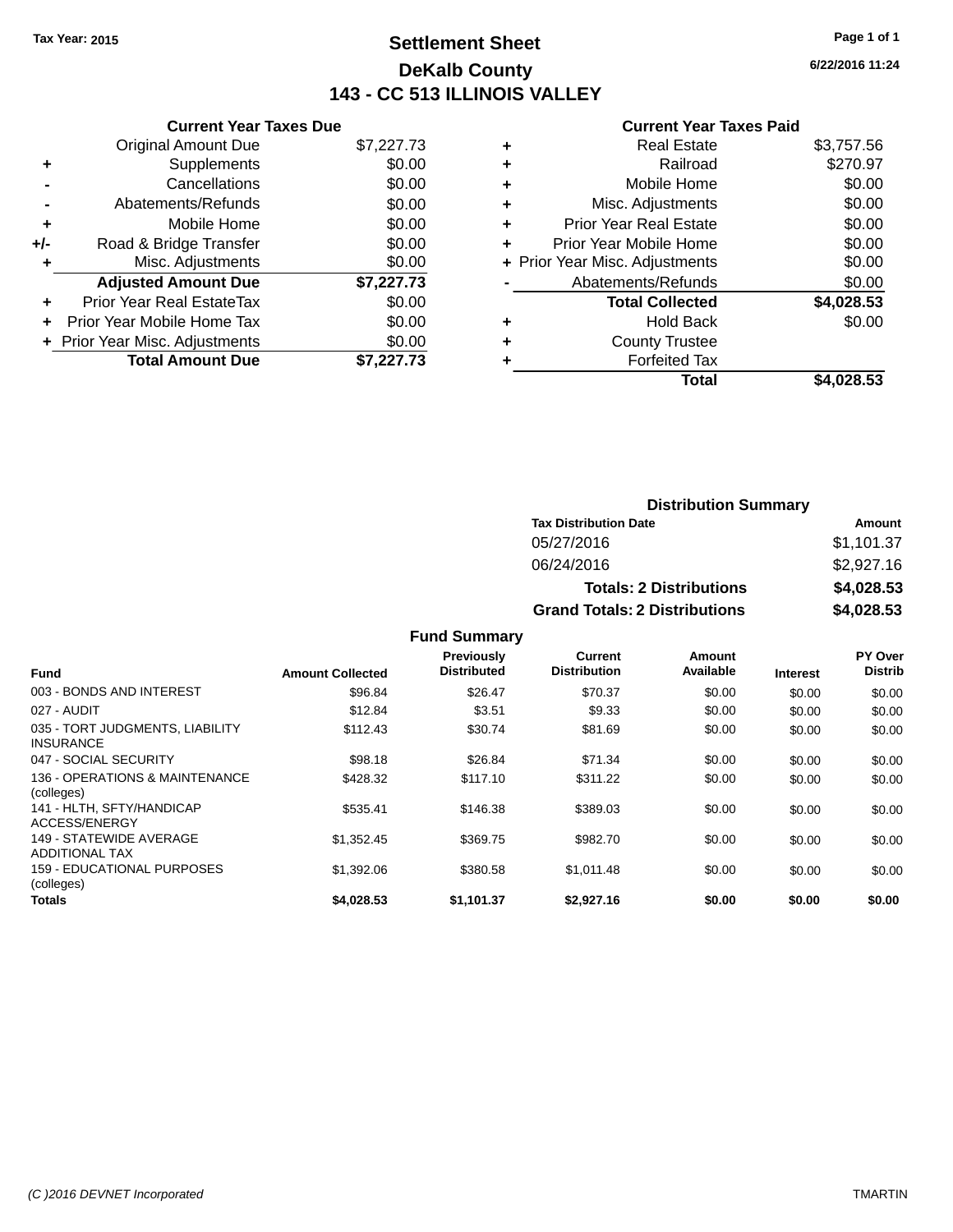# **Settlement Sheet Tax Year: 2015 Page 1 of 1 DeKalb County 144 - CC 516 WAUBONSEE**

**6/22/2016 11:24**

#### **Current Year Taxes Paid**

|       | <b>Original Amount Due</b>     | \$1,711,060.30 |
|-------|--------------------------------|----------------|
| ٠     | Supplements                    | \$6,507.46     |
|       | Cancellations                  | \$7,702.24     |
|       | Abatements/Refunds             | \$2.38         |
| ÷     | Mobile Home                    | \$0.00         |
| $+/-$ | Road & Bridge Transfer         | \$0.00         |
|       | Misc. Adjustments              | \$124.46       |
|       | <b>Adjusted Amount Due</b>     | \$1,709,987.60 |
| ٠     | Prior Year Real EstateTax      | \$722.19       |
|       | Prior Year Mobile Home Tax     | \$0.00         |
|       | + Prior Year Misc. Adjustments | \$252.31       |
|       | <b>Total Amount Due</b>        | \$1,710,962.10 |
|       |                                |                |

**Current Year Taxes Due**

|   | <b>Real Estate</b>             | \$917,878.81 |
|---|--------------------------------|--------------|
| ٠ | Railroad                       | \$9,196.72   |
| ٠ | Mobile Home                    | \$0.00       |
| ٠ | Misc. Adjustments              | \$124.46     |
| ٠ | <b>Prior Year Real Estate</b>  | \$722.19     |
|   | Prior Year Mobile Home         | \$0.00       |
|   | + Prior Year Misc. Adjustments | \$252.31     |
|   | Abatements/Refunds             | \$2.38       |
|   | <b>Total Collected</b>         | \$928,172.11 |
| ٠ | <b>Hold Back</b>               | \$0.00       |
| ٠ | <b>County Trustee</b>          |              |
|   | <b>Forfeited Tax</b>           |              |
|   | Total                          | \$928,172.11 |
|   |                                |              |

### **Distribution Summary Tax Distribution Date Amount** 05/27/2016 \$187,819.87 06/24/2016 \$740,352.24 **Totals: 2 Distributions \$928,172.11 Grand Totals: 2 Distributions \$928,172.11**

#### **Fund Summary**

| <b>Fund</b>                                     | <b>Amount Collected</b> | <b>Previously</b><br><b>Distributed</b> | Current<br><b>Distribution</b> | Amount<br>Available | <b>Interest</b> | PY Over<br><b>Distrib</b> |
|-------------------------------------------------|-------------------------|-----------------------------------------|--------------------------------|---------------------|-----------------|---------------------------|
| 003 - BONDS AND INTEREST                        | \$143.298.63            | \$28.997.14                             | \$114,301.49                   | \$0.00              | \$0.00          | \$0.00                    |
| 027 - AUDIT                                     | \$1,497.15              | \$302.96                                | \$1.194.19                     | \$0.00              | \$0.00          | \$0.00                    |
| 035 - TORT JUDGEMENTS/LIABILITY<br><b>INS</b>   | \$21,138.19             | \$4.277.41                              | \$16,860.78                    | \$0.00              | \$0.00          | \$0.00                    |
| 136 - OPERATIONS & MAINTENANCE<br>(colleges)    | \$119,954.19            | \$24.273.28                             | \$95.680.91                    | \$0.00              | \$0.00          | \$0.00                    |
| <b>159 - EDUCATIONAL PURPOSES</b><br>(colleges) | \$642,283,95            | \$129,969.08                            | \$512,314.87                   | \$0.00              | \$0.00          | \$0.00                    |
| <b>Totals</b>                                   | \$928.172.11            | \$187.819.87                            | \$740.352.24                   | \$0.00              | \$0.00          | \$0.00                    |

#### **Miscellaneous Adjustment Detail**

**Abatement Detail**

| Year Source             | <b>Account Type</b>       | <b>Amount Adjustment Description</b>               |
|-------------------------|---------------------------|----------------------------------------------------|
| 2015 RE - Real Estate   | <b>Back Tax Collected</b> | \$105.65 PASSERO REDEMPTION 18-28-427-003 by TBA   |
| 2014 RE - Real Estate   | <b>Back Tax Collected</b> | \$160.43 PAIGAH REDEMPTION 19-36-106-001 by TBA    |
| 2014 RE - Real Estate   | <b>Back Tax Collected</b> | \$8.23 NIELSEN REDEMPTION 15-16-151-019 by TBA     |
| 2014 RE - Real Estate   | <b>Back Tax Collected</b> | \$74.31 STILES REDEMPTION 15-15-228-034 by TBA     |
| 2014 RE - Real Estate   | <b>Back Tax Collected</b> | \$9.34 STILES REDEMPTION 15-15-228-005 by TBA      |
| 2015 RE - Real Estate   | <b>Back Tax Collected</b> | \$18.81 OBERHELMAN REDEMPTION 09-25-478-001 by TBA |
| <b>Totals 6 entries</b> |                           | \$376.77                                           |
|                         |                           |                                                    |

#### **Year Source Account Type Amount Adjustment Description** 2015 RE - Real Estate RE Abatement \$2.38 PTAB INTEREST REFUND 19-26-280-004 by TBA **Totals \$2.38 1 entries**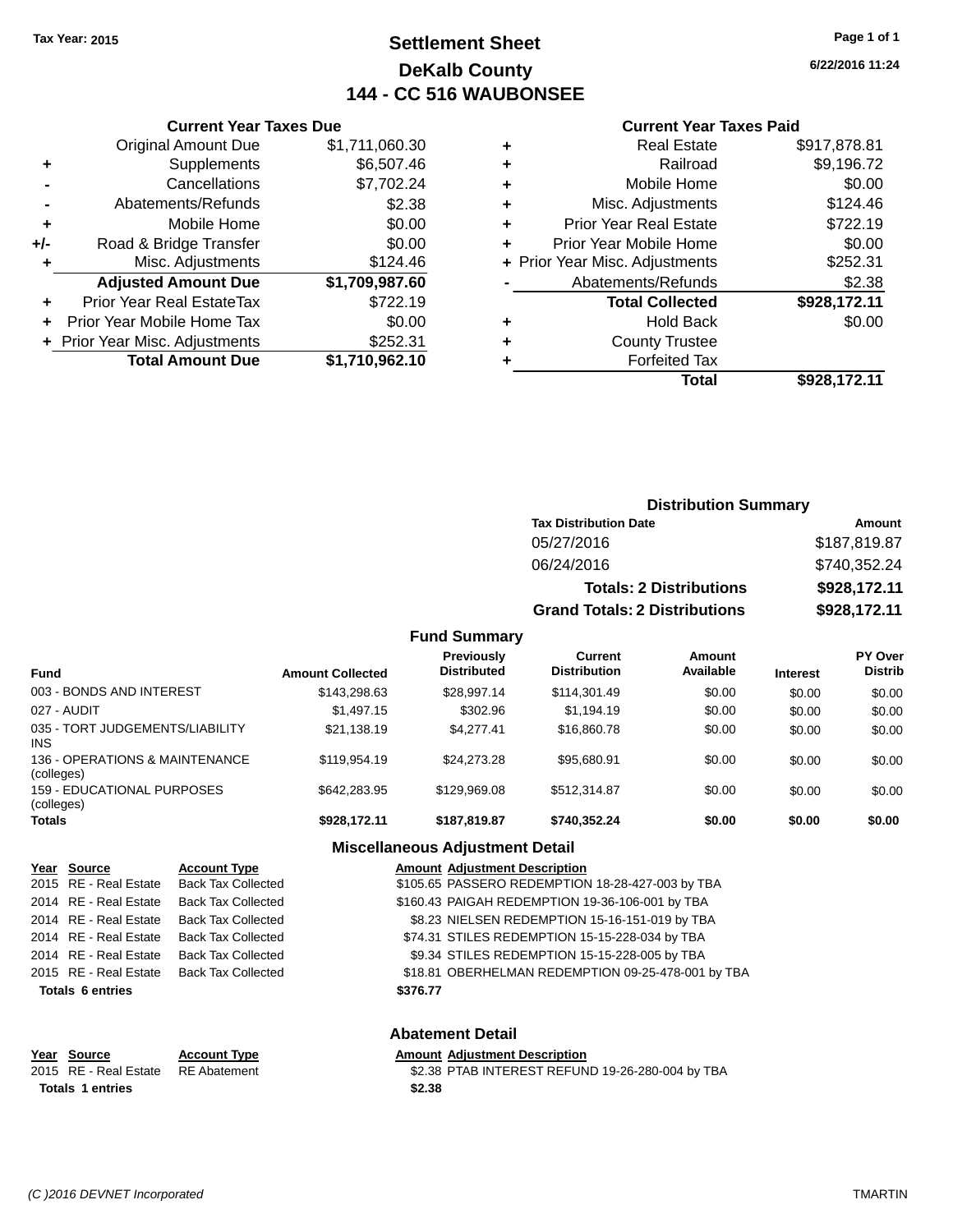# **Settlement Sheet Tax Year: 2015 Page 1 of 2 DeKalb County 145 - CC 523 KISHWAUKEE**

**6/22/2016 11:24**

#### **Current Year Taxes Paid**

|   | <b>Total Collected</b>         | \$5,296,549.87 |
|---|--------------------------------|----------------|
|   | Abatements/Refunds             | \$14.73        |
|   | + Prior Year Misc. Adjustments | \$598.57       |
| ٠ | Prior Year Mobile Home         | \$0.00         |
| ٠ | <b>Prior Year Real Estate</b>  | (\$1,451.94)   |
| ٠ | Misc. Adjustments              | \$221.04       |
| ٠ | Mobile Home                    | \$0.00         |
| ٠ | Railroad                       | \$40,675.29    |
| ٠ | <b>Real Estate</b>             | \$5,256,521.64 |
|   |                                |                |

|     | <b>Current Year Taxes Due</b>  |                 |  |  |  |  |
|-----|--------------------------------|-----------------|--|--|--|--|
|     | <b>Original Amount Due</b>     | \$10,098,528.22 |  |  |  |  |
| ٠   | Supplements                    | \$52,683.53     |  |  |  |  |
|     | Cancellations                  | \$90,257.93     |  |  |  |  |
|     | Abatements/Refunds             | \$14.73         |  |  |  |  |
| ٠   | Mobile Home                    | \$0.00          |  |  |  |  |
| +/- | Road & Bridge Transfer         | \$0.00          |  |  |  |  |
|     | Misc. Adjustments              | \$221.04        |  |  |  |  |
|     | <b>Adjusted Amount Due</b>     | \$10,061,160.13 |  |  |  |  |
| ٠   | Prior Year Real EstateTax      | (\$1,451.94)    |  |  |  |  |
|     | Prior Year Mobile Home Tax     | \$0.00          |  |  |  |  |
|     | + Prior Year Misc. Adjustments | \$598.57        |  |  |  |  |
|     | <b>Total Amount Due</b>        | \$10,060,306.76 |  |  |  |  |

### **Distribution Summary**

| <b>Tax Distribution Date</b>         | Amount         |
|--------------------------------------|----------------|
| 05/27/2016                           | \$1,082,287.49 |
| 06/24/2016                           | \$4,214,262.38 |
| <b>Totals: 2 Distributions</b>       | \$5,296,549.87 |
| <b>Grand Totals: 2 Distributions</b> | \$5,296,549.87 |

### **Fund Summary**

| <b>Fund</b>                                  | <b>Amount Collected</b> | <b>Previously</b><br><b>Distributed</b> | <b>Current</b><br><b>Distribution</b> | Amount<br>Available | <b>Interest</b> | <b>PY Over</b><br><b>Distrib</b> |
|----------------------------------------------|-------------------------|-----------------------------------------|---------------------------------------|---------------------|-----------------|----------------------------------|
| 003 - BONDS AND INTEREST                     | \$1.686.289.13          | \$344,573.31                            | \$1,341,715.82                        | \$0.00              | \$0.00          | \$0.00                           |
| 027 - AUDIT                                  | \$37,981.54             | \$7,761.07                              | \$30,220.47                           | \$0.00              | \$0.00          | \$0.00                           |
| 035 - TORT JUDGEMENTS/LIABILITY<br>INS.      | \$495.751.77            | \$101.301.02                            | \$394.450.75                          | \$0.00              | \$0.00          | \$0.00                           |
| 047 - SOCIAL SECURITY                        | \$96,550.79             | \$19.729.01                             | \$76.821.78                           | \$0.00              | \$0.00          | \$0.00                           |
| 109 - PRIOR YEAR ADJUSTMENT                  | \$8.813.45              | \$1,800.93                              | \$7,012.52                            | \$0.00              | \$0.00          | \$0.00                           |
| 136 - OPERATIONS & MAINTENANCE<br>(colleges) | \$568,144.99            | \$116,093.71                            | \$452.051.28                          | \$0.00              | \$0.00          | \$0.00                           |
| 141 - HLTH/SFTY/HANDICAP<br>ACCESS/ENERGY    | \$313,963.60            | \$64.154.77                             | \$249,808.83                          | \$0.00              | \$0.00          | \$0.00                           |
| 159 - EDUCATIONAL PURPOSES<br>(colleges)     | \$2.089.054.60          | \$426.873.67                            | \$1.662.180.93                        | \$0.00              | \$0.00          | \$0.00                           |
| <b>Totals</b>                                | \$5.296.549.87          | \$1,082,287.49                          | \$4.214.262.38                        | \$0.00              | \$0.00          | \$0.00                           |

| Year Source              | <b>Account Type</b>                      |          | <b>Amount Adjustment Description</b>                         |
|--------------------------|------------------------------------------|----------|--------------------------------------------------------------|
| 2015 RE - Real Estate    | <b>Back Tax Collected</b>                |          | \$9.53 WAY REDEMPTION 06-29-451-009 by TBA                   |
| 2014 RE - Real Estate    | <b>Back Tax Collected</b>                |          | \$186.83 VISTA SECURITIES REDEMPTION 01-23-428-010 by TBA    |
| 2014 RE - Real Estate    | <b>Back Tax Collected</b>                |          | \$202.93 PROTANO REDEMPTION 06-07-451-003 by TBA             |
| 2014 RE - Real Estate    | Back Tax Collected                       |          | \$179.93 IGNELZI REDEMPTION 08-23-156-014 by TBA             |
| 2014 RE - Real Estate    | <b>Back Tax Collected</b>                |          | \$8.04 RIVERBEND DEVELOPMENT REDEMPTION 02-24-452-011 by TBA |
| 2014 RE - Real Estate    | <b>Back Tax Collected</b>                |          | \$20.84 SIDDIQUI REDEMPTION 08-15-329-012 by TBA             |
| 2015 RE - Real Estate    | <b>Back Tax Collected</b>                |          | \$3.71 WAY REDEMPTION 06-29-451-024 by TBA                   |
| 2015 RE - Real Estate    | <b>Back Tax Collected</b>                |          | \$12.29 OBERHELMAN REDEMPTION 09-25-451-001 by TBA           |
| 2015 RE - Real Estate    | <b>Back Tax Collected</b>                |          | \$116.82 MCCORD REDEMPTION 14-15-351-002 by TBA              |
|                          | 2015 RE - Real Estate Back Tax Collected |          | \$78.69 JOHNSON REDEMPTION 02-22-307-013 by TBA              |
| <b>Totals 10 entries</b> |                                          | \$819.61 |                                                              |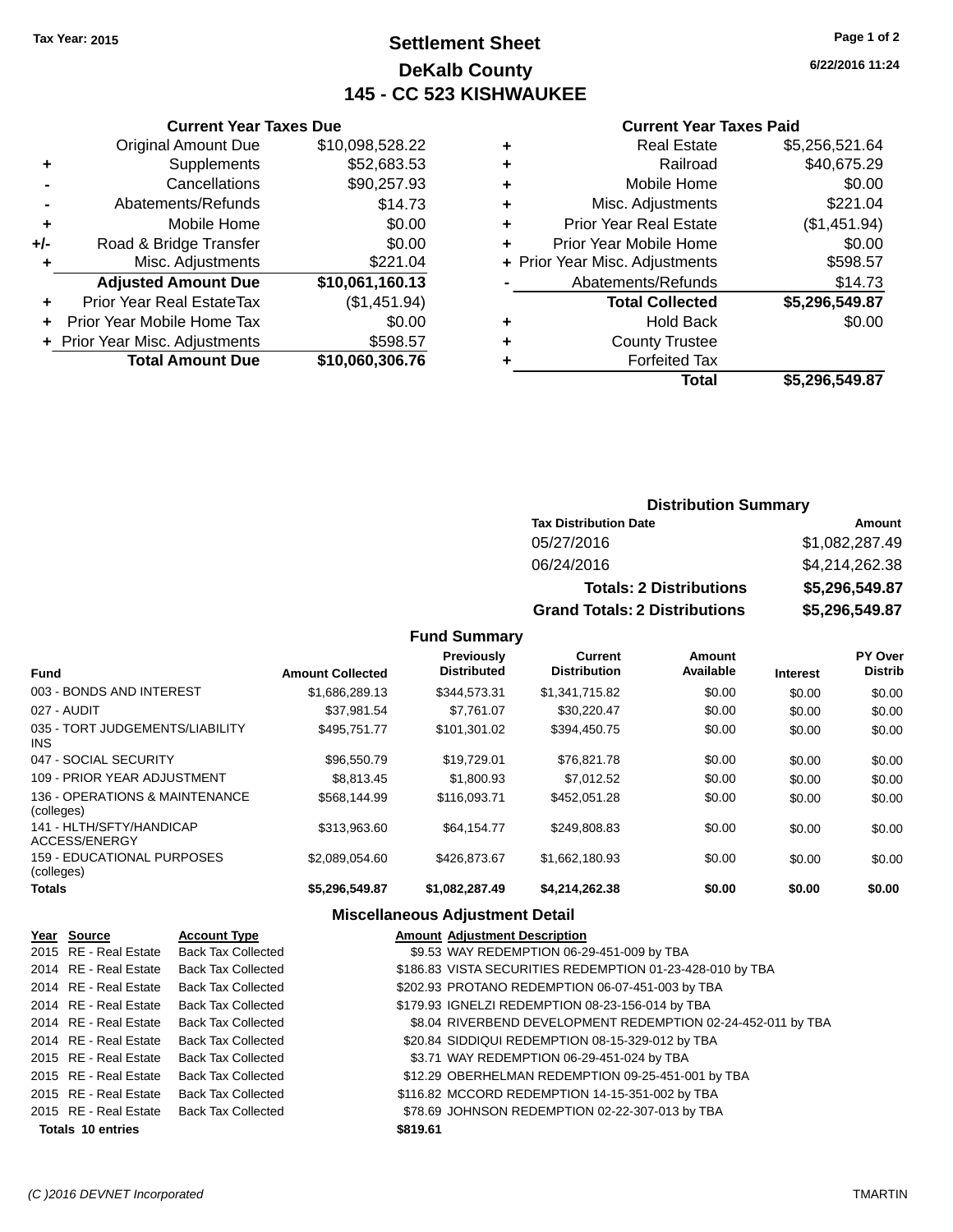# **Settlement Sheet Tax Year: 2015 Page 2 of 2 DeKalb County**

**6/22/2016 11:24**

# **Abatement Detail**

**Year Source Account Type Amount Adjustment Description**<br>2015 RE - Real Estate RE Abatement **Amount 1988** 14.37 PTAB INTEREST REFUN **Totals \$14.73 2 entries**

\$14.37 PTAB INTEREST REFUND 03-29-152-012 by TBA 2015 RE - Real Estate RE Abatement \$0.36 PTAB INTEREST REFUND 08-15-426-004 by TBA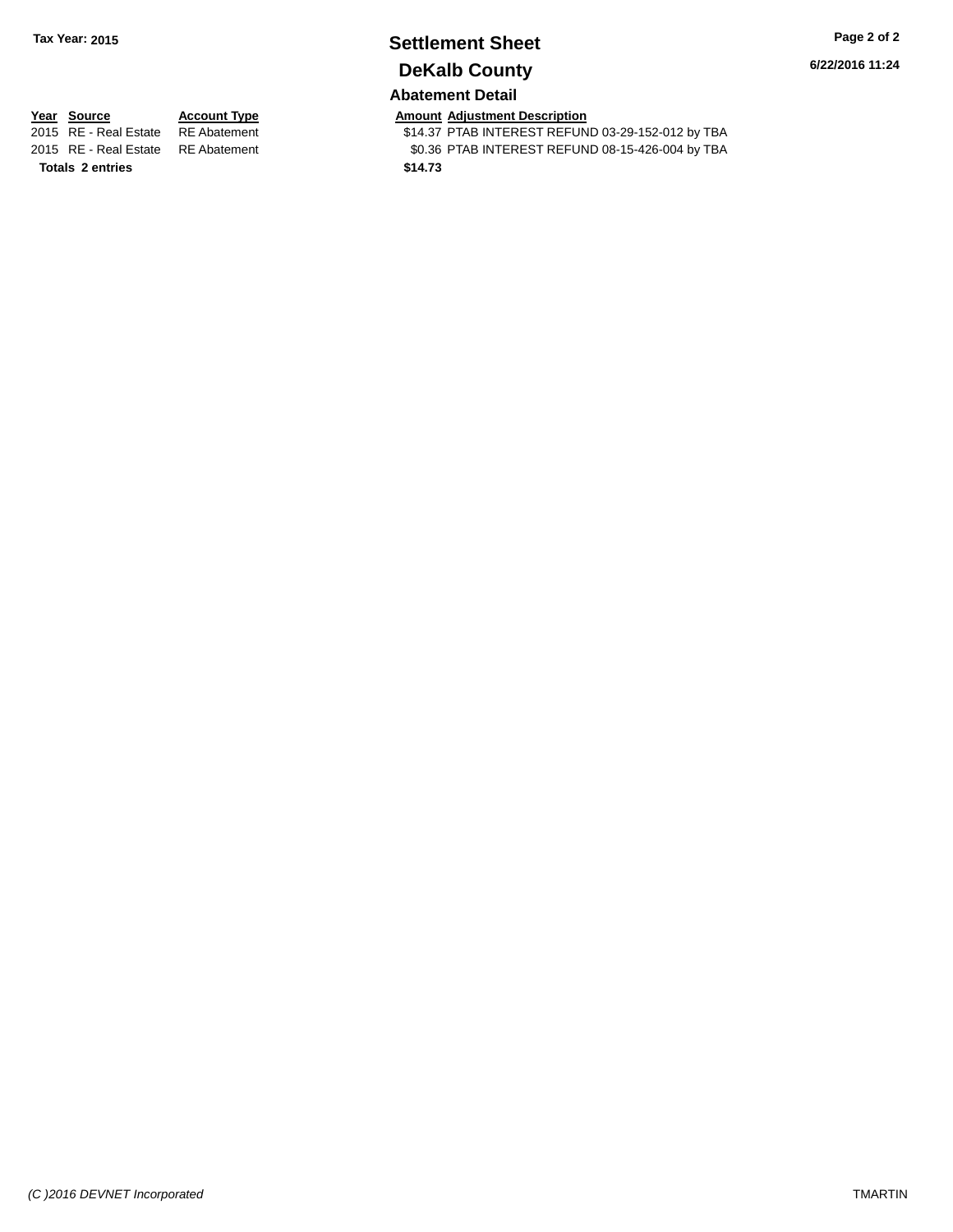# **Settlement Sheet Tax Year: 2015 Page 1 of 1 DeKalb County 150 - DE KALB SANITARY**

**6/22/2016 11:24**

#### **Current Year Taxes Paid**

|     | <b>Current Year Taxes Due</b>  |              |  |  |  |  |
|-----|--------------------------------|--------------|--|--|--|--|
|     | <b>Original Amount Due</b>     | \$691,058.07 |  |  |  |  |
|     | Supplements                    | \$7,133.41   |  |  |  |  |
|     | Cancellations                  | \$13,206.16  |  |  |  |  |
|     | Abatements/Refunds             | \$0.08       |  |  |  |  |
|     | Mobile Home                    | \$0.00       |  |  |  |  |
| +/- | Road & Bridge Transfer         | \$0.00       |  |  |  |  |
| ٠   | Misc. Adjustments              | \$0.00       |  |  |  |  |
|     | <b>Adjusted Amount Due</b>     | \$684,985.24 |  |  |  |  |
|     | Prior Year Real EstateTax      | (\$202.30)   |  |  |  |  |
|     | Prior Year Mobile Home Tax     | \$0.00       |  |  |  |  |
|     | + Prior Year Misc. Adjustments | \$41.88      |  |  |  |  |
|     | <b>Total Amount Due</b>        | \$684,824.82 |  |  |  |  |
|     |                                |              |  |  |  |  |

|   | <b>Real Estate</b>             | \$347,383.42 |
|---|--------------------------------|--------------|
| ٠ | Railroad                       | \$1,238.68   |
| ٠ | Mobile Home                    | \$0.00       |
| ٠ | Misc. Adjustments              | \$0.00       |
| ٠ | <b>Prior Year Real Estate</b>  | (\$202.30)   |
|   | Prior Year Mobile Home         | \$0.00       |
|   | + Prior Year Misc. Adjustments | \$41.88      |
|   | Abatements/Refunds             | \$0.08       |
|   | <b>Total Collected</b>         | \$348,461.60 |
|   | Hold Back                      | \$0.00       |
| ٠ | <b>County Trustee</b>          |              |
|   | <b>Forfeited Tax</b>           |              |
|   | Total                          | \$348,461.60 |
|   |                                |              |

# **Distribution Summary Tax Distribution Date Amount** 05/27/2016 \$63,403.86 06/24/2016 \$285,057.74 **Totals: 2 Distributions \$348,461.60 Grand Totals: 2 Distributions \$348,461.60**

### **Fund Summary**

| Fund                  | <b>Amount Collected</b> | Previously<br><b>Distributed</b> | <b>Current</b><br><b>Distribution</b> | Amount<br>Available | <b>Interest</b> | PY Over<br><b>Distrib</b> |
|-----------------------|-------------------------|----------------------------------|---------------------------------------|---------------------|-----------------|---------------------------|
| 001 - CORPORATE       | \$154.310.63            | \$28,077.39                      | \$126,233,24                          | \$0.00              | \$0.00          | \$0.00                    |
| 005 - I. M. R. F.     | \$49.823.39             | \$9,065.55                       | \$40.757.84                           | \$0.00              | \$0.00          | \$0.00                    |
| 027 - AUDIT           | \$10.261.15             | \$1.867.05                       | \$8.394.10                            | \$0.00              | \$0.00          | \$0.00                    |
| 045 - PUBLIC BENEFIT  | \$104.163.19            | \$18,952.87                      | \$85,210,32                           | \$0.00              | \$0.00          | \$0.00                    |
| 047 - SOCIAL SECURITY | \$29.903.24             | \$5.441.00                       | \$24,462.24                           | \$0.00              | \$0.00          | \$0.00                    |
| Totals                | \$348,461.60            | \$63,403.86                      | \$285,057.74                          | \$0.00              | \$0.00          | \$0.00                    |

#### **Miscellaneous Adjustment Detail**

| Year Source             | <b>Account Type</b>                            |         | <b>Amount Adjustment Description</b>            |
|-------------------------|------------------------------------------------|---------|-------------------------------------------------|
| 2014 RE - Real Estate   | Back Tax Collected                             |         | \$37.53 IGNELZI REDEMPTION 08-23-156-014 by TBA |
|                         | 2014   RE - Real Estate     Back Tax Collected |         | \$4.35 SIDDIQUI REDEMPTION 08-15-329-012 by TBA |
| <b>Totals 2 entries</b> |                                                | \$41.88 |                                                 |
|                         |                                                |         |                                                 |

**Totals \$0.08 1 entries**

#### **Abatement Detail**

#### **Year Source Account Type Amount Adjustment Description**

2015 RE - Real Estate RE Abatement \$0.08 PTAB INTEREST REFUND 08-15-426-004 by TBA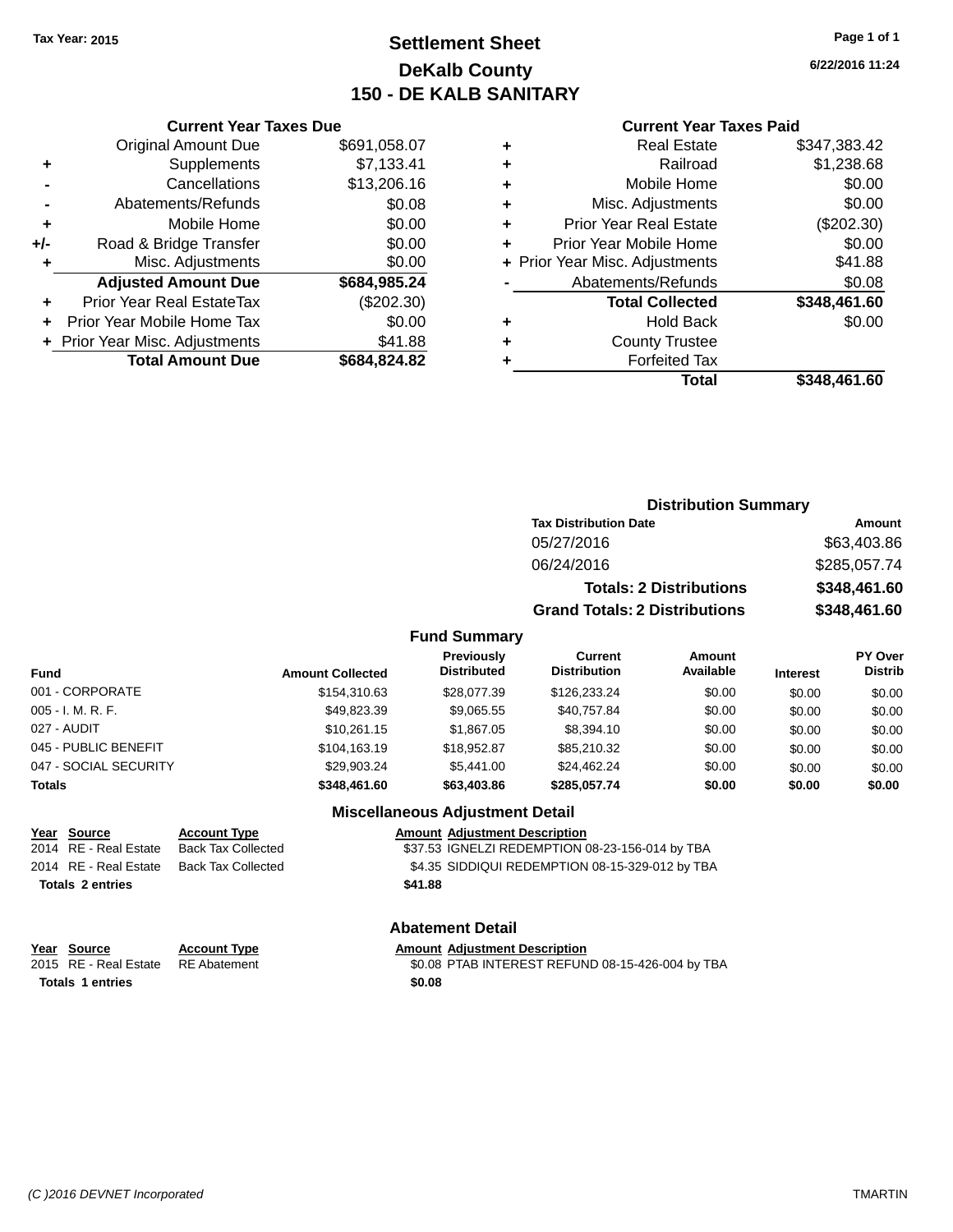# **Settlement Sheet Tax Year: 2015 Page 1 of 1 DeKalb County 151 - FAIRDALE STREET LIGHT**

**6/22/2016 11:24**

|     | <b>Current Year Taxes Due</b>  |            |
|-----|--------------------------------|------------|
|     | <b>Original Amount Due</b>     | \$3,700.04 |
| ٠   | Supplements                    | \$0.00     |
|     | Cancellations                  | \$0.00     |
|     | Abatements/Refunds             | \$0.00     |
| ٠   | Mobile Home                    | \$0.00     |
| +/- | Road & Bridge Transfer         | \$0.00     |
| ٠   | Misc. Adjustments              | \$0.00     |
|     | <b>Adjusted Amount Due</b>     | \$3,700.04 |
| ÷   | Prior Year Real EstateTax      | \$0.00     |
| ÷   | Prior Year Mobile Home Tax     | \$0.00     |
|     | + Prior Year Misc. Adjustments | \$0.00     |
|     | <b>Total Amount Due</b>        | \$3.700.04 |

|   | <b>Real Estate</b>             | \$1,991.17 |
|---|--------------------------------|------------|
| ٠ | Railroad                       | \$0.00     |
| ٠ | Mobile Home                    | \$0.00     |
| ٠ | Misc. Adjustments              | \$0.00     |
| ٠ | <b>Prior Year Real Estate</b>  | \$0.00     |
| ٠ | Prior Year Mobile Home         | \$0.00     |
|   | + Prior Year Misc. Adjustments | \$0.00     |
|   | Abatements/Refunds             | \$0.00     |
|   | <b>Total Collected</b>         | \$1,991.17 |
| ٠ | <b>Hold Back</b>               | \$0.00     |
| ٠ | <b>County Trustee</b>          |            |
| ٠ | <b>Forfeited Tax</b>           |            |
|   | Total                          | \$1,991.17 |
|   |                                |            |

|                 |                         |                                  |                                       | <b>Distribution Summary</b>    |                 |                           |
|-----------------|-------------------------|----------------------------------|---------------------------------------|--------------------------------|-----------------|---------------------------|
|                 |                         |                                  | <b>Tax Distribution Date</b>          |                                |                 | Amount                    |
|                 |                         |                                  | 05/27/2016                            |                                |                 | \$605.86                  |
|                 |                         |                                  | 06/24/2016                            |                                |                 | \$1,385.31                |
|                 |                         |                                  |                                       | <b>Totals: 2 Distributions</b> |                 | \$1,991.17                |
|                 |                         |                                  | <b>Grand Totals: 2 Distributions</b>  |                                |                 | \$1,991.17                |
|                 |                         | <b>Fund Summary</b>              |                                       |                                |                 |                           |
| <b>Fund</b>     | <b>Amount Collected</b> | Previously<br><b>Distributed</b> | <b>Current</b><br><b>Distribution</b> | Amount<br>Available            | <b>Interest</b> | PY Over<br><b>Distrib</b> |
| 001 - CORPORATE | \$1,991.17              | \$605.86                         | \$1,385.31                            | \$0.00                         | \$0.00          | \$0.00                    |
| <b>Totals</b>   | \$1,991.17              | \$605.86                         | \$1,385.31                            | \$0.00                         | \$0.00          | \$0.00                    |
|                 |                         |                                  |                                       |                                |                 |                           |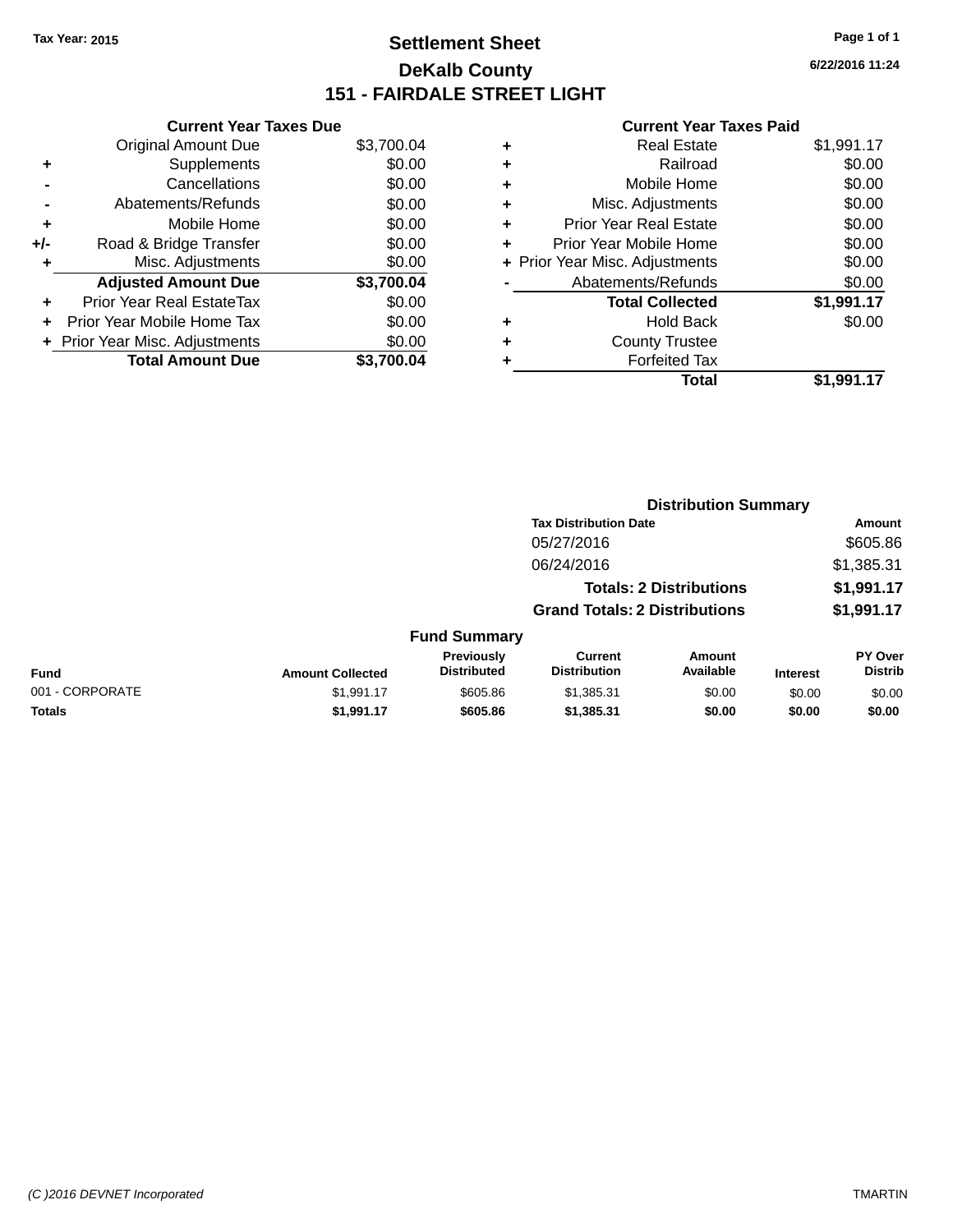# **Settlement Sheet Tax Year: 2015 Page 1 of 1 DeKalb County 152 - AFTON-PIERCE MULTI TWP**

**6/22/2016 11:24**

|     | <b>Current Year Taxes Due</b>  |             |
|-----|--------------------------------|-------------|
|     | <b>Original Amount Due</b>     | \$24,869.79 |
| ٠   | Supplements                    | \$56.09     |
|     | Cancellations                  | \$58.32     |
|     | Abatements/Refunds             | \$0.00      |
| ٠   | Mobile Home                    | \$0.00      |
| +/- | Road & Bridge Transfer         | \$0.00      |
| ٠   | Misc. Adjustments              | \$0.00      |
|     | <b>Adjusted Amount Due</b>     | \$24,867.56 |
| ٠   | Prior Year Real EstateTax      | \$0.00      |
|     | Prior Year Mobile Home Tax     | \$0.00      |
|     | + Prior Year Misc. Adjustments | \$0.00      |
|     | <b>Total Amount Due</b>        | \$24,867.56 |
|     |                                |             |

|   | <b>Real Estate</b>             | \$13,878.38 |
|---|--------------------------------|-------------|
| ٠ | Railroad                       | \$196.82    |
| ٠ | Mobile Home                    | \$0.00      |
| ٠ | Misc. Adjustments              | \$0.00      |
| ٠ | <b>Prior Year Real Estate</b>  | \$0.00      |
| ٠ | Prior Year Mobile Home         | \$0.00      |
|   | + Prior Year Misc. Adjustments | \$0.00      |
|   | Abatements/Refunds             | \$0.00      |
|   | <b>Total Collected</b>         | \$14,075.20 |
| ٠ | <b>Hold Back</b>               | \$0.00      |
| ٠ | <b>County Trustee</b>          |             |
|   | <b>Forfeited Tax</b>           |             |
|   | Total                          | \$14,075.20 |
|   |                                |             |

|                                         |                         |                                         |                                       | <b>Distribution Summary</b>    |                 |                                  |
|-----------------------------------------|-------------------------|-----------------------------------------|---------------------------------------|--------------------------------|-----------------|----------------------------------|
|                                         |                         |                                         | <b>Tax Distribution Date</b>          |                                |                 | Amount                           |
|                                         |                         |                                         | 05/27/2016                            |                                |                 | \$3,723.63                       |
|                                         |                         |                                         | 06/24/2016                            |                                |                 | \$10,351.57                      |
|                                         |                         |                                         |                                       | <b>Totals: 2 Distributions</b> |                 | \$14,075.20                      |
|                                         |                         |                                         | <b>Grand Totals: 2 Distributions</b>  |                                |                 | \$14,075.20                      |
|                                         |                         | <b>Fund Summary</b>                     |                                       |                                |                 |                                  |
| <b>Fund</b>                             | <b>Amount Collected</b> | <b>Previously</b><br><b>Distributed</b> | <b>Current</b><br><b>Distribution</b> | <b>Amount</b><br>Available     | <b>Interest</b> | <b>PY Over</b><br><b>Distrib</b> |
| 147 - ASSESSING PURPOSES<br>(multi-twp) | \$14.075.20             | \$3,723.63                              | \$10.351.57                           | \$0.00                         | \$0.00          | \$0.00                           |
| <b>Totals</b>                           | \$14,075.20             | \$3,723.63                              | \$10,351.57                           | \$0.00                         | \$0.00          | \$0.00                           |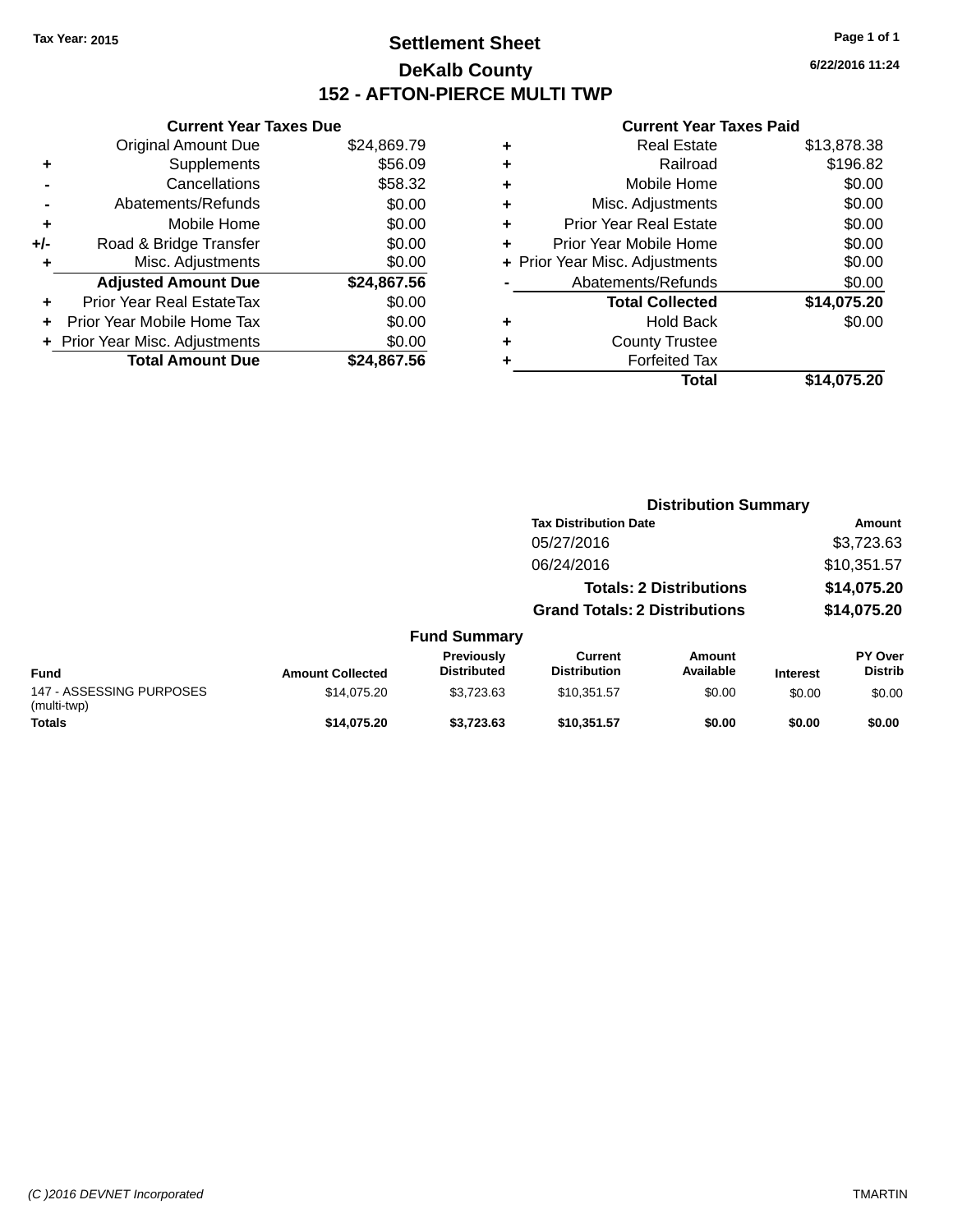# **Settlement Sheet Tax Year: 2015 Page 1 of 1 DeKalb County 153 - MILAN-MALTA MULTI-TWP**

**6/22/2016 11:24**

|     | <b>Current Year Taxes Due</b>  |             |
|-----|--------------------------------|-------------|
|     | Original Amount Due            | \$13,421.22 |
| ٠   | Supplements                    | \$16.61     |
|     | Cancellations                  | \$18.59     |
|     | Abatements/Refunds             | \$0.00      |
| ÷   | Mobile Home                    | \$0.00      |
| +/- | Road & Bridge Transfer         | \$0.00      |
|     | Misc. Adjustments              | \$0.00      |
|     | <b>Adjusted Amount Due</b>     | \$13,419.24 |
| ÷   | Prior Year Real EstateTax      | (\$1.81)    |
| ÷   | Prior Year Mobile Home Tax     | \$0.00      |
|     | + Prior Year Misc. Adjustments | \$0.00      |
|     | <b>Total Amount Due</b>        | \$13,417,43 |

| ٠ | <b>Real Estate</b>             | \$7,260.62 |
|---|--------------------------------|------------|
| ٠ | Railroad                       | \$181.73   |
| ٠ | Mobile Home                    | \$0.00     |
| ٠ | Misc. Adjustments              | \$0.00     |
| ٠ | <b>Prior Year Real Estate</b>  | (\$1.81)   |
| ٠ | Prior Year Mobile Home         | \$0.00     |
|   | + Prior Year Misc. Adjustments | \$0.00     |
|   | Abatements/Refunds             | \$0.00     |
|   | <b>Total Collected</b>         | \$7,440.54 |
| ٠ | <b>Hold Back</b>               | \$0.00     |
| ٠ | <b>County Trustee</b>          |            |
| ٠ | <b>Forfeited Tax</b>           |            |
|   | <b>Total</b>                   | \$7,440.54 |
|   |                                |            |

|                                         |                         |                                  |                                       |                                | <b>Distribution Summary</b> |                                  |
|-----------------------------------------|-------------------------|----------------------------------|---------------------------------------|--------------------------------|-----------------------------|----------------------------------|
|                                         |                         |                                  | <b>Tax Distribution Date</b>          |                                |                             | Amount                           |
|                                         |                         |                                  | 05/27/2016                            |                                |                             | \$2,369.32                       |
|                                         |                         |                                  | 06/24/2016                            |                                |                             | \$5,071.22                       |
|                                         |                         |                                  |                                       | <b>Totals: 2 Distributions</b> |                             | \$7,440.54                       |
|                                         |                         |                                  | <b>Grand Totals: 2 Distributions</b>  |                                |                             | \$7,440.54                       |
|                                         |                         | <b>Fund Summary</b>              |                                       |                                |                             |                                  |
| <b>Fund</b>                             | <b>Amount Collected</b> | Previously<br><b>Distributed</b> | <b>Current</b><br><b>Distribution</b> | Amount<br>Available            | <b>Interest</b>             | <b>PY Over</b><br><b>Distrib</b> |
| 147 - ASSESSING PURPOSES<br>(multi-twp) | \$7,440.54              | \$2,369.32                       | \$5,071.22                            | \$0.00                         | \$0.00                      | \$0.00                           |
| <b>Totals</b>                           | \$7,440.54              | \$2,369.32                       | \$5,071.22                            | \$0.00                         | \$0.00                      | \$0.00                           |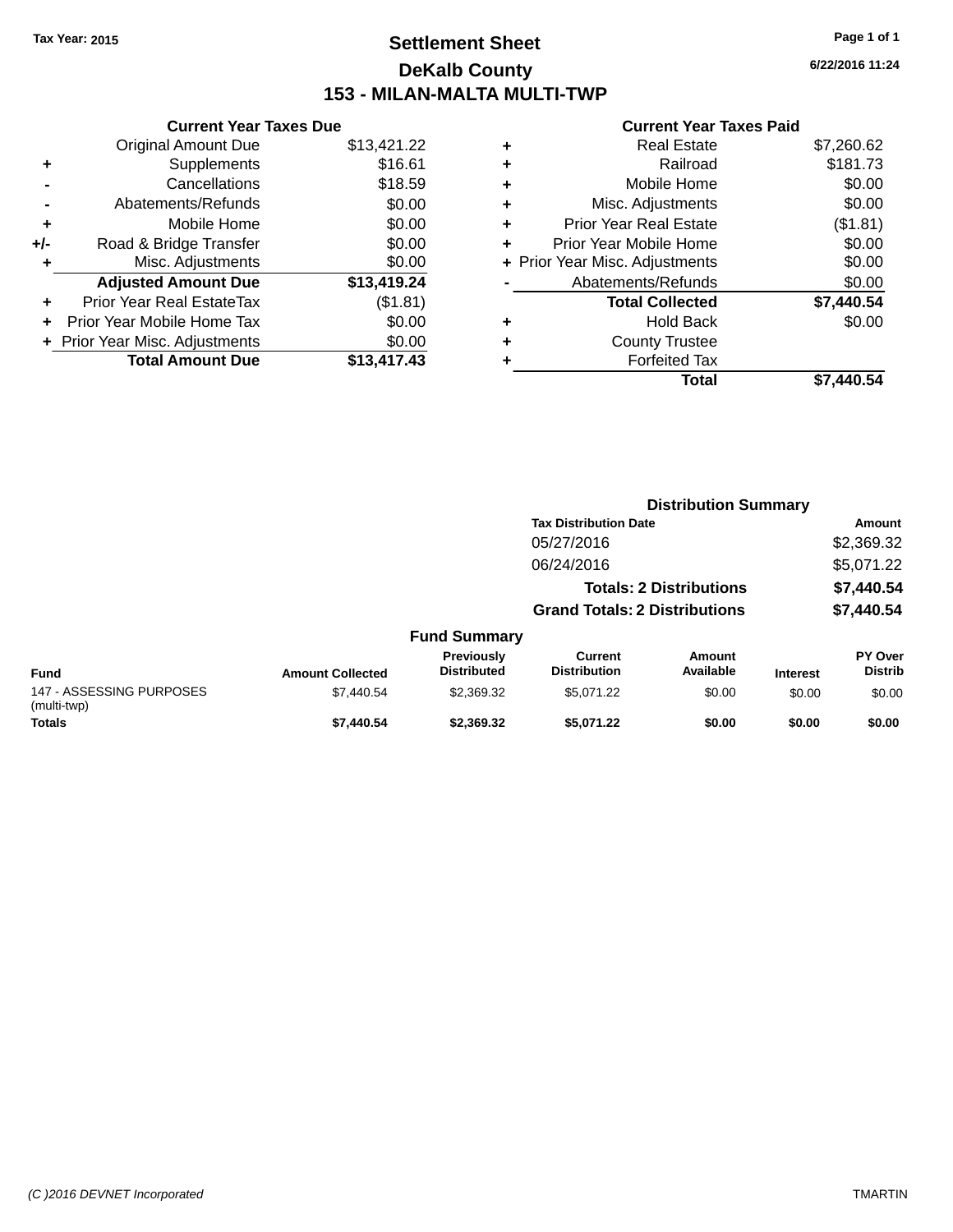# **Settlement Sheet Tax Year: 2015 Page 1 of 1 DeKalb County 154 - PAW PAW-SHABBONA MULT TWP**

**Current Year Taxes Due** Original Amount Due \$12,999.50 **+** Supplements \$27.87 **-** Cancellations \$31.97 **-** Abatements/Refunds \$0.00 **+** Mobile Home \$0.00 **+/-** Road & Bridge Transfer \$0.00 **+** Misc. Adjustments \$0.00 **Adjusted Amount Due \$12,995.40 +** Prior Year Real EstateTax \$0.00 **+** Prior Year Mobile Home Tax \$0.00 **+** Prior Year Misc. Adjustments  $$0.00$ **Total Amount Due \$12,995.40**

### **Current Year Taxes Paid +** Real Estate \$6,864.98 **+** Railroad \$287.45 **+** Mobile Home \$0.00 **+** Misc. Adjustments \$0.00 **+** Prior Year Real Estate \$0.00 **+** Prior Year Mobile Home \$0.00 **+** Prior Year Misc. Adjustments  $$0.00$ Abatements/Refunds \$0.00 **Total Collected \$7,152.43 +** Hold Back \$0.00 **+** County Trustee **+** Forfeited Tax **Total \$7,152.43**

|                                         |                         |                                  |                                       | <b>Distribution Summary</b>    |                 |                                  |
|-----------------------------------------|-------------------------|----------------------------------|---------------------------------------|--------------------------------|-----------------|----------------------------------|
|                                         |                         |                                  | <b>Tax Distribution Date</b>          |                                |                 | Amount                           |
|                                         |                         |                                  | 05/27/2016                            |                                |                 | \$1,801.23                       |
|                                         |                         |                                  | 06/24/2016                            |                                |                 | \$5,351.20                       |
|                                         |                         |                                  |                                       | <b>Totals: 2 Distributions</b> |                 | \$7,152.43                       |
|                                         |                         |                                  | <b>Grand Totals: 2 Distributions</b>  |                                |                 | \$7,152.43                       |
|                                         |                         | <b>Fund Summary</b>              |                                       |                                |                 |                                  |
| <b>Fund</b>                             | <b>Amount Collected</b> | Previously<br><b>Distributed</b> | <b>Current</b><br><b>Distribution</b> | Amount<br>Available            | <b>Interest</b> | <b>PY Over</b><br><b>Distrib</b> |
| 147 - ASSESSING PURPOSES<br>(multi-twp) | \$7,152.43              | \$1,801.23                       | \$5,351.20                            | \$0.00                         | \$0.00          | \$0.00                           |
| Totals                                  | \$7.152.43              | \$1,801.23                       | \$5,351,20                            | \$0.00                         | \$0.00          | \$0.00                           |

**6/22/2016 11:24**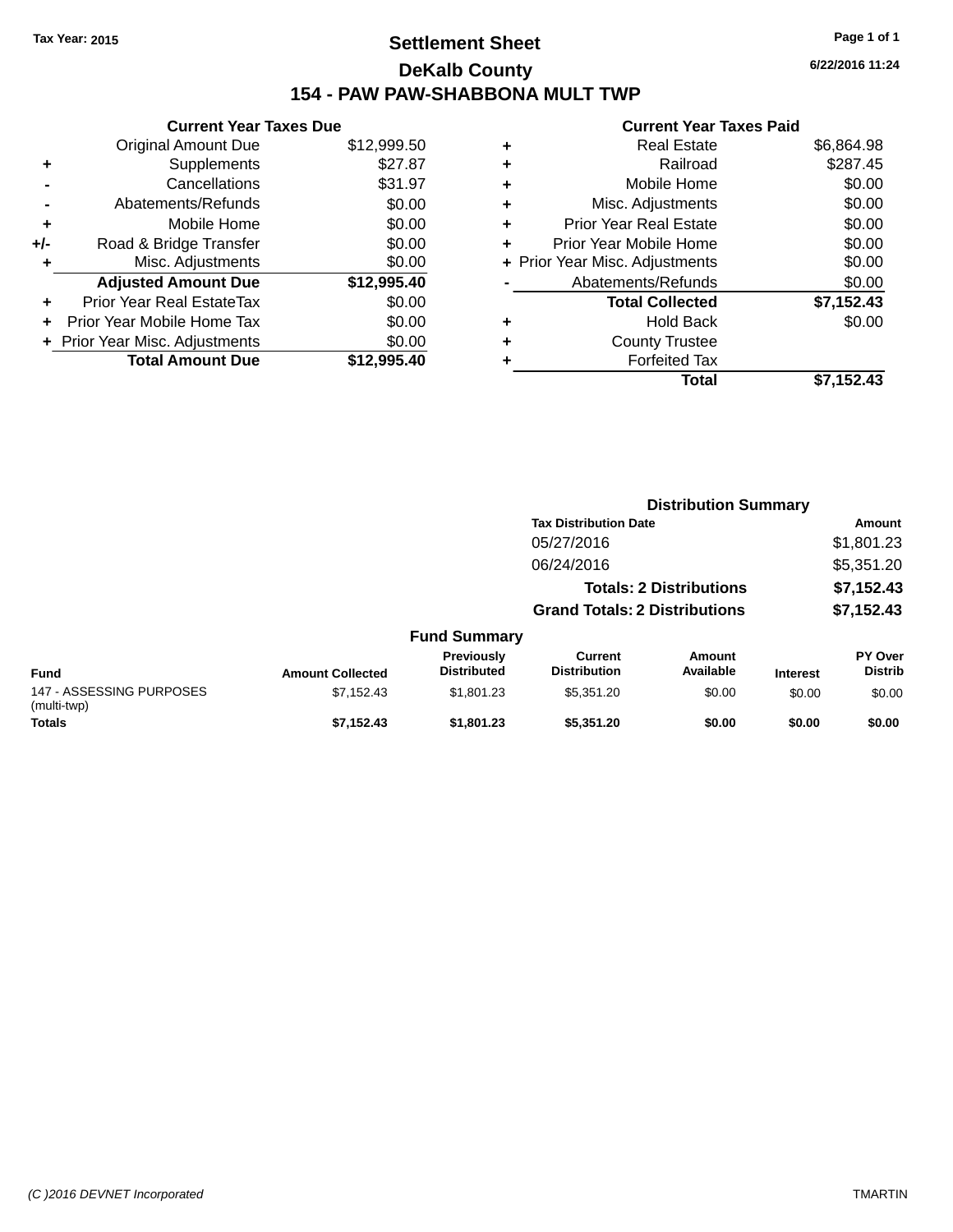# **Settlement Sheet Tax Year: 2015 Page 1 of 1 DeKalb County 155 - SOUTH GROVE-MAYFIELD MULT**

**6/22/2016 11:24**

|     | <b>Current Year Taxes Due</b>  |             |
|-----|--------------------------------|-------------|
|     | <b>Original Amount Due</b>     | \$11,842.04 |
| ٠   | Supplements                    | \$23.27     |
|     | Cancellations                  | \$25.91     |
|     | Abatements/Refunds             | \$0.00      |
| ÷   | Mobile Home                    | \$0.00      |
| +/- | Road & Bridge Transfer         | \$0.00      |
|     | Misc. Adjustments              | \$0.00      |
|     | <b>Adjusted Amount Due</b>     | \$11,839.40 |
| ٠   | Prior Year Real EstateTax      | \$0.00      |
|     | Prior Year Mobile Home Tax     | \$0.00      |
|     | + Prior Year Misc. Adjustments | \$0.00      |
|     | <b>Total Amount Due</b>        | \$11,839.40 |
|     |                                |             |

| ٠ | <b>Real Estate</b>             | \$6,612.09 |
|---|--------------------------------|------------|
| ٠ | Railroad                       | \$0.00     |
| ٠ | Mobile Home                    | \$0.00     |
| ٠ | Misc. Adjustments              | \$0.00     |
| ٠ | <b>Prior Year Real Estate</b>  | \$0.00     |
| ÷ | Prior Year Mobile Home         | \$0.00     |
|   | + Prior Year Misc. Adjustments | \$0.00     |
|   | Abatements/Refunds             | \$0.00     |
|   | <b>Total Collected</b>         | \$6,612.09 |
| ٠ | <b>Hold Back</b>               | \$0.00     |
| ٠ | <b>County Trustee</b>          |            |
|   | <b>Forfeited Tax</b>           |            |
|   | Total                          | \$6,612.09 |
|   |                                |            |

|                                         |                         |                                  |                                       | <b>Distribution Summary</b>    |                 |                           |
|-----------------------------------------|-------------------------|----------------------------------|---------------------------------------|--------------------------------|-----------------|---------------------------|
|                                         |                         |                                  | <b>Tax Distribution Date</b>          |                                |                 | <b>Amount</b>             |
|                                         |                         |                                  | 05/27/2016                            |                                |                 | \$940.60                  |
|                                         |                         |                                  | 06/24/2016                            |                                |                 | \$5,671.49                |
|                                         |                         |                                  |                                       | <b>Totals: 2 Distributions</b> |                 | \$6,612.09                |
|                                         |                         |                                  | <b>Grand Totals: 2 Distributions</b>  |                                |                 | \$6,612.09                |
|                                         |                         | <b>Fund Summary</b>              |                                       |                                |                 |                           |
| <b>Fund</b>                             | <b>Amount Collected</b> | Previously<br><b>Distributed</b> | <b>Current</b><br><b>Distribution</b> | Amount<br>Available            | <b>Interest</b> | PY Over<br><b>Distrib</b> |
| 147 - ASSESSING PURPOSES<br>(multi-twp) | \$6,612.09              | \$940.60                         | \$5,671.49                            | \$0.00                         | \$0.00          | \$0.00                    |
| <b>Totals</b>                           | \$6,612.09              | \$940.60                         | \$5,671.49                            | \$0.00                         | \$0.00          | \$0.00                    |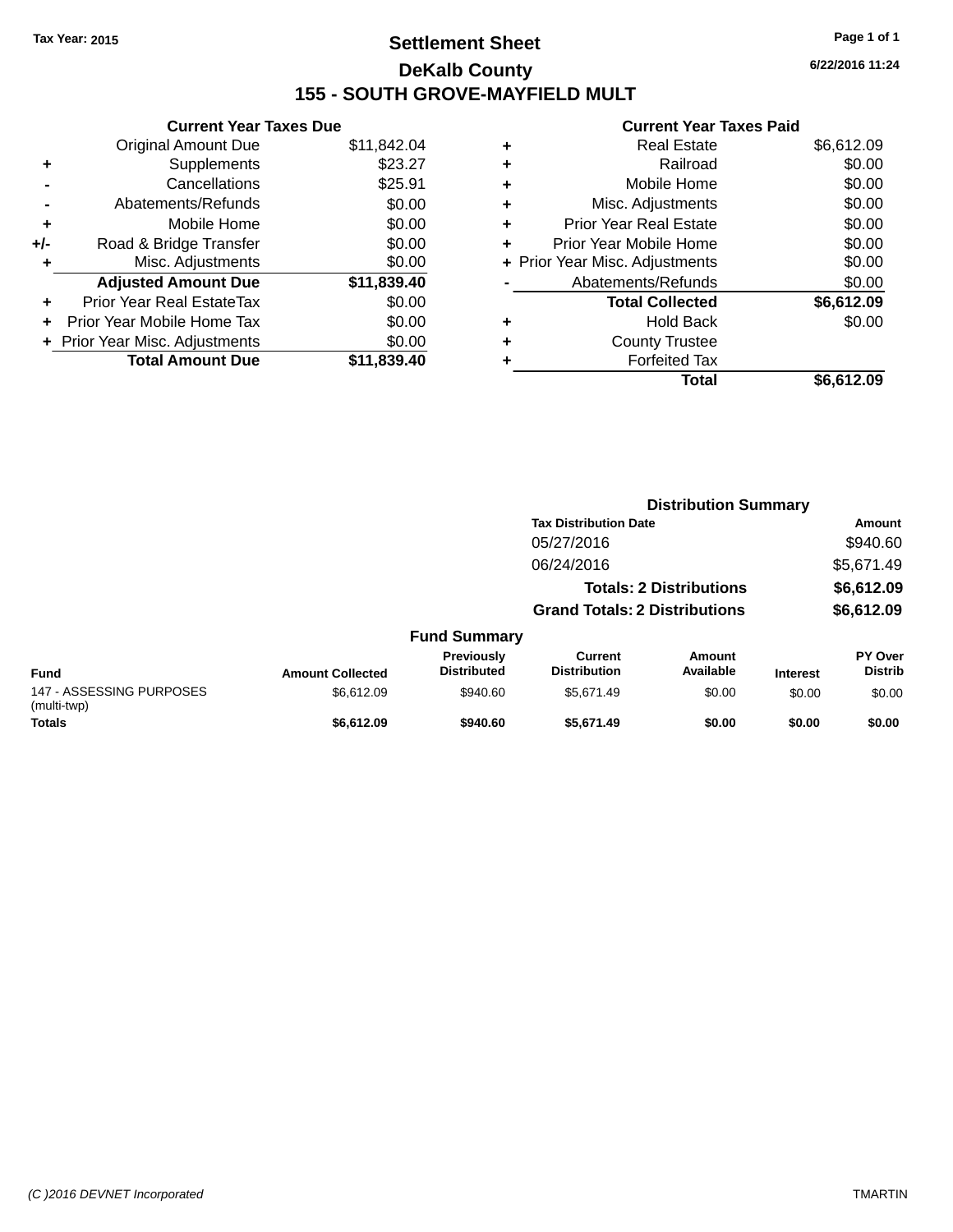# **Settlement Sheet Tax Year: 2015 Page 1 of 1 DeKalb County 156 - VICTOR-SOMONAUK MULTI TWP**

|     | <b>Current Year Taxes Due</b>    |             |
|-----|----------------------------------|-------------|
|     | <b>Original Amount Due</b>       | \$22,603.01 |
| ٠   | Supplements                      | \$56.33     |
|     | Cancellations                    | \$71.84     |
|     | Abatements/Refunds               | \$0.00      |
| ٠   | Mobile Home                      | \$0.00      |
| +/- | Road & Bridge Transfer           | \$0.00      |
| ٠   | Misc. Adjustments                | \$6.96      |
|     | <b>Adjusted Amount Due</b>       | \$22,594.46 |
| ÷   | <b>Prior Year Real EstateTax</b> | \$6.94      |
| ٠   | Prior Year Mobile Home Tax       | \$0.00      |
|     | + Prior Year Misc. Adjustments   | \$0.00      |
|     | <b>Total Amount Due</b>          | \$22,601.40 |

### **Current Year Taxes Paid +** Real Estate \$12,670.03 **+** Railroad **+** Mobile Home \$0.00

|   | Total                          | \$12,838.17 |
|---|--------------------------------|-------------|
|   | <b>Forfeited Tax</b>           |             |
| ÷ | <b>County Trustee</b>          |             |
|   | <b>Hold Back</b>               | \$0.00      |
|   | <b>Total Collected</b>         | \$12,838.17 |
|   | Abatements/Refunds             | \$0.00      |
|   | + Prior Year Misc. Adjustments | \$0.00      |
| ÷ | Prior Year Mobile Home         | \$0.00      |
| ÷ | <b>Prior Year Real Estate</b>  | \$6.94      |
|   | Misc. Adjustments              | \$6.96      |

|                                         |                           |                         |                                        | <b>Distribution Summary</b>                    |                                |                 |                           |
|-----------------------------------------|---------------------------|-------------------------|----------------------------------------|------------------------------------------------|--------------------------------|-----------------|---------------------------|
|                                         |                           |                         |                                        | <b>Tax Distribution Date</b>                   | Amount                         |                 |                           |
|                                         |                           |                         |                                        | 05/27/2016                                     |                                |                 | \$2,674.95                |
|                                         |                           |                         |                                        | 06/24/2016                                     |                                |                 | \$10,163.22               |
|                                         |                           |                         |                                        |                                                | <b>Totals: 2 Distributions</b> |                 | \$12,838.17               |
|                                         |                           |                         |                                        | <b>Grand Totals: 2 Distributions</b>           |                                |                 | \$12,838.17               |
|                                         |                           |                         | <b>Fund Summary</b>                    |                                                |                                |                 |                           |
| <b>Fund</b>                             |                           | <b>Amount Collected</b> | Previously<br><b>Distributed</b>       | <b>Current</b><br><b>Distribution</b>          | Amount<br>Available            | <b>Interest</b> | PY Over<br><b>Distrib</b> |
| 147 - ASSESSING PURPOSES<br>(multi-twp) |                           | \$12,838.17             | \$2,674.95                             | \$10,163.22                                    | \$0.00                         | \$0.00          | \$0.00                    |
| <b>Totals</b>                           |                           | \$12,838.17             | \$2,674.95                             | \$10,163.22                                    | \$0.00                         | \$0.00          | \$0.00                    |
|                                         |                           |                         | <b>Miscellaneous Adjustment Detail</b> |                                                |                                |                 |                           |
| Year Source                             | <b>Account Type</b>       |                         | <b>Amount Adjustment Description</b>   |                                                |                                |                 |                           |
| 2015 RE - Real Estate                   | <b>Back Tax Collected</b> |                         |                                        | \$6.96 PASSERO REDEMPTION 18-28-427-003 by TBA |                                |                 |                           |
| <b>Totals 1 entries</b>                 |                           |                         | \$6.96                                 |                                                |                                |                 |                           |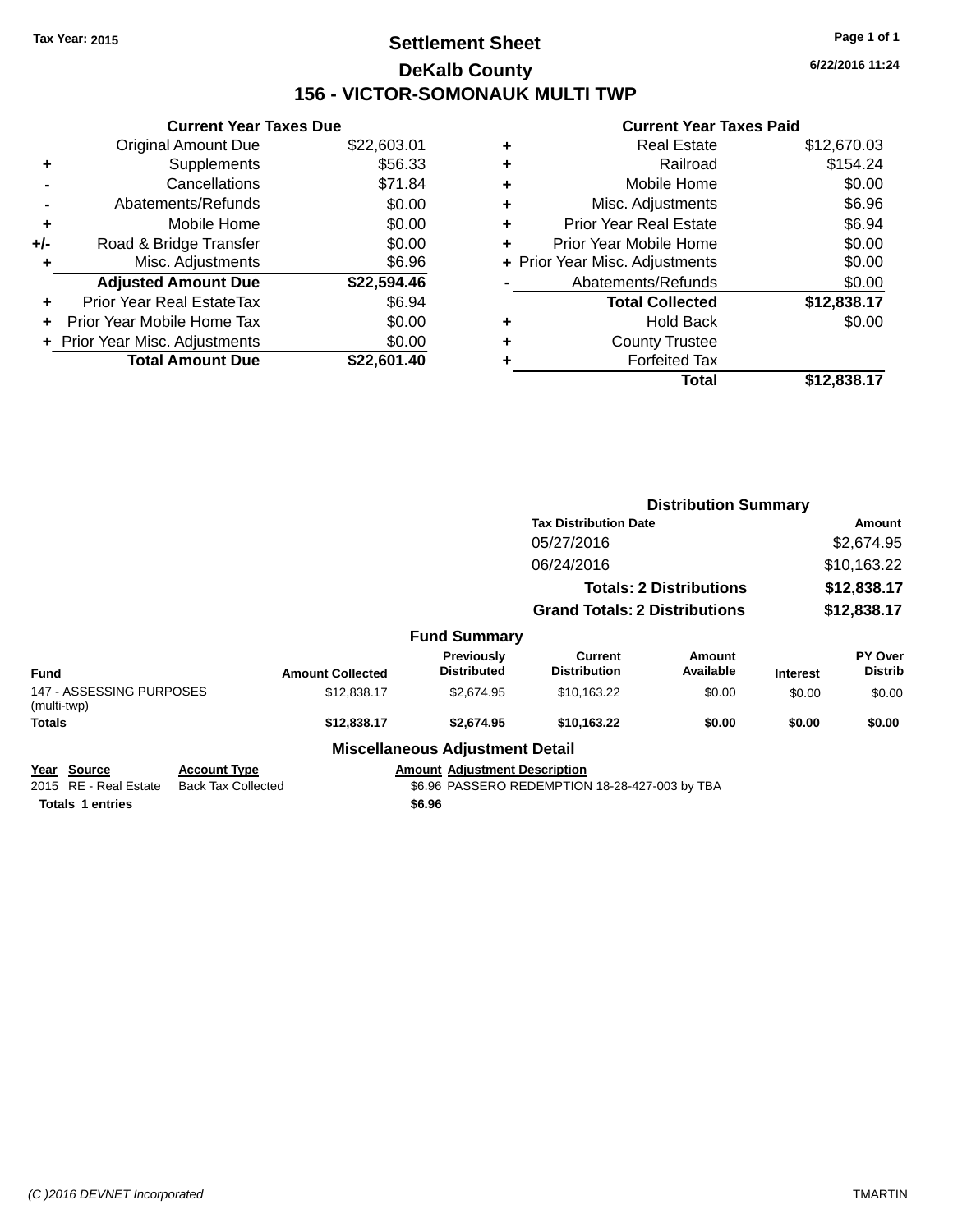# **Settlement Sheet Tax Year: 2015 Page 1 of 1 DeKalb County 157 - GENOA PUBLIC LIBRARY DIST**

**Current Year Taxes Due**

| <b>Original Amount Due</b> | \$230,115.79                   |
|----------------------------|--------------------------------|
| Supplements                | \$540.40                       |
| Cancellations              | \$963.45                       |
| Abatements/Refunds         | \$6.65                         |
| Mobile Home                | \$0.00                         |
| Road & Bridge Transfer     | \$0.00                         |
| Misc. Adjustments          | \$0.00                         |
| <b>Adjusted Amount Due</b> | \$229,686.09                   |
| Prior Year Real EstateTax  | (\$166.03)                     |
| Prior Year Mobile Home Tax | \$0.00                         |
|                            | \$3.65                         |
| <b>Total Amount Due</b>    | \$229,523.71                   |
|                            | + Prior Year Misc. Adjustments |

#### **Current Year Taxes Paid**

| ٠ | <b>Real Estate</b>             | \$117,352.89 |
|---|--------------------------------|--------------|
| ٠ | Railroad                       | \$341.54     |
| ٠ | Mobile Home                    | \$0.00       |
| ٠ | Misc. Adjustments              | \$0.00       |
| ٠ | <b>Prior Year Real Estate</b>  | (\$166.03)   |
| ٠ | Prior Year Mobile Home         | \$0.00       |
|   | + Prior Year Misc. Adjustments | \$3.65       |
|   | Abatements/Refunds             | \$6.65       |
|   | <b>Total Collected</b>         | \$117,525.40 |
| ٠ | <b>Hold Back</b>               | \$0.00       |
| ٠ | <b>County Trustee</b>          |              |
| ٠ | <b>Forfeited Tax</b>           |              |
|   | Total                          | \$117,525.40 |
|   |                                |              |

| <b>Distribution Summary</b>          |              |  |  |  |  |  |
|--------------------------------------|--------------|--|--|--|--|--|
| <b>Tax Distribution Date</b>         | Amount       |  |  |  |  |  |
| 05/27/2016                           | \$22,364.10  |  |  |  |  |  |
| 06/24/2016                           | \$95,161.30  |  |  |  |  |  |
| <b>Totals: 2 Distributions</b>       | \$117,525.40 |  |  |  |  |  |
| <b>Grand Totals: 2 Distributions</b> | \$117,525.40 |  |  |  |  |  |

#### **Fund Summary**

| <b>Fund</b>                             | <b>Amount Collected</b> | <b>Previously</b><br><b>Distributed</b> | <b>Current</b><br><b>Distribution</b> | Amount<br>Available | <b>Interest</b> | PY Over<br><b>Distrib</b> |
|-----------------------------------------|-------------------------|-----------------------------------------|---------------------------------------|---------------------|-----------------|---------------------------|
| 001 - CORPORATE                         | \$108,081.75            | \$20,567,05                             | \$87.514.70                           | \$0.00              | \$0.00          | \$0.00                    |
| 004 - OPERATIONS & MAINTENANCE          | \$6.925.07              | \$1,317.79                              | \$5,607.28                            | \$0.00              | \$0.00          | \$0.00                    |
| $005 - I. M. R. F.$                     | \$251.51                | \$47.86                                 | \$203.65                              | \$0.00              | \$0.00          | \$0.00                    |
| 027 - AUDIT                             | \$1,764.05              | \$335.68                                | \$1,428.37                            | \$0.00              | \$0.00          | \$0.00                    |
| 035 - TORT JUDGEMENTS/LIABILITY<br>INS. | \$251.51                | \$47.86                                 | \$203.65                              | \$0.00              | \$0.00          | \$0.00                    |
| 047 - SOCIAL SECURITY                   | \$251.51                | \$47.86                                 | \$203.65                              | \$0.00              | \$0.00          | \$0.00                    |
| <b>Totals</b>                           | \$117,525.40            | \$22,364.10                             | \$95,161.30                           | \$0.00              | \$0.00          | \$0.00                    |

### **Miscellaneous Adjustment Detail**

**<u>Year Source</u> Account Type<br>
2014 RE - Real Estate Back Tax Collected** 

**Totals \$3.65 1 entries**

Amount Adjustment Description<br>\$3.65 RIVERBEND DEVELOPMENT REDEMPTION 02-24-452-011 by TBA

#### **Abatement Detail**

| Year Source                        | <b>Account Type</b> | <b>Amount Adjustment Description</b>             |
|------------------------------------|---------------------|--------------------------------------------------|
| 2015 RE - Real Estate RE Abatement |                     | \$6.65 PTAB INTEREST REFUND 03-29-152-012 by TBA |
| Totals 1 entries                   |                     | \$6.65                                           |

**6/22/2016 11:24**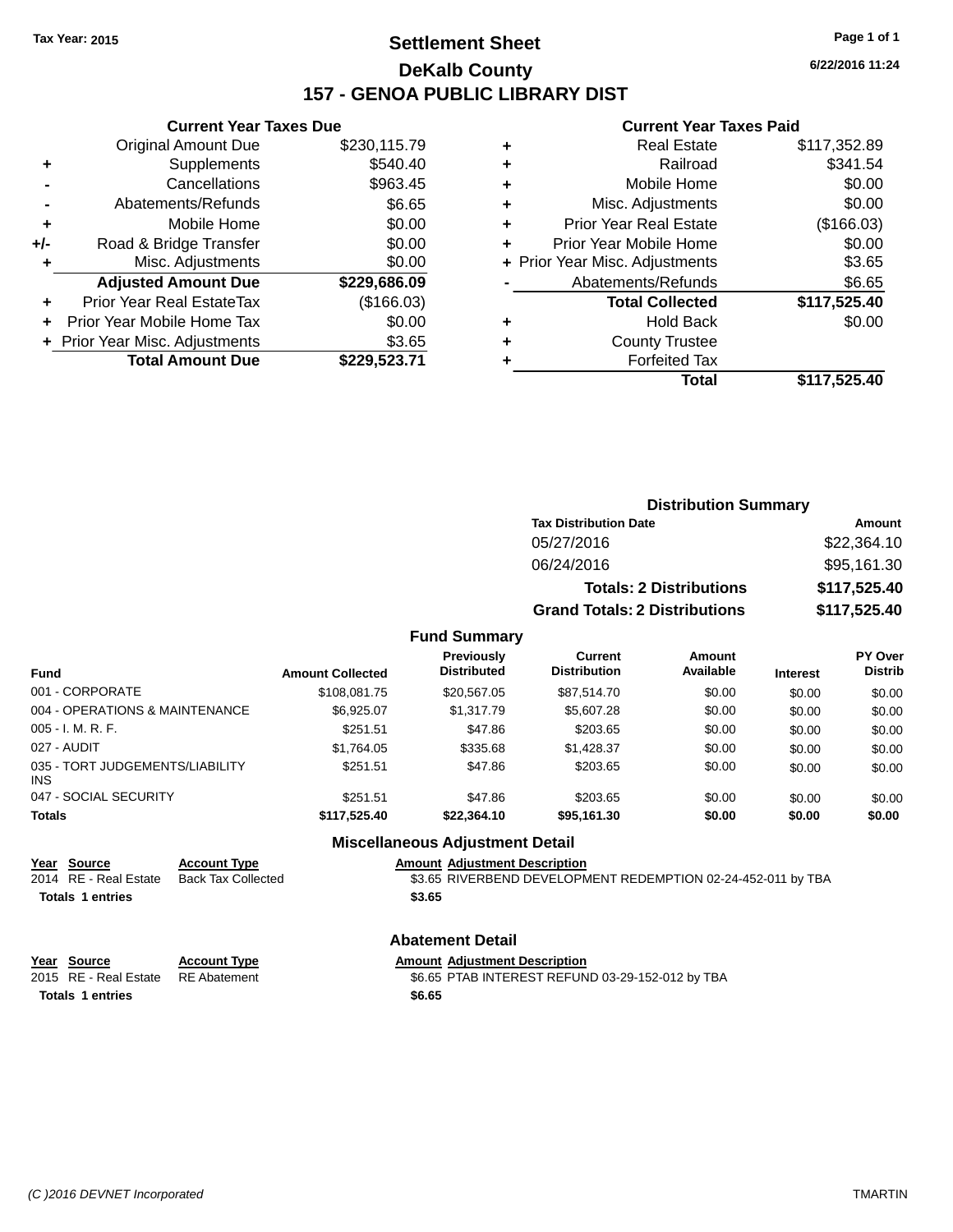# **Settlement Sheet Tax Year: 2015 Page 1 of 1 DeKalb County 158 - DEKALB TIF1**

**6/22/2016 11:24**

|       | <b>Current Year Taxes Due</b>  |                |  |  |  |  |
|-------|--------------------------------|----------------|--|--|--|--|
|       | <b>Original Amount Due</b>     | \$4,388,054.56 |  |  |  |  |
| ٠     | Supplements                    | \$75,700.00    |  |  |  |  |
|       | Cancellations                  | \$137,449.84   |  |  |  |  |
|       | Abatements/Refunds             | \$0.00         |  |  |  |  |
| ٠     | Mobile Home                    | \$0.00         |  |  |  |  |
| $+/-$ | Road & Bridge Transfer         | \$0.00         |  |  |  |  |
| ٠     | Misc. Adjustments              | \$0.00         |  |  |  |  |
|       | <b>Adjusted Amount Due</b>     | \$4,326,304.72 |  |  |  |  |
| ÷     | Prior Year Real EstateTax      | \$0.00         |  |  |  |  |
|       | Prior Year Mobile Home Tax     | \$0.00         |  |  |  |  |
|       | + Prior Year Misc. Adjustments | \$0.00         |  |  |  |  |
|       | <b>Total Amount Due</b>        | \$4.326.304.72 |  |  |  |  |

| <b>Real Estate</b>             | \$2,282,126.40 |
|--------------------------------|----------------|
| Railroad                       | \$0.00         |
| Mobile Home                    | \$0.00         |
| Misc. Adjustments              | \$0.00         |
| <b>Prior Year Real Estate</b>  | \$0.00         |
| Prior Year Mobile Home         | \$0.00         |
| + Prior Year Misc. Adjustments | \$0.00         |
| Abatements/Refunds             | \$0.00         |
| <b>Total Collected</b>         | \$2,282,126.40 |
| <b>Hold Back</b>               | \$0.00         |
| <b>County Trustee</b>          |                |
| <b>Forfeited Tax</b>           |                |
| Total                          | \$2,282,126.40 |
|                                |                |

|                                                                 |                                                  | <b>Distribution Summary</b>                    |                                                            |                                                                                     |                 |                           |  |  |
|-----------------------------------------------------------------|--------------------------------------------------|------------------------------------------------|------------------------------------------------------------|-------------------------------------------------------------------------------------|-----------------|---------------------------|--|--|
|                                                                 |                                                  |                                                | <b>Tax Distribution Date</b>                               | <b>Amount</b><br>\$373,314.39<br>\$1,908,812.01<br>\$2,282,126.40<br>\$2,282,126.40 |                 |                           |  |  |
|                                                                 |                                                  |                                                | 05/27/2016<br>06/24/2016<br><b>Totals: 2 Distributions</b> |                                                                                     |                 |                           |  |  |
|                                                                 |                                                  |                                                |                                                            |                                                                                     |                 |                           |  |  |
|                                                                 |                                                  |                                                |                                                            |                                                                                     |                 |                           |  |  |
|                                                                 |                                                  | <b>Grand Totals: 2 Distributions</b>           |                                                            |                                                                                     |                 |                           |  |  |
|                                                                 |                                                  | <b>Fund Summary</b>                            |                                                            |                                                                                     |                 |                           |  |  |
| <b>Fund</b>                                                     | <b>Amount Collected</b>                          | Previously<br><b>Distributed</b>               | <b>Current</b><br><b>Distribution</b>                      | Amount<br>Available                                                                 | <b>Interest</b> | PY Over<br><b>Distrib</b> |  |  |
| 001 - CORPORATE                                                 | \$2,282,126.40                                   | \$373,314.39                                   | \$1,908,812.01                                             | \$0.00                                                                              | \$0.00          | \$0.00                    |  |  |
| Totals                                                          | \$2,282,126.40                                   | \$373,314.39                                   | \$1,908,812.01                                             | \$0.00                                                                              | \$0.00          | \$0.00                    |  |  |
|                                                                 |                                                  | <b>Miscellaneous Adjustment Detail</b>         |                                                            |                                                                                     |                 |                           |  |  |
| Year Source<br>2014 RE - Real Estate<br><b>Totals 1 entries</b> | <b>Account Type</b><br><b>Back Tax Collected</b> | <b>Amount Adjustment Description</b><br>\$0.00 | \$0.00 IGNELZI REDEMPTION 08-23-156-014 by TBA             |                                                                                     |                 |                           |  |  |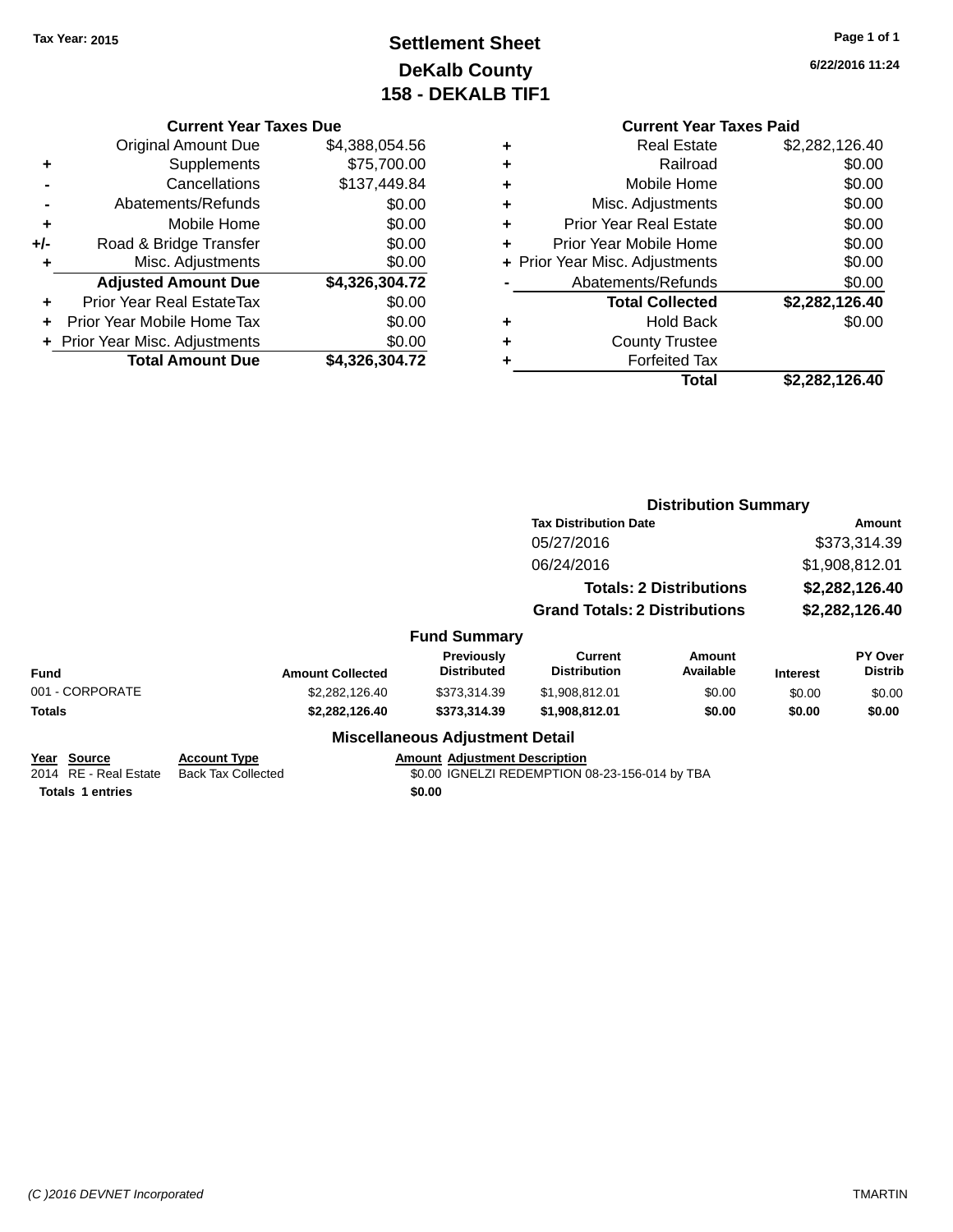# **Settlement Sheet Tax Year: 2015 Page 1 of 1 DeKalb County 159 - DEKALB TIF2**

**6/22/2016 11:24**

#### **Current Year Taxes Due**

|       | <b>Original Amount Due</b>       | \$1,187,454.28 |
|-------|----------------------------------|----------------|
| ٠     | Supplements                      | \$1,482.10     |
|       | Cancellations                    | \$2,091.84     |
|       | Abatements/Refunds               | \$0.00         |
| ٠     | Mobile Home                      | \$0.00         |
| $+/-$ | Road & Bridge Transfer           | \$0.00         |
| ٠     | Misc. Adjustments                | \$0.00         |
|       | <b>Adjusted Amount Due</b>       | \$1,186,844.54 |
| ÷     | <b>Prior Year Real EstateTax</b> | (\$3,331.78)   |
|       | Prior Year Mobile Home Tax       | \$0.00         |
|       | + Prior Year Misc. Adjustments   | \$0.00         |
|       | <b>Total Amount Due</b>          | \$1,183,512.76 |

# **Current Year Taxes Paid**

|   | <b>Real Estate</b>             | \$586,277.12 |
|---|--------------------------------|--------------|
| ٠ | Railroad                       | \$0.00       |
| ٠ | Mobile Home                    | \$0.00       |
| ٠ | Misc. Adjustments              | \$0.00       |
| ٠ | <b>Prior Year Real Estate</b>  | (\$3,331.78) |
| ٠ | Prior Year Mobile Home         | \$0.00       |
|   | + Prior Year Misc. Adjustments | \$0.00       |
|   | Abatements/Refunds             | \$0.00       |
|   | <b>Total Collected</b>         | \$582,945.34 |
| ٠ | <b>Hold Back</b>               | \$0.00       |
| ٠ | <b>County Trustee</b>          |              |
|   | <b>Forfeited Tax</b>           |              |
|   | Total                          | \$582,945.34 |
|   |                                |              |

#### **Distribution Summary Tax Distribution Date Amount** 05/27/2016 \$59,400.90 06/24/2016 \$523,544.44 **Totals: 2 Distributions \$582,945.34 Grand Totals: 2 Distributions \$582,945.34 Fund Summary PY O Distrib Amount Available Current Distribution Previously Amount Collected Distributed**

| <b>Fund</b>     | <b>Amount Collected</b> | <b>Previously</b><br><b>Distributed</b> | Current<br><b>Distribution</b> | Amount<br>Available | <b>Interest</b> | <b>PY Over</b><br><b>Distrib</b> |
|-----------------|-------------------------|-----------------------------------------|--------------------------------|---------------------|-----------------|----------------------------------|
| 001 - CORPORATE | \$582.945.34            | \$59,400.90                             | \$523.544.44                   | \$0.00              | \$0.00          | \$0.00                           |
| <b>Totals</b>   | \$582.945.34            | \$59,400.90                             | \$523,544,44                   | \$0.00              | \$0.00          | \$0.00                           |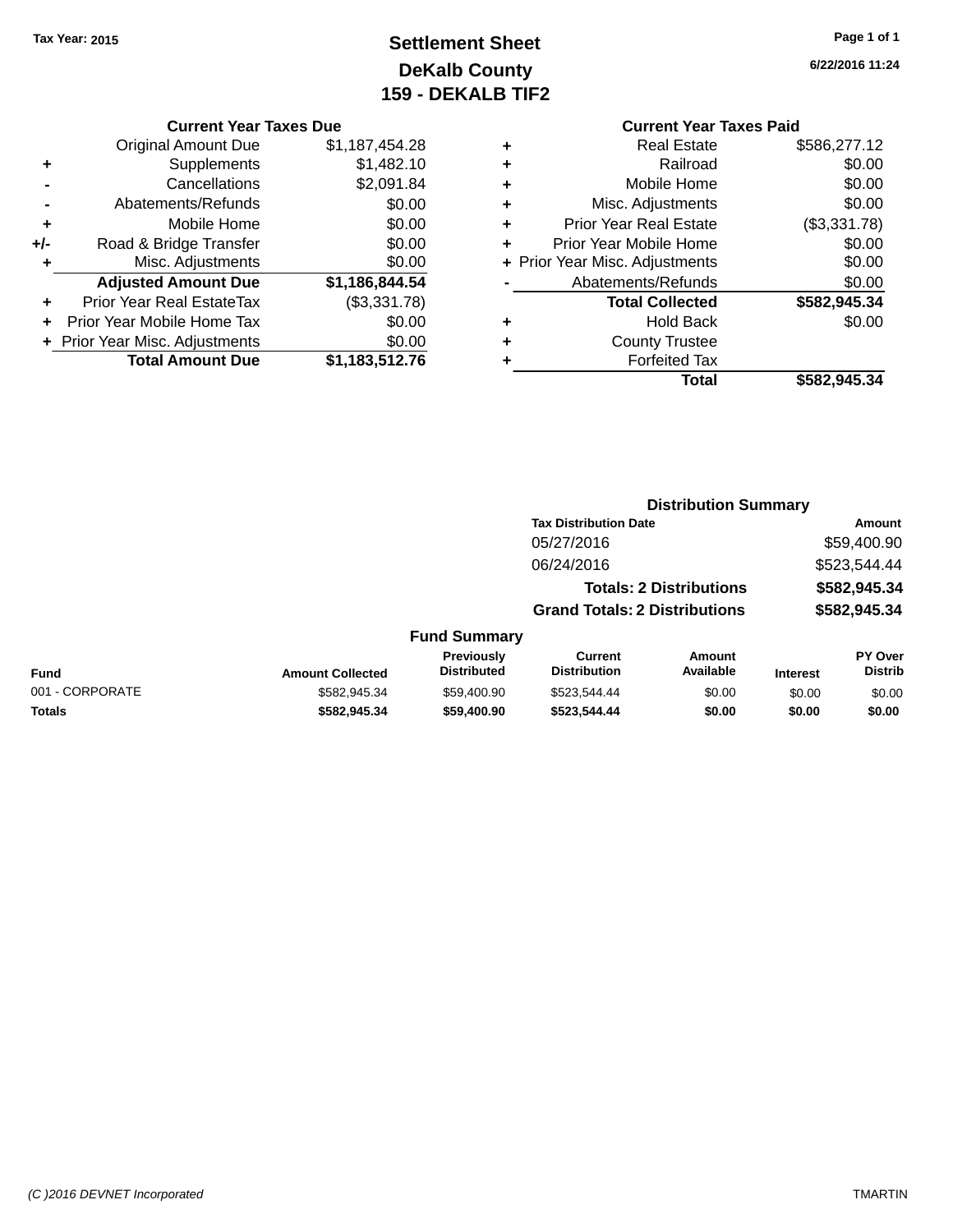# **Settlement Sheet Tax Year: 2015 Page 1 of 1 DeKalb County 160 - DEKALB TIF1 AMENDED**

**6/22/2016 11:24**

|     | <b>Current Year Taxes Due</b>                |                |  |  |
|-----|----------------------------------------------|----------------|--|--|
|     | \$2,129,639.90<br><b>Original Amount Due</b> |                |  |  |
| ٠   | \$8,310.72<br>Supplements                    |                |  |  |
|     | Cancellations                                | \$10,188.24    |  |  |
|     | Abatements/Refunds                           | \$0.00         |  |  |
| ٠   | \$0.00<br>Mobile Home                        |                |  |  |
| +/- | Road & Bridge Transfer                       | \$0.00         |  |  |
|     | Misc. Adjustments                            | \$0.00         |  |  |
|     | <b>Adjusted Amount Due</b>                   | \$2,127,762.38 |  |  |
| ÷   | Prior Year Real EstateTax                    | (\$782.90)     |  |  |
| ÷   | Prior Year Mobile Home Tax                   | \$0.00         |  |  |
|     | + Prior Year Misc. Adjustments               | \$0.00         |  |  |
|     | <b>Total Amount Due</b>                      | \$2,126,979.48 |  |  |

| ٠ | <b>Real Estate</b>             | \$1,225,335.49 |
|---|--------------------------------|----------------|
| ٠ | Railroad                       | \$0.00         |
| ٠ | Mobile Home                    | \$0.00         |
| ٠ | Misc. Adjustments              | \$0.00         |
| ٠ | <b>Prior Year Real Estate</b>  | (\$782.90)     |
| ٠ | Prior Year Mobile Home         | \$0.00         |
|   | + Prior Year Misc. Adjustments | \$0.00         |
|   | Abatements/Refunds             | \$0.00         |
|   | <b>Total Collected</b>         | \$1,224,552.59 |
| ٠ | Hold Back                      | \$0.00         |
| ٠ | <b>County Trustee</b>          |                |
|   | <b>Forfeited Tax</b>           |                |
|   | Total                          | \$1,224,552.59 |
|   |                                |                |

|                 |                         |                                         |                                       | <b>Distribution Summary</b>    |                 |                                  |
|-----------------|-------------------------|-----------------------------------------|---------------------------------------|--------------------------------|-----------------|----------------------------------|
|                 |                         |                                         | <b>Tax Distribution Date</b>          |                                | <b>Amount</b>   |                                  |
|                 |                         |                                         | 05/27/2016                            |                                |                 | \$471,015.44                     |
|                 |                         |                                         | 06/24/2016                            |                                |                 | \$753,537.15                     |
|                 |                         |                                         |                                       | <b>Totals: 2 Distributions</b> |                 | \$1,224,552.59                   |
|                 |                         |                                         | <b>Grand Totals: 2 Distributions</b>  |                                |                 | \$1,224,552.59                   |
|                 |                         | <b>Fund Summary</b>                     |                                       |                                |                 |                                  |
| <b>Fund</b>     | <b>Amount Collected</b> | <b>Previously</b><br><b>Distributed</b> | <b>Current</b><br><b>Distribution</b> | <b>Amount</b><br>Available     | <b>Interest</b> | <b>PY Over</b><br><b>Distrib</b> |
| 001 - CORPORATE | \$1,224,552.59          | \$471,015.44                            | \$753,537.15                          | \$0.00                         | \$0.00          | \$0.00                           |
| <b>Totals</b>   | \$1,224,552.59          | \$471,015.44                            | \$753,537.15                          | \$0.00                         | \$0.00          | \$0.00                           |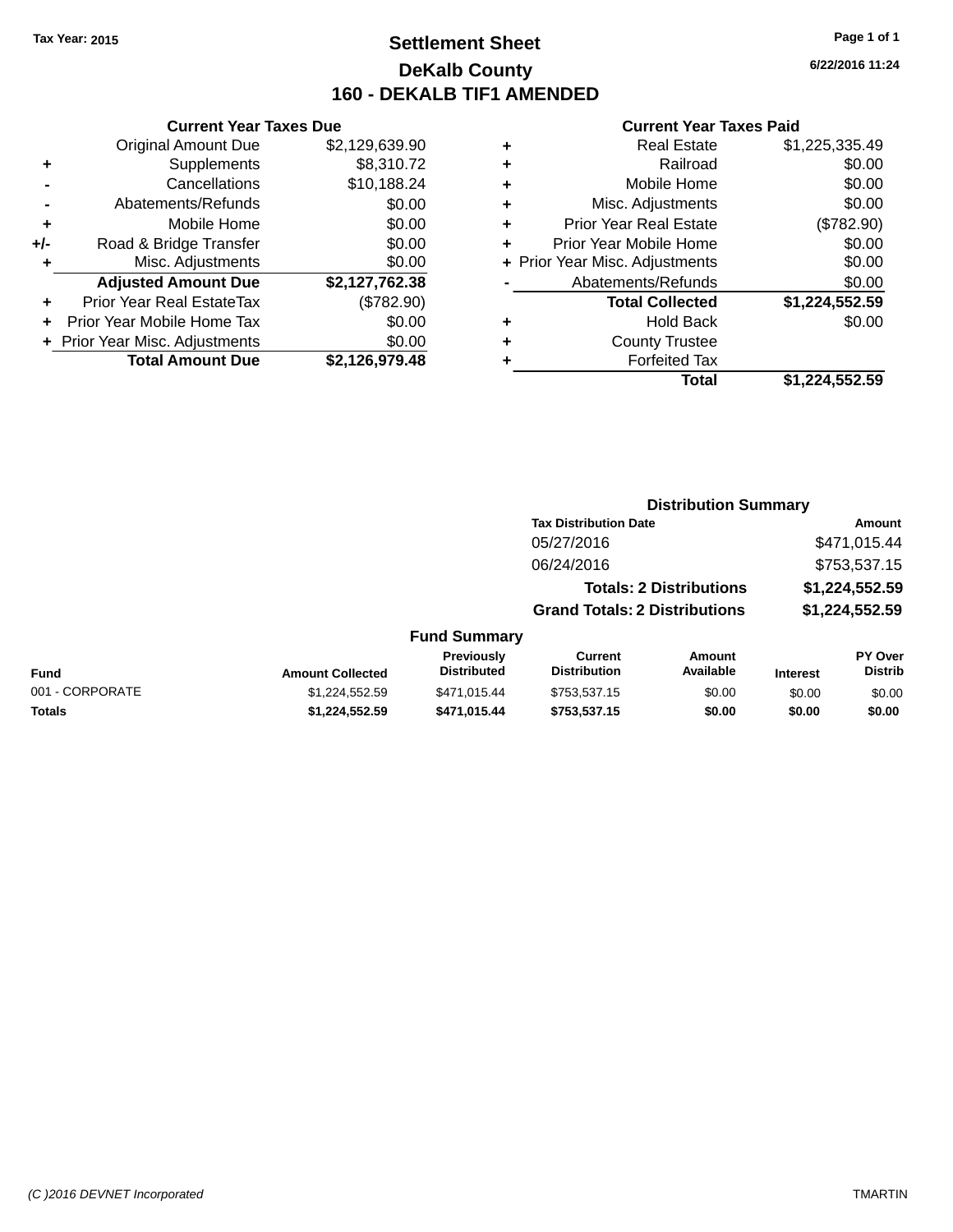# **Settlement Sheet Tax Year: 2015 Page 1 of 1 DeKalb County 163 - MALTA TIF**

**6/22/2016 11:24**

| <b>Current</b>             |   |               | r Taxes Due |
|----------------------------|---|---------------|-------------|
| Real E                     | ٠ | \$391,463.08  | €           |
| Rail                       | ٠ | \$0.00        | ś           |
| Mobile H                   | ٠ | \$0.00        | 3           |
| Misc. Adjustm              | ٠ | \$0.00        | Ŝ.          |
| Prior Year Real E          | ٠ | \$0.00        | Э           |
| Prior Year Mobile H        | ٠ | \$0.00        | r           |
| + Prior Year Misc. Adjustm |   | \$0.00        | 3           |
| Abatements/Ref             |   | \$391,463.08  | ě           |
| <b>Total Colle</b>         |   | \$0.00        | ĸ           |
| Hold I                     |   | \$0.00        | ĸ           |
| County Tru                 |   | \$0.00        | 3           |
| $\Gamma$ ofoitor           |   | ል አለ<br>10000 |             |

#### **Current Year**

|       | <b>Original Amount Due</b>       | \$391,463.08 |
|-------|----------------------------------|--------------|
| ٠     | Supplements                      | \$0.00       |
|       | Cancellations                    | \$0.00       |
|       | Abatements/Refunds               | \$0.00       |
| ٠     | Mobile Home                      | \$0.00       |
| $+/-$ | Road & Bridge Transfer           | \$0.00       |
| ٠     | Misc. Adjustments                | \$0.00       |
|       | <b>Adjusted Amount Due</b>       | \$391,463.08 |
|       | <b>Prior Year Real EstateTax</b> | \$0.00       |
|       | Prior Year Mobile Home Tax       | \$0.00       |
|       | + Prior Year Misc. Adjustments   | \$0.00       |
|       | <b>Total Amount Due</b>          | \$391,463.08 |

#### **Year Taxes Paid +** Real Estate \$192,655.46 **+** Railroad \$0.00 **+**  $\frac{1}{2}$  Mome \$0.00 **hents** \$0.00 **+** Prior Year Real Estate \$0.00 **+** Prior Year Mobile Home \$0.00 **+** Prior Year Misc. Adjustments  $$0.00$ **-** Abatements/Refunds \$0.00 **Total Collected \$192,655.46 Back** \$0.00  $ustee$ **+** Forfeited Tax

**Total \$192,655.46**

| <b>Distribution Summary</b>  |             |  |  |  |
|------------------------------|-------------|--|--|--|
| <b>Tax Distribution Date</b> | Amount      |  |  |  |
| 05/27/2016                   | \$31,069.32 |  |  |  |

| 06/24/2016                           | \$161,586.14 |
|--------------------------------------|--------------|
| <b>Totals: 2 Distributions</b>       | \$192,655.46 |
| <b>Grand Totals: 2 Distributions</b> | \$192,655.46 |

| <b>Fund</b>     | <b>Amount Collected</b> | <b>Previously</b><br><b>Distributed</b> | Current<br><b>Distribution</b> | Amount<br>Available | <b>Interest</b> | <b>PY Over</b><br>Distrib |
|-----------------|-------------------------|-----------------------------------------|--------------------------------|---------------------|-----------------|---------------------------|
| 001 - CORPORATE | \$192,655.46            | \$31.069.32                             | \$161.586.14                   | \$0.00              | \$0.00          | \$0.00                    |
| <b>Totals</b>   | \$192,655.46            | \$31.069.32                             | \$161.586.14                   | \$0.00              | \$0.00          | \$0.00                    |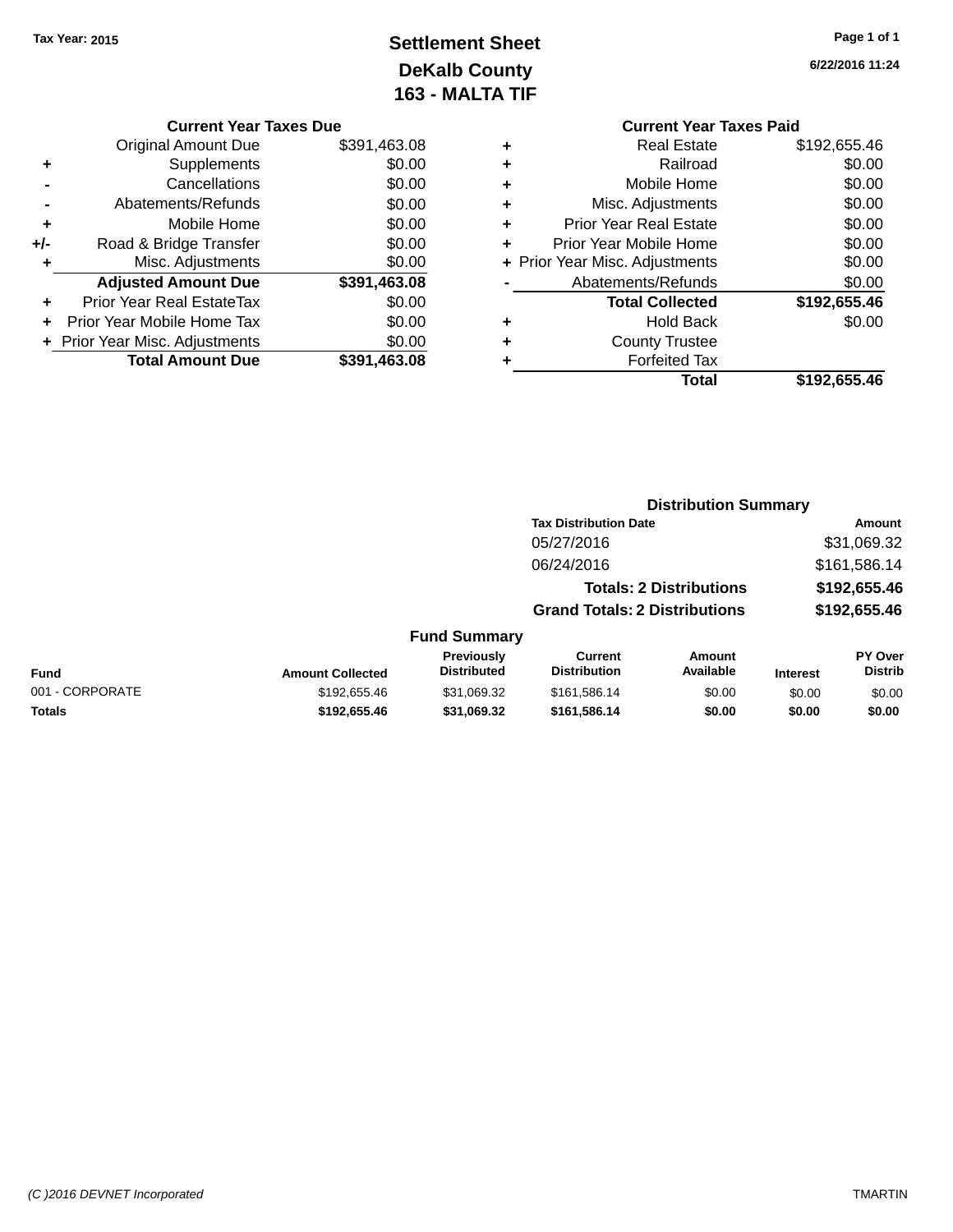# **Settlement Sheet Tax Year: 2015 Page 1 of 1 DeKalb County 164 - DEKALB TIF5**

**6/22/2016 11:24**

|     | <b>Current Year Taxes Due</b>  |            |
|-----|--------------------------------|------------|
|     | <b>Original Amount Due</b>     | \$1,329.60 |
| ٠   | Supplements                    | \$0.00     |
|     | Cancellations                  | \$0.00     |
|     | Abatements/Refunds             | \$0.00     |
| ٠   | Mobile Home                    | \$0.00     |
| +/- | Road & Bridge Transfer         | \$0.00     |
|     | Misc. Adjustments              | \$0.00     |
|     | <b>Adjusted Amount Due</b>     | \$1,329.60 |
| ٠   | Prior Year Real EstateTax      | \$0.00     |
|     | Prior Year Mobile Home Tax     | \$0.00     |
|     | + Prior Year Misc. Adjustments | \$0.00     |
|     | <b>Total Amount Due</b>        | \$1.329.60 |
|     |                                |            |

|   | <b>Current Year Taxes Paid</b> |          |
|---|--------------------------------|----------|
| ٠ | Real Estate                    | \$664.80 |
| ٠ | Railroad                       | \$0.00   |
| ٠ | Mobile Home                    | \$0.00   |
| ٠ | Misc. Adjustments              | \$0.00   |
| ٠ | <b>Prior Year Real Estate</b>  | \$0.00   |
| ٠ | Prior Year Mobile Home         | \$0.00   |
|   | + Prior Year Misc. Adjustments | \$0.00   |
|   | Abatements/Refunds             | \$0.00   |
|   | <b>Total Collected</b>         | \$664.80 |
| ٠ | <b>Hold Back</b>               | \$0.00   |
| ٠ | <b>County Trustee</b>          |          |
|   | <b>Forfeited Tax</b>           |          |
|   | Total                          | \$664.80 |
|   |                                |          |

|                 |                         |                                         | <b>Distribution Summary</b>           |                                |                 |                                  |  |
|-----------------|-------------------------|-----------------------------------------|---------------------------------------|--------------------------------|-----------------|----------------------------------|--|
|                 |                         |                                         | <b>Tax Distribution Date</b>          |                                |                 | Amount                           |  |
|                 |                         |                                         | 06/24/2016                            |                                |                 | \$664.80                         |  |
|                 |                         |                                         |                                       | <b>Totals: 1 Distributions</b> |                 | \$664.80                         |  |
|                 |                         |                                         | <b>Grand Totals: 1 Distributions</b>  |                                |                 | \$664.80                         |  |
|                 |                         | <b>Fund Summary</b>                     |                                       |                                |                 |                                  |  |
| <b>Fund</b>     | <b>Amount Collected</b> | <b>Previously</b><br><b>Distributed</b> | <b>Current</b><br><b>Distribution</b> | <b>Amount</b><br>Available     | <b>Interest</b> | <b>PY Over</b><br><b>Distrib</b> |  |
| 001 - CORPORATE | \$664.80                | \$0.00                                  | \$664.80                              | \$0.00                         | \$0.00          | \$0.00                           |  |
| <b>Totals</b>   | \$664.80                | \$0.00                                  | \$664.80                              | \$0.00                         | \$0.00          | \$0.00                           |  |
|                 |                         |                                         |                                       |                                |                 |                                  |  |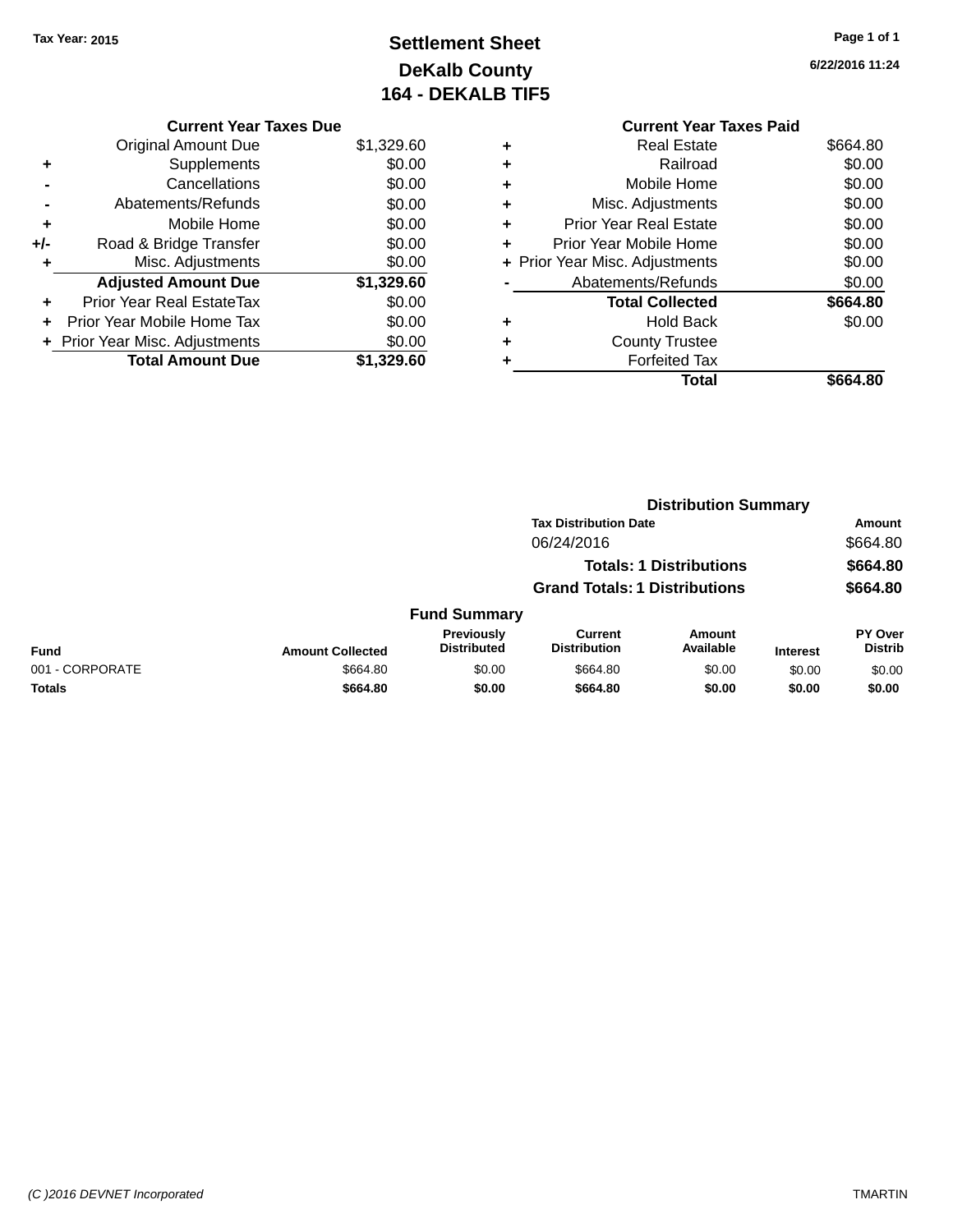# **Settlement Sheet Tax Year: 2015 Page 1 of 1 DeKalb County 170 - KIRKLAND TIF**

**6/22/2016 11:24**

#### **Current Year Taxes Due**

|     | <b>Original Amount Due</b>       | \$215,914.36 |
|-----|----------------------------------|--------------|
| ٠   | Supplements                      | \$0.00       |
|     | Cancellations                    | \$0.00       |
|     | Abatements/Refunds               | \$0.00       |
| ٠   | Mobile Home                      | \$0.00       |
| +/- | Road & Bridge Transfer           | \$0.00       |
| ٠   | Misc. Adjustments                | \$0.00       |
|     | <b>Adjusted Amount Due</b>       | \$215,914.36 |
|     | <b>Prior Year Real EstateTax</b> | \$0.00       |
|     | Prior Year Mobile Home Tax       | \$0.00       |
|     | + Prior Year Misc. Adjustments   | \$0.00       |
|     | <b>Total Amount Due</b>          | \$215.914.36 |

# **Current Year Taxes Paid**

| ٠ | <b>Real Estate</b>             | \$108,561.60 |
|---|--------------------------------|--------------|
| ٠ | Railroad                       | \$0.00       |
| ٠ | Mobile Home                    | \$0.00       |
| ٠ | Misc. Adjustments              | \$0.00       |
| ٠ | <b>Prior Year Real Estate</b>  | \$0.00       |
| ٠ | Prior Year Mobile Home         | \$0.00       |
|   | + Prior Year Misc. Adjustments | \$0.00       |
|   | Abatements/Refunds             | \$0.00       |
|   | <b>Total Collected</b>         | \$108,561.60 |
| ٠ | <b>Hold Back</b>               | \$0.00       |
| ٠ | <b>County Trustee</b>          |              |
| ٠ | <b>Forfeited Tax</b>           |              |
|   | Total                          | \$108,561.60 |
|   |                                |              |

#### **Distribution Summary Tax Distribution Date Amount** 05/27/2016 \$11,919.39 06/24/2016 \$96,642.21 **Totals: 2 Distributions \$108,561.60 Grand Totals: 2 Distributions \$108,561.60 Fund Summary Fund Interest Amount Collected Distributed PY Over Distrib Amount Available Current Distribution Previously** 001 - CORPORATE 60 \$108,561.60 \$11,919.39 \$96,642.21 \$0.00 \$0.00 \$0.00 \$0.00 **Totals \$108,561.60 \$11,919.39 \$96,642.21 \$0.00 \$0.00 \$0.00**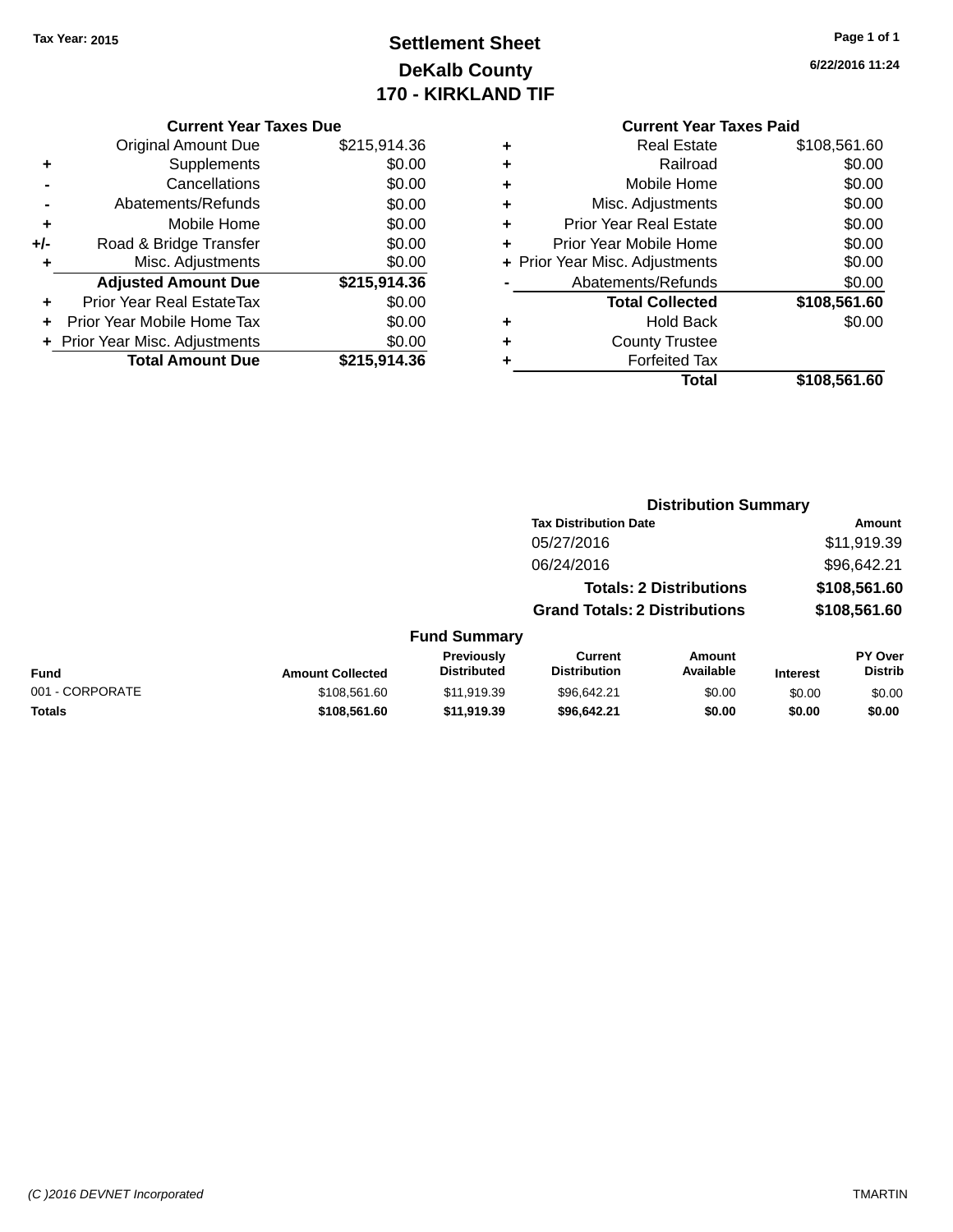# **Settlement Sheet Tax Year: 2015 Page 1 of 1 DeKalb County 171 - WATERMAN TIF**

**6/22/2016 11:24**

|     | <b>Current Year Taxes Due</b>  |             |  |  |  |
|-----|--------------------------------|-------------|--|--|--|
|     | <b>Original Amount Due</b>     | \$11,083.66 |  |  |  |
| ٠   | Supplements                    | \$0.00      |  |  |  |
|     | Cancellations                  | \$0.00      |  |  |  |
|     | Abatements/Refunds             | \$0.00      |  |  |  |
| ٠   | Mobile Home                    | \$0.00      |  |  |  |
| +/- | Road & Bridge Transfer         | \$0.00      |  |  |  |
|     | Misc. Adjustments              | \$0.00      |  |  |  |
|     | <b>Adjusted Amount Due</b>     | \$11,083.66 |  |  |  |
| ٠   | Prior Year Real EstateTax      | \$0.00      |  |  |  |
|     | Prior Year Mobile Home Tax     | \$0.00      |  |  |  |
|     | + Prior Year Misc. Adjustments | \$0.00      |  |  |  |
|     | <b>Total Amount Due</b>        | \$11,083.66 |  |  |  |

#### **Current Year Taxes Paid +** Real Estate \$9,843.88 **+** Railroad \$0.00 **+** Mobile Home \$0.00 **+** Misc. Adjustments \$0.00 **+** Prior Year Real Estate \$0.00

| Prior Year Mobile Home         | \$0.00     |
|--------------------------------|------------|
| + Prior Year Misc. Adjustments | \$0.00     |
| Abatements/Refunds             | \$0.00     |
| <b>Total Collected</b>         | \$9,843.88 |
| <b>Hold Back</b>               | \$0.00     |
| <b>County Trustee</b>          |            |
| <b>Forfeited Tax</b>           |            |
| Total                          | \$9,843.88 |

|                 | <b>Distribution Summary</b> |                                         |                                      |                                |                 |                                  |
|-----------------|-----------------------------|-----------------------------------------|--------------------------------------|--------------------------------|-----------------|----------------------------------|
|                 |                             |                                         | <b>Tax Distribution Date</b>         |                                |                 | Amount                           |
|                 |                             |                                         | 06/24/2016                           |                                |                 | \$9,843.88                       |
|                 |                             |                                         |                                      | <b>Totals: 1 Distributions</b> |                 | \$9,843.88                       |
|                 |                             |                                         | <b>Grand Totals: 1 Distributions</b> |                                |                 | \$9,843.88                       |
|                 |                             | <b>Fund Summary</b>                     |                                      |                                |                 |                                  |
| <b>Fund</b>     | <b>Amount Collected</b>     | <b>Previously</b><br><b>Distributed</b> | Current<br><b>Distribution</b>       | <b>Amount</b><br>Available     | <b>Interest</b> | <b>PY Over</b><br><b>Distrib</b> |
| 001 - CORPORATE | \$9,843.88                  | \$0.00                                  | \$9,843.88                           | \$0.00                         | \$0.00          | \$0.00                           |
| <b>Totals</b>   | \$9,843.88                  | \$0.00                                  | \$9,843.88                           | \$0.00                         | \$0.00          | \$0.00                           |
|                 |                             |                                         |                                      |                                |                 |                                  |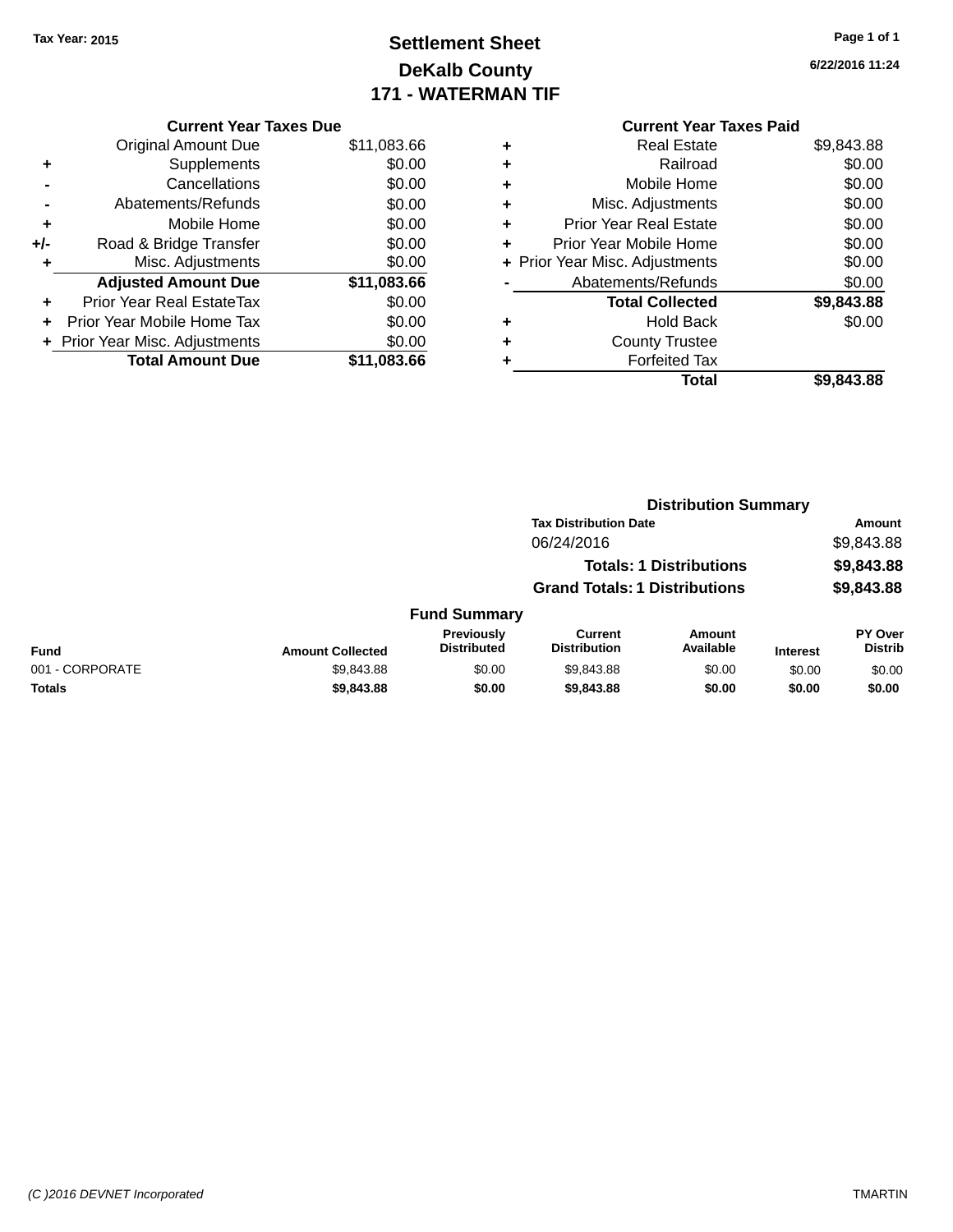# **Settlement Sheet Tax Year: 2015 Page 1 of 1 DeKalb County 172 - MAPLE PARK TIF**

**6/22/2016 11:24**

| <b>Current Year Taxes Due</b>  |            |  |  |  |  |
|--------------------------------|------------|--|--|--|--|
| <b>Original Amount Due</b>     | \$6,492.00 |  |  |  |  |
| Supplements                    | \$0.00     |  |  |  |  |
| Cancellations                  | \$0.00     |  |  |  |  |
| Abatements/Refunds             | \$0.00     |  |  |  |  |
| Mobile Home                    | \$0.00     |  |  |  |  |
| Road & Bridge Transfer         | \$0.00     |  |  |  |  |
| Misc. Adjustments              | \$0.00     |  |  |  |  |
| <b>Adjusted Amount Due</b>     | \$6,492.00 |  |  |  |  |
| Prior Year Real EstateTax      | \$0.00     |  |  |  |  |
| Prior Year Mobile Home Tax     | \$0.00     |  |  |  |  |
| + Prior Year Misc. Adjustments | \$0.00     |  |  |  |  |
|                                |            |  |  |  |  |
|                                |            |  |  |  |  |

| ٠ | <b>Real Estate</b>             | \$3,408.07 |
|---|--------------------------------|------------|
| ٠ | Railroad                       | \$0.00     |
| ٠ | Mobile Home                    | \$0.00     |
| ٠ | Misc. Adjustments              | \$0.00     |
| ٠ | <b>Prior Year Real Estate</b>  | \$0.00     |
| ٠ | Prior Year Mobile Home         | \$0.00     |
|   | + Prior Year Misc. Adjustments | \$0.00     |
|   | Abatements/Refunds             | \$0.00     |
|   | <b>Total Collected</b>         | \$3,408.07 |
| ٠ | <b>Hold Back</b>               | \$0.00     |
| ٠ | <b>County Trustee</b>          |            |
|   | <b>Forfeited Tax</b>           |            |
|   | Total                          | \$3,408.07 |
|   |                                |            |

|                 |                         |                                  |                                       | <b>Distribution Summary</b>    |                 |                                  |
|-----------------|-------------------------|----------------------------------|---------------------------------------|--------------------------------|-----------------|----------------------------------|
|                 |                         |                                  | <b>Tax Distribution Date</b>          |                                |                 | <b>Amount</b>                    |
|                 |                         |                                  | 05/27/2016                            |                                |                 | \$2,664.37                       |
|                 |                         |                                  | 06/24/2016                            |                                |                 | \$743.70                         |
|                 |                         |                                  |                                       | <b>Totals: 2 Distributions</b> |                 | \$3,408.07                       |
|                 |                         |                                  | <b>Grand Totals: 2 Distributions</b>  |                                |                 | \$3,408.07                       |
|                 |                         | <b>Fund Summary</b>              |                                       |                                |                 |                                  |
| Fund            | <b>Amount Collected</b> | Previously<br><b>Distributed</b> | <b>Current</b><br><b>Distribution</b> | Amount<br>Available            | <b>Interest</b> | <b>PY Over</b><br><b>Distrib</b> |
| 001 - CORPORATE | \$3.408.07              | \$2,664.37                       | \$743.70                              | \$0.00                         | \$0.00          | \$0.00                           |
| <b>Totals</b>   | \$3,408.07              | \$2,664.37                       | \$743.70                              | \$0.00                         | \$0.00          | \$0.00                           |
|                 |                         |                                  |                                       |                                |                 |                                  |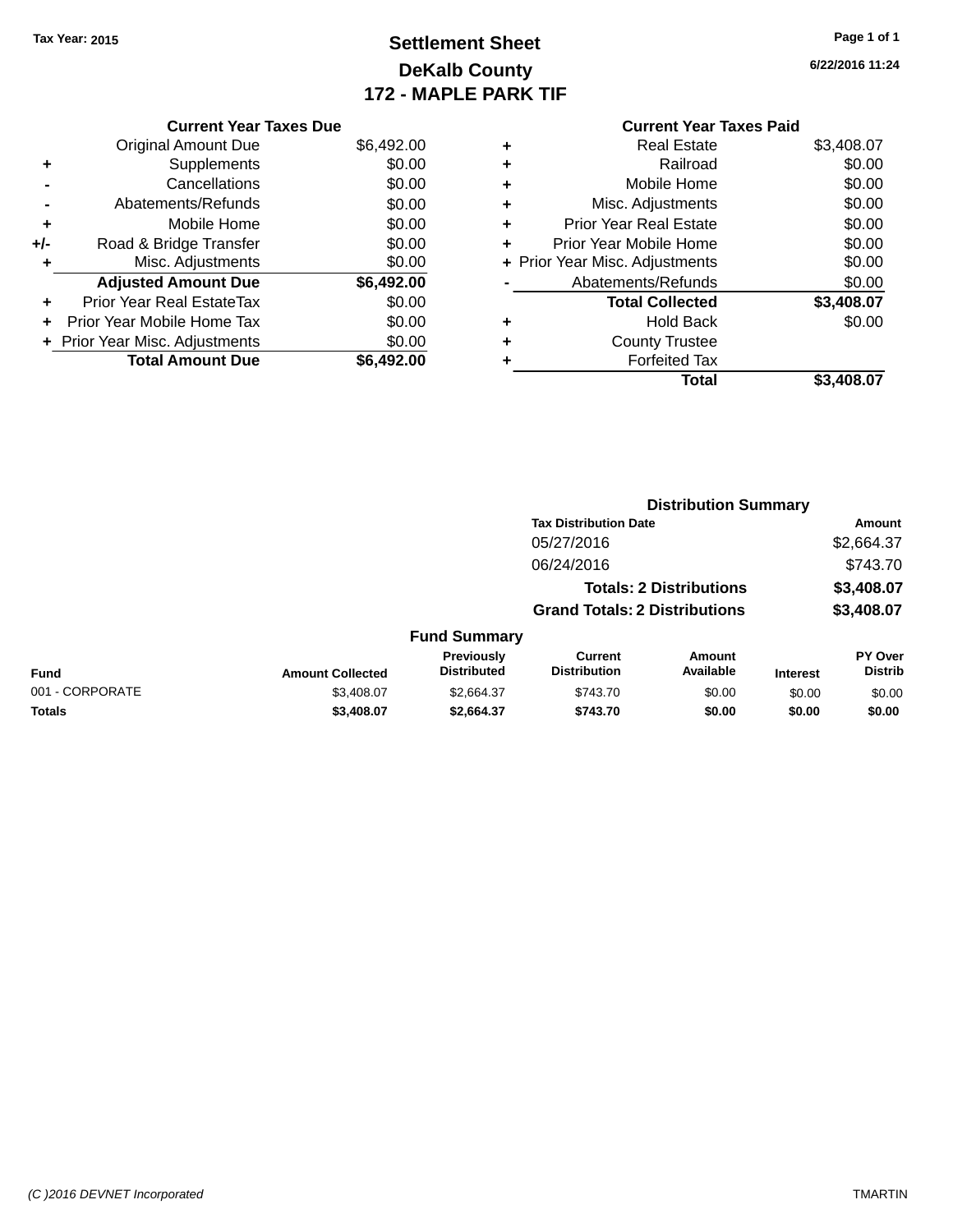# **Settlement Sheet Tax Year: 2015 Page 1 of 1 DeKalb County 180 - SYCAMORE TIF DISTRICT**

**6/22/2016 11:24**

|     | <b>Current Year Taxes Due</b>  |             |
|-----|--------------------------------|-------------|
|     | <b>Original Amount Due</b>     | \$81,631.16 |
| ٠   | Supplements                    | \$0.00      |
|     | Cancellations                  | \$0.00      |
|     | Abatements/Refunds             | \$0.00      |
| ٠   | Mobile Home                    | \$0.00      |
| +/- | Road & Bridge Transfer         | \$0.00      |
|     | Misc. Adjustments              | \$0.00      |
|     | <b>Adjusted Amount Due</b>     | \$81,631.16 |
| ÷   | Prior Year Real EstateTax      | \$0.00      |
|     | Prior Year Mobile Home Tax     | \$0.00      |
|     | + Prior Year Misc. Adjustments | \$0.00      |
|     | <b>Total Amount Due</b>        | \$81.631.16 |

| ٠ | <b>Real Estate</b>             | \$41,011.28 |
|---|--------------------------------|-------------|
| ٠ | Railroad                       | \$0.00      |
| ٠ | Mobile Home                    | \$0.00      |
| ٠ | Misc. Adjustments              | \$0.00      |
| ٠ | <b>Prior Year Real Estate</b>  | \$0.00      |
| ٠ | Prior Year Mobile Home         | \$0.00      |
|   | + Prior Year Misc. Adjustments | \$0.00      |
|   | Abatements/Refunds             | \$0.00      |
|   | <b>Total Collected</b>         | \$41,011.28 |
| ٠ | <b>Hold Back</b>               | \$0.00      |
| ٠ | <b>County Trustee</b>          |             |
| ٠ | <b>Forfeited Tax</b>           |             |
|   | Total                          | \$41,011.28 |
|   |                                |             |

|                 | <b>Distribution Summary</b> |                                         |                                       |                                |                 |                           |
|-----------------|-----------------------------|-----------------------------------------|---------------------------------------|--------------------------------|-----------------|---------------------------|
|                 |                             |                                         | <b>Tax Distribution Date</b>          |                                |                 | Amount                    |
|                 |                             |                                         | 06/24/2016                            |                                |                 | \$41,011.28               |
|                 |                             |                                         |                                       | <b>Totals: 1 Distributions</b> |                 | \$41,011.28               |
|                 |                             |                                         | <b>Grand Totals: 1 Distributions</b>  |                                |                 | \$41,011.28               |
|                 |                             | <b>Fund Summary</b>                     |                                       |                                |                 |                           |
| <b>Fund</b>     | <b>Amount Collected</b>     | <b>Previously</b><br><b>Distributed</b> | <b>Current</b><br><b>Distribution</b> | <b>Amount</b><br>Available     | <b>Interest</b> | PY Over<br><b>Distrib</b> |
| 001 - CORPORATE | \$41.011.28                 | \$0.00                                  | \$41.011.28                           | \$0.00                         | \$0.00          | \$0.00                    |
| Totals          | \$41,011.28                 | \$0.00                                  | \$41,011.28                           | \$0.00                         | \$0.00          | \$0.00                    |
|                 |                             |                                         |                                       |                                |                 |                           |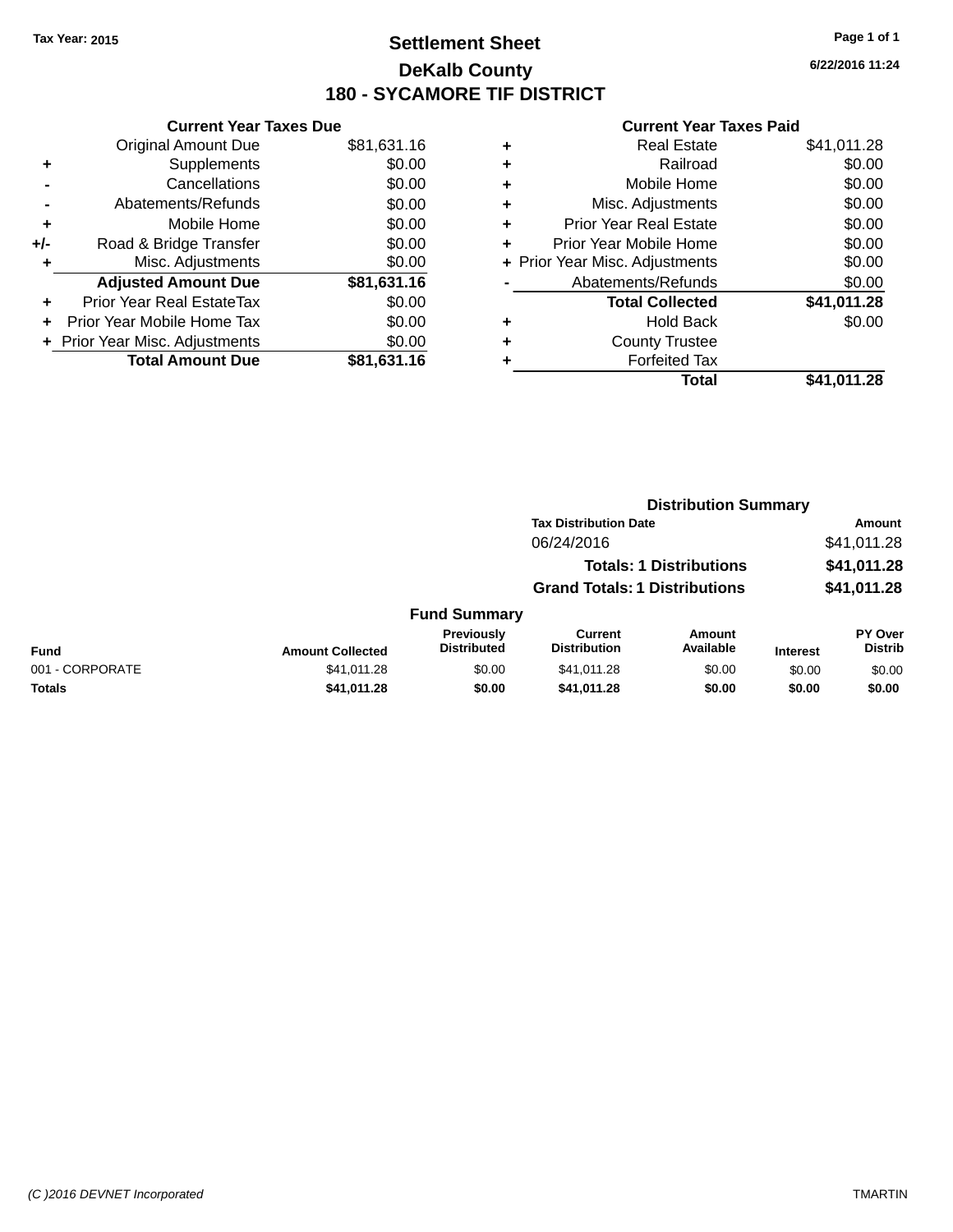# **Settlement Sheet Tax Year: 2015 Page 1 of 1 DeKalb County 190 - CORTLAND TIF**

**6/22/2016 11:24**

|     | <b>Current Year Taxes Due</b>  |             |  |  |  |
|-----|--------------------------------|-------------|--|--|--|
|     | <b>Original Amount Due</b>     | \$42,416.88 |  |  |  |
| ٠   | Supplements                    | \$0.00      |  |  |  |
|     | Cancellations                  | \$0.00      |  |  |  |
|     | Abatements/Refunds             | \$0.00      |  |  |  |
| ٠   | Mobile Home                    | \$0.00      |  |  |  |
| +/- | Road & Bridge Transfer         | \$0.00      |  |  |  |
| ٠   | Misc. Adjustments              | \$0.00      |  |  |  |
|     | <b>Adjusted Amount Due</b>     | \$42,416.88 |  |  |  |
| ٠   | Prior Year Real EstateTax      | \$0.00      |  |  |  |
|     | Prior Year Mobile Home Tax     | \$0.00      |  |  |  |
|     | + Prior Year Misc. Adjustments | \$0.00      |  |  |  |
|     | <b>Total Amount Due</b>        | \$42,416.88 |  |  |  |
|     |                                |             |  |  |  |

#### **Current Year Taxes Paid +** Real Estate \$37,317.29 **+** Railroad \$0.00 **+** Mobile Home \$0.00 **+** Misc. Adjustments \$0.00 **+** Prior Year Real Estate \$0.00 **+** Prior Year Mobile Home \$0.00 **+ Prior Year Misc. Adjustments**  $$0.00$ **-** Abatements/Refunds \$0.00 **Total Collected \$37,317.29 +** Hold Back \$0.00 **+** County Trustee

**Total \$37,317.29**

**+** Forfeited Tax

|                 |                         |                                  |                                       | <b>Distribution Summary</b>    |                 |                                  |
|-----------------|-------------------------|----------------------------------|---------------------------------------|--------------------------------|-----------------|----------------------------------|
|                 |                         |                                  | <b>Tax Distribution Date</b>          |                                |                 | Amount                           |
|                 |                         |                                  | 05/27/2016                            |                                |                 | \$31,453.52                      |
|                 |                         |                                  | 06/24/2016                            |                                |                 | \$5,863.77                       |
|                 |                         |                                  |                                       | <b>Totals: 2 Distributions</b> |                 | \$37,317.29                      |
|                 |                         |                                  | <b>Grand Totals: 2 Distributions</b>  |                                |                 | \$37,317.29                      |
|                 |                         | <b>Fund Summary</b>              |                                       |                                |                 |                                  |
| <b>Fund</b>     | <b>Amount Collected</b> | Previously<br><b>Distributed</b> | <b>Current</b><br><b>Distribution</b> | Amount<br>Available            | <b>Interest</b> | <b>PY Over</b><br><b>Distrib</b> |
| 001 - CORPORATE | \$37,317.29             | \$31,453.52                      | \$5,863.77                            | \$0.00                         | \$0.00          | \$0.00                           |
| <b>Totals</b>   | \$37,317.29             | \$31,453.52                      | \$5,863.77                            | \$0.00                         | \$0.00          | \$0.00                           |
|                 |                         |                                  |                                       |                                |                 |                                  |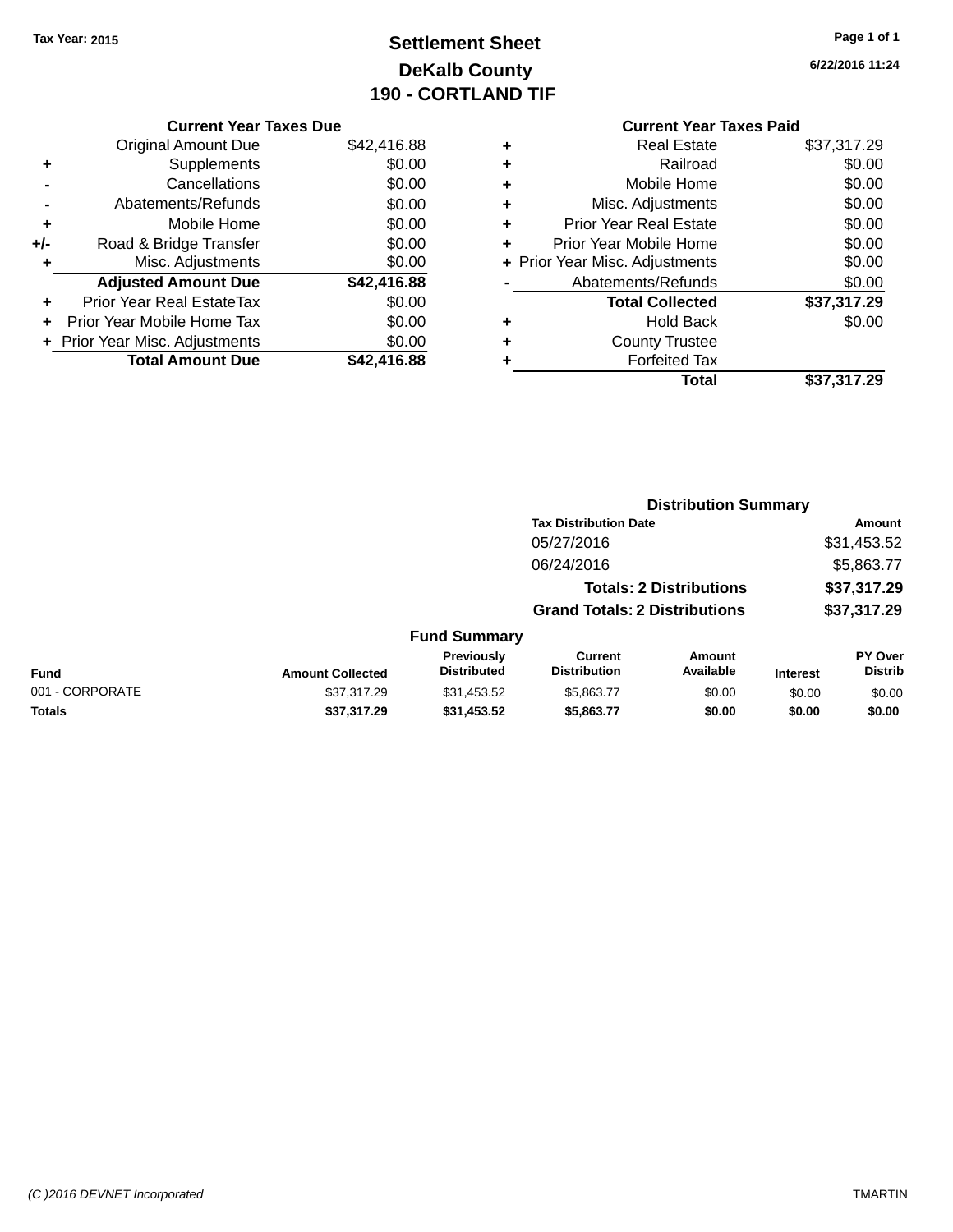# **Settlement Sheet Tax Year: 2015 Page 1 of 1 DeKalb County 201 - DEKALB SSA #6**

**6/22/2016 11:24**

|     | <b>Current Year Taxes Due</b>  |             |  |  |  |
|-----|--------------------------------|-------------|--|--|--|
|     | <b>Original Amount Due</b>     | \$10,000.50 |  |  |  |
| ٠   | Supplements                    | \$0.00      |  |  |  |
|     | Cancellations                  | \$0.00      |  |  |  |
|     | Abatements/Refunds             | \$0.00      |  |  |  |
| ٠   | Mobile Home                    | \$0.00      |  |  |  |
| +/- | Road & Bridge Transfer         | \$0.00      |  |  |  |
| ٠   | Misc. Adjustments              | \$0.00      |  |  |  |
|     | <b>Adjusted Amount Due</b>     | \$10,000.50 |  |  |  |
| ٠   | Prior Year Real EstateTax      | \$0.00      |  |  |  |
|     | Prior Year Mobile Home Tax     | \$0.00      |  |  |  |
|     | + Prior Year Misc. Adjustments | \$0.00      |  |  |  |
|     | <b>Total Amount Due</b>        | \$10,000,50 |  |  |  |
|     |                                |             |  |  |  |

#### **Current Year Taxes Paid +** Real Estate \$4,214.13

|   | Total                          | \$4,214.13 |
|---|--------------------------------|------------|
|   | <b>Forfeited Tax</b>           |            |
| ٠ | <b>County Trustee</b>          |            |
|   | <b>Hold Back</b>               | \$0.00     |
|   | <b>Total Collected</b>         | \$4,214.13 |
|   | Abatements/Refunds             | \$0.00     |
|   | + Prior Year Misc. Adjustments | \$0.00     |
|   | Prior Year Mobile Home         | \$0.00     |
|   | <b>Prior Year Real Estate</b>  | \$0.00     |
|   | Misc. Adjustments              | \$0.00     |
|   | Mobile Home                    | \$0.00     |
|   | Railroad                       | \$0.00     |
| Ŧ | NGAI CSIAIG                    | 51.41 2.4  |

|                            |                         |                                  |                                       | <b>Distribution Summary</b>    |                 |                           |
|----------------------------|-------------------------|----------------------------------|---------------------------------------|--------------------------------|-----------------|---------------------------|
|                            |                         |                                  | <b>Tax Distribution Date</b>          |                                |                 | <b>Amount</b>             |
|                            |                         |                                  | 05/27/2016                            |                                |                 | \$346.49                  |
|                            |                         |                                  | 06/24/2016                            |                                |                 | \$3,867.64                |
|                            |                         |                                  |                                       | <b>Totals: 2 Distributions</b> |                 | \$4,214.13                |
|                            |                         |                                  | <b>Grand Totals: 2 Distributions</b>  |                                |                 | \$4,214.13                |
|                            |                         | <b>Fund Summary</b>              |                                       |                                |                 |                           |
| <b>Fund</b>                | <b>Amount Collected</b> | Previously<br><b>Distributed</b> | <b>Current</b><br><b>Distribution</b> | <b>Amount</b><br>Available     | <b>Interest</b> | PY Over<br><b>Distrib</b> |
| 023 - SPECIAL SERVICE AREA | \$4,214.13              | \$346.49                         | \$3.867.64                            | \$0.00                         | \$0.00          | \$0.00                    |
| Totals                     | \$4,214.13              | \$346.49                         | \$3,867.64                            | \$0.00                         | \$0.00          | \$0.00                    |
|                            |                         |                                  |                                       |                                |                 |                           |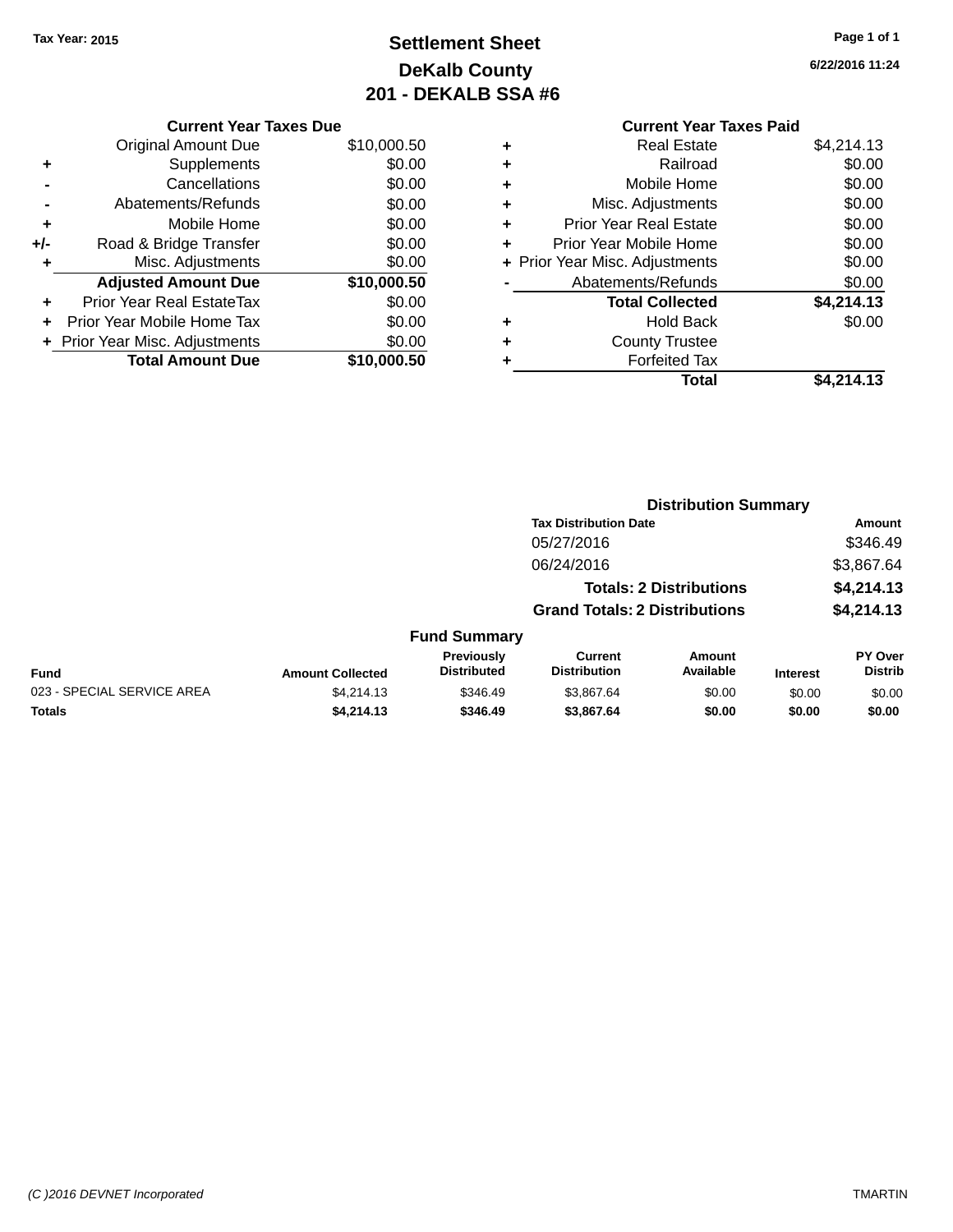# **Settlement Sheet Tax Year: 2015 Page 1 of 1 DeKalb County 204 - GENOA RIVER BEND SSA**

**6/22/2016 11:24**

|     | <b>Current Year Taxes Due</b>  |             |  |  |  |
|-----|--------------------------------|-------------|--|--|--|
|     | <b>Original Amount Due</b>     | \$51,545.59 |  |  |  |
| ٠   | Supplements                    | \$135.39    |  |  |  |
|     | Cancellations                  | \$145.39    |  |  |  |
|     | Abatements/Refunds             | \$0.00      |  |  |  |
| ٠   | Mobile Home                    | \$0.00      |  |  |  |
| +/- | Road & Bridge Transfer         | \$0.00      |  |  |  |
| ٠   | Misc. Adjustments              | \$0.00      |  |  |  |
|     | <b>Adjusted Amount Due</b>     | \$51,535.59 |  |  |  |
| ÷   | Prior Year Real EstateTax      | \$0.00      |  |  |  |
| ÷   | Prior Year Mobile Home Tax     | \$0.00      |  |  |  |
|     | + Prior Year Misc. Adjustments | \$5.64      |  |  |  |
|     | <b>Total Amount Due</b>        | \$51.541.23 |  |  |  |

|   | <b>Real Estate</b>             | \$26,009.15 |
|---|--------------------------------|-------------|
| ٠ | Railroad                       | \$0.00      |
| ٠ | Mobile Home                    | \$0.00      |
| ٠ | Misc. Adjustments              | \$0.00      |
| ٠ | <b>Prior Year Real Estate</b>  | \$0.00      |
| ٠ | Prior Year Mobile Home         | \$0.00      |
|   | + Prior Year Misc. Adjustments | \$5.64      |
|   | Abatements/Refunds             | \$0.00      |
|   | <b>Total Collected</b>         | \$26,014.79 |
| ٠ | <b>Hold Back</b>               | \$0.00      |
| ٠ | <b>County Trustee</b>          |             |
| ٠ | <b>Forfeited Tax</b>           |             |
|   | <b>Total</b>                   | \$26,014.79 |
|   |                                |             |

|                                                                 |                                                  |                         |                                                | <b>Distribution Summary</b>                                  |                     |                 |                           |  |
|-----------------------------------------------------------------|--------------------------------------------------|-------------------------|------------------------------------------------|--------------------------------------------------------------|---------------------|-----------------|---------------------------|--|
|                                                                 |                                                  |                         |                                                | <b>Tax Distribution Date</b>                                 |                     | Amount          |                           |  |
|                                                                 |                                                  |                         |                                                | 05/27/2016                                                   |                     |                 | \$6,770.95                |  |
|                                                                 | 06/24/2016                                       |                         |                                                | \$19,243.84                                                  |                     |                 |                           |  |
|                                                                 |                                                  |                         |                                                | <b>Totals: 2 Distributions</b>                               | \$26,014.79         |                 |                           |  |
|                                                                 |                                                  |                         |                                                | <b>Grand Totals: 2 Distributions</b>                         | \$26,014.79         |                 |                           |  |
|                                                                 |                                                  |                         | <b>Fund Summary</b>                            |                                                              |                     |                 |                           |  |
| <b>Fund</b>                                                     |                                                  | <b>Amount Collected</b> | Previously<br><b>Distributed</b>               | Current<br><b>Distribution</b>                               | Amount<br>Available | <b>Interest</b> | PY Over<br><b>Distrib</b> |  |
| 023 - SPECIAL SERVICE AREA                                      |                                                  | \$26,014.79             | \$6,770.95                                     | \$19,243.84                                                  | \$0.00              | \$0.00          | \$0.00                    |  |
| <b>Totals</b>                                                   |                                                  | \$26,014.79             | \$6,770.95                                     | \$19,243.84                                                  | \$0.00              | \$0.00          | \$0.00                    |  |
|                                                                 |                                                  |                         | <b>Miscellaneous Adjustment Detail</b>         |                                                              |                     |                 |                           |  |
| Year Source<br>2014 RE - Real Estate<br><b>Totals 1 entries</b> | <b>Account Type</b><br><b>Back Tax Collected</b> |                         | <b>Amount Adjustment Description</b><br>\$5.64 | \$5.64 RIVERBEND DEVELOPMENT REDEMPTION 02-24-452-011 by TBA |                     |                 |                           |  |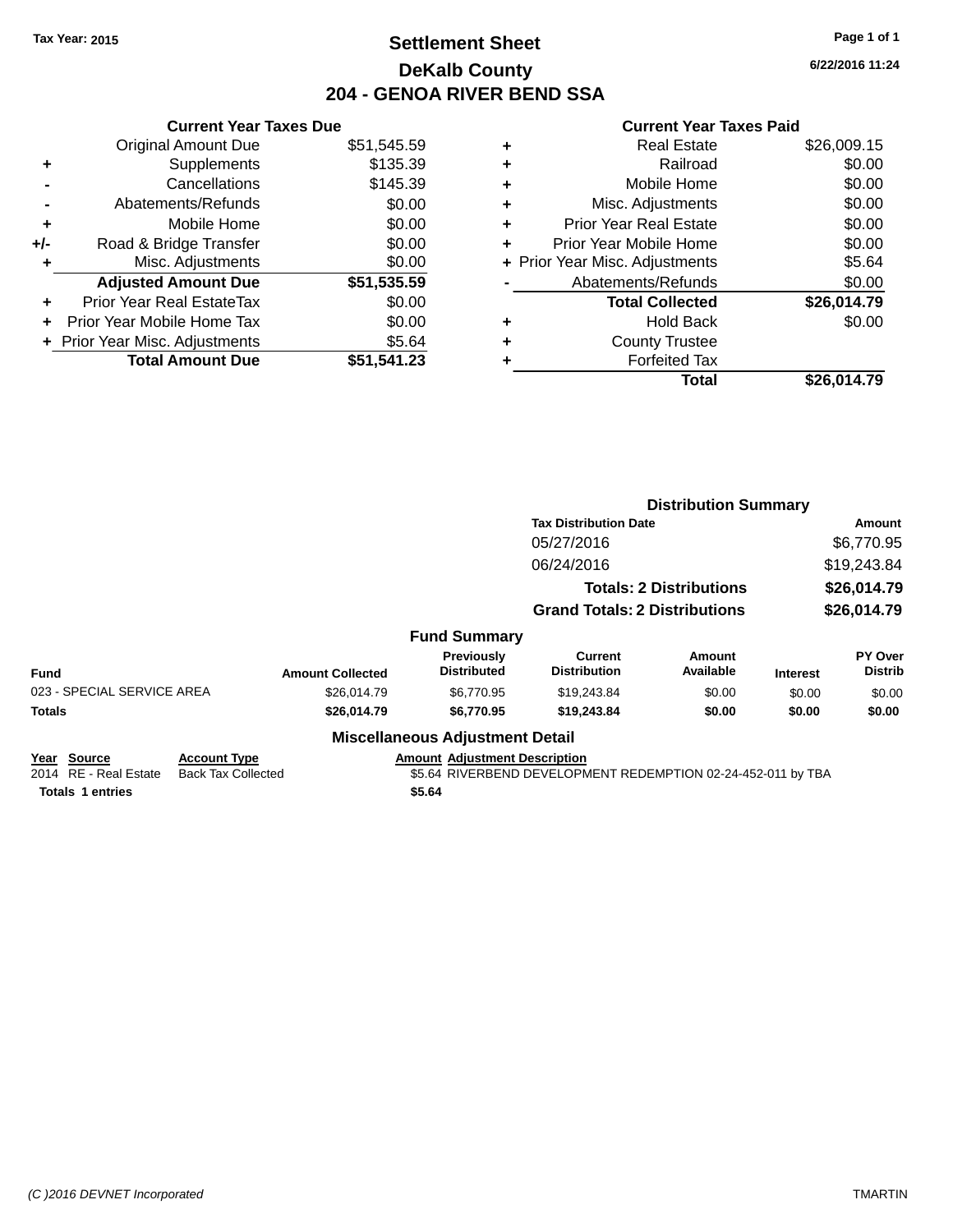# **Settlement Sheet Tax Year: 2015 Page 1 of 1 DeKalb County 207 - DERBY ESTATES SSA**

**6/22/2016 11:24**

|     | <b>Current Year Taxes Due</b>  |            |  |  |  |
|-----|--------------------------------|------------|--|--|--|
|     | <b>Original Amount Due</b>     | \$5,750.05 |  |  |  |
| ٠   | Supplements                    | \$0.00     |  |  |  |
|     | Cancellations                  | \$0.00     |  |  |  |
|     | Abatements/Refunds             | \$0.00     |  |  |  |
| ÷   | Mobile Home                    | \$0.00     |  |  |  |
| +/- | Road & Bridge Transfer         | \$0.00     |  |  |  |
| ٠   | Misc. Adjustments              | \$0.00     |  |  |  |
|     | <b>Adjusted Amount Due</b>     | \$5,750.05 |  |  |  |
| ÷   | Prior Year Real EstateTax      | \$0.00     |  |  |  |
| ÷   | Prior Year Mobile Home Tax     | \$0.00     |  |  |  |
|     | + Prior Year Misc. Adjustments | \$0.00     |  |  |  |
|     | <b>Total Amount Due</b>        | \$5.750.05 |  |  |  |
|     |                                |            |  |  |  |

|   | <b>Real Estate</b>             | \$3,000.52 |
|---|--------------------------------|------------|
| ÷ | Railroad                       | \$0.00     |
| ٠ | Mobile Home                    | \$0.00     |
| ٠ | Misc. Adjustments              | \$0.00     |
| ٠ | <b>Prior Year Real Estate</b>  | \$0.00     |
| ٠ | Prior Year Mobile Home         | \$0.00     |
|   | + Prior Year Misc. Adjustments | \$0.00     |
|   | Abatements/Refunds             | \$0.00     |
|   | <b>Total Collected</b>         | \$3,000.52 |
| ٠ | <b>Hold Back</b>               | \$0.00     |
| ٠ | <b>County Trustee</b>          |            |
| ٠ | <b>Forfeited Tax</b>           |            |
|   | Total                          | \$3,000.52 |
|   |                                |            |

|                            |                         |                                  |                                       | <b>Distribution Summary</b>    |                 |                                  |
|----------------------------|-------------------------|----------------------------------|---------------------------------------|--------------------------------|-----------------|----------------------------------|
|                            |                         |                                  | <b>Tax Distribution Date</b>          |                                |                 | Amount                           |
|                            |                         |                                  | 05/27/2016                            |                                |                 | \$242.05                         |
|                            |                         |                                  | 06/24/2016                            |                                |                 | \$2,758.47                       |
|                            |                         |                                  |                                       | <b>Totals: 2 Distributions</b> |                 | \$3,000.52                       |
|                            |                         |                                  | <b>Grand Totals: 2 Distributions</b>  |                                |                 | \$3,000.52                       |
|                            |                         | <b>Fund Summary</b>              |                                       |                                |                 |                                  |
| <b>Fund</b>                | <b>Amount Collected</b> | Previously<br><b>Distributed</b> | <b>Current</b><br><b>Distribution</b> | Amount<br>Available            | <b>Interest</b> | <b>PY Over</b><br><b>Distrib</b> |
| 023 - SPECIAL SERVICE AREA | \$3,000.52              | \$242.05                         | \$2,758.47                            | \$0.00                         | \$0.00          | \$0.00                           |
| <b>Totals</b>              | \$3,000.52              | \$242.05                         | \$2,758.47                            | \$0.00                         | \$0.00          | \$0.00                           |
|                            |                         |                                  |                                       |                                |                 |                                  |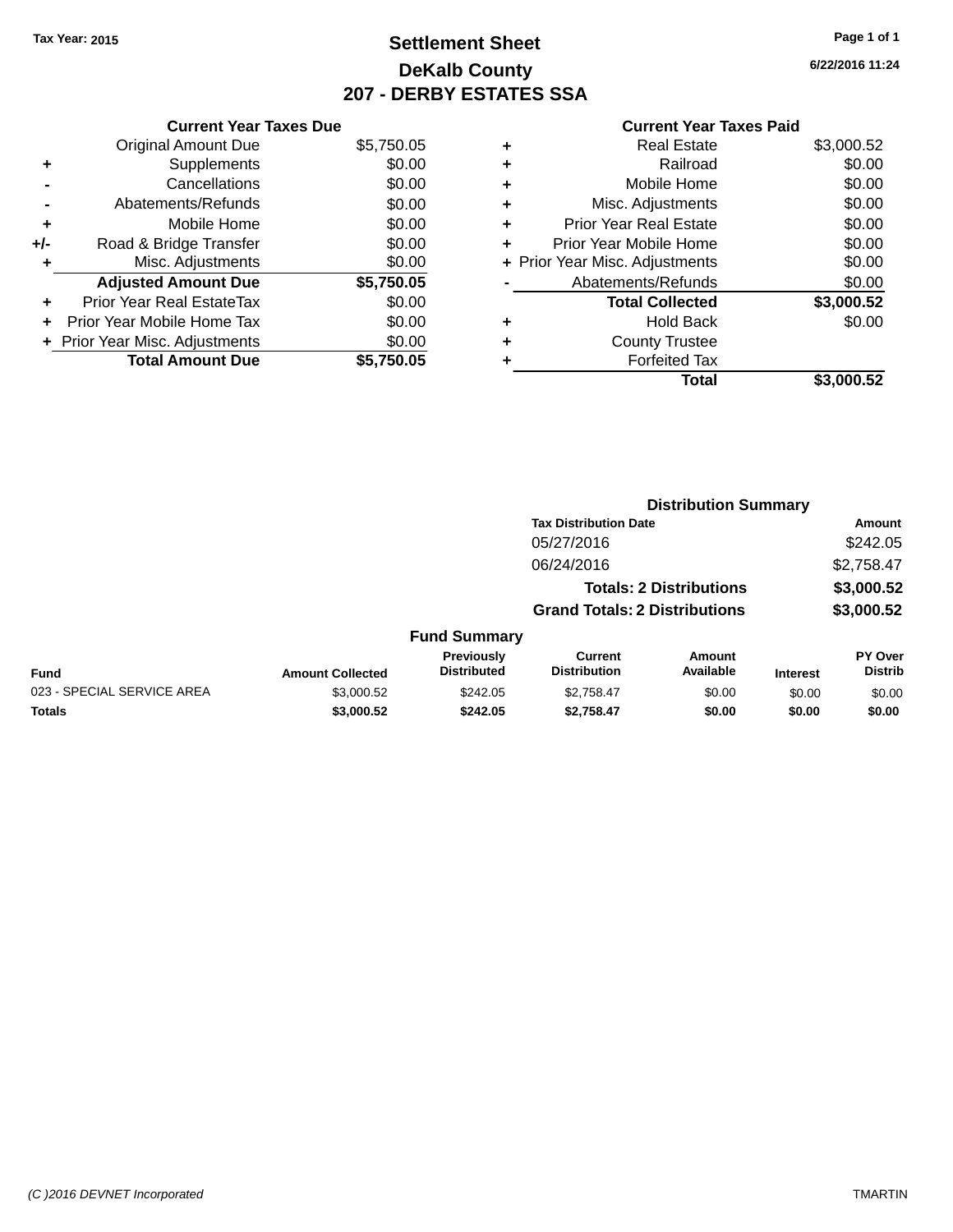# **Settlement Sheet Tax Year: 2015 Page 1 of 1 DeKalb County 209 - DEKALB SSA #14**

**6/22/2016 11:24**

#### **Current Year Taxes Paid +** Real Estate \$1,285.38 **+** Railroad \$0.00 **+** Mobile Home \$0.00 **+** Misc. Adjustments \$0.00 **+** Prior Year Real Estate \$0.00 **+** Prior Year Mobile Home \$0.00 **+ Prior Year Misc. Adjustments**  $$0.00$ **-** Abatements/Refunds \$0.00 **Total Collected \$1,285.38 +** Hold Back \$0.00 **+** County Trustee **+** Forfeited Tax **Total \$1,285.38**

|                            |                         |                                  |                                       | <b>Distribution Summary</b>    |                 |                                  |
|----------------------------|-------------------------|----------------------------------|---------------------------------------|--------------------------------|-----------------|----------------------------------|
|                            |                         |                                  | <b>Tax Distribution Date</b>          |                                |                 | Amount                           |
|                            |                         |                                  | 05/27/2016                            |                                |                 | \$437.24                         |
|                            |                         |                                  | 06/24/2016                            |                                |                 | \$848.14                         |
|                            |                         |                                  |                                       | <b>Totals: 2 Distributions</b> |                 | \$1,285.38                       |
|                            |                         |                                  | <b>Grand Totals: 2 Distributions</b>  |                                |                 | \$1,285.38                       |
|                            |                         | <b>Fund Summary</b>              |                                       |                                |                 |                                  |
| <b>Fund</b>                | <b>Amount Collected</b> | Previously<br><b>Distributed</b> | <b>Current</b><br><b>Distribution</b> | Amount<br>Available            | <b>Interest</b> | <b>PY Over</b><br><b>Distrib</b> |
| 023 - SPECIAL SERVICE AREA | \$1,285.38              | \$437.24                         | \$848.14                              | \$0.00                         | \$0.00          | \$0.00                           |
| <b>Totals</b>              | \$1,285,38              | \$437.24                         | \$848.14                              | \$0.00                         | \$0.00          | \$0.00                           |

#### **Current Year Taxes Due**

|       | <b>Original Amount Due</b>     | \$2,500.02 |
|-------|--------------------------------|------------|
| ٠     | Supplements                    | \$0.00     |
|       | Cancellations                  | \$0.00     |
|       | Abatements/Refunds             | \$0.00     |
| ٠     | Mobile Home                    | \$0.00     |
| $+/-$ | Road & Bridge Transfer         | \$0.00     |
|       | Misc. Adjustments              | \$0.00     |
|       | <b>Adjusted Amount Due</b>     | \$2,500.02 |
|       |                                |            |
| ٠     | Prior Year Real EstateTax      | \$0.00     |
| ÷     | Prior Year Mobile Home Tax     | \$0.00     |
|       | + Prior Year Misc. Adjustments | \$0.00     |
|       | <b>Total Amount Due</b>        | \$2,500.02 |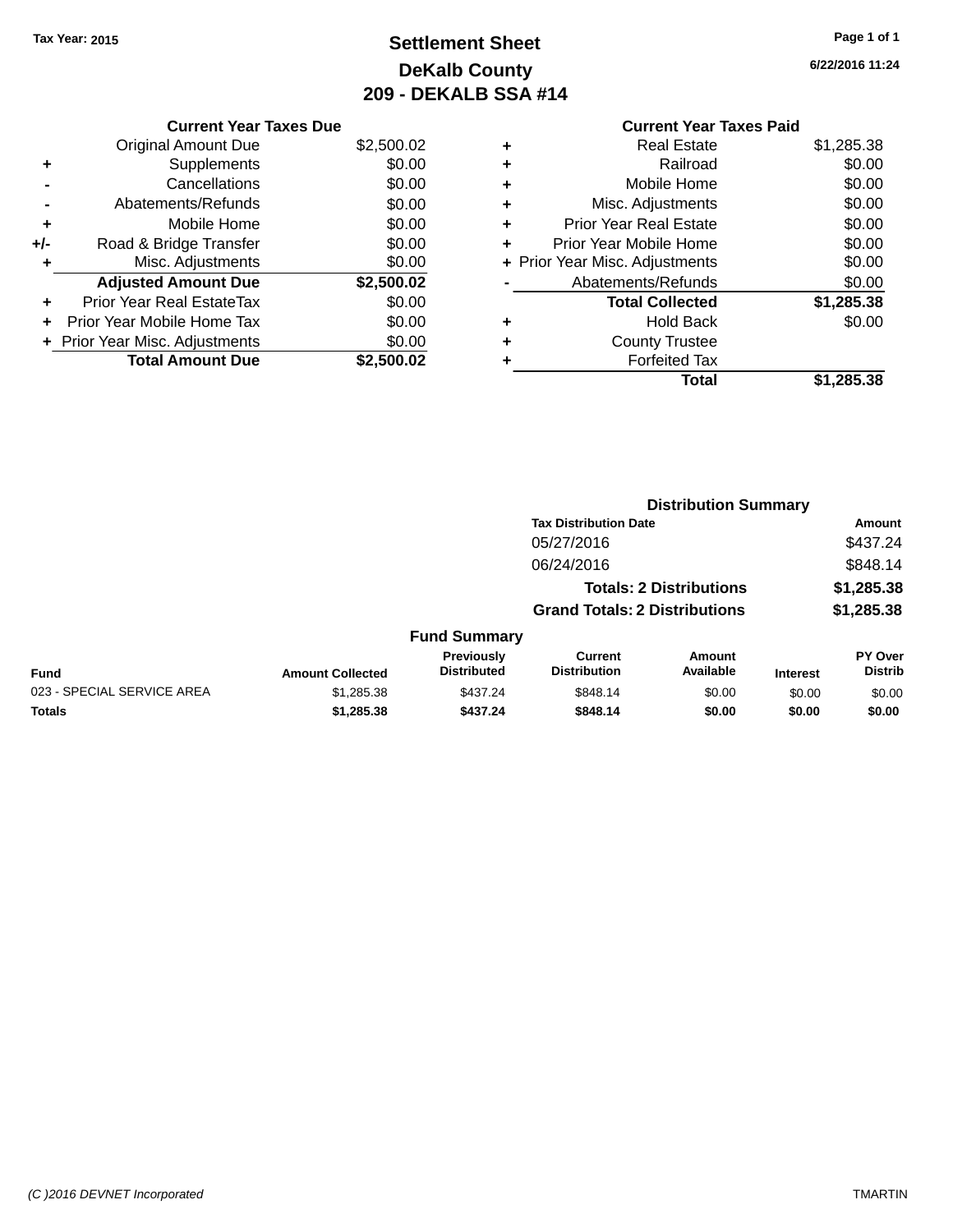# **Settlement Sheet Tax Year: 2015 Page 1 of 1 DeKalb County 213 - GENOA OAK CREEK EST SSA#4**

**6/22/2016 11:24**

| <b>Current Year Taxes Due</b>  |            |
|--------------------------------|------------|
| <b>Original Amount Due</b>     | \$1,590.86 |
| Supplements                    | \$0.00     |
| Cancellations                  | \$0.00     |
| Abatements/Refunds             | \$0.00     |
| Mobile Home                    | \$0.00     |
| Road & Bridge Transfer         | \$0.00     |
| Misc. Adjustments              | \$0.00     |
| <b>Adjusted Amount Due</b>     | \$1,590.86 |
| Prior Year Real EstateTax      | \$0.00     |
| Prior Year Mobile Home Tax     | \$0.00     |
| + Prior Year Misc. Adjustments | \$0.00     |
|                                |            |
|                                |            |

| ٠ | <b>Real Estate</b>             | \$811.99 |
|---|--------------------------------|----------|
| ٠ | Railroad                       | \$0.00   |
| ٠ | Mobile Home                    | \$0.00   |
| ٠ | Misc. Adjustments              | \$0.00   |
| ٠ | <b>Prior Year Real Estate</b>  | \$0.00   |
|   | Prior Year Mobile Home         | \$0.00   |
|   | + Prior Year Misc. Adjustments | \$0.00   |
|   | Abatements/Refunds             | \$0.00   |
|   | <b>Total Collected</b>         | \$811.99 |
| ٠ | Hold Back                      | \$0.00   |
| ٠ | <b>County Trustee</b>          |          |
| ٠ | <b>Forfeited Tax</b>           |          |
|   | Total                          | \$811.99 |
|   |                                |          |

|                            |                         |                                  |                                       | <b>Distribution Summary</b>    |                 |                           |
|----------------------------|-------------------------|----------------------------------|---------------------------------------|--------------------------------|-----------------|---------------------------|
|                            |                         |                                  | <b>Tax Distribution Date</b>          |                                |                 | <b>Amount</b>             |
|                            |                         |                                  | 05/27/2016                            |                                |                 | \$162.85                  |
|                            |                         |                                  | 06/24/2016                            |                                |                 | \$649.14                  |
|                            |                         |                                  |                                       | <b>Totals: 2 Distributions</b> |                 | \$811.99                  |
|                            |                         |                                  | <b>Grand Totals: 2 Distributions</b>  |                                |                 | \$811.99                  |
|                            |                         | <b>Fund Summary</b>              |                                       |                                |                 |                           |
| <b>Fund</b>                | <b>Amount Collected</b> | Previously<br><b>Distributed</b> | <b>Current</b><br><b>Distribution</b> | Amount<br>Available            | <b>Interest</b> | PY Over<br><b>Distrib</b> |
| 023 - SPECIAL SERVICE AREA | \$811.99                | \$162.85                         | \$649.14                              | \$0.00                         | \$0.00          | \$0.00                    |
| <b>Totals</b>              | \$811.99                | \$162.85                         | \$649.14                              | \$0.00                         | \$0.00          | \$0.00                    |
|                            |                         |                                  |                                       |                                |                 |                           |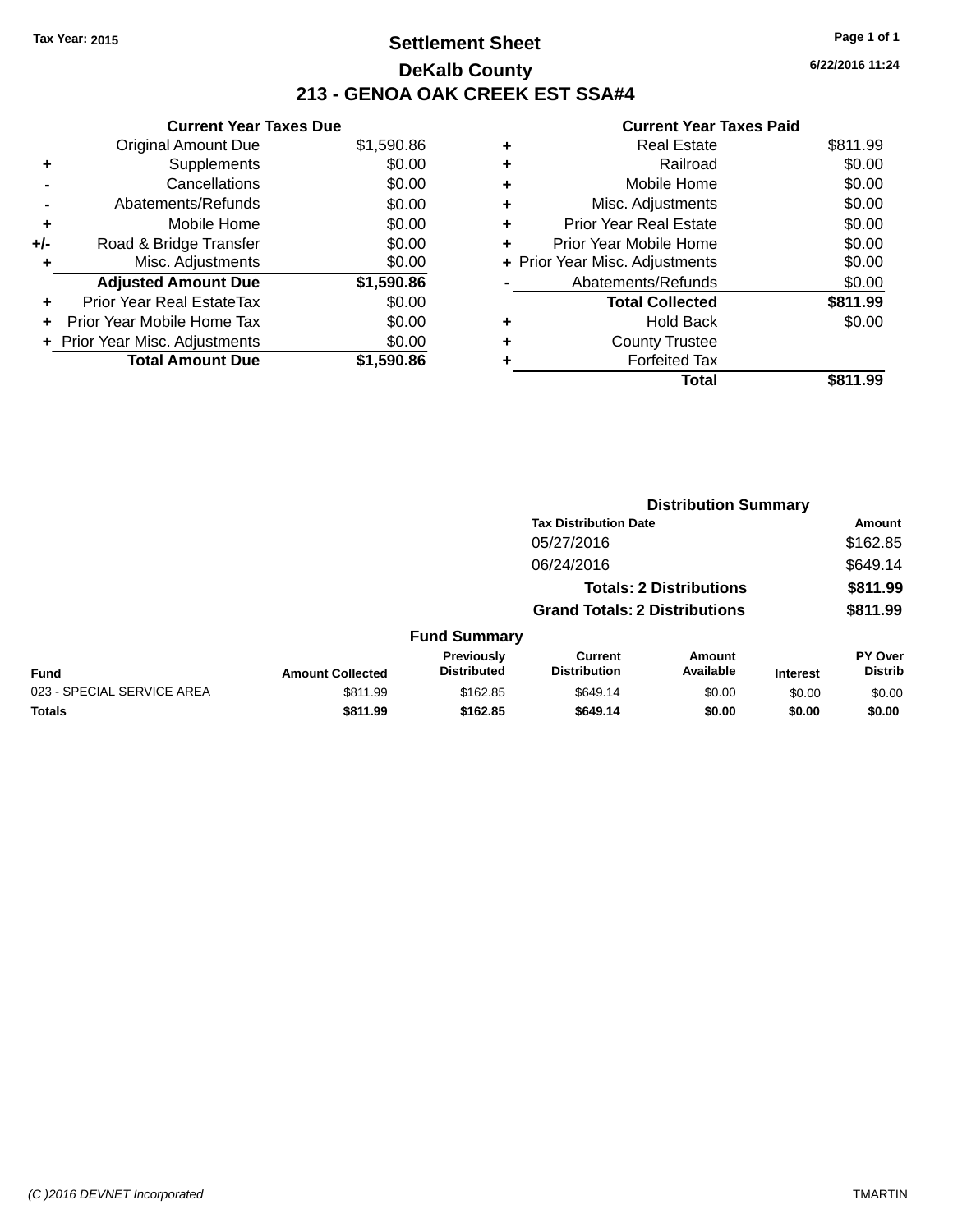# **Settlement Sheet Tax Year: 2015 Page 1 of 1 DeKalb County AF-DK #5 - AFTON DEKALB DRAINAGE #5**

| <b>Current Year Taxes Due</b>  |             |
|--------------------------------|-------------|
| <b>Original Amount Due</b>     | \$12,061.62 |
| Supplements                    | \$0.00      |
| Cancellations                  | \$0.00      |
| Abatements/Refunds             | \$0.00      |
| Mobile Home                    | \$0.00      |
| Road & Bridge Transfer         | \$0.00      |
| Misc. Adjustments              | \$0.00      |
| <b>Adjusted Amount Due</b>     | \$12,061.62 |
| Prior Year Real EstateTax      | \$0.00      |
| Prior Year Mobile Home Tax     | \$0.00      |
| + Prior Year Misc. Adjustments | \$0.00      |
| <b>Total Amount Due</b>        | \$12,061.62 |
|                                |             |

#### **Current Year Taxes Paid**

|   | Real Estate                    | \$8,669.90 |
|---|--------------------------------|------------|
| ٠ | Railroad                       | \$0.00     |
| ٠ | Mobile Home                    | \$0.00     |
| ٠ | Misc. Adjustments              | \$0.00     |
| ٠ | <b>Prior Year Real Estate</b>  | \$0.00     |
| ÷ | Prior Year Mobile Home         | \$0.00     |
|   | + Prior Year Misc. Adjustments | \$0.00     |
|   | Abatements/Refunds             | \$0.00     |
|   | <b>Total Collected</b>         | \$8,669.90 |
| ٠ | Hold Back                      | \$0.00     |
| ٠ | <b>County Trustee</b>          |            |
|   | <b>Forfeited Tax</b>           |            |
|   | Total                          | \$8,669.90 |
|   |                                |            |

|                 |                         |                                  |                                       | <b>Distribution Summary</b>    |                 |                                  |
|-----------------|-------------------------|----------------------------------|---------------------------------------|--------------------------------|-----------------|----------------------------------|
|                 |                         |                                  | <b>Tax Distribution Date</b>          |                                |                 | Amount                           |
|                 |                         |                                  | 05/27/2016                            |                                |                 | \$2,803.20                       |
|                 |                         |                                  | 06/24/2016                            |                                |                 | \$5,866.70                       |
|                 |                         |                                  |                                       | <b>Totals: 2 Distributions</b> |                 | \$8,669.90                       |
|                 |                         |                                  | <b>Grand Totals: 2 Distributions</b>  |                                |                 | \$8,669.90                       |
|                 |                         | <b>Fund Summary</b>              |                                       |                                |                 |                                  |
| <b>Fund</b>     | <b>Amount Collected</b> | Previously<br><b>Distributed</b> | <b>Current</b><br><b>Distribution</b> | Amount<br>Available            | <b>Interest</b> | <b>PY Over</b><br><b>Distrib</b> |
| 001 - CORPORATE | \$8,669.90              | \$2,803.20                       | \$5,866.70                            | \$0.00                         | \$0.00          | \$0.00                           |

**Totals \$8,669.90 \$2,803.20 \$5,866.70 \$0.00 \$0.00 \$0.00**

**6/22/2016 11:24**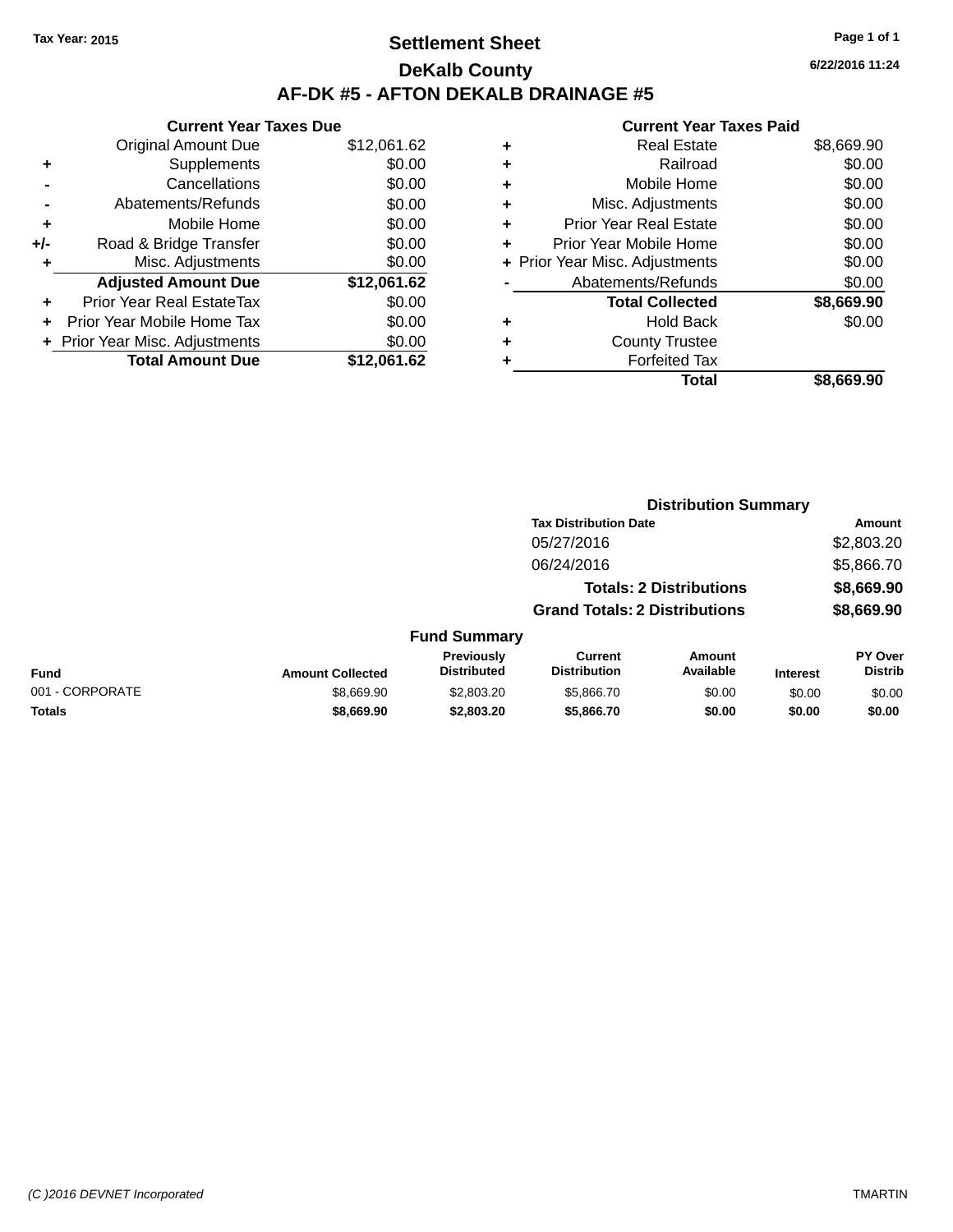## **Settlement Sheet Tax Year: 2015 Page 1 of 1 DeKalb County AF-MI #4 - AF/ MI/ DK DRAINAGE #4**

**6/22/2016 11:24**

|     | <b>Current Year Taxes Due</b>  |            |
|-----|--------------------------------|------------|
|     | <b>Original Amount Due</b>     | \$7,589.32 |
| ٠   | Supplements                    | \$2.88     |
|     | Cancellations                  | \$2.88     |
|     | Abatements/Refunds             | \$0.00     |
| ٠   | Mobile Home                    | \$0.00     |
| +/- | Road & Bridge Transfer         | \$0.00     |
| ٠   | Misc. Adjustments              | \$0.00     |
|     | <b>Adjusted Amount Due</b>     | \$7,589.32 |
| ÷   | Prior Year Real EstateTax      | \$0.00     |
| ÷   | Prior Year Mobile Home Tax     | \$0.00     |
|     | + Prior Year Misc. Adjustments | \$0.00     |
|     | <b>Total Amount Due</b>        | \$7.589.32 |

| ٠ | <b>Real Estate</b>             | \$5,098.25 |
|---|--------------------------------|------------|
| ٠ | Railroad                       | \$0.00     |
| ٠ | Mobile Home                    | \$0.00     |
| ٠ | Misc. Adjustments              | \$0.00     |
| ٠ | <b>Prior Year Real Estate</b>  | \$0.00     |
| ٠ | Prior Year Mobile Home         | \$0.00     |
|   | + Prior Year Misc. Adjustments | \$0.00     |
|   | Abatements/Refunds             | \$0.00     |
|   | <b>Total Collected</b>         | \$5,098.25 |
| ٠ | Hold Back                      | \$0.00     |
| ٠ | <b>County Trustee</b>          |            |
| ٠ | <b>Forfeited Tax</b>           |            |
|   | <b>Total</b>                   | \$5,098.25 |
|   |                                |            |

|                 |                         |                                         |                                       | <b>Distribution Summary</b>    |                 |                           |  |
|-----------------|-------------------------|-----------------------------------------|---------------------------------------|--------------------------------|-----------------|---------------------------|--|
|                 |                         |                                         | <b>Tax Distribution Date</b>          |                                |                 | <b>Amount</b>             |  |
|                 |                         |                                         | 05/27/2016                            |                                |                 | \$649.92                  |  |
|                 |                         |                                         | 06/24/2016                            |                                |                 | \$4,448.33                |  |
|                 |                         |                                         |                                       | <b>Totals: 2 Distributions</b> |                 | \$5,098.25                |  |
|                 |                         |                                         | <b>Grand Totals: 2 Distributions</b>  |                                |                 | \$5,098.25                |  |
|                 |                         | <b>Fund Summary</b>                     |                                       |                                |                 |                           |  |
| <b>Fund</b>     | <b>Amount Collected</b> | <b>Previously</b><br><b>Distributed</b> | <b>Current</b><br><b>Distribution</b> | Amount<br>Available            | <b>Interest</b> | PY Over<br><b>Distrib</b> |  |
| 001 - CORPORATE | \$5,098.25              | \$649.92                                | \$4,448.33                            | \$0.00                         | \$0.00          | \$0.00                    |  |
| <b>Totals</b>   | \$5,098.25              | \$649.92                                | \$4,448.33                            | \$0.00                         | \$0.00          | \$0.00                    |  |
|                 |                         |                                         |                                       |                                |                 |                           |  |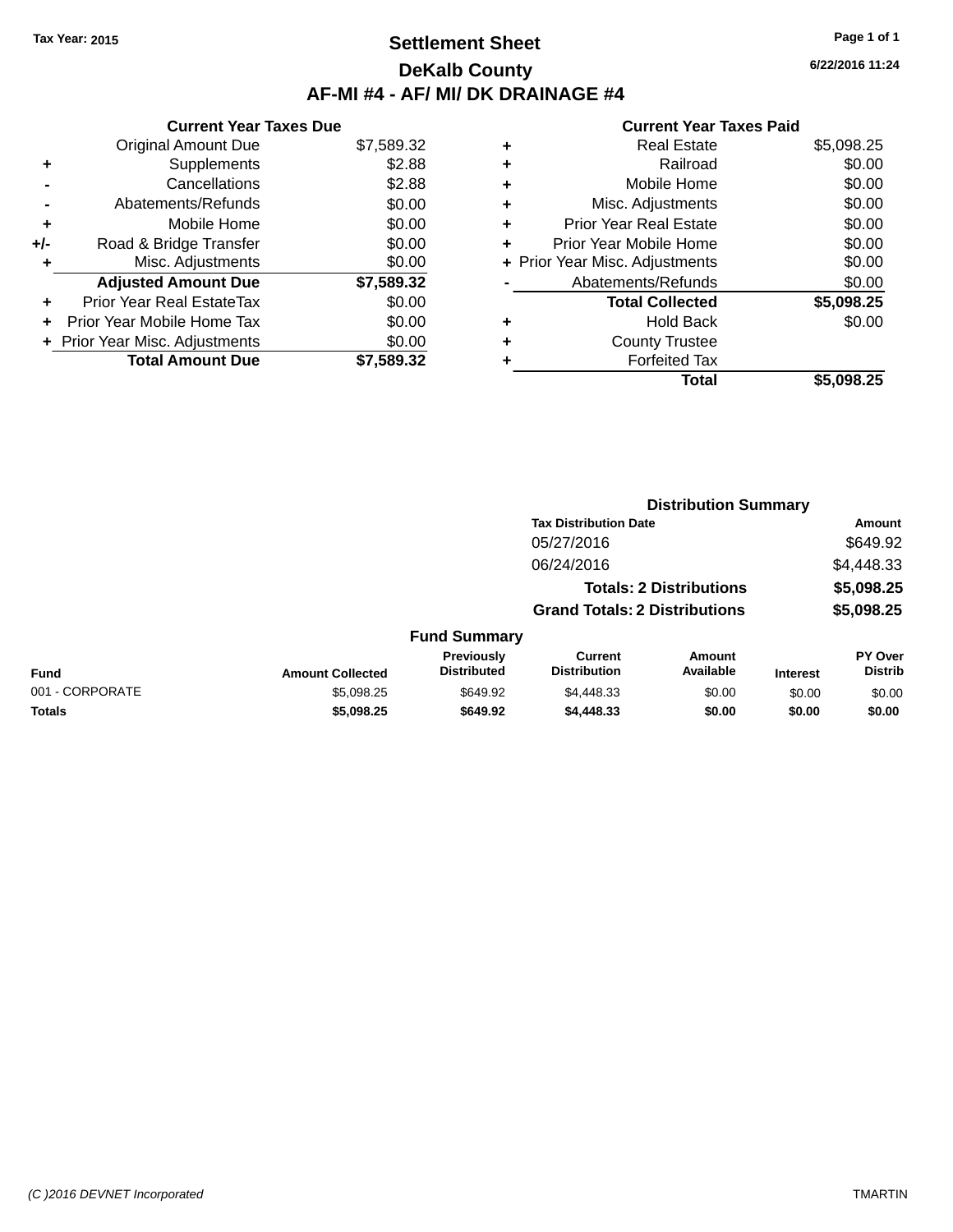# **Settlement Sheet Tax Year: 2015 Page 1 of 1 DeKalb County CL-SH #7 - CLINTON/SHABBONA DRN #7**

**6/22/2016 11:24**

|     | <b>Current Year Taxes Due</b>  |            |
|-----|--------------------------------|------------|
|     | <b>Original Amount Due</b>     | \$2,286.34 |
| ٠   | Supplements                    | \$0.00     |
|     | Cancellations                  | \$0.00     |
|     | Abatements/Refunds             | \$0.00     |
| ٠   | Mobile Home                    | \$0.00     |
| +/- | Road & Bridge Transfer         | \$0.00     |
| ٠   | Misc. Adjustments              | \$0.00     |
|     | <b>Adjusted Amount Due</b>     | \$2,286.34 |
| ÷   | Prior Year Real EstateTax      | \$0.00     |
| ÷   | Prior Year Mobile Home Tax     | \$0.00     |
|     | + Prior Year Misc. Adjustments | \$0.00     |
|     | <b>Total Amount Due</b>        | \$2.286.34 |

|   | <b>Real Estate</b>             | \$1,414.80 |
|---|--------------------------------|------------|
| ٠ | Railroad                       | \$0.00     |
| ٠ | Mobile Home                    | \$0.00     |
| ٠ | Misc. Adjustments              | \$0.00     |
| ٠ | Prior Year Real Estate         | \$0.00     |
| ٠ | Prior Year Mobile Home         | \$0.00     |
|   | + Prior Year Misc. Adjustments | \$0.00     |
|   | Abatements/Refunds             | \$0.00     |
|   | <b>Total Collected</b>         | \$1,414.80 |
| ٠ | Hold Back                      | \$0.00     |
| ٠ | <b>County Trustee</b>          |            |
| ٠ | <b>Forfeited Tax</b>           |            |
|   | Total                          | \$1,414.80 |
|   |                                |            |

|                 |                         |                                  | <b>Distribution Summary</b>           |                                |                 |                           |
|-----------------|-------------------------|----------------------------------|---------------------------------------|--------------------------------|-----------------|---------------------------|
|                 |                         |                                  | <b>Tax Distribution Date</b>          |                                |                 | Amount                    |
|                 |                         |                                  | 05/27/2016                            |                                |                 | \$359.97                  |
|                 |                         |                                  | 06/24/2016                            |                                |                 | \$1,054.83                |
|                 |                         |                                  |                                       | <b>Totals: 2 Distributions</b> |                 | \$1,414.80                |
|                 |                         |                                  | <b>Grand Totals: 2 Distributions</b>  |                                |                 | \$1,414.80                |
|                 |                         | <b>Fund Summary</b>              |                                       |                                |                 |                           |
| <b>Fund</b>     | <b>Amount Collected</b> | Previously<br><b>Distributed</b> | <b>Current</b><br><b>Distribution</b> | Amount<br>Available            | <b>Interest</b> | PY Over<br><b>Distrib</b> |
| 001 - CORPORATE | \$1,414.80              | \$359.97                         | \$1,054.83                            | \$0.00                         | \$0.00          | \$0.00                    |
| <b>Totals</b>   | \$1,414.80              | \$359.97                         | \$1,054.83                            | \$0.00                         | \$0.00          | \$0.00                    |
|                 |                         |                                  |                                       |                                |                 |                           |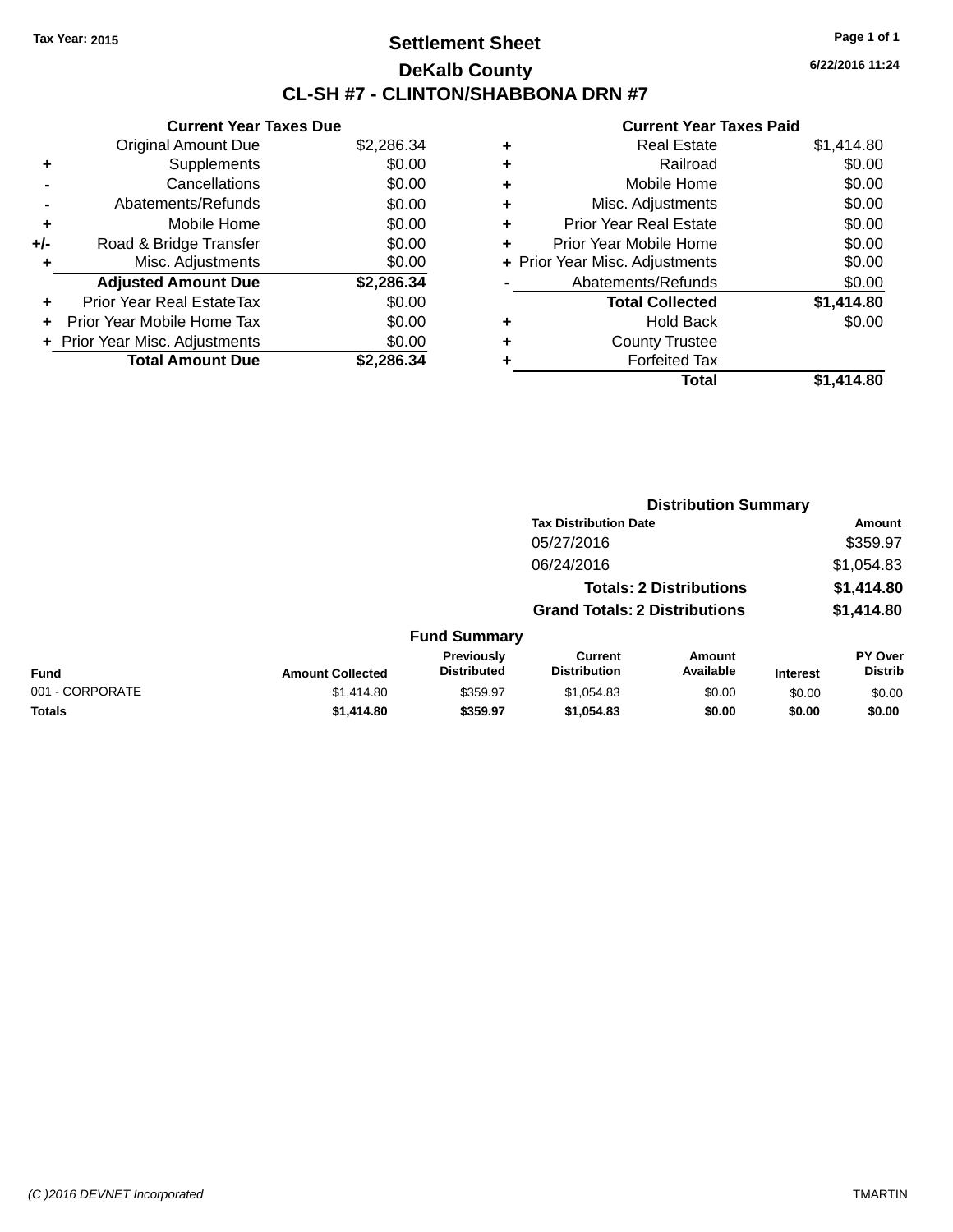# **Settlement Sheet Tax Year: 2015 Page 1 of 1 DeKalb County CO SBA #10 - CORTLAND SBA #10**

**6/22/2016 11:24**

|     | <b>Current Year Taxes Due</b>  |        |
|-----|--------------------------------|--------|
|     | <b>Original Amount Due</b>     | \$0.00 |
| ٠   | Supplements                    | \$0.00 |
|     | Cancellations                  | \$0.00 |
|     | Abatements/Refunds             | \$0.00 |
| ÷   | Mobile Home                    | \$0.00 |
| +/- | Road & Bridge Transfer         | \$0.00 |
| ٠   | Misc. Adjustments              | \$0.00 |
|     | <b>Adjusted Amount Due</b>     | \$0.00 |
| ٠   | Prior Year Real EstateTax      | \$0.00 |
|     | Prior Year Mobile Home Tax     | \$0.00 |
|     | + Prior Year Misc. Adjustments | \$0.00 |
|     | <b>Total Amount Due</b>        | \$0.00 |
|     |                                |        |

|   | <b>Real Estate</b>             | \$0.00 |
|---|--------------------------------|--------|
|   | Railroad                       | \$0.00 |
| ٠ | Mobile Home                    | \$0.00 |
| ٠ | Misc. Adjustments              | \$0.00 |
| ٠ | Prior Year Real Estate         | \$0.00 |
|   | Prior Year Mobile Home         | \$0.00 |
|   | + Prior Year Misc. Adjustments | \$0.00 |
|   | Abatements/Refunds             | \$0.00 |
|   | <b>Total Collected</b>         | \$0.00 |
|   | Hold Back                      | \$0.00 |
|   | <b>County Trustee</b>          |        |
|   | <b>Forfeited Tax</b>           |        |
|   | Total                          |        |

| <b>Fund Summary</b>        |                         |                                         |                                |                     |                 |                           |
|----------------------------|-------------------------|-----------------------------------------|--------------------------------|---------------------|-----------------|---------------------------|
| <b>Fund</b>                | <b>Amount Collected</b> | <b>Previously</b><br><b>Distributed</b> | Current<br><b>Distribution</b> | Amount<br>Available | <b>Interest</b> | PY Over<br><b>Distrib</b> |
| 023 - SPECIAL SERVICE AREA | \$0.00                  | \$0.00                                  | \$0.00                         | \$0.00              | \$0.00          | \$0.00                    |
| <b>Totals</b>              | \$0.00                  | \$0.00                                  | \$0.00                         | \$0.00              | \$0.00          | \$0.00                    |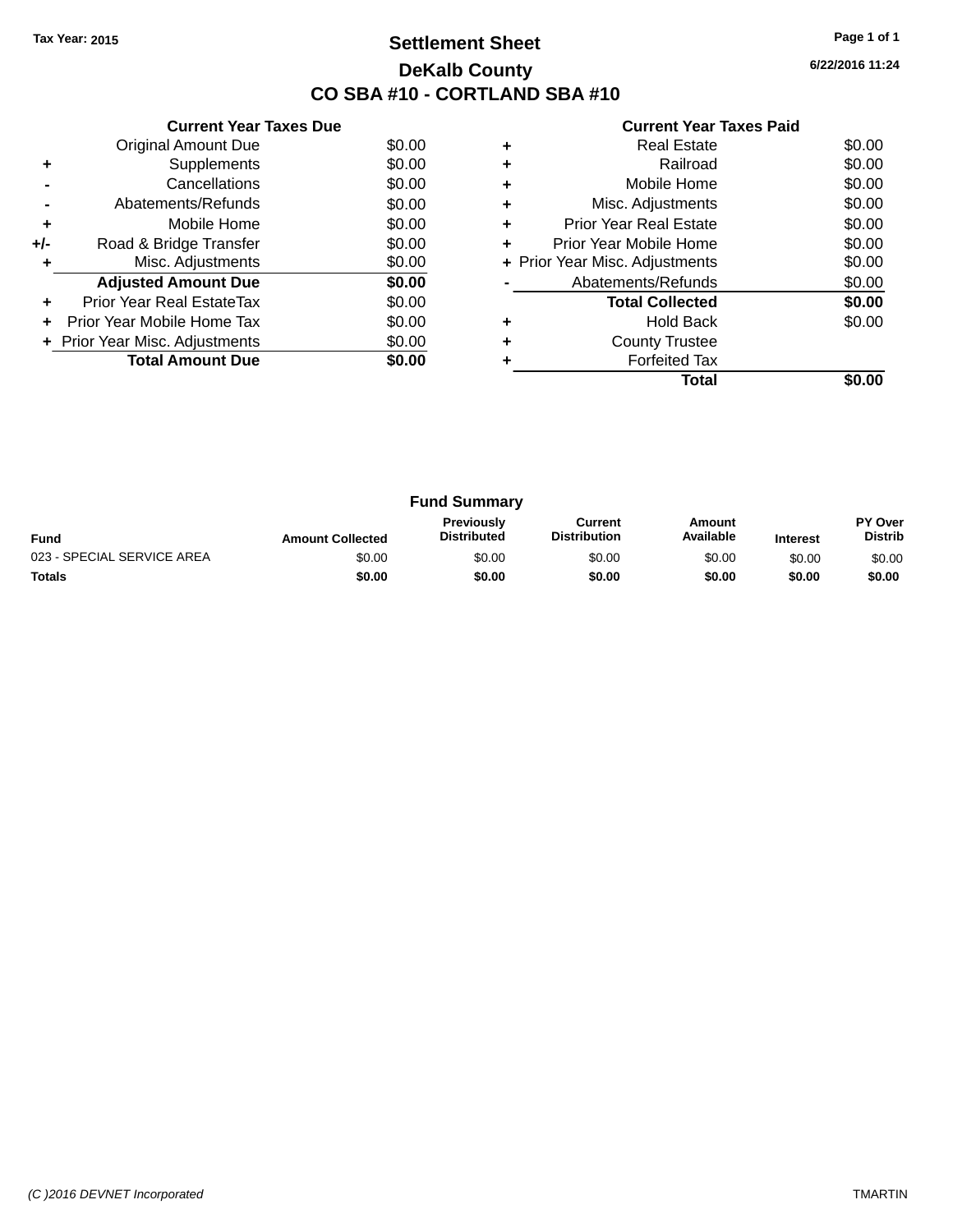# **Settlement Sheet Tax Year: 2015 Page 1 of 1 DeKalb County COON #1 - COON CREEK DRAINAGE #1**

**6/22/2016 11:24**

| <b>Current Year Taxes Due</b> |                                |
|-------------------------------|--------------------------------|
| <b>Original Amount Due</b>    | \$23,460.92                    |
| Supplements                   | \$16.96                        |
| Cancellations                 | \$16.96                        |
| Abatements/Refunds            | \$0.00                         |
| Mobile Home                   | \$0.00                         |
| Road & Bridge Transfer        | \$0.00                         |
| Misc. Adjustments             | \$0.00                         |
| <b>Adjusted Amount Due</b>    | \$23,460.92                    |
| Prior Year Real EstateTax     | \$0.00                         |
| Prior Year Mobile Home Tax    | \$0.00                         |
|                               | \$0.00                         |
| <b>Total Amount Due</b>       | \$23,460.92                    |
|                               | + Prior Year Misc. Adjustments |

| ٠ | <b>Real Estate</b>             | \$14,742.50 |
|---|--------------------------------|-------------|
| ٠ | Railroad                       | \$0.00      |
| ٠ | Mobile Home                    | \$0.00      |
| ٠ | Misc. Adjustments              | \$0.00      |
| ٠ | <b>Prior Year Real Estate</b>  | \$0.00      |
|   | Prior Year Mobile Home         | \$0.00      |
|   | + Prior Year Misc. Adjustments | \$0.00      |
|   | Abatements/Refunds             | \$0.00      |
|   | <b>Total Collected</b>         | \$14,742.50 |
| ٠ | <b>Hold Back</b>               | \$0.00      |
| ٠ | <b>County Trustee</b>          |             |
| ٠ | <b>Forfeited Tax</b>           |             |
|   | Total                          | \$14,742.50 |
|   |                                |             |

|                 |                         |                                         | <b>Distribution Summary</b>           |                                |                 |                                  |
|-----------------|-------------------------|-----------------------------------------|---------------------------------------|--------------------------------|-----------------|----------------------------------|
|                 |                         |                                         | <b>Tax Distribution Date</b>          |                                |                 | <b>Amount</b>                    |
|                 |                         |                                         | 05/27/2016                            |                                |                 | \$4,212.54                       |
|                 |                         |                                         | 06/24/2016                            |                                |                 | \$10,529.96                      |
|                 |                         |                                         |                                       | <b>Totals: 2 Distributions</b> |                 | \$14,742.50                      |
|                 |                         |                                         | <b>Grand Totals: 2 Distributions</b>  |                                |                 | \$14,742.50                      |
|                 |                         | <b>Fund Summary</b>                     |                                       |                                |                 |                                  |
| <b>Fund</b>     | <b>Amount Collected</b> | <b>Previously</b><br><b>Distributed</b> | <b>Current</b><br><b>Distribution</b> | Amount<br>Available            | <b>Interest</b> | <b>PY Over</b><br><b>Distrib</b> |
| 001 - CORPORATE | \$14,742.50             | \$4.212.54                              | \$10,529.96                           | \$0.00                         | \$0.00          | \$0.00                           |
| <b>Totals</b>   | \$14,742.50             | \$4,212.54                              | \$10,529.96                           | \$0.00                         | \$0.00          | \$0.00                           |
|                 |                         |                                         |                                       |                                |                 |                                  |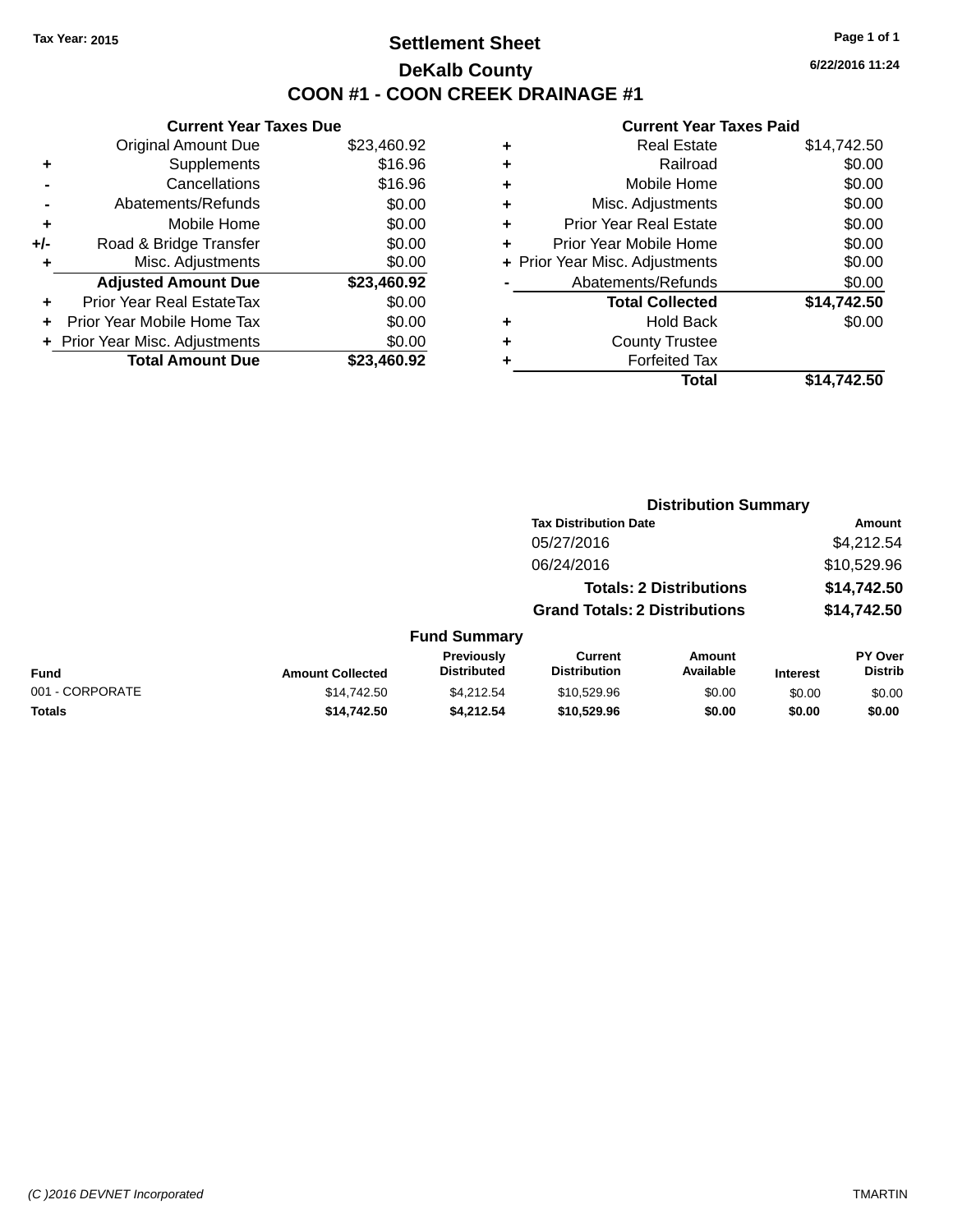### **Settlement Sheet Tax Year: 2015 Page 1 of 1 DeKalb County CO-PI #15 - CORTLAND PIERCE DRAINAGE**

**6/22/2016 11:24**

# **Current Year Taxes Paid +** Real Estate \$0.00 **+** Railroad \$0.00

|     | <b>Original Amount Due</b>     | \$0.00    |
|-----|--------------------------------|-----------|
| ٠   | Supplements                    | \$0.00    |
|     | Cancellations                  | \$0.00    |
|     | Abatements/Refunds             | \$0.00    |
| ٠   | Mobile Home                    | \$0.00    |
| +/- | Road & Bridge Transfer         | \$0.00    |
| ٠   | Misc. Adjustments              | \$0.00    |
|     | <b>Adjusted Amount Due</b>     | \$0.00    |
| ٠   | Prior Year Real EstateTax      | (\$40.00) |
|     | Prior Year Mobile Home Tax     | \$0.00    |
|     | + Prior Year Misc. Adjustments | \$0.00    |
|     | <b>Total Amount Due</b>        | (\$40.00) |
|     |                                |           |

**Current Year Taxes Due**

|   | Total                          | (\$40.00)   |
|---|--------------------------------|-------------|
|   | <b>Forfeited Tax</b>           |             |
| ÷ | <b>County Trustee</b>          |             |
| ٠ | <b>Hold Back</b>               | \$0.00      |
|   | <b>Total Collected</b>         | (\$40.00)   |
|   | Abatements/Refunds             | \$0.00      |
|   | + Prior Year Misc. Adjustments | \$0.00      |
| ٠ | Prior Year Mobile Home         | \$0.00      |
| ٠ | <b>Prior Year Real Estate</b>  | $(\$40.00)$ |
| ٠ | Misc. Adjustments              | \$0.00      |
| ÷ | Mobile Home                    | \$0.00      |
|   | Rallivau                       | JU.UU       |

| <b>Fund Summary</b> |                         |                                         |                                |                     |                 |                           |
|---------------------|-------------------------|-----------------------------------------|--------------------------------|---------------------|-----------------|---------------------------|
| <b>Fund</b>         | <b>Amount Collected</b> | <b>Previously</b><br><b>Distributed</b> | Current<br><b>Distribution</b> | Amount<br>Available | <b>Interest</b> | PY Over<br><b>Distrib</b> |
| 001 - CORPORATE     | $$-40.00$               | \$0.00                                  | \$0.00                         | \$0.00              | \$0.00          | \$0.00                    |
| <b>Totals</b>       | $$-40.00$               | \$0.00                                  | \$0.00                         | \$0.00              | \$0.00          | \$0.00                    |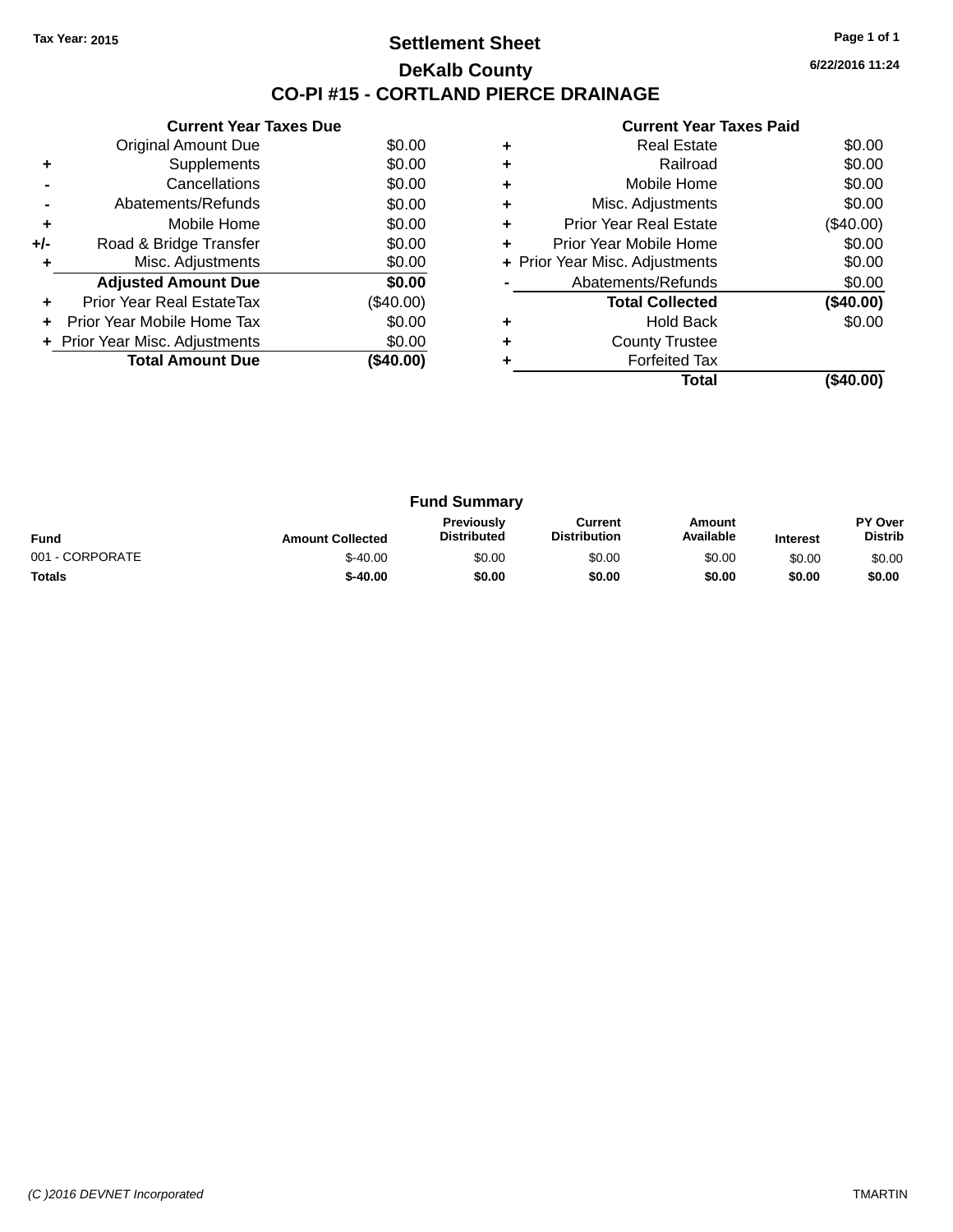# **Settlement Sheet Tax Year: 2015 Page 1 of 1 DeKalb County CO-SBA#5 - CORTLAND SBA #5**

**6/22/2016 11:24**

|     | <b>Current Year Taxes Due</b>  |                |  |  |  |
|-----|--------------------------------|----------------|--|--|--|
|     | Original Amount Due            | \$1,300,280.02 |  |  |  |
| ٠   | Supplements                    | \$0.00         |  |  |  |
|     | Cancellations                  | \$0.00         |  |  |  |
|     | Abatements/Refunds             | \$0.00         |  |  |  |
| ٠   | Mobile Home                    | \$0.00         |  |  |  |
| +/- | Road & Bridge Transfer         | \$0.00         |  |  |  |
| ٠   | Misc. Adjustments              | \$0.00         |  |  |  |
|     | <b>Adjusted Amount Due</b>     | \$1,300,280.02 |  |  |  |
|     | Prior Year Real EstateTax      | \$0.00         |  |  |  |
|     | Prior Year Mobile Home Tax     | \$0.00         |  |  |  |
|     | + Prior Year Misc. Adjustments | \$0.00         |  |  |  |
|     | <b>Total Amount Due</b>        | \$1,300,280.02 |  |  |  |
|     |                                |                |  |  |  |

|   | <b>Real Estate</b>             | \$0.00 |
|---|--------------------------------|--------|
| ٠ | Railroad                       | \$0.00 |
| ٠ | Mobile Home                    | \$0.00 |
| ٠ | Misc. Adjustments              | \$0.00 |
|   | <b>Prior Year Real Estate</b>  | \$0.00 |
|   | Prior Year Mobile Home         | \$0.00 |
|   | + Prior Year Misc. Adjustments | \$0.00 |
|   | Abatements/Refunds             | \$0.00 |
|   | <b>Total Collected</b>         | \$0.00 |
| ٠ | <b>Hold Back</b>               | \$0.00 |
| ٠ | <b>County Trustee</b>          |        |
|   | <b>Forfeited Tax</b>           |        |
|   | Total                          |        |

|                            |                         | <b>Fund Summary</b>                     |                                |                     |                 |                           |
|----------------------------|-------------------------|-----------------------------------------|--------------------------------|---------------------|-----------------|---------------------------|
| <b>Fund</b>                | <b>Amount Collected</b> | <b>Previously</b><br><b>Distributed</b> | Current<br><b>Distribution</b> | Amount<br>Available | <b>Interest</b> | PY Over<br><b>Distrib</b> |
| 023 - SPECIAL SERVICE AREA | \$0.00                  | \$0.00                                  | \$0.00                         | \$0.00              | \$0.00          | \$0.00                    |
| <b>Totals</b>              | \$0.00                  | \$0.00                                  | \$0.00                         | \$0.00              | \$0.00          | \$0.00                    |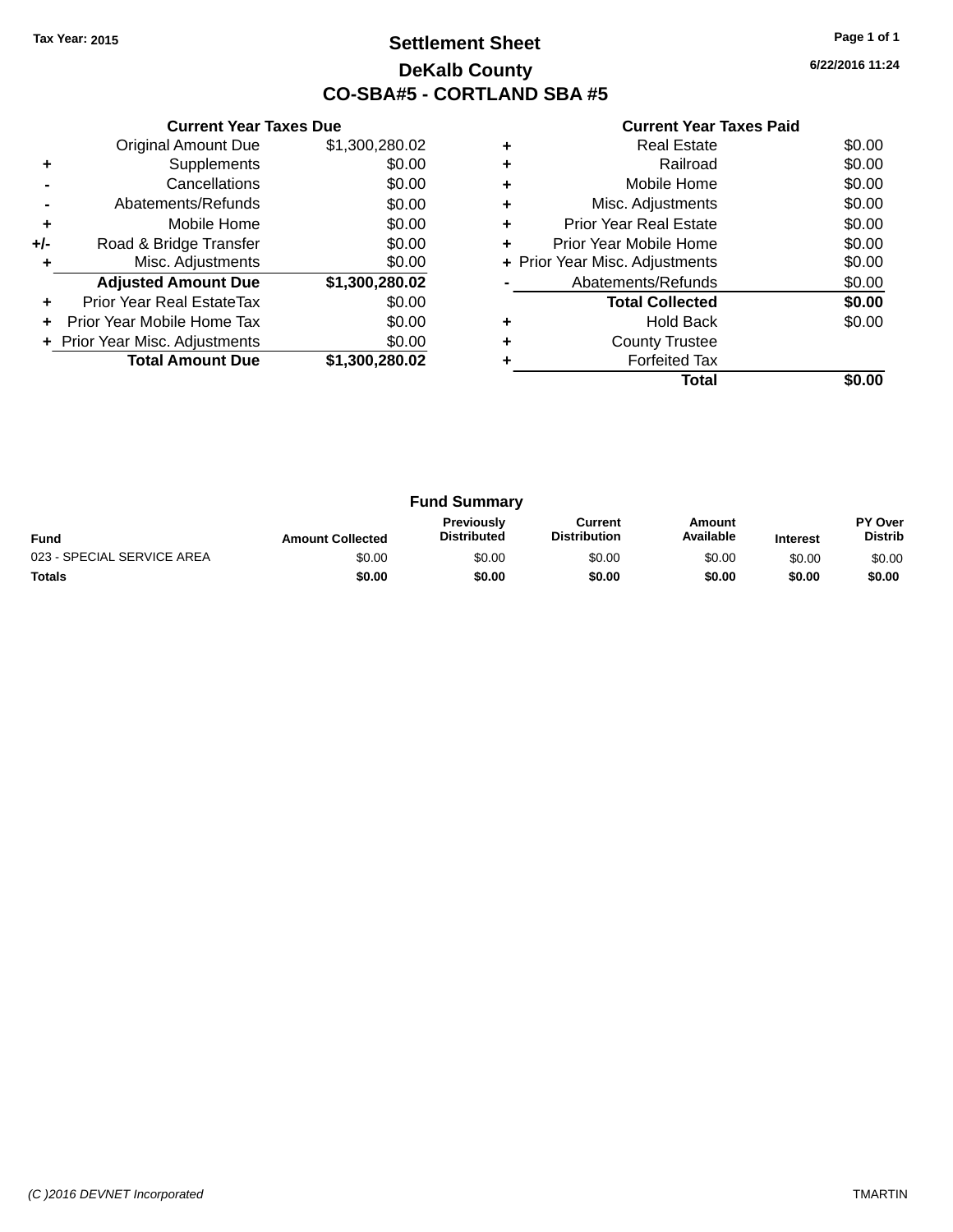# **Settlement Sheet Tax Year: 2015 Page 1 of 1 DeKalb County CO-SBA#6 - CORTLAND SBA #6**

**6/22/2016 11:24**

|     | <b>Current Year Taxes Due</b>  |              |
|-----|--------------------------------|--------------|
|     | <b>Original Amount Due</b>     | \$791,583.00 |
| ٠   | Supplements                    | \$0.00       |
|     | Cancellations                  | \$0.00       |
|     | Abatements/Refunds             | \$0.00       |
| ٠   | Mobile Home                    | \$0.00       |
| +/- | Road & Bridge Transfer         | \$0.00       |
|     | Misc. Adjustments              | \$0.00       |
|     | <b>Adjusted Amount Due</b>     | \$791,583.00 |
| ٠   | Prior Year Real EstateTax      | \$0.00       |
|     | Prior Year Mobile Home Tax     | \$0.00       |
|     | + Prior Year Misc. Adjustments | \$0.00       |
|     | <b>Total Amount Due</b>        | \$791,583.00 |
|     |                                |              |

|   | <b>Real Estate</b>             | \$0.00 |
|---|--------------------------------|--------|
|   | Railroad                       | \$0.00 |
| ٠ | Mobile Home                    | \$0.00 |
|   | Misc. Adjustments              | \$0.00 |
| ٠ | Prior Year Real Estate         | \$0.00 |
| ÷ | Prior Year Mobile Home         | \$0.00 |
|   | + Prior Year Misc. Adjustments | \$0.00 |
|   | Abatements/Refunds             | \$0.00 |
|   | <b>Total Collected</b>         | \$0.00 |
|   | <b>Hold Back</b>               | \$0.00 |
| ٠ | <b>County Trustee</b>          |        |
|   | <b>Forfeited Tax</b>           |        |
|   | Total                          |        |

| <b>Fund Summary</b>        |                         |                                         |                                |                     |                 |                                  |
|----------------------------|-------------------------|-----------------------------------------|--------------------------------|---------------------|-----------------|----------------------------------|
| <b>Fund</b>                | <b>Amount Collected</b> | <b>Previously</b><br><b>Distributed</b> | Current<br><b>Distribution</b> | Amount<br>Available | <b>Interest</b> | <b>PY Over</b><br><b>Distrib</b> |
| 023 - SPECIAL SERVICE AREA | \$0.00                  | \$0.00                                  | \$0.00                         | \$0.00              | \$0.00          | \$0.00                           |
| <b>Totals</b>              | \$0.00                  | \$0.00                                  | \$0.00                         | \$0.00              | \$0.00          | \$0.00                           |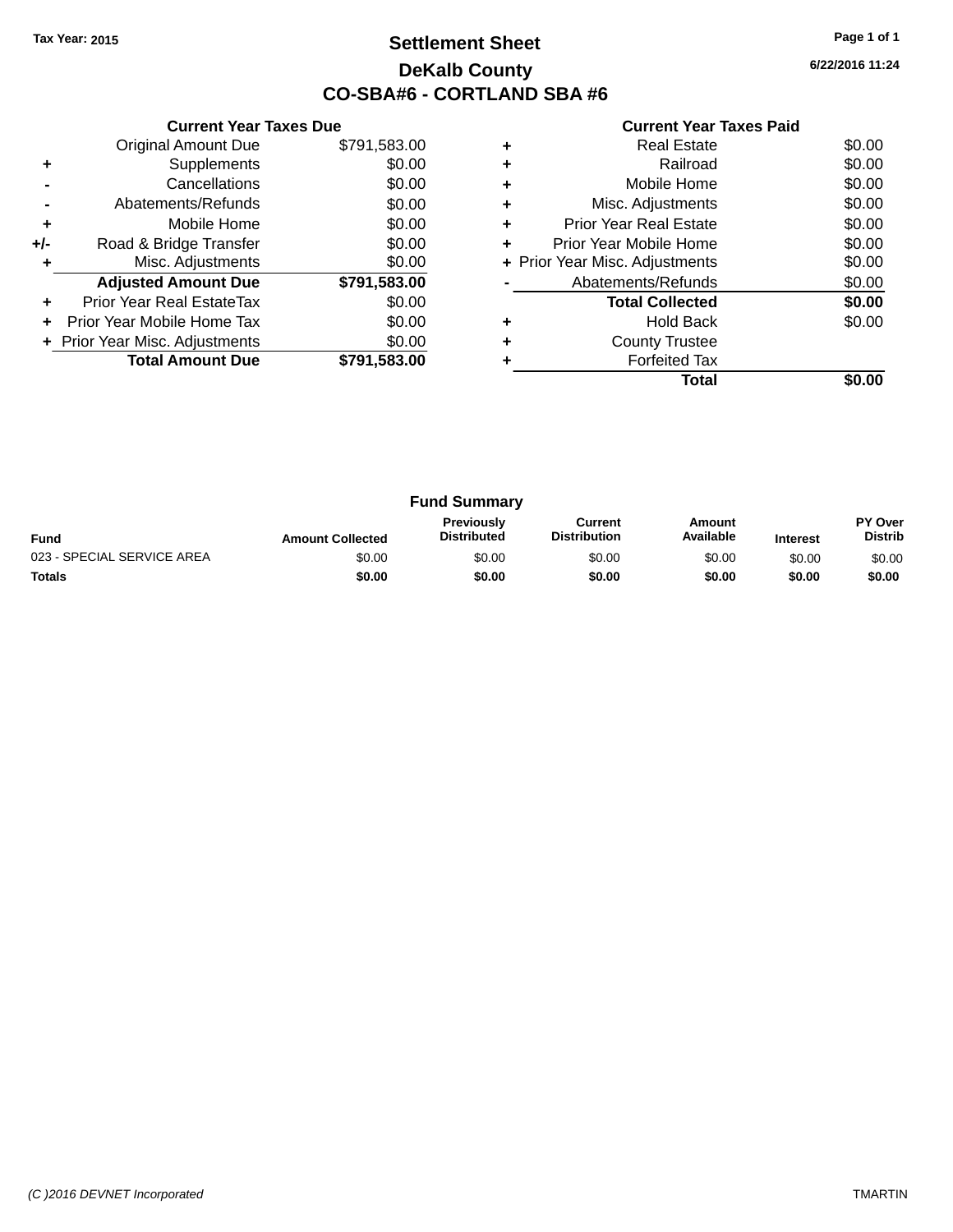# **Settlement Sheet Tax Year: 2015 Page 1 of 1 DeKalb County CO-SBA#9 - CORTLAND SBA #9**

**6/22/2016 11:24**

|     | <b>Current Year Taxes Due</b>  |              |  |  |  |  |  |
|-----|--------------------------------|--------------|--|--|--|--|--|
|     | <b>Original Amount Due</b>     | \$184,276.00 |  |  |  |  |  |
| ٠   | Supplements                    | \$4,006.00   |  |  |  |  |  |
|     | Cancellations                  | \$4,006.00   |  |  |  |  |  |
|     | \$0.00<br>Abatements/Refunds   |              |  |  |  |  |  |
| ٠   | Mobile Home                    | \$0.00       |  |  |  |  |  |
| +/- | Road & Bridge Transfer         | \$0.00       |  |  |  |  |  |
|     | Misc. Adjustments              | \$0.00       |  |  |  |  |  |
|     | <b>Adjusted Amount Due</b>     | \$184,276.00 |  |  |  |  |  |
| ٠   | Prior Year Real EstateTax      | \$0.00       |  |  |  |  |  |
|     | Prior Year Mobile Home Tax     | \$0.00       |  |  |  |  |  |
|     | + Prior Year Misc. Adjustments | \$0.00       |  |  |  |  |  |
|     | <b>Total Amount Due</b>        | \$184,276.00 |  |  |  |  |  |
|     |                                |              |  |  |  |  |  |

|   | <b>Real Estate</b>             | \$91,136.50 |
|---|--------------------------------|-------------|
| ٠ | Railroad                       | \$0.00      |
| ٠ | Mobile Home                    | \$0.00      |
| ٠ | Misc. Adjustments              | \$0.00      |
| ٠ | <b>Prior Year Real Estate</b>  | \$0.00      |
| ÷ | Prior Year Mobile Home         | \$0.00      |
|   | + Prior Year Misc. Adjustments | \$0.00      |
|   | Abatements/Refunds             | \$0.00      |
|   | <b>Total Collected</b>         | \$91,136.50 |
| ٠ | Hold Back                      | \$0.00      |
| ٠ | <b>County Trustee</b>          |             |
| ٠ | <b>Forfeited Tax</b>           |             |
|   | Total                          | \$91,136.50 |
|   |                                |             |

|                            |                         |                                  | <b>Distribution Summary</b>           |                                |                 |                                  |  |
|----------------------------|-------------------------|----------------------------------|---------------------------------------|--------------------------------|-----------------|----------------------------------|--|
|                            |                         |                                  | <b>Tax Distribution Date</b>          |                                |                 | Amount                           |  |
|                            |                         |                                  | 05/27/2016                            |                                |                 | \$34,051.00                      |  |
|                            |                         |                                  | 06/24/2016                            |                                |                 | \$57,085.50                      |  |
|                            |                         |                                  |                                       | <b>Totals: 2 Distributions</b> |                 | \$91,136.50                      |  |
|                            |                         |                                  | <b>Grand Totals: 2 Distributions</b>  |                                |                 | \$91,136.50                      |  |
|                            |                         | <b>Fund Summary</b>              |                                       |                                |                 |                                  |  |
| <b>Fund</b>                | <b>Amount Collected</b> | Previously<br><b>Distributed</b> | <b>Current</b><br><b>Distribution</b> | Amount<br>Available            | <b>Interest</b> | <b>PY Over</b><br><b>Distrib</b> |  |
| 023 - SPECIAL SERVICE AREA | \$91,136.50             | \$34,051.00                      | \$57,085.50                           | \$0.00                         | \$0.00          | \$0.00                           |  |
| <b>Totals</b>              | \$91,136.50             | \$34.051.00                      | \$57,085.50                           | \$0.00                         | \$0.00          | \$0.00                           |  |
|                            |                         |                                  |                                       |                                |                 |                                  |  |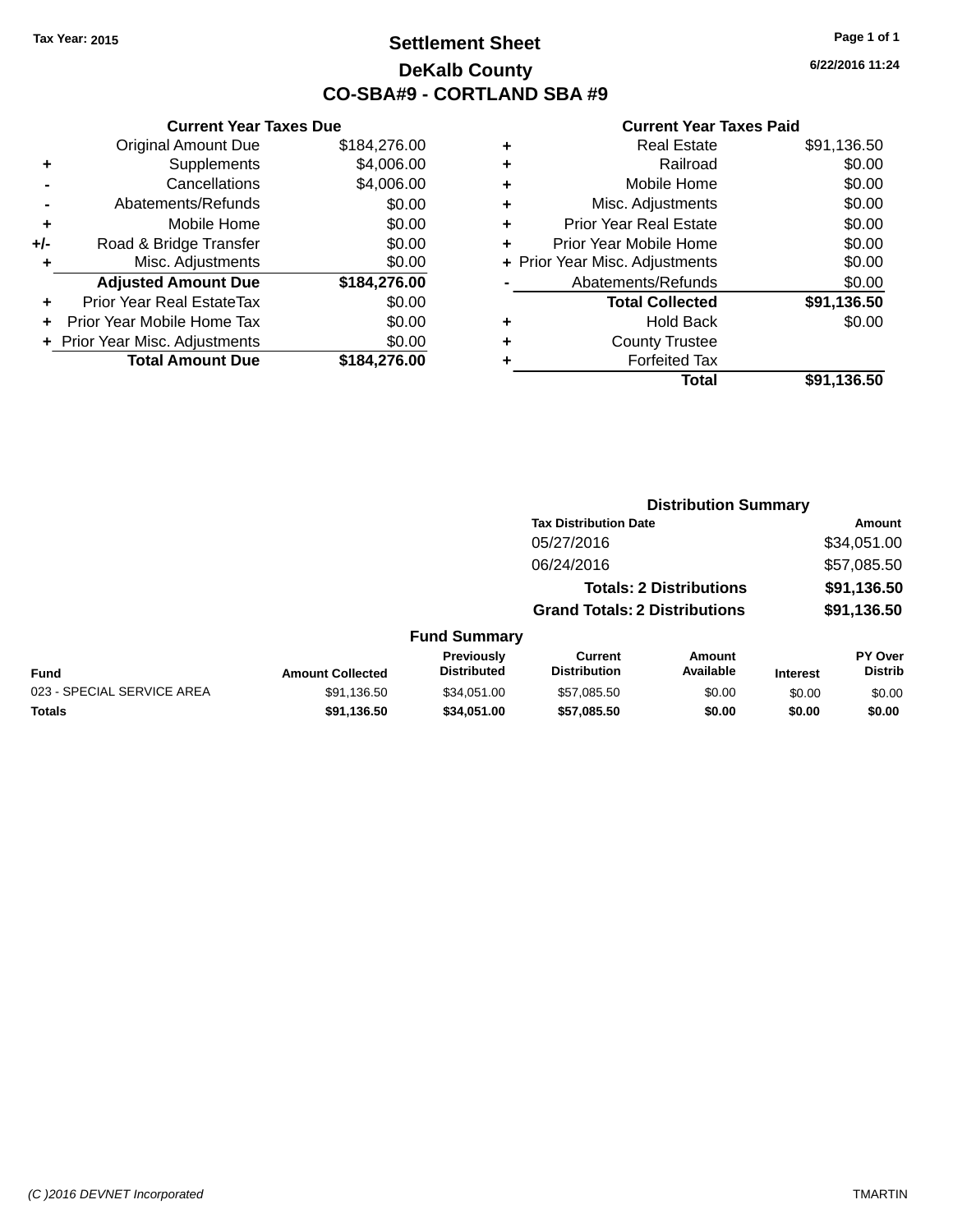# **Settlement Sheet Tax Year: 2015 Page 1 of 1 DeKalb County CO-SSA#1 - CORTLAND SBA #1**

**6/22/2016 11:24**

#### **Current Year Taxes Paid**

|      |   | Total                          | \$208,331.02 |
|------|---|--------------------------------|--------------|
| 0.78 | ٠ | <b>Forfeited Tax</b>           |              |
| 0.00 | ٠ | <b>County Trustee</b>          |              |
| 0.00 | ٠ | <b>Hold Back</b>               | \$0.00       |
| 0.00 |   | <b>Total Collected</b>         | \$208,331.02 |
| 0.78 |   | Abatements/Refunds             | \$0.00       |
| 0.00 |   | + Prior Year Misc. Adjustments | \$0.00       |
| 0.00 | ٠ | Prior Year Mobile Home         | \$0.00       |
| 0.00 | ٠ | <b>Prior Year Real Estate</b>  | \$0.00       |
| 0.00 | ÷ | Misc. Adjustments              | \$0.00       |
| 9.66 | ٠ | Mobile Home                    | \$0.00       |
| 9.66 | ٠ | Railroad                       | \$0.00       |
| 0.78 | ٠ | <b>Real Estate</b>             | \$208,331.02 |
|      |   |                                |              |

|     | <b>Current Year Taxes Due</b>    |              |  |  |  |  |  |
|-----|----------------------------------|--------------|--|--|--|--|--|
|     | <b>Original Amount Due</b>       | \$410,000.78 |  |  |  |  |  |
| ٠   | Supplements                      | \$1,759.66   |  |  |  |  |  |
|     | Cancellations                    | \$1,759.66   |  |  |  |  |  |
|     | Abatements/Refunds               | \$0.00       |  |  |  |  |  |
| ٠   | Mobile Home                      | \$0.00       |  |  |  |  |  |
| +/- | Road & Bridge Transfer           | \$0.00       |  |  |  |  |  |
| ٠   | Misc. Adjustments                | \$0.00       |  |  |  |  |  |
|     | <b>Adjusted Amount Due</b>       | \$410,000.78 |  |  |  |  |  |
| ٠   | <b>Prior Year Real EstateTax</b> | \$0.00       |  |  |  |  |  |
|     | Prior Year Mobile Home Tax       | \$0.00       |  |  |  |  |  |
|     | Prior Year Misc. Adjustments     | \$0.00       |  |  |  |  |  |
|     | <b>Total Amount Due</b>          | \$410,000.78 |  |  |  |  |  |
|     |                                  |              |  |  |  |  |  |

|                         |                                  | <b>Distribution Summary</b>           |                                |                 |                                  |  |
|-------------------------|----------------------------------|---------------------------------------|--------------------------------|-----------------|----------------------------------|--|
|                         |                                  | <b>Tax Distribution Date</b>          |                                |                 | Amount                           |  |
|                         |                                  | 05/27/2016                            |                                |                 | \$44,871.33                      |  |
|                         |                                  | 06/24/2016                            |                                |                 | \$163,459.69                     |  |
|                         |                                  |                                       | <b>Totals: 2 Distributions</b> |                 | \$208,331.02                     |  |
|                         |                                  | <b>Grand Totals: 2 Distributions</b>  |                                |                 | \$208,331.02                     |  |
|                         | <b>Fund Summary</b>              |                                       |                                |                 |                                  |  |
| <b>Amount Collected</b> | Previously<br><b>Distributed</b> | <b>Current</b><br><b>Distribution</b> | Amount<br>Available            | <b>Interest</b> | <b>PY Over</b><br><b>Distrib</b> |  |
| 0.00000000000           | $ - - - -$                       | $$                                    | $\sim$ $\sim$                  | ----            | ----                             |  |

#### **Fund Interest** 023 - SPECIAL SERVICE AREA  $$208,331.02$   $$44,871.33$   $$163,459.69$  \$0.00 \$0.00 \$0.00 **Totals \$208,331.02 \$44,871.33 \$163,459.69 \$0.00 \$0.00 \$0.00**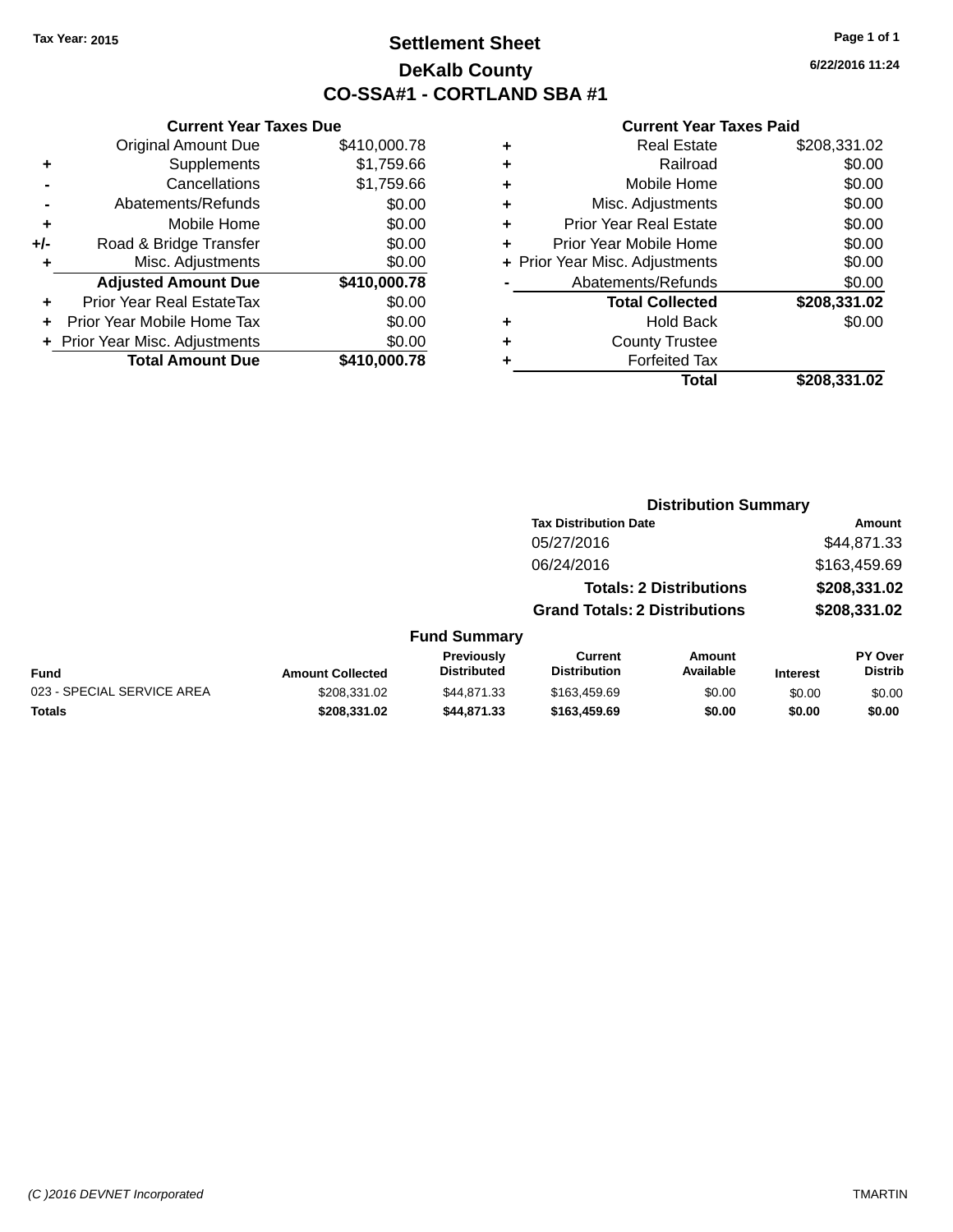# **Settlement Sheet Tax Year: 2015 Page 1 of 1 DeKalb County CO-SSA#4 - CORTLAND SBA #4**

**6/22/2016 11:24**

|     | <b>Current Year Taxes Due</b>  |                |  |  |  |  |  |
|-----|--------------------------------|----------------|--|--|--|--|--|
|     | <b>Original Amount Due</b>     | \$2,788,010.84 |  |  |  |  |  |
| ٠   | Supplements                    | \$0.00         |  |  |  |  |  |
|     | Cancellations                  | \$0.00         |  |  |  |  |  |
|     | Abatements/Refunds             | \$0.00         |  |  |  |  |  |
| ٠   | Mobile Home                    | \$0.00         |  |  |  |  |  |
| +/- | Road & Bridge Transfer         | \$0.00         |  |  |  |  |  |
| ٠   | Misc. Adjustments              | \$0.00         |  |  |  |  |  |
|     | <b>Adjusted Amount Due</b>     | \$2,788,010.84 |  |  |  |  |  |
| ٠   | Prior Year Real EstateTax      | \$0.00         |  |  |  |  |  |
| ÷   | Prior Year Mobile Home Tax     | \$0.00         |  |  |  |  |  |
|     | + Prior Year Misc. Adjustments | \$0.00         |  |  |  |  |  |
|     | <b>Total Amount Due</b>        | \$2,788,010.84 |  |  |  |  |  |
|     |                                |                |  |  |  |  |  |

|   | <b>Real Estate</b>             | \$2,183.26 |
|---|--------------------------------|------------|
| ٠ | Railroad                       | \$0.00     |
| ٠ | Mobile Home                    | \$0.00     |
| ٠ | Misc. Adjustments              | \$0.00     |
| ٠ | Prior Year Real Estate         | \$0.00     |
|   | Prior Year Mobile Home         | \$0.00     |
|   | + Prior Year Misc. Adjustments | \$0.00     |
|   | Abatements/Refunds             | \$0.00     |
|   | <b>Total Collected</b>         | \$2,183.26 |
|   | Hold Back                      | \$0.00     |
|   | <b>County Trustee</b>          |            |
|   | <b>Forfeited Tax</b>           |            |
|   | Total                          | \$2.183.26 |

| <b>Fund Summary</b>        |                         |                                         |                                |                     |                 |                           |
|----------------------------|-------------------------|-----------------------------------------|--------------------------------|---------------------|-----------------|---------------------------|
| <b>Fund</b>                | <b>Amount Collected</b> | <b>Previously</b><br><b>Distributed</b> | Current<br><b>Distribution</b> | Amount<br>Available | <b>Interest</b> | PY Over<br><b>Distrib</b> |
| 023 - SPECIAL SERVICE AREA | \$2,183.26              | \$0.00                                  | \$0.00                         | \$2.183.26          | \$0.00          | \$0.00                    |
| <b>Totals</b>              | \$2,183.26              | \$0.00                                  | \$0.00                         | \$2.183.26          | \$0.00          | \$0.00                    |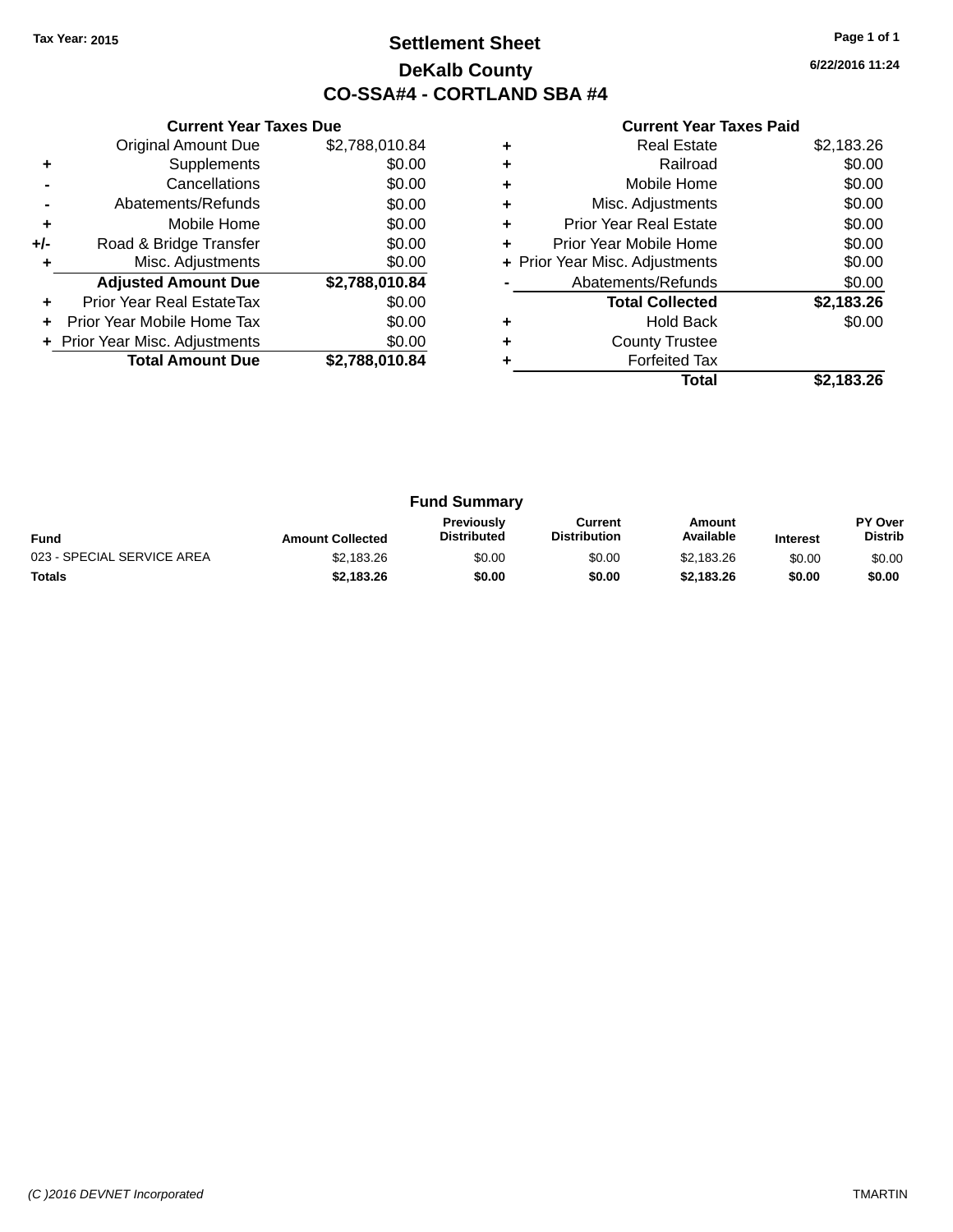# **Settlement Sheet Tax Year: 2015 Page 1 of 1 DeKalb County CO-SSA#7 - CORTLAND SBA #7**

**6/22/2016 11:24**

|     | <b>Current Year Taxes Due</b>  |                |
|-----|--------------------------------|----------------|
|     | <b>Original Amount Due</b>     | \$1,157,123.00 |
| ٠   | Supplements                    | \$0.00         |
|     | Cancellations                  | \$0.00         |
|     | Abatements/Refunds             | \$0.00         |
| ÷   | Mobile Home                    | \$0.00         |
| +/- | Road & Bridge Transfer         | \$0.00         |
| ٠   | Misc. Adjustments              | \$0.00         |
|     | <b>Adjusted Amount Due</b>     | \$1,157,123.00 |
| ٠   | Prior Year Real EstateTax      | \$0.00         |
| ÷   | Prior Year Mobile Home Tax     | \$0.00         |
|     | + Prior Year Misc. Adjustments | \$0.00         |
|     | <b>Total Amount Due</b>        | \$1,157,123.00 |
|     |                                |                |

|   | <b>Real Estate</b>             | \$0.00 |
|---|--------------------------------|--------|
| ٠ | Railroad                       | \$0.00 |
| ٠ | Mobile Home                    | \$0.00 |
| ٠ | Misc. Adjustments              | \$0.00 |
| ٠ | <b>Prior Year Real Estate</b>  | \$0.00 |
| ٠ | Prior Year Mobile Home         | \$0.00 |
|   | + Prior Year Misc. Adjustments | \$0.00 |
|   | Abatements/Refunds             | \$0.00 |
|   | <b>Total Collected</b>         | \$0.00 |
|   | <b>Hold Back</b>               | \$0.00 |
| ٠ | <b>County Trustee</b>          |        |
|   | <b>Forfeited Tax</b>           |        |
|   | Total                          |        |

| <b>Fund Summary</b>        |                         |                                         |                                |                     |                 |                                  |
|----------------------------|-------------------------|-----------------------------------------|--------------------------------|---------------------|-----------------|----------------------------------|
| <b>Fund</b>                | <b>Amount Collected</b> | <b>Previously</b><br><b>Distributed</b> | Current<br><b>Distribution</b> | Amount<br>Available | <b>Interest</b> | <b>PY Over</b><br><b>Distrib</b> |
| 023 - SPECIAL SERVICE AREA | \$0.00                  | \$0.00                                  | \$0.00                         | \$0.00              | \$0.00          | \$0.00                           |
| <b>Totals</b>              | \$0.00                  | \$0.00                                  | \$0.00                         | \$0.00              | \$0.00          | \$0.00                           |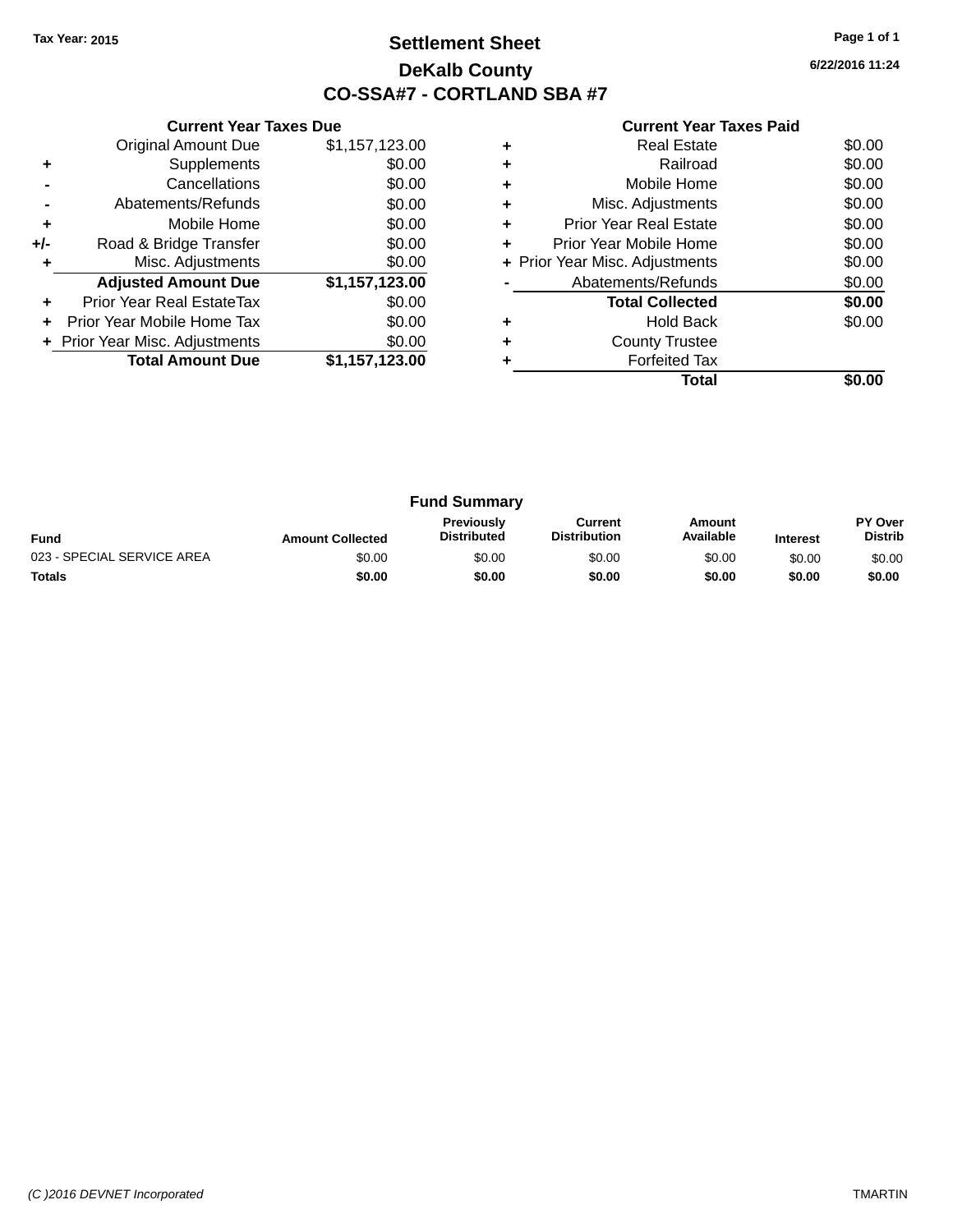# **Settlement Sheet Tax Year: 2015 Page 1 of 1 DeKalb County CO-SSA#8 - CORTLAND SBA #8**

**6/22/2016 11:24**

|     | <b>Current Year Taxes Due</b>  |              |
|-----|--------------------------------|--------------|
|     | <b>Original Amount Due</b>     | \$895,134.30 |
| ٠   | Supplements                    | \$0.00       |
|     | Cancellations                  | \$0.00       |
|     | Abatements/Refunds             | \$0.00       |
| ٠   | Mobile Home                    | \$0.00       |
| +/- | Road & Bridge Transfer         | \$0.00       |
| ٠   | Misc. Adjustments              | \$0.00       |
|     | <b>Adjusted Amount Due</b>     | \$895,134.30 |
| ٠   | Prior Year Real EstateTax      | \$0.00       |
| ÷   | Prior Year Mobile Home Tax     | \$0.00       |
|     | + Prior Year Misc. Adjustments | \$0.00       |
|     | <b>Total Amount Due</b>        | \$895,134.30 |
|     |                                |              |

|   | <b>Real Estate</b>             | \$0.00 |
|---|--------------------------------|--------|
|   | Railroad                       | \$0.00 |
| ٠ | Mobile Home                    | \$0.00 |
| ٠ | Misc. Adjustments              | \$0.00 |
| ٠ | <b>Prior Year Real Estate</b>  | \$0.00 |
| ٠ | Prior Year Mobile Home         | \$0.00 |
|   | + Prior Year Misc. Adjustments | \$0.00 |
|   | Abatements/Refunds             | \$0.00 |
|   | <b>Total Collected</b>         | \$0.00 |
| ٠ | Hold Back                      | \$0.00 |
|   | <b>County Trustee</b>          |        |
|   | <b>Forfeited Tax</b>           |        |
|   | Total                          |        |

| <b>Fund Summary</b>        |                         |                                         |                                |                     |                 |                                  |
|----------------------------|-------------------------|-----------------------------------------|--------------------------------|---------------------|-----------------|----------------------------------|
| <b>Fund</b>                | <b>Amount Collected</b> | <b>Previously</b><br><b>Distributed</b> | Current<br><b>Distribution</b> | Amount<br>Available | <b>Interest</b> | <b>PY Over</b><br><b>Distrib</b> |
| 023 - SPECIAL SERVICE AREA | \$0.00                  | \$0.00                                  | \$0.00                         | \$0.00              | \$0.00          | \$0.00                           |
| <b>Totals</b>              | \$0.00                  | \$0.00                                  | \$0.00                         | \$0.00              | \$0.00          | \$0.00                           |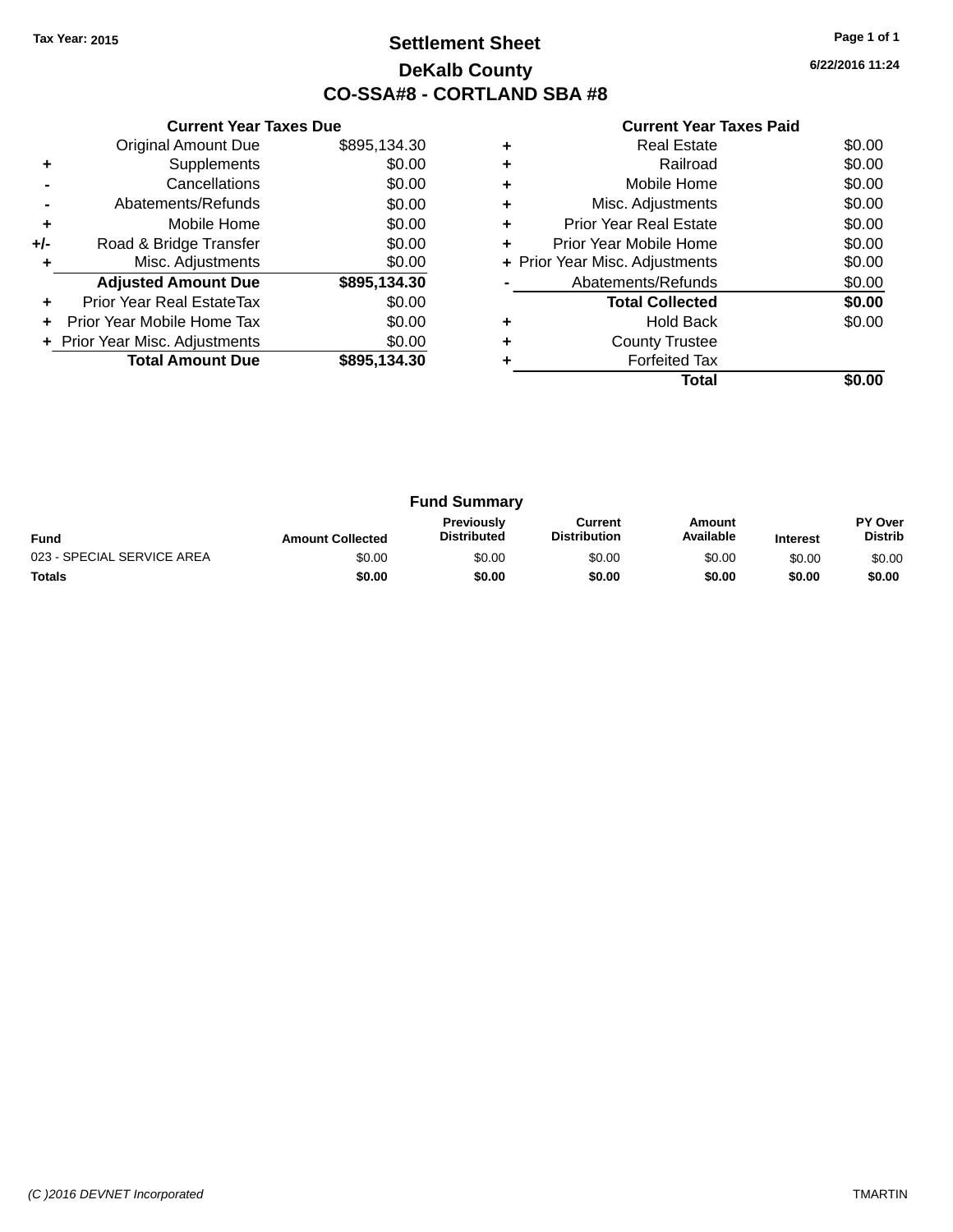# **Settlement Sheet Tax Year: 2015 Page 1 of 1 DeKalb County MA-DK #3 - MALTA DEKALB DRAINAGE #3**

**Current Year Taxes Due** Original Amount Due \$3,756.78 **+** Supplements \$0.00 **-** Cancellations \$0.00 **-** Abatements/Refunds \$0.00 **+** Mobile Home \$0.00 **+/-** Road & Bridge Transfer \$0.00 **+** Misc. Adjustments **Adjusted Amount Due \$3,756.78 +** Prior Year Real EstateTax \$0.00 **+** Prior Year Mobile Home Tax \$0.00 **+ Prior Year Misc. Adjustments**  $$0.00$ **Total Amount Due \$3,756.78**

| ٠ | <b>Real Estate</b>             | \$1,913.25 |
|---|--------------------------------|------------|
| ٠ | Railroad                       | \$0.00     |
| ٠ | Mobile Home                    | \$0.00     |
| ٠ | Misc. Adjustments              | \$0.00     |
| ٠ | <b>Prior Year Real Estate</b>  | \$0.00     |
| ٠ | Prior Year Mobile Home         | \$0.00     |
|   | + Prior Year Misc. Adjustments | \$0.00     |
|   | Abatements/Refunds             | \$0.00     |
|   | <b>Total Collected</b>         | \$1,913.25 |
| ٠ | <b>Hold Back</b>               | \$0.00     |
| ٠ | <b>County Trustee</b>          |            |
| ٠ | <b>Forfeited Tax</b>           |            |
|   | Total                          | \$1,913.25 |
|   |                                |            |

| \$0.00   | + Prior Year Misc. Adjustments | \$0.00              |
|----------|--------------------------------|---------------------|
| 3,756.78 | Abatements/Refunds             | \$0.00              |
| 0.00     | Tatal Asilastad                | $A$ $A$ $A$ $A$ $A$ |

|                 |                         |                                  | <b>Distribution Summary</b>           |                                |                 |                           |
|-----------------|-------------------------|----------------------------------|---------------------------------------|--------------------------------|-----------------|---------------------------|
|                 |                         |                                  | <b>Tax Distribution Date</b>          |                                |                 | Amount                    |
|                 |                         |                                  | 05/27/2016                            |                                |                 | \$377.91                  |
|                 |                         |                                  | 06/24/2016                            |                                |                 | \$1,535.34                |
|                 |                         |                                  |                                       | <b>Totals: 2 Distributions</b> |                 | \$1,913.25                |
|                 |                         |                                  | <b>Grand Totals: 2 Distributions</b>  |                                |                 | \$1,913.25                |
|                 |                         | <b>Fund Summary</b>              |                                       |                                |                 |                           |
| <b>Fund</b>     | <b>Amount Collected</b> | Previously<br><b>Distributed</b> | <b>Current</b><br><b>Distribution</b> | Amount<br>Available            | <b>Interest</b> | PY Over<br><b>Distrib</b> |
| 001 - CORPORATE | \$1,913.25              | \$377.91                         | \$1,535.34                            | \$0.00                         | \$0.00          | \$0.00                    |
| <b>Totals</b>   | \$1,913.25              | \$377.91                         | \$1,535.34                            | \$0.00                         | \$0.00          | \$0.00                    |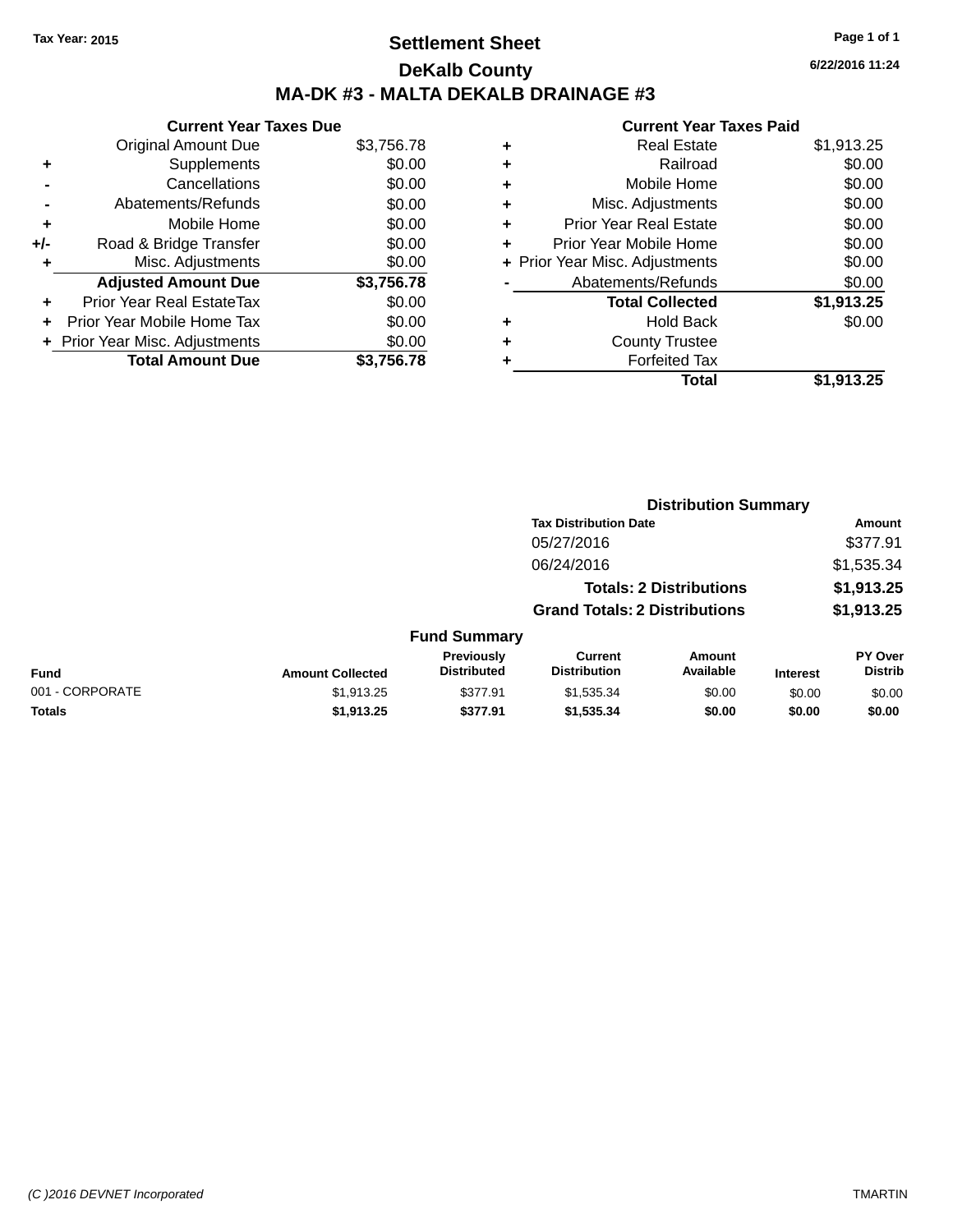### **Settlement Sheet Tax Year: 2015 Page 1 of 1 DeKalb County MAMIAFDK - MA-MI-AF-DK DRAINAGE #11**

**Current Year Taxes Due** Original Amount Due \$15,174.70 **+** Supplements \$0.00 **-** Cancellations \$0.00 **-** Abatements/Refunds \$0.00 **+** Mobile Home \$0.00 **+/-** Road & Bridge Transfer \$0.00<br> **+** Misc. Adjustments \$0.00 **+** Misc. Adjustments **Adjusted Amount Due \$15,174.70 +** Prior Year Real EstateTax \$0.00 **+** Prior Year Mobile Home Tax **+** Prior Year Misc. Adjustments<br> **19.000 Total Amount Due Total Amount Due** 

| ٠ | Real Estate                    | \$7,941.30 |
|---|--------------------------------|------------|
| ٠ | Railroad                       | \$0.00     |
| ٠ | Mobile Home                    | \$0.00     |
| ٠ | Misc. Adjustments              | \$0.00     |
| ٠ | <b>Prior Year Real Estate</b>  | \$0.00     |
| ٠ | Prior Year Mobile Home         | \$0.00     |
|   | + Prior Year Misc. Adjustments | \$0.00     |
|   | Abatements/Refunds             | \$0.00     |
|   | <b>Total Collected</b>         | \$7,941.30 |
| ٠ | Hold Back                      | \$0.00     |
|   | <b>County Trustee</b>          |            |
| ٠ | <b>Forfeited Tax</b>           |            |
|   | Total                          | \$7.941.30 |
|   |                                |            |

| JU.UU     | TUIAI UUIIEULEU       | J.J41.JU |
|-----------|-----------------------|----------|
| \$0.00    | <b>Hold Back</b>      | \$0.00   |
| \$0.00    | <b>County Trustee</b> |          |
| 15,174.70 | <b>Forfeited Tax</b>  |          |

|                 |                         |                                  | <b>Distribution Summary</b>           |                                |                 |                                  |
|-----------------|-------------------------|----------------------------------|---------------------------------------|--------------------------------|-----------------|----------------------------------|
|                 |                         |                                  | <b>Tax Distribution Date</b>          |                                |                 | Amount                           |
|                 |                         |                                  | 05/27/2016                            |                                |                 | \$1,065.00                       |
|                 |                         |                                  | 06/24/2016                            |                                |                 | \$6,876.30                       |
|                 |                         |                                  |                                       | <b>Totals: 2 Distributions</b> |                 | \$7,941.30                       |
|                 |                         |                                  | <b>Grand Totals: 2 Distributions</b>  |                                |                 | \$7,941.30                       |
|                 |                         | <b>Fund Summary</b>              |                                       |                                |                 |                                  |
| <b>Fund</b>     | <b>Amount Collected</b> | Previously<br><b>Distributed</b> | <b>Current</b><br><b>Distribution</b> | Amount<br>Available            | <b>Interest</b> | <b>PY Over</b><br><b>Distrib</b> |
| 001 - CORPORATE | \$7,941.30              | \$1,065.00                       | \$6,876.30                            | \$0.00                         | \$0.00          | \$0.00                           |
| <b>Totals</b>   | \$7,941,30              | \$1,065.00                       | \$6,876.30                            | \$0.00                         | \$0.00          | \$0.00                           |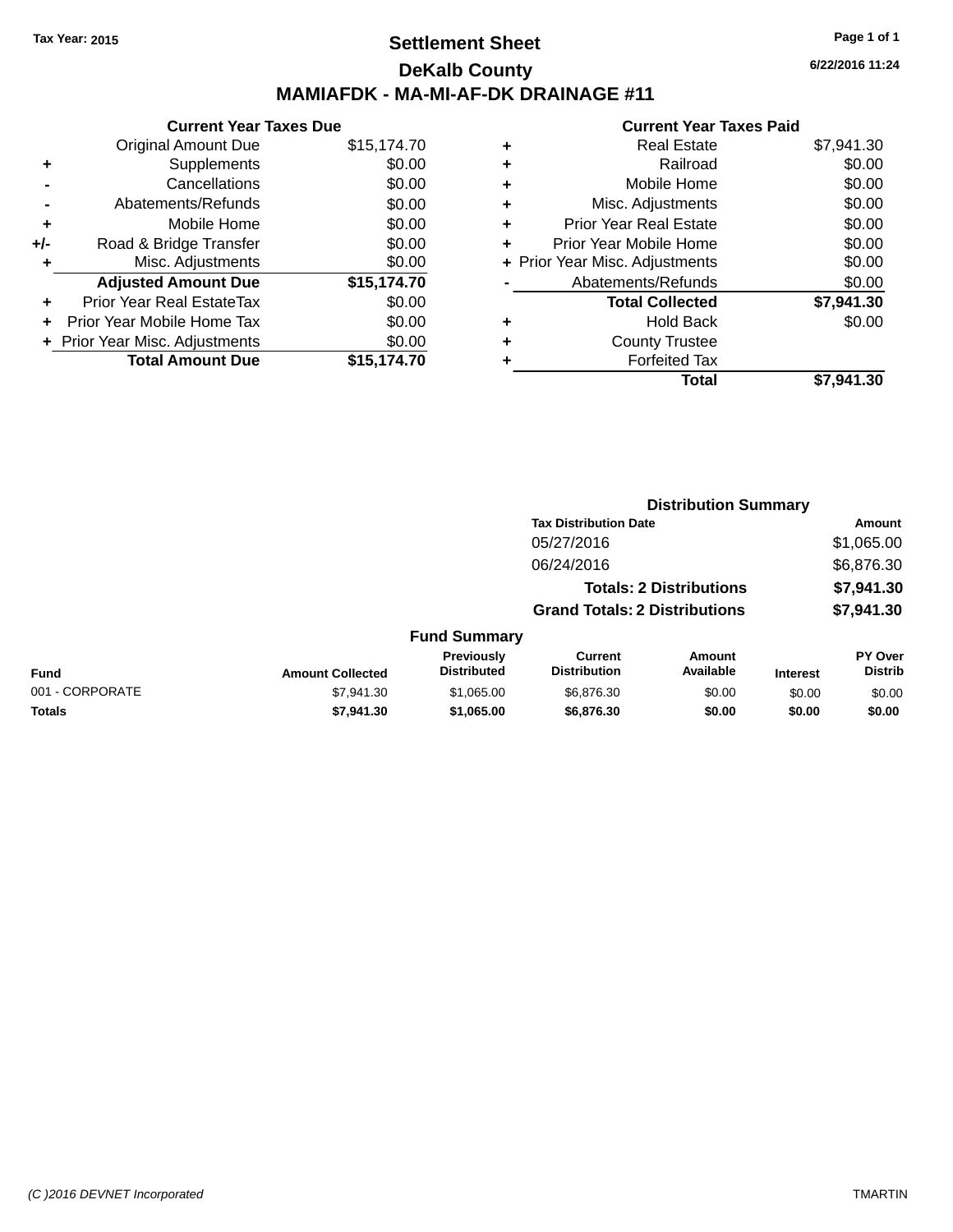# **Settlement Sheet Tax Year: 2015 Page 1 of 1 DeKalb County MY-DK #2 - MAYFIELD DEKALB DRAINAGE**

**6/22/2016 11:24**

| <b>Current Year Taxes Due</b> |            |
|-------------------------------|------------|
| <b>Original Amount Due</b>    | \$1,206.46 |
| Supplements                   | \$0.00     |
| Cancellations                 | \$0.00     |
| Abatements/Refunds            | \$0.00     |
| Mobile Home                   | \$0.00     |
| Road & Bridge Transfer        | \$0.00     |
| Misc. Adjustments             | \$0.00     |
| <b>Adjusted Amount Due</b>    | \$1,206.46 |
| Prior Year Real EstateTax     | \$0.00     |
| Prior Year Mobile Home Tax    | \$0.00     |
| Prior Year Misc. Adjustments  | \$0.00     |
| <b>Total Amount Due</b>       | \$1.206.46 |
|                               |            |

|   | <b>Real Estate</b>             | \$689.75 |
|---|--------------------------------|----------|
| ٠ | Railroad                       | \$0.00   |
| ٠ | Mobile Home                    | \$0.00   |
| ٠ | Misc. Adjustments              | \$0.00   |
| ٠ | <b>Prior Year Real Estate</b>  | \$0.00   |
| ٠ | Prior Year Mobile Home         | \$0.00   |
|   | + Prior Year Misc. Adjustments | \$0.00   |
|   | Abatements/Refunds             | \$0.00   |
|   | <b>Total Collected</b>         | \$689.75 |
|   | Hold Back                      | \$0.00   |
|   | <b>County Trustee</b>          |          |
| ٠ | <b>Forfeited Tax</b>           |          |
|   | Total                          | \$689.75 |
|   |                                |          |

|                 |                         |                                  |                                       | <b>Distribution Summary</b>    |                 |                           |
|-----------------|-------------------------|----------------------------------|---------------------------------------|--------------------------------|-----------------|---------------------------|
|                 |                         |                                  | <b>Tax Distribution Date</b>          |                                |                 | Amount                    |
|                 |                         |                                  | 05/27/2016                            |                                |                 | \$8.82                    |
|                 |                         |                                  | 06/24/2016                            |                                |                 | \$680.93                  |
|                 |                         |                                  |                                       | <b>Totals: 2 Distributions</b> |                 | \$689.75                  |
|                 |                         |                                  | <b>Grand Totals: 2 Distributions</b>  |                                |                 | \$689.75                  |
|                 |                         | <b>Fund Summary</b>              |                                       |                                |                 |                           |
| <b>Fund</b>     | <b>Amount Collected</b> | Previously<br><b>Distributed</b> | <b>Current</b><br><b>Distribution</b> | Amount<br>Available            | <b>Interest</b> | PY Over<br><b>Distrib</b> |
| 001 - CORPORATE | \$689.75                | \$8.82                           | \$680.93                              | \$0.00                         | \$0.00          | \$0.00                    |
| <b>Totals</b>   | \$689.75                | \$8.82                           | \$680.93                              | \$0.00                         | \$0.00          | \$0.00                    |
|                 |                         |                                  |                                       |                                |                 |                           |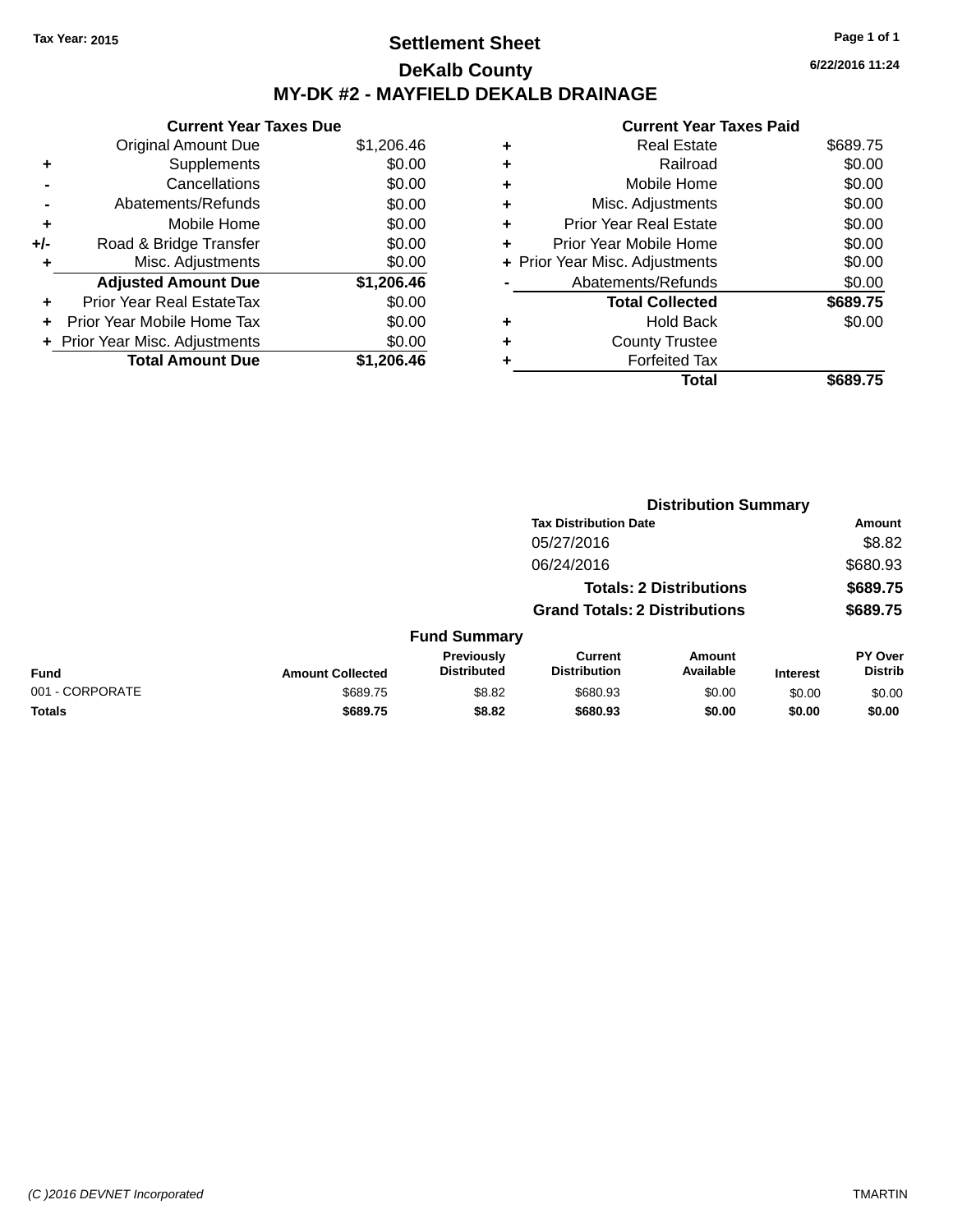### **Settlement Sheet Tax Year: 2015 Page 1 of 1 DeKalb County NO-LR-SA # - NO-LR-SA DRAINAGE #10**

**6/22/2016 11:24**

|     | <b>Current Year Taxes Due</b>    |             |
|-----|----------------------------------|-------------|
|     | <b>Original Amount Due</b>       | \$50,432.76 |
| ٠   | Supplements                      | \$252.78    |
|     | Cancellations                    | \$444.36    |
|     | Abatements/Refunds               | \$0.00      |
| ٠   | Mobile Home                      | \$0.00      |
| +/- | Road & Bridge Transfer           | \$0.00      |
| ٠   | Misc. Adjustments                | \$0.00      |
|     | <b>Adjusted Amount Due</b>       | \$50,241.18 |
| ÷   | <b>Prior Year Real EstateTax</b> | \$59.40     |
| ÷   | Prior Year Mobile Home Tax       | \$0.00      |
|     | + Prior Year Misc. Adjustments   | \$29.70     |
|     | <b>Total Amount Due</b>          | \$50,330,28 |

| ٠ | Real Estate                    | \$28,889.80 |
|---|--------------------------------|-------------|
| ٠ | Railroad                       | \$0.00      |
| ٠ | Mobile Home                    | \$0.00      |
| ٠ | Misc. Adjustments              | \$0.00      |
| ٠ | <b>Prior Year Real Estate</b>  | \$59.40     |
| ÷ | Prior Year Mobile Home         | \$0.00      |
|   | + Prior Year Misc. Adjustments | \$29.70     |
|   | Abatements/Refunds             | \$0.00      |
|   | <b>Total Collected</b>         | \$28,978.90 |
| ٠ | Hold Back                      | \$0.00      |
|   | <b>County Trustee</b>          |             |
|   | <b>Forfeited Tax</b>           |             |
|   | Total                          | \$28,978.90 |
|   |                                |             |

|                                                  |                                  |                                       |                                                                                                       |                                                                                                                                                          | Amount                           |
|--------------------------------------------------|----------------------------------|---------------------------------------|-------------------------------------------------------------------------------------------------------|----------------------------------------------------------------------------------------------------------------------------------------------------------|----------------------------------|
|                                                  |                                  | 05/27/2016                            |                                                                                                       |                                                                                                                                                          | \$6,112.43                       |
|                                                  |                                  | 06/24/2016                            |                                                                                                       |                                                                                                                                                          | \$22,866.47                      |
|                                                  |                                  |                                       |                                                                                                       |                                                                                                                                                          | \$28,978.90                      |
|                                                  |                                  |                                       |                                                                                                       |                                                                                                                                                          | \$28,978.90                      |
|                                                  |                                  |                                       |                                                                                                       |                                                                                                                                                          |                                  |
| <b>Amount Collected</b>                          | Previously<br><b>Distributed</b> | <b>Current</b><br><b>Distribution</b> | <b>Amount</b><br>Available                                                                            | <b>Interest</b>                                                                                                                                          | <b>PY Over</b><br><b>Distrib</b> |
| \$28,978.90                                      | \$6,112.43                       | \$22,866.47                           | \$0.00                                                                                                | \$0.00                                                                                                                                                   | \$0.00                           |
| \$28,978.90                                      | \$6,112.43                       | \$22,866.47                           | \$0.00                                                                                                | \$0.00                                                                                                                                                   | \$0.00                           |
|                                                  |                                  |                                       |                                                                                                       |                                                                                                                                                          |                                  |
| <b>Account Type</b><br><b>Back Tax Collected</b> |                                  |                                       |                                                                                                       |                                                                                                                                                          |                                  |
|                                                  |                                  | \$29.70                               | <b>Fund Summary</b><br><b>Miscellaneous Adjustment Detail</b><br><b>Amount Adjustment Description</b> | <b>Tax Distribution Date</b><br><b>Totals: 2 Distributions</b><br><b>Grand Totals: 2 Distributions</b><br>\$29.70 PAIGAH REDEMPTION 19-36-106-001 by TBA | <b>Distribution Summary</b>      |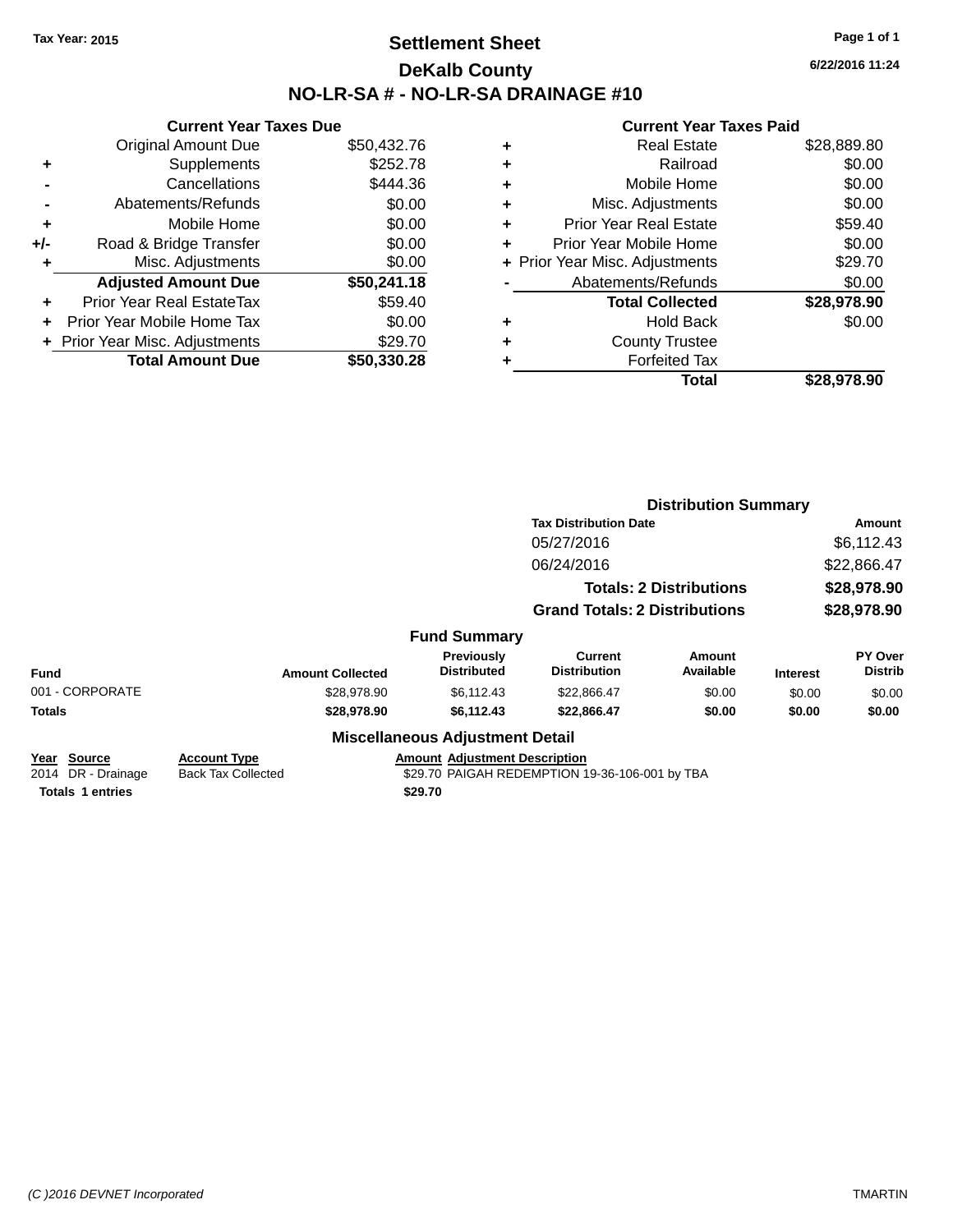# **Settlement Sheet Tax Year: 2015 Page 1 of 1 DeKalb County NORMAL #13 - NORMAL DRAINAGE DISTRICT**

**Current Year Taxes Due** Original Amount Due \$22,111.94 **+** Supplements \$0.00 **-** Cancellations \$19.20 **-** Abatements/Refunds \$0.00 **+** Mobile Home \$0.00 **+/-** Road & Bridge Transfer \$0.00 **+** Misc. Adjustments \$0.00 **Adjusted Amount Due \$22,092.74 +** Prior Year Real EstateTax \$0.00 **+** Prior Year Mobile Home Tax \$0.00 **+** Prior Year Misc. Adjustments  $$0.00$ **Total Amount Due \$22,092.74**

#### **Current Year Taxes Paid +** Real Estate \$10,899.69 **+** Railroad \$0.00 **+** Mobile Home \$0.00 **+** Misc. Adjustments \$0.00 **+** Prior Year Real Estate \$0.00 **+** Prior Year Mobile Home \$0.00 **+** Prior Year Misc. Adjustments  $$0.00$ Abatements/Refunds \$0.00 **Total Collected \$10,899.69 +** Hold Back \$0.00 **+** County Trustee **+** Forfeited Tax **Total \$10,899.69**

**Distribution Summary**

|                 |                         |                                  | <b>Tax Distribution Date</b>          |                                |                 | Amount                           |
|-----------------|-------------------------|----------------------------------|---------------------------------------|--------------------------------|-----------------|----------------------------------|
|                 |                         |                                  | 05/27/2016                            |                                |                 | \$1,065.86                       |
|                 |                         |                                  | 06/24/2016                            |                                |                 | \$9,833.83                       |
|                 |                         |                                  |                                       | <b>Totals: 2 Distributions</b> |                 | \$10,899.69                      |
|                 |                         |                                  | <b>Grand Totals: 2 Distributions</b>  |                                |                 | \$10,899.69                      |
|                 |                         | <b>Fund Summary</b>              |                                       |                                |                 |                                  |
| <b>Fund</b>     | <b>Amount Collected</b> | Previously<br><b>Distributed</b> | <b>Current</b><br><b>Distribution</b> | <b>Amount</b><br>Available     | <b>Interest</b> | <b>PY Over</b><br><b>Distrib</b> |
| 001 - CORPORATE | \$10,899.69             | \$1,065.86                       | \$9,833.83                            | \$0.00                         | \$0.00          | \$0.00                           |
| <b>Totals</b>   | \$10,899.69             | \$1,065.86                       | \$9,833.83                            | \$0.00                         | \$0.00          | \$0.00                           |

*(C )2016 DEVNET Incorporated* TMARTIN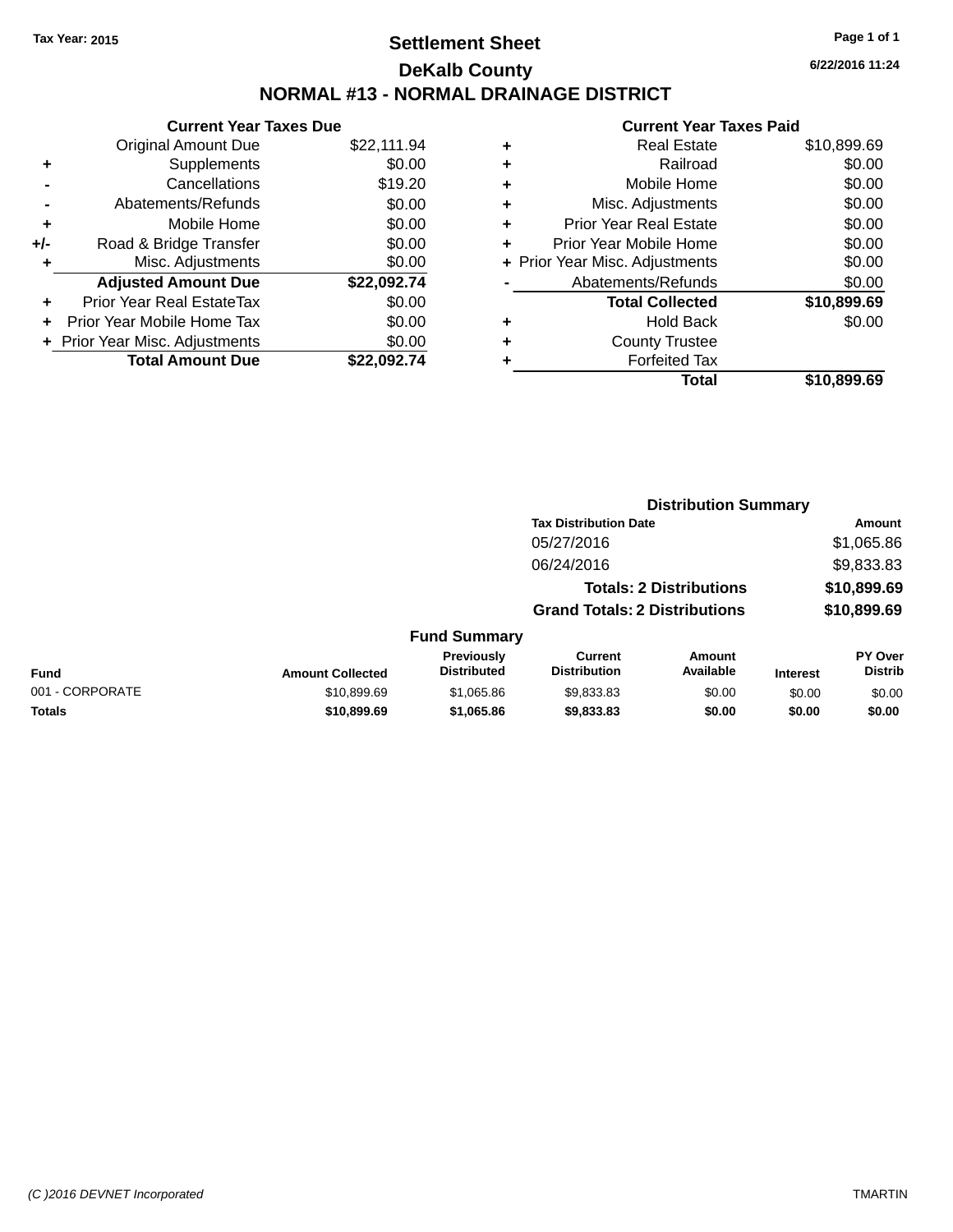# **Settlement Sheet Tax Year: 2015 Page 1 of 1 DeKalb County SH-MI #6 - SHABBONA/MILAN DRAINAGE**

**Current Year Taxes Due** Original Amount Due \$10,933.76 **+** Supplements \$0.00 **-** Cancellations \$0.00 **-** Abatements/Refunds \$0.00 **+** Mobile Home \$0.00 **+/-** Road & Bridge Transfer \$0.00 **+** Misc. Adjustments \$0.00 **Adjusted Amount Due \$10,933.76 +** Prior Year Real EstateTax \$0.00 **+** Prior Year Mobile Home Tax \$0.00 **+ Prior Year Misc. Adjustments**  $$0.00$ **Total Amount Due \$10,933.76**

| ٠ | <b>Real Estate</b>             | \$6,592.01 |
|---|--------------------------------|------------|
| ٠ | Railroad                       | \$0.00     |
| ٠ | Mobile Home                    | \$0.00     |
| ٠ | Misc. Adjustments              | \$0.00     |
| ٠ | <b>Prior Year Real Estate</b>  | \$0.00     |
| ٠ | Prior Year Mobile Home         | \$0.00     |
|   | + Prior Year Misc. Adjustments | \$0.00     |
|   | Abatements/Refunds             | \$0.00     |
|   | <b>Total Collected</b>         | \$6,592.01 |
| ٠ | <b>Hold Back</b>               | \$0.00     |
| ٠ | <b>County Trustee</b>          |            |
| ٠ | <b>Forfeited Tax</b>           |            |
|   | Total                          | \$6,592.01 |
|   |                                |            |

|                 |                         |                                  | <b>Distribution Summary</b>           |                                |                 |                                  |
|-----------------|-------------------------|----------------------------------|---------------------------------------|--------------------------------|-----------------|----------------------------------|
|                 |                         |                                  | <b>Tax Distribution Date</b>          |                                |                 | Amount                           |
|                 |                         |                                  | 05/27/2016                            |                                |                 | \$1,474.70                       |
|                 |                         |                                  | 06/24/2016                            |                                |                 | \$5,117.31                       |
|                 |                         |                                  |                                       | <b>Totals: 2 Distributions</b> |                 | \$6,592.01                       |
|                 |                         |                                  | <b>Grand Totals: 2 Distributions</b>  |                                |                 | \$6,592.01                       |
|                 |                         | <b>Fund Summary</b>              |                                       |                                |                 |                                  |
| <b>Fund</b>     | <b>Amount Collected</b> | Previously<br><b>Distributed</b> | <b>Current</b><br><b>Distribution</b> | <b>Amount</b><br>Available     | <b>Interest</b> | <b>PY Over</b><br><b>Distrib</b> |
| 001 - CORPORATE | \$6.592.01              | \$1,474.70                       | \$5,117.31                            | \$0.00                         | \$0.00          | \$0.00                           |
| Totals          | \$6,592.01              | \$1,474.70                       | \$5,117.31                            | \$0.00                         | \$0.00          | \$0.00                           |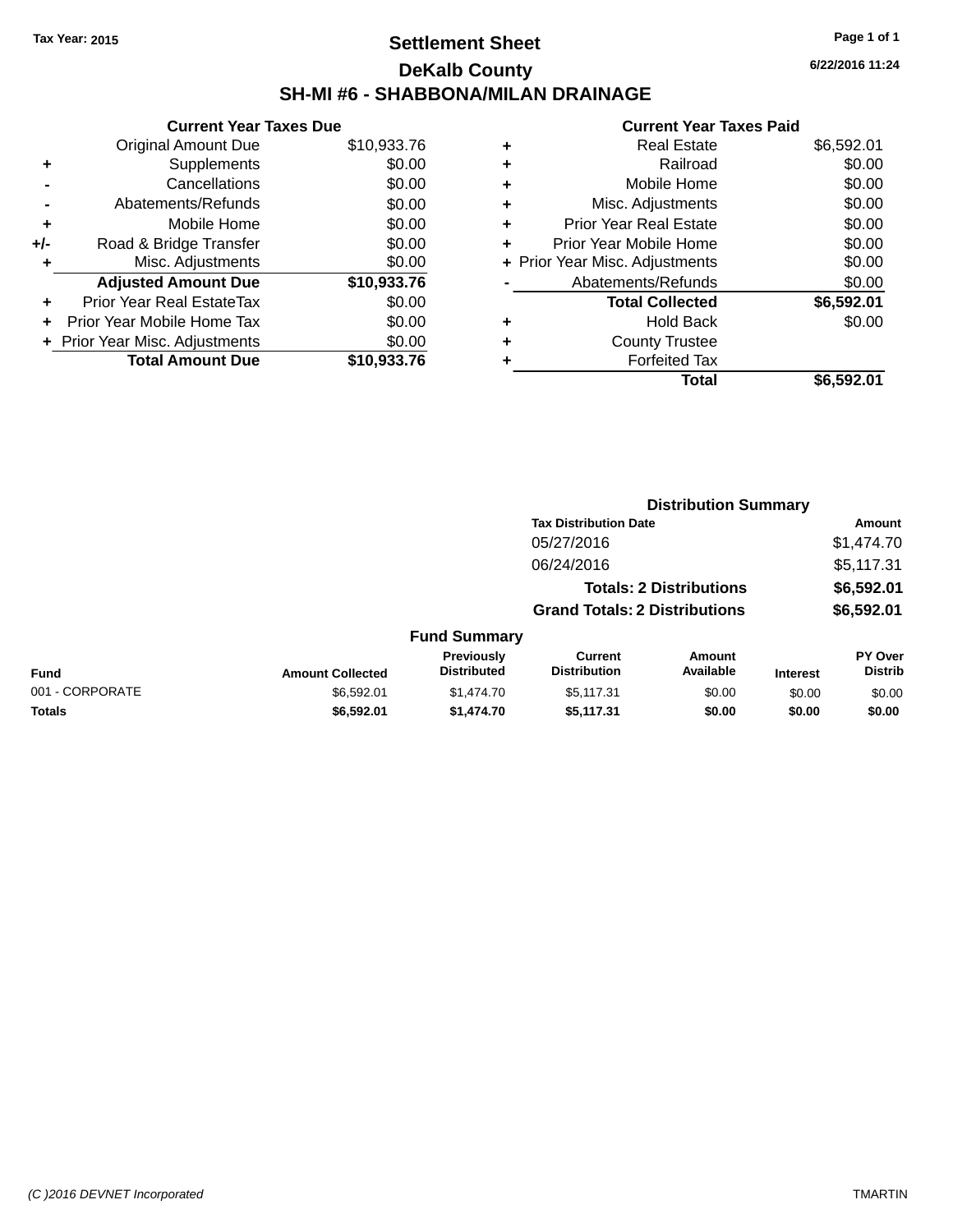# **Settlement Sheet Tax Year: 2015 Page 1 of 1 DeKalb County SQ GR #12 - SQUAW GROVE DRAINAGE**

**6/22/2016 11:24**

|     | <b>Current Year Taxes Due</b>  |            |
|-----|--------------------------------|------------|
|     | <b>Original Amount Due</b>     | \$7,028.28 |
| ٠   | Supplements                    | \$0.00     |
|     | Cancellations                  | \$0.00     |
|     | Abatements/Refunds             | \$0.00     |
| ٠   | Mobile Home                    | \$0.00     |
| +/- | Road & Bridge Transfer         | \$0.00     |
|     | Misc. Adjustments              | \$0.00     |
|     | <b>Adjusted Amount Due</b>     | \$7,028.28 |
| ÷   | Prior Year Real EstateTax      | \$0.00     |
| ÷   | Prior Year Mobile Home Tax     | \$0.00     |
|     | + Prior Year Misc. Adjustments | \$0.00     |
|     | <b>Total Amount Due</b>        | \$7,028.28 |

| ٠ | <b>Real Estate</b>             | \$3,740.94 |
|---|--------------------------------|------------|
| ٠ | Railroad                       | \$0.00     |
| ٠ | Mobile Home                    | \$0.00     |
| ٠ | Misc. Adjustments              | \$0.00     |
| ٠ | <b>Prior Year Real Estate</b>  | \$0.00     |
| ٠ | Prior Year Mobile Home         | \$0.00     |
|   | + Prior Year Misc. Adjustments | \$0.00     |
|   | Abatements/Refunds             | \$0.00     |
|   | <b>Total Collected</b>         | \$3,740.94 |
| ٠ | Hold Back                      | \$0.00     |
| ٠ | <b>County Trustee</b>          |            |
| ٠ | <b>Forfeited Tax</b>           |            |
|   | Total                          | \$3.740.94 |
|   |                                |            |

|                 |                         |                                  | <b>Distribution Summary</b>           |                                |                 |                           |  |
|-----------------|-------------------------|----------------------------------|---------------------------------------|--------------------------------|-----------------|---------------------------|--|
|                 |                         |                                  | <b>Tax Distribution Date</b>          |                                |                 | Amount                    |  |
|                 |                         |                                  | 05/27/2016                            |                                |                 | \$413.28                  |  |
|                 |                         |                                  | 06/24/2016                            |                                |                 | \$3,327.66                |  |
|                 |                         |                                  |                                       | <b>Totals: 2 Distributions</b> |                 | \$3,740.94                |  |
|                 |                         |                                  | <b>Grand Totals: 2 Distributions</b>  |                                |                 | \$3,740.94                |  |
|                 |                         | <b>Fund Summary</b>              |                                       |                                |                 |                           |  |
| <b>Fund</b>     | <b>Amount Collected</b> | Previously<br><b>Distributed</b> | <b>Current</b><br><b>Distribution</b> | Amount<br>Available            | <b>Interest</b> | PY Over<br><b>Distrib</b> |  |
| 001 - CORPORATE | \$3,740.94              | \$413.28                         | \$3,327.66                            | \$0.00                         | \$0.00          | \$0.00                    |  |
| <b>Totals</b>   | \$3,740.94              | \$413.28                         | \$3,327.66                            | \$0.00                         | \$0.00          | \$0.00                    |  |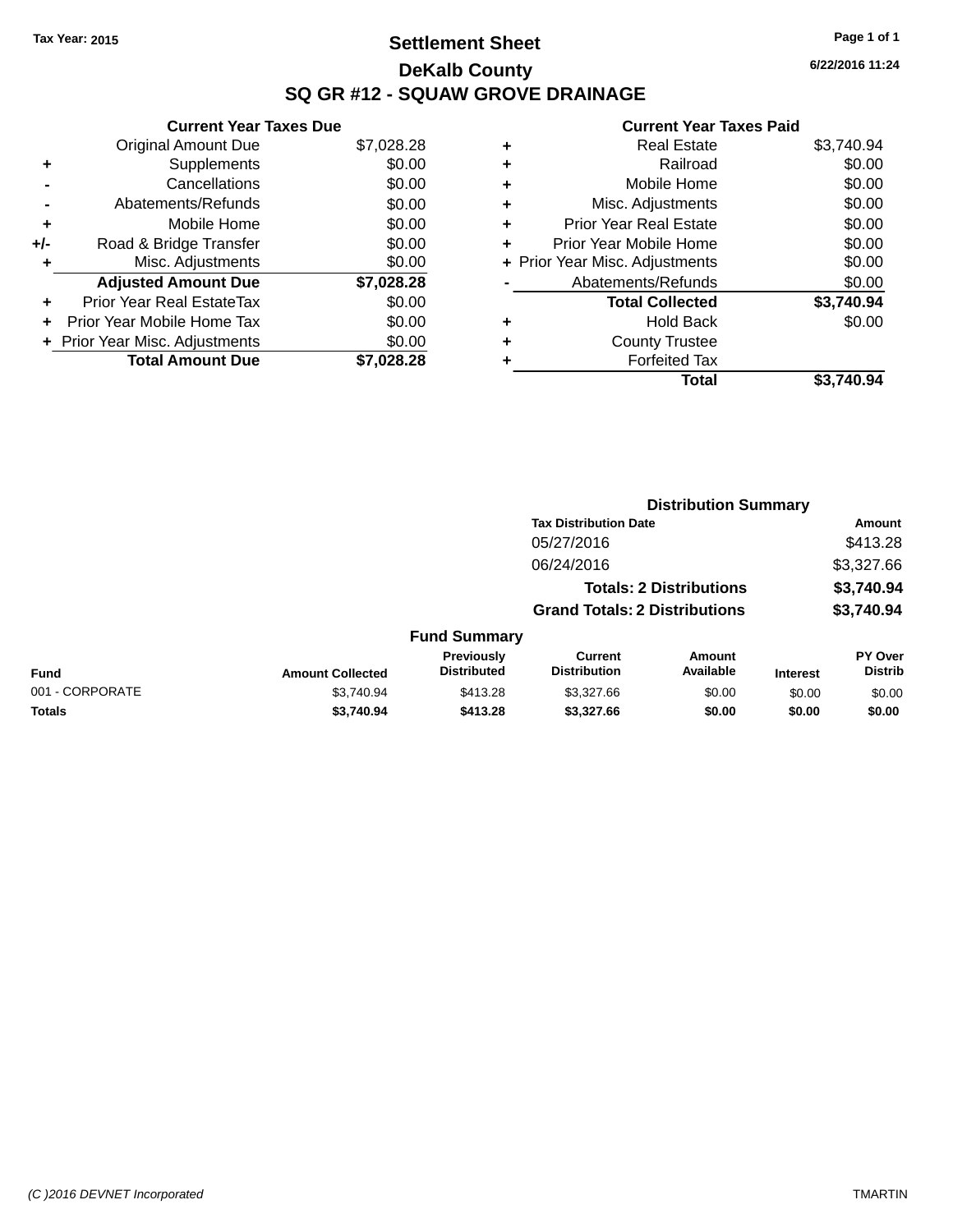### **Settlement Sheet Tax Year: 2015 Page 1 of 1 DeKalb County VG-CO #16 - VIRGIL CORTLAND DRAIN #16**

**6/22/2016 11:24**

|     | <b>Current Year Taxes Due</b> |             |
|-----|-------------------------------|-------------|
|     | <b>Original Amount Due</b>    | \$18,253.64 |
| ٠   | Supplements                   | \$101.28    |
|     | Cancellations                 | \$101.28    |
|     | Abatements/Refunds            | \$0.00      |
| ٠   | Mobile Home                   | \$0.00      |
| +/- | Road & Bridge Transfer        | \$0.00      |
|     | Misc. Adjustments             | \$5.00      |
|     | <b>Adjusted Amount Due</b>    | \$18,258.64 |
| ÷   | Prior Year Real EstateTax     | \$0.00      |
|     | Prior Year Mobile Home Tax    | \$0.00      |
|     | Prior Year Misc. Adjustments  | \$0.00      |
|     | <b>Total Amount Due</b>       | \$18,258,64 |
|     |                               |             |

|   | <b>Real Estate</b>             | \$10,807.87 |
|---|--------------------------------|-------------|
| ٠ | Railroad                       | \$0.00      |
| ÷ | Mobile Home                    | \$0.00      |
| ٠ | Misc. Adjustments              | \$5.00      |
| ٠ | <b>Prior Year Real Estate</b>  | \$0.00      |
| ٠ | Prior Year Mobile Home         | \$0.00      |
|   | + Prior Year Misc. Adjustments | \$0.00      |
|   | Abatements/Refunds             | \$0.00      |
|   | <b>Total Collected</b>         | \$10,812.87 |
| ٠ | Hold Back                      | \$0.00      |
| ٠ | <b>County Trustee</b>          |             |
|   | <b>Forfeited Tax</b>           |             |
|   | Total                          | \$10,812.87 |
|   |                                |             |

|                                                              |                                                  |                                                | <b>Distribution Summary</b>                       |                                |                 |                           |
|--------------------------------------------------------------|--------------------------------------------------|------------------------------------------------|---------------------------------------------------|--------------------------------|-----------------|---------------------------|
|                                                              | <b>Tax Distribution Date</b>                     |                                                |                                                   | Amount                         |                 |                           |
|                                                              |                                                  |                                                | 05/27/2016                                        |                                |                 | \$1,501.54                |
|                                                              |                                                  |                                                | 06/24/2016                                        |                                |                 | \$9,311.33                |
|                                                              |                                                  |                                                |                                                   | <b>Totals: 2 Distributions</b> | \$10,812.87     |                           |
|                                                              |                                                  |                                                | <b>Grand Totals: 2 Distributions</b>              |                                |                 | \$10,812.87               |
|                                                              |                                                  | <b>Fund Summary</b>                            |                                                   |                                |                 |                           |
| <b>Fund</b>                                                  | <b>Amount Collected</b>                          | Previously<br><b>Distributed</b>               | Current<br><b>Distribution</b>                    | Amount<br>Available            | <b>Interest</b> | PY Over<br><b>Distrib</b> |
| 001 - CORPORATE                                              | \$10,812.87                                      | \$1,501.54                                     | \$9,311.33                                        | \$0.00                         | \$0.00          | \$0.00                    |
| Totals                                                       | \$10,812.87                                      | \$1,501.54                                     | \$9,311.33                                        | \$0.00                         | \$0.00          | \$0.00                    |
|                                                              |                                                  | <b>Miscellaneous Adjustment Detail</b>         |                                                   |                                |                 |                           |
| Year Source<br>2015 DR - Drainage<br><b>Totals 1 entries</b> | <b>Account Type</b><br><b>Back Tax Collected</b> | <b>Amount Adjustment Description</b><br>\$5.00 | \$5.00 OBERHELMAN REDEMPTION 09-25-451-001 by TBA |                                |                 |                           |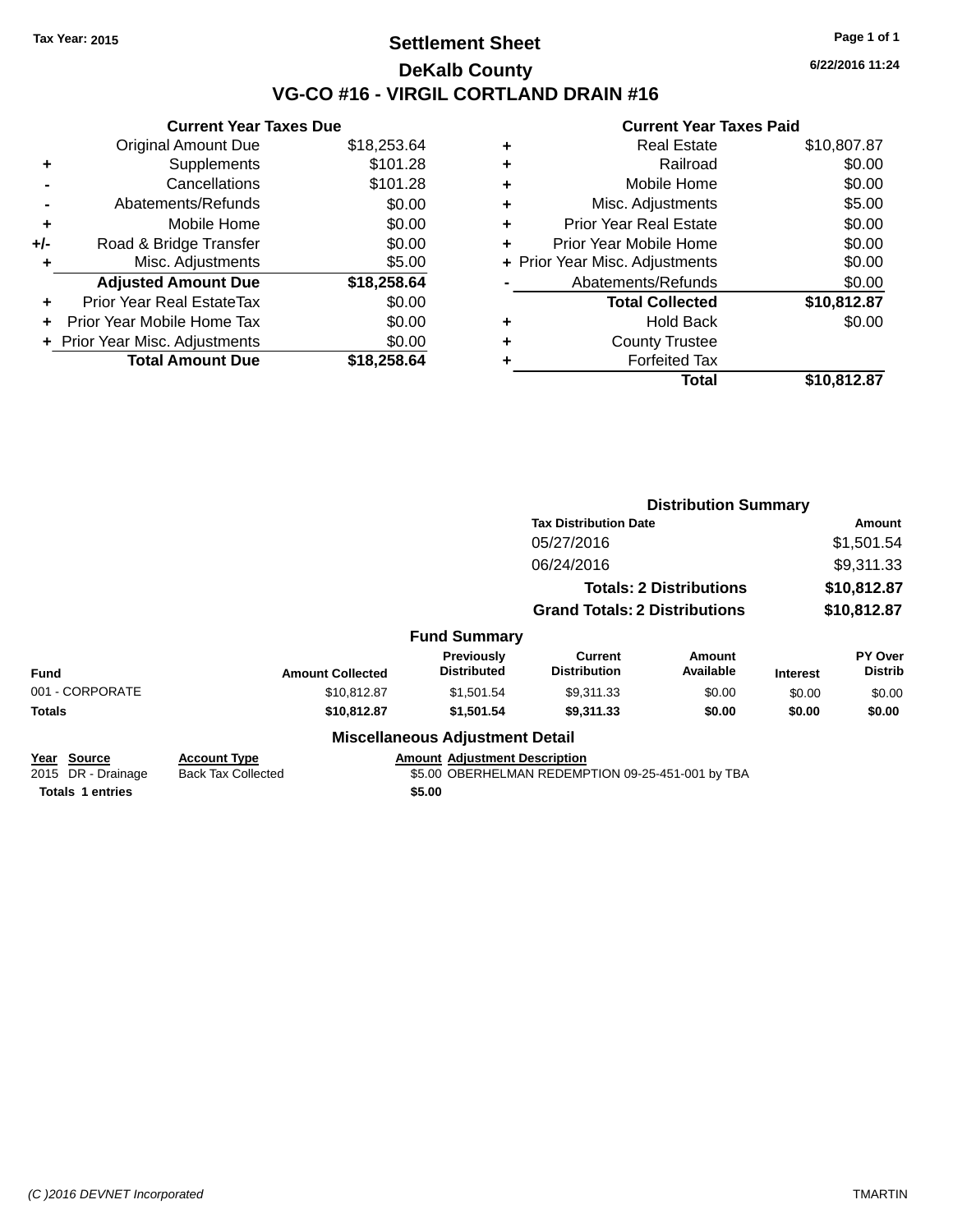# **Settlement Sheet Tax Year: 2015 Page 1 of 1 DeKalb County VI-AD #9 - VICTOR/ADAMS DRAINAGE #9**

**Current Year Taxes Due** Original Amount Due \$1,126.16 **+** Supplements \$0.00 **-** Cancellations \$0.00 **-** Abatements/Refunds \$0.00 **+** Mobile Home \$0.00 **+/-** Road & Bridge Transfer \$0.00 **+** Misc. Adjustments \$0.00 **Adjusted Amount Due \$1,126.16 +** Prior Year Real EstateTax \$0.00 **+** Prior Year Mobile Home Tax \$0.00 **+ Prior Year Misc. Adjustments**  $$0.00$ **Total Amount Due \$1,126.16**

#### **+** Real Estate \$613.69 **+** Railroad \$0.00 **+** Mobile Home \$0.00 **+** Misc. Adjustments \$0.00 **+** Prior Year Real Estate \$0.00 **+** Prior Year Mobile Home \$0.00 **+** Prior Year Misc. Adjustments  $$0.00$

|                | Total                  | \$613.69 |
|----------------|------------------------|----------|
| ٠              | <b>Forfeited Tax</b>   |          |
| ٠              | <b>County Trustee</b>  |          |
| ٠              | Hold Back              | \$0.00   |
|                | <b>Total Collected</b> | \$613.69 |
| $\blacksquare$ | Abatements/Refunds     | \$0.00   |

**Distribution Summary**

|                 |                         |                                         | <b>Tax Distribution Date</b>          |                                |                 | Amount                           |
|-----------------|-------------------------|-----------------------------------------|---------------------------------------|--------------------------------|-----------------|----------------------------------|
|                 |                         |                                         | 05/27/2016                            |                                |                 | \$101.22                         |
|                 |                         |                                         | 06/24/2016                            |                                |                 | \$512.47                         |
|                 |                         |                                         |                                       | <b>Totals: 2 Distributions</b> |                 | \$613.69                         |
|                 |                         |                                         | <b>Grand Totals: 2 Distributions</b>  |                                |                 | \$613.69                         |
|                 |                         | <b>Fund Summary</b>                     |                                       |                                |                 |                                  |
| <b>Fund</b>     | <b>Amount Collected</b> | <b>Previously</b><br><b>Distributed</b> | <b>Current</b><br><b>Distribution</b> | Amount<br>Available            | <b>Interest</b> | <b>PY Over</b><br><b>Distrib</b> |
| 001 - CORPORATE | \$613.69                | \$101.22                                | \$512.47                              | \$0.00                         | \$0.00          | \$0.00                           |
| Totals          | \$613.69                | \$101.22                                | \$512.47                              | \$0.00                         | \$0.00          | \$0.00                           |
|                 |                         |                                         |                                       |                                |                 |                                  |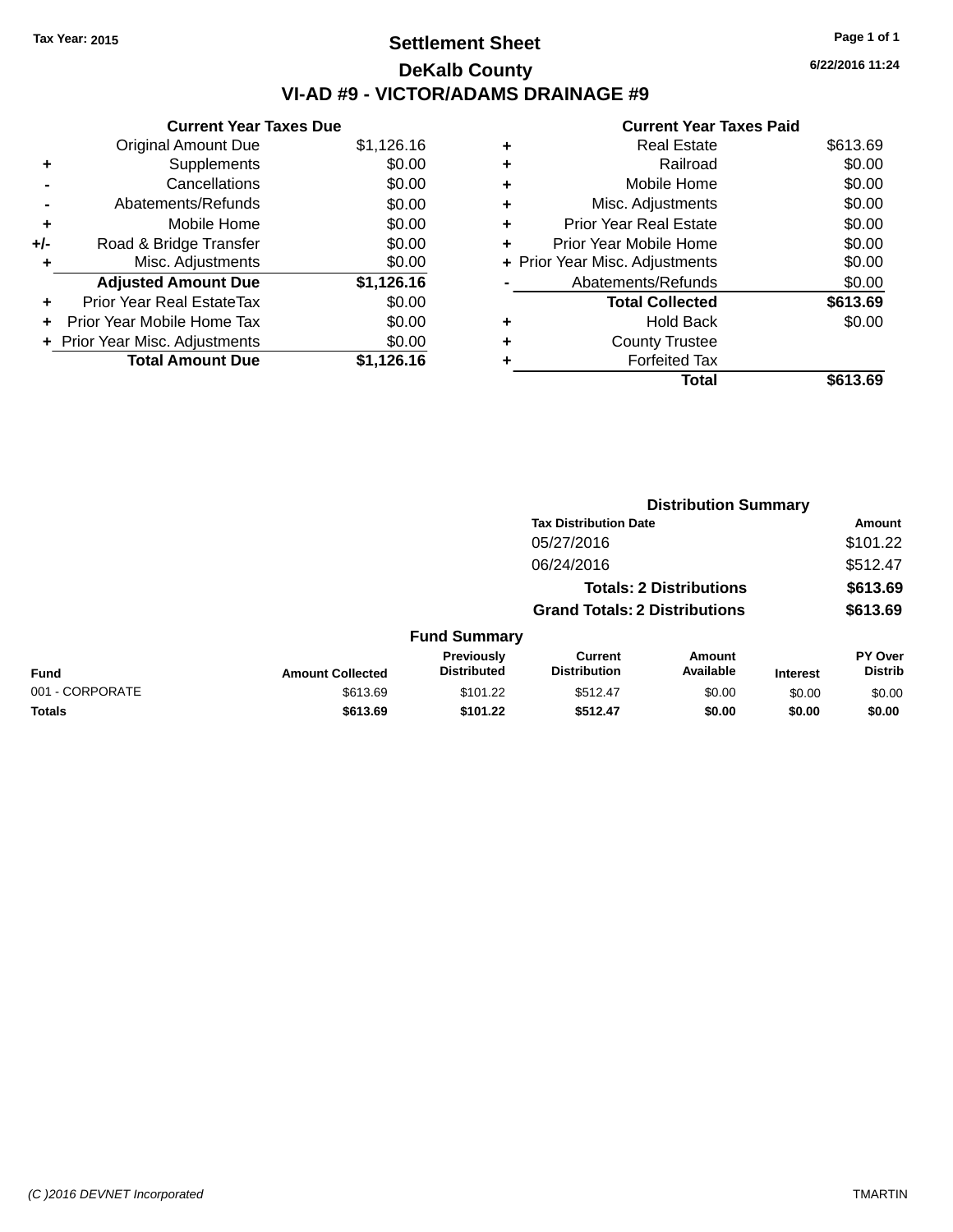# **Settlement Sheet Tax Year: 2015 Page 1 of 1 DeKalb County VI-CL #14 - VICTOR-CLINTON DRAINAGE**

**6/22/2016 11:24**

|     | <b>Current Year Taxes Due</b>  |            |
|-----|--------------------------------|------------|
|     | <b>Original Amount Due</b>     | \$5,232.00 |
| ٠   | Supplements                    | \$0.00     |
|     | Cancellations                  | \$0.00     |
|     | Abatements/Refunds             | \$0.00     |
| ٠   | Mobile Home                    | \$0.00     |
| +/- | Road & Bridge Transfer         | \$0.00     |
|     | Misc. Adjustments              | \$0.00     |
|     | <b>Adjusted Amount Due</b>     | \$5,232.00 |
| ÷   | Prior Year Real EstateTax      | \$0.00     |
| ÷   | Prior Year Mobile Home Tax     | \$0.00     |
|     | + Prior Year Misc. Adjustments | \$0.00     |
|     | <b>Total Amount Due</b>        | \$5.232.00 |

| ٠ | <b>Real Estate</b>             | \$4,006.31 |
|---|--------------------------------|------------|
| ٠ | Railroad                       | \$0.00     |
| ٠ | Mobile Home                    | \$0.00     |
| ٠ | Misc. Adjustments              | \$0.00     |
| ٠ | <b>Prior Year Real Estate</b>  | \$0.00     |
|   | Prior Year Mobile Home         | \$0.00     |
|   | + Prior Year Misc. Adjustments | \$0.00     |
|   | Abatements/Refunds             | \$0.00     |
|   | <b>Total Collected</b>         | \$4,006.31 |
| ٠ | Hold Back                      | \$0.00     |
| ٠ | <b>County Trustee</b>          |            |
| ٠ | <b>Forfeited Tax</b>           |            |
|   | Total                          | \$4,006.31 |
|   |                                |            |

|                 |                         |                                         |                                       | <b>Distribution Summary</b>    |                 |                           |
|-----------------|-------------------------|-----------------------------------------|---------------------------------------|--------------------------------|-----------------|---------------------------|
|                 |                         |                                         | <b>Tax Distribution Date</b>          |                                |                 | <b>Amount</b>             |
|                 |                         |                                         | 05/27/2016                            |                                |                 | \$997.40                  |
|                 |                         |                                         | 06/24/2016                            |                                |                 | \$3,008.91                |
|                 |                         |                                         |                                       | <b>Totals: 2 Distributions</b> |                 | \$4,006.31                |
|                 |                         |                                         | <b>Grand Totals: 2 Distributions</b>  |                                |                 | \$4,006.31                |
|                 |                         | <b>Fund Summary</b>                     |                                       |                                |                 |                           |
| <b>Fund</b>     | <b>Amount Collected</b> | <b>Previously</b><br><b>Distributed</b> | <b>Current</b><br><b>Distribution</b> | Amount<br>Available            | <b>Interest</b> | PY Over<br><b>Distrib</b> |
| 001 - CORPORATE | \$4,006.31              | \$997.40                                | \$3,008.91                            | \$0.00                         | \$0.00          | \$0.00                    |
| <b>Totals</b>   | \$4,006.31              | \$997.40                                | \$3,008.91                            | \$0.00                         | \$0.00          | \$0.00                    |
|                 |                         |                                         |                                       |                                |                 |                           |